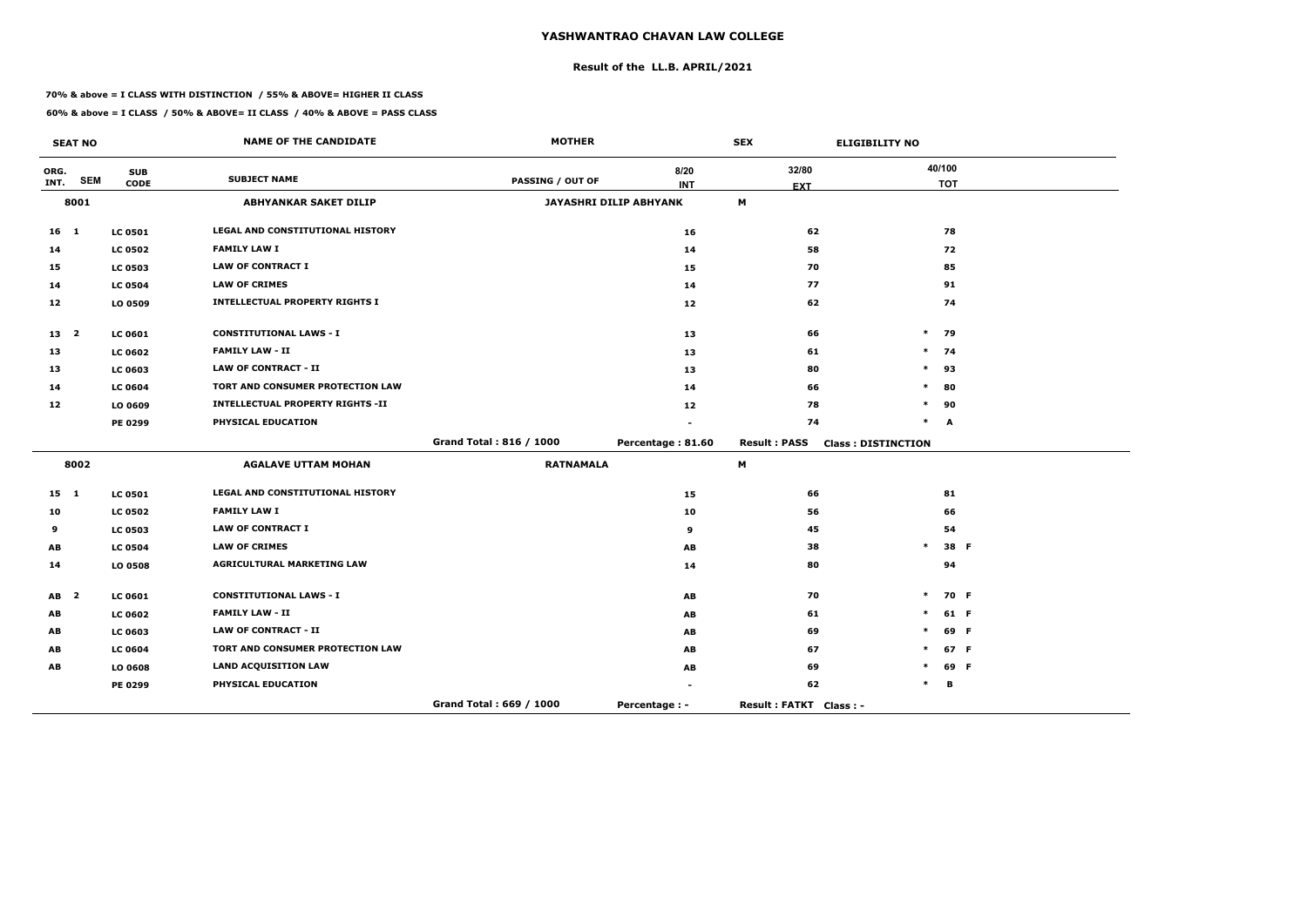## **Result of the LL.B. APRIL/2021**

#### **70% & above = I CLASS WITH DISTINCTION / 55% & ABOVE= HIGHER II CLASS**

|                 | <b>SEAT NO</b> |                           | <b>NAME OF THE CANDIDATE</b>            | <b>MOTHER</b>           |                    | <b>SEX</b>          | <b>ELIGIBILITY NO</b>     |
|-----------------|----------------|---------------------------|-----------------------------------------|-------------------------|--------------------|---------------------|---------------------------|
| ORG.<br>INT.    | <b>SEM</b>     | <b>SUB</b><br><b>CODE</b> | <b>SUBJECT NAME</b>                     | <b>PASSING / OUT OF</b> | 8/20<br><b>INT</b> | 32/80               | 40/100<br><b>TOT</b>      |
|                 | 8003           |                           | <b>AGARKAR UNNATI PRAVIN</b>            | <b>VARSHA</b>           |                    | <b>EXT</b><br>F.    |                           |
|                 |                |                           | <b>LEGAL AND CONSTITUTIONAL HISTORY</b> |                         |                    |                     |                           |
| $15^{\wedge} 1$ |                | <b>LC 0501</b>            | <b>FAMILY LAW I</b>                     |                         | 15                 | 46                  | 61                        |
| 14              |                | <b>LC 0502</b>            | <b>LAW OF CONTRACT I</b>                |                         | 14                 | 59                  | 73                        |
| 14              |                | <b>LC 0503</b>            |                                         |                         | 14                 | 77                  | 91                        |
| 12              |                | <b>LC 0504</b>            | <b>LAW OF CRIMES</b>                    |                         | 12                 | 74                  | 86                        |
| 12              |                | LO 0509                   | <b>INTELLECTUAL PROPERTY RIGHTS I</b>   |                         | 12                 | 78                  | 90                        |
| $11 \quad 2$    |                | LC 0601                   | <b>CONSTITUTIONAL LAWS - I</b>          |                         | 11                 | 61                  | $\ast$<br>72              |
| 14              |                | <b>LC 0602</b>            | <b>FAMILY LAW - II</b>                  |                         | 14                 | 70                  | $\ast$<br>84              |
| 14              |                | <b>LC 0603</b>            | <b>LAW OF CONTRACT - II</b>             |                         | 14                 | 80                  | $\ast$<br>94              |
| 11              |                | <b>LC 0604</b>            | TORT AND CONSUMER PROTECTION LAW        |                         | 11                 | 66                  | $\ast$<br>77              |
| 10              |                | LO 0609                   | <b>INTELLECTUAL PROPERTY RIGHTS -II</b> |                         | 10                 | 70                  | $\ast$<br>80              |
|                 |                | PE 0299                   | PHYSICAL EDUCATION                      |                         |                    | 65                  | $\ast$<br>B               |
|                 |                |                           |                                         | Grand Total: 808 / 1000 | Percentage: 80.80  | <b>Result: PASS</b> | <b>Class: DISTINCTION</b> |
|                 | 8004           |                           | <b>AGARWAL SHIWANI ANISH</b>            | <b>SUMAN CHURIWAL</b>   |                    | F.                  |                           |
| $17-1$          |                | <b>LC 0501</b>            | LEGAL AND CONSTITUTIONAL HISTORY        |                         | 17                 | 80                  | 97                        |
| 18              |                | <b>LC 0502</b>            | <b>FAMILY LAW I</b>                     |                         | 18                 | 80                  | 98                        |
| 16              |                | <b>LC 0503</b>            | <b>LAW OF CONTRACT I</b>                |                         | 16                 | 80                  | 96                        |
| 13              |                | <b>LC 0504</b>            | <b>LAW OF CRIMES</b>                    |                         | 13                 | 80                  | 93                        |
| 13              |                | LO 0509                   | <b>INTELLECTUAL PROPERTY RIGHTS I</b>   |                         | 13                 | 80                  | 93                        |
| 15 <sub>2</sub> |                | <b>LC 0601</b>            | <b>CONSTITUTIONAL LAWS - I</b>          |                         | 15                 | 80                  | $\ast$<br>95              |
| 17              |                | <b>LC 0602</b>            | <b>FAMILY LAW - II</b>                  |                         | 17                 | 80                  | 97<br>$\ast$              |
| 13              |                | <b>LC 0603</b>            | <b>LAW OF CONTRACT - II</b>             |                         | 13                 | 80                  | $\ast$<br>93              |
| 16              |                | <b>LC 0604</b>            | TORT AND CONSUMER PROTECTION LAW        |                         | 16                 | 80                  | $\ast$<br>96              |
| 11              |                | LO 0609                   | <b>INTELLECTUAL PROPERTY RIGHTS -II</b> |                         | 11                 | 80                  | *<br>91                   |
|                 |                | PE 0299                   | PHYSICAL EDUCATION                      |                         |                    | 64                  | $\ast$<br>В               |
|                 |                |                           |                                         | Grand Total: 949 / 1000 | Percentage: 94.90  | <b>Result: PASS</b> | <b>Class: DISTINCTION</b> |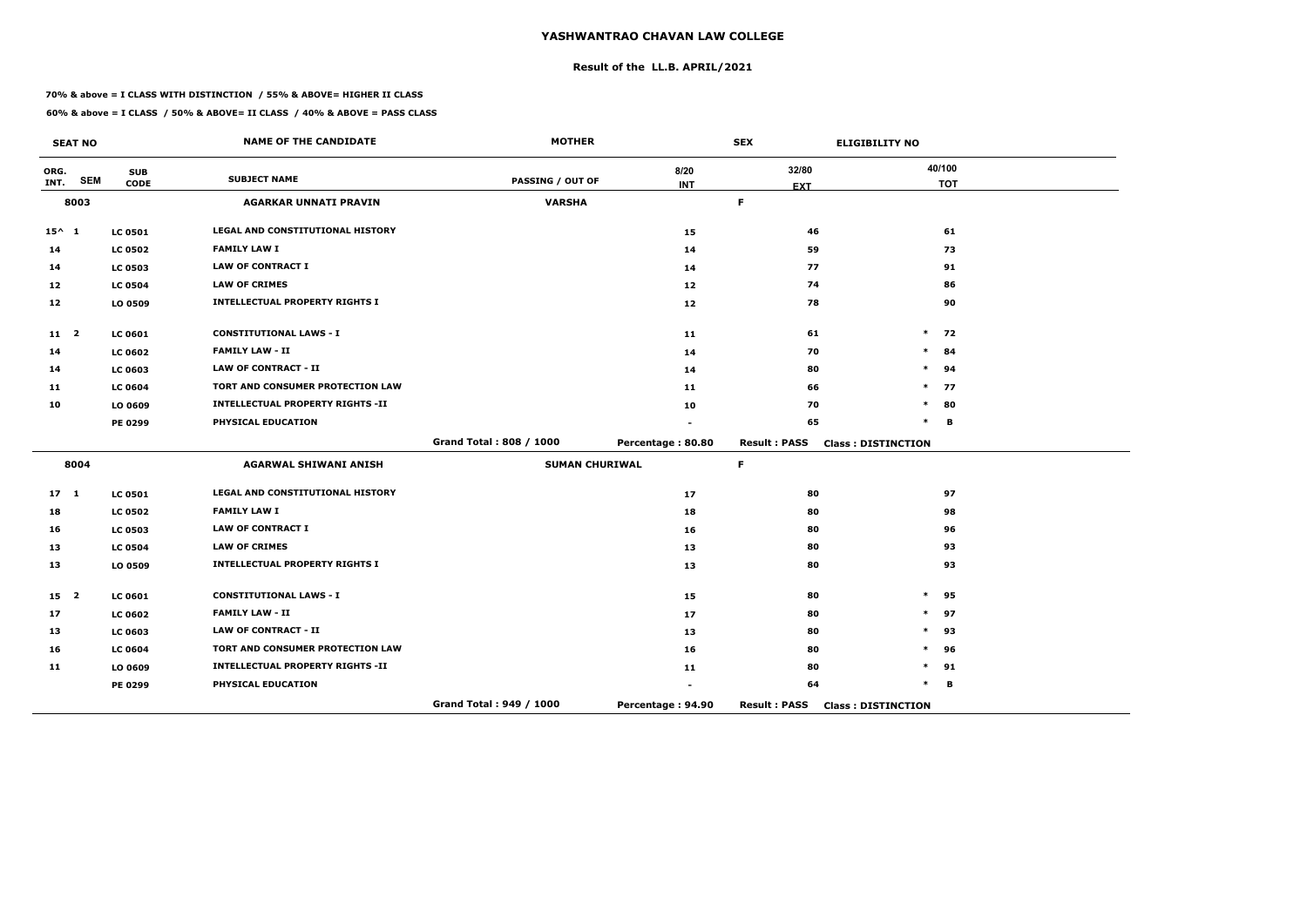## **Result of the LL.B. APRIL/2021**

#### **70% & above = I CLASS WITH DISTINCTION / 55% & ABOVE= HIGHER II CLASS**

|              | <b>SEAT NO</b>          |                           | <b>NAME OF THE CANDIDATE</b>               | <b>MOTHER</b>           |                   | <b>SEX</b>                          | <b>ELIGIBILITY NO</b>     |                      |         |
|--------------|-------------------------|---------------------------|--------------------------------------------|-------------------------|-------------------|-------------------------------------|---------------------------|----------------------|---------|
| ORG.<br>INT. | <b>SEM</b>              | <b>SUB</b><br><b>CODE</b> | <b>SUBJECT NAME</b>                        | <b>PASSING / OUT OF</b> | 8/20              | 32/80                               |                           | 40/100<br><b>TOT</b> |         |
|              | 8005                    |                           | AHUJA RAVI SHANKARLAL                      | <b>KANCHAN</b>          | <b>INT</b>        | <b>EXT</b><br>М                     |                           |                      |         |
|              |                         |                           |                                            |                         |                   |                                     |                           |                      |         |
| $15 \quad 1$ |                         | <b>LC 0501</b>            | LEGAL AND CONSTITUTIONAL HISTORY           |                         | 15                | 62                                  |                           | 77                   |         |
| 14           |                         | <b>LC 0502</b>            | <b>FAMILY LAW I</b>                        |                         | 14                | 54                                  |                           | 68                   |         |
| 13           |                         | <b>LC 0503</b>            | <b>LAW OF CONTRACT I</b>                   |                         | 13                | 61                                  |                           | 74                   |         |
| 10           |                         | <b>LC 0504</b>            | <b>LAW OF CRIMES</b>                       |                         | 10                | 54                                  |                           | 64                   |         |
| 14           |                         | LO 0506                   | <b>EQUITY AND TRUST LAW</b>                |                         | 14                | 75                                  |                           | 89                   |         |
| 13 2         |                         | <b>LC 0601</b>            | <b>CONSTITUTIONAL LAWS - I</b>             |                         | 13                | 67                                  | $\ast$                    | 80                   |         |
| 14           |                         | <b>LC 0602</b>            | <b>FAMILY LAW - II</b>                     |                         | 14                | 51                                  | $\ast$                    | 65                   |         |
| 13           |                         | <b>LC 0603</b>            | <b>LAW OF CONTRACT - II</b>                |                         | 13                | 78                                  | $\ast$                    | 91                   |         |
| 14           |                         | <b>LC 0604</b>            | TORT AND CONSUMER PROTECTION LAW           |                         | 14                | 69                                  | $\ast$                    | 83                   |         |
| 15           |                         | LO 0606                   | <b>BANKING AND INSURANCE LAW</b>           |                         | 15                | 72                                  | $\ast$                    | 87                   |         |
|              |                         | PE 0299                   | PHYSICAL EDUCATION                         |                         |                   | 65                                  | $\ast$                    | B                    |         |
|              |                         |                           |                                            | Grand Total: 778 / 1000 | Percentage: 77.80 | <b>Result: PASS</b>                 | <b>Class: DISTINCTION</b> |                      |         |
|              | 8006                    |                           | <b>ALAT MANGESH SURESH</b>                 | <b>ANURADHA</b>         |                   | М                                   |                           |                      |         |
| AB 1         |                         | <b>LC 0501</b>            | LEGAL AND CONSTITUTIONAL HISTORY           |                         | AB                | 70                                  | $\ast$                    | 70 F                 |         |
| AB           |                         | <b>LC 0502</b>            | <b>FAMILY LAW I</b>                        |                         | AB                | 59                                  | $\ast$                    | 59 F                 |         |
| AB           |                         | <b>LC 0503</b>            | <b>LAW OF CONTRACT I</b>                   |                         | AB                | 56                                  | $\ast$                    | 56 F                 |         |
| AВ           |                         | <b>LC 0504</b>            | <b>LAW OF CRIMES</b>                       |                         | AB                | 72                                  | $\ast$                    | 72 F                 |         |
| AB           |                         | LO 0507                   | CRIMINAL PSYCHOLOGY AND CRIMINAL SOCIOLOGY |                         | AB                | 78                                  | $\ast$                    | 78 F                 |         |
| AB           | $\overline{\mathbf{2}}$ | LC 0601                   | <b>CONSTITUTIONAL LAWS - I</b>             |                         | AB                | 67                                  | $\ast$                    | 67 F                 |         |
| AB           |                         | <b>LC 0602</b>            | <b>FAMILY LAW - II</b>                     |                         | AB                | 74                                  | $\ast$                    | 74 F                 |         |
| AB           |                         | <b>LC 0603</b>            | <b>LAW OF CONTRACT - II</b>                |                         | AB                | 80                                  | $\ast$                    | 80 F                 |         |
| AB           |                         | <b>LC 0604</b>            | TORT AND CONSUMER PROTECTION LAW           |                         | AB                | 69                                  | $\ast$                    | 69 F                 |         |
| AB           |                         | LO 0608                   | <b>LAND ACQUISITION LAW</b>                |                         | AB                | 72                                  | $\ast$                    | 72 F                 |         |
|              |                         | PE 0299                   | PHYSICAL EDUCATION                         |                         |                   | $\boldsymbol{\mathsf{A}\mathsf{B}}$ | $\ast$                    |                      | $F - F$ |
|              |                         |                           |                                            | Grand Total: 697 / 1000 | Percentage : -    | Result: FATKT Class: -              |                           |                      |         |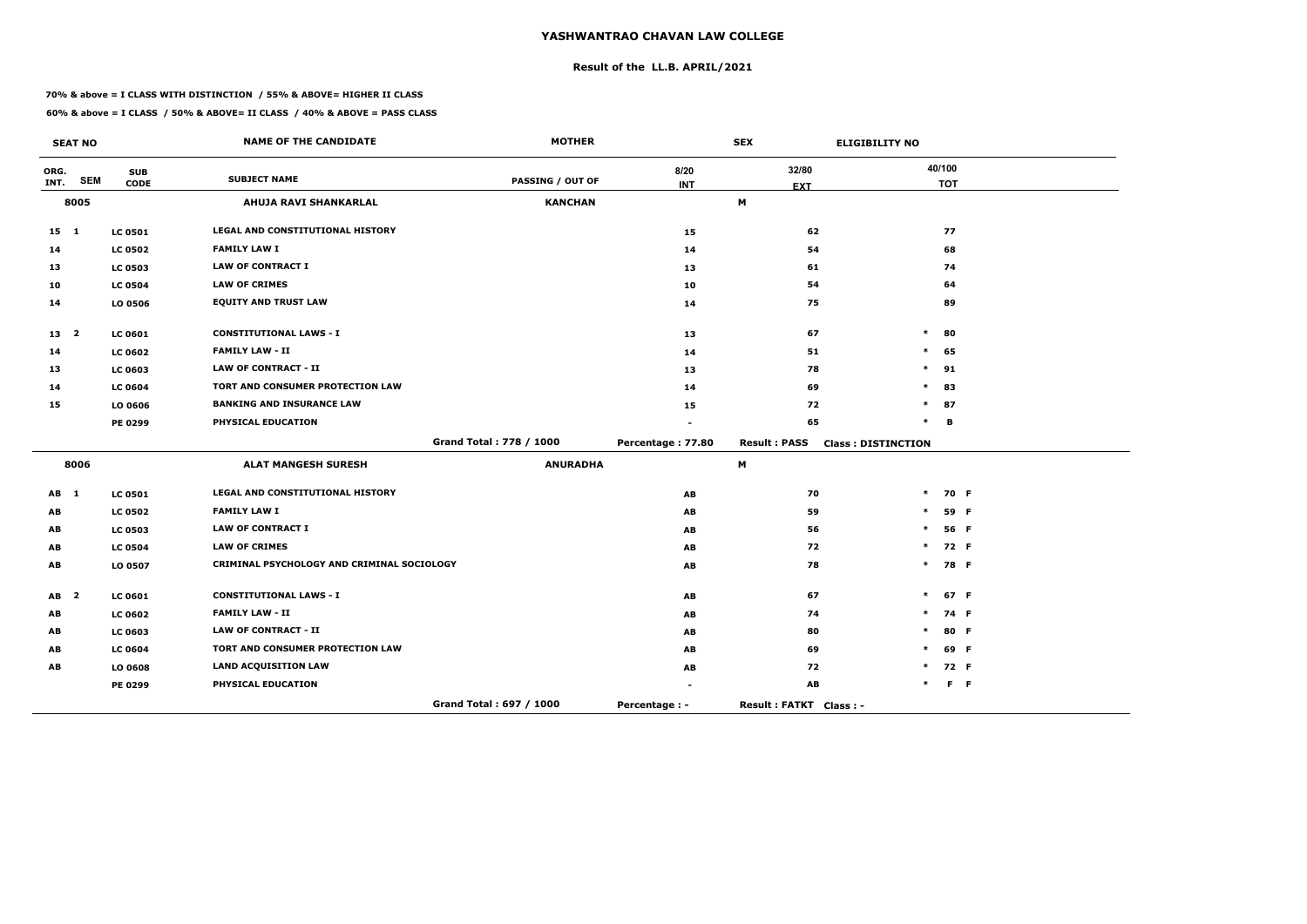## **Result of the LL.B. APRIL/2021**

#### **70% & above = I CLASS WITH DISTINCTION / 55% & ABOVE= HIGHER II CLASS**

|                 | <b>SEAT NO</b> |                           | <b>NAME OF THE CANDIDATE</b>               | <b>MOTHER</b>           |                    | <b>SEX</b>          | <b>ELIGIBILITY NO</b>     |
|-----------------|----------------|---------------------------|--------------------------------------------|-------------------------|--------------------|---------------------|---------------------------|
| ORG.<br>INT.    | <b>SEM</b>     | <b>SUB</b><br><b>CODE</b> | <b>SUBJECT NAME</b>                        | <b>PASSING / OUT OF</b> | 8/20<br><b>INT</b> | 32/80               | 40/100<br><b>TOT</b>      |
|                 | 8007           |                           | <b>ALMALE MAHESH SHANKARRAO</b>            | <b>SHOBHA</b>           |                    | <b>EXT</b><br>M     |                           |
|                 |                |                           |                                            |                         |                    |                     |                           |
| $15 \quad 1$    |                | <b>LC 0501</b>            | <b>LEGAL AND CONSTITUTIONAL HISTORY</b>    |                         | 15                 | 64                  | 79                        |
| 16              |                | <b>LC 0502</b>            | <b>FAMILY LAW I</b>                        |                         | 16                 | 61                  | 77                        |
| $15^{\wedge}$   |                | <b>LC 0503</b>            | <b>LAW OF CONTRACT I</b>                   |                         | 14                 | 42                  | 56                        |
| $14^{\wedge}$   |                | <b>LC 0504</b>            | <b>LAW OF CRIMES</b>                       |                         | 14                 | 43                  | 57                        |
| 14              |                | LO 0506                   | <b>EQUITY AND TRUST LAW</b>                |                         | 14                 | 59                  | 73                        |
| 12 <sub>2</sub> |                | LC 0601                   | <b>CONSTITUTIONAL LAWS - I</b>             |                         | 12                 | 58                  | $\ast$<br>70              |
| 14              |                | <b>LC 0602</b>            | <b>FAMILY LAW - II</b>                     |                         | 14                 | 53                  | $\ast$<br>67              |
| 15              |                | <b>LC 0603</b>            | <b>LAW OF CONTRACT - II</b>                |                         | 15                 | 70                  | $\ast$<br>85              |
| $15^{\wedge}$   |                | <b>LC 0604</b>            | TORT AND CONSUMER PROTECTION LAW           |                         | 14                 | 42                  | 56<br>$\ast$              |
| 14              |                | LO 0606                   | <b>BANKING AND INSURANCE LAW</b>           |                         | 14                 | 66                  | $\ast$<br>80              |
|                 |                | PE 0299                   | PHYSICAL EDUCATION                         |                         |                    | 62                  | $\ast$<br>в               |
|                 |                |                           |                                            | Grand Total: 701 / 1000 | Percentage: 70.10  | <b>Result: PASS</b> | <b>Class: DISTINCTION</b> |
|                 | 8009           |                           | <b>ANDHALE NARENDRA SUDHAKAR</b>           | <b>SUREKHA</b>          |                    | M                   |                           |
| $14 \quad 1$    |                | <b>LC 0501</b>            | LEGAL AND CONSTITUTIONAL HISTORY           |                         | 14                 | 69                  | $\ast$<br>83              |
| 14              |                | <b>LC 0502</b>            | <b>FAMILY LAW I</b>                        |                         | 14                 | 66                  | $\ast$<br>80              |
| 12              |                | <b>LC 0503</b>            | <b>LAW OF CONTRACT I</b>                   |                         | 12                 | 66                  | $\ast$<br>78              |
| 11              |                | <b>LC 0504</b>            | <b>LAW OF CRIMES</b>                       |                         | 11                 | 74                  | $\ast$<br>85              |
| 14              |                | LO 0507                   | CRIMINAL PSYCHOLOGY AND CRIMINAL SOCIOLOGY |                         | 14                 | 78                  | $\ast$<br>92              |
| $11 \quad 2$    |                | <b>LC 0601</b>            | <b>CONSTITUTIONAL LAWS - I</b>             |                         | 11                 | 53                  | $\ast$<br>64              |
| 14              |                | <b>LC 0602</b>            | <b>FAMILY LAW - II</b>                     |                         | 14                 | 66                  | 80<br>$\ast$              |
| 13              |                | <b>LC 0603</b>            | <b>LAW OF CONTRACT - II</b>                |                         | 13                 | 80                  | $\ast$<br>93              |
| 13              |                | <b>LC 0604</b>            | TORT AND CONSUMER PROTECTION LAW           |                         | 13                 | 66                  | $\ast$<br>79              |
| 15              |                | LO 0607                   | PENOLOGY AND VICTIMOLOGY                   |                         | 15                 | 80                  | $\ast$<br>95              |
|                 |                | PE 0299                   | PHYSICAL EDUCATION                         |                         |                    | 62                  | $\ast$<br>в               |
|                 |                |                           |                                            | Grand Total: 829 / 1000 | Percentage: 82.90  | <b>Result: PASS</b> | <b>Class: DISTINCTION</b> |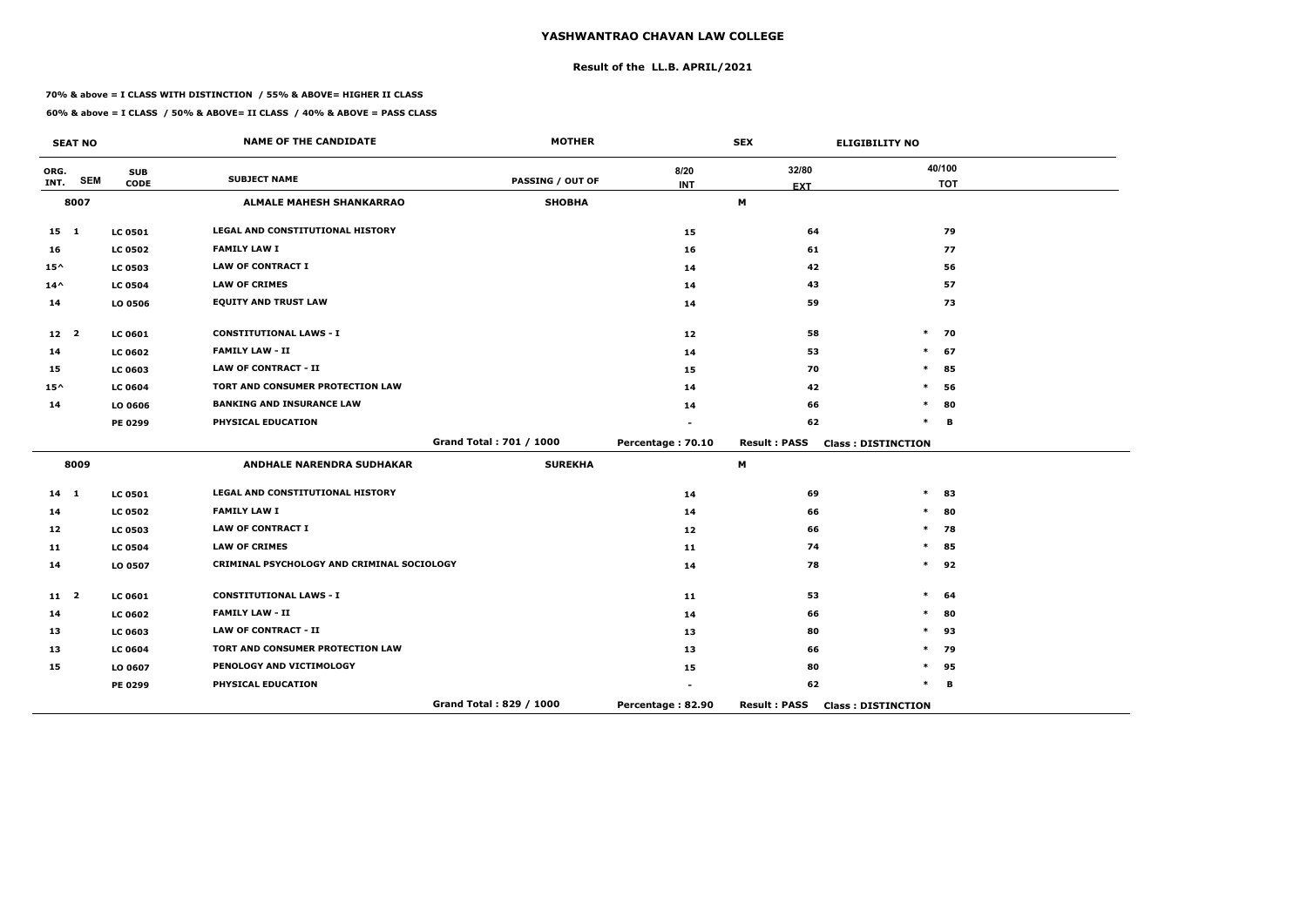## **Result of the LL.B. APRIL/2021**

#### **70% & above = I CLASS WITH DISTINCTION / 55% & ABOVE= HIGHER II CLASS**

|                 | <b>SEAT NO</b> |                           | <b>NAME OF THE CANDIDATE</b>               | <b>MOTHER</b>           |                   | <b>SEX</b>          | <b>ELIGIBILITY NO</b>     |
|-----------------|----------------|---------------------------|--------------------------------------------|-------------------------|-------------------|---------------------|---------------------------|
| ORG.<br>INT.    | <b>SEM</b>     | <b>SUB</b><br><b>CODE</b> | <b>SUBJECT NAME</b>                        | PASSING / OUT OF        | 8/20              | 32/80               | 40/100<br><b>TOT</b>      |
|                 | 8010           |                           | <b>ANDHALE MAYUR BHAGWAT</b>               | <b>MIRABAI</b>          | <b>INT</b>        | <b>EXT</b><br>M     |                           |
|                 |                |                           |                                            |                         |                   |                     |                           |
| $13 \quad 1$    |                | <b>LC 0501</b>            | LEGAL AND CONSTITUTIONAL HISTORY           |                         | 13                | 53                  | 66                        |
| $15^{\wedge}$   |                | <b>LC 0502</b>            | <b>FAMILY LAW I</b>                        |                         | 14                | 45                  | 59                        |
| 15              |                | <b>LC 0503</b>            | <b>LAW OF CONTRACT I</b>                   |                         | 15                | 54                  | 69                        |
| 14              |                | <b>LC 0504</b>            | <b>LAW OF CRIMES</b>                       |                         | 14                | 48                  | 62                        |
| 16              |                | LO 0507                   | CRIMINAL PSYCHOLOGY AND CRIMINAL SOCIOLOGY |                         | 16                | 66                  | 82                        |
| 12 <sub>2</sub> |                | LC 0601                   | <b>CONSTITUTIONAL LAWS - I</b>             |                         | 12                | 67                  | $\ast$<br>79              |
| 13              |                | <b>LC 0602</b>            | <b>FAMILY LAW - II</b>                     |                         | 13                | 50                  | 63<br>$\ast$              |
| 15              |                | <b>LC 0603</b>            | <b>LAW OF CONTRACT - II</b>                |                         | 15                | 61                  | $\ast$<br>76              |
| 14              |                | <b>LC 0604</b>            | TORT AND CONSUMER PROTECTION LAW           |                         | 14                | 61                  | $\ast$<br>75              |
| 15              |                | LO 0607                   | PENOLOGY AND VICTIMOLOGY                   |                         | 15                | 61                  | $\ast$<br>76              |
|                 |                | PE 0299                   | PHYSICAL EDUCATION                         |                         |                   | 60                  | $\ast$<br>$\mathbf c$     |
|                 |                |                           |                                            | Grand Total: 707 / 1000 | Percentage: 70.70 | <b>Result: PASS</b> | <b>Class: DISTINCTION</b> |
|                 | 8013           |                           | <b>ARAGADE MAHESH NIVRUTTI</b>             | <b>ANITA</b>            |                   | M                   |                           |
| $15 \quad 1$    |                | <b>LC 0501</b>            | LEGAL AND CONSTITUTIONAL HISTORY           |                         | 15                | 51                  | 66                        |
| 14              |                | <b>LC 0502</b>            | <b>FAMILY LAW I</b>                        |                         | 14                | 59                  | 73                        |
| 15              |                | <b>LC 0503</b>            | <b>LAW OF CONTRACT I</b>                   |                         | 15                | 51                  | 66                        |
| 12              |                | <b>LC 0504</b>            | <b>LAW OF CRIMES</b>                       |                         | 12                | 56                  | 68                        |
| 14              |                | LO 0507                   | CRIMINAL PSYCHOLOGY AND CRIMINAL SOCIOLOGY |                         | 14                | 74                  | 88                        |
| $14 2$          |                | <b>LC 0601</b>            | <b>CONSTITUTIONAL LAWS - I</b>             |                         | 14                | 64                  | $\ast$<br>78              |
| $15^{\wedge}$   |                | <b>LC 0602</b>            | <b>FAMILY LAW - II</b>                     |                         | 15                | 48                  | $\ast$<br>63              |
| 14              |                | <b>LC 0603</b>            | <b>LAW OF CONTRACT - II</b>                |                         | 14                | 75                  | $\ast$<br>89              |
| 14              |                | <b>LC 0604</b>            | TORT AND CONSUMER PROTECTION LAW           |                         | 14                | 64                  | 78<br>$\ast$              |
| 16              |                | LO 0607                   | PENOLOGY AND VICTIMOLOGY                   |                         | 16                | 70                  | 86<br>$\ast$              |
|                 |                | <b>PE 0299</b>            | PHYSICAL EDUCATION                         |                         | ۰                 | 65                  | $\ast$<br>В               |
|                 |                |                           |                                            | Grand Total: 755 / 1000 | Percentage: 75.50 | <b>Result: PASS</b> | <b>Class: DISTINCTION</b> |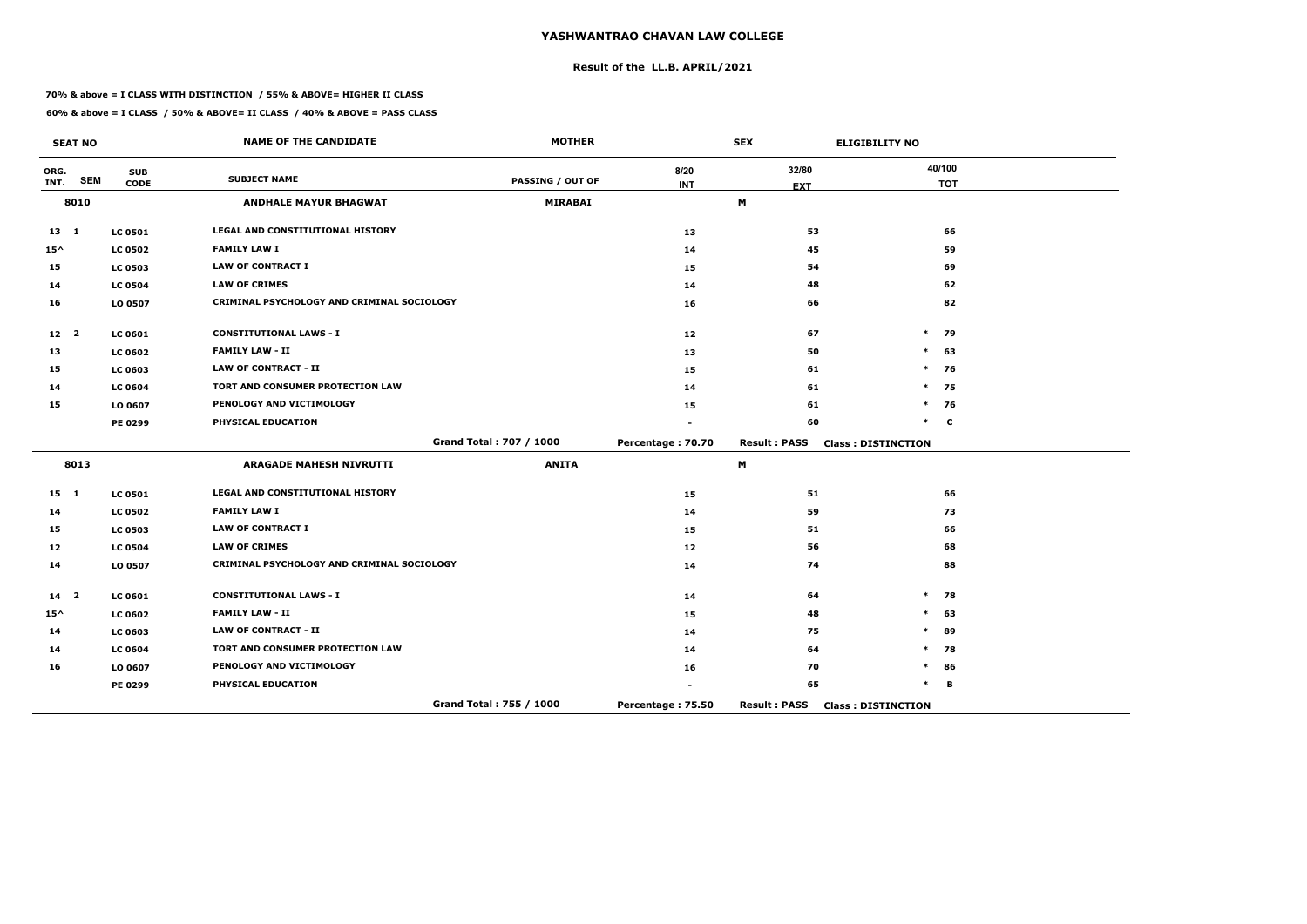## **Result of the LL.B. APRIL/2021**

#### **70% & above = I CLASS WITH DISTINCTION / 55% & ABOVE= HIGHER II CLASS**

|               | <b>SEAT NO</b>          |                | <b>NAME OF THE CANDIDATE</b>               | <b>MOTHER</b>           |                   | <b>SEX</b>                                | <b>ELIGIBILITY NO</b>     |
|---------------|-------------------------|----------------|--------------------------------------------|-------------------------|-------------------|-------------------------------------------|---------------------------|
| ORG.          | <b>SEM</b>              | <b>SUB</b>     | <b>SUBJECT NAME</b>                        | <b>PASSING / OUT OF</b> | 8/20              | 32/80                                     | 40/100                    |
| INT.          |                         | <b>CODE</b>    |                                            |                         | <b>INT</b>        | <b>EXT</b>                                | <b>TOT</b>                |
|               | 8014                    |                | <b>ASNANI DEEPA SHAMLAL</b>                | <b>LEENA</b>            |                   | F                                         |                           |
| $15 \quad 1$  |                         | <b>LC 0501</b> | <b>LEGAL AND CONSTITUTIONAL HISTORY</b>    |                         | 15                | 51                                        | 66                        |
| 13            |                         | <b>LC 0502</b> | <b>FAMILY LAW I</b>                        |                         | 13                | 46                                        | 59                        |
| 13            |                         | <b>LC 0503</b> | <b>LAW OF CONTRACT I</b>                   |                         | 13                | 58                                        | 71                        |
| 9             |                         | <b>LC 0504</b> | <b>LAW OF CRIMES</b>                       |                         | 9                 | 46                                        | 55                        |
| $14^{\wedge}$ |                         | LO 0507        | CRIMINAL PSYCHOLOGY AND CRIMINAL SOCIOLOGY |                         | 12                | 37                                        | 49                        |
| 8             | $\overline{\mathbf{2}}$ | <b>LC 0601</b> | <b>CONSTITUTIONAL LAWS - I</b>             |                         | 08                | 50                                        | 58<br>$\ast$              |
| 11            |                         | <b>LC 0602</b> | <b>FAMILY LAW - II</b>                     |                         | 11                | 45                                        | 56<br>$\ast$              |
| 11            |                         | <b>LC 0603</b> | <b>LAW OF CONTRACT - II</b>                |                         | 11                | 80                                        | $\ast$<br>91              |
| 12            |                         | <b>LC 0604</b> | TORT AND CONSUMER PROTECTION LAW           |                         | 12                | 59                                        | 71<br>$\ast$              |
| 16            |                         | LO 0608        | <b>LAND ACQUISITION LAW</b>                |                         | 16                | 58                                        | $\ast$<br>74              |
|               |                         | PE 0299        | PHYSICAL EDUCATION                         |                         |                   | 64                                        | $\ast$<br>B               |
|               |                         |                |                                            | Grand Total: 650 / 1000 | Percentage: 65.00 | <b>Result: PASS</b>                       | <b>Class: DISTINCTION</b> |
|               | 8015                    |                | <b>AURANGE UMESH ANIL</b>                  | <b>ALKA</b>             |                   | M                                         |                           |
| $16 \quad 1$  |                         | <b>LC 0501</b> | LEGAL AND CONSTITUTIONAL HISTORY           |                         | 16                | 53                                        | 69                        |
| $15^{\wedge}$ |                         | <b>LC 0502</b> | <b>FAMILY LAW I</b>                        |                         | 15                | 46                                        | 61                        |
| 13            |                         | <b>LC 0503</b> | <b>LAW OF CONTRACT I</b>                   |                         | 13                | 62                                        | 75                        |
| 13            |                         | <b>LC 0504</b> | <b>LAW OF CRIMES</b>                       |                         | 13                | 59                                        | 72                        |
| 15            |                         | LO 0507        | CRIMINAL PSYCHOLOGY AND CRIMINAL SOCIOLOGY |                         | 15                | 80                                        | 95                        |
| $11 \quad 2$  |                         | <b>LC 0601</b> | <b>CONSTITUTIONAL LAWS - I</b>             |                         | 11                | 56                                        | $\ast$<br>67              |
| $14^{\wedge}$ |                         | <b>LC 0602</b> | <b>FAMILY LAW - II</b>                     |                         | 10                | 27                                        | 42<br>$\ast$              |
| 15            |                         | LC 0603        | <b>LAW OF CONTRACT - II</b>                |                         | 15                | 67                                        | $\ast$<br>82              |
| $15^{\wedge}$ |                         | <b>LC 0604</b> | TORT AND CONSUMER PROTECTION LAW           |                         | 14                | 43                                        | 57<br>$\ast$              |
| $16^{\wedge}$ |                         | LO 0607        | PENOLOGY AND VICTIMOLOGY                   |                         | 15                | 48                                        | $\ast$<br>63              |
|               |                         | PE 0299        | PHYSICAL EDUCATION                         |                         |                   | AB                                        | $F - F$<br>*              |
|               |                         |                |                                            | Grand Total: 683 / 1000 | Percentage: 68.30 | <b>Result: PASS</b><br><b>Class: FAIL</b> |                           |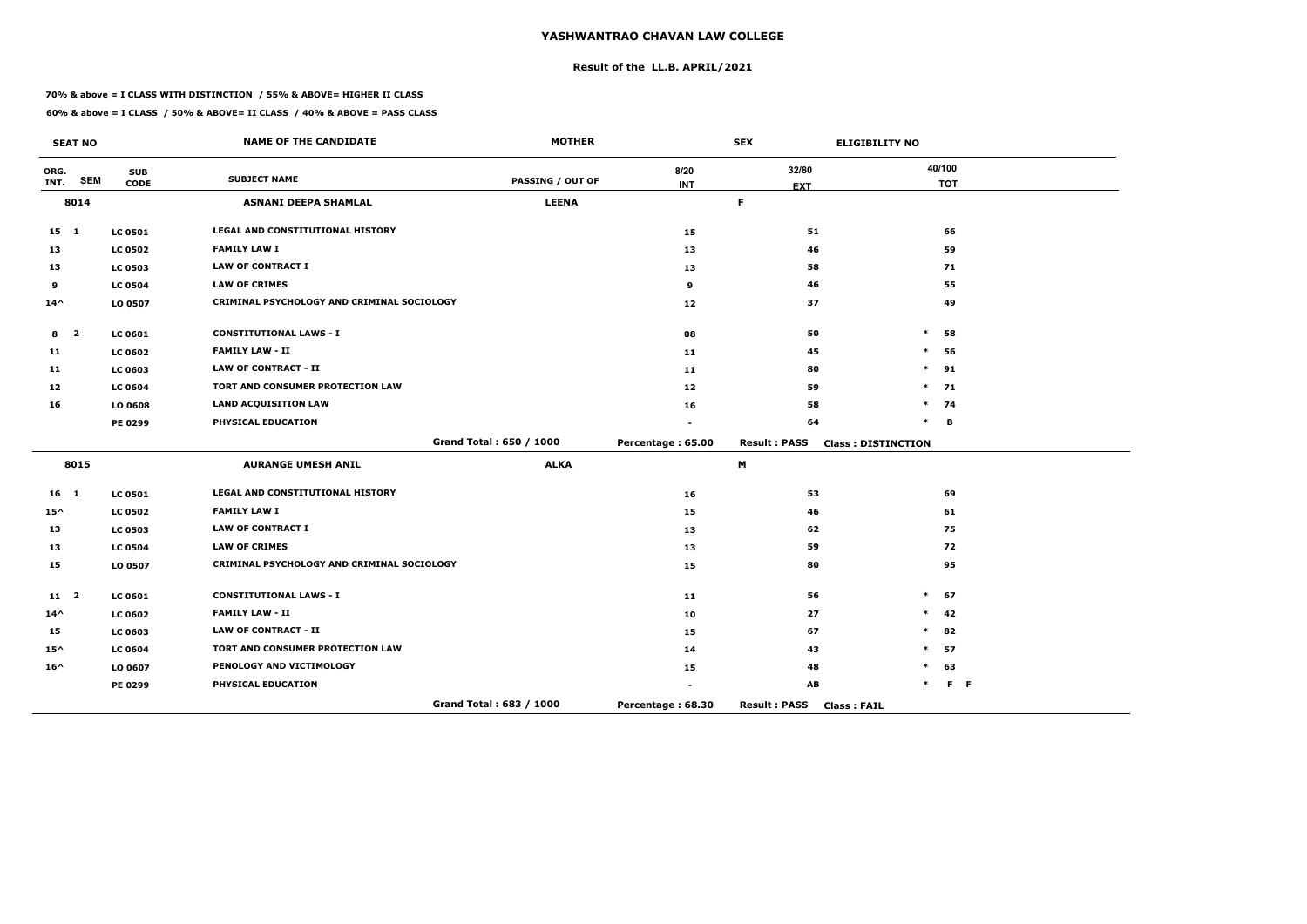## **Result of the LL.B. APRIL/2021**

#### **70% & above = I CLASS WITH DISTINCTION / 55% & ABOVE= HIGHER II CLASS**

**60% & above = I CLASS / 50% & ABOVE= II CLASS / 40% & ABOVE = PASS CLASS**

 $\overline{\phantom{a}}$ 

|                 | <b>SEAT NO</b> |                           | <b>NAME OF THE CANDIDATE</b>                      | <b>MOTHER</b>           |                    | <b>SEX</b>          | <b>ELIGIBILITY NO</b>     |
|-----------------|----------------|---------------------------|---------------------------------------------------|-------------------------|--------------------|---------------------|---------------------------|
| ORG.<br>INT.    | <b>SEM</b>     | <b>SUB</b><br><b>CODE</b> | <b>SUBJECT NAME</b>                               | PASSING / OUT OF        | 8/20<br><b>INT</b> | 32/80<br><b>EXT</b> | 40/100<br><b>TOT</b>      |
|                 | 8016           |                           | <b>BANDGAR RESHMA POPAT</b>                       | <b>SHASHIKALA</b>       |                    | F                   |                           |
| $15 \quad 1$    |                | <b>LC 0501</b>            | LEGAL AND CONSTITUTIONAL HISTORY                  |                         | 15                 | 80                  | 95                        |
| 15              |                | <b>LC 0502</b>            | <b>FAMILY LAW I</b>                               |                         | 15                 | 62                  | 77                        |
| 14              |                | <b>LC 0503</b>            | <b>LAW OF CONTRACT I</b>                          |                         | 14                 | 58                  | $\ast$<br>72              |
| 14              |                | <b>LC 0504</b>            | <b>LAW OF CRIMES</b>                              |                         | 14                 | 53                  | 67                        |
| $17^{\wedge}$   |                | LO 0507                   | <b>CRIMINAL PSYCHOLOGY AND CRIMINAL SOCIOLOGY</b> |                         | 12                 | 37                  | 49                        |
| $12^{\wedge}2$  |                | LC 0601                   | <b>CONSTITUTIONAL LAWS - I</b>                    |                         | 11                 | 32                  | 43<br>$\ast$              |
| 13              |                | <b>LC 0602</b>            | <b>FAMILY LAW - II</b>                            |                         | 13                 | 51                  | 64<br>$\ast$              |
| 14              |                | <b>LC 0603</b>            | <b>LAW OF CONTRACT - II</b>                       |                         | 14                 | 53                  | 67<br>$\ast$              |
| $16^{\wedge}$   |                | <b>LC 0604</b>            | TORT AND CONSUMER PROTECTION LAW                  |                         | 15                 | 46                  | 61<br>$\ast$              |
| 15              |                | LO 0606                   | <b>BANKING AND INSURANCE LAW</b>                  |                         | 15                 | 62                  | $\ast$<br>77              |
|                 |                | PE 0299                   | PHYSICAL EDUCATION                                |                         |                    | 66                  | $\ast$<br>B               |
|                 |                |                           |                                                   | Grand Total: 672 / 1000 | Percentage: 67.20  | <b>Result: PASS</b> | <b>Class: FIRST CLASS</b> |
|                 | 8018           |                           | <b>BANSODE ABHISHEKH KAILAS</b>                   | <b>NIRMALA</b>          |                    | M                   |                           |
| 16 <sub>1</sub> |                | <b>LC 0501</b>            | LEGAL AND CONSTITUTIONAL HISTORY                  |                         | 16                 | 66                  | 82                        |
| $17^$           |                | <b>LC 0502</b>            | <b>FAMILY LAW I</b>                               |                         | 12                 | 34                  | 46                        |
| 13              |                | <b>LC 0503</b>            | <b>LAW OF CONTRACT I</b>                          |                         | 13                 | 61                  | 74                        |
| 14              |                | <b>LC 0504</b>            | <b>LAW OF CRIMES</b>                              |                         | 14                 | 74                  | 88                        |
| 17              |                | LO 0507                   | CRIMINAL PSYCHOLOGY AND CRIMINAL SOCIOLOGY        |                         | 17                 | 67                  | 84                        |
| 12 <sup>2</sup> |                | LC 0601                   | <b>CONSTITUTIONAL LAWS - I</b>                    |                         | 12                 | 75                  | 87<br>$\ast$              |
| 14              |                | <b>LC 0602</b>            | <b>FAMILY LAW - II</b>                            |                         | 14                 | 69                  | 83<br>$\ast$              |
| 15              |                | <b>LC 0603</b>            | <b>LAW OF CONTRACT - II</b>                       |                         | 15                 | 80                  | $\ast$<br>95              |
| 13              |                | <b>LC 0604</b>            | TORT AND CONSUMER PROTECTION LAW                  |                         | 13                 | 78                  | 91<br>$\ast$              |
| 16              |                | LO 0607                   | PENOLOGY AND VICTIMOLOGY                          |                         | 16                 | 80                  | $\ast$<br>96              |
|                 |                | PE 0299                   | PHYSICAL EDUCATION                                |                         |                    | 63                  | $\ast$<br>В               |
|                 |                |                           |                                                   | Grand Total: 826 / 1000 | Percentage: 82.60  | <b>Result: PASS</b> | <b>Class: DISTINCTION</b> |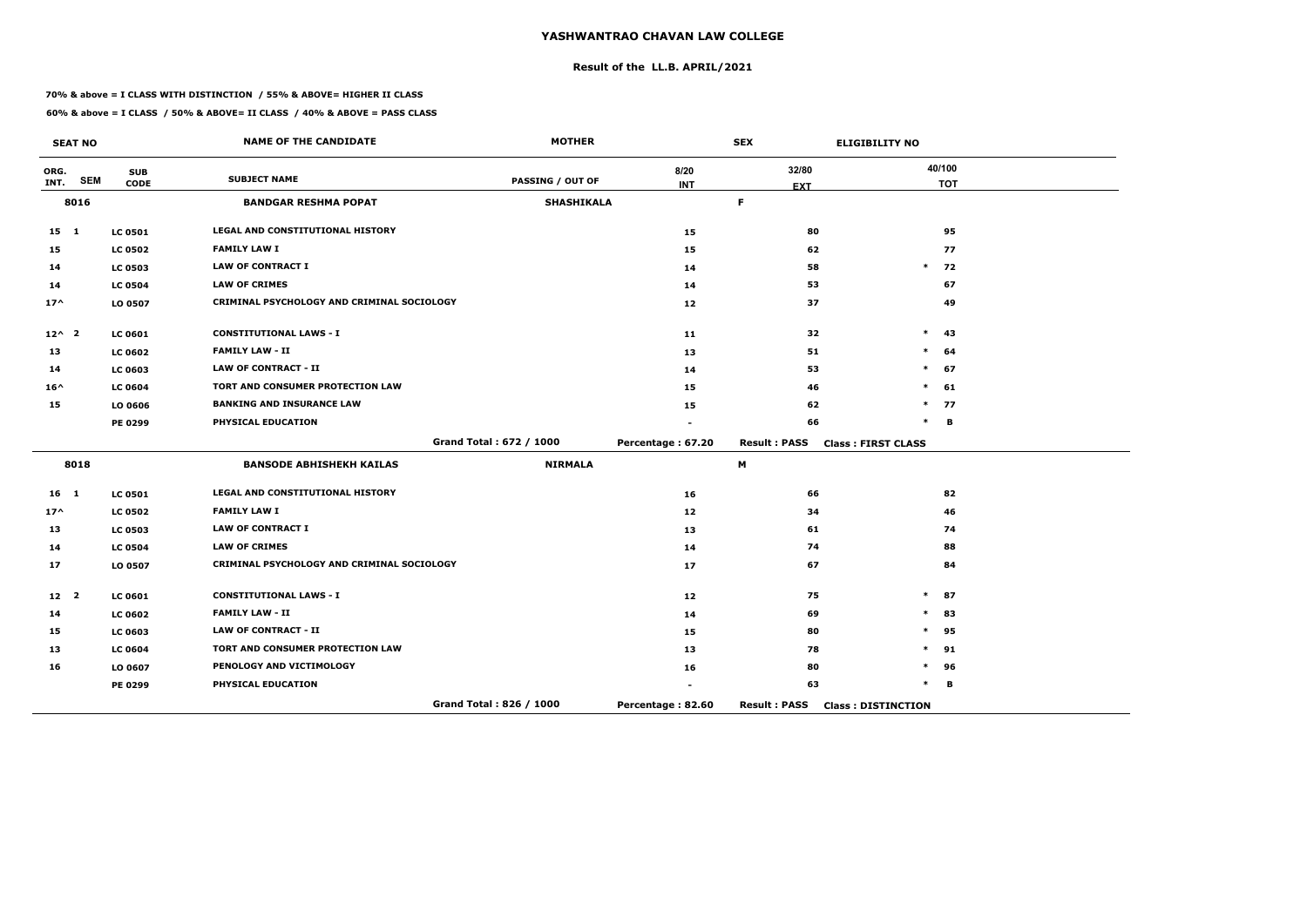## **Result of the LL.B. APRIL/2021**

#### **70% & above = I CLASS WITH DISTINCTION / 55% & ABOVE= HIGHER II CLASS**

|                 | <b>SEAT NO</b> |                           | <b>NAME OF THE CANDIDATE</b>               | <b>MOTHER</b>           |                    | <b>SEX</b>          | <b>ELIGIBILITY NO</b>      |
|-----------------|----------------|---------------------------|--------------------------------------------|-------------------------|--------------------|---------------------|----------------------------|
| ORG.<br>INT.    | <b>SEM</b>     | <b>SUB</b><br><b>CODE</b> | <b>SUBJECT NAME</b>                        | PASSING / OUT OF        | 8/20<br><b>INT</b> | 32/80<br><b>EXT</b> | 40/100<br><b>TOT</b>       |
|                 | 8019           |                           | <b>BANSODE PRAVIN DATTATRAY</b>            | <b>SUNITA</b>           |                    | M                   |                            |
| $15^{\wedge} 1$ |                | <b>LC 0501</b>            | <b>LEGAL AND CONSTITUTIONAL HISTORY</b>    |                         | 15                 | 48                  | 63                         |
| 15              |                | <b>LC 0502</b>            | <b>FAMILY LAW I</b>                        |                         | 15                 | 50                  | 65                         |
| 14              |                | <b>LC 0503</b>            | <b>LAW OF CONTRACT I</b>                   |                         | 14                 | 45                  | 59<br>$\ast$               |
| $13^{\wedge}$   |                | <b>LC 0504</b>            | <b>LAW OF CRIMES</b>                       |                         | 13                 | 38                  | 51                         |
| 15              |                | LO 0507                   | CRIMINAL PSYCHOLOGY AND CRIMINAL SOCIOLOGY |                         | 15                 | 54                  | 69                         |
| 11 <sub>2</sub> |                | <b>LC 0601</b>            | <b>CONSTITUTIONAL LAWS - I</b>             |                         | 11                 | 43                  | $\ast$<br>54               |
| $12^{\wedge}$   |                | <b>LC 0602</b>            | <b>FAMILY LAW - II</b>                     |                         | 12                 | 34                  | $\ast$<br>46               |
| $14^{\wedge}$   |                | LC 0603                   | <b>LAW OF CONTRACT - II</b>                |                         | 13                 | 40                  | $\ast$<br>53               |
| 13              |                | <b>LC 0604</b>            | <b>TORT AND CONSUMER PROTECTION LAW</b>    |                         | 13                 | 45                  | 58<br>$\ast$               |
| 13              |                | LO 0607                   | PENOLOGY AND VICTIMOLOGY                   |                         | 13                 | 46                  | $\ast$<br>59               |
|                 |                | PE 0299                   | PHYSICAL EDUCATION                         |                         |                    | 64                  | $\ast$<br>B                |
|                 |                |                           |                                            | Grand Total: 577 / 1000 | Percentage: 57.70  | <b>Result: PASS</b> | <b>Class: SECOND CLASS</b> |
|                 | 8020           |                           | <b>BAVARE PURVA RAJENDRA</b>               | <b>KAVITA</b>           |                    | F                   |                            |
| 15 1            |                | <b>LC 0501</b>            | LEGAL AND CONSTITUTIONAL HISTORY           |                         | 15                 | 80                  | 95                         |
| 13              |                | <b>LC 0502</b>            | <b>FAMILY LAW I</b>                        |                         | 13                 | 77                  | 90                         |
| 16              |                | <b>LC 0503</b>            | <b>LAW OF CONTRACT I</b>                   |                         | 16                 | 72                  | 88                         |
| 11              |                | <b>LC 0504</b>            | <b>LAW OF CRIMES</b>                       |                         | 11                 | 74                  | 85                         |
| 11              |                | LO 0509                   | <b>INTELLECTUAL PROPERTY RIGHTS I</b>      |                         | 11                 | 70                  | 81                         |
| 12 <sup>2</sup> |                | <b>LC 0601</b>            | <b>CONSTITUTIONAL LAWS - I</b>             |                         | 12                 | 51                  | $\ast$<br>63               |
| 14              |                | <b>LC 0602</b>            | <b>FAMILY LAW - II</b>                     |                         | 14                 | 64                  | 78<br>$\ast$               |
| 12              |                | <b>LC 0603</b>            | <b>LAW OF CONTRACT - II</b>                |                         | 12                 | 78                  | 90<br>$\ast$               |
| 13              |                | <b>LC 0604</b>            | TORT AND CONSUMER PROTECTION LAW           |                         | 13                 | 56                  | 69<br>∗                    |
| 15              |                | LO 0606                   | <b>BANKING AND INSURANCE LAW</b>           |                         | 15                 | 80                  | $\ast$<br>95               |
|                 |                | PE 0299                   | PHYSICAL EDUCATION                         |                         |                    | 68                  | $\ast$<br>в                |
|                 |                |                           |                                            | Grand Total: 836 / 1000 | Percentage: 83.60  | <b>Result: PASS</b> | <b>Class: DISTINCTION</b>  |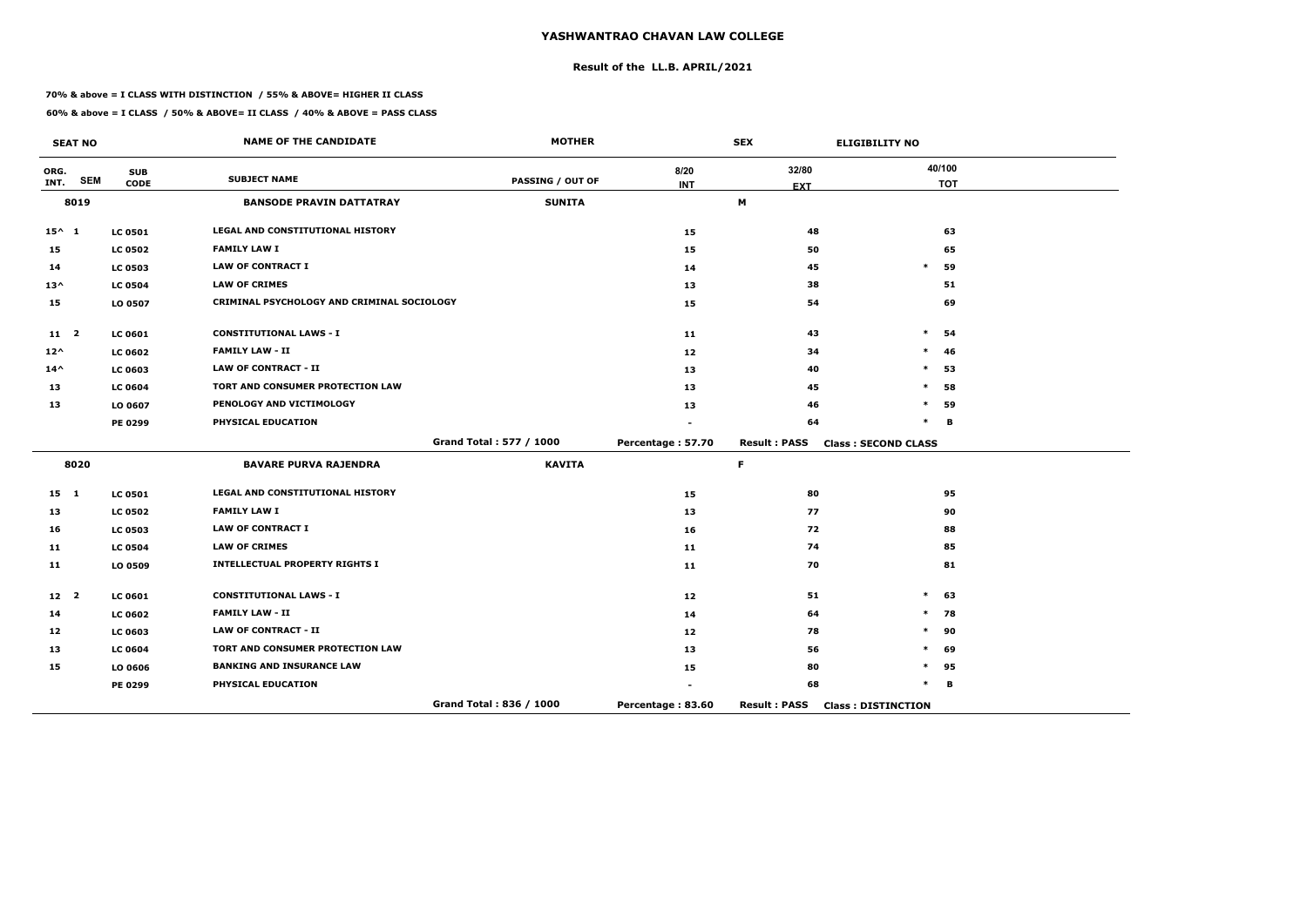## **Result of the LL.B. APRIL/2021**

#### **70% & above = I CLASS WITH DISTINCTION / 55% & ABOVE= HIGHER II CLASS**

|                 | <b>SEAT NO</b> |                           | <b>NAME OF THE CANDIDATE</b>               | <b>MOTHER</b>           |                    | <b>SEX</b>          | <b>ELIGIBILITY NO</b>     |
|-----------------|----------------|---------------------------|--------------------------------------------|-------------------------|--------------------|---------------------|---------------------------|
| ORG.<br>INT.    | <b>SEM</b>     | <b>SUB</b><br><b>CODE</b> | <b>SUBJECT NAME</b>                        | <b>PASSING / OUT OF</b> | 8/20<br><b>INT</b> | 32/80<br><b>EXT</b> | 40/100<br><b>TOT</b>      |
|                 | 8021           |                           | <b>BEDARE ASHOK BABASAHEB</b>              | <b>KAVITA</b>           |                    | M                   |                           |
| $15 \quad 1$    |                | <b>LC 0501</b>            | <b>LEGAL AND CONSTITUTIONAL HISTORY</b>    |                         | 15                 | 70                  | 85                        |
| 15              |                | <b>LC 0502</b>            | <b>FAMILY LAW I</b>                        |                         | 15                 | 70                  | 85                        |
| 16              |                | <b>LC 0503</b>            | <b>LAW OF CONTRACT I</b>                   |                         | 16                 | 56                  | 72                        |
| 12              |                | <b>LC 0504</b>            | <b>LAW OF CRIMES</b>                       |                         | 12                 | 58                  | 70                        |
| 15              |                | LO 0507                   | CRIMINAL PSYCHOLOGY AND CRIMINAL SOCIOLOGY |                         | 15                 | 77                  | 92                        |
| 12 <sub>2</sub> |                | <b>LC 0601</b>            | <b>CONSTITUTIONAL LAWS - I</b>             |                         | 12                 | 67                  | $\ast$<br>79              |
| 15              |                | <b>LC 0602</b>            | <b>FAMILY LAW - II</b>                     |                         | 15                 | 58                  | $\ast$<br>73              |
| 14              |                | <b>LC 0603</b>            | <b>LAW OF CONTRACT - II</b>                |                         | 14                 | 61                  | $\ast$<br>75              |
| 12              |                | <b>LC 0604</b>            | TORT AND CONSUMER PROTECTION LAW           |                         | 12                 | 64                  | $\ast$<br>76              |
| 15              |                | LO 0607                   | PENOLOGY AND VICTIMOLOGY                   |                         | 15                 | 77                  | $\ast$<br>92              |
|                 |                | PE 0299                   | PHYSICAL EDUCATION                         |                         |                    | 62                  | $\ast$<br>B               |
|                 |                |                           |                                            | Grand Total: 799 / 1000 | Percentage: 79.90  | <b>Result: PASS</b> | <b>Class: DISTINCTION</b> |
|                 | 8022           |                           | <b>BELAPURKAR SHEETAL VIJAY</b>            | <b>SUNITA</b>           |                    | F.                  |                           |
| $14^{\wedge} 1$ |                | <b>LC 0501</b>            | LEGAL AND CONSTITUTIONAL HISTORY           |                         | 12                 | 35                  | 47                        |
| 14              |                | <b>LC 0502</b>            | <b>FAMILY LAW I</b>                        |                         | 14                 | 50                  | 64                        |
| 16              |                | <b>LC 0503</b>            | <b>LAW OF CONTRACT I</b>                   |                         | 16                 | 53                  | 69                        |
| 13              |                | <b>LC 0504</b>            | <b>LAW OF CRIMES</b>                       |                         | 13                 | 62                  | 75                        |
| 15              |                | LO 0507                   | CRIMINAL PSYCHOLOGY AND CRIMINAL SOCIOLOGY |                         | 15                 | 72                  | 87                        |
| 12 <sup>2</sup> |                | <b>LC 0601</b>            | <b>CONSTITUTIONAL LAWS - I</b>             |                         | 12                 | 56                  | $\ast$<br>68              |
| $13^{\wedge}$   |                | <b>LC 0602</b>            | <b>FAMILY LAW - II</b>                     |                         | 13                 | 38                  | 51<br>$\ast$              |
| 13              |                | <b>LC 0603</b>            | <b>LAW OF CONTRACT - II</b>                |                         | 13                 | 70                  | $\ast$<br>83              |
| 14              |                | <b>LC 0604</b>            | TORT AND CONSUMER PROTECTION LAW           |                         | 14                 | 51                  | $\ast$<br>65              |
| 14              |                | LO 0607                   | PENOLOGY AND VICTIMOLOGY                   |                         | 14                 | 56                  | 70<br>$\ast$              |
|                 |                | PE 0299                   | PHYSICAL EDUCATION                         |                         |                    | 71                  | *<br>A                    |
|                 |                |                           |                                            | Grand Total: 683 / 1000 | Percentage: 68.30  | <b>Result: PASS</b> | <b>Class: FIRST CLASS</b> |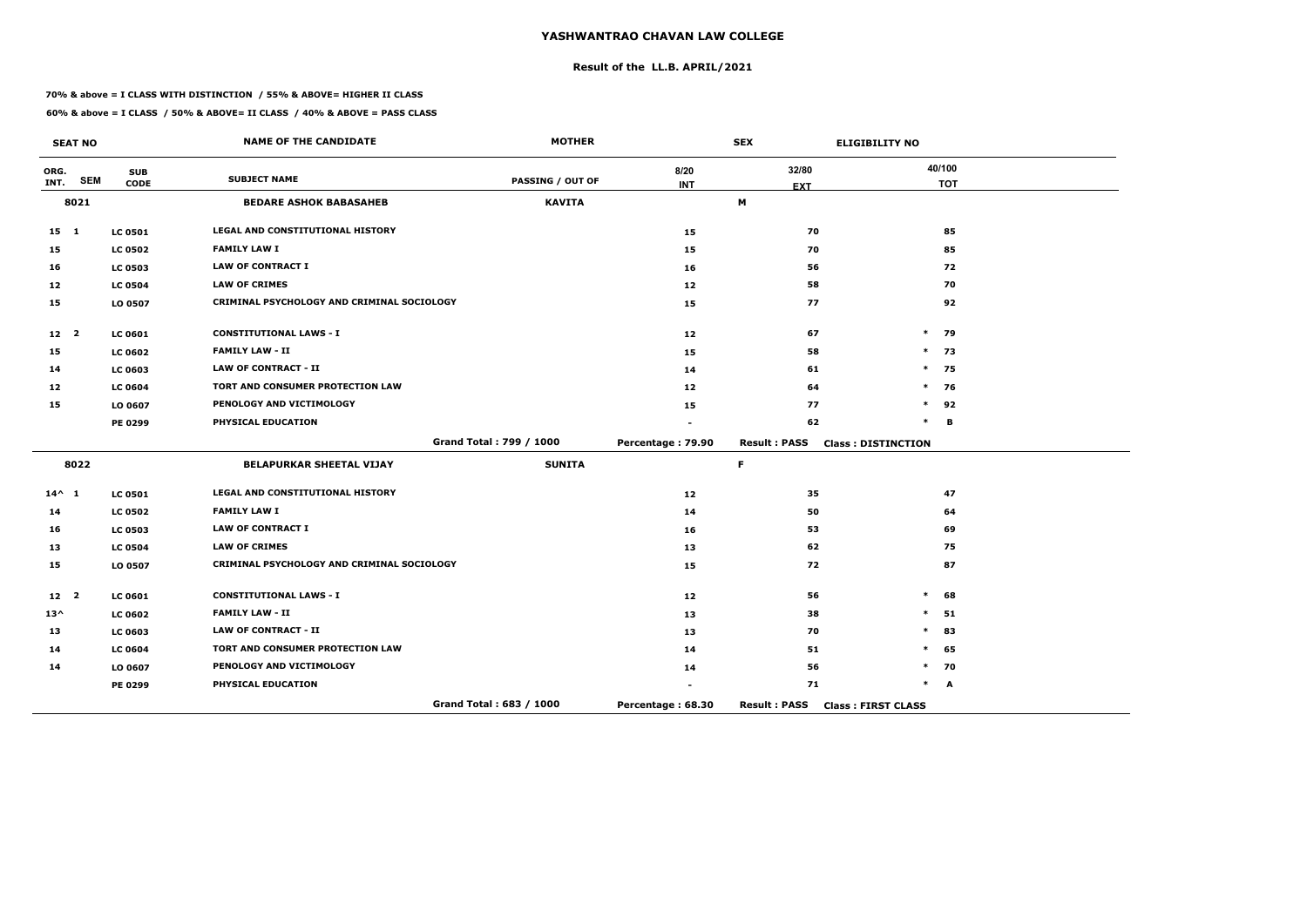## **Result of the LL.B. APRIL/2021**

#### **70% & above = I CLASS WITH DISTINCTION / 55% & ABOVE= HIGHER II CLASS**

 $\overline{\phantom{a}}$ 

|                 | <b>SEAT NO</b> |                | <b>NAME OF THE CANDIDATE</b>               | <b>MOTHER</b>           |                          | <b>SEX</b>                      | <b>ELIGIBILITY NO</b>     |            |
|-----------------|----------------|----------------|--------------------------------------------|-------------------------|--------------------------|---------------------------------|---------------------------|------------|
| ORG.            |                | <b>SUB</b>     | <b>SUBJECT NAME</b>                        |                         | 8/20                     | 32/80                           |                           | 40/100     |
| INT.            | <b>SEM</b>     | <b>CODE</b>    |                                            | <b>PASSING / OUT OF</b> | <b>INT</b>               | <b>EXT</b>                      |                           | <b>TOT</b> |
|                 | 8024           |                | <b>BETAL ACHAL RASHTRAPAL</b>              | <b>AMRAPALI</b>         |                          | F                               |                           |            |
| 16 <sub>1</sub> |                | <b>LC 0501</b> | <b>LEGAL AND CONSTITUTIONAL HISTORY</b>    |                         | 16                       | 64                              |                           | 80         |
| $16^{\wedge}$   |                | <b>LC 0502</b> | <b>FAMILY LAW I</b>                        |                         | 15                       | 48                              |                           | 63         |
| 15              |                | <b>LC 0503</b> | <b>LAW OF CONTRACT I</b>                   |                         | 15                       | 58                              |                           | 73         |
| 13              |                | <b>LC 0504</b> | <b>LAW OF CRIMES</b>                       |                         | 13                       | 80                              |                           | 93         |
| 17              |                | LO 0507        | CRIMINAL PSYCHOLOGY AND CRIMINAL SOCIOLOGY |                         | 17                       | 61                              |                           | 78         |
| 14 <sub>2</sub> |                | <b>LC 0601</b> | <b>CONSTITUTIONAL LAWS - I</b>             |                         | 14                       | 51                              | $\ast$                    | 65         |
| 16              |                | <b>LC 0602</b> | <b>FAMILY LAW - II</b>                     |                         | 16                       | 53                              | $\ast$                    | 69         |
| 15              |                | <b>LC 0603</b> | <b>LAW OF CONTRACT - II</b>                |                         | 15                       | 80                              | $\ast$                    | 95         |
| 16              |                | <b>LC 0604</b> | TORT AND CONSUMER PROTECTION LAW           |                         | 16                       | 72                              | $\ast$                    | 88         |
| 16              |                | LO 0607        | PENOLOGY AND VICTIMOLOGY                   |                         | 16                       | 62                              | $\ast$                    | 78         |
|                 |                | PE 0299        | PHYSICAL EDUCATION                         |                         |                          | 69                              | $\ast$                    | в          |
|                 |                |                |                                            | Grand Total: 784 / 1000 | Percentage: 78.40        | <b>Result: PASS</b>             | <b>Class: DISTINCTION</b> |            |
|                 | 8026           |                | <b>BHANGE PRASAD SUNIL</b>                 | <b>SARIKA</b>           |                          | M                               |                           |            |
| $15 \quad 1$    |                | <b>LC 0501</b> | <b>LEGAL AND CONSTITUTIONAL HISTORY</b>    |                         | 15                       | 62                              |                           | 77         |
| 13              |                | <b>LC 0502</b> | <b>FAMILY LAW I</b>                        |                         | 13                       | 69                              |                           | 82         |
| 14              |                | <b>LC 0503</b> | <b>LAW OF CONTRACT I</b>                   |                         | 14                       | 54                              |                           | 68         |
| 10              |                | <b>LC 0504</b> | <b>LAW OF CRIMES</b>                       |                         | 10                       | 66                              |                           | 76         |
| 15              |                | LO 0507        | CRIMINAL PSYCHOLOGY AND CRIMINAL SOCIOLOGY |                         | 15                       | 77                              |                           | 92         |
| 12 <sup>2</sup> |                | <b>LC 0601</b> | <b>CONSTITUTIONAL LAWS - I</b>             |                         | 12                       | AB                              | $\ast$                    | 12 F       |
| 13              |                | <b>LC 0602</b> | <b>FAMILY LAW - II</b>                     |                         | 13                       | 70                              | $\ast$                    | 83         |
| 13              |                | <b>LC 0603</b> | LAW OF CONTRACT - II                       |                         | 13                       | 64                              | $\ast$                    | 77         |
| 13              |                | <b>LC 0604</b> | TORT AND CONSUMER PROTECTION LAW           |                         | 13                       | 66                              | $\ast$                    | 79         |
| 13              |                | LO 0606        | <b>BANKING AND INSURANCE LAW</b>           |                         | 13                       | 74                              | $\ast$                    | 87         |
|                 |                | PE 0299        | PHYSICAL EDUCATION                         |                         | $\overline{\phantom{a}}$ | 60                              | $*$ C                     |            |
|                 |                |                |                                            | Grand Total: 733 / 1000 | Percentage : -           | <b>Result: FAIL</b><br>Class: - |                           |            |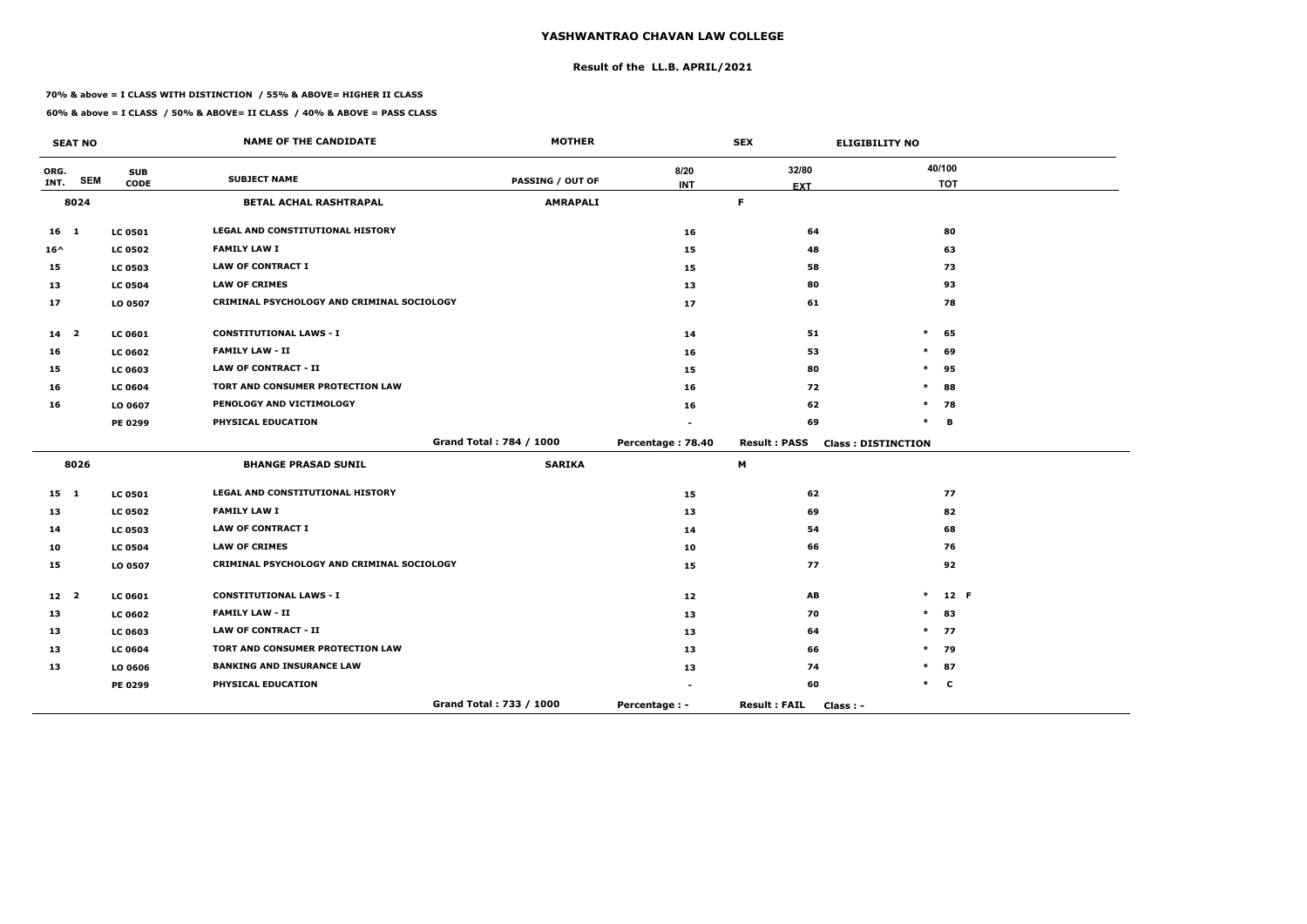## **Result of the LL.B. APRIL/2021**

#### **70% & above = I CLASS WITH DISTINCTION / 55% & ABOVE= HIGHER II CLASS**

|                   | <b>SEAT NO</b>          |                           | <b>NAME OF THE CANDIDATE</b>               | <b>MOTHER</b>           |                              | <b>SEX</b>          | <b>ELIGIBILITY NO</b>     |
|-------------------|-------------------------|---------------------------|--------------------------------------------|-------------------------|------------------------------|---------------------|---------------------------|
| ORG.<br>INT.      | <b>SEM</b>              | <b>SUB</b><br><b>CODE</b> | <b>SUBJECT NAME</b>                        | <b>PASSING / OUT OF</b> | 8/20<br><b>INT</b>           | 32/80<br><b>EXT</b> | 40/100<br><b>TOT</b>      |
|                   | 8027                    |                           | <b>BHAVSAR KUNAL RAVINDRA</b>              | <b>NANDINI</b>          |                              | M                   |                           |
| $13 \quad 1$      |                         | <b>LC 0501</b>            | LEGAL AND CONSTITUTIONAL HISTORY           |                         | 13                           | 51                  | 64                        |
| 14                |                         | <b>LC 0502</b>            | <b>FAMILY LAW I</b>                        |                         | 14                           | 72                  | 86                        |
| 12                |                         | <b>LC 0503</b>            | <b>LAW OF CONTRACT I</b>                   |                         | 12                           | 69                  | 81                        |
| 11                |                         | <b>LC 0504</b>            | <b>LAW OF CRIMES</b>                       |                         | 11                           | 72                  | 83                        |
| 14                |                         | LO 0507                   | CRIMINAL PSYCHOLOGY AND CRIMINAL SOCIOLOGY |                         | 14                           | 70                  | 84                        |
| 12 <sub>2</sub>   |                         | <b>LC 0601</b>            | <b>CONSTITUTIONAL LAWS - I</b>             |                         | $12 \overline{ }$            | 69                  | $\ast$<br>81              |
| 12                |                         | <b>LC 0602</b>            | <b>FAMILY LAW - II</b>                     |                         | $12 \overline{ }$            | 69                  | $\ast$<br>81              |
| $12 \overline{ }$ |                         | <b>LC 0603</b>            | <b>LAW OF CONTRACT - II</b>                |                         | 12 <sub>2</sub>              | 80                  | $\ast$<br>92              |
| 12                |                         | <b>LC 0604</b>            | <b>TORT AND CONSUMER PROTECTION LAW</b>    |                         | 12                           | 78                  | 90<br>$\ast$              |
| 14                |                         | LO 0607                   | PENOLOGY AND VICTIMOLOGY                   |                         | 14                           | 72                  | $\ast$<br>86              |
|                   |                         | PE 0299                   | PHYSICAL EDUCATION                         |                         |                              | 68                  | $\ast$<br>В               |
|                   |                         |                           |                                            | Grand Total: 828 / 1000 | Percentage: 82.80            | <b>Result: PASS</b> | <b>Class: DISTINCTION</b> |
|                   | 8028                    |                           | <b>BHAVSAR PIYUSH RAJENDRA</b>             |                         | <b>ASHA RAJENDRA BHAVSAR</b> | М                   |                           |
| 9                 | $\mathbf{1}$            | <b>LC 0501</b>            | LEGAL AND CONSTITUTIONAL HISTORY           |                         | 9                            | 54                  | 63                        |
| 10                |                         | <b>LC 0502</b>            | <b>FAMILY LAW I</b>                        |                         | 10                           | 62                  | 72<br>$\ast$              |
| 14                |                         | <b>LC 0503</b>            | <b>LAW OF CONTRACT I</b>                   |                         | 14                           | 66                  | $\ast$<br>80              |
| 10                |                         | <b>LC 0504</b>            | <b>LAW OF CRIMES</b>                       |                         | 10                           | 80                  | $\ast$<br>90              |
| 10                |                         | LO 0509                   | <b>INTELLECTUAL PROPERTY RIGHTS I</b>      |                         | 10                           | 80                  | $\ast$<br>90              |
| 10                | $\overline{\mathbf{2}}$ | <b>LC 0601</b>            | <b>CONSTITUTIONAL LAWS - I</b>             |                         | 10                           | 74                  | $\ast$<br>84              |
| 10                |                         | <b>LC 0602</b>            | <b>FAMILY LAW - II</b>                     |                         | 10                           | 69                  | $\ast$<br>79              |
| 11                |                         | <b>LC 0603</b>            | <b>LAW OF CONTRACT - II</b>                |                         | 11                           | 80                  | $\ast$<br>91              |
| 13                |                         | <b>LC 0604</b>            | TORT AND CONSUMER PROTECTION LAW           |                         | 13                           | 77                  | $\ast$<br>90              |
| 10                |                         | LO 0609                   | <b>INTELLECTUAL PROPERTY RIGHTS -II</b>    |                         | 10                           | 77                  | $\ast$<br>87              |
|                   |                         | PE 0299                   | PHYSICAL EDUCATION                         |                         |                              | 58                  | $\ast$<br><b>C</b>        |
|                   |                         |                           |                                            | Grand Total: 826 / 1000 | Percentage: 82.60            | <b>Result: PASS</b> | <b>Class: DISTINCTION</b> |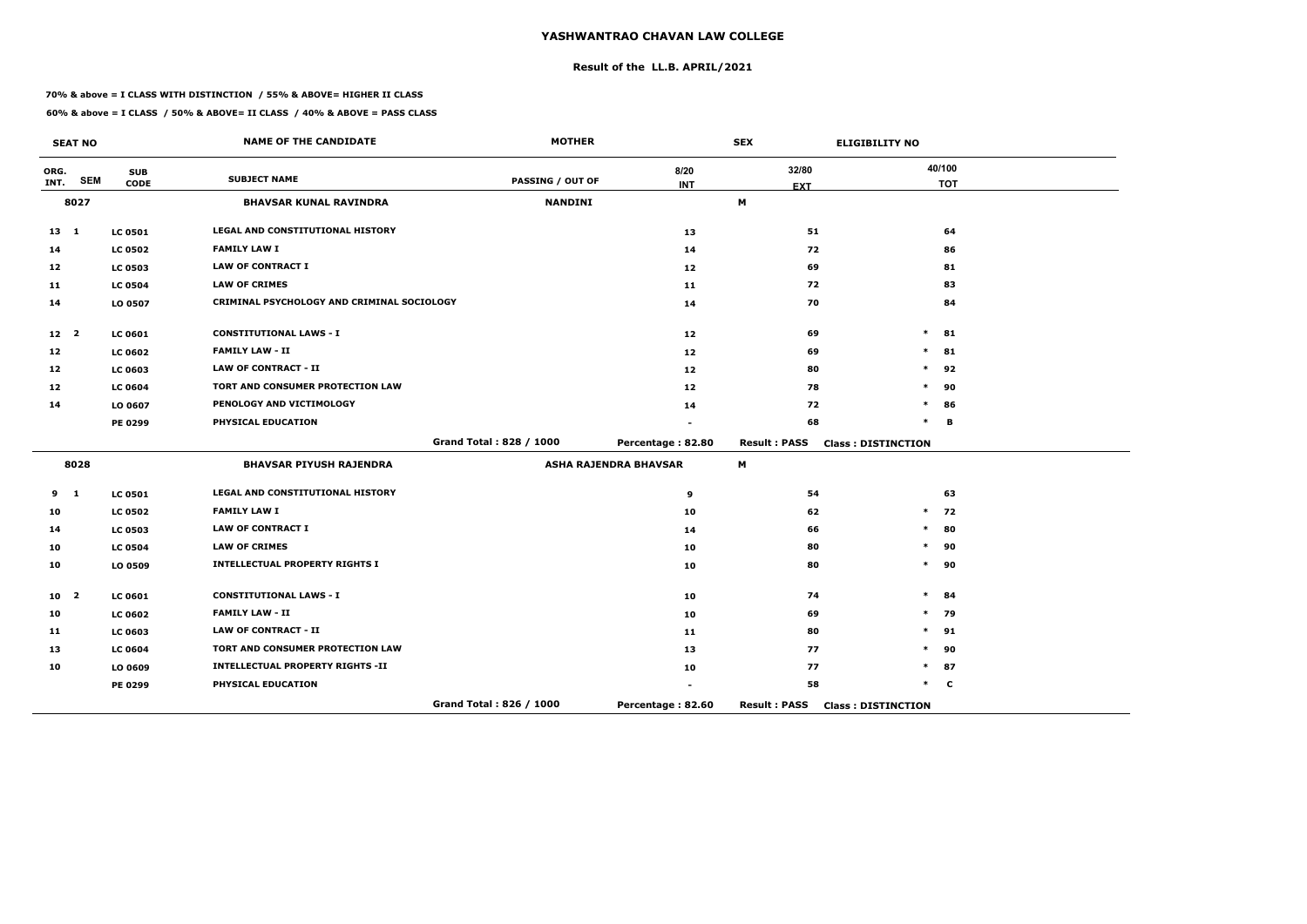## **Result of the LL.B. APRIL/2021**

#### **70% & above = I CLASS WITH DISTINCTION / 55% & ABOVE= HIGHER II CLASS**

|                 | <b>SEAT NO</b> |                           | <b>NAME OF THE CANDIDATE</b>               | <b>MOTHER</b>           |                    | <b>SEX</b>          | <b>ELIGIBILITY NO</b>     |
|-----------------|----------------|---------------------------|--------------------------------------------|-------------------------|--------------------|---------------------|---------------------------|
| ORG.<br>INT.    | <b>SEM</b>     | <b>SUB</b><br><b>CODE</b> | <b>SUBJECT NAME</b>                        | <b>PASSING / OUT OF</b> | 8/20<br><b>INT</b> | 32/80<br><b>EXT</b> | 40/100<br><b>TOT</b>      |
|                 | 8029           |                           | <b>BHIDE TEJOMAY SHEKHAR</b>               | <b>SANGEETA</b>         |                    | M                   |                           |
| $15$ 1          |                | <b>LC 0501</b>            | LEGAL AND CONSTITUTIONAL HISTORY           |                         | 15                 | 74                  | 89                        |
| 14              |                | <b>LC 0502</b>            | <b>FAMILY LAW I</b>                        |                         | 14                 | 46                  | 60                        |
| 14              |                | <b>LC 0503</b>            | <b>LAW OF CONTRACT I</b>                   |                         | 14                 | 78                  | 92                        |
| 13              |                | <b>LC 0504</b>            | <b>LAW OF CRIMES</b>                       |                         | 13                 | 75                  | 88                        |
| 13              |                | LO 0509                   | <b>INTELLECTUAL PROPERTY RIGHTS I</b>      |                         | 13                 | 78                  | 91                        |
| 13 2            |                | <b>LC 0601</b>            | <b>CONSTITUTIONAL LAWS - I</b>             |                         | 13                 | 75                  | $\ast$<br>88              |
| 15              |                | <b>LC 0602</b>            | <b>FAMILY LAW - II</b>                     |                         | 15                 | 77                  | $\ast$<br>92              |
| 12              |                | <b>LC 0603</b>            | <b>LAW OF CONTRACT - II</b>                |                         | 12                 | 80                  | $\ast$<br>92              |
| 14              |                | <b>LC 0604</b>            | TORT AND CONSUMER PROTECTION LAW           |                         | 14                 | 78                  | 92<br>$\ast$              |
| 12              |                | LO 0609                   | <b>INTELLECTUAL PROPERTY RIGHTS -II</b>    |                         | 12                 | 75                  | $\ast$<br>87              |
|                 |                | PE 0299                   | PHYSICAL EDUCATION                         |                         |                    | 62                  | $\ast$<br>B               |
|                 |                |                           |                                            | Grand Total: 871 / 1000 | Percentage: 87.10  | <b>Result: PASS</b> | <b>Class: DISTINCTION</b> |
|                 | 8030           |                           | <b>BHOITE KRANTI SHRIRANG</b>              | <b>KUMUDINI</b>         |                    | F.                  |                           |
| $15 \quad 1$    |                | <b>LC 0501</b>            | <b>LEGAL AND CONSTITUTIONAL HISTORY</b>    |                         | 15                 | 77                  | 92                        |
| 14              |                | <b>LC 0502</b>            | <b>FAMILY LAW I</b>                        |                         | 14                 | 75                  | 89                        |
| 14              |                | <b>LC 0503</b>            | <b>LAW OF CONTRACT I</b>                   |                         | 14                 | 70                  | 84                        |
| 11              |                | <b>LC 0504</b>            | <b>LAW OF CRIMES</b>                       |                         | 11                 | 77                  | 88                        |
| 15              |                | LO 0507                   | CRIMINAL PSYCHOLOGY AND CRIMINAL SOCIOLOGY |                         | 15                 | 80                  | 95                        |
| 12 <sup>2</sup> |                | <b>LC 0601</b>            | <b>CONSTITUTIONAL LAWS - I</b>             |                         | 12                 | 72                  | $\ast$<br>84              |
| 15              |                | <b>LC 0602</b>            | <b>FAMILY LAW - II</b>                     |                         | 15                 | 72                  | 87<br>$\ast$              |
| 13              |                | <b>LC 0603</b>            | <b>LAW OF CONTRACT - II</b>                |                         | 13                 | 80                  | 93<br>$\ast$              |
| 15              |                | <b>LC 0604</b>            | TORT AND CONSUMER PROTECTION LAW           |                         | 15                 | 77                  | $\ast$<br>92              |
| 15              |                | LO 0607                   | PENOLOGY AND VICTIMOLOGY                   |                         | 15                 | 80                  | *<br>95                   |
|                 |                | PE 0299                   | PHYSICAL EDUCATION                         |                         |                    | 63                  | $\ast$<br>В               |
|                 |                |                           |                                            | Grand Total: 899 / 1000 | Percentage: 89.90  | <b>Result: PASS</b> | <b>Class: DISTINCTION</b> |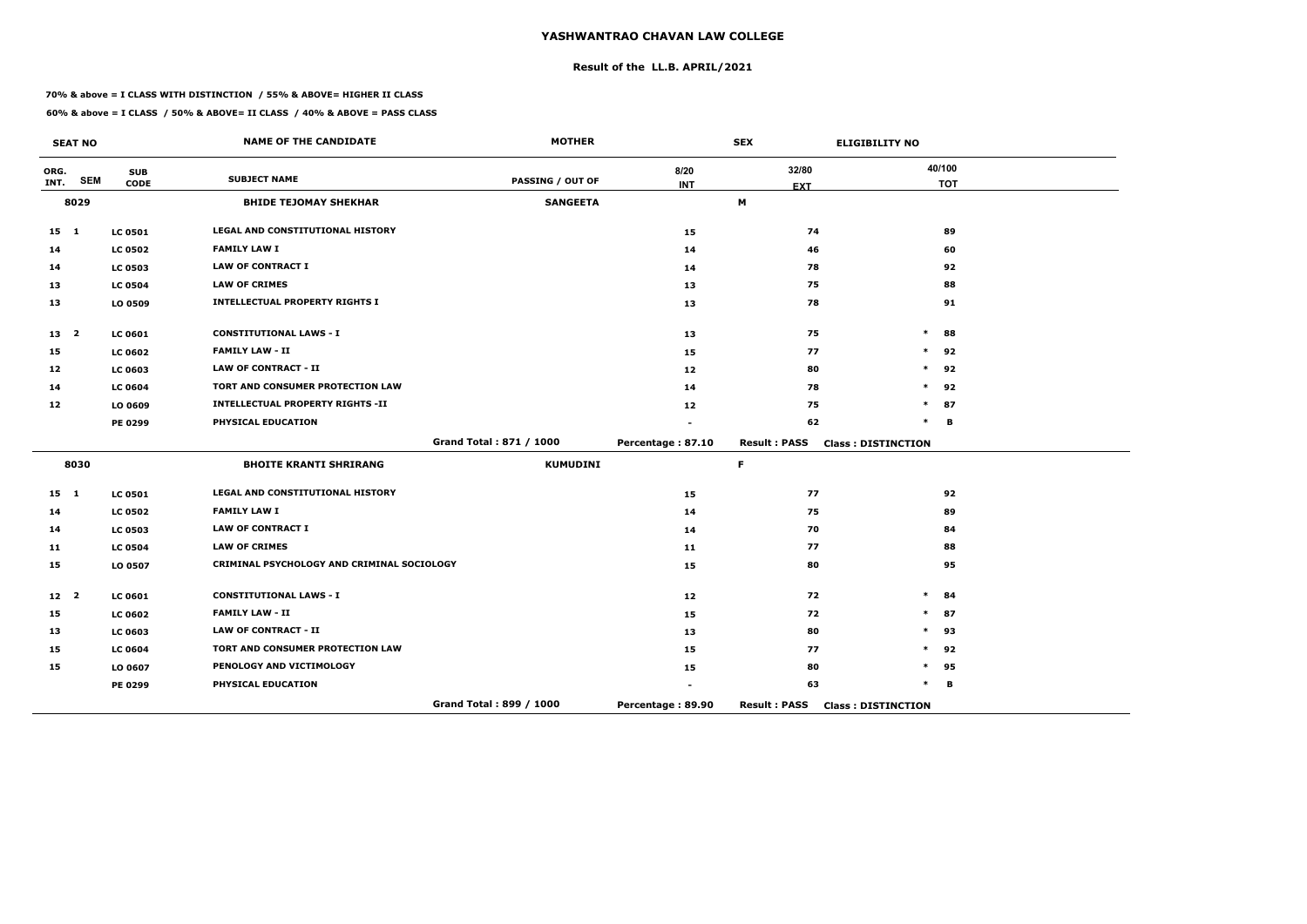## **Result of the LL.B. APRIL/2021**

#### **70% & above = I CLASS WITH DISTINCTION / 55% & ABOVE= HIGHER II CLASS**

|                 | <b>SEAT NO</b> |                           | <b>NAME OF THE CANDIDATE</b>               | <b>MOTHER</b>           |                    | <b>SEX</b>          | <b>ELIGIBILITY NO</b>     |
|-----------------|----------------|---------------------------|--------------------------------------------|-------------------------|--------------------|---------------------|---------------------------|
| ORG.<br>INT.    | <b>SEM</b>     | <b>SUB</b><br><b>CODE</b> | <b>SUBJECT NAME</b>                        | <b>PASSING / OUT OF</b> | 8/20<br><b>INT</b> | 32/80               | 40/100<br><b>TOT</b>      |
|                 | 8031           |                           | <b>BHOSALE SNEHA UTTAM</b>                 | <b>ASHA</b>             |                    | <b>EXT</b><br>F     |                           |
|                 |                |                           |                                            |                         |                    |                     |                           |
| $14 \quad 1$    |                | <b>LC 0501</b>            | LEGAL AND CONSTITUTIONAL HISTORY           |                         | 14                 | 69                  | 83                        |
| $14^{\wedge}$   |                | <b>LC 0502</b>            | <b>FAMILY LAW I</b>                        |                         | 13                 | 40                  | 53                        |
| $15^{\wedge}$   |                | <b>LC 0503</b>            | <b>LAW OF CONTRACT I</b>                   |                         | 14                 | 45                  | 59                        |
| 12              |                | <b>LC 0504</b>            | <b>LAW OF CRIMES</b>                       |                         | 12                 | 42                  | 54                        |
| $16^{\wedge}$   |                | LO 0507                   | CRIMINAL PSYCHOLOGY AND CRIMINAL SOCIOLOGY |                         | 16                 | 51                  | 67                        |
| 12 <sub>2</sub> |                | <b>LC 0601</b>            | <b>CONSTITUTIONAL LAWS - I</b>             |                         | 12                 | 61                  | $\ast$<br>73              |
| 14              |                | <b>LC 0602</b>            | <b>FAMILY LAW - II</b>                     |                         | 14                 | 46                  | $\ast$<br>60              |
| 16              |                | <b>LC 0603</b>            | <b>LAW OF CONTRACT - II</b>                |                         | 16                 | 74                  | 90<br>$\ast$              |
| 15              |                | <b>LC 0604</b>            | TORT AND CONSUMER PROTECTION LAW           |                         | 15                 | 56                  | 71<br>$\ast$              |
| 16              |                | LO 0607                   | PENOLOGY AND VICTIMOLOGY                   |                         | 16                 | 59                  | $\ast$<br>75              |
|                 |                | PE 0299                   | PHYSICAL EDUCATION                         |                         |                    | 66                  | $\ast$<br>B               |
|                 |                |                           |                                            | Grand Total: 685 / 1000 | Percentage: 68.50  | <b>Result: PASS</b> | <b>Class: DISTINCTION</b> |
|                 | 8032           |                           | <b>BHOSALE SACHIN KISAN</b>                | <b>SANGITA</b>          |                    | M                   |                           |
| $14$ 1          |                | <b>LC 0501</b>            | LEGAL AND CONSTITUTIONAL HISTORY           |                         | 14                 | 80                  | 94                        |
| 13              |                | <b>LC 0502</b>            | <b>FAMILY LAW I</b>                        |                         | 13                 | 69                  | 82                        |
| 11              |                | <b>LC 0503</b>            | <b>LAW OF CONTRACT I</b>                   |                         | 11                 | 58                  | 69                        |
| 12              |                | <b>LC 0504</b>            | <b>LAW OF CRIMES</b>                       |                         | 12 <sub>2</sub>    | 53                  | 65                        |
| 13              |                | LO 0509                   | <b>INTELLECTUAL PROPERTY RIGHTS I</b>      |                         | 13                 | 74                  | 87                        |
| 13 2            |                | LC 0601                   | <b>CONSTITUTIONAL LAWS - I</b>             |                         | 13                 | 74                  | $\ast$<br>87              |
| 14              |                | <b>LC 0602</b>            | <b>FAMILY LAW - II</b>                     |                         | 14                 | 56                  | 70<br>$\ast$              |
| 14              |                | <b>LC 0603</b>            | <b>LAW OF CONTRACT - II</b>                |                         | 14                 | 80                  | $\ast$<br>94              |
| 14              |                | <b>LC 0604</b>            | TORT AND CONSUMER PROTECTION LAW           |                         | 14                 | 54                  | $\ast$<br>68              |
| 14              |                | LO 0606                   | <b>BANKING AND INSURANCE LAW</b>           |                         | 14                 | 77                  | 91<br>$\ast$              |
|                 |                | PE 0299                   | PHYSICAL EDUCATION                         |                         |                    | 62                  | $\ast$<br>B               |
|                 |                |                           |                                            | Grand Total: 811 / 1000 | Percentage: 81.10  | <b>Result: PASS</b> | <b>Class: DISTINCTION</b> |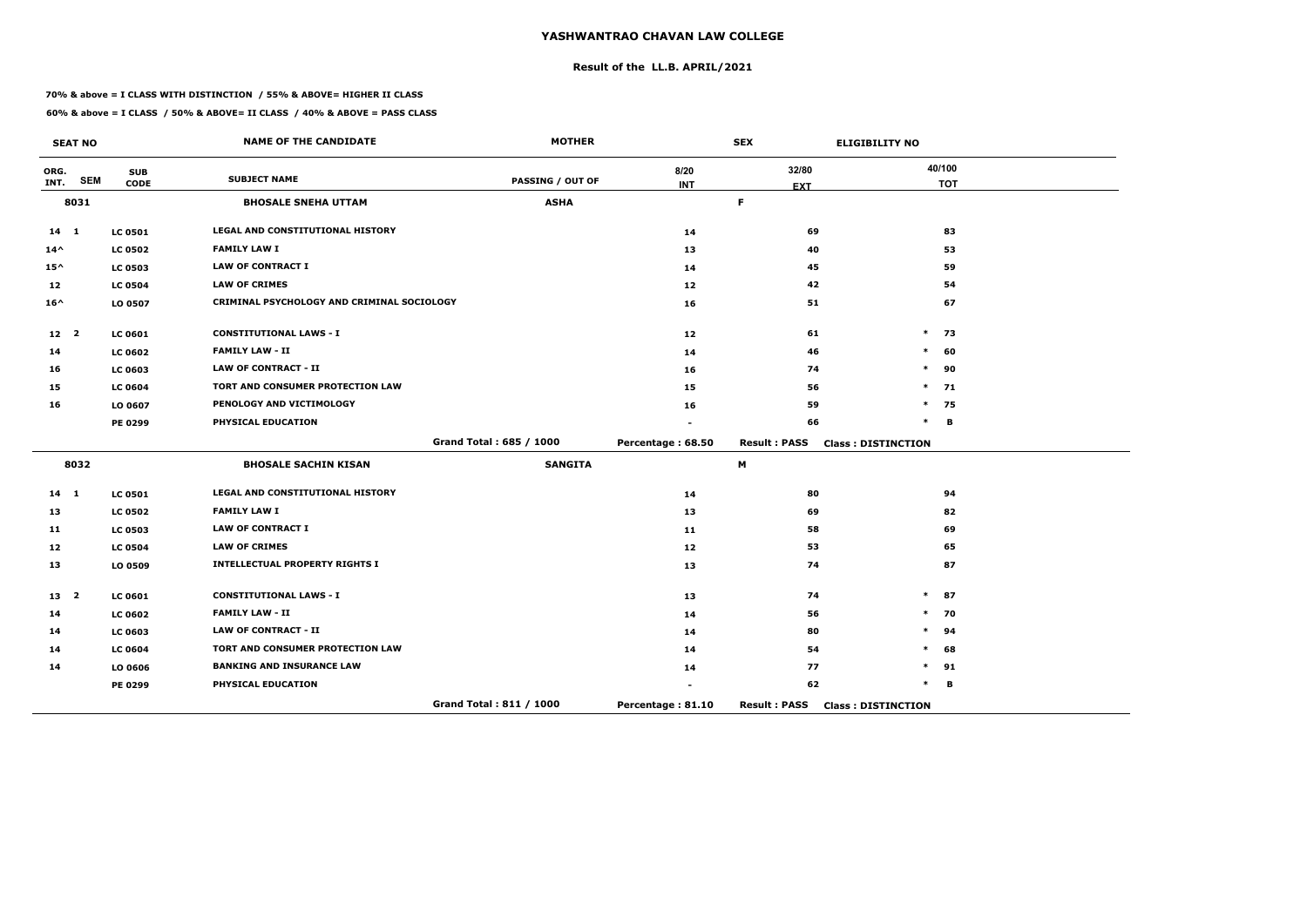## **Result of the LL.B. APRIL/2021**

#### **70% & above = I CLASS WITH DISTINCTION / 55% & ABOVE= HIGHER II CLASS**

 $\overline{\phantom{a}}$ 

|                   | <b>SEAT NO</b> |                | <b>NAME OF THE CANDIDATE</b>               | <b>MOTHER</b>           |                   | <b>SEX</b>          | <b>ELIGIBILITY NO</b>     |
|-------------------|----------------|----------------|--------------------------------------------|-------------------------|-------------------|---------------------|---------------------------|
| ORG.              | <b>SEM</b>     | <b>SUB</b>     | <b>SUBJECT NAME</b>                        | <b>PASSING / OUT OF</b> | 8/20              | 32/80               | 40/100                    |
| INT.              |                | <b>CODE</b>    |                                            |                         | <b>INT</b>        | <b>EXT</b>          | <b>TOT</b>                |
|                   | 8033           |                | <b>BHOSALE SHWETA SAMBHAJI</b>             | <b>SUJATA</b>           |                   | $\mathsf F$         |                           |
| 16 <sub>1</sub>   |                | <b>LC 0501</b> | LEGAL AND CONSTITUTIONAL HISTORY           |                         | 16                | 75                  | 91                        |
| 15                |                | <b>LC 0502</b> | <b>FAMILY LAW I</b>                        |                         | 15                | 72                  | 87                        |
| 16                |                | <b>LC 0503</b> | <b>LAW OF CONTRACT I</b>                   |                         | 16                | 78                  | 94                        |
| 12                |                | <b>LC 0504</b> | <b>LAW OF CRIMES</b>                       |                         | 12                | 70                  | 82                        |
| 14                |                | LO 0507        | CRIMINAL PSYCHOLOGY AND CRIMINAL SOCIOLOGY |                         | 14                | 69                  | 83                        |
| 13 2              |                | <b>LC 0601</b> | <b>CONSTITUTIONAL LAWS - I</b>             |                         | 13                | 72                  | $\ast$<br>85              |
| 14                |                | <b>LC 0602</b> | <b>FAMILY LAW - II</b>                     |                         | 14                | 75                  | 89<br>$\ast$              |
| 14                |                | <b>LC 0603</b> | <b>LAW OF CONTRACT - II</b>                |                         | 14                | 80                  | 94                        |
| 15                |                | <b>LC 0604</b> | TORT AND CONSUMER PROTECTION LAW           |                         | 15                | 75                  | 90<br>$\ast$              |
| 16                |                | LO 0607        | PENOLOGY AND VICTIMOLOGY                   |                         | 16                | 62                  | $\ast$<br>78              |
|                   |                | PE 0299        | PHYSICAL EDUCATION                         |                         |                   | 65                  | $\ast$<br>B               |
|                   |                |                |                                            | Grand Total: 873 / 1000 | Percentage: 87.30 | <b>Result: PASS</b> | <b>Class: DISTINCTION</b> |
|                   | 8034           |                | <b>BHOSALE PRIYANKA GUNVANT</b>            | <b>RAJASHREE</b>        |                   | $\mathsf F$         |                           |
| $16^{\wedge}$ 1   |                | <b>LC 0501</b> | LEGAL AND CONSTITUTIONAL HISTORY           |                         | 16                | 51                  | 67                        |
| $16^{\wedge}$     |                | <b>LC 0502</b> | <b>FAMILY LAW I</b>                        |                         | 14                | 43                  | 57                        |
| $15^{\wedge}$     |                | <b>LC 0503</b> | <b>LAW OF CONTRACT I</b>                   |                         | 11                | 32                  | 43                        |
| $12 \overline{ }$ |                | <b>LC 0504</b> | <b>LAW OF CRIMES</b>                       |                         | 12                | 64                  | 76                        |
| 17                |                | LO 0506        | <b>EQUITY AND TRUST LAW</b>                |                         | 17                | 61                  | 78                        |
| $12 \quad 2$      |                | <b>LC 0601</b> | <b>CONSTITUTIONAL LAWS - I</b>             |                         | 12                | 53                  | 65<br>$\ast$              |
| 14                |                | <b>LC 0602</b> | <b>FAMILY LAW - II</b>                     |                         | 14                | 53                  | 67<br>$\ast$              |
| 16                |                | <b>LC 0603</b> | <b>LAW OF CONTRACT - II</b>                |                         | 16                | 75                  | $\ast$<br>91              |
| $15^{\wedge}$     |                | <b>LC 0604</b> | TORT AND CONSUMER PROTECTION LAW           |                         | 15                | 46                  | 61<br>$\ast$              |
| $16^{\wedge}$     |                | LO 0606        | <b>BANKING AND INSURANCE LAW</b>           |                         | 16                | 50                  | 66<br>$\ast$              |
|                   |                | PE 0299        | PHYSICAL EDUCATION                         |                         |                   | 68                  | $\ast$<br>в               |
|                   |                |                |                                            | Grand Total: 671 / 1000 | Percentage: 67.10 | <b>Result: PASS</b> | <b>Class: DISTINCTION</b> |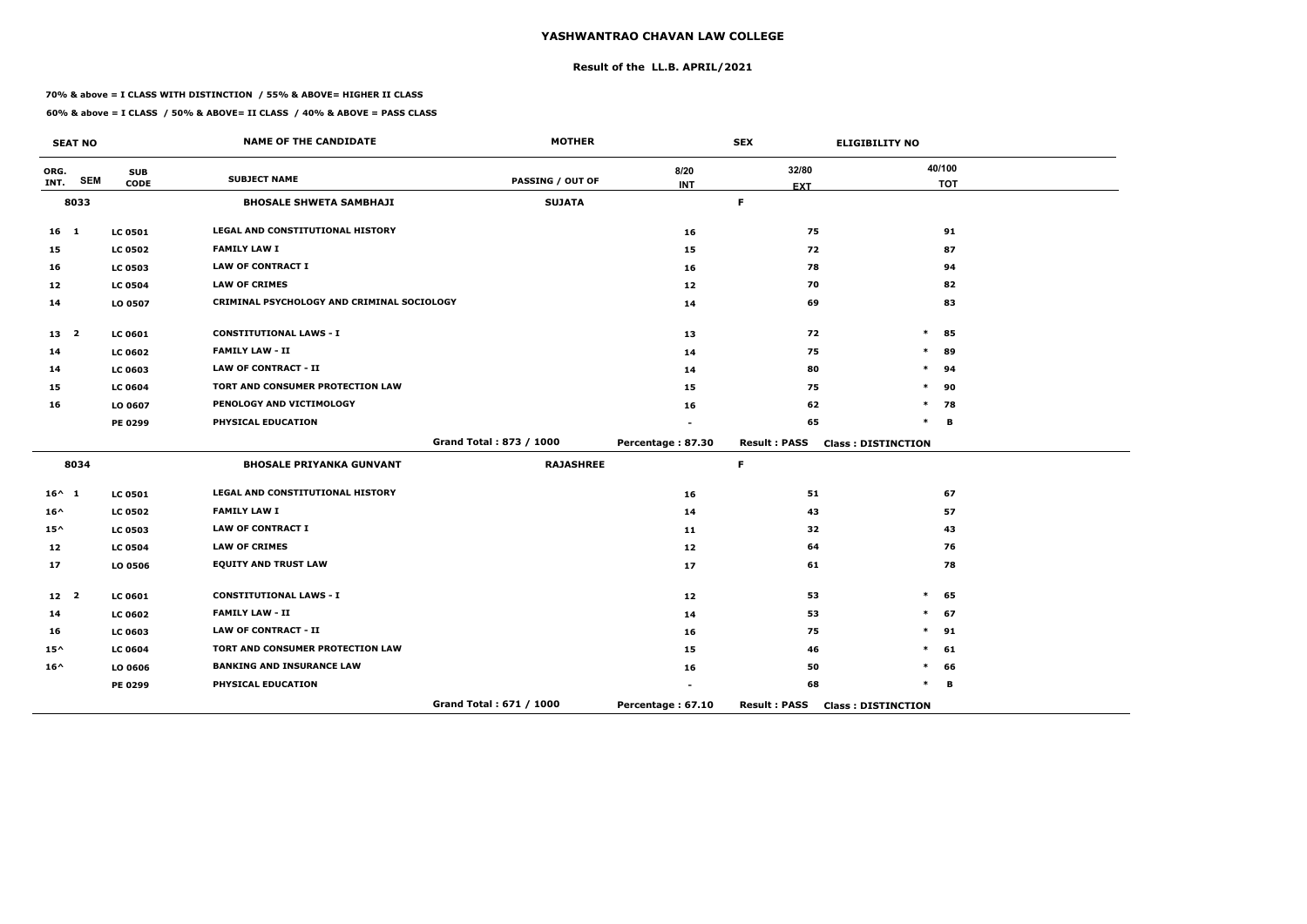## **Result of the LL.B. APRIL/2021**

#### **70% & above = I CLASS WITH DISTINCTION / 55% & ABOVE= HIGHER II CLASS**

|                 | <b>SEAT NO</b> |                           | <b>NAME OF THE CANDIDATE</b>               | <b>MOTHER</b>           |                               | <b>SEX</b>          | <b>ELIGIBILITY NO</b>     |
|-----------------|----------------|---------------------------|--------------------------------------------|-------------------------|-------------------------------|---------------------|---------------------------|
| ORG.<br>INT.    | <b>SEM</b>     | <b>SUB</b><br><b>CODE</b> | <b>SUBJECT NAME</b>                        | <b>PASSING / OUT OF</b> | 8/20<br><b>INT</b>            | 32/80<br><b>EXT</b> | 40/100<br><b>TOT</b>      |
|                 | 8035           |                           | <b>BHOSALE RAJESH SHIVAJI</b>              |                         | <b>CHHAYA SHIVAJI BHOSALE</b> | M                   |                           |
| $14 \quad 1$    |                | <b>LC 0501</b>            | <b>LEGAL AND CONSTITUTIONAL HISTORY</b>    |                         | 14                            | 59                  | 73                        |
| 13              |                | <b>LC 0502</b>            | <b>FAMILY LAW I</b>                        |                         | 13                            | 54                  | $\ast$<br>67              |
| 12              |                | <b>LC 0503</b>            | <b>LAW OF CONTRACT I</b>                   |                         | 12                            | 43                  | 55                        |
| 11              |                | <b>LC 0504</b>            | <b>LAW OF CRIMES</b>                       |                         | 11                            | 38                  | 49                        |
| 14              |                | LO 0507                   | CRIMINAL PSYCHOLOGY AND CRIMINAL SOCIOLOGY |                         | 14                            | 58                  | 72                        |
| $11 \quad 2$    |                | <b>LC 0601</b>            | <b>CONSTITUTIONAL LAWS - I</b>             |                         | 11                            | 56                  | $\ast$<br>67              |
| 14              |                | <b>LC 0602</b>            | <b>FAMILY LAW - II</b>                     |                         | 14                            | 61                  | $\ast$<br>75              |
| 12              |                | <b>LC 0603</b>            | <b>LAW OF CONTRACT - II</b>                |                         | 12                            | 72                  | $\ast$<br>84              |
| 12              |                | <b>LC 0604</b>            | TORT AND CONSUMER PROTECTION LAW           |                         | 12                            | 61                  | $\ast$<br>73              |
| 14              |                | LO 0607                   | PENOLOGY AND VICTIMOLOGY                   |                         | 14                            | 61                  | $\ast$<br>75              |
|                 |                | PE 0299                   | PHYSICAL EDUCATION                         |                         |                               | 63                  | $\ast$<br>В               |
|                 |                |                           |                                            | Grand Total: 690 / 1000 | Percentage: 69.00             | <b>Result: PASS</b> | <b>Class: DISTINCTION</b> |
|                 | 8036           |                           | <b>BHUTE GAYATRI RAMDAS</b>                | <b>REKHA</b>            |                               | F.                  |                           |
| $15 \quad 1$    |                | <b>LC 0501</b>            | LEGAL AND CONSTITUTIONAL HISTORY           |                         | 15                            | 69                  | 84                        |
| 15              |                | <b>LC 0502</b>            | <b>FAMILY LAW I</b>                        |                         | 15                            | 67                  | 82                        |
| 15              |                | <b>LC 0503</b>            | <b>LAW OF CONTRACT I</b>                   |                         | 15                            | 69                  | 84                        |
| 13              |                | <b>LC 0504</b>            | <b>LAW OF CRIMES</b>                       |                         | 13                            | 66                  | 79                        |
| 13              |                | LO 0509                   | <b>INTELLECTUAL PROPERTY RIGHTS I</b>      |                         | 13                            | 64                  | 77                        |
| 12 <sup>2</sup> |                | <b>LC 0601</b>            | <b>CONSTITUTIONAL LAWS - I</b>             |                         | 12                            | 54                  | $\ast$<br>66              |
| 15              |                | <b>LC 0602</b>            | <b>FAMILY LAW - II</b>                     |                         | 15                            | 72                  | 87<br>$\ast$              |
| 13              |                | <b>LC 0603</b>            | <b>LAW OF CONTRACT - II</b>                |                         | 13                            | 74                  | $\ast$<br>87              |
| 12              |                | <b>LC 0604</b>            | TORT AND CONSUMER PROTECTION LAW           |                         | 12                            | 67                  | 79<br>$\ast$              |
| 13              |                | LO 0609                   | <b>INTELLECTUAL PROPERTY RIGHTS -II</b>    |                         | 13                            | 74                  | $\ast$<br>87              |
|                 |                | PE 0299                   | PHYSICAL EDUCATION                         |                         |                               | 69                  | $\ast$<br>В               |
|                 |                |                           |                                            | Grand Total: 812 / 1000 | Percentage: 81.20             | <b>Result: PASS</b> | <b>Class: DISTINCTION</b> |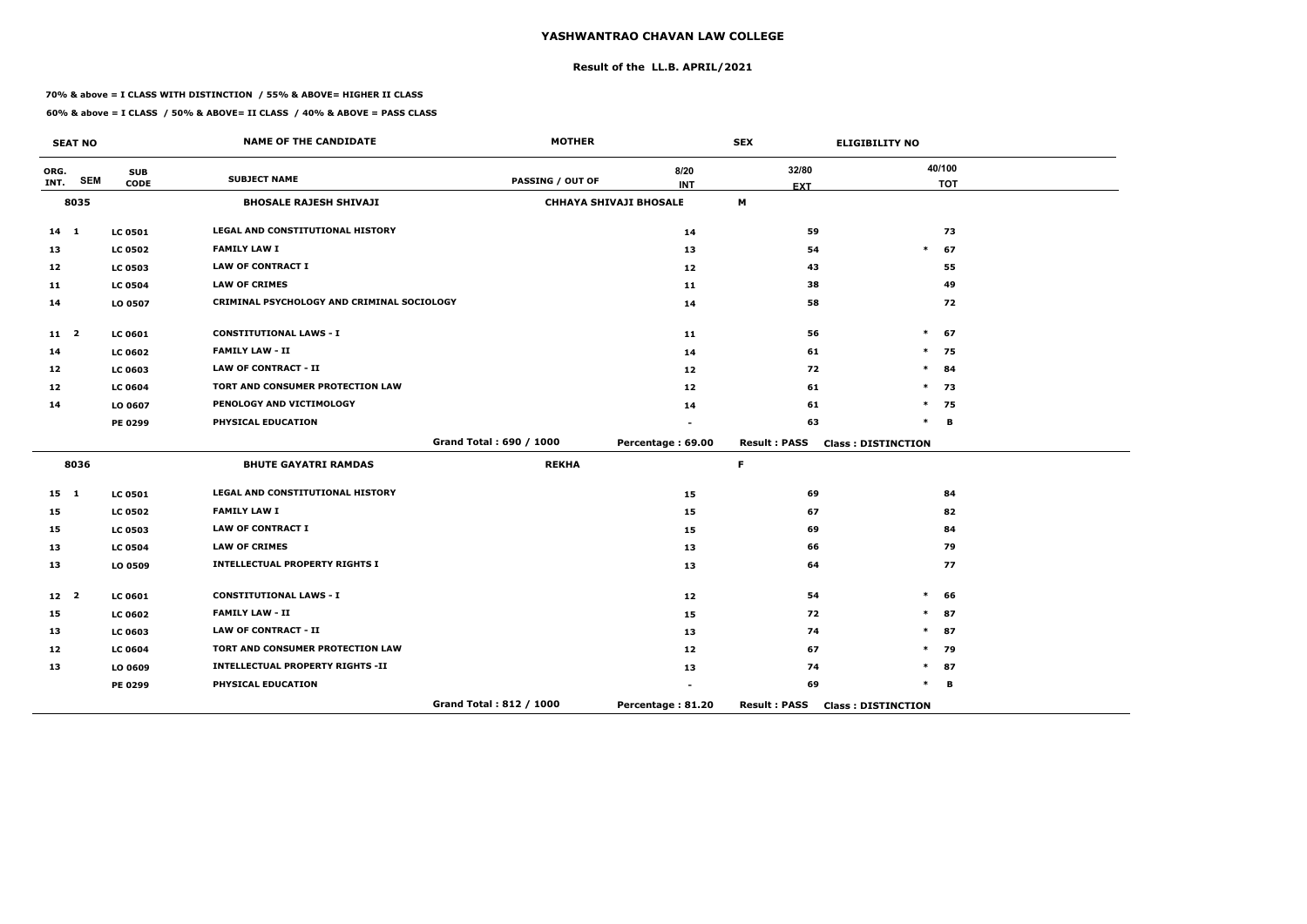## **Result of the LL.B. APRIL/2021**

#### **70% & above = I CLASS WITH DISTINCTION / 55% & ABOVE= HIGHER II CLASS**

|                 | <b>SEAT NO</b> |                           | <b>NAME OF THE CANDIDATE</b>               | <b>MOTHER</b>           |                    | <b>SEX</b>                                | <b>ELIGIBILITY NO</b>     |
|-----------------|----------------|---------------------------|--------------------------------------------|-------------------------|--------------------|-------------------------------------------|---------------------------|
| ORG.<br>INT.    | <b>SEM</b>     | <b>SUB</b><br><b>CODE</b> | <b>SUBJECT NAME</b>                        | <b>PASSING / OUT OF</b> | 8/20<br><b>INT</b> | 32/80                                     | 40/100<br><b>TOT</b>      |
|                 | 8038           |                           | <b>BOROLE CHANDAN SEVAKARAM</b>            | YAMU                    |                    | <b>EXT</b><br>M                           |                           |
| $15$ 1          |                | <b>LC 0501</b>            | LEGAL AND CONSTITUTIONAL HISTORY           |                         | 15                 | 78                                        | 93                        |
| 17              |                | <b>LC 0502</b>            | <b>FAMILY LAW I</b>                        |                         | 17                 | 64                                        | 81                        |
| 15              |                | <b>LC 0503</b>            | <b>LAW OF CONTRACT I</b>                   |                         | 15                 | 77                                        | 92                        |
| 10              |                | <b>LC 0504</b>            | <b>LAW OF CRIMES</b>                       |                         | 10                 | 80                                        | 90                        |
| 14              |                | LO 0506                   | <b>EQUITY AND TRUST LAW</b>                |                         | 14                 | 80                                        | 94                        |
| 12 <sub>2</sub> |                | <b>LC 0601</b>            | <b>CONSTITUTIONAL LAWS - I</b>             |                         | 12                 | 80                                        | $\ast$<br>92              |
| 16              |                | <b>LC 0602</b>            | <b>FAMILY LAW - II</b>                     |                         | 16                 | 78                                        | 94<br>$\ast$              |
| 14              |                | <b>LC 0603</b>            | <b>LAW OF CONTRACT - II</b>                |                         | 14                 | 80                                        | $\ast$<br>94              |
| 16              |                | <b>LC 0604</b>            | TORT AND CONSUMER PROTECTION LAW           |                         | 16                 | 80                                        | *<br>96                   |
| 15              |                | LO 0606                   | <b>BANKING AND INSURANCE LAW</b>           |                         | 15                 | 80                                        | 95<br>$\ast$              |
|                 |                | PE 0299                   | PHYSICAL EDUCATION                         |                         |                    | AB                                        | $\ast$<br>$F - F$         |
|                 |                |                           |                                            | Grand Total: 921 / 1000 | Percentage: 92.10  | <b>Result: PASS</b><br><b>Class: FAIL</b> |                           |
|                 | 8039           |                           | <b>BORSE DARSHAN DNYANESHWAR</b>           | <b>MANGALA</b>          |                    | M                                         |                           |
| $15 \quad 1$    |                | <b>LC 0501</b>            | <b>LEGAL AND CONSTITUTIONAL HISTORY</b>    |                         | 15                 | 74                                        | 89                        |
| 16              |                | <b>LC 0502</b>            | <b>FAMILY LAW I</b>                        |                         | 16                 | 67                                        | 83                        |
| 15              |                | <b>LC 0503</b>            | <b>LAW OF CONTRACT I</b>                   |                         | 15                 | 58                                        | 73                        |
| 11              |                | <b>LC 0504</b>            | <b>LAW OF CRIMES</b>                       |                         | 11                 | 77                                        | 88                        |
| 14              |                | LO 0507                   | CRIMINAL PSYCHOLOGY AND CRIMINAL SOCIOLOGY |                         | 14                 | 75                                        | 89                        |
| 12 <sup>2</sup> |                | <b>LC 0601</b>            | <b>CONSTITUTIONAL LAWS - I</b>             |                         | 12                 | 74                                        | $\ast$<br>86              |
| 16              |                | <b>LC 0602</b>            | <b>FAMILY LAW - II</b>                     |                         | 16                 | 67                                        | 83<br>$\ast$              |
| 13              |                | <b>LC 0603</b>            | <b>LAW OF CONTRACT - II</b>                |                         | 13                 | 80                                        | 93<br>$\ast$              |
| 15              |                | <b>LC 0604</b>            | TORT AND CONSUMER PROTECTION LAW           |                         | 15                 | 69                                        | $\ast$<br>84              |
| 16              |                | LO 0607                   | PENOLOGY AND VICTIMOLOGY                   |                         | 16                 | 80                                        | *<br>96                   |
|                 |                | PE 0299                   | PHYSICAL EDUCATION                         |                         |                    | 74                                        | *<br>A                    |
|                 |                |                           |                                            | Grand Total: 864 / 1000 | Percentage: 86.40  | <b>Result: PASS</b>                       | <b>Class: DISTINCTION</b> |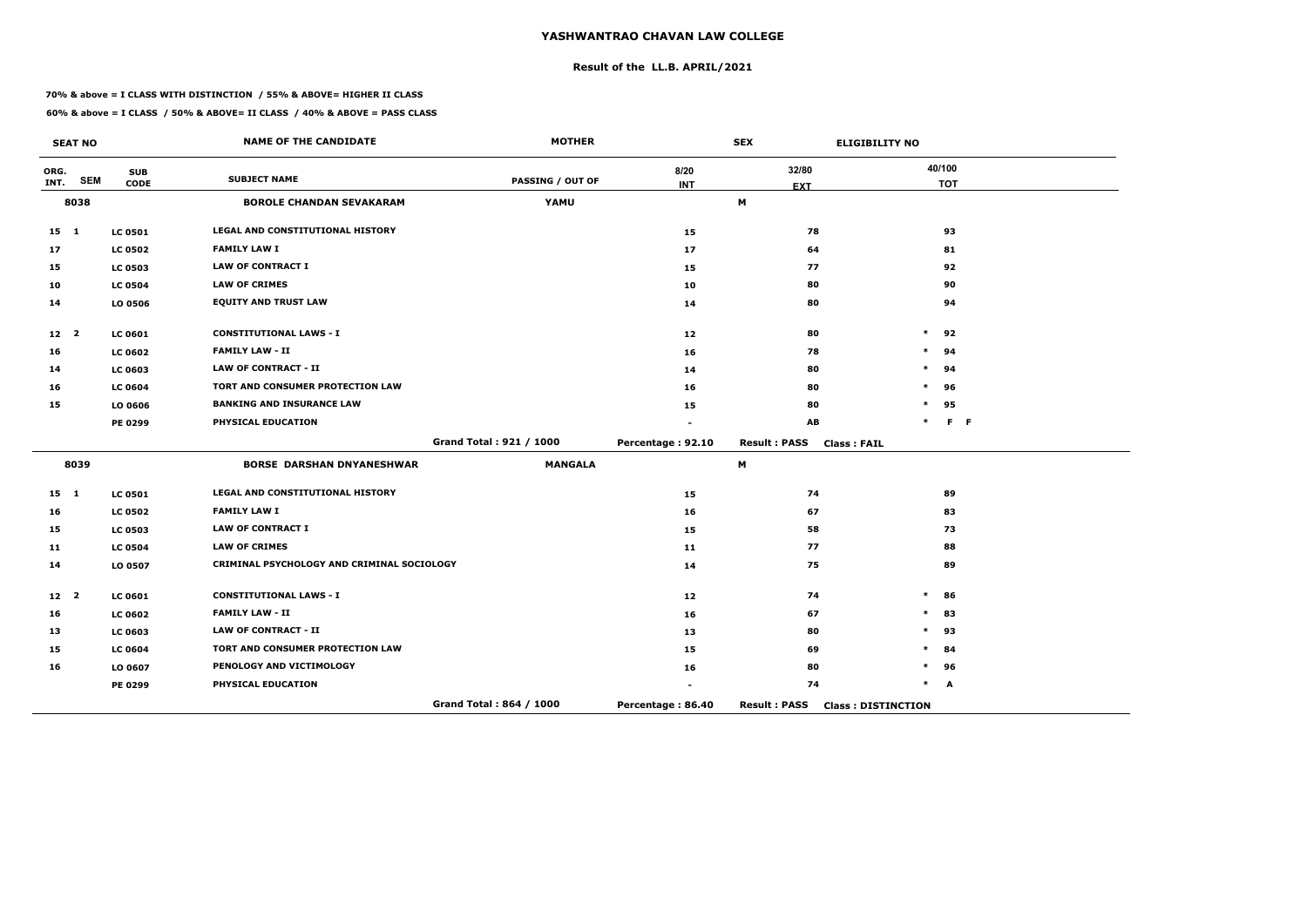## **Result of the LL.B. APRIL/2021**

#### **70% & above = I CLASS WITH DISTINCTION / 55% & ABOVE= HIGHER II CLASS**

|                 | <b>SEAT NO</b> |                           | <b>NAME OF THE CANDIDATE</b>            | <b>MOTHER</b>           |                    | <b>SEX</b>          | <b>ELIGIBILITY NO</b>     |
|-----------------|----------------|---------------------------|-----------------------------------------|-------------------------|--------------------|---------------------|---------------------------|
| ORG.<br>INT.    | <b>SEM</b>     | <b>SUB</b><br><b>CODE</b> | <b>SUBJECT NAME</b>                     | <b>PASSING / OUT OF</b> | 8/20<br><b>INT</b> | 32/80<br><b>EXT</b> | 40/100<br><b>TOT</b>      |
|                 | 8040           |                           | <b>CHANDAK OMKAR SUBHASH</b>            | <b>SHAILAJA</b>         |                    | M                   |                           |
| $12 \quad 1$    |                | <b>LC 0501</b>            | LEGAL AND CONSTITUTIONAL HISTORY        |                         | 12                 | 62                  | 74                        |
| 13              |                | <b>LC 0502</b>            | <b>FAMILY LAW I</b>                     |                         | 13                 | 50                  | $\ast$<br>63              |
| 8               |                | <b>LC 0503</b>            | <b>LAW OF CONTRACT I</b>                |                         | 8                  | 77                  | 85                        |
| 10              |                | <b>LC 0504</b>            | <b>LAW OF CRIMES</b>                    |                         | 10                 | 70                  | $\pmb{\ast}$<br>80        |
| 13              |                | LO 0506                   | <b>EQUITY AND TRUST LAW</b>             |                         | 13                 | 80                  | $\ast$<br>93              |
| 12 <sub>2</sub> |                | LC 0601                   | <b>CONSTITUTIONAL LAWS - I</b>          |                         | 12                 | 78                  | $\ast$<br>90              |
| 13              |                | <b>LC 0602</b>            | <b>FAMILY LAW - II</b>                  |                         | 13                 | 80                  | $\ast$<br>93              |
| 15              |                | LC 0603                   | <b>LAW OF CONTRACT - II</b>             |                         | 15                 | 80                  | $\ast$<br>95              |
| 15              |                | <b>LC 0604</b>            | TORT AND CONSUMER PROTECTION LAW        |                         | 15                 | 69                  | *<br>84                   |
| 13              |                | LO 0606                   | <b>BANKING AND INSURANCE LAW</b>        |                         | 13                 | 80                  | $\ast$<br>93              |
|                 |                | PE 0299                   | PHYSICAL EDUCATION                      |                         |                    | 66                  | $\ast$<br>B               |
|                 |                |                           |                                         | Grand Total: 850 / 1000 | Percentage: 85.00  | <b>Result: PASS</b> | <b>Class: DISTINCTION</b> |
|                 | 8041           |                           | <b>CHANDANSHIVE SHUBHAM BALU</b>        | <b>ANURADHA</b>         |                    | M                   |                           |
| $14 \quad 1$    |                | <b>LC 0501</b>            | <b>LEGAL AND CONSTITUTIONAL HISTORY</b> |                         | 14                 | 56                  | 70                        |
| 12              |                | <b>LC 0502</b>            | <b>FAMILY LAW I</b>                     |                         | 12                 | 42                  | 54                        |
| 14              |                | <b>LC 0503</b>            | <b>LAW OF CONTRACT I</b>                |                         | 14                 | 56                  | 70                        |
| 10              |                | <b>LC 0504</b>            | <b>LAW OF CRIMES</b>                    |                         | 10                 | 64                  | 74                        |
| 12              |                | LO 0509                   | <b>INTELLECTUAL PROPERTY RIGHTS I</b>   |                         | 12                 | 59                  | 71                        |
| 12 <sup>2</sup> |                | <b>LC 0601</b>            | <b>CONSTITUTIONAL LAWS - I</b>          |                         | 12                 | 51                  | $\ast$<br>63              |
| 14              |                | <b>LC 0602</b>            | <b>FAMILY LAW - II</b>                  |                         | 14                 | 48                  | 62<br>$\ast$              |
| 12              |                | <b>LC 0603</b>            | <b>LAW OF CONTRACT - II</b>             |                         | 12                 | 72                  | $\ast$<br>84              |
| $14^{\wedge}$   |                | <b>LC 0604</b>            | TORT AND CONSUMER PROTECTION LAW        |                         | 14                 | 43                  | $\ast$<br>57              |
| 13              |                | LO 0606                   | <b>BANKING AND INSURANCE LAW</b>        |                         | 13                 | 56                  | *<br>69                   |
|                 |                | PE 0299                   | PHYSICAL EDUCATION                      |                         |                    | 66                  | $\ast$<br>В               |
|                 |                |                           |                                         | Grand Total: 676 / 1000 | Percentage: 67.60  | <b>Result: PASS</b> | <b>Class: FIRST CLASS</b> |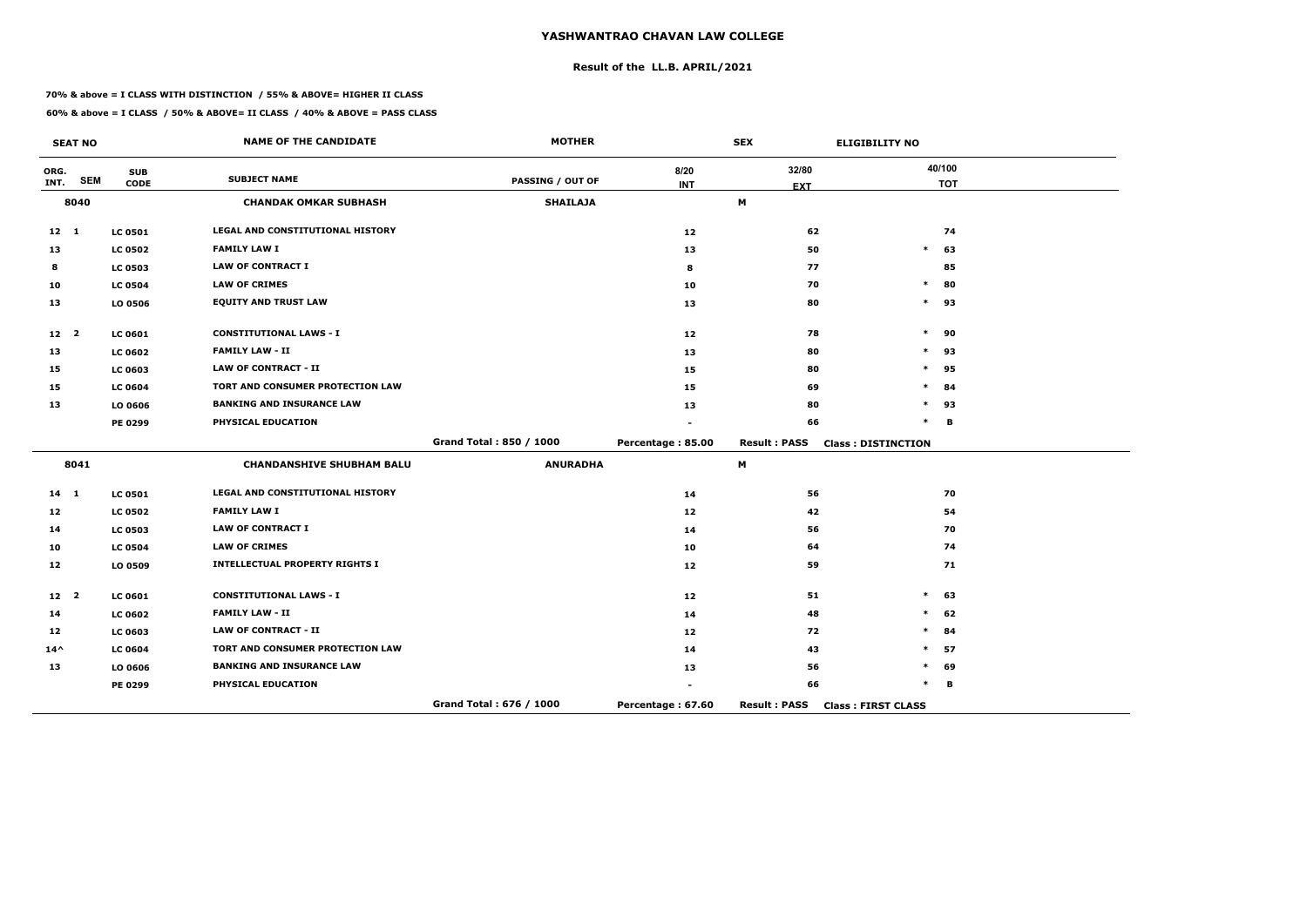## **Result of the LL.B. APRIL/2021**

#### **70% & above = I CLASS WITH DISTINCTION / 55% & ABOVE= HIGHER II CLASS**

|              | <b>SEAT NO</b>          |                | <b>NAME OF THE CANDIDATE</b>            | <b>MOTHER</b>           |                   | <b>SEX</b>          | <b>ELIGIBILITY NO</b>     |
|--------------|-------------------------|----------------|-----------------------------------------|-------------------------|-------------------|---------------------|---------------------------|
| ORG.         | <b>SEM</b>              | <b>SUB</b>     | <b>SUBJECT NAME</b>                     | <b>PASSING / OUT OF</b> | 8/20              | 32/80               | 40/100                    |
| INT.         |                         | <b>CODE</b>    |                                         |                         | <b>INT</b>        | <b>EXT</b>          | <b>TOT</b>                |
|              | 8042                    |                | <b>CHAUDHARI HARSHADA ISHWAR</b>        | <b>PRATIBHA</b>         |                   | F.                  |                           |
| $15 \quad 1$ |                         | <b>LC 0501</b> | LEGAL AND CONSTITUTIONAL HISTORY        |                         | 15                | 80                  | 95                        |
| 15           |                         | <b>LC 0502</b> | <b>FAMILY LAW I</b>                     |                         | 15                | 80                  | 95                        |
| 16           |                         | <b>LC 0503</b> | <b>LAW OF CONTRACT I</b>                |                         | 16                | 72                  | 88                        |
| 12           |                         | <b>LC 0504</b> | <b>LAW OF CRIMES</b>                    |                         | 12                | 80                  | 92                        |
| 16           |                         | LO 0506        | <b>EQUITY AND TRUST LAW</b>             |                         | 16                | 80                  | 96                        |
| 11 2         |                         | LC 0601        | <b>CONSTITUTIONAL LAWS - I</b>          |                         | 11                | 77                  | $\ast$<br>88              |
| 14           |                         | <b>LC 0602</b> | <b>FAMILY LAW - II</b>                  |                         | 14                | 66                  | $\ast$<br>80              |
| 16           |                         | LC 0603        | <b>LAW OF CONTRACT - II</b>             |                         | 16                | 80                  | $\ast$<br>96              |
| 15           |                         | <b>LC 0604</b> | TORT AND CONSUMER PROTECTION LAW        |                         | 15                | 80                  | $\ast$<br>95              |
| 16           |                         | LO 0606        | <b>BANKING AND INSURANCE LAW</b>        |                         | 16                | 80                  | $\ast$<br>96              |
|              |                         | PE 0299        | PHYSICAL EDUCATION                      |                         |                   | 72                  | $\ast$<br>A               |
|              |                         |                |                                         | Grand Total: 921 / 1000 | Percentage: 92.10 | <b>Result: PASS</b> | <b>Class: DISTINCTION</b> |
|              | 8043                    |                | CHAUDHARI MAHENDRA VISHWANATH           | <b>SONABAI</b>          |                   | М                   |                           |
| $13 \quad 1$ |                         | <b>LC 0501</b> | <b>LEGAL AND CONSTITUTIONAL HISTORY</b> |                         | 13                | 66                  | $*$ 79                    |
| 14           |                         | <b>LC 0502</b> | <b>FAMILY LAW I</b>                     |                         | 14                | 58                  | $*$ 72                    |
| 8            |                         | <b>LC 0503</b> | <b>LAW OF CONTRACT I</b>                |                         | 08                | 59                  | $\ast$<br>67              |
| 8            |                         | <b>LC 0504</b> | <b>LAW OF CRIMES</b>                    |                         | 08                | 66                  | $*$ 74                    |
| 8            |                         | LO 0509        | <b>INTELLECTUAL PROPERTY RIGHTS I</b>   |                         | 08                | 70                  | $*$ 78                    |
| 8            | $\overline{\mathbf{2}}$ | <b>LC 0601</b> | <b>CONSTITUTIONAL LAWS - I</b>          |                         | 08                | 67                  | $*$ 75                    |
| 13           |                         | <b>LC 0602</b> | <b>FAMILY LAW - II</b>                  |                         | 13                | 66                  | $*$ 79                    |
| 12           |                         | <b>LC 0603</b> | LAW OF CONTRACT - II                    |                         | 12                | 80                  | $\ast$<br>92              |
| 8            |                         | <b>LC 0604</b> | TORT AND CONSUMER PROTECTION LAW        |                         | 08                | 67                  | $\ast$<br>75              |
| 8            |                         | LO 0609        | <b>INTELLECTUAL PROPERTY RIGHTS -II</b> |                         | 08                | 62                  | $*$ 70                    |
|              |                         | PE 0299        | PHYSICAL EDUCATION                      |                         |                   | 56                  | $*$ C                     |
|              |                         |                |                                         | Grand Total: 762 / 1000 | Percentage: 76.20 | <b>Result: PASS</b> | <b>Class: DISTINCTION</b> |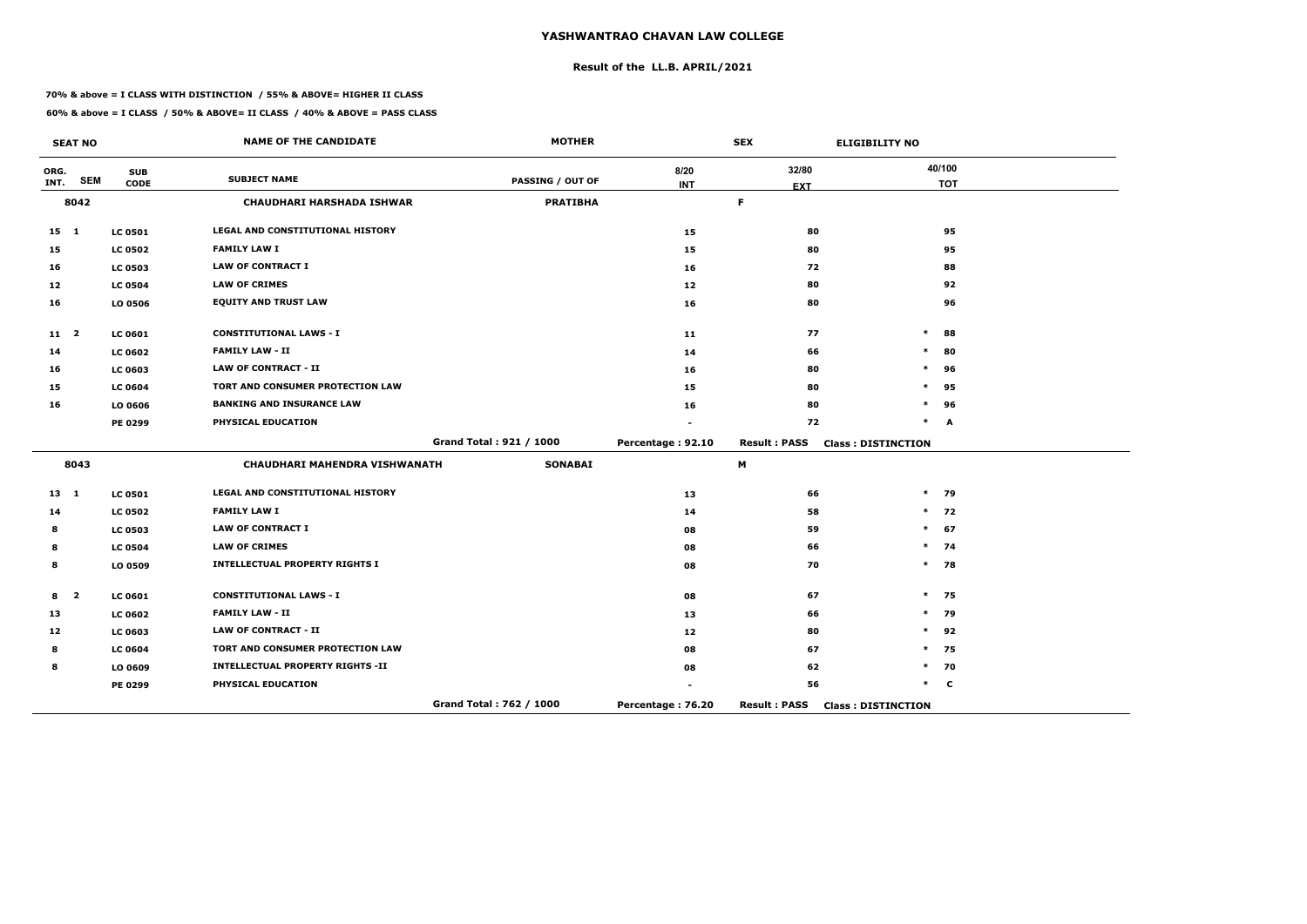## **Result of the LL.B. APRIL/2021**

#### **70% & above = I CLASS WITH DISTINCTION / 55% & ABOVE= HIGHER II CLASS**

 $\overline{\phantom{a}}$ 

|                 | <b>SEAT NO</b> |                | <b>NAME OF THE CANDIDATE</b>               | <b>MOTHER</b>           |                   | <b>SEX</b>                                | <b>ELIGIBILITY NO</b>     |
|-----------------|----------------|----------------|--------------------------------------------|-------------------------|-------------------|-------------------------------------------|---------------------------|
| ORG.            | <b>SEM</b>     | <b>SUB</b>     | <b>SUBJECT NAME</b>                        | <b>PASSING / OUT OF</b> | 8/20              | 32/80                                     | 40/100                    |
| INT.            |                | <b>CODE</b>    |                                            |                         | <b>INT</b>        | <b>EXT</b>                                | <b>TOT</b>                |
|                 | 8045           |                | <b>CHAVAN KRANTISINH DINKAR</b>            | <b>SUVARNA</b>          |                   | M                                         |                           |
| $15 \quad 1$    |                | <b>LC 0501</b> | LEGAL AND CONSTITUTIONAL HISTORY           |                         | 15                | 54                                        | 69                        |
| 13              |                | <b>LC 0502</b> | <b>FAMILY LAW I</b>                        |                         | 13                | 54                                        | 67                        |
| 14              |                | <b>LC 0503</b> | <b>LAW OF CONTRACT I</b>                   |                         | 14                | 46                                        | 60                        |
| 10              |                | <b>LC 0504</b> | <b>LAW OF CRIMES</b>                       |                         | 10                | 58                                        | 68                        |
| 15              |                | LO 0507        | CRIMINAL PSYCHOLOGY AND CRIMINAL SOCIOLOGY |                         | 15                | 75                                        | 90                        |
| 12 <sub>2</sub> |                | <b>LC 0601</b> | <b>CONSTITUTIONAL LAWS - I</b>             |                         | 12                | 67                                        | $\ast$<br>79              |
| 15              |                | <b>LC 0602</b> | <b>FAMILY LAW - II</b>                     |                         | 15                | 62                                        | $\ast$<br>77              |
| 13              |                | <b>LC 0603</b> | <b>LAW OF CONTRACT - II</b>                |                         | 13                | 74                                        | $\ast$<br>87              |
| 14              |                | <b>LC 0604</b> | TORT AND CONSUMER PROTECTION LAW           |                         | 14                | 54                                        | 68<br>$\ast$              |
| 15              |                | LO 0607        | PENOLOGY AND VICTIMOLOGY                   |                         | 15                | 74                                        | $\ast$<br>89              |
|                 |                | PE 0299        | PHYSICAL EDUCATION                         |                         |                   | 62                                        | $\ast$<br>в               |
|                 |                |                |                                            | Grand Total: 757 / 1000 | Percentage: 75.70 | <b>Result: PASS</b>                       | <b>Class: DISTINCTION</b> |
|                 | 8046           |                | <b>CHAVAN DEEPAK HARISHCHANDRA</b>         | <b>BEBI</b>             |                   | M                                         |                           |
| 14 1            |                | <b>LC 0501</b> | LEGAL AND CONSTITUTIONAL HISTORY           |                         | 14                | 50                                        | $\ast$<br>64              |
| $15^{\wedge}$   |                | <b>LC 0502</b> | <b>FAMILY LAW I</b>                        |                         | 12                | 34                                        | $\ast$<br>-46             |
| $17^$           |                | <b>LC 0503</b> | <b>LAW OF CONTRACT I</b>                   |                         | 16                | 51                                        | 67<br>$\ast$              |
| 13              |                | <b>LC 0504</b> | <b>LAW OF CRIMES</b>                       |                         | 13                | 58                                        | $\ast$<br>71              |
| 13              |                | LO 0506        | <b>EQUITY AND TRUST LAW</b>                |                         | 13                | 69                                        | $\ast$<br>82              |
| $12^{\wedge}2$  |                | <b>LC 0601</b> | <b>CONSTITUTIONAL LAWS - I</b>             |                         | 12                | 35                                        | 47<br>$\ast$              |
| $14^{\wedge}$   |                | <b>LC 0602</b> | <b>FAMILY LAW - II</b>                     |                         | 13                | 38                                        | 51<br>$\ast$              |
| 15              |                | <b>LC 0603</b> | <b>LAW OF CONTRACT - II</b>                |                         | 15                | 61                                        | $\ast$<br>76              |
| 15              |                | <b>LC 0604</b> | TORT AND CONSUMER PROTECTION LAW           |                         | 15                | 66                                        | $\ast$<br>81              |
| 16              |                | LO 0607        | PENOLOGY AND VICTIMOLOGY                   |                         | 16                | 54                                        | 70<br>$\ast$              |
|                 |                | PE 0299        | PHYSICAL EDUCATION                         |                         |                   | AB                                        | $F - F$<br>$\ast$         |
|                 |                |                |                                            | Grand Total: 655 / 1000 | Percentage: 65.50 | <b>Result: PASS</b><br><b>Class: FAIL</b> |                           |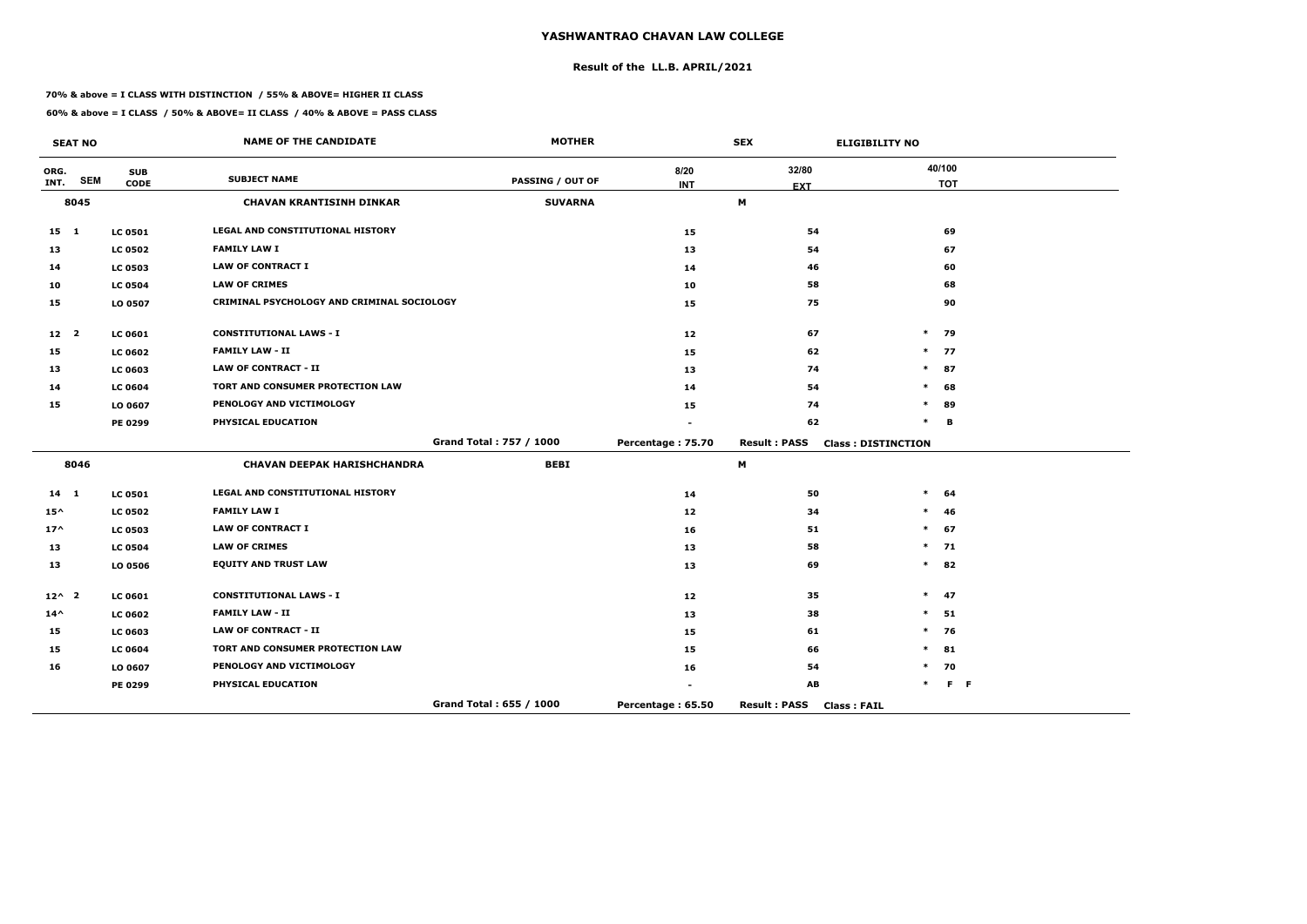## **Result of the LL.B. APRIL/2021**

#### **70% & above = I CLASS WITH DISTINCTION / 55% & ABOVE= HIGHER II CLASS**

|                 | <b>SEAT NO</b>          |                           | <b>NAME OF THE CANDIDATE</b>            | <b>MOTHER</b>           |                               | <b>SEX</b>                | <b>ELIGIBILITY NO</b>     |
|-----------------|-------------------------|---------------------------|-----------------------------------------|-------------------------|-------------------------------|---------------------------|---------------------------|
| ORG.<br>INT.    | <b>SEM</b>              | <b>SUB</b><br><b>CODE</b> | <b>SUBJECT NAME</b>                     | <b>PASSING / OUT OF</b> | 8/20<br><b>INT</b>            | 32/80<br><b>EXT</b>       | 40/100<br><b>TOT</b>      |
|                 | 8047                    |                           | <b>CHAVAN SUHAS HANUMANT</b>            | <b>ASHA</b>             |                               | $\boldsymbol{\mathsf{M}}$ |                           |
| $13 \quad 1$    |                         | <b>LC 0501</b>            | <b>LEGAL AND CONSTITUTIONAL HISTORY</b> |                         | 13                            | 67                        | 80                        |
| 12              |                         | <b>LC 0502</b>            | <b>FAMILY LAW I</b>                     |                         | 12                            | 54                        | 66                        |
| 12              |                         | <b>LC 0503</b>            | <b>LAW OF CONTRACT I</b>                |                         | 12                            | 67                        | 79                        |
| 11              |                         | <b>LC 0504</b>            | <b>LAW OF CRIMES</b>                    |                         | 11                            | 62                        | 73                        |
| 10              |                         | LO 0509                   | <b>INTELLECTUAL PROPERTY RIGHTS I</b>   |                         | 10                            | 64                        | 74                        |
| 10 <sub>2</sub> |                         | <b>LC 0601</b>            | <b>CONSTITUTIONAL LAWS - I</b>          |                         | 10                            | 64                        | $\ast$<br>74              |
| 15              |                         | <b>LC 0602</b>            | <b>FAMILY LAW - II</b>                  |                         | 15                            | 62                        | $\ast$<br>77              |
| 13              |                         | <b>LC 0603</b>            | <b>LAW OF CONTRACT - II</b>             |                         | 13                            | 75                        | $\ast$<br>88              |
| 13              |                         | <b>LC 0604</b>            | TORT AND CONSUMER PROTECTION LAW        |                         | 13                            | 62                        | 75<br>$\ast$              |
| 8               |                         | LO 0609                   | <b>INTELLECTUAL PROPERTY RIGHTS -II</b> |                         | 08                            | 70                        | $\ast$<br>78              |
|                 |                         | PE 0299                   | PHYSICAL EDUCATION                      |                         |                               | 62                        | $\ast$<br>В               |
|                 |                         |                           |                                         | Grand Total: 764 / 1000 | Percentage: 76.40             | <b>Result: PASS</b>       | <b>Class: DISTINCTION</b> |
|                 | 8049                    |                           | <b>CHAVAN VITTHAL PYARELAL</b>          |                         | <b>KASABAI PYARELAL CHAVA</b> | М                         |                           |
| $14 \quad 1$    |                         | <b>LC 0501</b>            | LEGAL AND CONSTITUTIONAL HISTORY        |                         | 14                            | 66                        | $\ast$<br>80              |
| 14              |                         | <b>LC 0502</b>            | <b>FAMILY LAW I</b>                     |                         | 14                            | 56                        | $\ast$<br>70              |
| 15              |                         | <b>LC 0503</b>            | <b>LAW OF CONTRACT I</b>                |                         | 15                            | 75                        | $\ast$<br>90              |
| 10              |                         | <b>LC 0504</b>            | <b>LAW OF CRIMES</b>                    |                         | 10                            | 69                        | $\ast$<br>79              |
| 14              |                         | LO 0506                   | <b>EQUITY AND TRUST LAW</b>             |                         | 14                            | 80                        | $\ast$<br>94              |
| 10              | $\overline{\mathbf{2}}$ | <b>LC 0601</b>            | <b>CONSTITUTIONAL LAWS - I</b>          |                         | 10                            | 72                        | $\ast$<br>82              |
| 14              |                         | <b>LC 0602</b>            | <b>FAMILY LAW - II</b>                  |                         | 14                            | 67                        | 81<br>$\ast$              |
| 13              |                         | <b>LC 0603</b>            | <b>LAW OF CONTRACT - II</b>             |                         | 13                            | 80                        | $\ast$<br>93              |
| 15              |                         | <b>LC 0604</b>            | TORT AND CONSUMER PROTECTION LAW        |                         | 15                            | 72                        | $\ast$<br>87              |
| 14              |                         | LO 0606                   | <b>BANKING AND INSURANCE LAW</b>        |                         | 14                            | 74                        | *<br>88                   |
|                 |                         | PE 0299                   | PHYSICAL EDUCATION                      |                         |                               | 62                        | $\ast$<br>В               |
|                 |                         |                           |                                         | Grand Total: 845 / 1000 | Percentage: 84.50             | <b>Result: PASS</b>       | <b>Class: DISTINCTION</b> |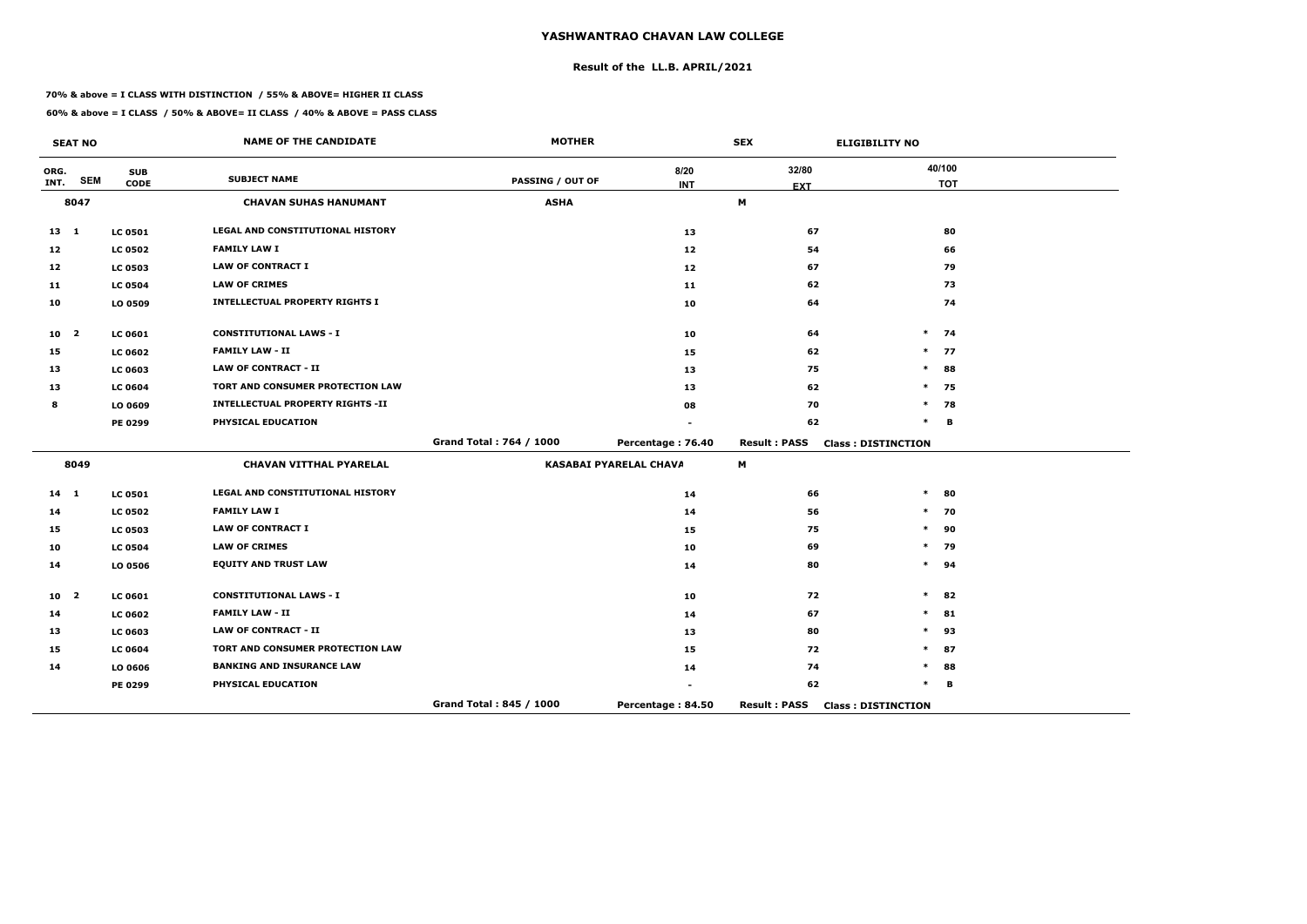## **Result of the LL.B. APRIL/2021**

#### **70% & above = I CLASS WITH DISTINCTION / 55% & ABOVE= HIGHER II CLASS**

 $\overline{\phantom{a}}$ 

|                 | <b>SEAT NO</b> |                | <b>NAME OF THE CANDIDATE</b>            | <b>MOTHER</b>           |                   | <b>SEX</b>          | <b>ELIGIBILITY NO</b>     |
|-----------------|----------------|----------------|-----------------------------------------|-------------------------|-------------------|---------------------|---------------------------|
| ORG.            | <b>SEM</b>     | <b>SUB</b>     | <b>SUBJECT NAME</b>                     | <b>PASSING / OUT OF</b> | 8/20              | 32/80               | 40/100                    |
| INT.            |                | <b>CODE</b>    |                                         |                         | <b>INT</b>        | <b>EXT</b>          | <b>TOT</b>                |
|                 | 8050           |                | <b>CHOKHAT SHYAMSUNDER BABURAO</b>      | <b>MANKARNIKA</b>       |                   | M                   |                           |
| $15 \quad 1$    |                | <b>LC 0501</b> | LEGAL AND CONSTITUTIONAL HISTORY        |                         | 15                | 59                  | 74                        |
| 14              |                | <b>LC 0502</b> | <b>FAMILY LAW I</b>                     |                         | 14                | 50                  | 64                        |
| 15              |                | <b>LC 0503</b> | <b>LAW OF CONTRACT I</b>                |                         | 15                | 54                  | 69                        |
| 10              |                | <b>LC 0504</b> | <b>LAW OF CRIMES</b>                    |                         | 10                | 30                  | 40 F                      |
| 12              |                | LO 0506        | <b>EQUITY AND TRUST LAW</b>             |                         | 12 <sub>2</sub>   | 64                  | 76                        |
| 11 <sub>2</sub> |                | LC 0601        | <b>CONSTITUTIONAL LAWS - I</b>          |                         | 11                | 45                  | $\ast$<br>56              |
| 13              |                | <b>LC 0602</b> | <b>FAMILY LAW - II</b>                  |                         | 13                | 53                  | $\ast$<br>66              |
| 11              |                | <b>LC 0603</b> | <b>LAW OF CONTRACT - II</b>             |                         | 11                | 70                  | $\ast$<br>81              |
| 12              |                | <b>LC 0604</b> | TORT AND CONSUMER PROTECTION LAW        |                         | 12 <sub>1</sub>   | 46                  | 58<br>$\ast$              |
| 14              |                | LO 0606        | <b>BANKING AND INSURANCE LAW</b>        |                         | 14                | 77                  | 91<br>∗                   |
|                 |                | PE 0299        | PHYSICAL EDUCATION                      |                         |                   | 63                  | в                         |
|                 |                |                |                                         | Grand Total: 675 / 1000 | Percentage : -    | <b>Result: FAIL</b> | Class : -                 |
|                 | 8052           |                | <b>CHORMAGE PRAVINKUMAR PRAKASH</b>     | <b>VISHRANTI</b>        |                   | M                   |                           |
| $14 \quad 1$    |                | <b>LC 0501</b> | LEGAL AND CONSTITUTIONAL HISTORY        |                         | 14                | 74                  | 88                        |
| 12              |                | <b>LC 0502</b> | <b>FAMILY LAW I</b>                     |                         | 12 <sub>2</sub>   | 64                  | 76                        |
| 14              |                | <b>LC 0503</b> | <b>LAW OF CONTRACT I</b>                |                         | 14                | 78                  | 92                        |
| 10              |                | <b>LC 0504</b> | <b>LAW OF CRIMES</b>                    |                         | 10                | 74                  | 84                        |
| 11              |                | LO 0509        | <b>INTELLECTUAL PROPERTY RIGHTS I</b>   |                         | 11                | 72                  | 83                        |
| 10 <sub>2</sub> |                | <b>LC 0601</b> | <b>CONSTITUTIONAL LAWS - I</b>          |                         | 10                | 74                  | 84<br>$\ast$              |
| 12              |                | <b>LC 0602</b> | <b>FAMILY LAW - II</b>                  |                         | 12                | 56                  | 68<br>$\ast$              |
| 10              |                | <b>LC 0603</b> | <b>LAW OF CONTRACT - II</b>             |                         | 10                | 80                  | 90<br>∗                   |
| 12 <sup>2</sup> |                | <b>LC 0604</b> | TORT AND CONSUMER PROTECTION LAW        |                         | 12 <sub>1</sub>   | 75                  | $\ast$<br>87              |
| 10              |                | LO 0609        | <b>INTELLECTUAL PROPERTY RIGHTS -II</b> |                         | 10                | 74                  | $\ast$<br>84              |
|                 |                | PE 0299        | PHYSICAL EDUCATION                      |                         |                   | 61                  | B                         |
|                 |                |                |                                         | Grand Total: 839 / 1000 | Percentage: 83.90 | <b>Result: PASS</b> | <b>Class: DISTINCTION</b> |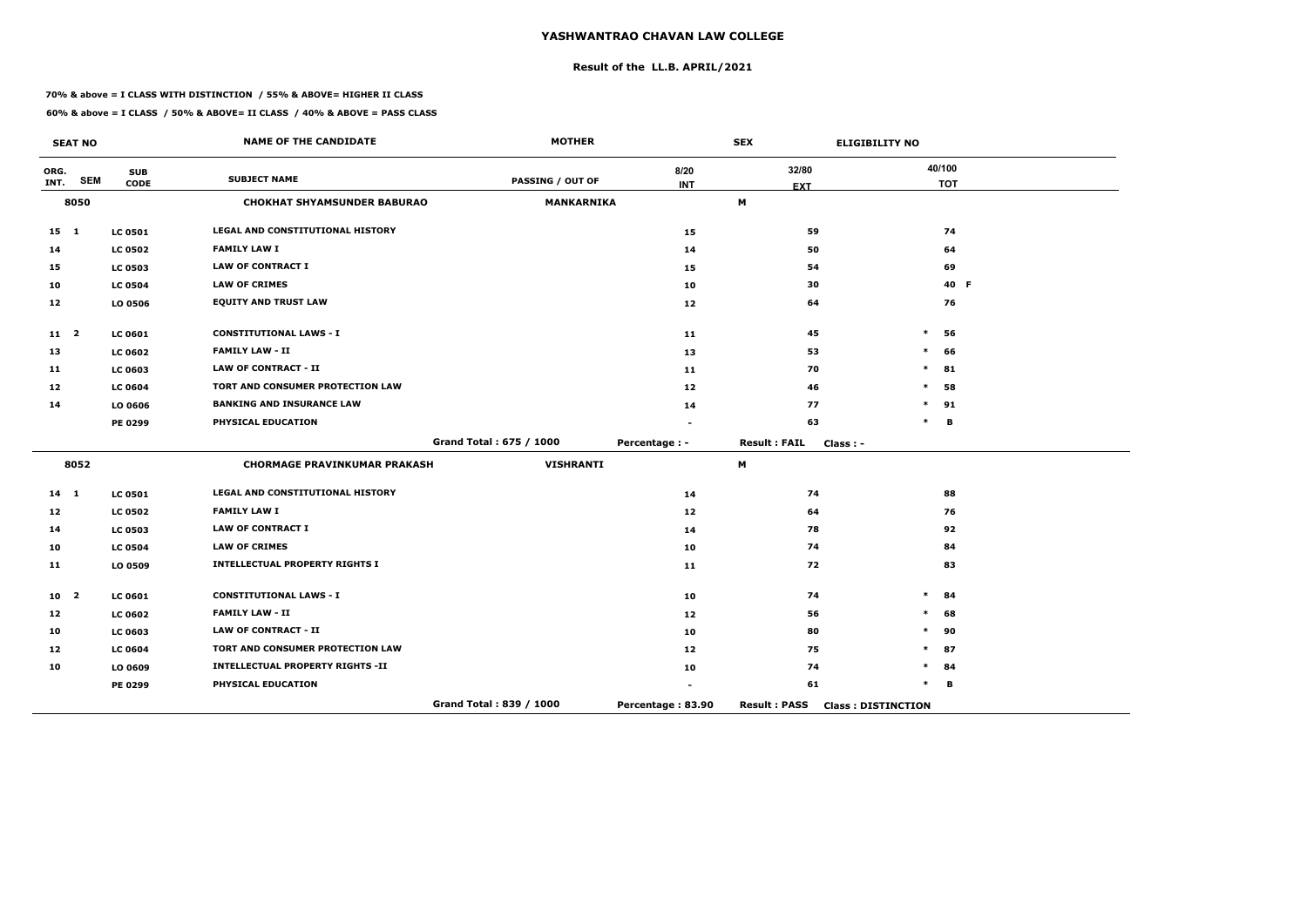## **Result of the LL.B. APRIL/2021**

#### **70% & above = I CLASS WITH DISTINCTION / 55% & ABOVE= HIGHER II CLASS**

 $\overline{\phantom{a}}$ 

|                 | <b>SEAT NO</b> |                | <b>NAME OF THE CANDIDATE</b>               | <b>MOTHER</b>           |                   | <b>SEX</b>          | <b>ELIGIBILITY NO</b>     |
|-----------------|----------------|----------------|--------------------------------------------|-------------------------|-------------------|---------------------|---------------------------|
| ORG.            | <b>SEM</b>     | <b>SUB</b>     | <b>SUBJECT NAME</b>                        | <b>PASSING / OUT OF</b> | 8/20              | 32/80               | 40/100                    |
| INT.            |                | <b>CODE</b>    |                                            |                         | <b>INT</b>        | <b>EXT</b>          | <b>TOT</b>                |
|                 | 8053           |                | DANGI SUPRIYA BHAVARLAL                    | <b>PRAMILA</b>          |                   | $\mathsf F$         |                           |
| 15 1            |                | <b>LC 0501</b> | <b>LEGAL AND CONSTITUTIONAL HISTORY</b>    |                         | 15                | 66                  | 81                        |
| 14              |                | <b>LC 0502</b> | <b>FAMILY LAW I</b>                        |                         | 14                | 50                  | 64                        |
| 16              |                | <b>LC 0503</b> | <b>LAW OF CONTRACT I</b>                   |                         | 16                | 54                  | 70                        |
| 13              |                | <b>LC 0504</b> | <b>LAW OF CRIMES</b>                       |                         | 13                | 61                  | 74                        |
| 16              |                | LO 0507        | CRIMINAL PSYCHOLOGY AND CRIMINAL SOCIOLOGY |                         | 16                | 72                  | 88                        |
| 11 <sub>2</sub> |                | <b>LC 0601</b> | <b>CONSTITUTIONAL LAWS - I</b>             |                         | 11                | 61                  | $\ast$<br>72              |
| 15              |                | <b>LC 0602</b> | <b>FAMILY LAW - II</b>                     |                         | 15                | 67                  | $\ast$<br>82              |
| 14              |                | <b>LC 0603</b> | <b>LAW OF CONTRACT - II</b>                |                         | 14                | 70                  | $\ast$<br>84              |
| 14              |                | <b>LC 0604</b> | TORT AND CONSUMER PROTECTION LAW           |                         | 14                | 62                  | 76<br>$\ast$              |
| 15              |                | LO 0606        | <b>BANKING AND INSURANCE LAW</b>           |                         | 15                | 72                  | 87<br>$\ast$              |
|                 |                | PE 0299        | PHYSICAL EDUCATION                         |                         |                   | 62                  | $\ast$<br>B               |
|                 |                |                |                                            | Grand Total: 778 / 1000 | Percentage: 77.80 | <b>Result: PASS</b> | <b>Class: DISTINCTION</b> |
|                 | 8055           |                | <b>DAREKAR MONIKA KALURAM</b>              | <b>KANTA</b>            |                   | F.                  |                           |
| 15 1            |                | <b>LC 0501</b> | LEGAL AND CONSTITUTIONAL HISTORY           |                         | 15                | 70                  | 85                        |
| 14              |                | <b>LC 0502</b> | <b>FAMILY LAW I</b>                        |                         | 14                | 62                  | 76                        |
| 15              |                | <b>LC 0503</b> | <b>LAW OF CONTRACT I</b>                   |                         | 15                | 59                  | 74                        |
| 12              |                | <b>LC 0504</b> | <b>LAW OF CRIMES</b>                       |                         | 12                | 70                  | 82                        |
| 15              |                | LO 0507        | CRIMINAL PSYCHOLOGY AND CRIMINAL SOCIOLOGY |                         | 15                | 78                  | 93                        |
| 12 <sup>2</sup> |                | <b>LC 0601</b> | <b>CONSTITUTIONAL LAWS - I</b>             |                         | 12                | 74                  | $\ast$<br>86              |
| 13              |                | <b>LC 0602</b> | <b>FAMILY LAW - II</b>                     |                         | 13                | 64                  | $\ast$<br>77              |
| 16              |                | LC 0603        | <b>LAW OF CONTRACT - II</b>                |                         | 16                | 75                  | $\ast$<br>91              |
| 16              |                | <b>LC 0604</b> | TORT AND CONSUMER PROTECTION LAW           |                         | 16                | 70                  | $\ast$<br>86              |
| 16              |                | LO 0607        | PENOLOGY AND VICTIMOLOGY                   |                         | 16                | 74                  | 90<br>*                   |
|                 |                | <b>PE 0299</b> | PHYSICAL EDUCATION                         |                         |                   | 61                  | *<br>в                    |
|                 |                |                |                                            | Grand Total: 840 / 1000 | Percentage: 84.00 | <b>Result: PASS</b> | <b>Class: DISTINCTION</b> |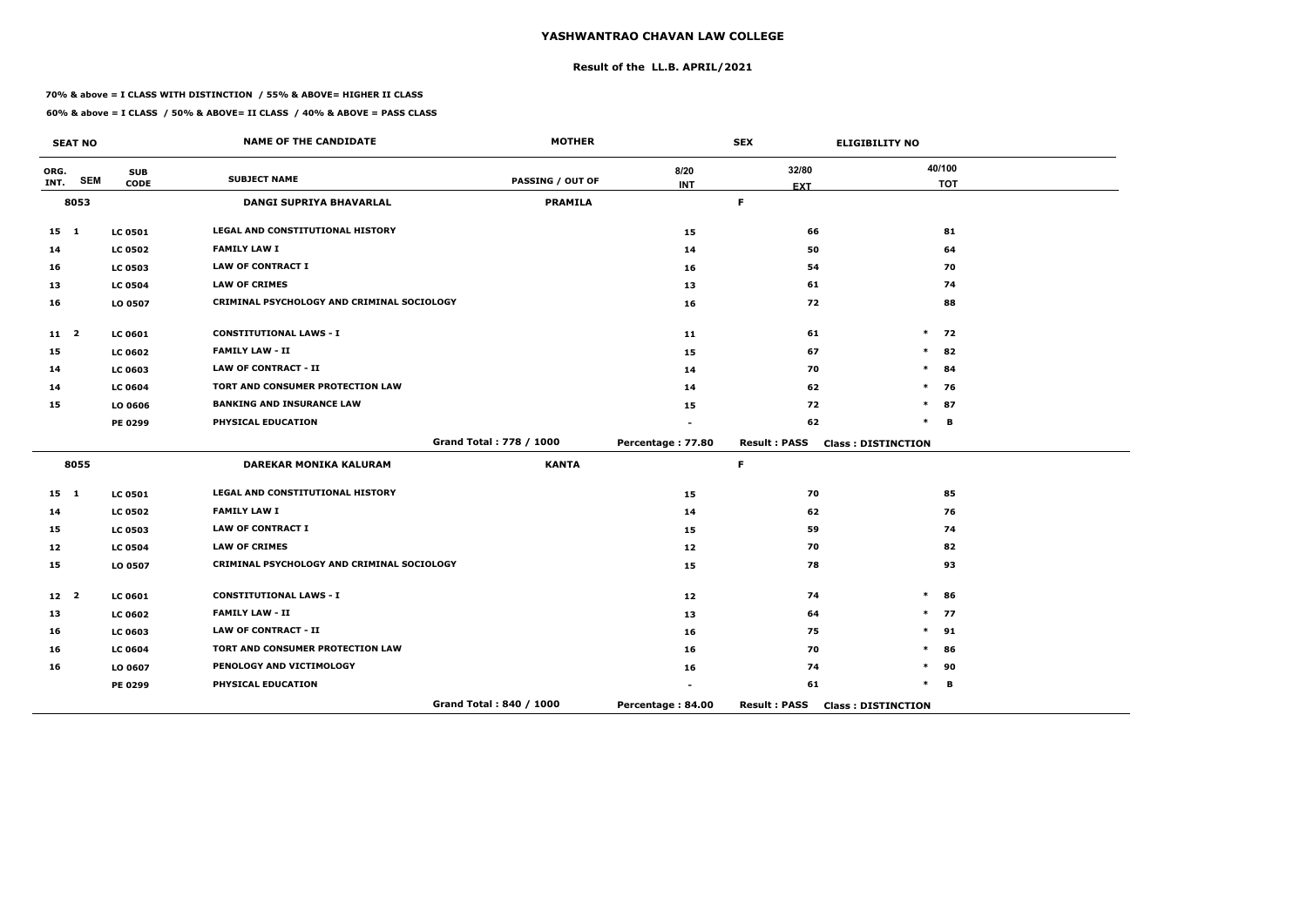## **Result of the LL.B. APRIL/2021**

#### **70% & above = I CLASS WITH DISTINCTION / 55% & ABOVE= HIGHER II CLASS**

|                 | <b>SEAT NO</b>          |                           | <b>NAME OF THE CANDIDATE</b>            | <b>MOTHER</b>           |                    | <b>SEX</b>          | <b>ELIGIBILITY NO</b>     |
|-----------------|-------------------------|---------------------------|-----------------------------------------|-------------------------|--------------------|---------------------|---------------------------|
| ORG.<br>INT.    | <b>SEM</b>              | <b>SUB</b><br><b>CODE</b> | <b>SUBJECT NAME</b>                     | <b>PASSING / OUT OF</b> | 8/20<br><b>INT</b> | 32/80<br><b>EXT</b> | 40/100<br><b>TOT</b>      |
|                 | 8056                    |                           | <b>DEDHIA DHRUV KUMAR DINESH</b>        | <b>KANCHAN</b>          |                    | M                   |                           |
| $14^{\wedge} 1$ |                         | <b>LC 0501</b>            | <b>LEGAL AND CONSTITUTIONAL HISTORY</b> |                         | 14                 | 42                  | 56                        |
| 13              |                         | <b>LC 0502</b>            | <b>FAMILY LAW I</b>                     |                         | 13                 | 62                  | $\ast$<br>75              |
| 9               |                         | <b>LC 0503</b>            | <b>LAW OF CONTRACT I</b>                |                         | 9                  | 51                  | 60                        |
| 11              |                         | <b>LC 0504</b>            | <b>LAW OF CRIMES</b>                    |                         | 11                 | 70                  | 81                        |
| 12              |                         | LO 0509                   | <b>INTELLECTUAL PROPERTY RIGHTS I</b>   |                         | 12                 | 75                  | 87                        |
| 13 2            |                         | <b>LC 0601</b>            | <b>CONSTITUTIONAL LAWS - I</b>          |                         | 13                 | 59                  | $\ast$<br>72              |
| 14              |                         | <b>LC 0602</b>            | <b>FAMILY LAW - II</b>                  |                         | 14                 | 69                  | $\ast$<br>83              |
| 14              |                         | <b>LC 0603</b>            | <b>LAW OF CONTRACT - II</b>             |                         | 14                 | 74                  | $\ast$<br>88              |
| 16              |                         | <b>LC 0604</b>            | TORT AND CONSUMER PROTECTION LAW        |                         | 16                 | 66                  | 82<br>$\ast$              |
| 10              |                         | LO 0609                   | <b>INTELLECTUAL PROPERTY RIGHTS -II</b> |                         | 10                 | 61                  | $\ast$<br>71              |
|                 |                         | PE 0299                   | PHYSICAL EDUCATION                      |                         |                    | 56                  | $\ast$<br>$\mathbf c$     |
|                 |                         |                           |                                         | Grand Total: 755 / 1000 | Percentage: 75.50  | <b>Result: PASS</b> | <b>Class: DISTINCTION</b> |
|                 | 8059                    |                           | <b>DESHPANDE POORVA MUKUND</b>          | <b>SUNANDA</b>          |                    | $\mathsf F$         |                           |
| $14 \quad 1$    |                         | <b>LC 0501</b>            | LEGAL AND CONSTITUTIONAL HISTORY        |                         | 14                 | 67                  | 81                        |
| 13              |                         | <b>LC 0502</b>            | <b>FAMILY LAW I</b>                     |                         | 13                 | 62                  | 75                        |
| 16              |                         | <b>LC 0503</b>            | <b>LAW OF CONTRACT I</b>                |                         | 16                 | 61                  | 77                        |
| 12              |                         | <b>LC 0504</b>            | <b>LAW OF CRIMES</b>                    |                         | 12                 | 77                  | 89                        |
| 11              |                         | LO 0509                   | <b>INTELLECTUAL PROPERTY RIGHTS I</b>   |                         | 11                 | 69                  | 80                        |
| 10              | $\overline{\mathbf{2}}$ | <b>LC 0601</b>            | <b>CONSTITUTIONAL LAWS - I</b>          |                         | 10                 | 62                  | $\ast$<br>72              |
| 12              |                         | <b>LC 0602</b>            | <b>FAMILY LAW - II</b>                  |                         | 12                 | 56                  | $\ast$<br>68              |
| 11              |                         | <b>LC 0603</b>            | <b>LAW OF CONTRACT - II</b>             |                         | 11                 | 77                  | $\ast$<br>88              |
| 13              |                         | <b>LC 0604</b>            | TORT AND CONSUMER PROTECTION LAW        |                         | 13                 | 66                  | $\ast$<br>79              |
| 11              |                         | LO 0609                   | <b>INTELLECTUAL PROPERTY RIGHTS -II</b> |                         | 11                 | 64                  | 75<br>$\ast$              |
|                 |                         | PE 0299                   | PHYSICAL EDUCATION                      |                         |                    | 64                  | $\ast$<br>в               |
|                 |                         |                           |                                         | Grand Total: 787 / 1000 | Percentage: 78.70  | <b>Result: PASS</b> | <b>Class: DISTINCTION</b> |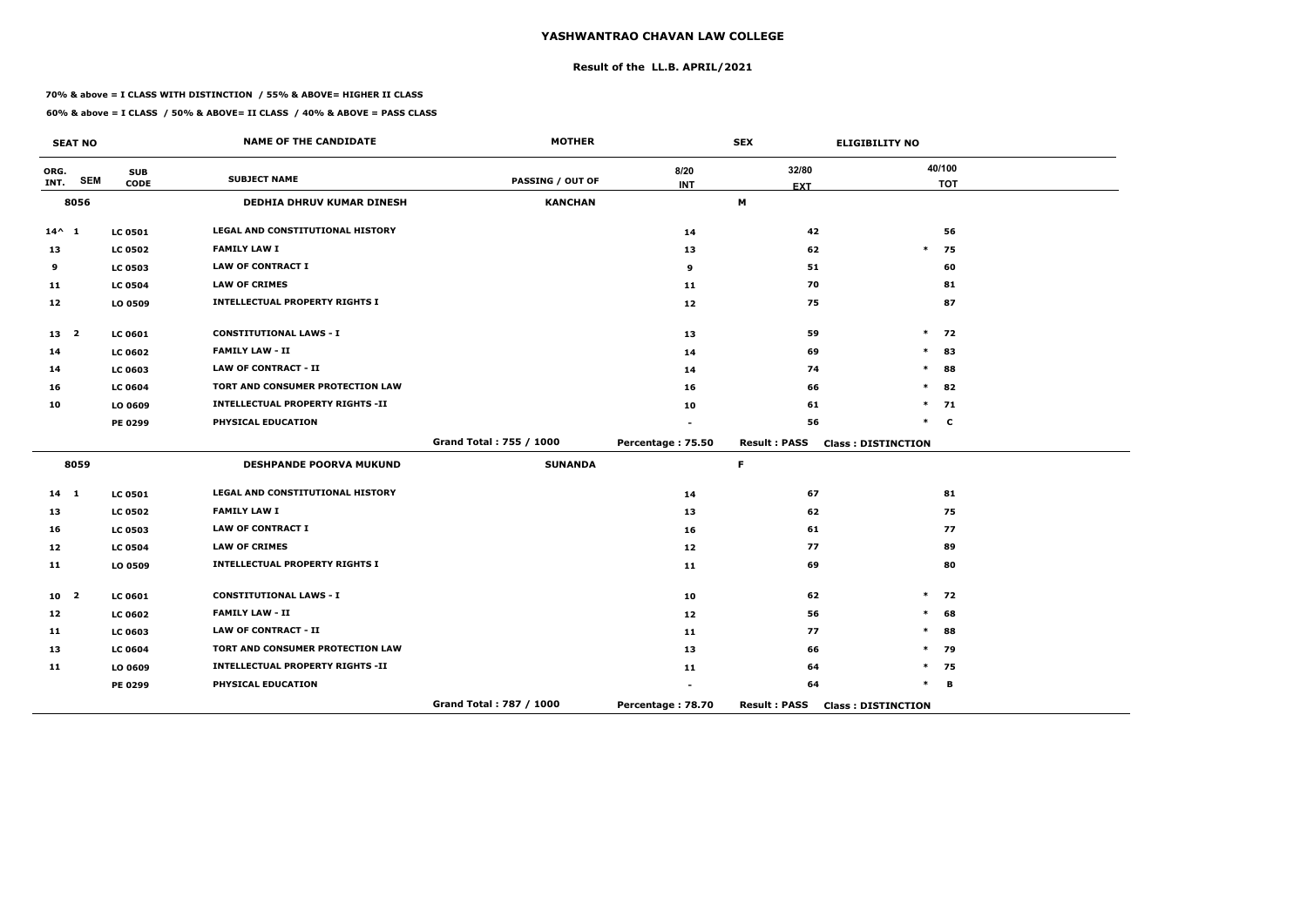## **Result of the LL.B. APRIL/2021**

#### **70% & above = I CLASS WITH DISTINCTION / 55% & ABOVE= HIGHER II CLASS**

|               | <b>SEAT NO</b>          |                           | <b>NAME OF THE CANDIDATE</b>               | <b>MOTHER</b>           |                    | <b>SEX</b>          | <b>ELIGIBILITY NO</b>     |
|---------------|-------------------------|---------------------------|--------------------------------------------|-------------------------|--------------------|---------------------|---------------------------|
| ORG.<br>INT.  | <b>SEM</b>              | <b>SUB</b><br><b>CODE</b> | <b>SUBJECT NAME</b>                        | <b>PASSING / OUT OF</b> | 8/20<br><b>INT</b> | 32/80<br><b>EXT</b> | 40/100<br><b>TOT</b>      |
|               | 8064                    |                           | <b>DHAKATE ROHIT ARJUN</b>                 | <b>SARIKA</b>           |                    | M                   |                           |
| 13 1          |                         | <b>LC 0501</b>            | LEGAL AND CONSTITUTIONAL HISTORY           |                         | 13                 | 74                  | $\ast$<br>87              |
| $15^{\wedge}$ |                         | <b>LC 0502</b>            | <b>FAMILY LAW I</b>                        |                         | 12                 | 37                  | 49                        |
| 16            |                         | <b>LC 0503</b>            | <b>LAW OF CONTRACT I</b>                   |                         | 16                 | 53                  | 69                        |
| 15            |                         | <b>LC 0504</b>            | <b>LAW OF CRIMES</b>                       |                         | 15                 | 69                  | $\pmb{\ast}$<br>84        |
| 17            |                         | LO 0507                   | CRIMINAL PSYCHOLOGY AND CRIMINAL SOCIOLOGY |                         | 17                 | 66                  | 83                        |
| 13 2          |                         | LC 0601                   | <b>CONSTITUTIONAL LAWS - I</b>             |                         | 13                 | 69                  | $\ast$<br>82              |
| 13            |                         | <b>LC 0602</b>            | <b>FAMILY LAW - II</b>                     |                         | 13                 | 48                  | $\ast$<br>61              |
| 16            |                         | LC 0603                   | <b>LAW OF CONTRACT - II</b>                |                         | 16                 | 80                  | $\ast$<br>96              |
| 15            |                         | <b>LC 0604</b>            | TORT AND CONSUMER PROTECTION LAW           |                         | 15                 | 54                  | *<br>69                   |
| 16            |                         | LO 0607                   | PENOLOGY AND VICTIMOLOGY                   |                         | 16                 | 64                  | 80<br>*                   |
|               |                         | PE 0299                   | PHYSICAL EDUCATION                         |                         |                    | 68                  | $\ast$<br>В               |
|               |                         |                           |                                            | Grand Total: 762 / 1000 | Percentage: 76.20  | <b>Result: PASS</b> | <b>Class: DISTINCTION</b> |
|               | 8065                    |                           | <b>DHAMANE SANKET CHANDRAKANT</b>          | <b>NILIMA</b>           |                    | M                   |                           |
| $11 \quad 1$  |                         | <b>LC 0501</b>            | <b>LEGAL AND CONSTITUTIONAL HISTORY</b>    |                         | 11                 | 62                  | 73                        |
| 10            |                         | <b>LC 0502</b>            | <b>FAMILY LAW I</b>                        |                         | 10                 | 35                  | 45                        |
| 10            |                         | <b>LC 0503</b>            | <b>LAW OF CONTRACT I</b>                   |                         | 10                 | 59                  | 69                        |
| 8             |                         | <b>LC 0504</b>            | <b>LAW OF CRIMES</b>                       |                         | 8                  | 64                  | 72                        |
| 8             |                         | LO 0509                   | <b>INTELLECTUAL PROPERTY RIGHTS I</b>      |                         | 8                  | 62                  | 70                        |
| 8             | $\overline{\mathbf{2}}$ | <b>LC 0601</b>            | <b>CONSTITUTIONAL LAWS - I</b>             |                         | 08                 | 66                  | $\ast$<br>74              |
| 12            |                         | <b>LC 0602</b>            | <b>FAMILY LAW - II</b>                     |                         | 12                 | 62                  | 74<br>$\ast$              |
| 11            |                         | LC 0603                   | <b>LAW OF CONTRACT - II</b>                |                         | 11                 | 78                  | 89<br>$\ast$              |
| 11            |                         | <b>LC 0604</b>            | TORT AND CONSUMER PROTECTION LAW           |                         | 11                 | 64                  | $\ast$<br>75              |
| 11            |                         | LO 0607                   | PENOLOGY AND VICTIMOLOGY                   |                         | 11                 | 61                  | 72<br>$\ast$              |
|               |                         | PE 0299                   | PHYSICAL EDUCATION                         |                         |                    | 56                  | $\ast$<br>$\mathbf c$     |
|               |                         |                           |                                            | Grand Total: 713 / 1000 | Percentage: 71.30  | <b>Result: PASS</b> | <b>Class: DISTINCTION</b> |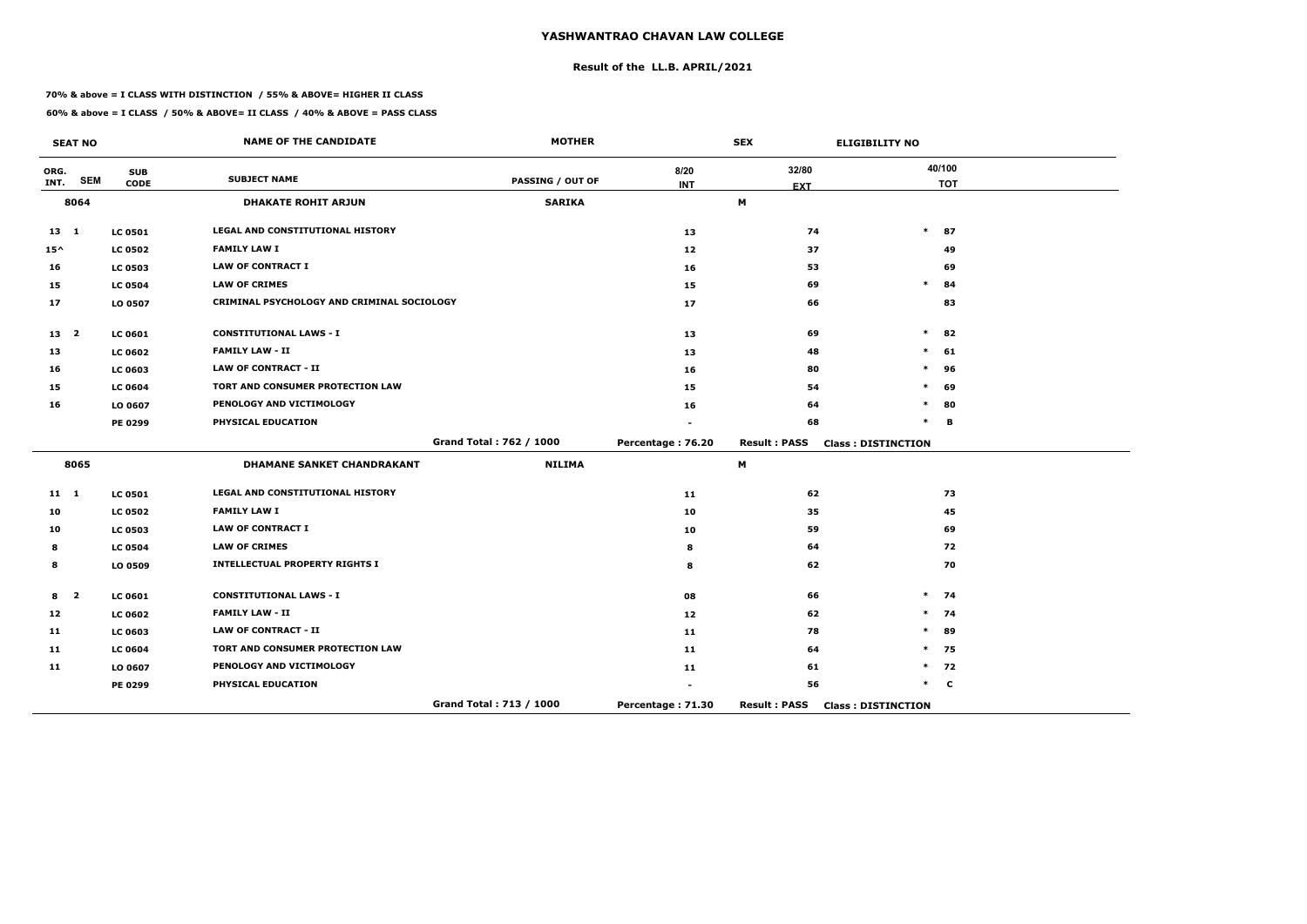## **Result of the LL.B. APRIL/2021**

#### **70% & above = I CLASS WITH DISTINCTION / 55% & ABOVE= HIGHER II CLASS**

 $\overline{\phantom{a}}$ 

|                 | <b>SEAT NO</b>          |                           | <b>NAME OF THE CANDIDATE</b>               | <b>MOTHER</b>           |                    | <b>SEX</b>          | <b>ELIGIBILITY NO</b>     |
|-----------------|-------------------------|---------------------------|--------------------------------------------|-------------------------|--------------------|---------------------|---------------------------|
| ORG.<br>INT.    | <b>SEM</b>              | <b>SUB</b><br><b>CODE</b> | <b>SUBJECT NAME</b>                        | <b>PASSING / OUT OF</b> | 8/20<br><b>INT</b> | 32/80<br><b>EXT</b> | 40/100<br><b>TOT</b>      |
|                 | 8066                    |                           | <b>DHANGARE RUTUJA SANJAY</b>              | <b>DEEPALI</b>          |                    | F.                  |                           |
| $14 \quad 1$    |                         | <b>LC 0501</b>            | <b>LEGAL AND CONSTITUTIONAL HISTORY</b>    |                         | 14                 | 69                  | 83                        |
| 12              |                         | <b>LC 0502</b>            | <b>FAMILY LAW I</b>                        |                         | 12                 | 70                  | 82                        |
| 13              |                         | <b>LC 0503</b>            | <b>LAW OF CONTRACT I</b>                   |                         | 13                 | 74                  | 87                        |
| 8               |                         | <b>LC 0504</b>            | <b>LAW OF CRIMES</b>                       |                         | 8                  | 74                  | 82                        |
| 11              |                         | LO 0509                   | <b>INTELLECTUAL PROPERTY RIGHTS I</b>      |                         | 11                 | 70                  | 81                        |
| 11 <sub>2</sub> |                         | LC 0601                   | <b>CONSTITUTIONAL LAWS - I</b>             |                         | 11                 | 67                  | $\ast$<br>78              |
| 14              |                         | <b>LC 0602</b>            | <b>FAMILY LAW - II</b>                     |                         | 14                 | 62                  | 76<br>$\ast$              |
| 14              |                         | <b>LC 0603</b>            | <b>LAW OF CONTRACT - II</b>                |                         | 14                 | 80                  | $\ast$<br>94              |
| 14              |                         | <b>LC 0604</b>            | TORT AND CONSUMER PROTECTION LAW           |                         | 14                 | 59                  | 73<br>$\ast$              |
| 12              |                         | LO 0609                   | <b>INTELLECTUAL PROPERTY RIGHTS -II</b>    |                         | 12                 | 72                  | 84<br>$\ast$              |
|                 |                         | <b>PE 0299</b>            | PHYSICAL EDUCATION                         |                         |                    | 63                  | $\ast$<br>B               |
|                 |                         |                           |                                            | Grand Total: 820 / 1000 | Percentage: 82.00  | <b>Result: PASS</b> | <b>Class: DISTINCTION</b> |
|                 | 8068                    |                           | <b>DHORKE SANDIP VILAS</b>                 | <b>SHOBHA</b>           |                    | M                   |                           |
| 8               | $\blacksquare$          | <b>LC 0501</b>            | <b>LEGAL AND CONSTITUTIONAL HISTORY</b>    |                         | 08                 | 64                  | $*$ 72                    |
| 10              |                         | <b>LC 0502</b>            | <b>FAMILY LAW I</b>                        |                         | 10                 | 72                  | 82<br>$\ast$              |
| 8               |                         | <b>LC 0503</b>            | <b>LAW OF CONTRACT I</b>                   |                         | 08                 | 56                  | 64<br>*                   |
| 10              |                         | <b>LC 0504</b>            | <b>LAW OF CRIMES</b>                       |                         | 10                 | 77                  | $\ast$<br>87              |
| 12              |                         | LO 0507                   | CRIMINAL PSYCHOLOGY AND CRIMINAL SOCIOLOGY |                         | 12 <sub>1</sub>    | 74                  | $\ast$<br>86              |
| 10              | $\overline{\mathbf{2}}$ | LC 0601                   | <b>CONSTITUTIONAL LAWS - I</b>             |                         | 10                 | 66                  | $\ast$<br>76              |
| 10              |                         | <b>LC 0602</b>            | <b>FAMILY LAW - II</b>                     |                         | 10                 | 48                  | 58<br>$\ast$              |
| 10              |                         | <b>LC 0603</b>            | <b>LAW OF CONTRACT - II</b>                |                         | 10                 | 64                  | $\ast$<br>74              |
| 15              |                         | <b>LC 0604</b>            | TORT AND CONSUMER PROTECTION LAW           |                         | 15                 | 54                  | 69<br>$\ast$              |
| 14              |                         | LO 0607                   | PENOLOGY AND VICTIMOLOGY                   |                         | 14                 | 72                  | $\ast$<br>86              |
|                 |                         | <b>PE 0299</b>            | PHYSICAL EDUCATION                         |                         |                    | 62                  | $\ast$<br>в               |
|                 |                         |                           |                                            | Grand Total: 756 / 1000 | Percentage: 75.60  | <b>Result: PASS</b> | <b>Class: DISTINCTION</b> |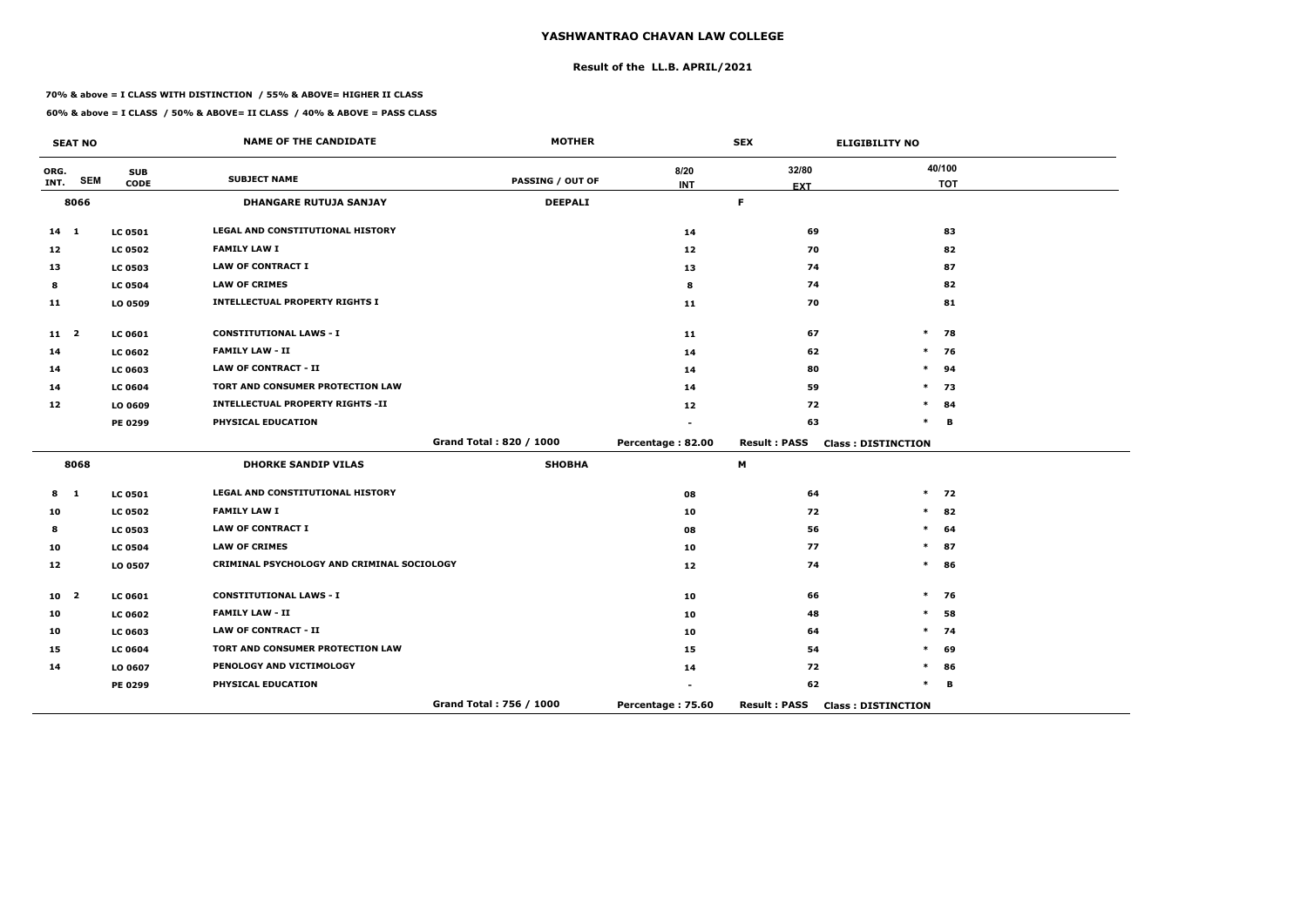## **Result of the LL.B. APRIL/2021**

#### **70% & above = I CLASS WITH DISTINCTION / 55% & ABOVE= HIGHER II CLASS**

|                 | <b>SEAT NO</b>          |                           | <b>NAME OF THE CANDIDATE</b>               | <b>MOTHER</b>           |                    | <b>SEX</b>                | <b>ELIGIBILITY NO</b>     |
|-----------------|-------------------------|---------------------------|--------------------------------------------|-------------------------|--------------------|---------------------------|---------------------------|
| ORG.<br>INT.    | <b>SEM</b>              | <b>SUB</b><br><b>CODE</b> | <b>SUBJECT NAME</b>                        | <b>PASSING / OUT OF</b> | 8/20<br><b>INT</b> | 32/80<br><b>EXT</b>       | 40/100<br><b>TOT</b>      |
|                 | 8069                    |                           | DIXIT SHIVAM PUSHPENDRA                    | <b>KRANTI</b>           |                    | $\boldsymbol{\mathsf{M}}$ |                           |
| $16 \quad 1$    |                         | <b>LC 0501</b>            | <b>LEGAL AND CONSTITUTIONAL HISTORY</b>    |                         | 16                 | 66                        | 82                        |
| $16^{\wedge}$   |                         | <b>LC 0502</b>            | <b>FAMILY LAW I</b>                        |                         | 14                 | 45                        | 59                        |
| 15              |                         | <b>LC 0503</b>            | <b>LAW OF CONTRACT I</b>                   |                         | 15                 | 64                        | 79                        |
| 12              |                         | <b>LC 0504</b>            | <b>LAW OF CRIMES</b>                       |                         | 12                 | 58                        | 70                        |
| 15              |                         | LO 0506                   | <b>EQUITY AND TRUST LAW</b>                |                         | 15                 | 66                        | 81                        |
| 12 <sub>2</sub> |                         | <b>LC 0601</b>            | <b>CONSTITUTIONAL LAWS - I</b>             |                         | 12                 | 70                        | $\ast$<br>82              |
| 14              |                         | <b>LC 0602</b>            | <b>FAMILY LAW - II</b>                     |                         | 14                 | 64                        | $\ast$<br>78              |
| 14              |                         | <b>LC 0603</b>            | <b>LAW OF CONTRACT - II</b>                |                         | 14                 | 75                        | $\ast$<br>89              |
| 13              |                         | <b>LC 0604</b>            | TORT AND CONSUMER PROTECTION LAW           |                         | 13                 | 69                        | $\ast$<br>82              |
| 14              |                         | LO 0606                   | <b>BANKING AND INSURANCE LAW</b>           |                         | 14                 | 72                        | *<br>86                   |
|                 |                         | PE 0299                   | PHYSICAL EDUCATION                         |                         |                    | 62                        | $\ast$<br>В               |
|                 |                         |                           |                                            | Grand Total: 788 / 1000 | Percentage: 78.80  | <b>Result: PASS</b>       | <b>Class: DISTINCTION</b> |
|                 | 8070                    |                           | <b>DOLARE PAYAL DNYANOBA</b>               | <b>REKHA</b>            |                    | F.                        |                           |
| $16 \quad 1$    |                         | <b>LC 0501</b>            | LEGAL AND CONSTITUTIONAL HISTORY           |                         | 16                 | 69                        | 85                        |
| 14              |                         | <b>LC 0502</b>            | <b>FAMILY LAW I</b>                        |                         | 14                 | 56                        | 70                        |
| 12              |                         | <b>LC 0503</b>            | <b>LAW OF CONTRACT I</b>                   |                         | 12                 | 62                        | 74                        |
| 11              |                         | <b>LC 0504</b>            | <b>LAW OF CRIMES</b>                       |                         | 11                 | 69                        | 80                        |
| 16              |                         | LO 0507                   | CRIMINAL PSYCHOLOGY AND CRIMINAL SOCIOLOGY |                         | 16                 | 59                        | 75                        |
| 10              | $\overline{\mathbf{2}}$ | <b>LC 0601</b>            | <b>CONSTITUTIONAL LAWS - I</b>             |                         | 10                 | 74                        | $\ast$<br>84              |
| 15              |                         | <b>LC 0602</b>            | <b>FAMILY LAW - II</b>                     |                         | 15                 | 53                        | 68<br>$\ast$              |
| 14              |                         | <b>LC 0603</b>            | <b>LAW OF CONTRACT - II</b>                |                         | 14                 | 80                        | $\ast$<br>94              |
| 14              |                         | <b>LC 0604</b>            | TORT AND CONSUMER PROTECTION LAW           |                         | 14                 | 67                        | $\ast$<br>81              |
| 16              |                         | LO 0606                   | <b>BANKING AND INSURANCE LAW</b>           |                         | 16                 | 67                        | *<br>83                   |
|                 |                         | PE 0299                   | PHYSICAL EDUCATION                         |                         |                    | 61                        | $\ast$<br>В               |
|                 |                         |                           |                                            | Grand Total: 797 / 1000 | Percentage: 79.70  | <b>Result: PASS</b>       | <b>Class: DISTINCTION</b> |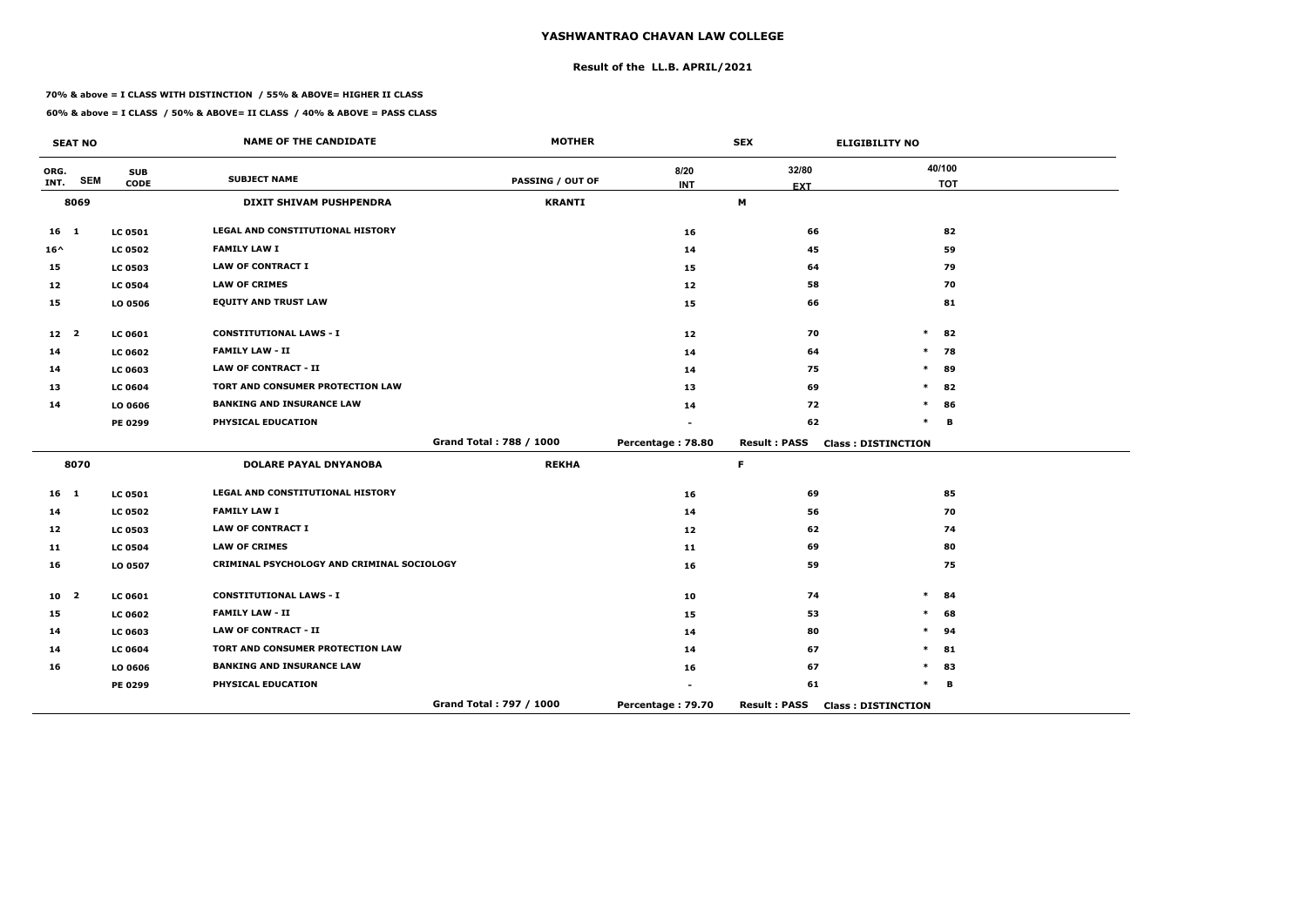## **Result of the LL.B. APRIL/2021**

#### **70% & above = I CLASS WITH DISTINCTION / 55% & ABOVE= HIGHER II CLASS**

 $\overline{\phantom{a}}$ 

|                 | <b>SEAT NO</b>          |                           | <b>NAME OF THE CANDIDATE</b>               | <b>MOTHER</b>           |                    | <b>SEX</b>          | <b>ELIGIBILITY NO</b>     |
|-----------------|-------------------------|---------------------------|--------------------------------------------|-------------------------|--------------------|---------------------|---------------------------|
| ORG.<br>INT.    | <b>SEM</b>              | <b>SUB</b><br><b>CODE</b> | <b>SUBJECT NAME</b>                        | <b>PASSING / OUT OF</b> | 8/20<br><b>INT</b> | 32/80<br><b>EXT</b> | 40/100<br><b>TOT</b>      |
|                 | 8071                    |                           | <b>DOLARE POONAM DNYANOBA</b>              | <b>REKHA</b>            |                    | F.                  |                           |
| $16 \quad 1$    |                         | <b>LC 0501</b>            | <b>LEGAL AND CONSTITUTIONAL HISTORY</b>    |                         | 16                 | 77                  | 93                        |
| 14              |                         | <b>LC 0502</b>            | <b>FAMILY LAW I</b>                        |                         | 14                 | 56                  | 70                        |
| 13              |                         | <b>LC 0503</b>            | <b>LAW OF CONTRACT I</b>                   |                         | 13                 | 59                  | 72                        |
| 11              |                         | <b>LC 0504</b>            | <b>LAW OF CRIMES</b>                       |                         | 11                 | 66                  | 77                        |
| 16              |                         | LO 0507                   | CRIMINAL PSYCHOLOGY AND CRIMINAL SOCIOLOGY |                         | 16                 | 61                  | 77                        |
| 10 <sub>2</sub> |                         | LC 0601                   | <b>CONSTITUTIONAL LAWS - I</b>             |                         | 10                 | 66                  | $\ast$<br>76              |
| 15              |                         | <b>LC 0602</b>            | <b>FAMILY LAW - II</b>                     |                         | 15                 | 53                  | 68<br>$\ast$              |
| 14              |                         | <b>LC 0603</b>            | <b>LAW OF CONTRACT - II</b>                |                         | 14                 | 80                  | $\ast$<br>94              |
| 13              |                         | <b>LC 0604</b>            | TORT AND CONSUMER PROTECTION LAW           |                         | 13                 | 64                  | 77<br>$\ast$              |
| 16              |                         | LO 0606                   | <b>BANKING AND INSURANCE LAW</b>           |                         | 16                 | 75                  | $\ast$<br>91              |
|                 |                         | <b>PE 0299</b>            | PHYSICAL EDUCATION                         |                         |                    | 64                  | $\ast$<br>B               |
|                 |                         |                           |                                            | Grand Total: 798 / 1000 | Percentage: 79.80  | <b>Result: PASS</b> | <b>Class: DISTINCTION</b> |
|                 | 8072                    |                           | <b>ERANDE SOURABH BHAUSAHEB</b>            | <b>JAYA</b>             |                    | M                   |                           |
| $15 \quad 1$    |                         | <b>LC 0501</b>            | <b>LEGAL AND CONSTITUTIONAL HISTORY</b>    |                         | 15                 | 67                  | 82                        |
| 13              |                         | <b>LC 0502</b>            | <b>FAMILY LAW I</b>                        |                         | 13                 | 51                  | 64                        |
| 12              |                         | <b>LC 0503</b>            | <b>LAW OF CONTRACT I</b>                   |                         | 12                 | 75                  | 87                        |
| 12              |                         | <b>LC 0504</b>            | <b>LAW OF CRIMES</b>                       |                         | 12 <sub>1</sub>    | 78                  | 90                        |
| 14              |                         | LO 0507                   | CRIMINAL PSYCHOLOGY AND CRIMINAL SOCIOLOGY |                         | 14                 | 72                  | 86                        |
| 11              | $\overline{\mathbf{2}}$ | LC 0601                   | <b>CONSTITUTIONAL LAWS - I</b>             |                         | 11                 | 75                  | $\ast$<br>86              |
| 13              |                         | <b>LC 0602</b>            | <b>FAMILY LAW - II</b>                     |                         | 13                 | 64                  | 77<br>$\ast$              |
| 14              |                         | <b>LC 0603</b>            | <b>LAW OF CONTRACT - II</b>                |                         | 14                 | 80                  | 94<br>$\ast$              |
| 13              |                         | <b>LC 0604</b>            | TORT AND CONSUMER PROTECTION LAW           |                         | 13                 | 78                  | 91<br>$\ast$              |
| 16              |                         | LO 0607                   | PENOLOGY AND VICTIMOLOGY                   |                         | 16                 | 80                  | $\ast$<br>96              |
|                 |                         | <b>PE 0299</b>            | PHYSICAL EDUCATION                         |                         |                    | 62                  | $\ast$<br>В               |
|                 |                         |                           |                                            | Grand Total: 853 / 1000 | Percentage: 85.30  | <b>Result: PASS</b> | <b>Class: DISTINCTION</b> |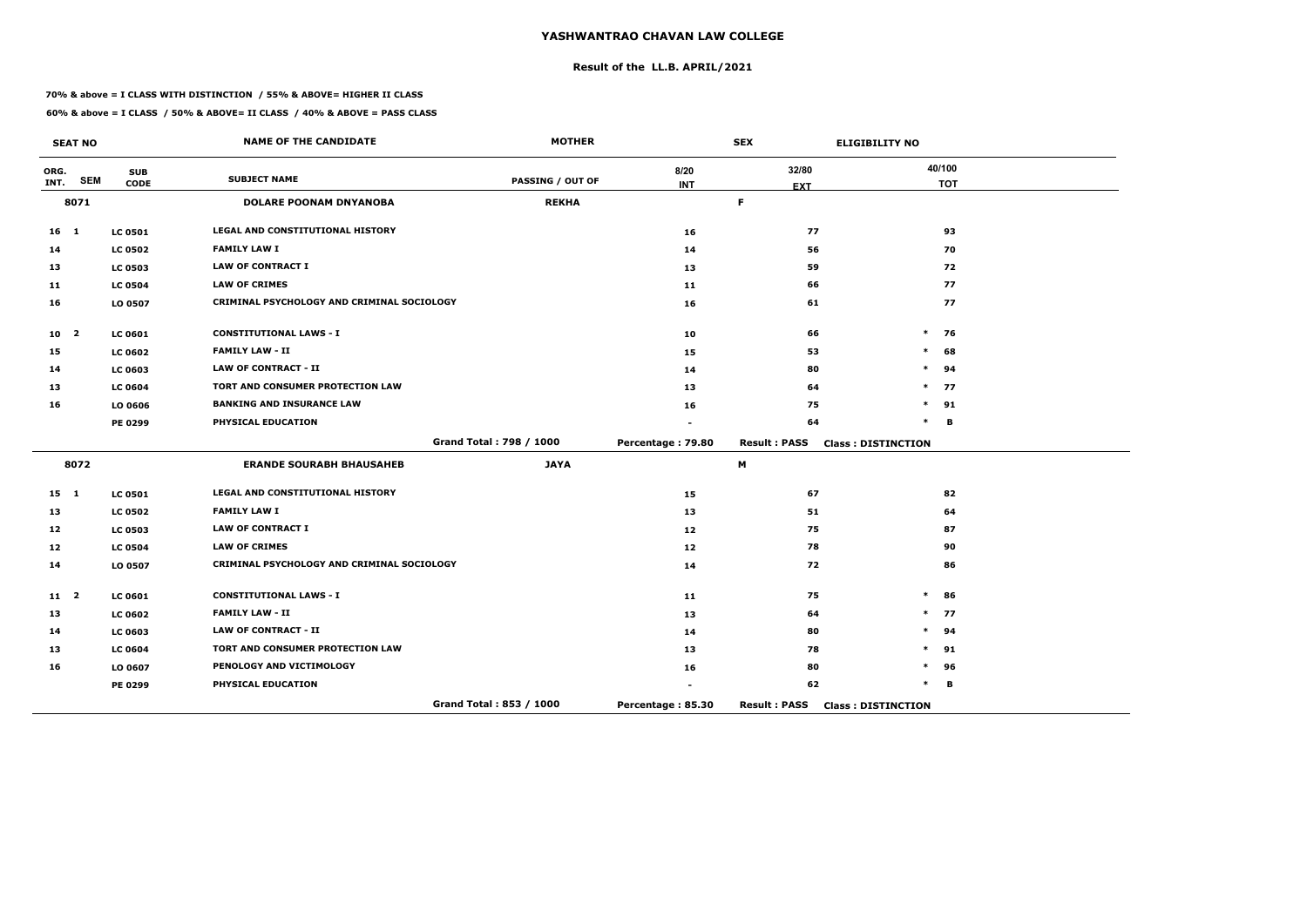## **Result of the LL.B. APRIL/2021**

#### **70% & above = I CLASS WITH DISTINCTION / 55% & ABOVE= HIGHER II CLASS**

|               | <b>SEAT NO</b> |                           | <b>NAME OF THE CANDIDATE</b>               | <b>MOTHER</b>           |                    | <b>SEX</b>          | <b>ELIGIBILITY NO</b>     |
|---------------|----------------|---------------------------|--------------------------------------------|-------------------------|--------------------|---------------------|---------------------------|
| ORG.<br>INT.  | <b>SEM</b>     | <b>SUB</b><br><b>CODE</b> | <b>SUBJECT NAME</b>                        | PASSING / OUT OF        | 8/20<br><b>INT</b> | 32/80<br><b>EXT</b> | 40/100<br><b>TOT</b>      |
|               | 8073           |                           | <b>FADATARE BHARAT SHRIMANT</b>            | <b>MANJULA</b>          |                    | M                   |                           |
| $14 \quad 1$  |                | <b>LC 0501</b>            | LEGAL AND CONSTITUTIONAL HISTORY           |                         | 14                 | 46                  | 60                        |
| $16^{\wedge}$ |                | <b>LC 0502</b>            | <b>FAMILY LAW I</b>                        |                         | 16                 | 51                  | 67                        |
| 16            |                | <b>LC 0503</b>            | <b>LAW OF CONTRACT I</b>                   |                         | 16                 | 53                  | 69                        |
| 12            |                | <b>LC 0504</b>            | <b>LAW OF CRIMES</b>                       |                         | 12                 | 53                  | 65                        |
| 17            |                | LO 0507                   | CRIMINAL PSYCHOLOGY AND CRIMINAL SOCIOLOGY |                         | 17                 | 62                  | 79                        |
| 13 2          |                | <b>LC 0601</b>            | <b>CONSTITUTIONAL LAWS - I</b>             |                         | 13                 | 59                  | $\ast$<br>72              |
| 14            |                | <b>LC 0602</b>            | <b>FAMILY LAW - II</b>                     |                         | 14                 | 46                  | $\ast$<br>60              |
| 16            |                | <b>LC 0603</b>            | <b>LAW OF CONTRACT - II</b>                |                         | 16                 | 74                  | 90<br>$\ast$              |
| 16            |                | <b>LC 0604</b>            | TORT AND CONSUMER PROTECTION LAW           |                         | 16                 | 56                  | $\ast$<br>72              |
| 17            |                | LO 0607                   | PENOLOGY AND VICTIMOLOGY                   |                         | 17                 | 69                  | $\ast$<br>86              |
|               |                | PE 0299                   | PHYSICAL EDUCATION                         |                         |                    | 63                  | $\ast$<br>B               |
|               |                |                           |                                            | Grand Total: 720 / 1000 | Percentage: 72.00  | <b>Result: PASS</b> | <b>Class: DISTINCTION</b> |
|               | 8074           |                           | <b>GADE SACHIN PANDURANG</b>               | <b>ASHABAI</b>          |                    | M                   |                           |
| $14$ 1        |                | <b>LC 0501</b>            | LEGAL AND CONSTITUTIONAL HISTORY           |                         | 14                 | 67                  | 81                        |
| 15            |                | <b>LC 0502</b>            | <b>FAMILY LAW I</b>                        |                         | 15                 | 62                  | 77                        |
| 15            |                | <b>LC 0503</b>            | <b>LAW OF CONTRACT I</b>                   |                         | 15                 | 61                  | 76                        |
| 11            |                | <b>LC 0504</b>            | <b>LAW OF CRIMES</b>                       |                         | 11                 | 66                  | 77                        |
| 14            |                | LO 0507                   | CRIMINAL PSYCHOLOGY AND CRIMINAL SOCIOLOGY |                         | 14                 | 72                  | 86                        |
| 13 2          |                | LC 0601                   | <b>CONSTITUTIONAL LAWS - I</b>             |                         | 13                 | 72                  | $\ast$<br>85              |
| 14            |                | <b>LC 0602</b>            | <b>FAMILY LAW - II</b>                     |                         | 14                 | 48                  | 62<br>$\ast$              |
| 14            |                | <b>LC 0603</b>            | <b>LAW OF CONTRACT - II</b>                |                         | 14                 | 74                  | $\ast$<br>88              |
| 13            |                | <b>LC 0604</b>            | TORT AND CONSUMER PROTECTION LAW           |                         | 13                 | 50                  | $\ast$<br>63              |
| 16            |                | LO 0607                   | PENOLOGY AND VICTIMOLOGY                   |                         | 16                 | 53                  | $\ast$<br>69              |
|               |                | PE 0299                   | PHYSICAL EDUCATION                         |                         |                    | 60                  | $\ast$<br>C               |
|               |                |                           |                                            | Grand Total: 766 / 1000 | Percentage: 76.60  | <b>Result: PASS</b> | <b>Class: DISTINCTION</b> |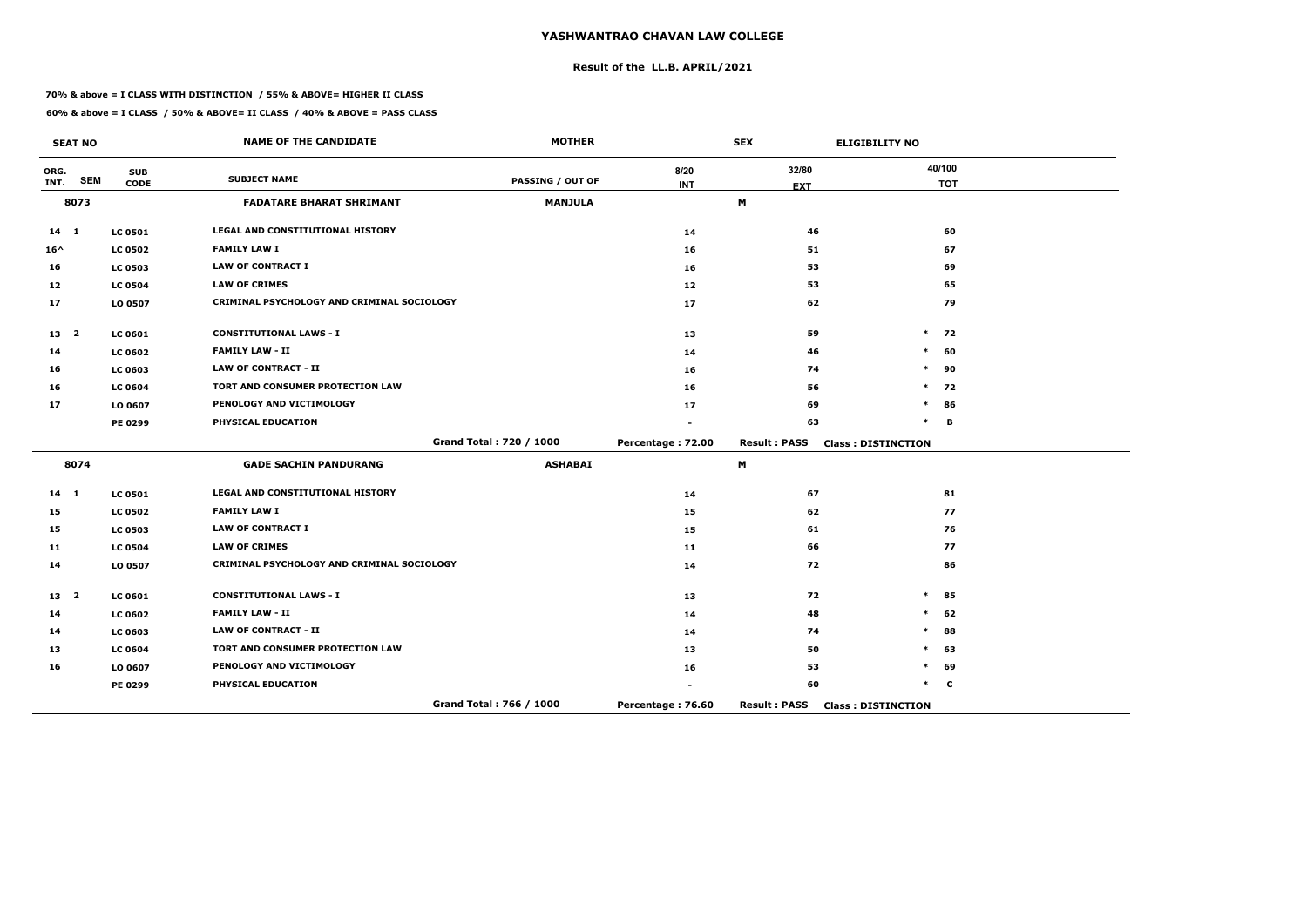## **Result of the LL.B. APRIL/2021**

#### **70% & above = I CLASS WITH DISTINCTION / 55% & ABOVE= HIGHER II CLASS**

|                 | <b>SEAT NO</b>          |                           | <b>NAME OF THE CANDIDATE</b>            | <b>MOTHER</b>           |                    | <b>SEX</b>             | <b>ELIGIBILITY NO</b>     |
|-----------------|-------------------------|---------------------------|-----------------------------------------|-------------------------|--------------------|------------------------|---------------------------|
| ORG.<br>INT.    | <b>SEM</b>              | <b>SUB</b><br><b>CODE</b> | <b>SUBJECT NAME</b>                     | <b>PASSING / OUT OF</b> | 8/20<br><b>INT</b> | 32/80<br><b>EXT</b>    | 40/100<br><b>TOT</b>      |
|                 | 8075                    |                           | <b>GADE ATUL CHHAGANRAO</b>             | <b>MUKTABAI</b>         |                    | M                      |                           |
| $15 \quad 1$    |                         | <b>LC 0501</b>            | LEGAL AND CONSTITUTIONAL HISTORY        |                         | 15                 | 50                     | 65                        |
| $15^{\wedge}$   |                         | <b>LC 0502</b>            | <b>FAMILY LAW I</b>                     |                         | 12                 | 35                     | 47                        |
| $15^{\wedge}$   |                         | <b>LC 0503</b>            | <b>LAW OF CONTRACT I</b>                |                         | 11                 | 32                     | 43                        |
| 12              |                         | <b>LC 0504</b>            | <b>LAW OF CRIMES</b>                    |                         | 12                 | 37                     | 49                        |
| 13              |                         | LO 0506                   | <b>EQUITY AND TRUST LAW</b>             |                         | 13                 | 46                     | 59                        |
| AB              | $\overline{\mathbf{2}}$ | LC 0601                   | <b>CONSTITUTIONAL LAWS - I</b>          |                         | AB                 | 42                     | $\ast$<br>42 F            |
| AB              |                         | <b>LC 0602</b>            | <b>FAMILY LAW - II</b>                  |                         | AB                 | 40                     | 40 F<br>$\ast$            |
| AB              |                         | <b>LC 0603</b>            | <b>LAW OF CONTRACT - II</b>             |                         | AB                 | 26                     | 26 F<br>$\ast$            |
| 11              |                         | <b>LC 0604</b>            | <b>TORT AND CONSUMER PROTECTION LAW</b> |                         | 11                 | 45                     | $\ast$<br>56              |
| 14              |                         | LO 0606                   | <b>BANKING AND INSURANCE LAW</b>        |                         | 14                 | 56                     | 70<br>$\ast$              |
|                 |                         | PE 0299                   | PHYSICAL EDUCATION                      |                         |                    | AB                     | $\ast$<br>F <sub>F</sub>  |
|                 |                         |                           |                                         | Grand Total: 497 / 1000 | Percentage : -     | Result: FATKT Class: - |                           |
|                 | 8076                    |                           | <b>GADE NILESH BAPURAO</b>              | <b>VIJAYA</b>           |                    | М                      |                           |
| $14 \quad 1$    |                         | <b>LC 0501</b>            | LEGAL AND CONSTITUTIONAL HISTORY        |                         | 14                 | 66                     | 80                        |
| 12              |                         | <b>LC 0502</b>            | <b>FAMILY LAW I</b>                     |                         | 12 <sub>2</sub>    | 43                     | 55                        |
| 10              |                         | <b>LC 0503</b>            | <b>LAW OF CONTRACT I</b>                |                         | 10                 | 56                     | $\ast$<br>66              |
| 8               |                         | <b>LC 0504</b>            | <b>LAW OF CRIMES</b>                    |                         | 8                  | 51                     | 59                        |
| 14              |                         | LO 0506                   | <b>EQUITY AND TRUST LAW</b>             |                         | 14                 | 66                     | $\ast$<br>80              |
| 13 <sup>2</sup> |                         | <b>LC 0601</b>            | <b>CONSTITUTIONAL LAWS - I</b>          |                         | 13                 | 50                     | $\ast$<br>63              |
| 14              |                         | <b>LC 0602</b>            | <b>FAMILY LAW - II</b>                  |                         | 14                 | 56                     | $\ast$<br>70              |
| 13              |                         | <b>LC 0603</b>            | <b>LAW OF CONTRACT - II</b>             |                         | 13                 | 77                     | $\ast$<br>90              |
| 12              |                         | <b>LC 0604</b>            | TORT AND CONSUMER PROTECTION LAW        |                         | 12 <sub>2</sub>    | 59                     | $\ast$<br>71              |
| 15              |                         | LO 0607                   | PENOLOGY AND VICTIMOLOGY                |                         | 15                 | 64                     | $\ast$<br>79              |
|                 |                         | PE 0299                   | PHYSICAL EDUCATION                      |                         |                    | 62                     | $\ast$<br>в               |
|                 |                         |                           |                                         | Grand Total: 714 / 1000 | Percentage: 71.40  | <b>Result: PASS</b>    | <b>Class: DISTINCTION</b> |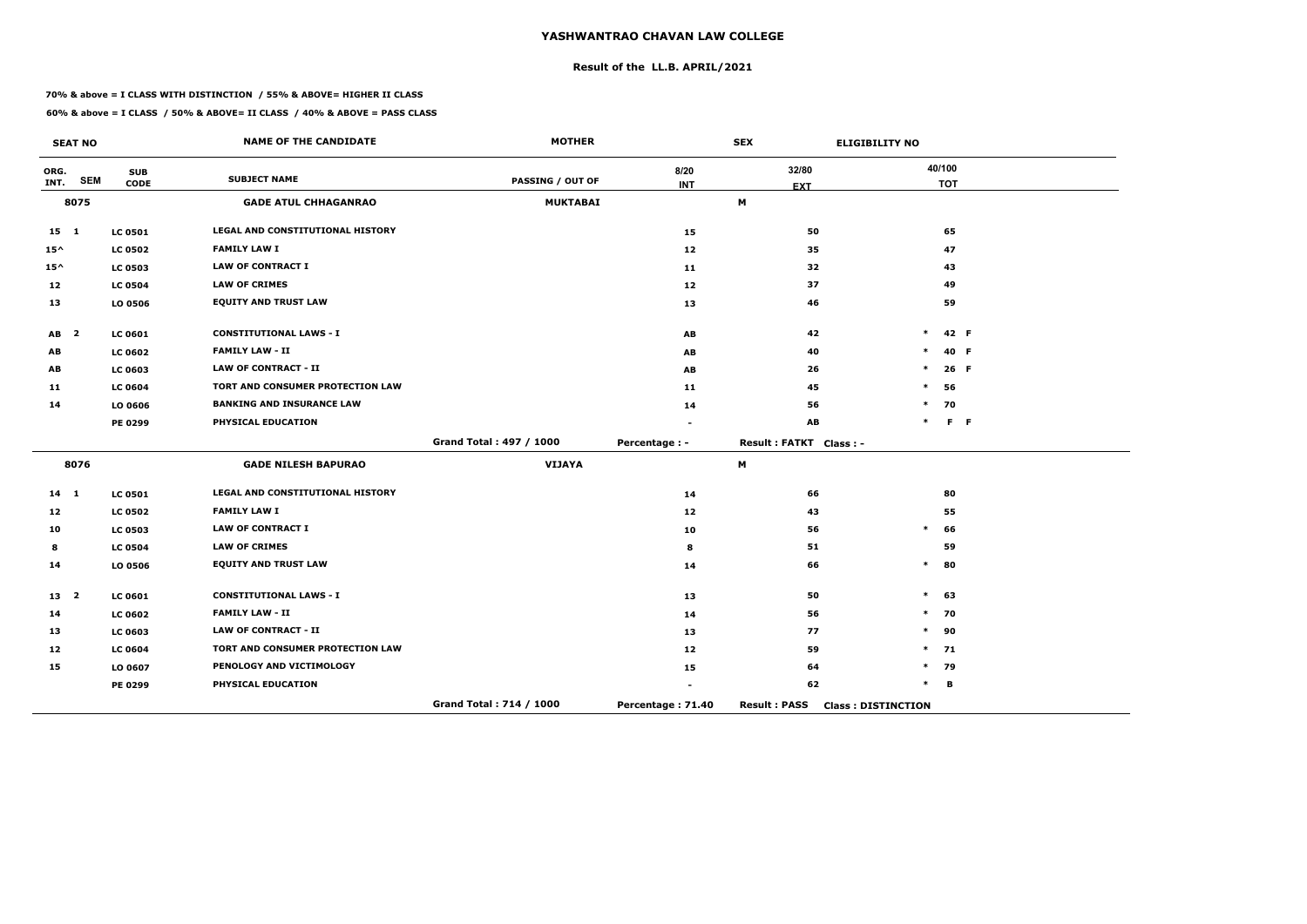## **Result of the LL.B. APRIL/2021**

#### **70% & above = I CLASS WITH DISTINCTION / 55% & ABOVE= HIGHER II CLASS**

|                 | <b>SEAT NO</b> |                           | <b>NAME OF THE CANDIDATE</b>               | <b>MOTHER</b>           |                    | <b>SEX</b>          | <b>ELIGIBILITY NO</b>     |
|-----------------|----------------|---------------------------|--------------------------------------------|-------------------------|--------------------|---------------------|---------------------------|
| ORG.<br>INT.    | <b>SEM</b>     | <b>SUB</b><br><b>CODE</b> | <b>SUBJECT NAME</b>                        | <b>PASSING / OUT OF</b> | 8/20<br><b>INT</b> | 32/80<br><b>EXT</b> | 40/100<br><b>TOT</b>      |
|                 | 8078           |                           | <b>GAIKWAD VICKY SURESH</b>                | <b>SUMEN</b>            |                    | M                   |                           |
| $14$ 1          |                | <b>LC 0501</b>            | LEGAL AND CONSTITUTIONAL HISTORY           |                         | 14                 | 70                  | 84                        |
| 14              |                | <b>LC 0502</b>            | <b>FAMILY LAW I</b>                        |                         | 14                 | 72                  | 86                        |
| 16              |                | <b>LC 0503</b>            | <b>LAW OF CONTRACT I</b>                   |                         | 16                 | 69                  | 85                        |
| 9               |                | <b>LC 0504</b>            | <b>LAW OF CRIMES</b>                       |                         | 9                  | 80                  | 89                        |
| 11              |                | LO 0509                   | <b>INTELLECTUAL PROPERTY RIGHTS I</b>      |                         | 11                 | 74                  | 85                        |
| 10 <sub>2</sub> |                | <b>LC 0601</b>            | <b>CONSTITUTIONAL LAWS - I</b>             |                         | 10                 | 58                  | $\ast$<br>68              |
| 10              |                | <b>LC 0602</b>            | <b>FAMILY LAW - II</b>                     |                         | 10                 | 58                  | 68<br>$\ast$              |
| 14              |                | <b>LC 0603</b>            | <b>LAW OF CONTRACT - II</b>                |                         | 14                 | 80                  | 94                        |
| 13              |                | <b>LC 0604</b>            | TORT AND CONSUMER PROTECTION LAW           |                         | 13                 | 66                  | $\ast$<br>79              |
| 10              |                | LO 0609                   | <b>INTELLECTUAL PROPERTY RIGHTS -II</b>    |                         | 10                 | 64                  | 74<br>$\ast$              |
|                 |                | <b>PE 0299</b>            | PHYSICAL EDUCATION                         |                         |                    | 68                  | $\ast$<br>в               |
|                 |                |                           |                                            | Grand Total: 818 / 1000 | Percentage: 81.80  | <b>Result: PASS</b> | <b>Class: DISTINCTION</b> |
|                 | 8079           |                           | <b>GAIKWAD VAISHNAVI RAJESH</b>            | <b>RANI</b>             |                    | F                   |                           |
| $14$ 1          |                | <b>LC 0501</b>            | LEGAL AND CONSTITUTIONAL HISTORY           |                         | 14                 | 59                  | 73                        |
| 14              |                | <b>LC 0502</b>            | <b>FAMILY LAW I</b>                        |                         | 14                 | 45                  | 59                        |
| 13              |                | <b>LC 0503</b>            | <b>LAW OF CONTRACT I</b>                   |                         | 13                 | 50                  | 63                        |
| 12              |                | <b>LC 0504</b>            | <b>LAW OF CRIMES</b>                       |                         | 12                 | 42                  | 54                        |
| 16              |                | LO 0507                   | CRIMINAL PSYCHOLOGY AND CRIMINAL SOCIOLOGY |                         | 16                 | 58                  | 74                        |
| 14 <sup>2</sup> |                | <b>LC 0601</b>            | <b>CONSTITUTIONAL LAWS - I</b>             |                         | 14                 | 56                  | 70<br>$\ast$              |
| 14              |                | <b>LC 0602</b>            | <b>FAMILY LAW - II</b>                     |                         | 14                 | 61                  | $\ast$<br>75              |
| 13              |                | <b>LC 0603</b>            | <b>LAW OF CONTRACT - II</b>                |                         | 13                 | 56                  | $\ast$<br>69              |
| 14              |                | <b>LC 0604</b>            | TORT AND CONSUMER PROTECTION LAW           |                         | 14                 | 66                  | 80<br>$\ast$              |
| 16              |                | LO 0607                   | PENOLOGY AND VICTIMOLOGY                   |                         | 16                 | 64                  | 80<br>$\ast$              |
|                 |                | PE 0299                   | PHYSICAL EDUCATION                         |                         |                    | 60                  | $\ast$<br>C               |
|                 |                |                           |                                            | Grand Total: 700 / 1000 | Percentage: 70.00  | <b>Result: PASS</b> | <b>Class: DISTINCTION</b> |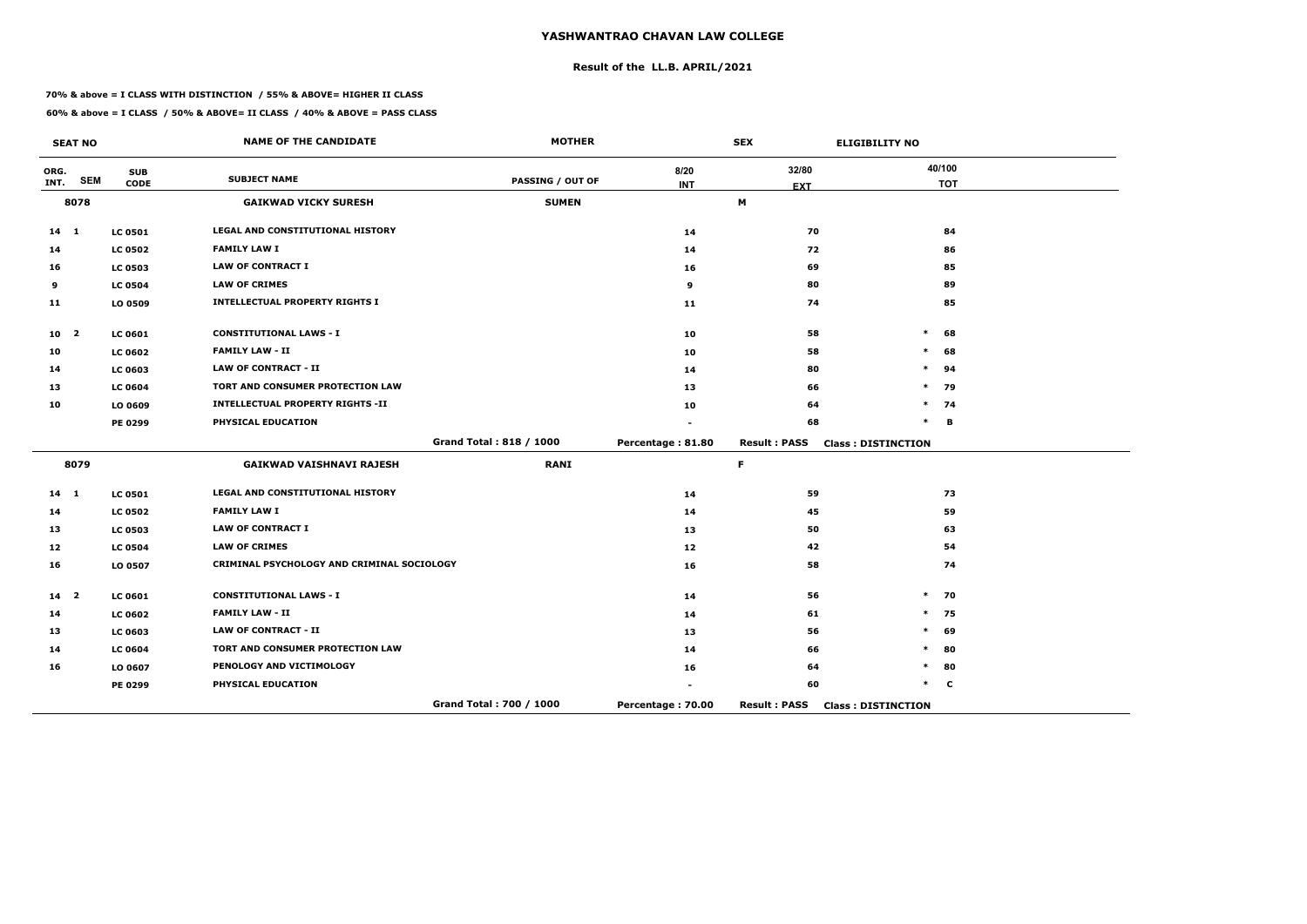## **Result of the LL.B. APRIL/2021**

#### **70% & above = I CLASS WITH DISTINCTION / 55% & ABOVE= HIGHER II CLASS**

|                 | <b>SEAT NO</b> |                           | <b>NAME OF THE CANDIDATE</b>            | <b>MOTHER</b>           |                    | <b>SEX</b>          | <b>ELIGIBILITY NO</b>     |
|-----------------|----------------|---------------------------|-----------------------------------------|-------------------------|--------------------|---------------------|---------------------------|
| ORG.<br>INT.    | <b>SEM</b>     | <b>SUB</b><br><b>CODE</b> | <b>SUBJECT NAME</b>                     | <b>PASSING / OUT OF</b> | 8/20<br><b>INT</b> | 32/80<br><b>EXT</b> | 40/100<br><b>TOT</b>      |
|                 | 8080           |                           | <b>GAIKWAD SAMPADA DEEPAK</b>           | <b>SHOBHA</b>           |                    | F.                  |                           |
| $14 \quad 1$    |                | <b>LC 0501</b>            | <b>LEGAL AND CONSTITUTIONAL HISTORY</b> |                         | 14                 | 50                  | 64                        |
| 14              |                | <b>LC 0502</b>            | <b>FAMILY LAW I</b>                     |                         | 14                 | 67                  | 81                        |
| 13              |                | <b>LC 0503</b>            | <b>LAW OF CONTRACT I</b>                |                         | 13                 | 69                  | 82                        |
| 12              |                | <b>LC 0504</b>            | <b>LAW OF CRIMES</b>                    |                         | 12                 | 77                  | 89                        |
| 12              |                | LO 0509                   | <b>INTELLECTUAL PROPERTY RIGHTS I</b>   |                         | 12                 | 80                  | 92                        |
| 12 <sub>2</sub> |                | <b>LC 0601</b>            | <b>CONSTITUTIONAL LAWS - I</b>          |                         | 12                 | 75                  | $\ast$<br>87              |
| 14              |                | <b>LC 0602</b>            | <b>FAMILY LAW - II</b>                  |                         | 14                 | 67                  | $\ast$<br>81              |
| 15              |                | <b>LC 0603</b>            | <b>LAW OF CONTRACT - II</b>             |                         | 15                 | 80                  | $\ast$<br>95              |
| 16              |                | <b>LC 0604</b>            | TORT AND CONSUMER PROTECTION LAW        |                         | 16                 | 74                  | 90<br>$\ast$              |
| 12              |                | LO 0609                   | <b>INTELLECTUAL PROPERTY RIGHTS -II</b> |                         | 12                 | 80                  | $\ast$<br>92              |
|                 |                | PE 0299                   | PHYSICAL EDUCATION                      |                         |                    | 72                  | $\ast$<br>A               |
|                 |                |                           |                                         | Grand Total: 853 / 1000 | Percentage: 85.30  | <b>Result: PASS</b> | <b>Class: DISTINCTION</b> |
|                 | 8081           |                           | <b>GAIKWAD MAYUR NAMDEV</b>             | <b>MALAN</b>            |                    | М                   |                           |
| $15 \quad 1$    |                | <b>LC 0501</b>            | LEGAL AND CONSTITUTIONAL HISTORY        |                         | 15                 | 80                  | 95                        |
| 15              |                | <b>LC 0502</b>            | <b>FAMILY LAW I</b>                     |                         | 15                 | 67                  | 82                        |
| 13              |                | <b>LC 0503</b>            | <b>LAW OF CONTRACT I</b>                |                         | 13                 | 64                  | 77                        |
| 11              |                | <b>LC 0504</b>            | <b>LAW OF CRIMES</b>                    |                         | 11                 | 80                  | 91                        |
| 12              |                | LO 0509                   | <b>INTELLECTUAL PROPERTY RIGHTS I</b>   |                         | 12                 | 77                  | 89                        |
| 12 <sup>2</sup> |                | <b>LC 0601</b>            | <b>CONSTITUTIONAL LAWS - I</b>          |                         | 12                 | 74                  | $\ast$<br>86              |
| 13              |                | <b>LC 0602</b>            | <b>FAMILY LAW - II</b>                  |                         | 13                 | 59                  | $\ast$<br>72              |
| 13              |                | <b>LC 0603</b>            | <b>LAW OF CONTRACT - II</b>             |                         | 13                 | 80                  | $\ast$<br>93              |
| 13              |                | <b>LC 0604</b>            | TORT AND CONSUMER PROTECTION LAW        |                         | 13                 | 74                  | $\ast$<br>87              |
| 10              |                | LO 0609                   | <b>INTELLECTUAL PROPERTY RIGHTS -II</b> |                         | 10                 | 64                  | 74<br>$\ast$              |
|                 |                | PE 0299                   | PHYSICAL EDUCATION                      |                         |                    | 66                  | $\ast$<br>В               |
|                 |                |                           |                                         | Grand Total: 846 / 1000 | Percentage: 84.60  | <b>Result: PASS</b> | <b>Class: DISTINCTION</b> |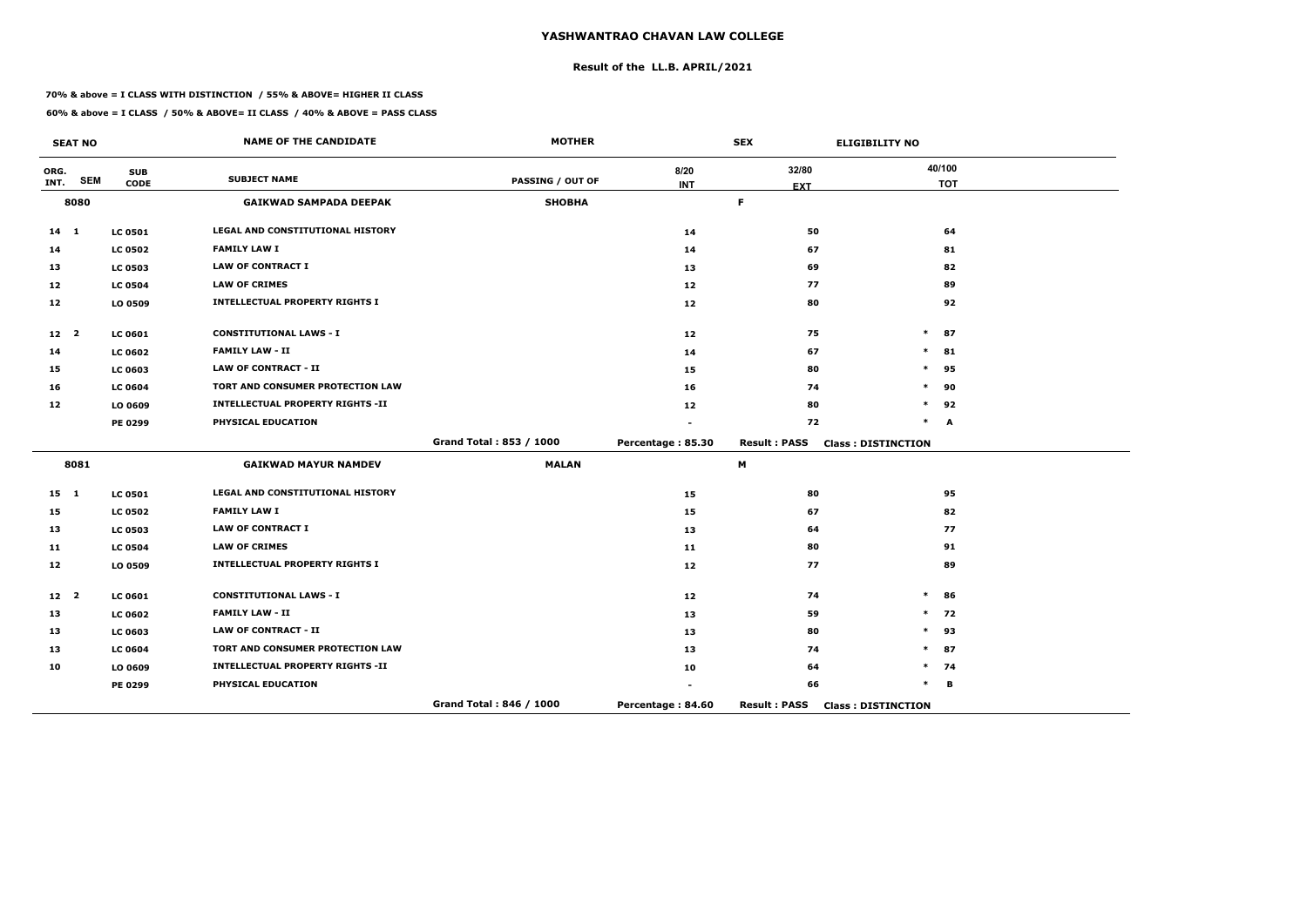## **Result of the LL.B. APRIL/2021**

#### **70% & above = I CLASS WITH DISTINCTION / 55% & ABOVE= HIGHER II CLASS**

#### **60% & above = I CLASS / 50% & ABOVE= II CLASS / 40% & ABOVE = PASS CLASS**

 $\overline{\phantom{a}}$ 

|                 | <b>SEAT NO</b> |                           | <b>NAME OF THE CANDIDATE</b>               | <b>MOTHER</b>           |                    | <b>SEX</b>                       | <b>ELIGIBILITY NO</b>     |            |
|-----------------|----------------|---------------------------|--------------------------------------------|-------------------------|--------------------|----------------------------------|---------------------------|------------|
| ORG.<br>INT.    | <b>SEM</b>     | <b>SUB</b><br><b>CODE</b> | <b>SUBJECT NAME</b>                        | <b>PASSING / OUT OF</b> | 8/20<br><b>INT</b> | 32/80                            | 40/100                    | <b>TOT</b> |
|                 | 8082           |                           | <b>GAIKWAD SUKHDEV BHARAT</b>              | <b>MANDA</b>            |                    | <b>EXT</b><br>M                  |                           |            |
| $14 \quad 1$    |                | <b>LC 0501</b>            | LEGAL AND CONSTITUTIONAL HISTORY           |                         | 14                 | 51                               | $\ast$                    | 65         |
| 13              |                | <b>LC 0502</b>            | <b>FAMILY LAW I</b>                        |                         | 13                 | 48                               | $\ast$                    | 61         |
| 15              |                | <b>LC 0503</b>            | <b>LAW OF CONTRACT I</b>                   |                         | 15                 | 51                               | $\ast$                    | 66         |
| 8               |                | <b>LC 0504</b>            | <b>LAW OF CRIMES</b>                       |                         | 8                  | 35                               |                           | 43         |
| $12^{\wedge}$   |                | LO 0507                   | CRIMINAL PSYCHOLOGY AND CRIMINAL SOCIOLOGY |                         | 12                 | 34                               | $\ast$                    | -46        |
| 11 <sub>2</sub> |                | LC 0601                   | <b>CONSTITUTIONAL LAWS - I</b>             |                         | 11                 | 58                               | $\ast$                    | 69         |
| 12              |                | <b>LC 0602</b>            | <b>FAMILY LAW - II</b>                     |                         | 12                 | 42                               | *                         | 54         |
| 13              |                | <b>LC 0603</b>            | <b>LAW OF CONTRACT - II</b>                |                         | 13                 | 74                               | $\ast$                    | 87         |
| 13              |                | <b>LC 0604</b>            | TORT AND CONSUMER PROTECTION LAW           |                         | 13                 | 64                               | $\ast$                    | 77         |
| 8               |                | LO 0608                   | <b>LAND ACQUISITION LAW</b>                |                         | 08                 | 53                               | $\ast$                    | 61         |
|                 |                | <b>PE 0299</b>            | PHYSICAL EDUCATION                         |                         |                    | 62                               | $\ast$                    | B          |
|                 |                |                           |                                            | Grand Total: 631 / 1000 | Percentage: 63.10  | <b>Result: PASS</b>              | <b>Class: DISTINCTION</b> |            |
|                 | 8084           |                           | <b>GARIMA GARIMA ANAND</b>                 | <b>DIMPLE GOYAL</b>     |                    | F.                               |                           |            |
| $15 \quad 1$    |                | <b>LC 0501</b>            | <b>LEGAL AND CONSTITUTIONAL HISTORY</b>    |                         | 15                 | 56                               |                           | 71         |
| 14              |                | <b>LC 0502</b>            | <b>FAMILY LAW I</b>                        |                         | 14                 | 67                               |                           | 81         |
| 16              |                | <b>LC 0503</b>            | <b>LAW OF CONTRACT I</b>                   |                         | 16                 | 64                               |                           | 80         |
| 11              |                | <b>LC 0504</b>            | <b>LAW OF CRIMES</b>                       |                         | 11                 | 37                               |                           | 48         |
| 14              |                | LO 0507                   | CRIMINAL PSYCHOLOGY AND CRIMINAL SOCIOLOGY |                         | 14                 | 56                               |                           | 70         |
| $11 \quad 2$    |                | LC 0601                   | <b>CONSTITUTIONAL LAWS - I</b>             |                         | 11                 | 64                               | $\ast$                    | 75         |
| 13              |                | <b>LC 0602</b>            | <b>FAMILY LAW - II</b>                     |                         | 13                 | 54                               | $\ast$                    | 67         |
| 13              |                | LC 0603                   | <b>LAW OF CONTRACT - II</b>                |                         | 13                 | 75                               | $\ast$                    | 88         |
| AB              |                | <b>LC 0604</b>            | TORT AND CONSUMER PROTECTION LAW           |                         | AB                 | 59                               | $\ast$                    | 59 F       |
| 14              |                | LO 0606                   | <b>BANKING AND INSURANCE LAW</b>           |                         | 14                 | 67                               |                           | 81         |
|                 |                | <b>PE 0299</b>            | PHYSICAL EDUCATION                         |                         |                    | 62                               |                           | В          |
|                 |                |                           |                                            | Grand Total: 720 / 1000 | Percentage : -     | <b>Result: FAIL</b><br>Class : - |                           |            |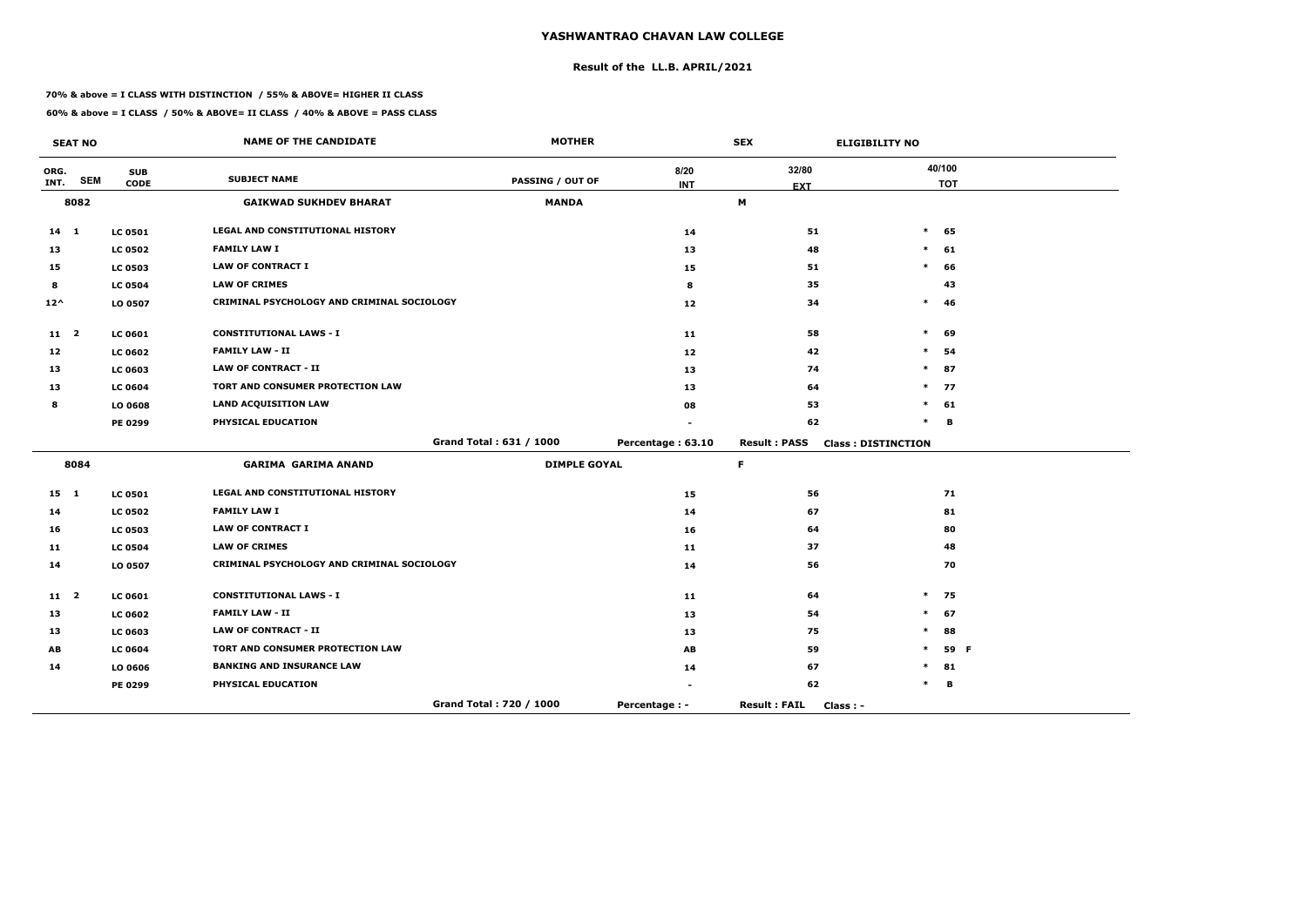## **Result of the LL.B. APRIL/2021**

#### **70% & above = I CLASS WITH DISTINCTION / 55% & ABOVE= HIGHER II CLASS**

|                 | <b>SEAT NO</b> |                           | <b>NAME OF THE CANDIDATE</b>               | <b>MOTHER</b>           |                          | <b>SEX</b>          | <b>ELIGIBILITY NO</b>     |
|-----------------|----------------|---------------------------|--------------------------------------------|-------------------------|--------------------------|---------------------|---------------------------|
| ORG.<br>INT.    | <b>SEM</b>     | <b>SUB</b><br><b>CODE</b> | <b>SUBJECT NAME</b>                        | <b>PASSING / OUT OF</b> | 8/20<br><b>INT</b>       | 32/80<br><b>EXT</b> | 40/100<br><b>TOT</b>      |
|                 | 8085           |                           | <b>GAWALI SONALI ANIL</b>                  | <b>ANITA</b>            |                          | F                   |                           |
| 16 <sub>1</sub> |                | <b>LC 0501</b>            | <b>LEGAL AND CONSTITUTIONAL HISTORY</b>    |                         | 16                       | 69                  | 85                        |
| 14              |                | <b>LC 0502</b>            | <b>FAMILY LAW I</b>                        |                         | 14                       | 61                  | 75                        |
| 15              |                | <b>LC 0503</b>            | <b>LAW OF CONTRACT I</b>                   |                         | 15                       | 54                  | 69                        |
| 12              |                | <b>LC 0504</b>            | <b>LAW OF CRIMES</b>                       |                         | 12                       | 62                  | 74                        |
| 14              |                | LO 0507                   | CRIMINAL PSYCHOLOGY AND CRIMINAL SOCIOLOGY |                         | 14                       | 54                  | 68                        |
| 13 <sub>2</sub> |                | <b>LC 0601</b>            | <b>CONSTITUTIONAL LAWS - I</b>             |                         | 13                       | 67                  | $\ast$<br>80              |
| 12              |                | <b>LC 0602</b>            | <b>FAMILY LAW - II</b>                     |                         | 12                       | 61                  | $\ast$<br>73              |
| 15              |                | LC 0603                   | <b>LAW OF CONTRACT - II</b>                |                         | 15                       | 80                  | $\ast$<br>95              |
| 15              |                | <b>LC 0604</b>            | TORT AND CONSUMER PROTECTION LAW           |                         | 15                       | 53                  | 68<br>∗                   |
| 13              |                | LO 0607                   | PENOLOGY AND VICTIMOLOGY                   |                         | 13                       | 62                  | $\ast$<br>75              |
|                 |                | PE 0299                   | PHYSICAL EDUCATION                         |                         |                          | 58                  | $\ast$<br>$\mathbf c$     |
|                 |                |                           |                                            | Grand Total: 765 / 1000 | Percentage: 76.50        | <b>Result: PASS</b> | <b>Class: DISTINCTION</b> |
|                 | 8087           |                           | <b>GHATKAR DEEPAK SOMNATH</b>              |                         | <b>MAHANANDA GHATKAR</b> | M                   |                           |
| 16 1            |                | <b>LC 0501</b>            | LEGAL AND CONSTITUTIONAL HISTORY           |                         | 16                       | 58                  | 74                        |
| $15^{\wedge}$   |                | <b>LC 0502</b>            | <b>FAMILY LAW I</b>                        |                         | 12                       | 34                  | 46                        |
| 15              |                | <b>LC 0503</b>            | <b>LAW OF CONTRACT I</b>                   |                         | 15                       | 74                  | 89                        |
| 13              |                | <b>LC 0504</b>            | <b>LAW OF CRIMES</b>                       |                         | 13                       | 62                  | 75                        |
| 16              |                | LO 0507                   | CRIMINAL PSYCHOLOGY AND CRIMINAL SOCIOLOGY |                         | 16                       | 58                  | 74                        |
| 13 <sup>2</sup> |                | LC 0601                   | <b>CONSTITUTIONAL LAWS - I</b>             |                         | 13                       | 61                  | $\ast$<br>74              |
| 13              |                | <b>LC 0602</b>            | <b>FAMILY LAW - II</b>                     |                         | 13                       | 53                  | $\ast$<br>66              |
| 15              |                | LC 0603                   | <b>LAW OF CONTRACT - II</b>                |                         | 15                       | 78                  | 93<br>$\ast$              |
| 13              |                | <b>LC 0604</b>            | TORT AND CONSUMER PROTECTION LAW           |                         | 13                       | 66                  | $\ast$<br>79              |
| 15              |                | LO 0607                   | PENOLOGY AND VICTIMOLOGY                   |                         | 15                       | 75                  | $\ast$<br>90              |
|                 |                | PE 0299                   | PHYSICAL EDUCATION                         |                         |                          | 64                  | $\ast$<br>в               |
|                 |                |                           |                                            | Grand Total: 760 / 1000 | Percentage: 76.00        | <b>Result: PASS</b> | <b>Class: DISTINCTION</b> |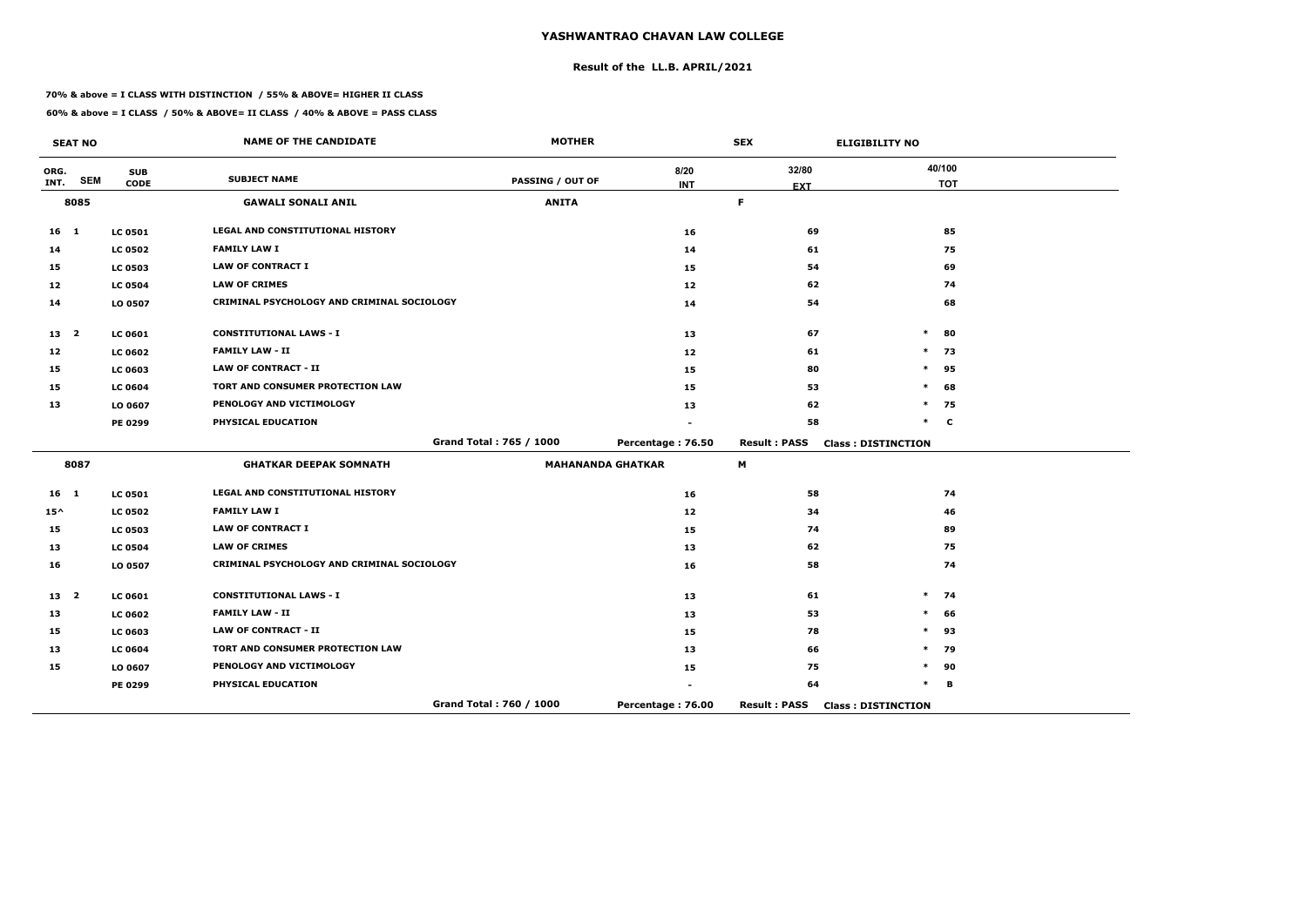## **Result of the LL.B. APRIL/2021**

#### **70% & above = I CLASS WITH DISTINCTION / 55% & ABOVE= HIGHER II CLASS**

|                 | <b>SEAT NO</b> |                           | <b>NAME OF THE CANDIDATE</b>            | <b>MOTHER</b>           |                    | <b>SEX</b>          | <b>ELIGIBILITY NO</b>     |
|-----------------|----------------|---------------------------|-----------------------------------------|-------------------------|--------------------|---------------------|---------------------------|
| ORG.<br>INT.    | <b>SEM</b>     | <b>SUB</b><br><b>CODE</b> | <b>SUBJECT NAME</b>                     | <b>PASSING / OUT OF</b> | 8/20<br><b>INT</b> | 32/80<br><b>EXT</b> | 40/100<br><b>TOT</b>      |
|                 | 8089           |                           | <b>GIRI PRASHANT HIRAMAN</b>            | <b>SITABAI</b>          |                    | M                   |                           |
| $14 \quad 1$    |                | <b>LC 0501</b>            | LEGAL AND CONSTITUTIONAL HISTORY        |                         | 14                 | 56                  | 70                        |
| 15              |                | <b>LC 0502</b>            | <b>FAMILY LAW I</b>                     |                         | 15                 | 61                  | 76                        |
| 17              |                | <b>LC 0503</b>            | <b>LAW OF CONTRACT I</b>                |                         | 17                 | 62                  | 79                        |
| 14              |                | <b>LC 0504</b>            | <b>LAW OF CRIMES</b>                    |                         | 14                 | 66                  | 80                        |
| 14              |                | LO 0506                   | <b>EQUITY AND TRUST LAW</b>             |                         | 14                 | 80                  | 94                        |
| 13 2            |                | LC 0601                   | <b>CONSTITUTIONAL LAWS - I</b>          |                         | 13                 | 66                  | $\ast$<br>79              |
| 16              |                | <b>LC 0602</b>            | <b>FAMILY LAW - II</b>                  |                         | 16                 | 69                  | $\ast$<br>85              |
| 16              |                | LC 0603                   | <b>LAW OF CONTRACT - II</b>             |                         | 16                 | 66                  | $\ast$<br>82              |
| 17              |                | <b>LC 0604</b>            | TORT AND CONSUMER PROTECTION LAW        |                         | 17                 | 69                  | $\ast$<br>86              |
| 15              |                | LO 0606                   | <b>BANKING AND INSURANCE LAW</b>        |                         | 15                 | 70                  | $\ast$<br>85              |
|                 |                | PE 0299                   | PHYSICAL EDUCATION                      |                         |                    | 65                  | $\ast$<br>B               |
|                 |                |                           |                                         | Grand Total: 816 / 1000 | Percentage: 81.60  | <b>Result: PASS</b> | <b>Class: DISTINCTION</b> |
|                 | 8090           |                           | <b>GOLE ASHISH KAILAS</b>               | <b>RANJANA</b>          |                    | M                   |                           |
| $15^{\wedge}$ 1 |                | <b>LC 0501</b>            | <b>LEGAL AND CONSTITUTIONAL HISTORY</b> |                         | 15                 | 48                  | 63                        |
| 15              |                | <b>LC 0502</b>            | <b>FAMILY LAW I</b>                     |                         | 15                 | 58                  | 73                        |
| 13              |                | <b>LC 0503</b>            | <b>LAW OF CONTRACT I</b>                |                         | 13                 | 59                  | 72                        |
| 13              |                | <b>LC 0504</b>            | <b>LAW OF CRIMES</b>                    |                         | 13                 | 75                  | 88                        |
| 13              |                | LO 0506                   | <b>EQUITY AND TRUST LAW</b>             |                         | 13                 | 80                  | 93                        |
| 12 <sup>2</sup> |                | LC 0601                   | <b>CONSTITUTIONAL LAWS - I</b>          |                         | 12                 | 69                  | $\ast$<br>81              |
| 15              |                | <b>LC 0602</b>            | <b>FAMILY LAW - II</b>                  |                         | 15                 | 64                  | 79<br>$\ast$              |
| 13              |                | LC 0603                   | <b>LAW OF CONTRACT - II</b>             |                         | 13                 | 80                  | $\ast$<br>93              |
| 13              |                | <b>LC 0604</b>            | TORT AND CONSUMER PROTECTION LAW        |                         | 13                 | 70                  | $\ast$<br>83              |
| 15              |                | LO 0606                   | <b>BANKING AND INSURANCE LAW</b>        |                         | 15                 | 80                  | *<br>95                   |
|                 |                | PE 0299                   | PHYSICAL EDUCATION                      |                         |                    | 63                  | $\ast$<br>В               |
|                 |                |                           |                                         | Grand Total: 820 / 1000 | Percentage: 82.00  | <b>Result: PASS</b> | <b>Class: DISTINCTION</b> |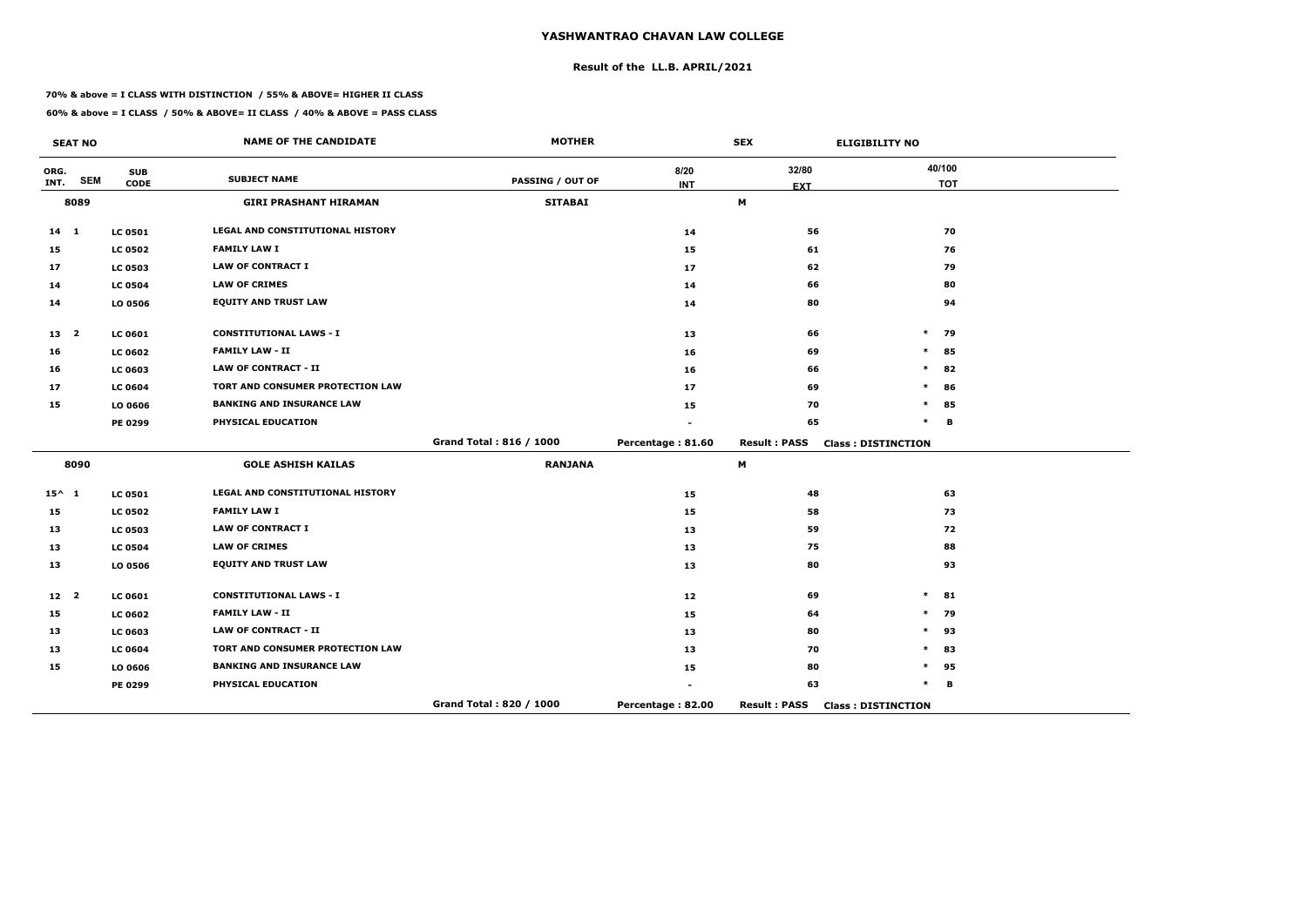## **Result of the LL.B. APRIL/2021**

#### **70% & above = I CLASS WITH DISTINCTION / 55% & ABOVE= HIGHER II CLASS**

|                 | <b>SEAT NO</b> |                           | <b>NAME OF THE CANDIDATE</b>               | <b>MOTHER</b>           |                    | <b>SEX</b>                | <b>ELIGIBILITY NO</b>     |
|-----------------|----------------|---------------------------|--------------------------------------------|-------------------------|--------------------|---------------------------|---------------------------|
| ORG.<br>INT.    | <b>SEM</b>     | <b>SUB</b><br><b>CODE</b> | <b>SUBJECT NAME</b>                        | <b>PASSING / OUT OF</b> | 8/20<br><b>INT</b> | 32/80<br><b>EXT</b>       | 40/100<br><b>TOT</b>      |
|                 | 8091           |                           | <b>GORE SHUBHAM UTTAM</b>                  | <b>PUSHPA</b>           |                    | $\boldsymbol{\mathsf{M}}$ |                           |
| $13 \quad 1$    |                | <b>LC 0501</b>            | <b>LEGAL AND CONSTITUTIONAL HISTORY</b>    |                         | 13                 | 66                        | 79                        |
| 13              |                | <b>LC 0502</b>            | <b>FAMILY LAW I</b>                        |                         | 13                 | 69                        | 82                        |
| 14              |                | <b>LC 0503</b>            | <b>LAW OF CONTRACT I</b>                   |                         | 14                 | 59                        | 73                        |
| 11              |                | <b>LC 0504</b>            | <b>LAW OF CRIMES</b>                       |                         | 11                 | 66                        | 77                        |
| 11              |                | LO 0509                   | <b>INTELLECTUAL PROPERTY RIGHTS I</b>      |                         | 11                 | 70                        | 81                        |
| $11 \quad 2$    |                | <b>LC 0601</b>            | <b>CONSTITUTIONAL LAWS - I</b>             |                         | 11                 | 66                        | $\ast$<br>77              |
| 14              |                | <b>LC 0602</b>            | <b>FAMILY LAW - II</b>                     |                         | 14                 | 59                        | $\ast$<br>- 73            |
| 13              |                | LC 0603                   | <b>LAW OF CONTRACT - II</b>                |                         | 13                 | 80                        | $\ast$<br>93              |
| 15              |                | <b>LC 0604</b>            | TORT AND CONSUMER PROTECTION LAW           |                         | 15                 | 77                        | $\ast$<br>92              |
| 15              |                | LO 0607                   | PENOLOGY AND VICTIMOLOGY                   |                         | 15                 | 61                        | $\ast$<br>76              |
|                 |                | PE 0299                   | PHYSICAL EDUCATION                         |                         |                    | 70                        | $\ast$<br>В               |
|                 |                |                           |                                            | Grand Total: 803 / 1000 | Percentage: 80.30  | <b>Result: PASS</b>       | <b>Class: DISTINCTION</b> |
|                 | 8094           |                           | <b>HASABE RAKESH APPASAHEB</b>             | <b>ASHA</b>             |                    | М                         |                           |
| $14 \quad 1$    |                | <b>LC 0501</b>            | LEGAL AND CONSTITUTIONAL HISTORY           |                         | 14                 | 80                        | 94                        |
| 14              |                | <b>LC 0502</b>            | <b>FAMILY LAW I</b>                        |                         | 14                 | 80                        | 94                        |
| 16              |                | <b>LC 0503</b>            | <b>LAW OF CONTRACT I</b>                   |                         | 16                 | 78                        | 94                        |
| 12              |                | <b>LC 0504</b>            | <b>LAW OF CRIMES</b>                       |                         | 12                 | 80                        | 92                        |
| 15              |                | LO 0507                   | CRIMINAL PSYCHOLOGY AND CRIMINAL SOCIOLOGY |                         | 15                 | 80                        | 95                        |
| 13 <sup>2</sup> |                | LC 0601                   | <b>CONSTITUTIONAL LAWS - I</b>             |                         | 13                 | 70                        | $\ast$<br>83              |
| 15              |                | <b>LC 0602</b>            | <b>FAMILY LAW - II</b>                     |                         | 15                 | 80                        | 95<br>$\ast$              |
| 14              |                | LC 0603                   | <b>LAW OF CONTRACT - II</b>                |                         | 14                 | 80                        | 94<br>$\ast$              |
| 14              |                | <b>LC 0604</b>            | TORT AND CONSUMER PROTECTION LAW           |                         | 14                 | 80                        | $\ast$<br>94              |
| 16              |                | LO 0607                   | PENOLOGY AND VICTIMOLOGY                   |                         | 16                 | 77                        | *<br>93                   |
|                 |                | PE 0299                   | PHYSICAL EDUCATION                         |                         |                    | 68                        | $\ast$<br>В               |
|                 |                |                           |                                            | Grand Total: 928 / 1000 | Percentage: 92.80  | <b>Result: PASS</b>       | <b>Class: DISTINCTION</b> |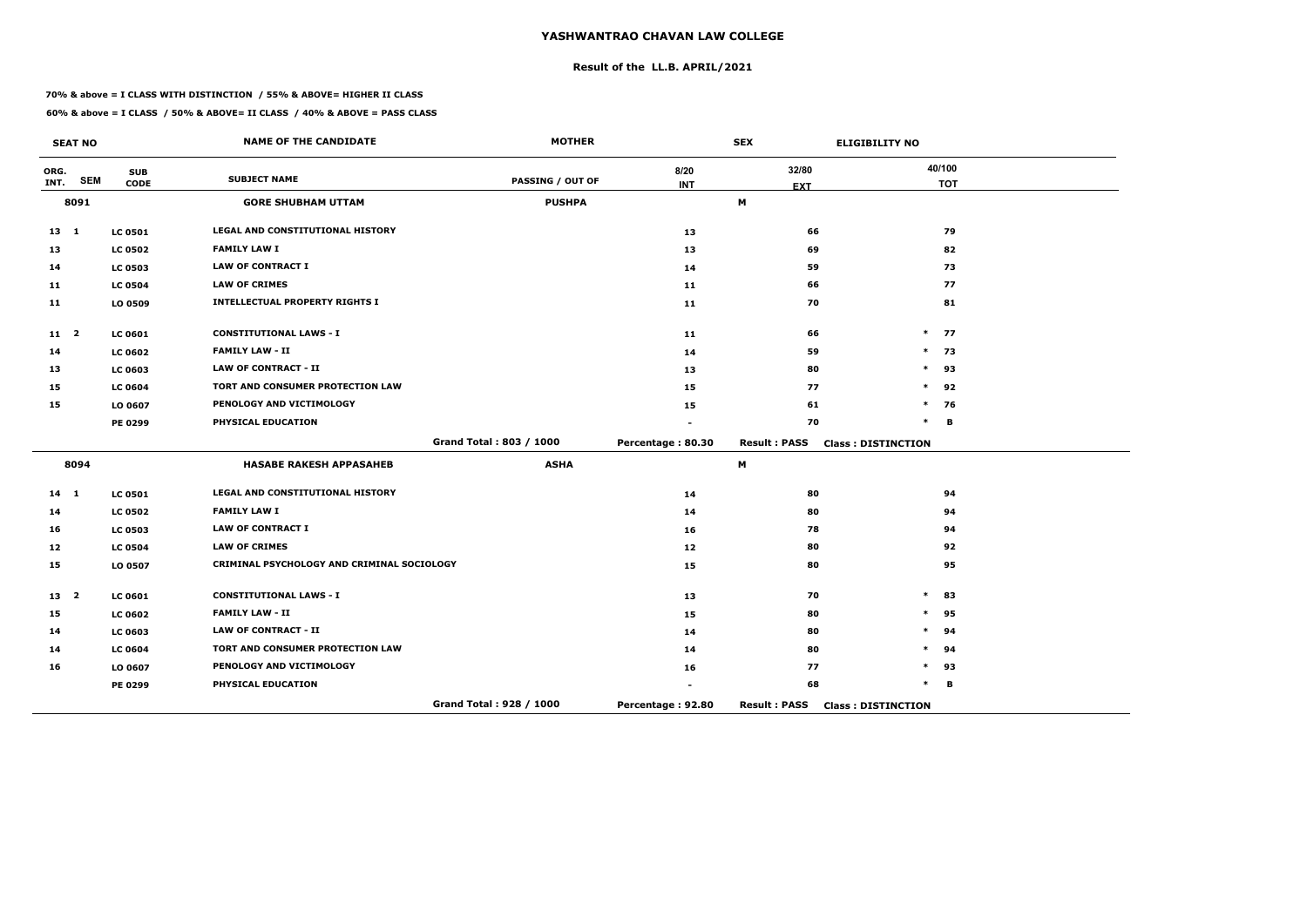## **Result of the LL.B. APRIL/2021**

#### **70% & above = I CLASS WITH DISTINCTION / 55% & ABOVE= HIGHER II CLASS**

|                 | <b>SEAT NO</b>          |                           | <b>NAME OF THE CANDIDATE</b>               | <b>MOTHER</b>           |                    | <b>SEX</b>             | <b>ELIGIBILITY NO</b>     |                      |         |
|-----------------|-------------------------|---------------------------|--------------------------------------------|-------------------------|--------------------|------------------------|---------------------------|----------------------|---------|
| ORG.<br>INT.    | <b>SEM</b>              | <b>SUB</b><br><b>CODE</b> | <b>SUBJECT NAME</b>                        | <b>PASSING / OUT OF</b> | 8/20<br><b>INT</b> | 32/80<br><b>EXT</b>    |                           | 40/100<br><b>TOT</b> |         |
|                 | 8095                    |                           | <b>HINGANE ADITYA VIGHNESH</b>             | <b>SWATI</b>            |                    | M                      |                           |                      |         |
| $15 \quad 1$    |                         | <b>LC 0501</b>            | LEGAL AND CONSTITUTIONAL HISTORY           |                         | 15                 | 75                     |                           | 90                   |         |
| $15^{\wedge}$   |                         | <b>LC 0502</b>            | <b>FAMILY LAW I</b>                        |                         | 14                 | 43                     |                           | 57                   |         |
| 13              |                         | <b>LC 0503</b>            | <b>LAW OF CONTRACT I</b>                   |                         | 13                 | 61                     |                           | 74                   |         |
| $12^{\wedge}$   |                         | <b>LC 0504</b>            | <b>LAW OF CRIMES</b>                       |                         | 11                 | 32                     |                           | 43                   |         |
| 14              |                         | LO 0507                   | CRIMINAL PSYCHOLOGY AND CRIMINAL SOCIOLOGY |                         | 14                 | 69                     |                           | 83                   |         |
| AB              | $\overline{\mathbf{2}}$ | <b>LC 0601</b>            | <b>CONSTITUTIONAL LAWS - I</b>             |                         | AB                 | 10                     | $\ast$                    | 10 F                 |         |
| AB              |                         | <b>LC 0602</b>            | <b>FAMILY LAW - II</b>                     |                         | AB                 | AB                     |                           |                      | 0 F     |
| AB              |                         | <b>LC 0603</b>            | <b>LAW OF CONTRACT - II</b>                |                         | AB                 | 80                     | $\ast$                    |                      | 80 F    |
| AB              |                         | <b>LC 0604</b>            | TORT AND CONSUMER PROTECTION LAW           |                         | AB                 | 64                     | $\ast$                    |                      | 64 F    |
| AB              |                         | LO 0608                   | <b>LAND ACQUISITION LAW</b>                |                         | AB                 | 69                     |                           |                      | 69 F    |
|                 |                         | PE 0299                   | PHYSICAL EDUCATION                         |                         |                    | AB                     | $\ast$                    |                      | $F - F$ |
|                 |                         |                           |                                            | Grand Total: 570 / 1000 | Percentage : -     | Result: FATKT Class: - |                           |                      |         |
|                 | 8097                    |                           | <b>HOLE PRITI SHIVAJI</b>                  | <b>ALKA</b>             |                    | $\mathsf F$            |                           |                      |         |
| $12 \quad 1$    |                         | <b>LC 0501</b>            | LEGAL AND CONSTITUTIONAL HISTORY           |                         | 12                 | 37                     |                           | 49                   |         |
| 12              |                         | <b>LC 0502</b>            | <b>FAMILY LAW I</b>                        |                         | 12                 | 40                     | $\ast$                    | 52                   |         |
| 13              |                         | <b>LC 0503</b>            | <b>LAW OF CONTRACT I</b>                   |                         | 13                 | 58                     |                           | $*$ 71               |         |
| 12              |                         | <b>LC 0504</b>            | <b>LAW OF CRIMES</b>                       |                         | 12                 | 67                     | $\ast$                    | 79                   |         |
| 14              |                         | LO 0506                   | <b>EQUITY AND TRUST LAW</b>                |                         | 14                 | 69                     | $\ast$                    | 83                   |         |
| 13 <sup>2</sup> |                         | <b>LC 0601</b>            | <b>CONSTITUTIONAL LAWS - I</b>             |                         | 13                 | 50                     | $\ast$                    | 63                   |         |
| 15              |                         | <b>LC 0602</b>            | <b>FAMILY LAW - II</b>                     |                         | 15                 | 61                     | $\ast$                    | 76                   |         |
| 14              |                         | <b>LC 0603</b>            | <b>LAW OF CONTRACT - II</b>                |                         | 14                 | 74                     | $\ast$                    | 88                   |         |
| 15              |                         | <b>LC 0604</b>            | TORT AND CONSUMER PROTECTION LAW           |                         | 15                 | 58                     | $\ast$                    | 73                   |         |
| 16              |                         | LO 0607                   | PENOLOGY AND VICTIMOLOGY                   |                         | 16                 | 59                     | $\ast$                    | 75                   |         |
|                 |                         | PE 0299                   | PHYSICAL EDUCATION                         |                         |                    | 63                     | $\ast$                    | в                    |         |
|                 |                         |                           |                                            | Grand Total: 709 / 1000 | Percentage: 70.90  | <b>Result: PASS</b>    | <b>Class: DISTINCTION</b> |                      |         |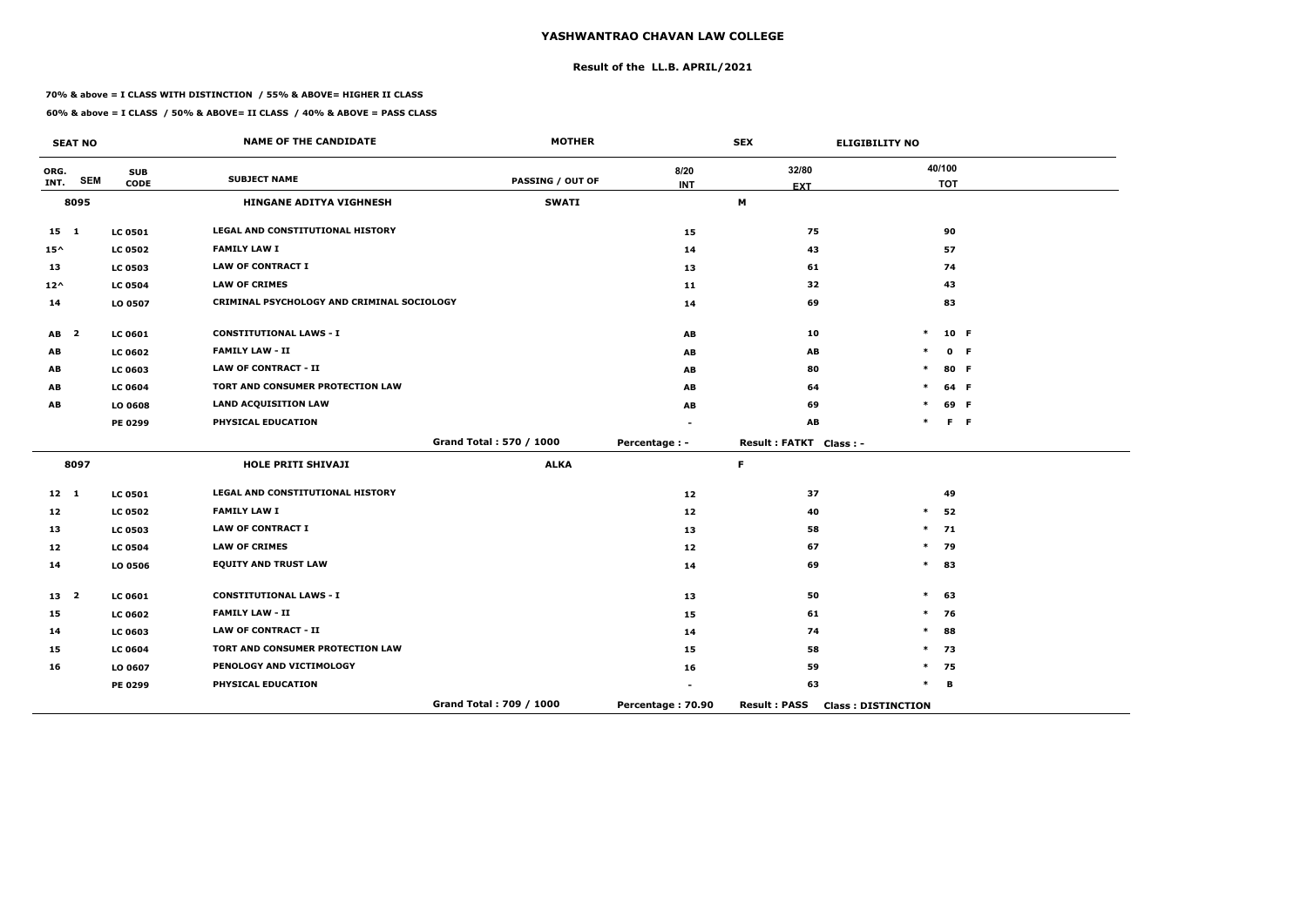## **Result of the LL.B. APRIL/2021**

#### **70% & above = I CLASS WITH DISTINCTION / 55% & ABOVE= HIGHER II CLASS**

|               | <b>SEAT NO</b>          |                           | <b>NAME OF THE CANDIDATE</b>               | <b>MOTHER</b>           |                | <b>SEX</b><br><b>ELIGIBILITY NO</b> |        |                      |      |
|---------------|-------------------------|---------------------------|--------------------------------------------|-------------------------|----------------|-------------------------------------|--------|----------------------|------|
| ORG.<br>INT.  | <b>SEM</b>              | <b>SUB</b><br><b>CODE</b> | <b>SUBJECT NAME</b>                        | <b>PASSING / OUT OF</b> | 8/20           | 32/80                               |        | 40/100<br><b>TOT</b> |      |
|               | 8099                    |                           | <b>HOLKAR ANIKET DATTATRAY</b>             | <b>SHUBHANGI</b>        | <b>INT</b>     | <b>EXT</b><br>М                     |        |                      |      |
| 15 1          |                         | <b>LC 0501</b>            | LEGAL AND CONSTITUTIONAL HISTORY           |                         | 15             | 66                                  |        | 81                   |      |
| $13^{\wedge}$ |                         | <b>LC 0502</b>            | <b>FAMILY LAW I</b>                        |                         | 13             | 40                                  |        | 53                   |      |
| 15            |                         | <b>LC 0503</b>            | <b>LAW OF CONTRACT I</b>                   |                         | 15             | 77                                  |        | 92                   |      |
| 12            |                         | <b>LC 0504</b>            | <b>LAW OF CRIMES</b>                       |                         | 12             | 75                                  |        | 87                   |      |
| 13            |                         | LO 0507                   | CRIMINAL PSYCHOLOGY AND CRIMINAL SOCIOLOGY |                         | 13             | 69                                  |        | 82                   |      |
| AB            | $\overline{\mathbf{2}}$ | <b>LC 0601</b>            | <b>CONSTITUTIONAL LAWS - I</b>             |                         | AB             | 74                                  | $\ast$ |                      | 74 F |
| 13            |                         | <b>LC 0602</b>            | <b>FAMILY LAW - II</b>                     |                         | 13             | 45                                  | $\ast$ | 58                   |      |
| 13            |                         | <b>LC 0603</b>            | <b>LAW OF CONTRACT - II</b>                |                         | 13             | 78                                  | $\ast$ | 91                   |      |
| 14            |                         | <b>LC 0604</b>            | TORT AND CONSUMER PROTECTION LAW           |                         | 14             | 69                                  | $\ast$ | 83                   |      |
| 15            |                         | LO 0607                   | PENOLOGY AND VICTIMOLOGY                   |                         | 15             | 80                                  | $\ast$ | 95                   |      |
|               |                         | PE 0299                   | PHYSICAL EDUCATION                         |                         |                | 59                                  |        | $*$ C                |      |
|               |                         |                           |                                            | Grand Total: 796 / 1000 | Percentage : - | <b>Result: FAIL</b><br>$Class: -$   |        |                      |      |
|               | 8100                    |                           | <b>INAMDAR SIKANDAR DASTGIR</b>            | <b>MAHERU</b>           |                | М                                   |        |                      |      |
| $15 \quad 1$  |                         | <b>LC 0501</b>            | <b>LEGAL AND CONSTITUTIONAL HISTORY</b>    |                         | 15             | 80                                  |        | 95                   |      |
| 13            |                         | <b>LC 0502</b>            | <b>FAMILY LAW I</b>                        |                         | 13             | 53                                  |        | 66                   |      |
| 13            |                         | <b>LC 0503</b>            | <b>LAW OF CONTRACT I</b>                   |                         | 13             | 67                                  |        | 80                   |      |
| 12            |                         | <b>LC 0504</b>            | <b>LAW OF CRIMES</b>                       |                         | 12             | 75                                  |        | 87                   |      |
| 17            |                         | LO 0507                   | CRIMINAL PSYCHOLOGY AND CRIMINAL SOCIOLOGY |                         | 17             | 75                                  |        | 92                   |      |
| AB            | $\mathbf{2}$            | LC 0601                   | <b>CONSTITUTIONAL LAWS - I</b>             |                         | AB             | 80                                  | $\ast$ |                      | 80 F |
| AB            |                         | <b>LC 0602</b>            | <b>FAMILY LAW - II</b>                     |                         | AB             | 58                                  | $\ast$ |                      | 58 F |
| AB            |                         | <b>LC 0603</b>            | <b>LAW OF CONTRACT - II</b>                |                         | AB             | 80                                  | $\ast$ |                      | 80 F |
| AB            |                         | <b>LC 0604</b>            | TORT AND CONSUMER PROTECTION LAW           |                         | AB             | 72                                  | $\ast$ |                      | 72 F |
| AB            |                         | LO 0607                   | PENOLOGY AND VICTIMOLOGY                   |                         | AB             | 80                                  | $\ast$ |                      | 80 F |
|               |                         | PE 0299                   | PHYSICAL EDUCATION                         |                         |                | 62                                  | $\ast$ | В                    |      |
|               |                         |                           |                                            | Grand Total: 790 / 1000 | Percentage : - | Result: FATKT Class: -              |        |                      |      |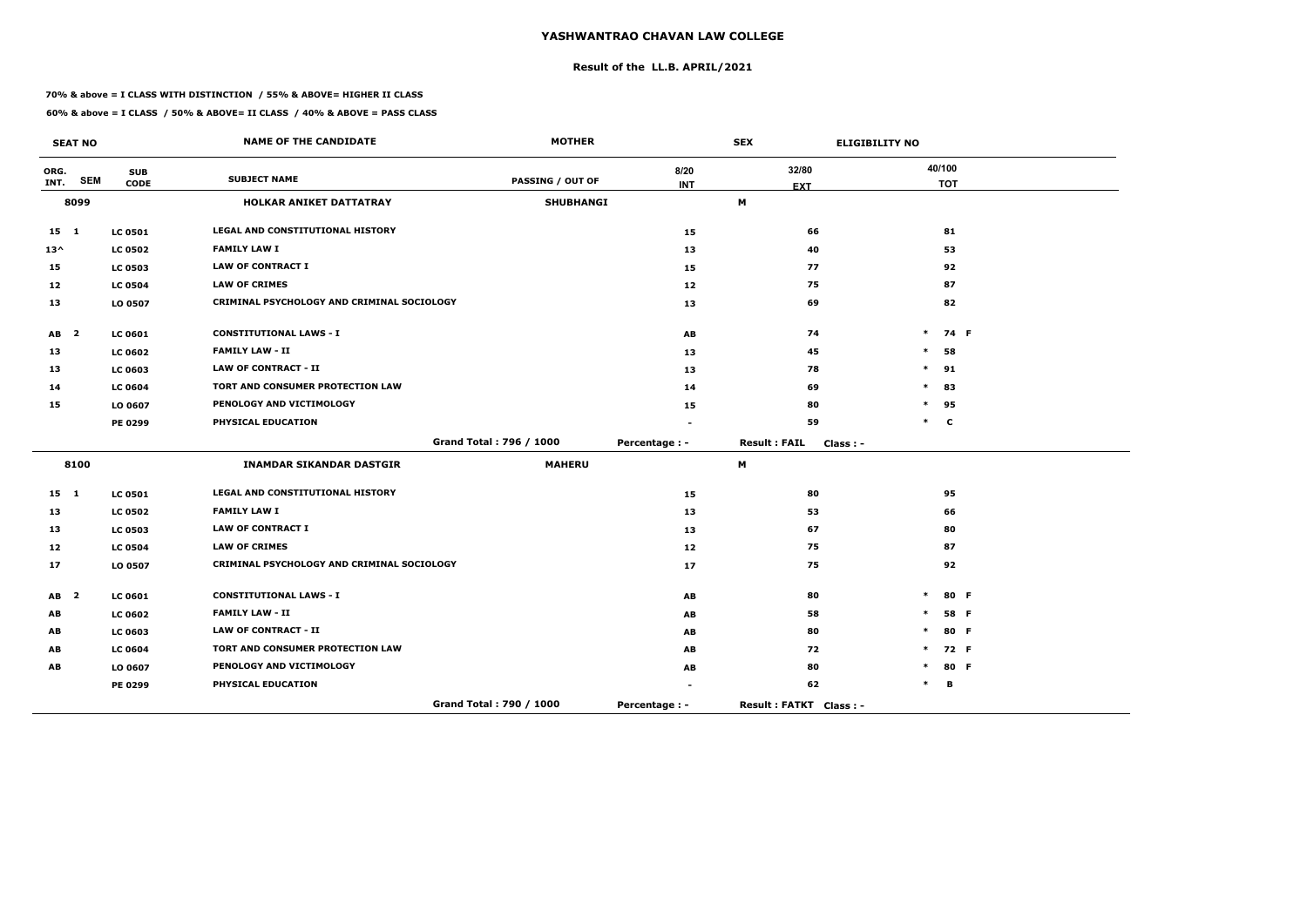## **Result of the LL.B. APRIL/2021**

#### **70% & above = I CLASS WITH DISTINCTION / 55% & ABOVE= HIGHER II CLASS**

|                 | <b>SEAT NO</b> |                           | <b>NAME OF THE CANDIDATE</b>               | <b>MOTHER</b>           |                              | <b>SEX</b>          | <b>ELIGIBILITY NO</b>     |
|-----------------|----------------|---------------------------|--------------------------------------------|-------------------------|------------------------------|---------------------|---------------------------|
| ORG.<br>INT.    | <b>SEM</b>     | <b>SUB</b><br><b>CODE</b> | <b>SUBJECT NAME</b>                        | <b>PASSING / OUT OF</b> | 8/20<br><b>INT</b>           | 32/80<br><b>EXT</b> | 40/100<br><b>TOT</b>      |
|                 | 8101           |                           | <b>JADHAO SANDEEP VIJAY</b>                | <b>MEERA</b>            |                              | M                   |                           |
| $14$ 1          |                | <b>LC 0501</b>            | LEGAL AND CONSTITUTIONAL HISTORY           |                         | 14                           | 72                  | 86                        |
| 14              |                | <b>LC 0502</b>            | <b>FAMILY LAW I</b>                        |                         | 14                           | 53                  | 67                        |
| 15              |                | <b>LC 0503</b>            | <b>LAW OF CONTRACT I</b>                   |                         | 15                           | 62                  | 77                        |
| 11              |                | <b>LC 0504</b>            | <b>LAW OF CRIMES</b>                       |                         | 11                           | 80                  | 91                        |
| 15              |                | LO 0507                   | CRIMINAL PSYCHOLOGY AND CRIMINAL SOCIOLOGY |                         | 15                           | 62                  | 77                        |
| 12 <sup>2</sup> |                | <b>LC 0601</b>            | <b>CONSTITUTIONAL LAWS - I</b>             |                         | 12                           | 77                  | $\ast$<br>89              |
| 13              |                | <b>LC 0602</b>            | <b>FAMILY LAW - II</b>                     |                         | 13                           | 66                  | 79<br>$\ast$              |
| 12              |                | <b>LC 0603</b>            | <b>LAW OF CONTRACT - II</b>                |                         | 12                           | 80                  | $\ast$<br>92              |
| 13              |                | <b>LC 0604</b>            | TORT AND CONSUMER PROTECTION LAW           |                         | 13                           | 74                  | 87<br>$\ast$              |
| 14              |                | LO 0606                   | <b>BANKING AND INSURANCE LAW</b>           |                         | 14                           | 78                  | 92<br>$\ast$              |
|                 |                | <b>PE 0299</b>            | PHYSICAL EDUCATION                         |                         |                              | 62                  | $\ast$<br>B               |
|                 |                |                           |                                            | Grand Total: 837 / 1000 | Percentage: 83.70            | <b>Result: PASS</b> | <b>Class: DISTINCTION</b> |
|                 | 8104           |                           | JADHAV DIGVIJAY ANILKUMAR                  |                         | <b>CHANDRAPRABHA ANILKUI</b> | M                   |                           |
| $15 \quad 1$    |                | <b>LC 0501</b>            | LEGAL AND CONSTITUTIONAL HISTORY           |                         | 15                           | 53                  | 68                        |
| 17              |                | <b>LC 0502</b>            | <b>FAMILY LAW I</b>                        |                         | 17                           | 62                  | 79                        |
| $16^{\wedge}$   |                | <b>LC 0503</b>            | <b>LAW OF CONTRACT I</b>                   |                         | 16                           | 50                  | 66                        |
| 12              |                | <b>LC 0504</b>            | <b>LAW OF CRIMES</b>                       |                         | 12                           | 74                  | 86                        |
| 17              |                | LO 0507                   | CRIMINAL PSYCHOLOGY AND CRIMINAL SOCIOLOGY |                         | 17                           | 66                  | 83                        |
| 12 <sup>2</sup> |                | <b>LC 0601</b>            | <b>CONSTITUTIONAL LAWS - I</b>             |                         | 12                           | 70                  | 82<br>$\ast$              |
| 17              |                | <b>LC 0602</b>            | <b>FAMILY LAW - II</b>                     |                         | 17                           | 62                  | $\ast$<br>79              |
| 13              |                | <b>LC 0603</b>            | <b>LAW OF CONTRACT - II</b>                |                         | 13                           | 80                  | $\ast$<br>93              |
| 16              |                | <b>LC 0604</b>            | TORT AND CONSUMER PROTECTION LAW           |                         | 16                           | 62                  | 78<br>∗                   |
| 14              |                | LO 0607                   | PENOLOGY AND VICTIMOLOGY                   |                         | 14                           | 80                  | 94<br>$\ast$              |
|                 |                | <b>PE 0299</b>            | PHYSICAL EDUCATION                         |                         |                              | 59                  | $\ast$<br>C               |
|                 |                |                           |                                            | Grand Total: 808 / 1000 | Percentage: 80.80            | <b>Result: PASS</b> | <b>Class: DISTINCTION</b> |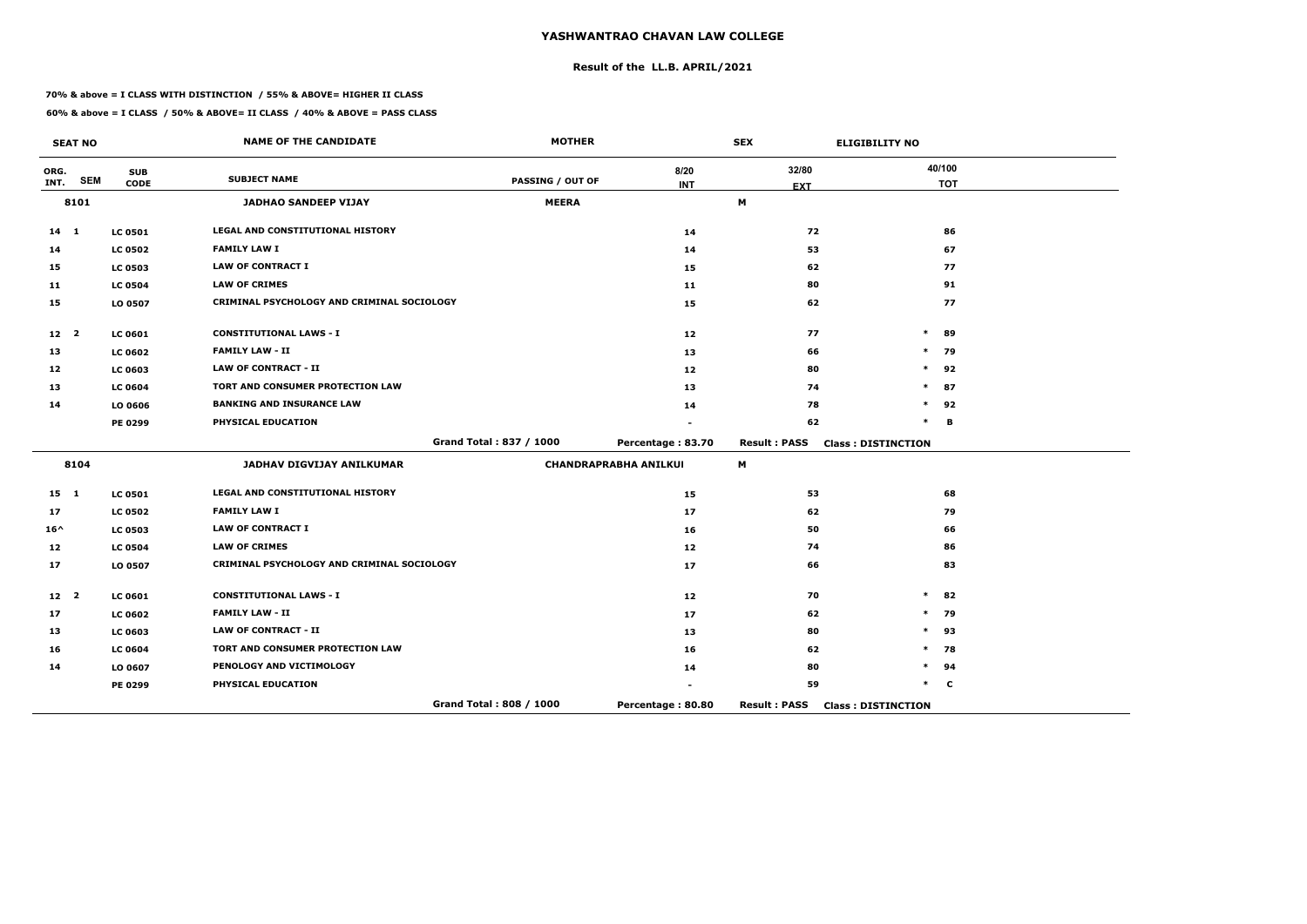## **Result of the LL.B. APRIL/2021**

#### **70% & above = I CLASS WITH DISTINCTION / 55% & ABOVE= HIGHER II CLASS**

 $\overline{\phantom{a}}$ 

|                 | <b>SEAT NO</b> |                           | <b>NAME OF THE CANDIDATE</b>               | <b>MOTHER</b>           |                    | <b>SEX</b>                                | <b>ELIGIBILITY NO</b>     |
|-----------------|----------------|---------------------------|--------------------------------------------|-------------------------|--------------------|-------------------------------------------|---------------------------|
| ORG.<br>INT.    | <b>SEM</b>     | <b>SUB</b><br><b>CODE</b> | <b>SUBJECT NAME</b>                        | <b>PASSING / OUT OF</b> | 8/20<br><b>INT</b> | 32/80<br><b>EXT</b>                       | 40/100<br><b>TOT</b>      |
|                 | 8105           |                           | <b>JADHAV PRIYA AMBADAS</b>                | <b>SANGITA</b>          |                    | $\mathsf F$                               |                           |
| $8 \quad 1$     |                | <b>LC 0501</b>            | <b>LEGAL AND CONSTITUTIONAL HISTORY</b>    |                         | 8                  | 54                                        | 62                        |
| 15              |                | <b>LC 0502</b>            | <b>FAMILY LAW I</b>                        |                         | 15                 | 54                                        | 69                        |
| 8               |                | <b>LC 0503</b>            | <b>LAW OF CONTRACT I</b>                   |                         | 08                 | 53                                        | $\ast$<br>61              |
| $13^{\wedge}$   |                | <b>LC 0504</b>            | <b>LAW OF CRIMES</b>                       |                         | 12                 | 37                                        | 49                        |
| 8               |                | LO 0507                   | CRIMINAL PSYCHOLOGY AND CRIMINAL SOCIOLOGY |                         | 8                  | 64                                        | 72                        |
| 10 <sub>2</sub> |                | LC 0601                   | <b>CONSTITUTIONAL LAWS - I</b>             |                         | 10                 | 32                                        | 42<br>$\ast$              |
| $12^{\wedge}$   |                | <b>LC 0602</b>            | <b>FAMILY LAW - II</b>                     |                         | 12 <sub>1</sub>    | 35                                        | 47<br>$\ast$              |
| $15^{\wedge}$   |                | <b>LC 0603</b>            | <b>LAW OF CONTRACT - II</b>                |                         | 14                 | 45                                        | $\ast$<br>59              |
| 13              |                | <b>LC 0604</b>            | TORT AND CONSUMER PROTECTION LAW           |                         | 13                 | 48                                        | 61<br>$\ast$              |
| 14              |                | LO 0607                   | PENOLOGY AND VICTIMOLOGY                   |                         | 14                 | 46                                        | 60                        |
|                 |                | PE 0299                   | PHYSICAL EDUCATION                         |                         |                    | AB                                        | $F - F$<br>$\ast$         |
|                 |                |                           |                                            | Grand Total: 582 / 1000 | Percentage: 58.20  | <b>Result: PASS</b><br><b>Class: FAIL</b> |                           |
|                 | 8106           |                           | <b>JAGDALE ASHISH SADANAND</b>             | <b>SUMITRA</b>          |                    | M                                         |                           |
| $14 \quad 1$    |                | <b>LC 0501</b>            | LEGAL AND CONSTITUTIONAL HISTORY           |                         | 14                 | 72                                        | 86                        |
| 14              |                | <b>LC 0502</b>            | <b>FAMILY LAW I</b>                        |                         | 14                 | 59                                        | 73                        |
| 17              |                | <b>LC 0503</b>            | <b>LAW OF CONTRACT I</b>                   |                         | 17                 | 67                                        | 84                        |
| 13              |                | <b>LC 0504</b>            | <b>LAW OF CRIMES</b>                       |                         | 13                 | 72                                        | 85                        |
| 16              |                | LO 0507                   | CRIMINAL PSYCHOLOGY AND CRIMINAL SOCIOLOGY |                         | 16                 | 75                                        | 91                        |
| 12 2            |                | LC 0601                   | <b>CONSTITUTIONAL LAWS - I</b>             |                         | 12                 | 59                                        | 71<br>$\ast$              |
| 14              |                | <b>LC 0602</b>            | <b>FAMILY LAW - II</b>                     |                         | 14                 | 56                                        | 70<br>$\ast$              |
| 15              |                | <b>LC 0603</b>            | <b>LAW OF CONTRACT - II</b>                |                         | 15                 | 80                                        | 95<br>$\ast$              |
| 16              |                | <b>LC 0604</b>            | TORT AND CONSUMER PROTECTION LAW           |                         | 16                 | 70                                        | $\ast$<br>86              |
| 16              |                | LO 0607                   | PENOLOGY AND VICTIMOLOGY                   |                         | 16                 | 66                                        | 82<br>$\ast$              |
|                 |                | PE 0299                   | PHYSICAL EDUCATION                         |                         |                    | 62                                        | $\ast$<br>в               |
|                 |                |                           |                                            | Grand Total: 824 / 1000 | Percentage: 82.40  | <b>Result: PASS</b>                       | <b>Class: DISTINCTION</b> |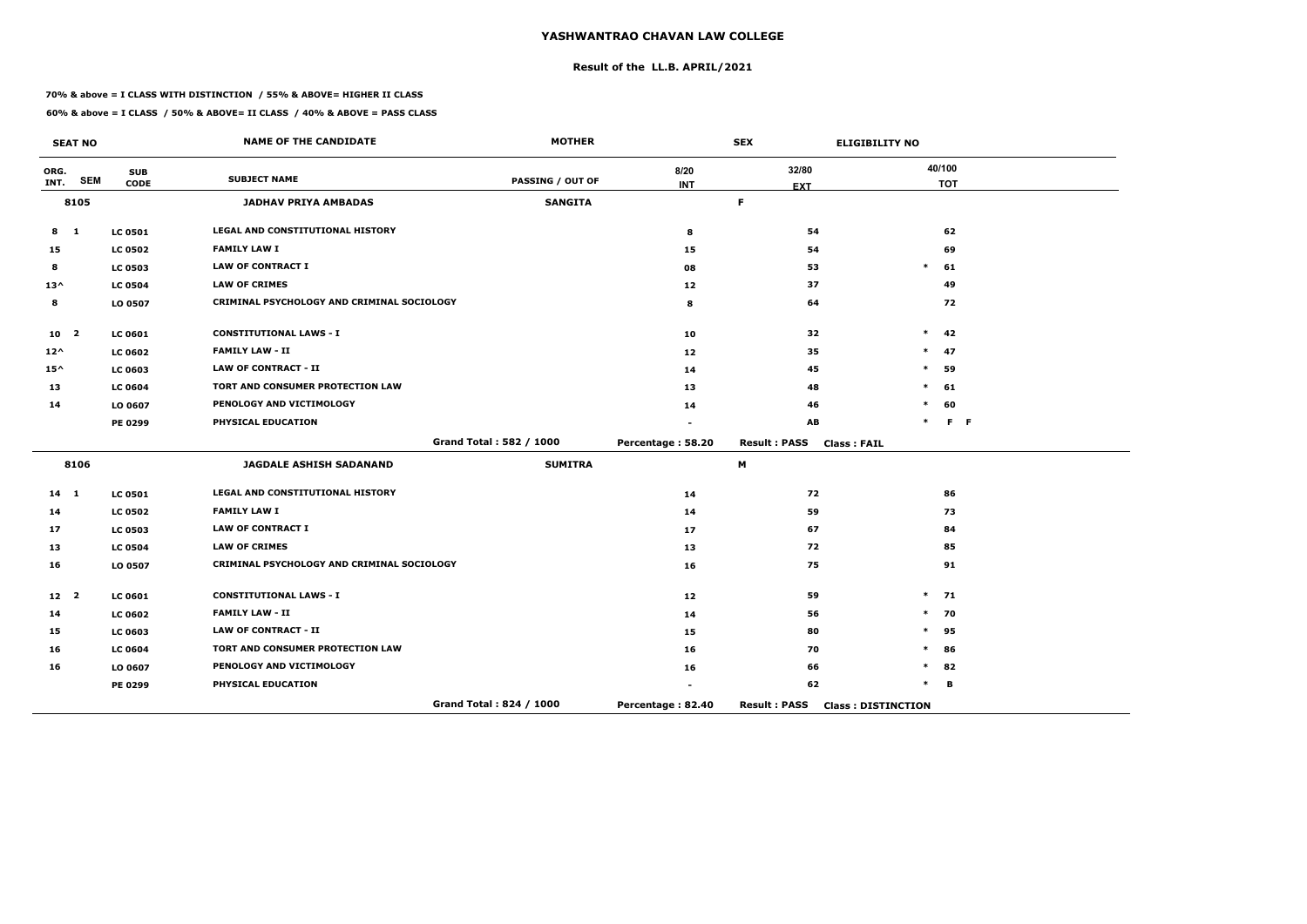## **Result of the LL.B. APRIL/2021**

#### **70% & above = I CLASS WITH DISTINCTION / 55% & ABOVE= HIGHER II CLASS**

 $\overline{\phantom{a}}$ 

|                 | <b>SEAT NO</b> |                | <b>NAME OF THE CANDIDATE</b>               | <b>MOTHER</b>             |                   | <b>SEX</b>          | <b>ELIGIBILITY NO</b>     |
|-----------------|----------------|----------------|--------------------------------------------|---------------------------|-------------------|---------------------|---------------------------|
| ORG.            |                | <b>SUB</b>     | <b>SUBJECT NAME</b>                        |                           | 8/20              | 32/80               | 40/100                    |
| INT.            | <b>SEM</b>     | <b>CODE</b>    |                                            | <b>PASSING / OUT OF</b>   | <b>INT</b>        | <b>EXT</b>          | <b>TOT</b>                |
|                 | 8109           |                | <b>JETHE ANAND ARJUN</b>                   | <b>CHHAYA ARJUN JETHE</b> |                   | M                   |                           |
| $15 \quad 1$    |                | <b>LC 0501</b> | LEGAL AND CONSTITUTIONAL HISTORY           |                           | 15                | 69                  | 84                        |
| $15^{\wedge}$   |                | <b>LC 0502</b> | <b>FAMILY LAW I</b>                        |                           | 15                | 46                  | 61                        |
| 12              |                | <b>LC 0503</b> | <b>LAW OF CONTRACT I</b>                   |                           | 12                | 62                  | 74                        |
| 14              |                | <b>LC 0504</b> | <b>LAW OF CRIMES</b>                       |                           | 14                | 62                  | 76                        |
| 14              |                | LO 0507        | CRIMINAL PSYCHOLOGY AND CRIMINAL SOCIOLOGY |                           | 14                | 69                  | $\ast$<br>83              |
| 12 <sub>2</sub> |                | <b>LC 0601</b> | <b>CONSTITUTIONAL LAWS - I</b>             |                           | 12                | 69                  | $\ast$<br>81              |
| 16              |                | <b>LC 0602</b> | <b>FAMILY LAW - II</b>                     |                           | 16                | 54                  | $\ast$<br>70              |
| 15              |                | LC 0603        | <b>LAW OF CONTRACT - II</b>                |                           | 15                | 80                  | $\ast$<br>95              |
| 13              |                | <b>LC 0604</b> | TORT AND CONSUMER PROTECTION LAW           |                           | 13                | 59                  | 72<br>$\ast$              |
| 14              |                | LO 0608        | <b>LAND ACQUISITION LAW</b>                |                           | 14                | 74                  | $\ast$<br>88              |
|                 |                | <b>PE 0299</b> | PHYSICAL EDUCATION                         |                           |                   | 68                  | $\ast$<br>B               |
|                 |                |                |                                            | Grand Total: 785 / 1000   | Percentage: 78.50 | <b>Result: PASS</b> | <b>Class: DISTINCTION</b> |
|                 | 8110           |                | <b>JHANGIANI RICHA PARMANAND</b>           | <b>JASSI</b>              |                   | $\mathsf F$         |                           |
| 16 <sub>1</sub> |                | <b>LC 0501</b> | LEGAL AND CONSTITUTIONAL HISTORY           |                           | 16                | 80                  | 96                        |
| 14              |                | <b>LC 0502</b> | <b>FAMILY LAW I</b>                        |                           | 14                | 72                  | 86                        |
| 13              |                | <b>LC 0503</b> | <b>LAW OF CONTRACT I</b>                   |                           | 13                | 78                  | 91                        |
| 14              |                | <b>LC 0504</b> | <b>LAW OF CRIMES</b>                       |                           | 14                | 80                  | 94                        |
| 14              |                | LO 0506        | <b>EQUITY AND TRUST LAW</b>                |                           | 14                | 80                  | 94                        |
| 15 <sub>2</sub> |                | <b>LC 0601</b> | <b>CONSTITUTIONAL LAWS - I</b>             |                           | 15                | 80                  | 95<br>$\ast$              |
| 12              |                | <b>LC 0602</b> | <b>FAMILY LAW - II</b>                     |                           | 12                | 70                  | 82<br>$\ast$              |
| 14              |                | LC 0603        | <b>LAW OF CONTRACT - II</b>                |                           | 14                | 80                  | 94<br>$\ast$              |
| 13              |                | <b>LC 0604</b> | TORT AND CONSUMER PROTECTION LAW           |                           | 13                | 80                  | 93<br>$\ast$              |
| 15              |                | LO 0606        | <b>BANKING AND INSURANCE LAW</b>           |                           | 15                | 80                  | 95<br>$\ast$              |
|                 |                | <b>PE 0299</b> | PHYSICAL EDUCATION                         |                           |                   | 67                  | $\ast$<br>B               |
|                 |                |                |                                            | Grand Total: 920 / 1000   | Percentage: 92.00 | <b>Result: PASS</b> | <b>Class: DISTINCTION</b> |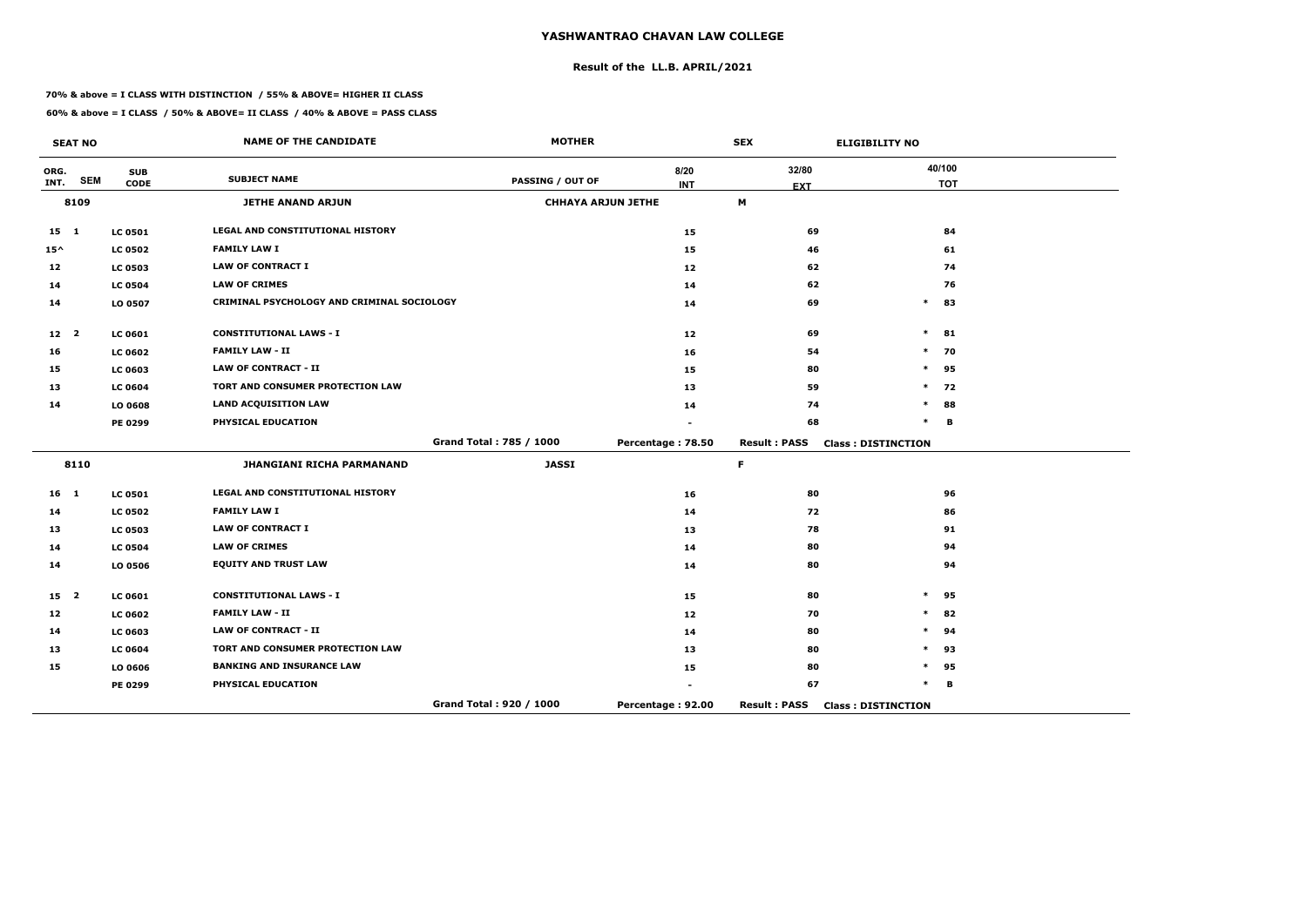## **Result of the LL.B. APRIL/2021**

#### **70% & above = I CLASS WITH DISTINCTION / 55% & ABOVE= HIGHER II CLASS**

**60% & above = I CLASS / 50% & ABOVE= II CLASS / 40% & ABOVE = PASS CLASS**

 $\overline{\phantom{a}}$ 

|                 | <b>SEAT NO</b> |                | <b>NAME OF THE CANDIDATE</b>               | <b>MOTHER</b>             |                   | <b>SEX</b>          | <b>ELIGIBILITY NO</b>     |
|-----------------|----------------|----------------|--------------------------------------------|---------------------------|-------------------|---------------------|---------------------------|
| ORG.            |                | <b>SUB</b>     | <b>SUBJECT NAME</b>                        |                           | 8/20              | 32/80               | 40/100                    |
| INT.            | <b>SEM</b>     | <b>CODE</b>    |                                            | <b>PASSING / OUT OF</b>   | <b>INT</b>        | <b>EXT</b>          | <b>TOT</b>                |
|                 | 8111           |                | <b>JOSHI PRALHAD PRAKASH</b>               | <b>KALA PRAKASH JOSHI</b> |                   | M                   |                           |
| $15 \quad 1$    |                | <b>LC 0501</b> | LEGAL AND CONSTITUTIONAL HISTORY           |                           | 15                | 75                  | 90                        |
| 15              |                | <b>LC 0502</b> | <b>FAMILY LAW I</b>                        |                           | 15                | 54                  | 69                        |
| 14              |                | <b>LC 0503</b> | <b>LAW OF CONTRACT I</b>                   |                           | 14                | 69                  | 83                        |
| 11              |                | <b>LC 0504</b> | <b>LAW OF CRIMES</b>                       |                           | 11                | 70                  | 81                        |
| 15              |                | LO 0507        | CRIMINAL PSYCHOLOGY AND CRIMINAL SOCIOLOGY |                           | 15                | 58                  | 73                        |
| 13 <sub>2</sub> |                | <b>LC 0601</b> | <b>CONSTITUTIONAL LAWS - I</b>             |                           | 13                | 72                  | $\ast$<br>85              |
| 16              |                | <b>LC 0602</b> | <b>FAMILY LAW - II</b>                     |                           | 16                | 69                  | $\ast$<br>85              |
| 14              |                | LC 0603        | <b>LAW OF CONTRACT - II</b>                |                           | 14                | 80                  | 94<br>$\ast$              |
| 15              |                | <b>LC 0604</b> | TORT AND CONSUMER PROTECTION LAW           |                           | 15                | 80                  | 95<br>$\ast$              |
| 16              |                | LO 0606        | <b>BANKING AND INSURANCE LAW</b>           |                           | 16                | 78                  | 94<br>*                   |
|                 |                | <b>PE 0299</b> | PHYSICAL EDUCATION                         |                           |                   | 61                  | $\ast$<br>в               |
|                 |                |                |                                            | Grand Total: 849 / 1000   | Percentage: 84.90 | <b>Result: PASS</b> | <b>Class: DISTINCTION</b> |
|                 | 8112           |                | <b>JOSHI SHUBHADA ASHISH</b>               | <b>ARCHANA</b>            |                   | $\mathsf F$         |                           |
| 16 <sub>1</sub> |                | <b>LC 0501</b> | LEGAL AND CONSTITUTIONAL HISTORY           |                           | 16                | 77                  | 93                        |
| 15              |                | <b>LC 0502</b> | <b>FAMILY LAW I</b>                        |                           | 15                | 64                  | 79                        |
| 16              |                | <b>LC 0503</b> | <b>LAW OF CONTRACT I</b>                   |                           | 16                | 66                  | 82                        |
| 13              |                | <b>LC 0504</b> | <b>LAW OF CRIMES</b>                       |                           | 13                | 66                  | 79                        |
| 16              |                | LO 0507        | CRIMINAL PSYCHOLOGY AND CRIMINAL SOCIOLOGY |                           | 16                | 77                  | 93                        |
| 15 <sub>2</sub> |                | <b>LC 0601</b> | <b>CONSTITUTIONAL LAWS - I</b>             |                           | 15                | 66                  | 81<br>$\ast$              |
| 15              |                | <b>LC 0602</b> | <b>FAMILY LAW - II</b>                     |                           | 15                | 70                  | 85<br>$\ast$              |
| 14              |                | <b>LC 0603</b> | <b>LAW OF CONTRACT - II</b>                |                           | 14                | 78                  | 92<br>$\ast$              |
| 15              |                | <b>LC 0604</b> | TORT AND CONSUMER PROTECTION LAW           |                           | 15                | 74                  | 89<br>$\ast$              |
| 15              |                | LO 0607        | PENOLOGY AND VICTIMOLOGY                   |                           | 15                | 69                  | $\ast$<br>84              |
|                 |                | <b>PE 0299</b> | PHYSICAL EDUCATION                         |                           |                   | 62                  | $\ast$<br>в               |
|                 |                |                |                                            | Grand Total: 857 / 1000   | Percentage: 85.70 | <b>Result: PASS</b> | <b>Class: DISTINCTION</b> |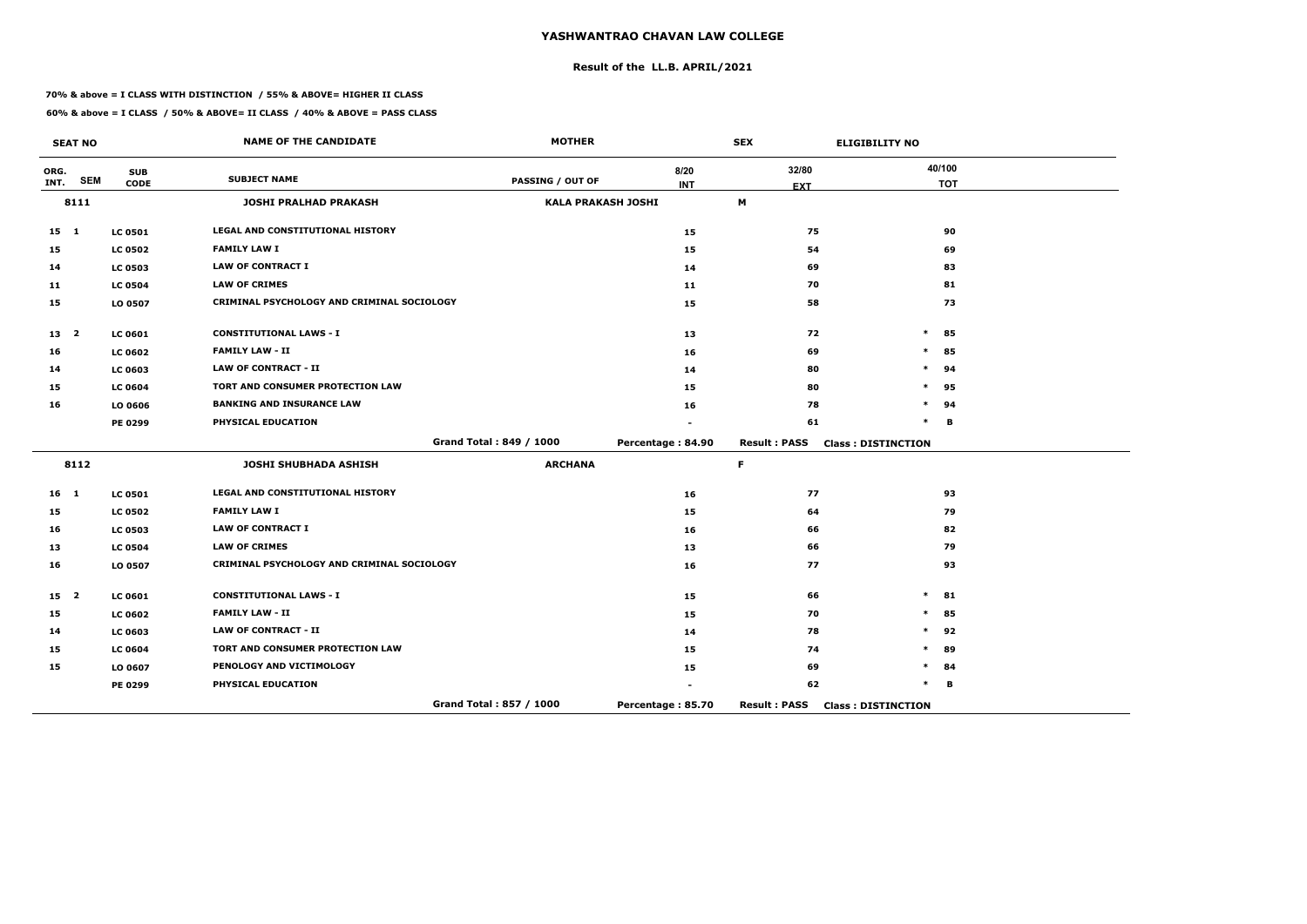## **Result of the LL.B. APRIL/2021**

#### **70% & above = I CLASS WITH DISTINCTION / 55% & ABOVE= HIGHER II CLASS**

|                 | <b>SEAT NO</b>          |                           | <b>NAME OF THE CANDIDATE</b>               | <b>MOTHER</b>           |                      | <b>SEX</b>                              | <b>ELIGIBILITY NO</b>     |
|-----------------|-------------------------|---------------------------|--------------------------------------------|-------------------------|----------------------|-----------------------------------------|---------------------------|
| ORG.<br>INT.    | <b>SEM</b>              | <b>SUB</b><br><b>CODE</b> | <b>SUBJECT NAME</b>                        | <b>PASSING / OUT OF</b> | 8/20<br><b>INT</b>   | 32/80                                   | 40/100<br><b>TOT</b>      |
|                 | 8113                    |                           | JOSHI PRATHAMESH AJAY                      | <b>SUNITI</b>           |                      | <b>EXT</b><br>$\boldsymbol{\mathsf{M}}$ |                           |
|                 |                         |                           |                                            |                         |                      |                                         |                           |
| $14 \quad 1$    |                         | <b>LC 0501</b>            | <b>LEGAL AND CONSTITUTIONAL HISTORY</b>    |                         | 14                   | 66                                      | 80                        |
| 14              |                         | <b>LC 0502</b>            | <b>FAMILY LAW I</b>                        |                         | 14                   | 51                                      | 65                        |
| 16              |                         | <b>LC 0503</b>            | <b>LAW OF CONTRACT I</b>                   |                         | 16                   | 77                                      | 93                        |
| 13              |                         | <b>LC 0504</b>            | <b>LAW OF CRIMES</b>                       |                         | 13                   | 72                                      | 85                        |
| 12              |                         | LO 0509                   | <b>INTELLECTUAL PROPERTY RIGHTS I</b>      |                         | 12                   | 75                                      | 87                        |
| 12 <sub>2</sub> |                         | <b>LC 0601</b>            | <b>CONSTITUTIONAL LAWS - I</b>             |                         | 12                   | 70                                      | $\ast$<br>82              |
| 14              |                         | <b>LC 0602</b>            | <b>FAMILY LAW - II</b>                     |                         | 14                   | 72                                      | $\ast$<br>86              |
| 14              |                         | <b>LC 0603</b>            | <b>LAW OF CONTRACT - II</b>                |                         | 14                   | 80                                      | $\ast$<br>94              |
| 14              |                         | <b>LC 0604</b>            | TORT AND CONSUMER PROTECTION LAW           |                         | 14                   | 80                                      | 94<br>*                   |
| 10              |                         | LO 0609                   | <b>INTELLECTUAL PROPERTY RIGHTS -II</b>    |                         | 10                   | 80                                      | *<br>90                   |
|                 |                         | PE 0299                   | PHYSICAL EDUCATION                         |                         |                      | 62                                      | $\ast$<br>B               |
|                 |                         |                           |                                            | Grand Total: 856 / 1000 | Percentage: 85.60    | <b>Result: PASS</b>                     | <b>Class: DISTINCTION</b> |
|                 | 8114                    |                           | <b>KACHARE NIVAS CHANDRAKANT</b>           | <b>PRIYANKA</b>         |                      | М                                       |                           |
| $15^{\wedge} 1$ |                         | <b>LC 0501</b>            | LEGAL AND CONSTITUTIONAL HISTORY           |                         | 15                   | 46                                      | 61                        |
| 14              |                         | <b>LC 0502</b>            | <b>FAMILY LAW I</b>                        |                         | 14                   | 72                                      | 86                        |
| 13              |                         | <b>LC 0503</b>            | <b>LAW OF CONTRACT I</b>                   |                         | 13                   | 58                                      | 71                        |
| 13              |                         | <b>LC 0504</b>            | <b>LAW OF CRIMES</b>                       |                         | 13                   | 70                                      | 83                        |
| 16              |                         | LO 0507                   | CRIMINAL PSYCHOLOGY AND CRIMINAL SOCIOLOGY |                         | 16                   | 70                                      | 86                        |
| 10              | $\overline{\mathbf{2}}$ | <b>LC 0601</b>            | <b>CONSTITUTIONAL LAWS - I</b>             |                         | 10                   | 70                                      | $\ast$<br>80              |
| 13              |                         | <b>LC 0602</b>            | <b>FAMILY LAW - II</b>                     |                         | 13                   | 61                                      | $\ast$<br>74              |
| AB              |                         | <b>LC 0603</b>            | <b>LAW OF CONTRACT - II</b>                |                         | AB                   | 80                                      | $\ast$<br>80 F            |
| 12              |                         | <b>LC 0604</b>            | TORT AND CONSUMER PROTECTION LAW           |                         | 12                   | 77                                      | 89<br>$\ast$              |
| 12              |                         | LO 0609                   | <b>INTELLECTUAL PROPERTY RIGHTS -II</b>    |                         | 12                   | 77                                      | 89<br>*                   |
|                 |                         | PE 0299                   | PHYSICAL EDUCATION                         |                         |                      | 58                                      | $\ast$<br>$\mathbf c$     |
|                 |                         |                           |                                            | Grand Total: 799 / 1000 | <b>Percentage: -</b> | <b>Result: FAIL</b><br>$Class: -$       |                           |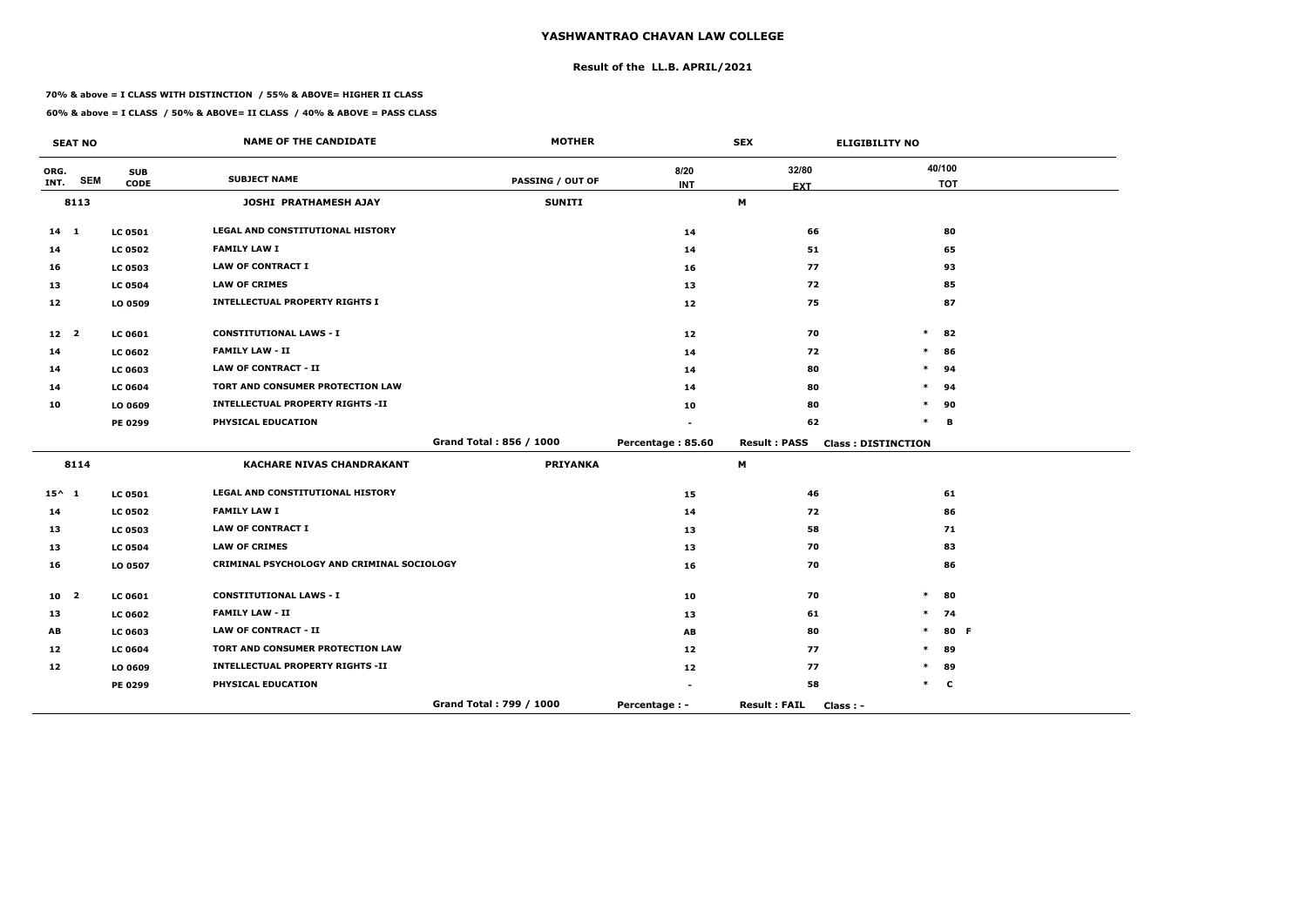## **Result of the LL.B. APRIL/2021**

#### **70% & above = I CLASS WITH DISTINCTION / 55% & ABOVE= HIGHER II CLASS**

|                 | <b>SEAT NO</b> |                           | <b>NAME OF THE CANDIDATE</b>            | <b>MOTHER</b>           |                   | <b>SEX</b>          | <b>ELIGIBILITY NO</b>     |
|-----------------|----------------|---------------------------|-----------------------------------------|-------------------------|-------------------|---------------------|---------------------------|
| ORG.<br>INT.    | <b>SEM</b>     | <b>SUB</b><br><b>CODE</b> | <b>SUBJECT NAME</b>                     | <b>PASSING / OUT OF</b> | 8/20              | 32/80               | 40/100<br><b>TOT</b>      |
|                 | 8115           |                           | KAD PALLAVI DHANRAJ                     | <b>SUMAN PAYGUDE</b>    | <b>INT</b>        | <b>EXT</b><br>F.    |                           |
|                 |                |                           |                                         |                         |                   |                     |                           |
| $15$ 1          |                | <b>LC 0501</b>            | LEGAL AND CONSTITUTIONAL HISTORY        |                         | 15                | 50                  | 65                        |
| 13              |                | <b>LC 0502</b>            | <b>FAMILY LAW I</b>                     |                         | 13                | 62                  | 75                        |
| 12              |                | <b>LC 0503</b>            | <b>LAW OF CONTRACT I</b>                |                         | 12                | 48                  | 60                        |
| 11              |                | <b>LC 0504</b>            | <b>LAW OF CRIMES</b>                    |                         | 11                | 64                  | 75                        |
| 15              |                | LO 0505                   | <b>HEALTH AND FOOD LAW</b>              |                         | 15                | 78                  | $\ast$<br>93              |
| $11 \quad 2$    |                | <b>LC 0601</b>            | <b>CONSTITUTIONAL LAWS - I</b>          |                         | 11                | 69                  | $\ast$<br>80              |
| 14              |                | <b>LC 0602</b>            | <b>FAMILY LAW - II</b>                  |                         | 14                | 54                  | 68<br>$\ast$              |
| 13              |                | <b>LC 0603</b>            | <b>LAW OF CONTRACT - II</b>             |                         | 13                | 77                  | $\ast$<br>90              |
| 15              |                | <b>LC 0604</b>            | TORT AND CONSUMER PROTECTION LAW        |                         | 15                | 54                  | 69<br>*                   |
| 16              |                | LO 0606                   | <b>BANKING AND INSURANCE LAW</b>        |                         | 16                | 67                  | $\ast$<br>83              |
|                 |                | PE 0299                   | PHYSICAL EDUCATION                      |                         |                   | 67                  | $\ast$<br>B               |
|                 |                |                           |                                         | Grand Total: 763 / 1000 | Percentage: 76.30 | <b>Result: PASS</b> | <b>Class: DISTINCTION</b> |
|                 | 8116           |                           | KADAM GAJANAN VITTHALRAO                | <b>ANUSAYA</b>          |                   | M                   |                           |
| $13 \quad 1$    |                | <b>LC 0501</b>            | <b>LEGAL AND CONSTITUTIONAL HISTORY</b> |                         | 13                | 72                  | 85                        |
| 12              |                | <b>LC 0502</b>            | <b>FAMILY LAW I</b>                     |                         | 12                | 37                  | 49                        |
| 13              |                | <b>LC 0503</b>            | <b>LAW OF CONTRACT I</b>                |                         | 13                | 51                  | 64                        |
| 10              |                | <b>LC 0504</b>            | <b>LAW OF CRIMES</b>                    |                         | 10                | 78                  | $\ast$<br>88              |
| 10              |                | LO 0509                   | <b>INTELLECTUAL PROPERTY RIGHTS I</b>   |                         | 10                | 69                  | 79                        |
| 12 <sup>2</sup> |                | <b>LC 0601</b>            | <b>CONSTITUTIONAL LAWS - I</b>          |                         | 12                | 70                  | $\ast$<br>82              |
| 14              |                | <b>LC 0602</b>            | <b>FAMILY LAW - II</b>                  |                         | 14                | 50                  | $\ast$<br>64              |
| 14              |                | <b>LC 0603</b>            | <b>LAW OF CONTRACT - II</b>             |                         | 14                | 66                  | 80<br>$\ast$              |
| 15              |                | <b>LC 0604</b>            | TORT AND CONSUMER PROTECTION LAW        |                         | 15                | 58                  | $\ast$<br>73              |
| 12              |                | LO 0609                   | <b>INTELLECTUAL PROPERTY RIGHTS -II</b> |                         | 12                | 77                  | *<br>89                   |
|                 |                | PE 0299                   | PHYSICAL EDUCATION                      |                         |                   | 62                  | $\ast$<br>В               |
|                 |                |                           |                                         | Grand Total: 753 / 1000 | Percentage: 75.30 | <b>Result: PASS</b> | <b>Class: DISTINCTION</b> |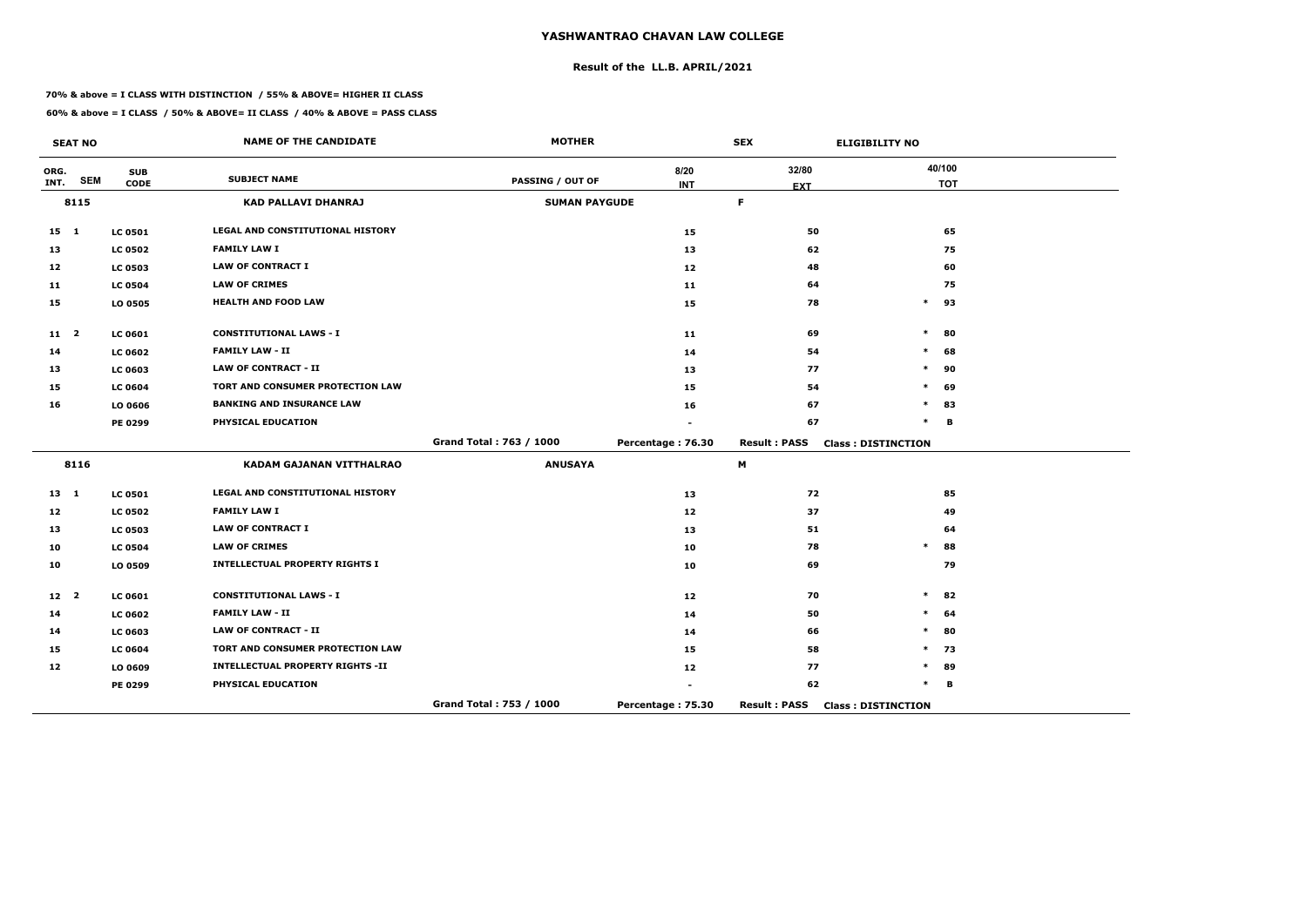## **Result of the LL.B. APRIL/2021**

#### **70% & above = I CLASS WITH DISTINCTION / 55% & ABOVE= HIGHER II CLASS**

|                 | <b>SEAT NO</b> |                           | <b>NAME OF THE CANDIDATE</b>               | <b>MOTHER</b>           |                   | <b>SEX</b>          | <b>ELIGIBILITY NO</b>     |
|-----------------|----------------|---------------------------|--------------------------------------------|-------------------------|-------------------|---------------------|---------------------------|
| ORG.<br>INT.    | <b>SEM</b>     | <b>SUB</b><br><b>CODE</b> | <b>SUBJECT NAME</b>                        | PASSING / OUT OF        | 8/20              | 32/80               | 40/100<br><b>TOT</b>      |
|                 | 8117           |                           | <b>KALE SUCHITA DATTATRAY</b>              | <b>VANDANA</b>          | <b>INT</b>        | <b>EXT</b><br>F     |                           |
|                 |                |                           |                                            |                         |                   |                     |                           |
| $15$ 1          |                | <b>LC 0501</b>            | LEGAL AND CONSTITUTIONAL HISTORY           |                         | 15                | 62                  | 77                        |
| 14              |                | <b>LC 0502</b>            | <b>FAMILY LAW I</b>                        |                         | 14                | 51                  | 65                        |
| 14              |                | <b>LC 0503</b>            | <b>LAW OF CONTRACT I</b>                   |                         | 14                | 58                  | 72                        |
| 11              |                | <b>LC 0504</b>            | <b>LAW OF CRIMES</b>                       |                         | 11                | 67                  | 78                        |
| 15              |                | LO 0507                   | CRIMINAL PSYCHOLOGY AND CRIMINAL SOCIOLOGY |                         | 15                | 64                  | 79                        |
| 12 <sub>2</sub> |                | <b>LC 0601</b>            | <b>CONSTITUTIONAL LAWS - I</b>             |                         | 12                | 72                  | $\ast$<br>84              |
| 14              |                | <b>LC 0602</b>            | <b>FAMILY LAW - II</b>                     |                         | 14                | 61                  | $\ast$<br>75              |
| 12              |                | <b>LC 0603</b>            | <b>LAW OF CONTRACT - II</b>                |                         | 12                | 80                  | 92<br>$\ast$              |
| 13              |                | <b>LC 0604</b>            | TORT AND CONSUMER PROTECTION LAW           |                         | 13                | 70                  | $\ast$<br>83              |
| 14              |                | LO 0607                   | PENOLOGY AND VICTIMOLOGY                   |                         | 14                | 69                  | $\ast$<br>83              |
|                 |                | PE 0299                   | PHYSICAL EDUCATION                         |                         |                   | 62                  | $\ast$<br>B               |
|                 |                |                           |                                            | Grand Total: 788 / 1000 | Percentage: 78.80 | <b>Result: PASS</b> | <b>Class: DISTINCTION</b> |
|                 | 8118           |                           | <b>KALE SRUSHTI SACHIN</b>                 | <b>SUPRIYA</b>          |                   | $\mathsf F$         |                           |
| 16 <sub>1</sub> |                | <b>LC 0501</b>            | LEGAL AND CONSTITUTIONAL HISTORY           |                         | 16                | 72                  | 88                        |
| 16              |                | <b>LC 0502</b>            | <b>FAMILY LAW I</b>                        |                         | 16                | 72                  | 88                        |
| 15              |                | <b>LC 0503</b>            | <b>LAW OF CONTRACT I</b>                   |                         | 15                | 78                  | 93                        |
| 12              |                | <b>LC 0504</b>            | <b>LAW OF CRIMES</b>                       |                         | 12 <sub>1</sub>   | 75                  | 87                        |
| 12              |                | LO 0509                   | <b>INTELLECTUAL PROPERTY RIGHTS I</b>      |                         | 12                | 80                  | 92                        |
| 12 <sup>2</sup> |                | LC 0601                   | <b>CONSTITUTIONAL LAWS - I</b>             |                         | 12                | 74                  | $\ast$<br>86              |
| 14              |                | <b>LC 0602</b>            | <b>FAMILY LAW - II</b>                     |                         | 14                | 66                  | 80<br>$\ast$              |
| 13              |                | <b>LC 0603</b>            | <b>LAW OF CONTRACT - II</b>                |                         | 13                | 80                  | $\ast$<br>93              |
| 15              |                | <b>LC 0604</b>            | TORT AND CONSUMER PROTECTION LAW           |                         | 15                | 69                  | $\ast$<br>84              |
| 12              |                | LO 0609                   | <b>INTELLECTUAL PROPERTY RIGHTS -II</b>    |                         | 12                | 69                  | 81<br>$\ast$              |
|                 |                | PE 0299                   | PHYSICAL EDUCATION                         |                         |                   | 66                  | $\ast$<br>B               |
|                 |                |                           |                                            | Grand Total: 872 / 1000 | Percentage: 87.20 | <b>Result: PASS</b> | <b>Class: DISTINCTION</b> |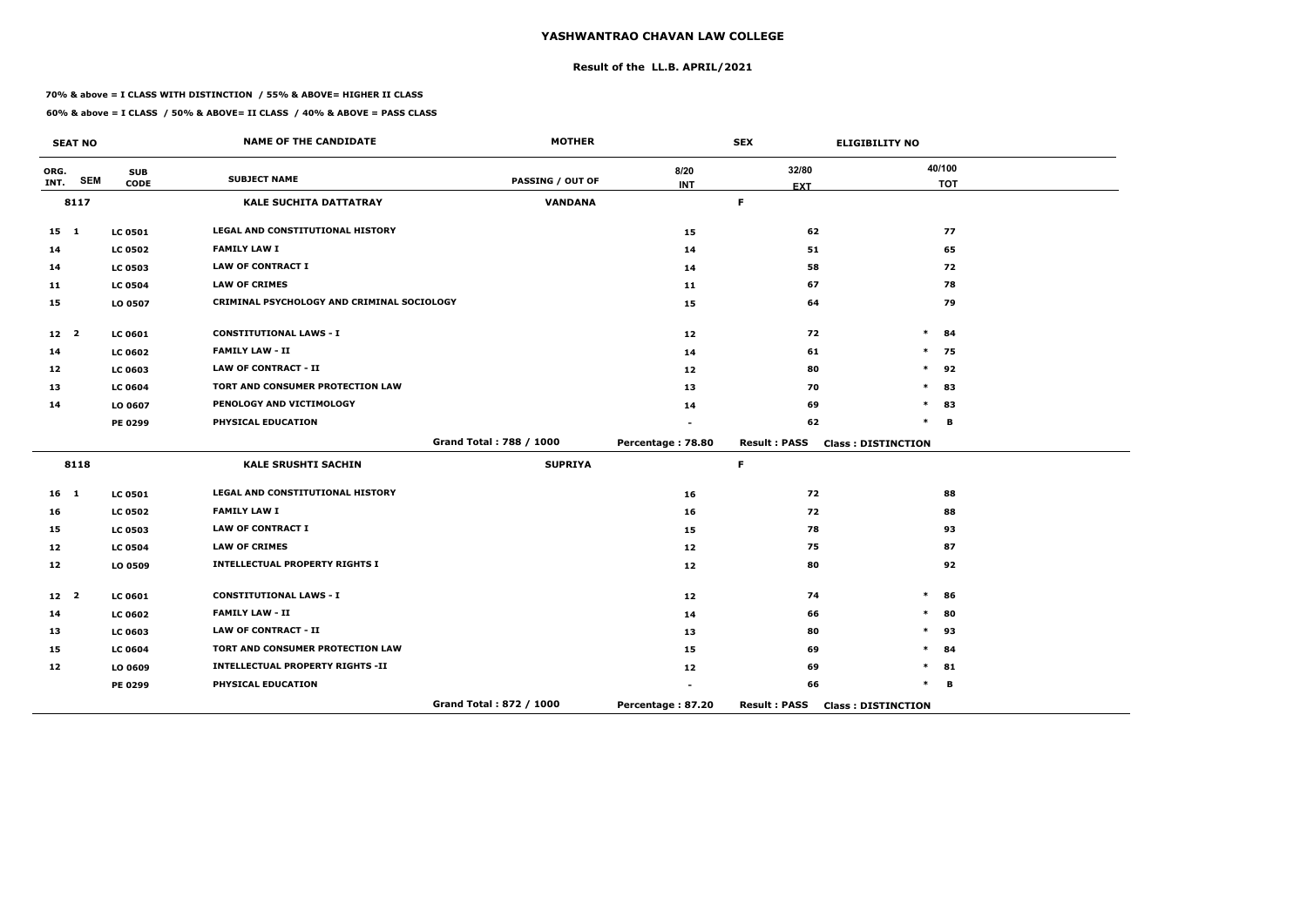## **Result of the LL.B. APRIL/2021**

#### **70% & above = I CLASS WITH DISTINCTION / 55% & ABOVE= HIGHER II CLASS**

**60% & above = I CLASS / 50% & ABOVE= II CLASS / 40% & ABOVE = PASS CLASS**

 $\overline{\phantom{a}}$ 

|                 | <b>SEAT NO</b>          |                | <b>NAME OF THE CANDIDATE</b>            | <b>MOTHER</b>           |                            | <b>SEX</b>             | <b>ELIGIBILITY NO</b>     |            |                |
|-----------------|-------------------------|----------------|-----------------------------------------|-------------------------|----------------------------|------------------------|---------------------------|------------|----------------|
| ORG.            |                         | <b>SUB</b>     |                                         |                         | 8/20                       | 32/80                  |                           | 40/100     |                |
| INT.            | <b>SEM</b>              | <b>CODE</b>    | <b>SUBJECT NAME</b>                     | <b>PASSING / OUT OF</b> | <b>INT</b>                 | <b>EXT</b>             |                           | <b>TOT</b> |                |
|                 | 8119                    |                | <b>KAMBLE MAYUR MOHAN</b>               |                         | <b>UJWALA MOHAN KAMBLE</b> | M                      |                           |            |                |
| 14 1            |                         | <b>LC 0501</b> | LEGAL AND CONSTITUTIONAL HISTORY        |                         | 14                         | 69                     |                           | 83         |                |
| $13^{\wedge}$   |                         | <b>LC 0502</b> | <b>FAMILY LAW I</b>                     |                         | 12                         | 34                     |                           | 46         |                |
| 12              |                         | <b>LC 0503</b> | <b>LAW OF CONTRACT I</b>                |                         | 12 <sub>2</sub>            | 62                     |                           | 74         |                |
| 9               |                         | <b>LC 0504</b> | <b>LAW OF CRIMES</b>                    |                         | 9                          | 66                     |                           | 75         |                |
| 10              |                         | LO 0509        | <b>INTELLECTUAL PROPERTY RIGHTS I</b>   |                         | 10                         | 75                     |                           | 85         |                |
| <b>AB</b>       | $\overline{\mathbf{2}}$ | LC 0601        | <b>CONSTITUTIONAL LAWS - I</b>          |                         | AB                         | 61                     | $\ast$                    | 61 F       |                |
| AB              |                         | <b>LC 0602</b> | <b>FAMILY LAW - II</b>                  |                         | AB                         | 61                     | $\ast$                    | 61 F       |                |
| AB              |                         | <b>LC 0603</b> | <b>LAW OF CONTRACT - II</b>             |                         | AB                         | 80                     | $\ast$                    | 80 F       |                |
| AB              |                         | <b>LC 0604</b> | TORT AND CONSUMER PROTECTION LAW        |                         | AB                         | 74                     | $\ast$                    | 74 F       |                |
| AB              |                         | LO 0609        | <b>INTELLECTUAL PROPERTY RIGHTS -II</b> |                         | AB                         | 67                     | ∗                         | 67 F       |                |
|                 |                         | <b>PE 0299</b> | PHYSICAL EDUCATION                      |                         |                            | <b>AB</b>              | $\ast$                    |            | F <sub>F</sub> |
|                 |                         |                |                                         | Grand Total: 706 / 1000 | Percentage : -             | Result: FATKT Class: - |                           |            |                |
|                 | 8120                    |                | <b>KAMBLE PRADNYA SHIVRAM</b>           | <b>SUNITA</b>           |                            | $\mathsf F$            |                           |            |                |
| $14 \quad 1$    |                         | <b>LC 0501</b> | LEGAL AND CONSTITUTIONAL HISTORY        |                         | 14                         | 64                     |                           | 78         |                |
| $13^{\wedge}$   |                         | <b>LC 0502</b> | <b>FAMILY LAW I</b>                     |                         | 13                         | 38                     | $\ast$                    | 51         |                |
| 14              |                         | <b>LC 0503</b> | <b>LAW OF CONTRACT I</b>                |                         | 14                         | 50                     |                           | 64         |                |
| 10              |                         | <b>LC 0504</b> | <b>LAW OF CRIMES</b>                    |                         | 10                         | 51                     |                           | 61         |                |
| 11              |                         | LO 0506        | <b>EQUITY AND TRUST LAW</b>             |                         | 11                         | 59                     |                           | 70         |                |
| 15 <sub>2</sub> |                         | <b>LC 0601</b> | <b>CONSTITUTIONAL LAWS - I</b>          |                         | 15                         | 54                     | $\ast$                    | 69         |                |
| 12              |                         | <b>LC 0602</b> | <b>FAMILY LAW - II</b>                  |                         | 12 <sub>1</sub>            | 38                     | $\ast$                    | 50         |                |
| 12              |                         | <b>LC 0603</b> | <b>LAW OF CONTRACT - II</b>             |                         | 12 <sub>2</sub>            | 61                     | $\ast$                    | 73         |                |
| 12 <sup>1</sup> |                         | <b>LC 0604</b> | TORT AND CONSUMER PROTECTION LAW        |                         | 12 <sub>2</sub>            | 46                     | $\ast$                    | 58         |                |
| 14              |                         | LO 0606        | <b>BANKING AND INSURANCE LAW</b>        |                         | 14                         | 54                     | $\ast$                    | 68         |                |
|                 |                         | <b>PE 0299</b> | PHYSICAL EDUCATION                      |                         |                            | 64                     | $\ast$                    | в          |                |
|                 |                         |                |                                         | Grand Total: 647 / 1000 | Percentage: 64.70          | <b>Result: PASS</b>    | <b>Class: FIRST CLASS</b> |            |                |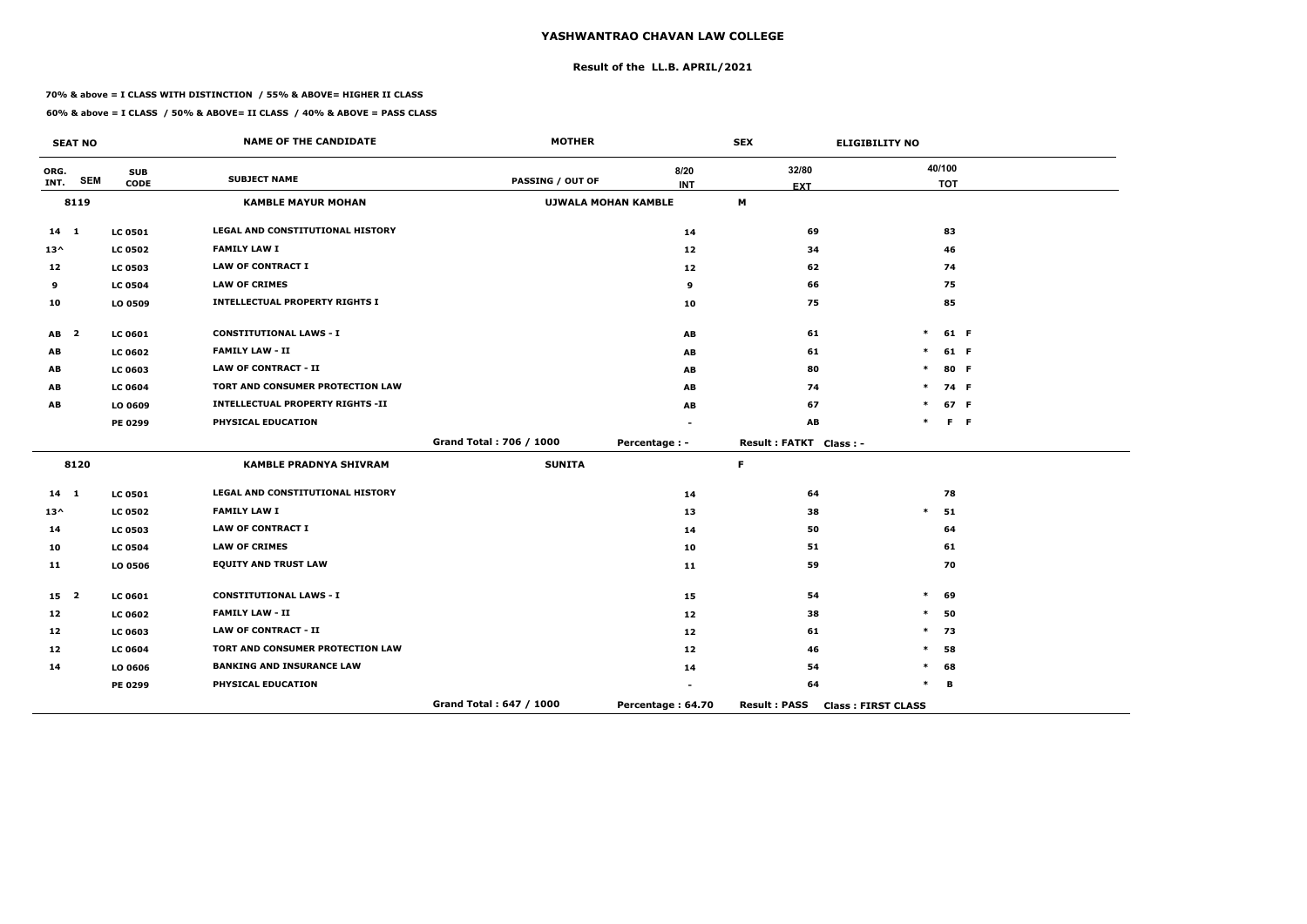## **Result of the LL.B. APRIL/2021**

#### **70% & above = I CLASS WITH DISTINCTION / 55% & ABOVE= HIGHER II CLASS**

 $\overline{\phantom{a}}$ 

|                 | <b>SEAT NO</b> |                           | <b>NAME OF THE CANDIDATE</b>               | <b>MOTHER</b>           |                   | <b>SEX</b>          | <b>ELIGIBILITY NO</b>     |
|-----------------|----------------|---------------------------|--------------------------------------------|-------------------------|-------------------|---------------------|---------------------------|
| ORG.<br>INT.    | <b>SEM</b>     | <b>SUB</b><br><b>CODE</b> | <b>SUBJECT NAME</b>                        | <b>PASSING / OUT OF</b> | 8/20              | 32/80               | 40/100<br><b>TOT</b>      |
|                 | 8122           |                           | <b>KAMBLE TEJAS SHRIDHAR</b>               | <b>SAVITA</b>           | <b>INT</b>        | <b>EXT</b><br>M     |                           |
|                 |                |                           |                                            |                         |                   |                     |                           |
| $15 \quad 1$    |                | <b>LC 0501</b>            | LEGAL AND CONSTITUTIONAL HISTORY           |                         | 15                | 62                  | 77                        |
| 13              |                | <b>LC 0502</b>            | <b>FAMILY LAW I</b>                        |                         | 13                | 54                  | 67                        |
| 13              |                | <b>LC 0503</b>            | <b>LAW OF CONTRACT I</b>                   |                         | 13                | 59                  | 72                        |
| 10              |                | <b>LC 0504</b>            | <b>LAW OF CRIMES</b>                       |                         | 10                | 56                  | 66                        |
| 13              |                | LO 0507                   | CRIMINAL PSYCHOLOGY AND CRIMINAL SOCIOLOGY |                         | 13                | 78                  | 91                        |
| 11 <sub>2</sub> |                | LC 0601                   | <b>CONSTITUTIONAL LAWS - I</b>             |                         | 11                | 67                  | $\ast$<br>78              |
| $13^{\wedge}$   |                | <b>LC 0602</b>            | <b>FAMILY LAW - II</b>                     |                         | 13                | 38                  | 51<br>$\ast$              |
| 13              |                | <b>LC 0603</b>            | <b>LAW OF CONTRACT - II</b>                |                         | 13                | 70                  | 83<br>$\ast$              |
| 15              |                | <b>LC 0604</b>            | TORT AND CONSUMER PROTECTION LAW           |                         | 15                | 70                  | 85<br>$\ast$              |
| 14              |                | LO 0605                   | <b>MEDIA AND LAW</b>                       |                         | 14                | 77                  | $\ast$<br>91              |
|                 |                | <b>PE 0299</b>            | PHYSICAL EDUCATION                         |                         |                   | 58                  | $\ast$<br>$\mathbf c$     |
|                 |                |                           |                                            | Grand Total: 761 / 1000 | Percentage: 76.10 | <b>Result: PASS</b> | <b>Class: DISTINCTION</b> |
|                 | 8123           |                           | <b>KAMBLE JAYANT PANDURANG</b>             | <b>RUKMINI</b>          |                   | M                   |                           |
| $12 \quad 1$    |                | <b>LC 0501</b>            | LEGAL AND CONSTITUTIONAL HISTORY           |                         | 12 <sub>1</sub>   | 54                  | 66                        |
| $14^{\wedge}$   |                | <b>LC 0502</b>            | <b>FAMILY LAW I</b>                        |                         | 14                | 42                  | 56<br>$\ast$              |
| 10              |                | <b>LC 0503</b>            | <b>LAW OF CONTRACT I</b>                   |                         | 10                | 50                  | 60<br>$\ast$              |
| 12              |                | <b>LC 0504</b>            | <b>LAW OF CRIMES</b>                       |                         | 12                | 77                  | 89<br>$\ast$              |
| 14              |                | LO 0507                   | CRIMINAL PSYCHOLOGY AND CRIMINAL SOCIOLOGY |                         | 14                | 69                  | $\ast$<br>83              |
| 12 <sup>2</sup> |                | <b>LC 0601</b>            | <b>CONSTITUTIONAL LAWS - I</b>             |                         | 12 <sub>1</sub>   | 66                  | 78<br>$\ast$              |
| 14              |                | <b>LC 0602</b>            | <b>FAMILY LAW - II</b>                     |                         | 14                | 53                  | 67<br>$\ast$              |
| 15              |                | <b>LC 0603</b>            | <b>LAW OF CONTRACT - II</b>                |                         | 15                | 69                  | $\ast$<br>84              |
| 13              |                | <b>LC 0604</b>            | TORT AND CONSUMER PROTECTION LAW           |                         | 13                | 50                  | 63<br>$\ast$              |
| 16              |                | LO 0607                   | PENOLOGY AND VICTIMOLOGY                   |                         | 16                | 70                  | 86<br>$\ast$              |
|                 |                | <b>PE 0299</b>            | PHYSICAL EDUCATION                         |                         |                   | 62                  | $\ast$<br>B               |
|                 |                |                           |                                            | Grand Total: 732 / 1000 | Percentage: 73.20 | <b>Result: PASS</b> | <b>Class: DISTINCTION</b> |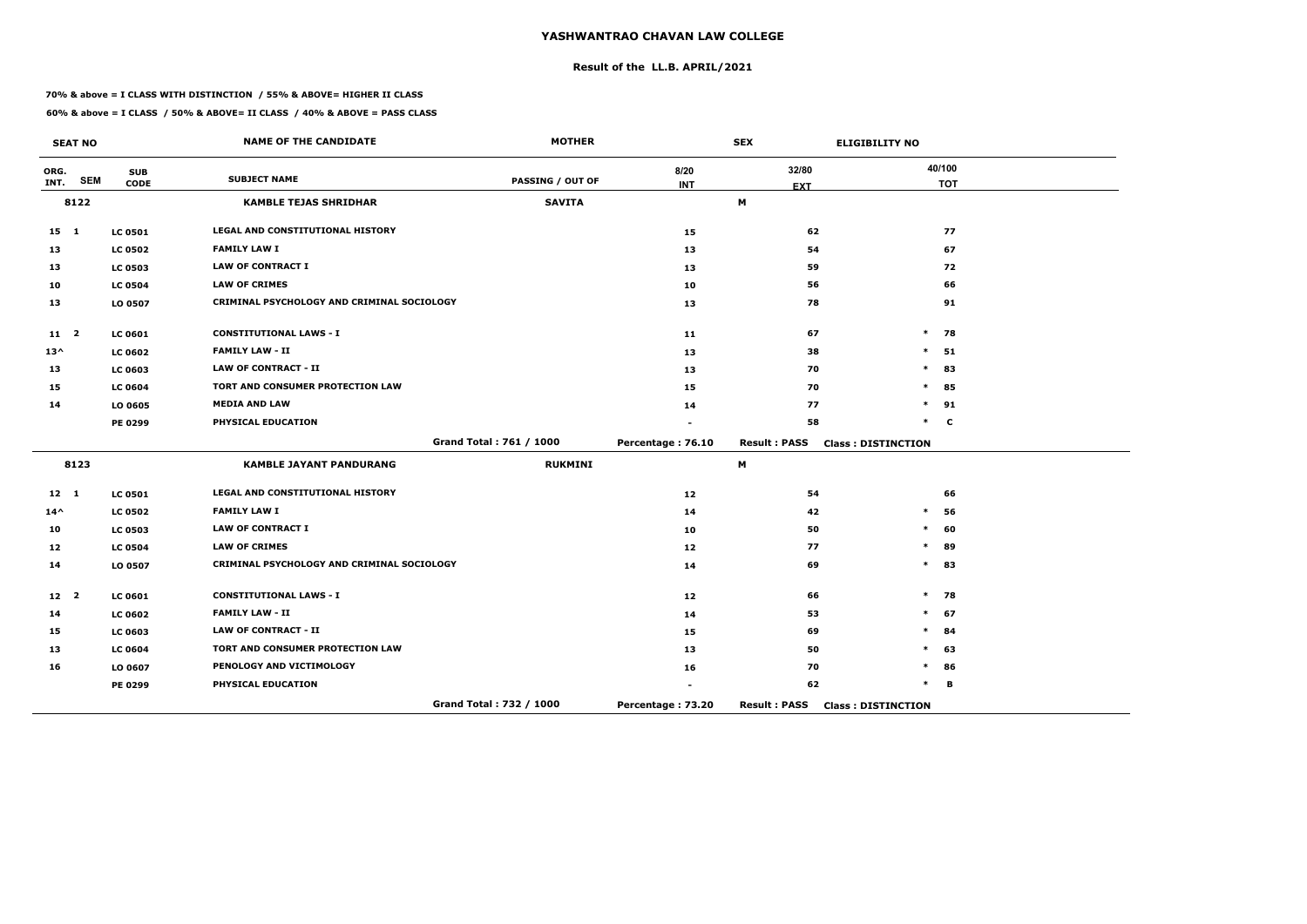## **Result of the LL.B. APRIL/2021**

#### **70% & above = I CLASS WITH DISTINCTION / 55% & ABOVE= HIGHER II CLASS**

|                 | <b>SEAT NO</b> |                | <b>NAME OF THE CANDIDATE</b>               | <b>MOTHER</b>           |                   | <b>SEX</b>             | <b>ELIGIBILITY NO</b>     |            |      |
|-----------------|----------------|----------------|--------------------------------------------|-------------------------|-------------------|------------------------|---------------------------|------------|------|
| ORG.            | <b>SEM</b>     | <b>SUB</b>     | <b>SUBJECT NAME</b>                        | <b>PASSING / OUT OF</b> | 8/20              | 32/80                  |                           | 40/100     |      |
| INT.            | 8126           | <b>CODE</b>    | <b>KANTE MANOJ PANDURANG</b>               | <b>ALKA</b>             | <b>INT</b>        | <b>EXT</b><br>М        |                           | <b>TOT</b> |      |
|                 |                |                |                                            |                         |                   |                        |                           |            |      |
| $14 \quad 1$    |                | <b>LC 0501</b> | LEGAL AND CONSTITUTIONAL HISTORY           |                         | 14                | 51                     |                           | 65         |      |
| $15^{\wedge}$   |                | <b>LC 0502</b> | <b>FAMILY LAW I</b>                        |                         | 14                | 43                     |                           | 57         |      |
| 13              |                | <b>LC 0503</b> | <b>LAW OF CONTRACT I</b>                   |                         | 13                | 53                     |                           | 66         |      |
| 9               |                | <b>LC 0504</b> | <b>LAW OF CRIMES</b>                       |                         | 9                 | 61                     |                           | 70         |      |
| 8               |                | LO 0509        | <b>INTELLECTUAL PROPERTY RIGHTS I</b>      |                         | 8                 | 72                     |                           | 80         |      |
| 10 2            |                | LC 0601        | <b>CONSTITUTIONAL LAWS - I</b>             |                         | 10                | 56                     | $\ast$                    | 66         |      |
| 14              |                | <b>LC 0602</b> | <b>FAMILY LAW - II</b>                     |                         | 14                | 46                     | $\ast$                    | 60         |      |
| 14              |                | <b>LC 0603</b> | <b>LAW OF CONTRACT - II</b>                |                         | 14                | 78                     | $\ast$                    | 92         |      |
| 15              |                | <b>LC 0604</b> | TORT AND CONSUMER PROTECTION LAW           |                         | 15                | 75                     | $\ast$                    | 90         |      |
| 8               |                | LO 0609        | <b>INTELLECTUAL PROPERTY RIGHTS -II</b>    |                         | 08                | 70                     | $\ast$                    | 78         |      |
|                 |                | PE 0299        | PHYSICAL EDUCATION                         |                         |                   | 62                     | $\ast$                    | В          |      |
|                 |                |                |                                            | Grand Total: 724 / 1000 | Percentage: 72.40 | <b>Result: PASS</b>    | <b>Class: DISTINCTION</b> |            |      |
|                 | 8127           |                | KANTHIWAR DHANANJAY GHANSHYAM              | LALITAGAURI             |                   | M                      |                           |            |      |
| $15^{\wedge} 1$ |                | <b>LC 0501</b> | LEGAL AND CONSTITUTIONAL HISTORY           |                         | 15                | 48                     |                           | 63         |      |
| $14^{\wedge}$   |                | <b>LC 0502</b> | <b>FAMILY LAW I</b>                        |                         | 13                | 38                     |                           | 51         |      |
| 11              |                | <b>LC 0503</b> | <b>LAW OF CONTRACT I</b>                   |                         | 11                | 53                     |                           | 64         |      |
| 11              |                | <b>LC 0504</b> | <b>LAW OF CRIMES</b>                       |                         | $11$              | 35                     |                           | 46         |      |
| 14              |                | LO 0507        | CRIMINAL PSYCHOLOGY AND CRIMINAL SOCIOLOGY |                         | 14                | 59                     |                           | 73         |      |
| $13^{\wedge}2$  |                | <b>LC 0601</b> | <b>CONSTITUTIONAL LAWS - I</b>             |                         | 12                | 37                     | $\ast$                    | 49         |      |
| $14^{\wedge}$   |                | <b>LC 0602</b> | <b>FAMILY LAW - II</b>                     |                         | 08                | 18                     | $\ast$                    | 26 F       |      |
| $13^{\wedge}$   |                | <b>LC 0603</b> | <b>LAW OF CONTRACT - II</b>                |                         | 08                | 18                     | $\ast$                    | 26 F       |      |
| $13^{\wedge}$   |                | <b>LC 0604</b> | TORT AND CONSUMER PROTECTION LAW           |                         | 08                | 21                     | $\ast$                    |            | 29 F |
| $15^{\wedge}$   |                | LO 0607        | PENOLOGY AND VICTIMOLOGY                   |                         | 12                | 35                     | $\ast$                    | 47         |      |
|                 |                | <b>PE 0299</b> | PHYSICAL EDUCATION                         |                         | $\blacksquare$    | 67                     | $\ast$                    | В          |      |
|                 |                |                |                                            | Grand Total: 474 / 1000 | Percentage : -    | Result: FATKT Class: - |                           |            |      |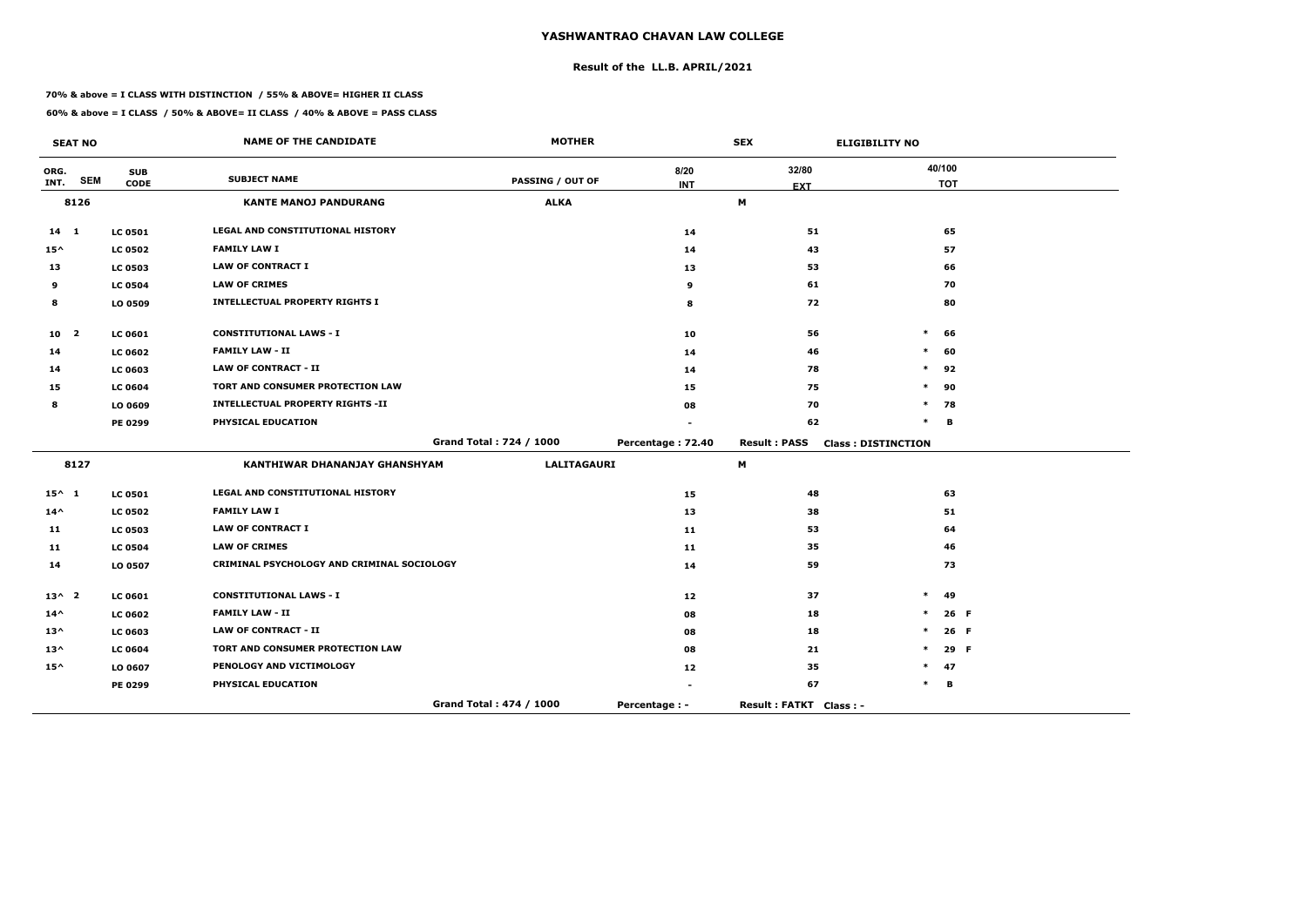## **Result of the LL.B. APRIL/2021**

#### **70% & above = I CLASS WITH DISTINCTION / 55% & ABOVE= HIGHER II CLASS**

 $\overline{\phantom{a}}$ 

|                 | <b>SEAT NO</b> |                | <b>NAME OF THE CANDIDATE</b>               | <b>MOTHER</b>           |                   | <b>SEX</b>             | <b>ELIGIBILITY NO</b>     |            |  |
|-----------------|----------------|----------------|--------------------------------------------|-------------------------|-------------------|------------------------|---------------------------|------------|--|
| ORG.            |                | <b>SUB</b>     | <b>SUBJECT NAME</b>                        |                         | 8/20              | 32/80                  |                           | 40/100     |  |
| INT.            | <b>SEM</b>     | <b>CODE</b>    |                                            | <b>PASSING / OUT OF</b> | <b>INT</b>        | <b>EXT</b>             |                           | <b>TOT</b> |  |
|                 | 8128           |                | <b>KAPOOR GAURI SANDEEP</b>                | <b>DEEPALI</b>          |                   | $\mathsf F$            |                           |            |  |
| $14 \quad 1$    |                | <b>LC 0501</b> | LEGAL AND CONSTITUTIONAL HISTORY           |                         | 14                | 70                     |                           | 84         |  |
| 14              |                | <b>LC 0502</b> | <b>FAMILY LAW I</b>                        |                         | 14                | 70                     |                           | 84         |  |
| 15              |                | <b>LC 0503</b> | <b>LAW OF CONTRACT I</b>                   |                         | 15                | 78                     |                           | 93         |  |
| 14              |                | <b>LC 0504</b> | <b>LAW OF CRIMES</b>                       |                         | 14                | 74                     |                           | 88         |  |
| 15              |                | LO 0507        | CRIMINAL PSYCHOLOGY AND CRIMINAL SOCIOLOGY |                         | 15                | 69                     |                           | 84         |  |
| 10 <sub>2</sub> |                | <b>LC 0601</b> | <b>CONSTITUTIONAL LAWS - I</b>             |                         | 10                | 67                     | $*$ 77                    |            |  |
| 10              |                | <b>LC 0602</b> | <b>FAMILY LAW - II</b>                     |                         | 10                | 70                     | $\ast$                    | 80         |  |
| 12              |                | <b>LC 0603</b> | <b>LAW OF CONTRACT - II</b>                |                         | 12                | 78                     | $\ast$                    | 90         |  |
| 13              |                | <b>LC 0604</b> | <b>TORT AND CONSUMER PROTECTION LAW</b>    |                         | 13                | 69                     | $\ast$                    | 82         |  |
| 15              |                | LO 0605        | <b>MEDIA AND LAW</b>                       |                         | 15                | 69                     | $\ast$                    | 84         |  |
|                 |                | PE 0299        | PHYSICAL EDUCATION                         |                         |                   | 62                     | $\ast$                    | в          |  |
|                 |                |                |                                            | Grand Total: 846 / 1000 | Percentage: 84.60 | <b>Result: PASS</b>    | <b>Class: DISTINCTION</b> |            |  |
|                 | 8129           |                | <b>KASBE SURAJ HARSHWARDHAN</b>            | <b>MEERA</b>            |                   | M                      |                           |            |  |
| AB 1            |                | <b>LC 0501</b> | LEGAL AND CONSTITUTIONAL HISTORY           |                         | AB                | 61                     |                           | 61 F       |  |
| AB              |                | <b>LC 0502</b> | <b>FAMILY LAW I</b>                        |                         | AB                | 48                     |                           | 48 F       |  |
| AB              |                | <b>LC 0503</b> | <b>LAW OF CONTRACT I</b>                   |                         | AB                | 38                     |                           | 38 F       |  |
| AB              |                | <b>LC 0504</b> | <b>LAW OF CRIMES</b>                       |                         | AB                | 48                     |                           | 48 F       |  |
| AB              |                | LO 0507        | CRIMINAL PSYCHOLOGY AND CRIMINAL SOCIOLOGY |                         | AB                | 58                     |                           | 58 F       |  |
| 12 <sup>2</sup> |                | <b>LC 0601</b> | <b>CONSTITUTIONAL LAWS - I</b>             |                         | 12                | 61                     | $\ast$                    | 73         |  |
| AB              |                | <b>LC 0602</b> | <b>FAMILY LAW - II</b>                     |                         | <b>AB</b>         | 30                     | $\ast$                    | 30 F       |  |
| AB              |                | <b>LC 0603</b> | <b>LAW OF CONTRACT - II</b>                |                         | AB                | 77                     |                           | 77 F       |  |
| AB              |                | <b>LC 0604</b> | TORT AND CONSUMER PROTECTION LAW           |                         | AB                | 54                     |                           | 54 F       |  |
| AB              |                | LO 0607        | PENOLOGY AND VICTIMOLOGY                   |                         | AB                | 62                     | $\ast$                    | 62 F       |  |
|                 |                | <b>PE 0299</b> | PHYSICAL EDUCATION                         |                         | $\blacksquare$    | 61                     |                           | в          |  |
|                 |                |                |                                            | Grand Total: 549 / 1000 | Percentage : -    | Result: FATKT Class: - |                           |            |  |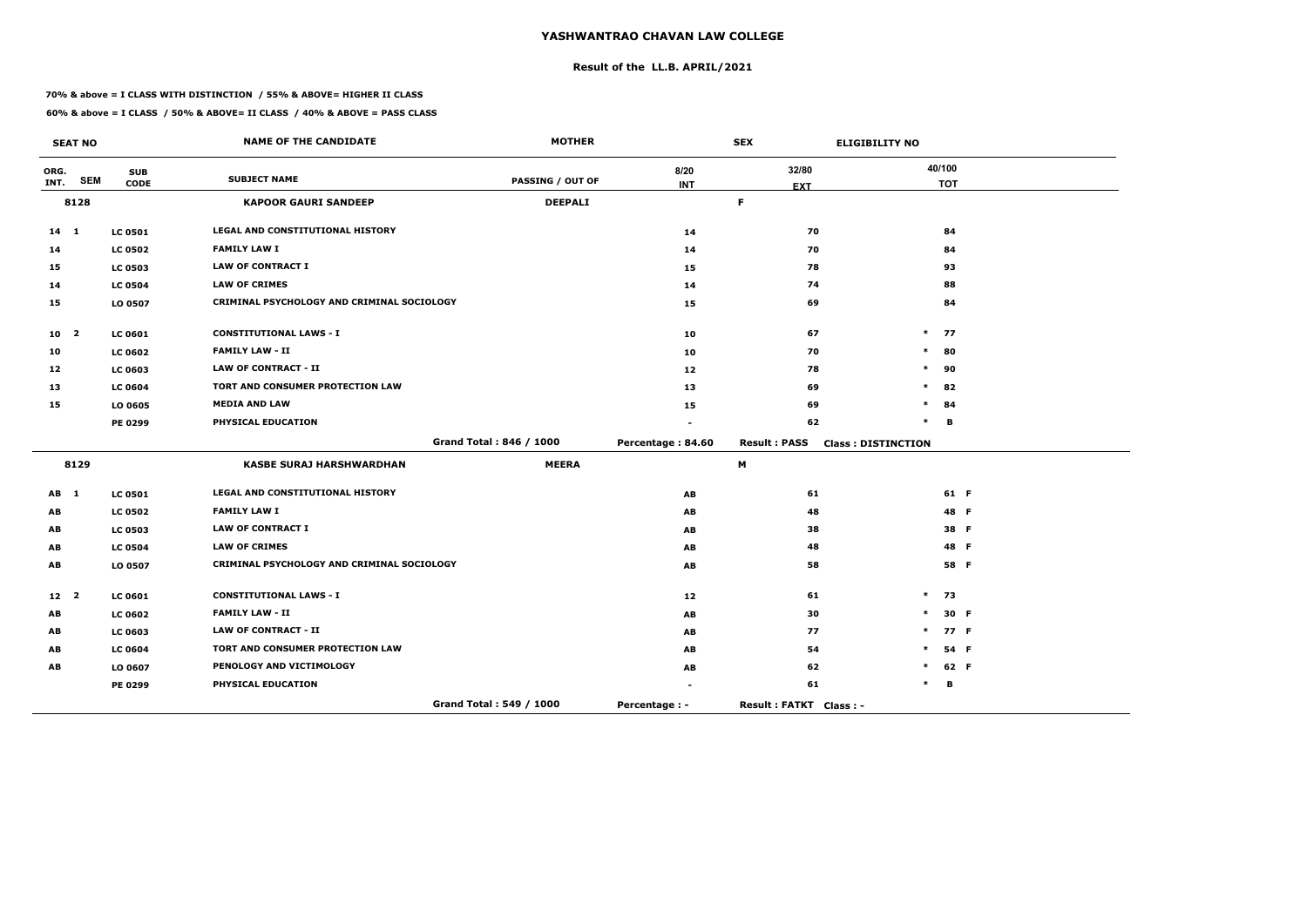## **Result of the LL.B. APRIL/2021**

#### **70% & above = I CLASS WITH DISTINCTION / 55% & ABOVE= HIGHER II CLASS**

|                 | <b>SEAT NO</b> |                           | <b>NAME OF THE CANDIDATE</b>               | <b>MOTHER</b>           |                    | <b>SEX</b>          | <b>ELIGIBILITY NO</b>     |
|-----------------|----------------|---------------------------|--------------------------------------------|-------------------------|--------------------|---------------------|---------------------------|
| ORG.<br>INT.    | <b>SEM</b>     | <b>SUB</b><br><b>CODE</b> | <b>SUBJECT NAME</b>                        | <b>PASSING / OUT OF</b> | 8/20<br><b>INT</b> | 32/80               | 40/100<br><b>TOT</b>      |
|                 | 8130           |                           | <b>KATIKAR SIMA SHREYAS</b>                | <b>UMA SWAMI</b>        |                    | <b>EXT</b><br>F.    |                           |
|                 |                |                           |                                            |                         |                    |                     |                           |
| $14 \quad 1$    |                | <b>LC 0501</b>            | <b>LEGAL AND CONSTITUTIONAL HISTORY</b>    |                         | 14                 | 80                  | 94                        |
| 14              |                | <b>LC 0502</b>            | <b>FAMILY LAW I</b>                        |                         | 14                 | 70                  | 84                        |
| 11              |                | <b>LC 0503</b>            | <b>LAW OF CONTRACT I</b>                   |                         | 11                 | 80                  | 91                        |
| 12              |                | <b>LC 0504</b>            | <b>LAW OF CRIMES</b>                       |                         | 12                 | 80                  | 92                        |
| 12              |                | LO 0509                   | <b>INTELLECTUAL PROPERTY RIGHTS I</b>      |                         | 12                 | 80                  | 92                        |
| 12 <sub>2</sub> |                | LC 0601                   | <b>CONSTITUTIONAL LAWS - I</b>             |                         | 12                 | 75                  | $\ast$<br>87              |
| 15              |                | <b>LC 0602</b>            | <b>FAMILY LAW - II</b>                     |                         | 15                 | 80                  | $\ast$<br>95              |
| 13              |                | <b>LC 0603</b>            | <b>LAW OF CONTRACT - II</b>                |                         | 13                 | 80                  | $\ast$<br>93              |
| 16              |                | <b>LC 0604</b>            | TORT AND CONSUMER PROTECTION LAW           |                         | 16                 | 80                  | $\ast$<br>96              |
| 10              |                | LO 0609                   | <b>INTELLECTUAL PROPERTY RIGHTS -II</b>    |                         | 10                 | 80                  | *<br>90                   |
|                 |                | PE 0299                   | PHYSICAL EDUCATION                         |                         |                    | 63                  | $\ast$<br>B               |
|                 |                |                           |                                            | Grand Total: 914 / 1000 | Percentage: 91.40  | <b>Result: PASS</b> | <b>Class: DISTINCTION</b> |
|                 | 8132           |                           | <b>KHADKE ANANT DATTATRAY</b>              | <b>SHARADA</b>          |                    | M                   |                           |
| $14^{\wedge} 1$ |                | <b>LC 0501</b>            | LEGAL AND CONSTITUTIONAL HISTORY           |                         | 14                 | 43                  | 57                        |
| $13^{\wedge}$   |                | <b>LC 0502</b>            | <b>FAMILY LAW I</b>                        |                         | 12                 | 37                  | 49                        |
| 12              |                | <b>LC 0503</b>            | <b>LAW OF CONTRACT I</b>                   |                         | 12 <sub>1</sub>    | 62                  | $\ast$<br>74              |
| 10              |                | <b>LC 0504</b>            | <b>LAW OF CRIMES</b>                       |                         | 10                 | 37                  | 47                        |
| 14              |                | LO 0507                   | CRIMINAL PSYCHOLOGY AND CRIMINAL SOCIOLOGY |                         | 14                 | 45                  | 59                        |
| 12 <sup>2</sup> |                | <b>LC 0601</b>            | <b>CONSTITUTIONAL LAWS - I</b>             |                         | 12                 | 66                  | $\ast$<br>78              |
| $13^{\wedge}$   |                | <b>LC 0602</b>            | <b>FAMILY LAW - II</b>                     |                         | 13                 | 40                  | 53<br>$\ast$              |
| 13              |                | <b>LC 0603</b>            | <b>LAW OF CONTRACT - II</b>                |                         | 13                 | 80                  | $\ast$<br>93              |
| 15              |                | <b>LC 0604</b>            | TORT AND CONSUMER PROTECTION LAW           |                         | 15                 | 54                  | $\ast$<br>69              |
| 16              |                | LO 0607                   | PENOLOGY AND VICTIMOLOGY                   |                         | 16                 | 70                  | *<br>86                   |
|                 |                | PE 0299                   | PHYSICAL EDUCATION                         |                         |                    | 60                  | $\ast$<br>$\mathbf c$     |
|                 |                |                           |                                            | Grand Total: 667 / 1000 | Percentage: 66.70  | <b>Result: PASS</b> | <b>Class: DISTINCTION</b> |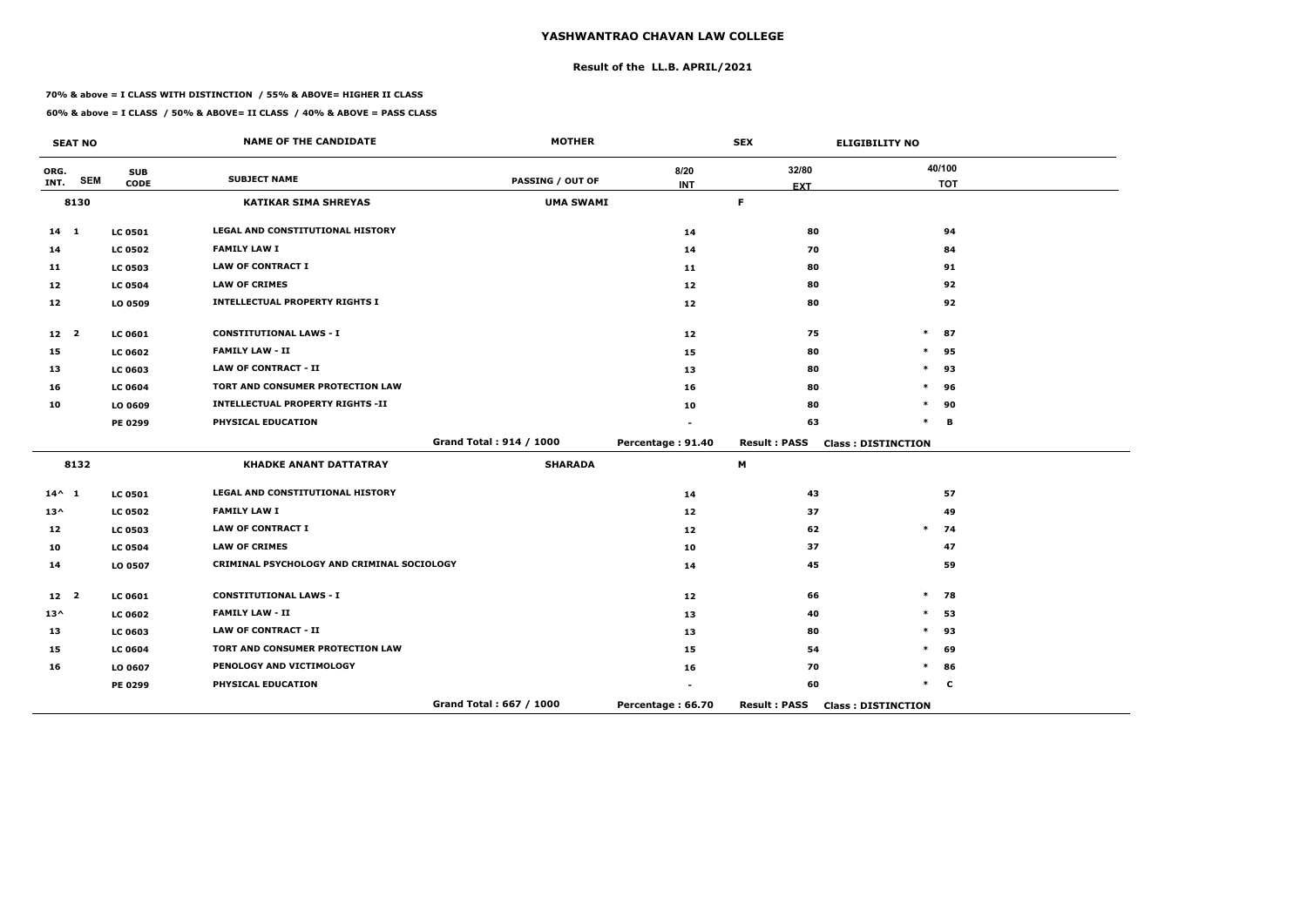## **Result of the LL.B. APRIL/2021**

#### **70% & above = I CLASS WITH DISTINCTION / 55% & ABOVE= HIGHER II CLASS**

|                 | <b>SEAT NO</b> |                           | <b>NAME OF THE CANDIDATE</b>               | <b>MOTHER</b>           |                    | <b>SEX</b>          | <b>ELIGIBILITY NO</b>     |
|-----------------|----------------|---------------------------|--------------------------------------------|-------------------------|--------------------|---------------------|---------------------------|
| ORG.<br>INT.    | <b>SEM</b>     | <b>SUB</b><br><b>CODE</b> | <b>SUBJECT NAME</b>                        | <b>PASSING / OUT OF</b> | 8/20<br><b>INT</b> | 32/80               | 40/100<br><b>TOT</b>      |
|                 | 8133           |                           | <b>KHAIRE SHUBHAM PRALHAD</b>              | <b>REKHA</b>            |                    | <b>EXT</b><br>M     |                           |
| $15 \quad 1$    |                | <b>LC 0501</b>            | <b>LEGAL AND CONSTITUTIONAL HISTORY</b>    |                         | 15                 | 61                  | 76                        |
| $15^{\wedge}$   |                | <b>LC 0502</b>            | <b>FAMILY LAW I</b>                        |                         | 14                 | 42                  | 56                        |
| $15^{\wedge}$   |                | <b>LC 0503</b>            | <b>LAW OF CONTRACT I</b>                   |                         | 13                 | 40                  | 53                        |
| 12              |                | <b>LC 0504</b>            | <b>LAW OF CRIMES</b>                       |                         | 12                 | 54                  | 66                        |
| 15              |                | LO 0507                   | CRIMINAL PSYCHOLOGY AND CRIMINAL SOCIOLOGY |                         | 15                 | 56                  | 71                        |
| $11 \quad 2$    |                | <b>LC 0601</b>            | <b>CONSTITUTIONAL LAWS - I</b>             |                         | 11                 | 58                  | $\ast$<br>69              |
| 10              |                | <b>LC 0602</b>            | <b>FAMILY LAW - II</b>                     |                         | 10                 | 35                  | $\ast$<br>45              |
| 14              |                | <b>LC 0603</b>            | <b>LAW OF CONTRACT - II</b>                |                         | 14                 | 59                  | $\ast$<br>73              |
| $16^{\wedge}$   |                | <b>LC 0604</b>            | TORT AND CONSUMER PROTECTION LAW           |                         | 12                 | 35                  | 47<br>$\ast$              |
| 14              |                | LO 0607                   | PENOLOGY AND VICTIMOLOGY                   |                         | 14                 | 64                  | $\ast$<br>78              |
|                 |                | PE 0299                   | PHYSICAL EDUCATION                         |                         |                    | 65                  | $\ast$<br>B               |
|                 |                |                           |                                            | Grand Total: 636 / 1000 | Percentage: 63.60  | <b>Result: PASS</b> | <b>Class: FIRST CLASS</b> |
|                 | 8134           |                           | <b>KHALSODE JYOTI HARI</b>                 | <b>SAVITA</b>           |                    | F.                  |                           |
| $14 \quad 1$    |                | <b>LC 0501</b>            | LEGAL AND CONSTITUTIONAL HISTORY           |                         | 14                 | 53                  | 67                        |
| 14              |                | <b>LC 0502</b>            | <b>FAMILY LAW I</b>                        |                         | 14                 | 53                  | 67                        |
| 14              |                | <b>LC 0503</b>            | <b>LAW OF CONTRACT I</b>                   |                         | 14                 | 46                  | 60                        |
| 12              |                | <b>LC 0504</b>            | <b>LAW OF CRIMES</b>                       |                         | 12                 | 66                  | 78                        |
| 14              |                | LO 0507                   | CRIMINAL PSYCHOLOGY AND CRIMINAL SOCIOLOGY |                         | 14                 | 53                  | 67                        |
| 12 <sup>2</sup> |                | <b>LC 0601</b>            | <b>CONSTITUTIONAL LAWS - I</b>             |                         | 12                 | 66                  | $\ast$<br>78              |
| 13              |                | <b>LC 0602</b>            | <b>FAMILY LAW - II</b>                     |                         | 13                 | 61                  | 74<br>$\ast$              |
| 13              |                | <b>LC 0603</b>            | <b>LAW OF CONTRACT - II</b>                |                         | 13                 | 61                  | 74<br>$\ast$              |
| 14              |                | <b>LC 0604</b>            | TORT AND CONSUMER PROTECTION LAW           |                         | 14                 | 50                  | $\ast$<br>64              |
| 16              |                | LO 0607                   | PENOLOGY AND VICTIMOLOGY                   |                         | 16                 | 66                  | *<br>82                   |
|                 |                | PE 0299                   | PHYSICAL EDUCATION                         |                         |                    | 64                  | $\ast$<br>В               |
|                 |                |                           |                                            | Grand Total: 711 / 1000 | Percentage: 71.10  | <b>Result: PASS</b> | <b>Class: DISTINCTION</b> |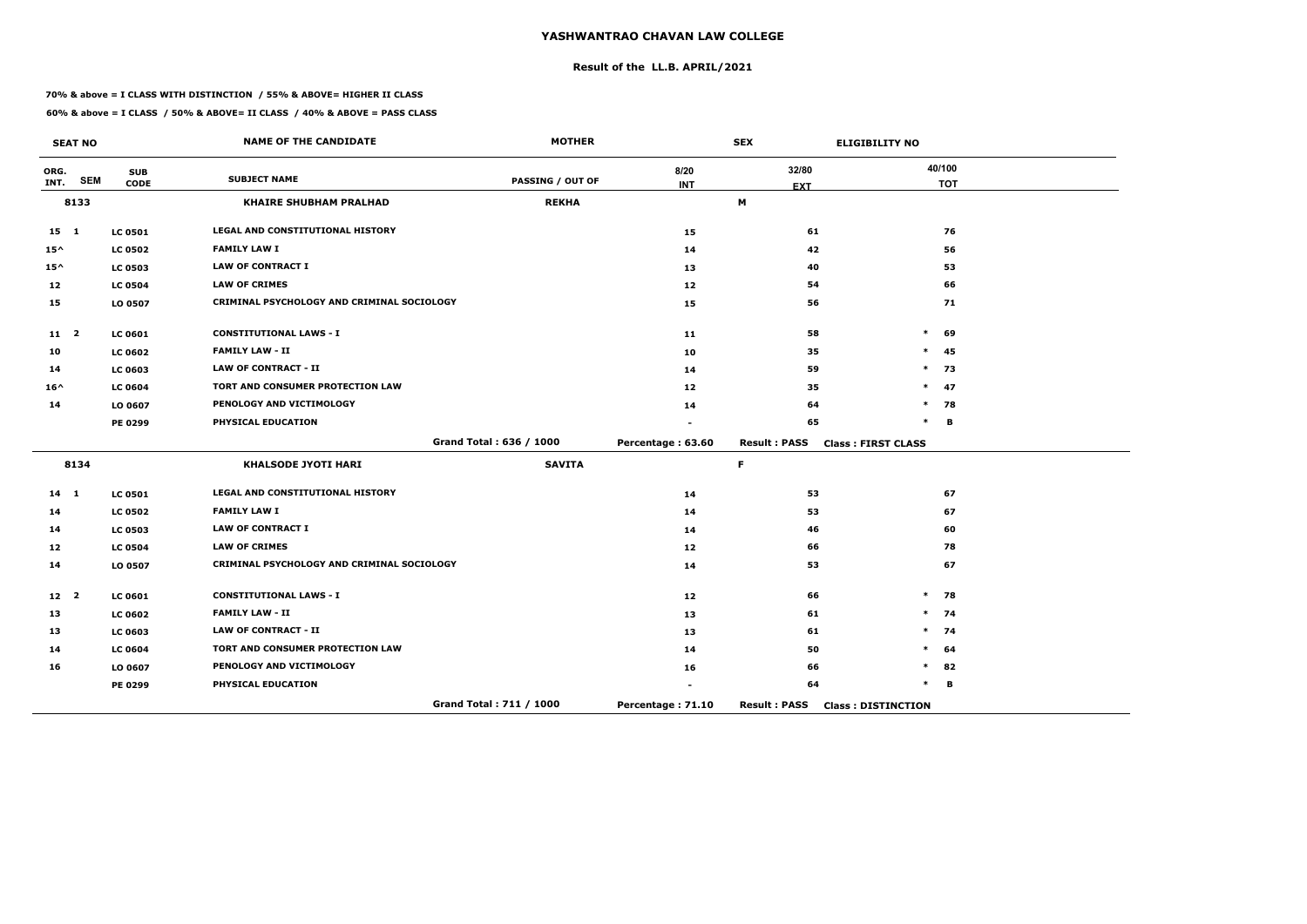## **Result of the LL.B. APRIL/2021**

#### **70% & above = I CLASS WITH DISTINCTION / 55% & ABOVE= HIGHER II CLASS**

 $\overline{\phantom{a}}$ 

|                 | <b>SEAT NO</b>          |                | <b>NAME OF THE CANDIDATE</b>               | <b>MOTHER</b>           |                   | <b>SEX</b>          | <b>ELIGIBILITY NO</b>     |
|-----------------|-------------------------|----------------|--------------------------------------------|-------------------------|-------------------|---------------------|---------------------------|
| ORG.            | <b>SEM</b>              | <b>SUB</b>     | <b>SUBJECT NAME</b>                        | <b>PASSING / OUT OF</b> | 8/20              | 32/80               | 40/100                    |
| INT.            |                         | <b>CODE</b>    |                                            |                         | <b>INT</b>        | <b>EXT</b>          | <b>TOT</b>                |
|                 | 8135                    |                | <b>KHANDALE SANDIP MANOHAR</b>             | <b>DHONDABAI</b>        |                   | M                   |                           |
| $14 \quad 1$    |                         | <b>LC 0501</b> | LEGAL AND CONSTITUTIONAL HISTORY           |                         | 14                | 51                  | 65                        |
| 14              |                         | <b>LC 0502</b> | <b>FAMILY LAW I</b>                        |                         | 14                | 48                  | 62                        |
| $16^{\wedge}$   |                         | <b>LC 0503</b> | <b>LAW OF CONTRACT I</b>                   |                         | 15                | 46                  | 61                        |
| 11              |                         | <b>LC 0504</b> | <b>LAW OF CRIMES</b>                       |                         | 11                | 61                  | 72                        |
| $16^{\wedge}$   |                         | LO 0507        | CRIMINAL PSYCHOLOGY AND CRIMINAL SOCIOLOGY |                         | 16                | 51                  | 67                        |
| 10 <sub>2</sub> |                         | <b>LC 0601</b> | <b>CONSTITUTIONAL LAWS - I</b>             |                         | 10                | 58                  | 68<br>$\ast$              |
| 10              |                         | <b>LC 0602</b> | <b>FAMILY LAW - II</b>                     |                         | 10                | 54                  | 64<br>$\ast$              |
| 16              |                         | LC 0603        | <b>LAW OF CONTRACT - II</b>                |                         | 16                | 66                  | $\ast$<br>82              |
| 11              |                         | <b>LC 0604</b> | TORT AND CONSUMER PROTECTION LAW           |                         | 11                | 50                  | 61<br>$\ast$              |
| 10              |                         | LO 0609        | <b>INTELLECTUAL PROPERTY RIGHTS -II</b>    |                         | 10                | 72                  | $\ast$<br>82              |
|                 |                         | <b>PE 0299</b> | PHYSICAL EDUCATION                         |                         |                   | 68                  | $\ast$<br>B               |
|                 |                         |                |                                            | Grand Total: 687 / 1000 | Percentage: 68.70 | <b>Result: PASS</b> | <b>Class: DISTINCTION</b> |
|                 | 8136                    |                | <b>KHANDEKAR NAGNATH BHIKU</b>             | <b>MAINABAI</b>         |                   | M                   |                           |
| 16 <sub>1</sub> |                         | <b>LC 0501</b> | LEGAL AND CONSTITUTIONAL HISTORY           |                         | 16                | 62                  | 78                        |
| 16              |                         | <b>LC 0502</b> | <b>FAMILY LAW I</b>                        |                         | 16                | 72                  | 88                        |
| 16              |                         | <b>LC 0503</b> | <b>LAW OF CONTRACT I</b>                   |                         | 16                | 66                  | 82                        |
| 12              |                         | <b>LC 0504</b> | <b>LAW OF CRIMES</b>                       |                         | 12 <sub>1</sub>   | 70                  | 82                        |
| 14              |                         | LO 0507        | CRIMINAL PSYCHOLOGY AND CRIMINAL SOCIOLOGY |                         | 14                | 66                  | 80                        |
| 13              | $\overline{\mathbf{2}}$ | <b>LC 0601</b> | <b>CONSTITUTIONAL LAWS - I</b>             |                         | 13                | 77                  | 90<br>$\ast$              |
| 13              |                         | <b>LC 0602</b> | <b>FAMILY LAW - II</b>                     |                         | 13                | 61                  | 74<br>$\ast$              |
| 15              |                         | <b>LC 0603</b> | <b>LAW OF CONTRACT - II</b>                |                         | 15                | 78                  | 93<br>$\ast$              |
| 15              |                         | <b>LC 0604</b> | TORT AND CONSUMER PROTECTION LAW           |                         | 15                | 72                  | 87<br>$\ast$              |
| 16              |                         | LO 0607        | PENOLOGY AND VICTIMOLOGY                   |                         | 16                | 75                  | 91<br>$\ast$              |
|                 |                         | <b>PE 0299</b> | PHYSICAL EDUCATION                         |                         |                   | 62                  | $\ast$<br>B               |
|                 |                         |                |                                            | Grand Total: 845 / 1000 | Percentage: 84.50 | <b>Result: PASS</b> | <b>Class: DISTINCTION</b> |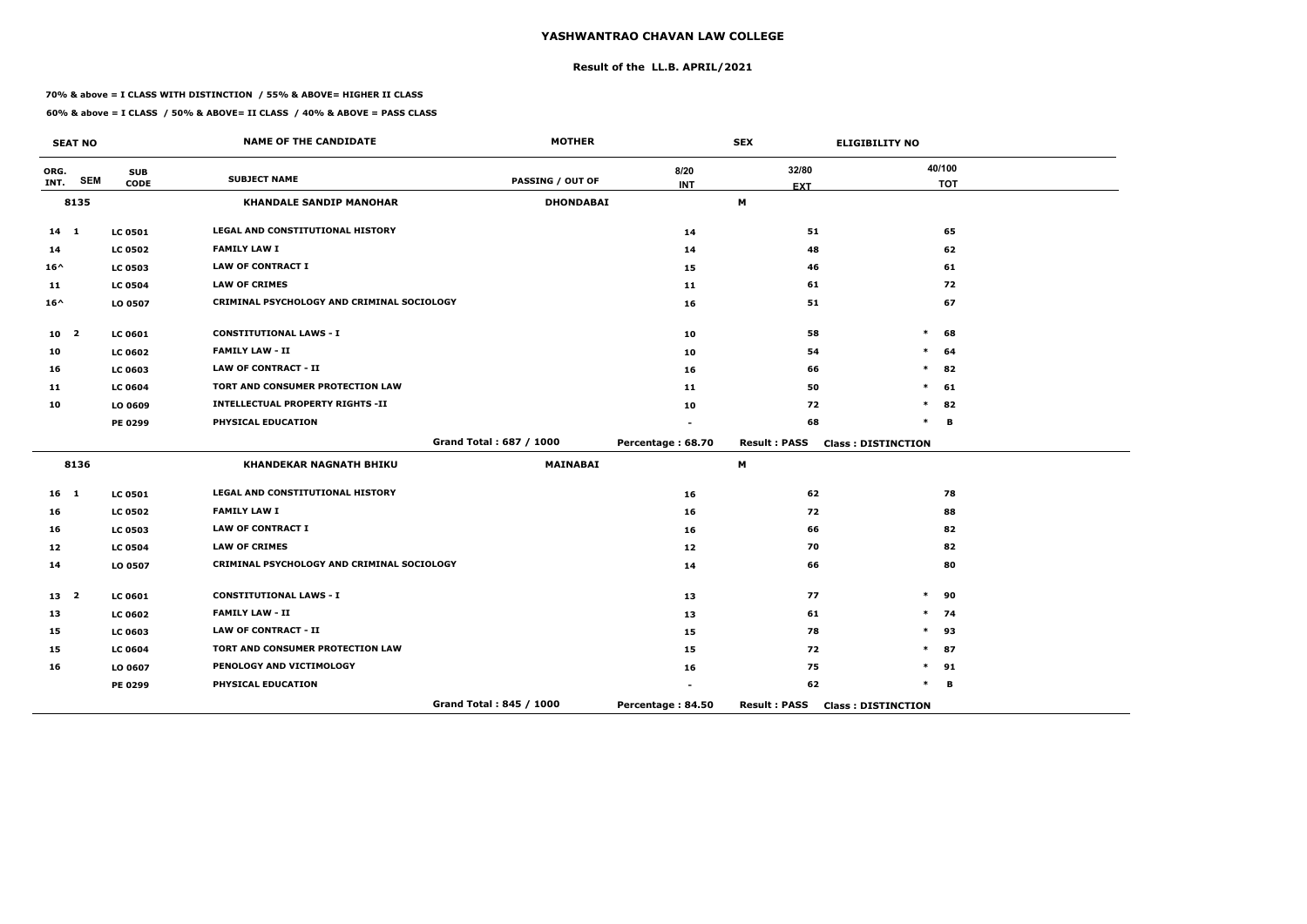## **Result of the LL.B. APRIL/2021**

#### **70% & above = I CLASS WITH DISTINCTION / 55% & ABOVE= HIGHER II CLASS**

|                 | <b>SEAT NO</b> |                           | <b>NAME OF THE CANDIDATE</b>               | <b>MOTHER</b>           |                    | <b>SEX</b>          | <b>ELIGIBILITY NO</b>     |                      |
|-----------------|----------------|---------------------------|--------------------------------------------|-------------------------|--------------------|---------------------|---------------------------|----------------------|
| ORG.<br>INT.    | <b>SEM</b>     | <b>SUB</b><br><b>CODE</b> | <b>SUBJECT NAME</b>                        | <b>PASSING / OUT OF</b> | 8/20<br><b>INT</b> | 32/80<br><b>EXT</b> |                           | 40/100<br><b>TOT</b> |
|                 | 8138           |                           | <b>KHATIK VIKAS RAMNATH</b>                | <b>KUNDABAI</b>         |                    | M                   |                           |                      |
| $13 \quad 1$    |                | <b>LC 0501</b>            | LEGAL AND CONSTITUTIONAL HISTORY           |                         | 13                 | 67                  |                           | 80                   |
| 14              |                | <b>LC 0502</b>            | <b>FAMILY LAW I</b>                        |                         | 14                 | 70                  |                           | 84                   |
| 16              |                | <b>LC 0503</b>            | <b>LAW OF CONTRACT I</b>                   |                         | 16                 | 58                  |                           | 74                   |
| 12              |                | <b>LC 0504</b>            | <b>LAW OF CRIMES</b>                       |                         | 12 <sub>2</sub>    | 72                  |                           | 84                   |
| 15              |                | LO 0507                   | CRIMINAL PSYCHOLOGY AND CRIMINAL SOCIOLOGY |                         | 15                 | 80                  |                           | 95                   |
| 12 <sub>2</sub> |                | <b>LC 0601</b>            | <b>CONSTITUTIONAL LAWS - I</b>             |                         | 12                 | 69                  | $\ast$                    | 81                   |
| 16              |                | <b>LC 0602</b>            | <b>FAMILY LAW - II</b>                     |                         | 16                 | 59                  | $\ast$                    | 75                   |
| 15              |                | <b>LC 0603</b>            | <b>LAW OF CONTRACT - II</b>                |                         | 15                 | 80                  | $\ast$                    | 95                   |
| 14              |                | <b>LC 0604</b>            | TORT AND CONSUMER PROTECTION LAW           |                         | 14                 | 70                  | $\ast$                    | 84                   |
| 15              |                | LO 0607                   | PENOLOGY AND VICTIMOLOGY                   |                         | 15                 | 80                  | $\ast$                    | 95                   |
|                 |                | PE 0299                   | PHYSICAL EDUCATION                         |                         |                    | 63                  | $\ast$                    | В                    |
|                 |                |                           |                                            | Grand Total: 847 / 1000 | Percentage: 84.70  | <b>Result: PASS</b> | <b>Class: DISTINCTION</b> |                      |
|                 | 8140           |                           | <b>KHATPE MONALI VITTHAL</b>               | <b>NILIMA</b>           |                    | F.                  |                           |                      |
| $15 \quad 1$    |                | <b>LC 0501</b>            | LEGAL AND CONSTITUTIONAL HISTORY           |                         | 15                 | 70                  |                           | 85                   |
| 15              |                | <b>LC 0502</b>            | <b>FAMILY LAW I</b>                        |                         | 15                 | 51                  |                           | 66                   |
| $18^{\wedge}$   |                | <b>LC 0503</b>            | <b>LAW OF CONTRACT I</b>                   |                         | 17                 | 56                  |                           | 73                   |
| 14              |                | <b>LC 0504</b>            | <b>LAW OF CRIMES</b>                       |                         | 14                 | 69                  |                           | 83                   |
| 17              |                | LO 0506                   | <b>EQUITY AND TRUST LAW</b>                |                         | 17                 | 75                  |                           | 92                   |
| $14 2$          |                | <b>LC 0601</b>            | <b>CONSTITUTIONAL LAWS - I</b>             |                         | 14                 | 64                  | $\ast$                    | 78                   |
| 15              |                | <b>LC 0602</b>            | <b>FAMILY LAW - II</b>                     |                         | 15                 | 67                  | $\ast$                    | 82                   |
| 16              |                | <b>LC 0603</b>            | <b>LAW OF CONTRACT - II</b>                |                         | 16                 | 80                  | $\ast$                    | 96                   |
| 17              |                | <b>LC 0604</b>            | TORT AND CONSUMER PROTECTION LAW           |                         | 17                 | 67                  | $\ast$                    | 84                   |
| 16              |                | LO 0606                   | <b>BANKING AND INSURANCE LAW</b>           |                         | 16                 | 69                  | $\ast$                    | 85                   |
|                 |                | PE 0299                   | PHYSICAL EDUCATION                         |                         |                    | 70                  | $\ast$                    | В                    |
|                 |                |                           |                                            | Grand Total: 824 / 1000 | Percentage: 82.40  | <b>Result: PASS</b> | <b>Class: DISTINCTION</b> |                      |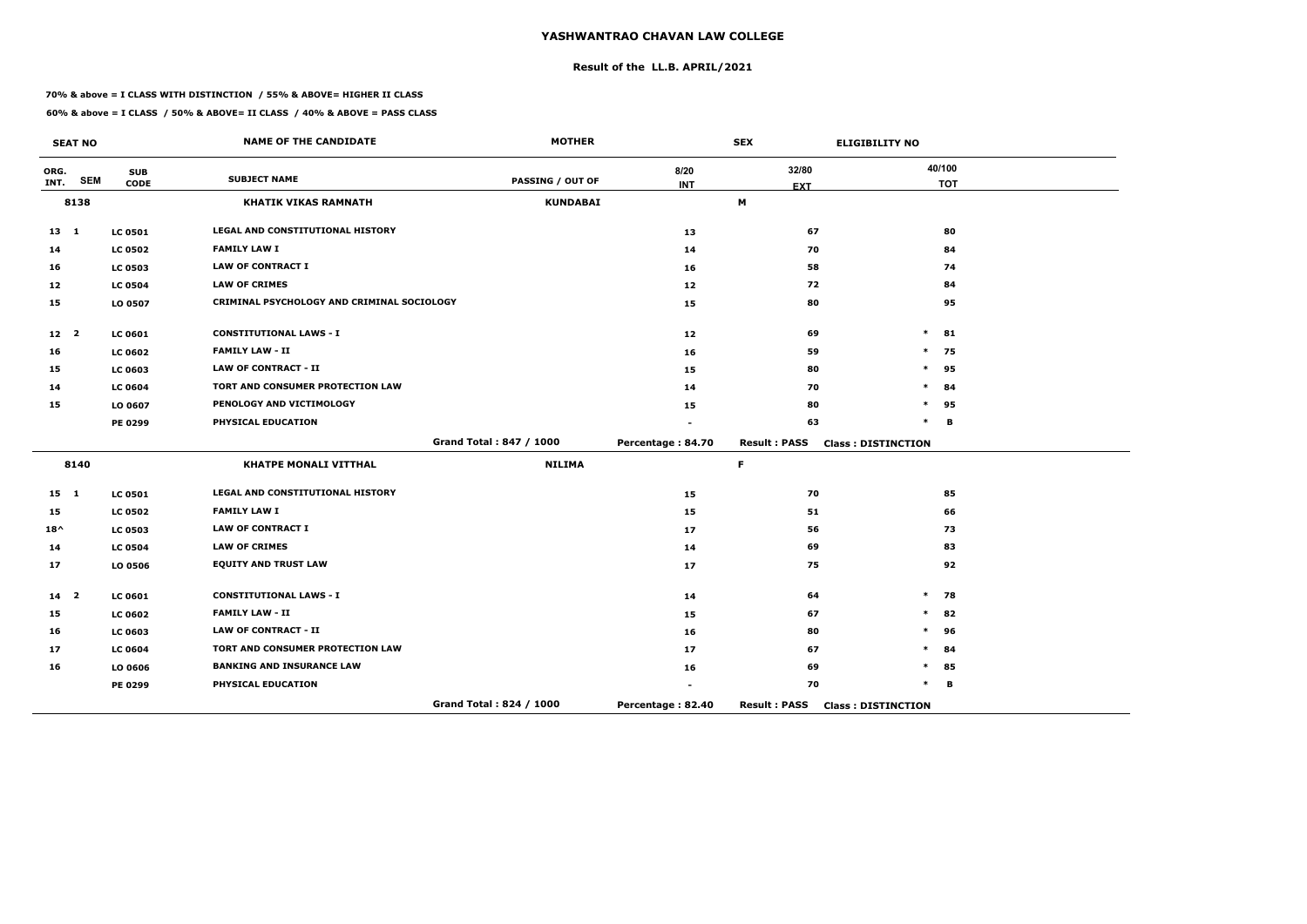## **Result of the LL.B. APRIL/2021**

#### **70% & above = I CLASS WITH DISTINCTION / 55% & ABOVE= HIGHER II CLASS**

 $\overline{\phantom{a}}$ 

|                 | <b>SEAT NO</b> |                | <b>NAME OF THE CANDIDATE</b>               | <b>MOTHER</b>           |                   | <b>SEX</b>          | <b>ELIGIBILITY NO</b>     |
|-----------------|----------------|----------------|--------------------------------------------|-------------------------|-------------------|---------------------|---------------------------|
| ORG.            | <b>SEM</b>     | <b>SUB</b>     | <b>SUBJECT NAME</b>                        | <b>PASSING / OUT OF</b> | 8/20              | 32/80               | 40/100                    |
| INT.            |                | <b>CODE</b>    |                                            |                         | <b>INT</b>        | <b>EXT</b>          | <b>TOT</b>                |
|                 | 8142           |                | <b>KHEDKAR VIJAYA JAYANT</b>               | <b>PRABHAVATI</b>       |                   | $\mathsf F$         |                           |
| $14 \quad 1$    |                | <b>LC 0501</b> | LEGAL AND CONSTITUTIONAL HISTORY           |                         | 14                | 80                  | 94                        |
| 15              |                | <b>LC 0502</b> | <b>FAMILY LAW I</b>                        |                         | 15                | 74                  | 89                        |
| 16              |                | <b>LC 0503</b> | <b>LAW OF CONTRACT I</b>                   |                         | 16                | 80                  | 96                        |
| 14              |                | <b>LC 0504</b> | <b>LAW OF CRIMES</b>                       |                         | 14                | 78                  | 92                        |
| 16              |                | LO 0507        | CRIMINAL PSYCHOLOGY AND CRIMINAL SOCIOLOGY |                         | 16                | 66                  | 82                        |
| 15 <sub>2</sub> |                | <b>LC 0601</b> | <b>CONSTITUTIONAL LAWS - I</b>             |                         | 15                | 62                  | $\ast$<br>77              |
| 15              |                | <b>LC 0602</b> | <b>FAMILY LAW - II</b>                     |                         | 15                | 78                  | $\ast$<br>93              |
| 16              |                | LC 0603        | <b>LAW OF CONTRACT - II</b>                |                         | 16                | 80                  | $\ast$<br>96              |
| 15              |                | <b>LC 0604</b> | TORT AND CONSUMER PROTECTION LAW           |                         | 15                | 80                  | 95<br>$\ast$              |
| 16              |                | LO 0607        | PENOLOGY AND VICTIMOLOGY                   |                         | 16                | 77                  | $\ast$<br>93              |
|                 |                | <b>PE 0299</b> | PHYSICAL EDUCATION                         |                         |                   | 64                  | $\ast$<br>B               |
|                 |                |                |                                            | Grand Total: 907 / 1000 | Percentage: 90.70 | <b>Result: PASS</b> | <b>Class: DISTINCTION</b> |
|                 | 8143           |                | <b>KHEDKAR PURVA SANJAY</b>                | <b>MADHAVI</b>          |                   | $\mathsf F$         |                           |
| $15 \quad 1$    |                | <b>LC 0501</b> | LEGAL AND CONSTITUTIONAL HISTORY           |                         | 15                | 67                  | 82                        |
| 14              |                | <b>LC 0502</b> | <b>FAMILY LAW I</b>                        |                         | 14                | 67                  | 81                        |
| 16              |                | <b>LC 0503</b> | <b>LAW OF CONTRACT I</b>                   |                         | 16                | 56                  | 72                        |
| 13              |                | <b>LC 0504</b> | <b>LAW OF CRIMES</b>                       |                         | 13                | 66                  | 79                        |
| 16              |                | LO 0507        | CRIMINAL PSYCHOLOGY AND CRIMINAL SOCIOLOGY |                         | 16                | 72                  | 88                        |
| 12 <sup>2</sup> |                | <b>LC 0601</b> | <b>CONSTITUTIONAL LAWS - I</b>             |                         | 12 <sub>1</sub>   | 72                  | $\ast$<br>84              |
| 16              |                | <b>LC 0602</b> | <b>FAMILY LAW - II</b>                     |                         | 16                | 70                  | $\ast$<br>86              |
| 15              |                | <b>LC 0603</b> | <b>LAW OF CONTRACT - II</b>                |                         | 15                | 80                  | 95<br>$\ast$              |
| 15              |                | <b>LC 0604</b> | TORT AND CONSUMER PROTECTION LAW           |                         | 15                | 66                  | 81<br>$\ast$              |
| 15              |                | LO 0607        | PENOLOGY AND VICTIMOLOGY                   |                         | 15                | 80                  | 95<br>$\ast$              |
|                 |                | <b>PE 0299</b> | PHYSICAL EDUCATION                         |                         |                   | 65                  | $\ast$<br>B               |
|                 |                |                |                                            | Grand Total: 843 / 1000 | Percentage: 84.30 | <b>Result: PASS</b> | <b>Class: DISTINCTION</b> |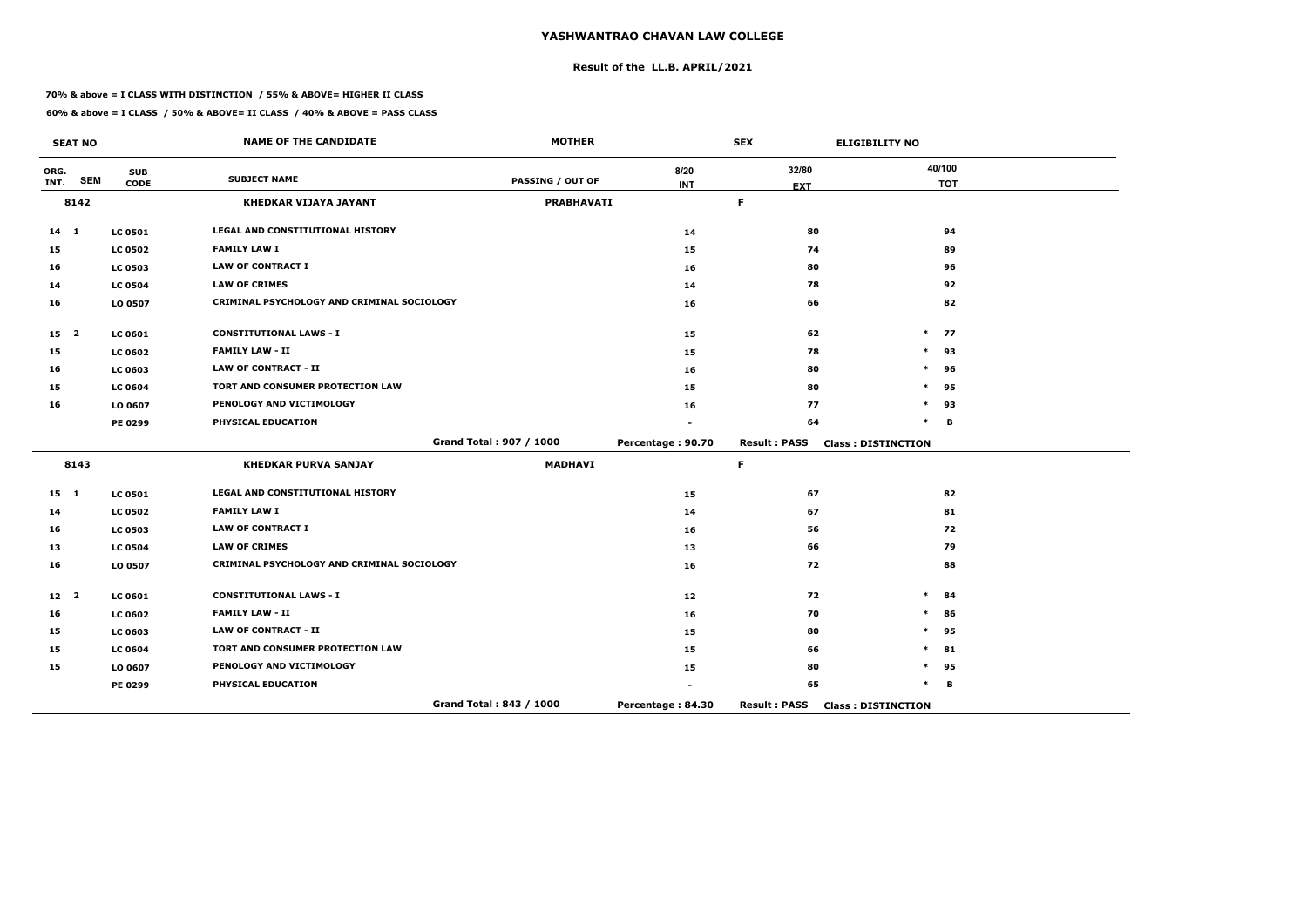## **Result of the LL.B. APRIL/2021**

#### **70% & above = I CLASS WITH DISTINCTION / 55% & ABOVE= HIGHER II CLASS**

**60% & above = I CLASS / 50% & ABOVE= II CLASS / 40% & ABOVE = PASS CLASS**

 $\overline{\phantom{a}}$ 

|                 | <b>SEAT NO</b>          |                | <b>NAME OF THE CANDIDATE</b>               | <b>MOTHER</b>           |                   | <b>SEX</b>          | <b>ELIGIBILITY NO</b>     |
|-----------------|-------------------------|----------------|--------------------------------------------|-------------------------|-------------------|---------------------|---------------------------|
| ORG.            | <b>SEM</b>              | <b>SUB</b>     | <b>SUBJECT NAME</b>                        | <b>PASSING / OUT OF</b> | 8/20              | 32/80               | 40/100                    |
| INT.            |                         | <b>CODE</b>    |                                            |                         | <b>INT</b>        | <b>EXT</b>          | <b>TOT</b>                |
|                 | 8144                    |                | <b>KHENAT SHANTANU PRAKASH</b>             | <b>SARASWATI</b>        |                   | M                   |                           |
| $15 \quad 1$    |                         | <b>LC 0501</b> | LEGAL AND CONSTITUTIONAL HISTORY           |                         | 15                | 64                  | 79                        |
| 13              |                         | <b>LC 0502</b> | <b>FAMILY LAW I</b>                        |                         | 13                | 46                  | 59                        |
| 16              |                         | <b>LC 0503</b> | <b>LAW OF CONTRACT I</b>                   |                         | 16                | 61                  | 77                        |
| 10              |                         | <b>LC 0504</b> | <b>LAW OF CRIMES</b>                       |                         | 10                | 66                  | 76                        |
| 16              |                         | LO 0507        | CRIMINAL PSYCHOLOGY AND CRIMINAL SOCIOLOGY |                         | 16                | 69                  | 85                        |
| 10 <sub>2</sub> |                         | LC 0601        | <b>CONSTITUTIONAL LAWS - I</b>             |                         | 10                | 64                  | $\ast$<br>74              |
| 10              |                         | <b>LC 0602</b> | <b>FAMILY LAW - II</b>                     |                         | 10                | 42                  | $\ast$<br>52              |
| 12              |                         | <b>LC 0603</b> | <b>LAW OF CONTRACT - II</b>                |                         | 12 <sub>1</sub>   | 72                  | 84                        |
| 15              |                         | <b>LC 0604</b> | TORT AND CONSUMER PROTECTION LAW           |                         | 15                | 54                  | $\ast$<br>69              |
| 15              |                         | LO 0607        | PENOLOGY AND VICTIMOLOGY                   |                         | 15                | 64                  | 79<br>$\ast$              |
|                 |                         | <b>PE 0299</b> | PHYSICAL EDUCATION                         |                         |                   | 68                  | $\ast$<br>B               |
|                 |                         |                |                                            | Grand Total: 736 / 1000 | Percentage: 73.60 | <b>Result: PASS</b> | <b>Class: DISTINCTION</b> |
|                 | 8145                    |                | <b>KHOT RAHUL CHANDRAKANT</b>              | <b>SATYABHAMA</b>       |                   | M                   |                           |
| $13 \quad 1$    |                         | <b>LC 0501</b> | LEGAL AND CONSTITUTIONAL HISTORY           |                         | 13                | 69                  | 82                        |
| 12 <sub>1</sub> |                         | <b>LC 0502</b> | <b>FAMILY LAW I</b>                        |                         | 12                | 67                  | 79                        |
| 12              |                         | <b>LC 0503</b> | <b>LAW OF CONTRACT I</b>                   |                         | 12                | 64                  | 76                        |
| 8               |                         | <b>LC 0504</b> | <b>LAW OF CRIMES</b>                       |                         | 8                 | 72                  | 80                        |
| 14              |                         | LO 0507        | CRIMINAL PSYCHOLOGY AND CRIMINAL SOCIOLOGY |                         | 14                | 72                  | 86                        |
| 11              | $\overline{\mathbf{2}}$ | <b>LC 0601</b> | <b>CONSTITUTIONAL LAWS - I</b>             |                         | 11                | 70                  | $\ast$<br>81              |
| 14              |                         | <b>LC 0602</b> | <b>FAMILY LAW - II</b>                     |                         | 14                | 74                  | $\ast$<br>88              |
| 13              |                         | <b>LC 0603</b> | <b>LAW OF CONTRACT - II</b>                |                         | 13                | 80                  | $\ast$<br>93              |
| 13              |                         | <b>LC 0604</b> | TORT AND CONSUMER PROTECTION LAW           |                         | 13                | 72                  | 85<br>$\ast$              |
| 15              |                         | LO 0607        | PENOLOGY AND VICTIMOLOGY                   |                         | 15                | 78                  | 93<br>$\ast$              |
|                 |                         | PE 0299        | PHYSICAL EDUCATION                         |                         |                   | 67                  | $\ast$<br>B               |
|                 |                         |                |                                            | Grand Total: 843 / 1000 | Percentage: 84.30 | <b>Result: PASS</b> | <b>Class: DISTINCTION</b> |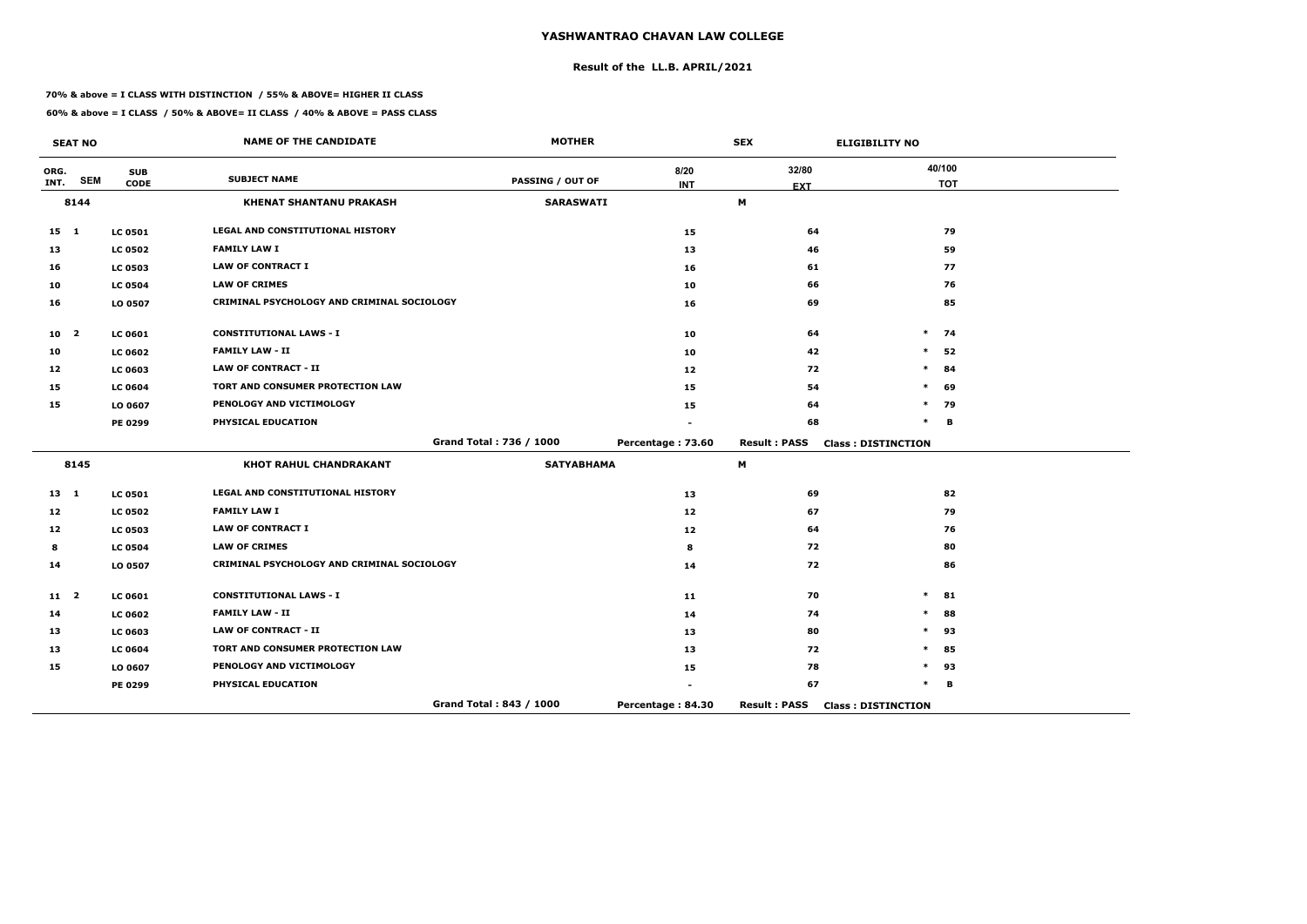## **Result of the LL.B. APRIL/2021**

#### **70% & above = I CLASS WITH DISTINCTION / 55% & ABOVE= HIGHER II CLASS**

 $\overline{\phantom{a}}$ 

|                 | <b>SEAT NO</b> |                           | <b>NAME OF THE CANDIDATE</b>               | <b>MOTHER</b>           |                    | <b>SEX</b>                       | <b>ELIGIBILITY NO</b>     |                      |
|-----------------|----------------|---------------------------|--------------------------------------------|-------------------------|--------------------|----------------------------------|---------------------------|----------------------|
| ORG.<br>INT.    | <b>SEM</b>     | <b>SUB</b><br><b>CODE</b> | <b>SUBJECT NAME</b>                        | <b>PASSING / OUT OF</b> | 8/20<br><b>INT</b> | 32/80                            |                           | 40/100<br><b>TOT</b> |
|                 | 8146           |                           | <b>KHOT SANKET DATTAJIRAO</b>              | <b>SAVITA</b>           |                    | <b>EXT</b><br>M                  |                           |                      |
| $14 \quad 1$    |                | <b>LC 0501</b>            | <b>LEGAL AND CONSTITUTIONAL HISTORY</b>    |                         | 14                 | 59                               |                           | 73                   |
| 15              |                | <b>LC 0502</b>            | <b>FAMILY LAW I</b>                        |                         | 15                 | 58                               |                           | 73                   |
| 15              |                | <b>LC 0503</b>            | <b>LAW OF CONTRACT I</b>                   |                         | 15                 | 58                               |                           | 73                   |
| 11              |                | <b>LC 0504</b>            | <b>LAW OF CRIMES</b>                       |                         | 11                 | 70                               |                           | 81                   |
| 17              |                | LO 0507                   | CRIMINAL PSYCHOLOGY AND CRIMINAL SOCIOLOGY |                         | 17                 | 72                               |                           | 89                   |
| 10 <sub>2</sub> |                | LC 0601                   | <b>CONSTITUTIONAL LAWS - I</b>             |                         | 10                 | 34                               | $\ast$                    | 44                   |
| $17^{\wedge}$   |                | <b>LC 0602</b>            | <b>FAMILY LAW - II</b>                     |                         | 17                 | 56                               | $\ast$                    | 73                   |
| 16              |                | <b>LC 0603</b>            | <b>LAW OF CONTRACT - II</b>                |                         | 16                 | 80                               | $\ast$                    | 96                   |
| 15              |                | <b>LC 0604</b>            | TORT AND CONSUMER PROTECTION LAW           |                         | 15                 | 62                               | $\ast$                    | 77                   |
| 15              |                | LO 0607                   | PENOLOGY AND VICTIMOLOGY                   |                         | 15                 | 80                               | $\ast$                    | 95                   |
|                 |                | PE 0299                   | PHYSICAL EDUCATION                         |                         |                    | 68                               | $\ast$                    | B                    |
|                 |                |                           |                                            | Grand Total: 774 / 1000 | Percentage: 77.40  | <b>Result : PASS</b>             | <b>Class: DISTINCTION</b> |                      |
|                 | 8148           |                           | <b>KHUDE SANDEEP HIRAMAN</b>               | <b>BEGAMBAI</b>         |                    | M                                |                           |                      |
| $12 \quad 1$    |                | <b>LC 0501</b>            | <b>LEGAL AND CONSTITUTIONAL HISTORY</b>    |                         | 12                 | 37                               |                           | 49                   |
| 12              |                | <b>LC 0502</b>            | <b>FAMILY LAW I</b>                        |                         | 12                 | 37                               |                           | 49                   |
| 11              |                | <b>LC 0503</b>            | <b>LAW OF CONTRACT I</b>                   |                         | 11                 | 37                               |                           | 48                   |
| 10              |                | <b>LC 0504</b>            | <b>LAW OF CRIMES</b>                       |                         | 10                 | 42                               |                           | 52                   |
| 12              |                | LO 0507                   | CRIMINAL PSYCHOLOGY AND CRIMINAL SOCIOLOGY |                         | 12                 | 48                               |                           | 60                   |
| $11^{\wedge}$ 2 |                | <b>LC 0601</b>            | <b>CONSTITUTIONAL LAWS - I</b>             |                         | 11                 | 30                               | $\ast$                    | 41 F                 |
| $12^{\wedge}$   |                | <b>LC 0602</b>            | <b>FAMILY LAW - II</b>                     |                         | 11                 | 30                               | $\ast$                    | 41 F                 |
| 10              |                | LC 0603                   | <b>LAW OF CONTRACT - II</b>                |                         | 10                 | 54                               | $\ast$                    | 64                   |
| 12              |                | <b>LC 0604</b>            | <b>TORT AND CONSUMER PROTECTION LAW</b>    |                         | 12                 | 46                               | $\ast$                    | 58                   |
| 14              |                | LO 0607                   | PENOLOGY AND VICTIMOLOGY                   |                         | 14                 | 53                               | $\ast$                    | 67                   |
|                 |                | PE 0299                   | PHYSICAL EDUCATION                         |                         |                    | 62                               | $\ast$                    | В                    |
|                 |                |                           |                                            | Grand Total: 529 / 1000 | Percentage : -     | <b>Result: FAIL</b><br>Class : - |                           |                      |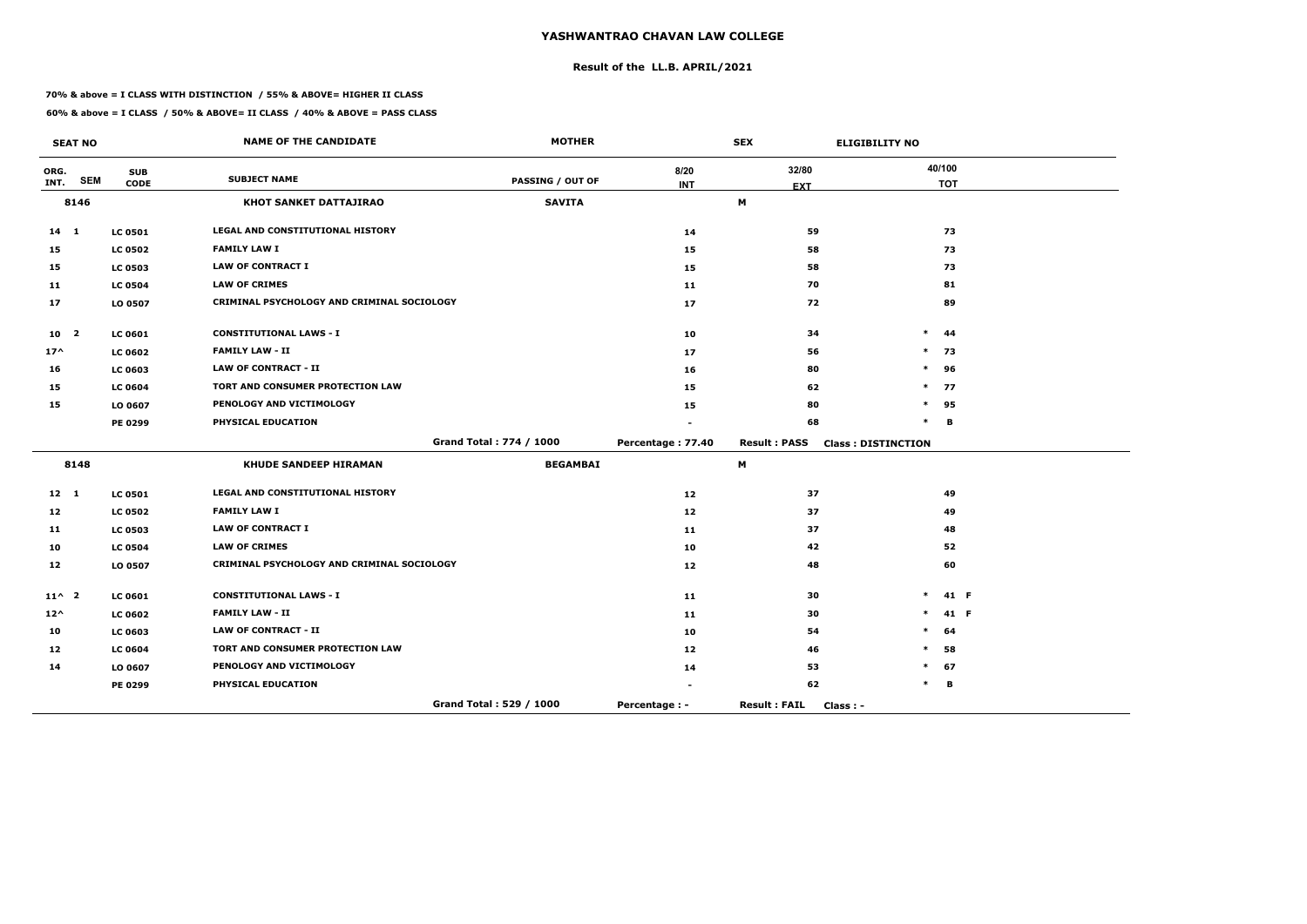## **Result of the LL.B. APRIL/2021**

#### **70% & above = I CLASS WITH DISTINCTION / 55% & ABOVE= HIGHER II CLASS**

 $\overline{\phantom{a}}$ 

|                 | <b>SEAT NO</b>          |                           | <b>NAME OF THE CANDIDATE</b>               | <b>MOTHER</b>           |                    | <b>SEX</b>             | <b>ELIGIBILITY NO</b>     |                      |                |
|-----------------|-------------------------|---------------------------|--------------------------------------------|-------------------------|--------------------|------------------------|---------------------------|----------------------|----------------|
| ORG.<br>INT.    | <b>SEM</b>              | <b>SUB</b><br><b>CODE</b> | <b>SUBJECT NAME</b>                        | <b>PASSING / OUT OF</b> | 8/20<br><b>INT</b> | 32/80<br><b>EXT</b>    |                           | 40/100<br><b>TOT</b> |                |
|                 | 8149                    |                           | <b>KHUNE SURAJ SAHEBRAO</b>                | <b>BABITA</b>           |                    | M                      |                           |                      |                |
| $13^{\wedge} 1$ |                         | <b>LC 0501</b>            | LEGAL AND CONSTITUTIONAL HISTORY           |                         | 12                 | 35                     |                           | 47                   |                |
| 14              |                         | <b>LC 0502</b>            | <b>FAMILY LAW I</b>                        |                         | 14                 | AB                     | $\ast$                    | 14 F                 |                |
| $13^{\wedge}$   |                         | <b>LC 0503</b>            | <b>LAW OF CONTRACT I</b>                   |                         | 12                 | 34                     |                           | 46                   |                |
| 10              |                         | <b>LC 0504</b>            | <b>LAW OF CRIMES</b>                       |                         | 10                 | AB                     | $\ast$                    | 10 F                 |                |
| 12              |                         | LO 0507                   | CRIMINAL PSYCHOLOGY AND CRIMINAL SOCIOLOGY |                         | 12                 | AB                     | $\ast$                    | 12 F                 |                |
| <b>AB</b>       | $\overline{\mathbf{2}}$ | <b>LC 0601</b>            | <b>CONSTITUTIONAL LAWS - I</b>             |                         | <b>AB</b>          | AB                     | $\ast$                    |                      | 0 F            |
| AB              |                         | <b>LC 0602</b>            | <b>FAMILY LAW - II</b>                     |                         | <b>AB</b>          | AB                     |                           |                      | 0 F            |
| AB              |                         | <b>LC 0603</b>            | <b>LAW OF CONTRACT - II</b>                |                         | AB                 | AB                     |                           |                      | 0 F            |
| AB              |                         | <b>LC 0604</b>            | <b>TORT AND CONSUMER PROTECTION LAW</b>    |                         | AB                 | AB                     |                           |                      | 0 F            |
| AB              |                         | LO 0607                   | PENOLOGY AND VICTIMOLOGY                   |                         | AB                 | AB                     |                           |                      | 0 F            |
|                 |                         | PE 0299                   | PHYSICAL EDUCATION                         |                         |                    | AB                     |                           |                      | F <sub>F</sub> |
|                 |                         |                           |                                            | Grand Total: 129 / 1000 | Percentage : -     | Result: FATKT Class: - |                           |                      |                |
|                 | 8150                    |                           | <b>KHUNTE SARIKA SOMNATH</b>               | <b>PATANGABAI</b>       |                    | $\mathsf F$            |                           |                      |                |
| 12 1            |                         | <b>LC 0501</b>            | LEGAL AND CONSTITUTIONAL HISTORY           |                         | 12 <sub>1</sub>    | 58                     |                           | 70                   |                |
| $14^{\wedge}$   |                         | <b>LC 0502</b>            | <b>FAMILY LAW I</b>                        |                         | 12                 | 34                     |                           | 46                   |                |
| 11              |                         | <b>LC 0503</b>            | <b>LAW OF CONTRACT I</b>                   |                         | 11                 | 43                     |                           | 54                   |                |
| 10              |                         | <b>LC 0504</b>            | <b>LAW OF CRIMES</b>                       |                         | 10                 | 45                     |                           | 55                   |                |
| 13              |                         | LO 0507                   | CRIMINAL PSYCHOLOGY AND CRIMINAL SOCIOLOGY |                         | 13                 | 53                     |                           | 66                   |                |
| 15 <sub>2</sub> |                         | <b>LC 0601</b>            | <b>CONSTITUTIONAL LAWS - I</b>             |                         | 15                 | 66                     | $\ast$                    | 81                   |                |
| 14              |                         | <b>LC 0602</b>            | <b>FAMILY LAW - II</b>                     |                         | 14                 | 45                     | $\ast$                    | 59                   |                |
| 16              |                         | <b>LC 0603</b>            | <b>LAW OF CONTRACT - II</b>                |                         | 16                 | 74                     | $\ast$                    | 90                   |                |
| 17              |                         | <b>LC 0604</b>            | TORT AND CONSUMER PROTECTION LAW           |                         | 17                 | 59                     | $\ast$                    | 76                   |                |
| 16              |                         | LO 0607                   | PENOLOGY AND VICTIMOLOGY                   |                         | 16                 | 72                     | $\ast$                    | 88                   |                |
|                 |                         | PE 0299                   | PHYSICAL EDUCATION                         |                         |                    | 65                     | $\ast$                    | в                    |                |
|                 |                         |                           |                                            | Grand Total: 685 / 1000 | Percentage: 68.50  | <b>Result: PASS</b>    | <b>Class: DISTINCTION</b> |                      |                |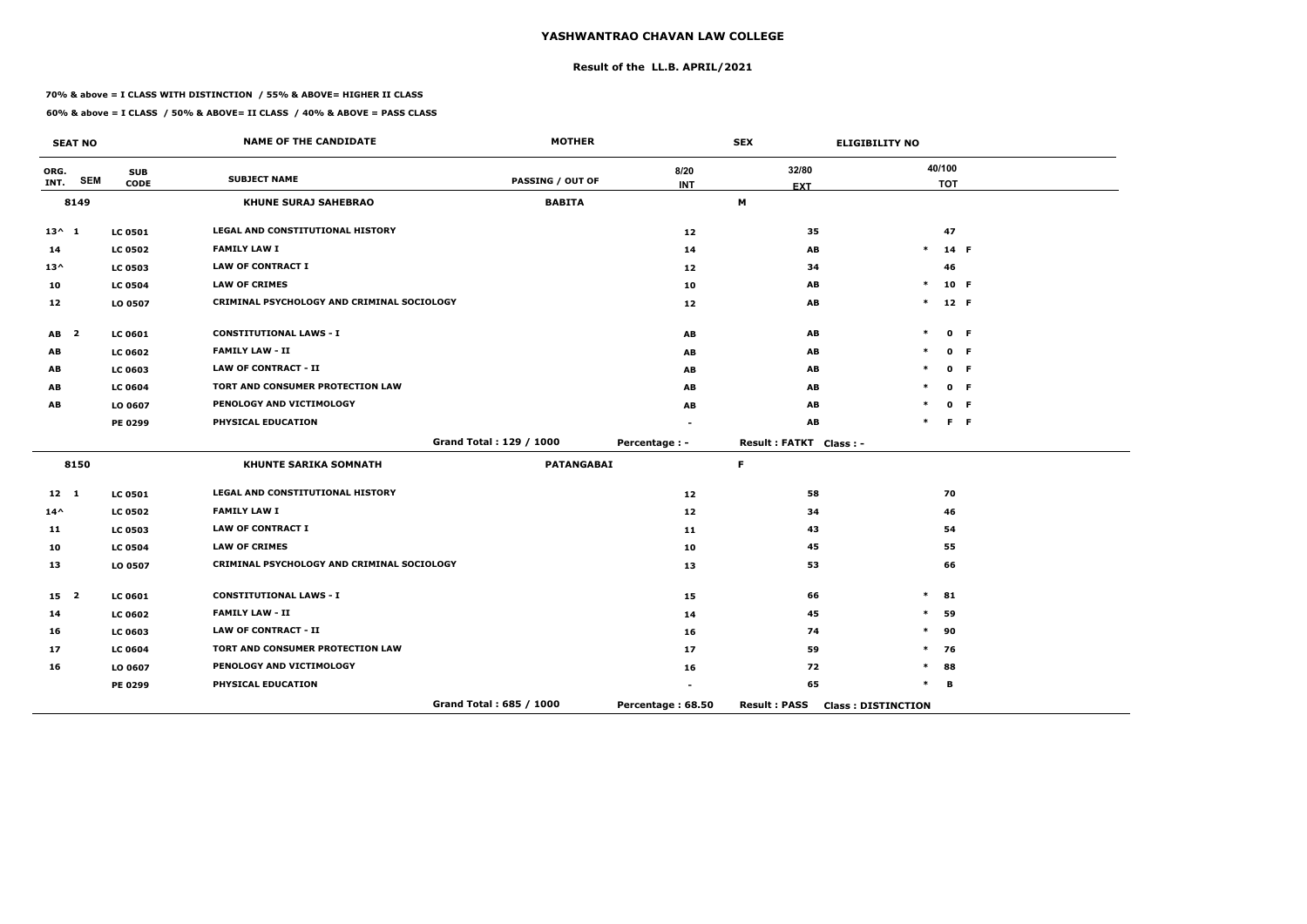## **Result of the LL.B. APRIL/2021**

#### **70% & above = I CLASS WITH DISTINCTION / 55% & ABOVE= HIGHER II CLASS**

 $\overline{\phantom{a}}$ 

|                 | <b>SEAT NO</b>          |                | <b>NAME OF THE CANDIDATE</b>               | <b>MOTHER</b>           |                   | <b>SEX</b>          | <b>ELIGIBILITY NO</b>     |
|-----------------|-------------------------|----------------|--------------------------------------------|-------------------------|-------------------|---------------------|---------------------------|
| ORG.            | <b>SEM</b>              | <b>SUB</b>     | <b>SUBJECT NAME</b>                        | <b>PASSING / OUT OF</b> | 8/20              | 32/80               | 40/100                    |
| INT.            |                         | <b>CODE</b>    |                                            |                         | <b>INT</b>        | <b>EXT</b>          | <b>TOT</b>                |
|                 | 8152                    |                | KOKANI RAJKANYA ANIL                       | <b>KALPANA</b>          |                   | $\mathsf F$         |                           |
| $15 \quad 1$    |                         | <b>LC 0501</b> | LEGAL AND CONSTITUTIONAL HISTORY           |                         | 15                | 58                  | 73                        |
| 12              |                         | <b>LC 0502</b> | <b>FAMILY LAW I</b>                        |                         | 12                | 61                  | 73                        |
| 12              |                         | <b>LC 0503</b> | <b>LAW OF CONTRACT I</b>                   |                         | 12                | 59                  | 71                        |
| 10              |                         | <b>LC 0504</b> | <b>LAW OF CRIMES</b>                       |                         | 10                | 75                  | 85<br>$\ast$              |
| 13              |                         | LO 0507        | CRIMINAL PSYCHOLOGY AND CRIMINAL SOCIOLOGY |                         | 13                | 74                  | $\ast$<br>87              |
| 10 <sub>2</sub> |                         | <b>LC 0601</b> | <b>CONSTITUTIONAL LAWS - I</b>             |                         | 10                | 75                  | $\ast$<br>85              |
| 13              |                         | <b>LC 0602</b> | <b>FAMILY LAW - II</b>                     |                         | 13                | 66                  | $\ast$<br>79              |
| 12              |                         | LC 0603        | <b>LAW OF CONTRACT - II</b>                |                         | 12                | 72                  | 84<br>$\ast$              |
| 14              |                         | <b>LC 0604</b> | TORT AND CONSUMER PROTECTION LAW           |                         | 14                | 77                  | 91<br>$\ast$              |
| 13              |                         | LO 0607        | PENOLOGY AND VICTIMOLOGY                   |                         | 13                | 78                  | $\ast$<br>91              |
|                 |                         | <b>PE 0299</b> | PHYSICAL EDUCATION                         |                         |                   | 71                  | $\ast$<br>A               |
|                 |                         |                |                                            | Grand Total: 819 / 1000 | Percentage: 81.90 | <b>Result: PASS</b> | <b>Class: DISTINCTION</b> |
|                 | 8153                    |                | <b>KOLATE POONAM VILAS</b>                 | <b>SINDHU</b>           |                   | $\mathsf F$         |                           |
| $15 \quad 1$    |                         | <b>LC 0501</b> | LEGAL AND CONSTITUTIONAL HISTORY           |                         | 15                | 75                  | 90                        |
| 14              |                         | <b>LC 0502</b> | <b>FAMILY LAW I</b>                        |                         | 14                | 61                  | 75                        |
| 16              |                         | <b>LC 0503</b> | <b>LAW OF CONTRACT I</b>                   |                         | 16                | 58                  | 74                        |
| 12              |                         | <b>LC 0504</b> | <b>LAW OF CRIMES</b>                       |                         | 12 <sub>1</sub>   | 80                  | 92                        |
| 16              |                         | LO 0507        | CRIMINAL PSYCHOLOGY AND CRIMINAL SOCIOLOGY |                         | 16                | 72                  | 88                        |
| 13              | $\overline{\mathbf{2}}$ | <b>LC 0601</b> | <b>CONSTITUTIONAL LAWS - I</b>             |                         | 13                | 78                  | 91<br>$\ast$              |
| 14              |                         | <b>LC 0602</b> | <b>FAMILY LAW - II</b>                     |                         | 14                | 56                  | 70<br>$\ast$              |
| 13              |                         | LC 0603        | <b>LAW OF CONTRACT - II</b>                |                         | 13                | 77                  | 90<br>$\ast$              |
| 16              |                         | <b>LC 0604</b> | TORT AND CONSUMER PROTECTION LAW           |                         | 16                | 74                  | 90<br>$\ast$              |
| 16              |                         | LO 0607        | PENOLOGY AND VICTIMOLOGY                   |                         | 16                | 80                  | $\ast$<br>96              |
|                 |                         | <b>PE 0299</b> | PHYSICAL EDUCATION                         |                         |                   | 66                  | $\ast$<br>в               |
|                 |                         |                |                                            | Grand Total: 857 / 1000 | Percentage: 85.70 | <b>Result: PASS</b> | <b>Class: DISTINCTION</b> |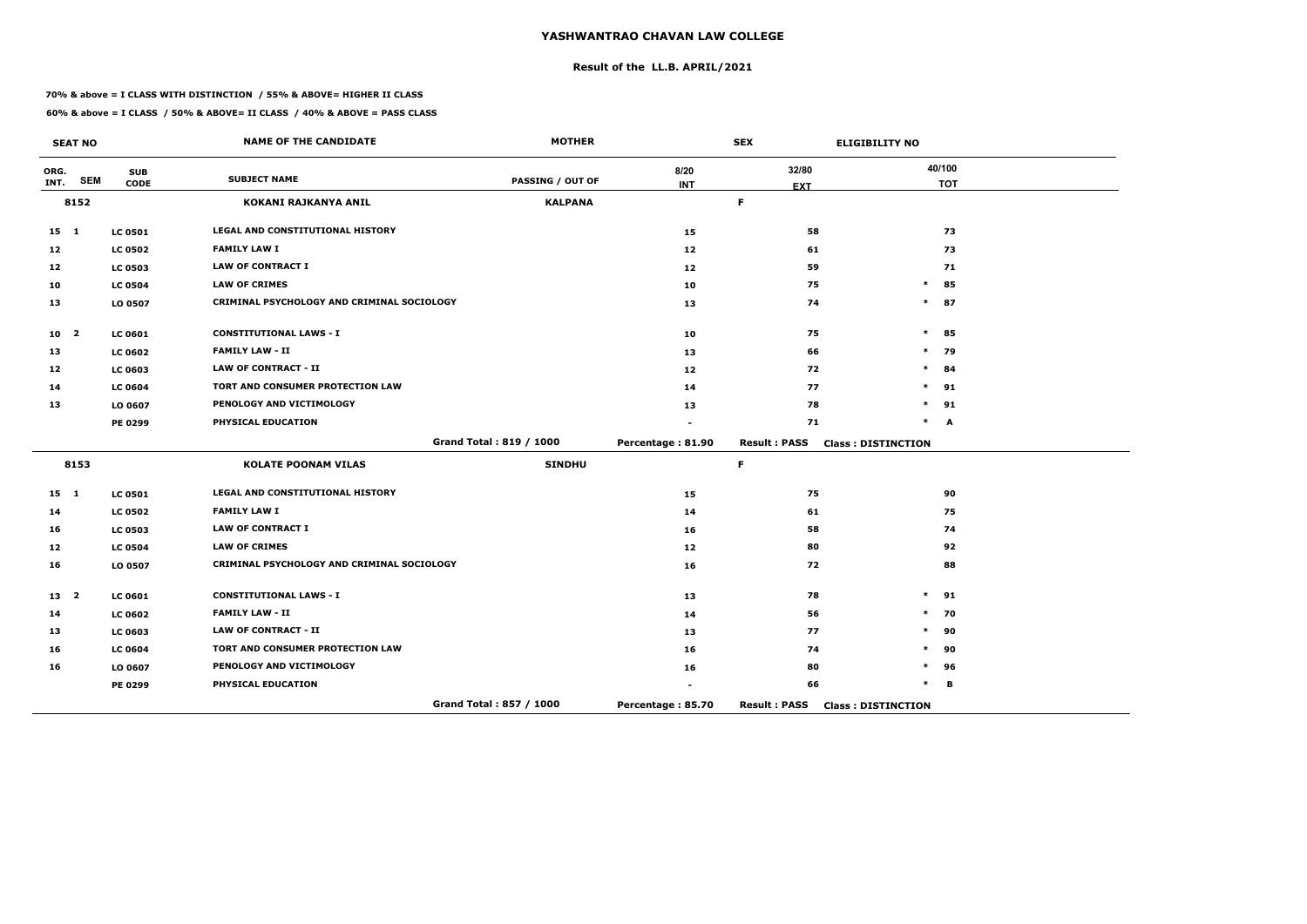## **Result of the LL.B. APRIL/2021**

#### **70% & above = I CLASS WITH DISTINCTION / 55% & ABOVE= HIGHER II CLASS**

|                 | <b>SEAT NO</b> |                           | <b>NAME OF THE CANDIDATE</b>               | <b>MOTHER</b>           |                    | <b>SEX</b>          | <b>ELIGIBILITY NO</b>     |
|-----------------|----------------|---------------------------|--------------------------------------------|-------------------------|--------------------|---------------------|---------------------------|
| ORG.<br>INT.    | <b>SEM</b>     | <b>SUB</b><br><b>CODE</b> | <b>SUBJECT NAME</b>                        | <b>PASSING / OUT OF</b> | 8/20<br><b>INT</b> | 32/80               | 40/100<br><b>TOT</b>      |
|                 | 8154           |                           | KOMULWAR POOJA MADHAVRAO                   | <b>LAXMIBAI</b>         |                    | <b>EXT</b><br>F.    |                           |
| $16 \quad 1$    |                | <b>LC 0501</b>            | <b>LEGAL AND CONSTITUTIONAL HISTORY</b>    |                         | 16                 | 62                  | 78                        |
| $15^{\wedge}$   |                | <b>LC 0502</b>            | <b>FAMILY LAW I</b>                        |                         | 13                 | 40                  | 53                        |
| 13              |                | <b>LC 0503</b>            | <b>LAW OF CONTRACT I</b>                   |                         | 13                 | 56                  | 69                        |
| 12              |                | <b>LC 0504</b>            | <b>LAW OF CRIMES</b>                       |                         | 12                 | 50                  | 62                        |
| 12              |                | LO 0506                   | <b>EQUITY AND TRUST LAW</b>                |                         | 12                 | 62                  | 74                        |
| $11 \quad 2$    |                | <b>LC 0601</b>            | <b>CONSTITUTIONAL LAWS - I</b>             |                         | 11                 | 51                  | $\ast$<br>62              |
| 14              |                | <b>LC 0602</b>            | <b>FAMILY LAW - II</b>                     |                         | 14                 | 56                  | 70<br>$\ast$              |
| 13              |                | <b>LC 0603</b>            | <b>LAW OF CONTRACT - II</b>                |                         | 13                 | 64                  | $\ast$<br>77              |
| 13              |                | <b>LC 0604</b>            | TORT AND CONSUMER PROTECTION LAW           |                         | 13                 | 46                  | $\ast$<br>59              |
| 14              |                | LO 0606                   | <b>BANKING AND INSURANCE LAW</b>           |                         | 14                 | 59                  | $\ast$<br>73              |
|                 |                | PE 0299                   | PHYSICAL EDUCATION                         |                         |                    | 61                  | $\ast$<br>В               |
|                 |                |                           |                                            | Grand Total: 678 / 1000 | Percentage: 67.80  | <b>Result: PASS</b> | <b>Class: FIRST CLASS</b> |
|                 | 8155           |                           | KORHALE VIJAY BALASAHEB                    | <b>SUVARNA</b>          |                    | M                   |                           |
| $14 \quad 1$    |                | <b>LC 0501</b>            | LEGAL AND CONSTITUTIONAL HISTORY           |                         | 14                 | 56                  | 70                        |
| $14^{\wedge}$   |                | <b>LC 0502</b>            | <b>FAMILY LAW I</b>                        |                         | 12                 | 37                  | 49                        |
| $16^{\wedge}$   |                | <b>LC 0503</b>            | <b>LAW OF CONTRACT I</b>                   |                         | 15                 | 48                  | 63                        |
| $14^{\wedge}$   |                | <b>LC 0504</b>            | <b>LAW OF CRIMES</b>                       |                         | 13                 | 40                  | 53                        |
| $17^$           |                | LO 0507                   | CRIMINAL PSYCHOLOGY AND CRIMINAL SOCIOLOGY |                         | 16                 | 53                  | 69                        |
| 12 <sup>2</sup> |                | <b>LC 0601</b>            | <b>CONSTITUTIONAL LAWS - I</b>             |                         | 12                 | 61                  | $\ast$<br>73              |
| $14^{\wedge}$   |                | <b>LC 0602</b>            | <b>FAMILY LAW - II</b>                     |                         | 12                 | 34                  | $\ast$<br>46              |
| 16              |                | <b>LC 0603</b>            | <b>LAW OF CONTRACT - II</b>                |                         | 16                 | 66                  | $\ast$<br>82              |
| $17^$           |                | <b>LC 0604</b>            | TORT AND CONSUMER PROTECTION LAW           |                         | 16                 | 51                  | $\ast$<br>67              |
| 17              |                | LO 0607                   | PENOLOGY AND VICTIMOLOGY                   |                         | 17                 | 66                  | *<br>83                   |
|                 |                | PE 0299                   | PHYSICAL EDUCATION                         |                         |                    | 64                  | $\ast$<br>В               |
|                 |                |                           |                                            | Grand Total: 655 / 1000 | Percentage: 65.50  | <b>Result: PASS</b> | <b>Class: DISTINCTION</b> |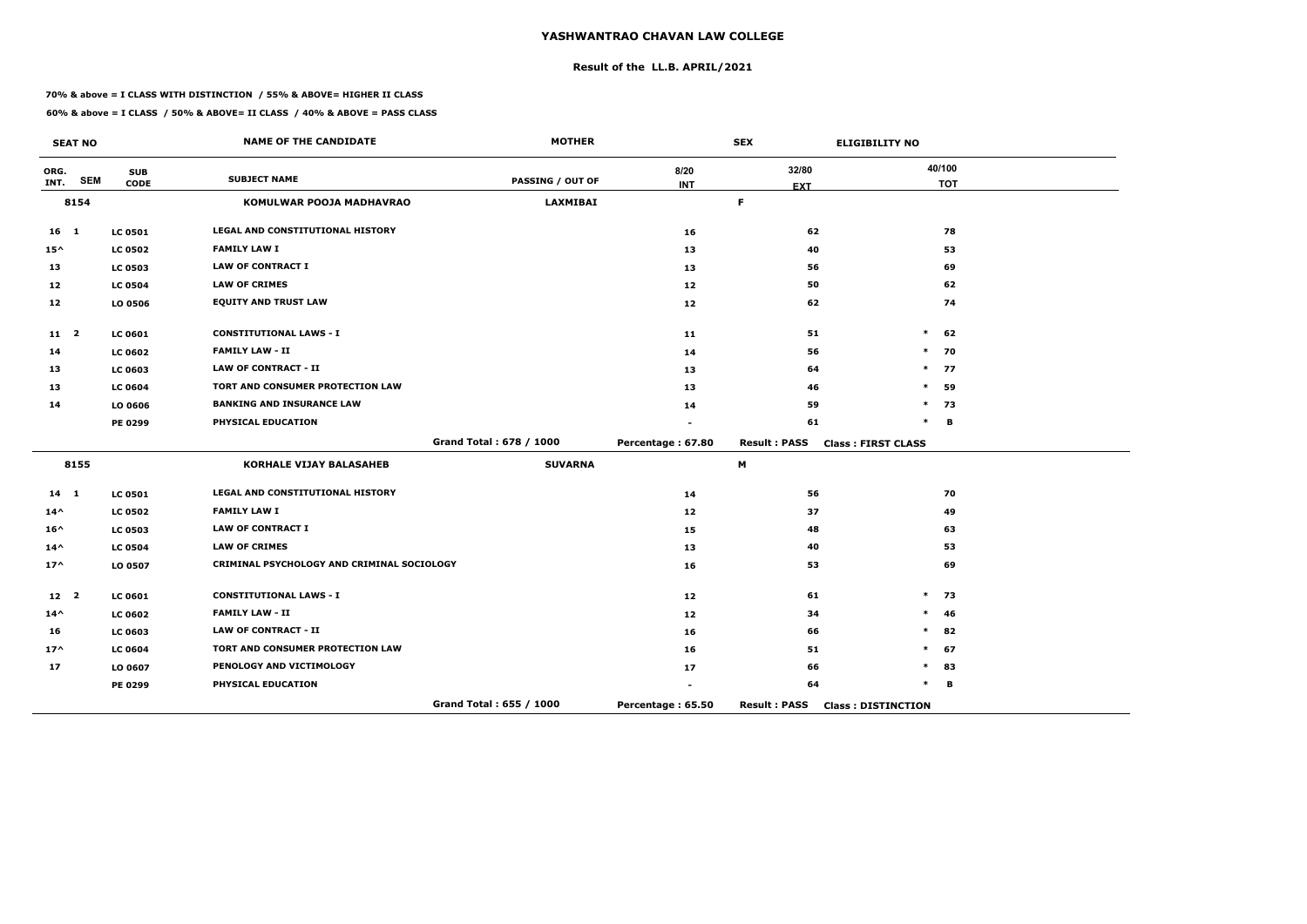## **Result of the LL.B. APRIL/2021**

#### **70% & above = I CLASS WITH DISTINCTION / 55% & ABOVE= HIGHER II CLASS**

| <b>SEAT NO</b>  |            |                           | <b>NAME OF THE CANDIDATE</b>               | <b>MOTHER</b>           |                       | <b>SEX</b>          | <b>ELIGIBILITY NO</b>     |
|-----------------|------------|---------------------------|--------------------------------------------|-------------------------|-----------------------|---------------------|---------------------------|
| ORG.<br>INT.    | <b>SEM</b> | <b>SUB</b><br><b>CODE</b> | <b>SUBJECT NAME</b>                        | <b>PASSING / OUT OF</b> | 8/20<br><b>INT</b>    | 32/80<br><b>EXT</b> | 40/100<br><b>TOT</b>      |
|                 | 8157       |                           | <b>KULKARNI SIDDHARTH SANTOSH</b>          | <b>SNEHAL</b>           |                       | M                   |                           |
|                 |            |                           |                                            |                         |                       |                     |                           |
| $15$ 1          |            | <b>LC 0501</b>            | LEGAL AND CONSTITUTIONAL HISTORY           |                         | 15                    | 80                  | 95                        |
| 15              |            | <b>LC 0502</b>            | <b>FAMILY LAW I</b>                        |                         | 15                    | 80                  | 95                        |
| 14              |            | <b>LC 0503</b>            | <b>LAW OF CONTRACT I</b>                   |                         | 14                    | 80                  | 94                        |
| 8               |            | <b>LC 0504</b>            | <b>LAW OF CRIMES</b>                       |                         | 8                     | 80                  | 88                        |
| 11              |            | LO 0509                   | <b>INTELLECTUAL PROPERTY RIGHTS I</b>      |                         | 11                    | 80                  | 91                        |
| $11 \quad 2$    |            | <b>LC 0601</b>            | <b>CONSTITUTIONAL LAWS - I</b>             |                         | 11                    | 75                  | $\ast$<br>86              |
| 12              |            | <b>LC 0602</b>            | <b>FAMILY LAW - II</b>                     |                         | 12 <sub>1</sub>       | 70                  | $\ast$<br>82              |
| 13              |            | <b>LC 0603</b>            | <b>LAW OF CONTRACT - II</b>                |                         | 13                    | 80                  | $\ast$<br>93              |
| 13              |            | <b>LC 0604</b>            | TORT AND CONSUMER PROTECTION LAW           |                         | 13                    | 72                  | 85<br>$\ast$              |
| 10              |            | LO 0609                   | <b>INTELLECTUAL PROPERTY RIGHTS -II</b>    |                         | 10                    | 78                  | $\ast$<br>88              |
|                 |            | PE 0299                   | PHYSICAL EDUCATION                         |                         |                       | 66                  | $\ast$<br>B               |
|                 |            |                           |                                            | Grand Total: 897 / 1000 | Percentage: 89.70     | <b>Result: PASS</b> | <b>Class: DISTINCTION</b> |
|                 | 8158       |                           | <b>KULKARNI BHUVNESHWAR MANIK</b>          |                         | UJVALA MANIK KULKARNI | M                   |                           |
| $15 \quad 1$    |            | <b>LC 0501</b>            | LEGAL AND CONSTITUTIONAL HISTORY           |                         | 15                    | 70                  | 85                        |
| 14              |            | <b>LC 0502</b>            | <b>FAMILY LAW I</b>                        |                         | 14                    | 64                  | 78                        |
| 15              |            | <b>LC 0503</b>            | <b>LAW OF CONTRACT I</b>                   |                         | 15                    | 64                  | 79                        |
| 13              |            | <b>LC 0504</b>            | <b>LAW OF CRIMES</b>                       |                         | 13                    | 62                  | 75                        |
| 15              |            | LO 0507                   | CRIMINAL PSYCHOLOGY AND CRIMINAL SOCIOLOGY |                         | 15                    | 69                  | 84                        |
| 12 <sup>2</sup> |            | <b>LC 0601</b>            | <b>CONSTITUTIONAL LAWS - I</b>             |                         | 12                    | 58                  | $\ast$<br>70              |
| 15              |            | <b>LC 0602</b>            | <b>FAMILY LAW - II</b>                     |                         | 15                    | 51                  | $\ast$<br>66              |
| 13              |            | <b>LC 0603</b>            | <b>LAW OF CONTRACT - II</b>                |                         | 13                    | 75                  | 88<br>$\ast$              |
| 13              |            | <b>LC 0604</b>            | TORT AND CONSUMER PROTECTION LAW           |                         | 13                    | 51                  | $\ast$<br>64              |
| 16              |            | LO 0607                   | PENOLOGY AND VICTIMOLOGY                   |                         | 16                    | 62                  | $\ast$<br>78              |
|                 |            | PE 0299                   | PHYSICAL EDUCATION                         |                         |                       | 65                  | $\ast$<br>B               |
|                 |            |                           |                                            | Grand Total: 768 / 1000 | Percentage: 76.80     | <b>Result: PASS</b> | <b>Class: DISTINCTION</b> |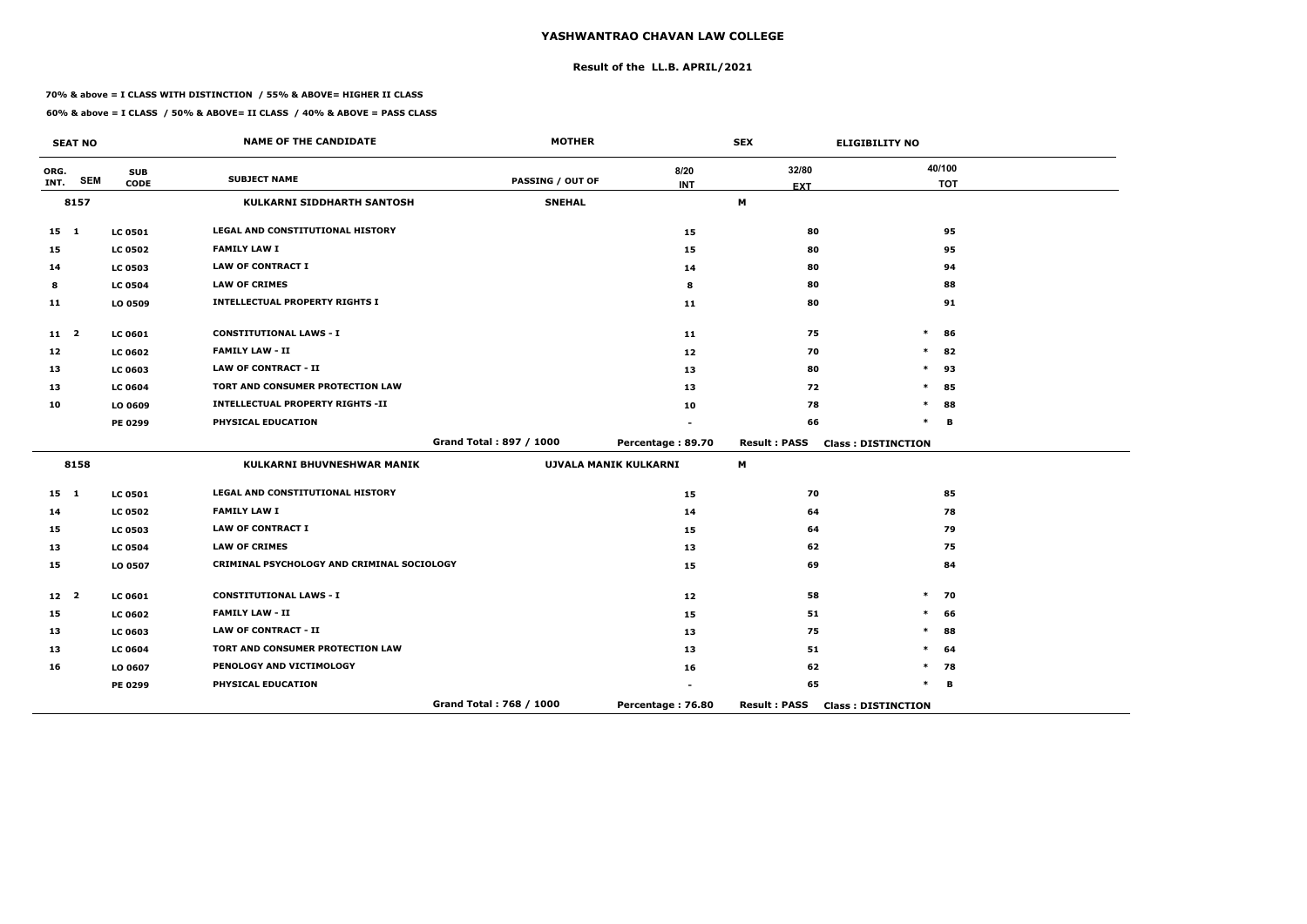## **Result of the LL.B. APRIL/2021**

#### **70% & above = I CLASS WITH DISTINCTION / 55% & ABOVE= HIGHER II CLASS**

 $\overline{\phantom{a}}$ 

|                 | <b>SEAT NO</b>          |                           | <b>NAME OF THE CANDIDATE</b>               | <b>MOTHER</b>           |                   | <b>SEX</b>          | <b>ELIGIBILITY NO</b>     |
|-----------------|-------------------------|---------------------------|--------------------------------------------|-------------------------|-------------------|---------------------|---------------------------|
| ORG.<br>INT.    | <b>SEM</b>              | <b>SUB</b><br><b>CODE</b> | <b>SUBJECT NAME</b>                        | <b>PASSING / OUT OF</b> | 8/20              | 32/80               | 40/100                    |
|                 |                         |                           |                                            |                         | <b>INT</b>        | <b>EXT</b><br>F.    | <b>TOT</b>                |
|                 | 8159                    |                           | KULKARNI SONALI VINAYAK                    | <b>ARCHANA</b>          |                   |                     |                           |
| $14$ 1          |                         | <b>LC 0501</b>            | <b>LEGAL AND CONSTITUTIONAL HISTORY</b>    |                         | 14                | 70                  | 84                        |
| 12              |                         | <b>LC 0502</b>            | <b>FAMILY LAW I</b>                        |                         | 12                | 48                  | 60                        |
| 17              |                         | <b>LC 0503</b>            | <b>LAW OF CONTRACT I</b>                   |                         | 17                | 64                  | 81                        |
| 13              |                         | <b>LC 0504</b>            | <b>LAW OF CRIMES</b>                       |                         | 13                | 80                  | 93                        |
| 16              |                         | LO 0507                   | CRIMINAL PSYCHOLOGY AND CRIMINAL SOCIOLOGY |                         | 16                | 64                  | 80                        |
| 12 <sub>2</sub> |                         | LC 0601                   | <b>CONSTITUTIONAL LAWS - I</b>             |                         | 12                | 61                  | $\ast$<br>73              |
| 12              |                         | <b>LC 0602</b>            | <b>FAMILY LAW - II</b>                     |                         | 12                | 69                  | $\ast$<br>81              |
| 15              |                         | LC 0603                   | <b>LAW OF CONTRACT - II</b>                |                         | 15                | 80                  | 95<br>$\ast$              |
| 14              |                         | <b>LC 0604</b>            | TORT AND CONSUMER PROTECTION LAW           |                         | 14                | 64                  | 78<br>$\ast$              |
| 15              |                         | LO 0607                   | PENOLOGY AND VICTIMOLOGY                   |                         | 15                | 74                  | $\ast$<br>89              |
|                 |                         | <b>PE 0299</b>            | PHYSICAL EDUCATION                         |                         |                   | 63                  | $\ast$<br>B               |
|                 |                         |                           |                                            | Grand Total: 814 / 1000 | Percentage: 81.40 | <b>Result: PASS</b> | <b>Class: DISTINCTION</b> |
|                 | 8160                    |                           | <b>KULKARNI PRACHI NITIN</b>               | <b>MANJUSHA</b>         |                   | $\mathsf F$         |                           |
| $14 \quad 1$    |                         | <b>LC 0501</b>            | <b>LEGAL AND CONSTITUTIONAL HISTORY</b>    |                         | 14                | 58                  | 72                        |
| 14              |                         | <b>LC 0502</b>            | <b>FAMILY LAW I</b>                        |                         | 14                | 45                  | 59                        |
| 13              |                         | <b>LC 0503</b>            | <b>LAW OF CONTRACT I</b>                   |                         | 13                | 42                  | 55                        |
| 14              |                         | <b>LC 0504</b>            | <b>LAW OF CRIMES</b>                       |                         | 14                | 64                  | 78                        |
| 9               |                         | LO 0509                   | <b>INTELLECTUAL PROPERTY RIGHTS I</b>      |                         | 9                 | 61                  | 70                        |
| 14              | $\overline{\mathbf{2}}$ | <b>LC 0601</b>            | <b>CONSTITUTIONAL LAWS - I</b>             |                         | 14                | 67                  | $\ast$<br>81              |
| 15              |                         | <b>LC 0602</b>            | <b>FAMILY LAW - II</b>                     |                         | 15                | 59                  | $\ast$<br>74              |
| 14              |                         | LC 0603                   | <b>LAW OF CONTRACT - II</b>                |                         | 14                | 74                  | $\ast$<br>88              |
| 16              |                         | <b>LC 0604</b>            | TORT AND CONSUMER PROTECTION LAW           |                         | 16                | 58                  | $\ast$<br>74              |
| 15              |                         | LO 0609                   | <b>INTELLECTUAL PROPERTY RIGHTS -II</b>    |                         | 15                | 78                  | 93<br>$\ast$              |
|                 |                         | <b>PE 0299</b>            | PHYSICAL EDUCATION                         |                         |                   | 62                  | *<br>B                    |
|                 |                         |                           |                                            | Grand Total: 744 / 1000 | Percentage: 74.40 | <b>Result: PASS</b> | <b>Class: DISTINCTION</b> |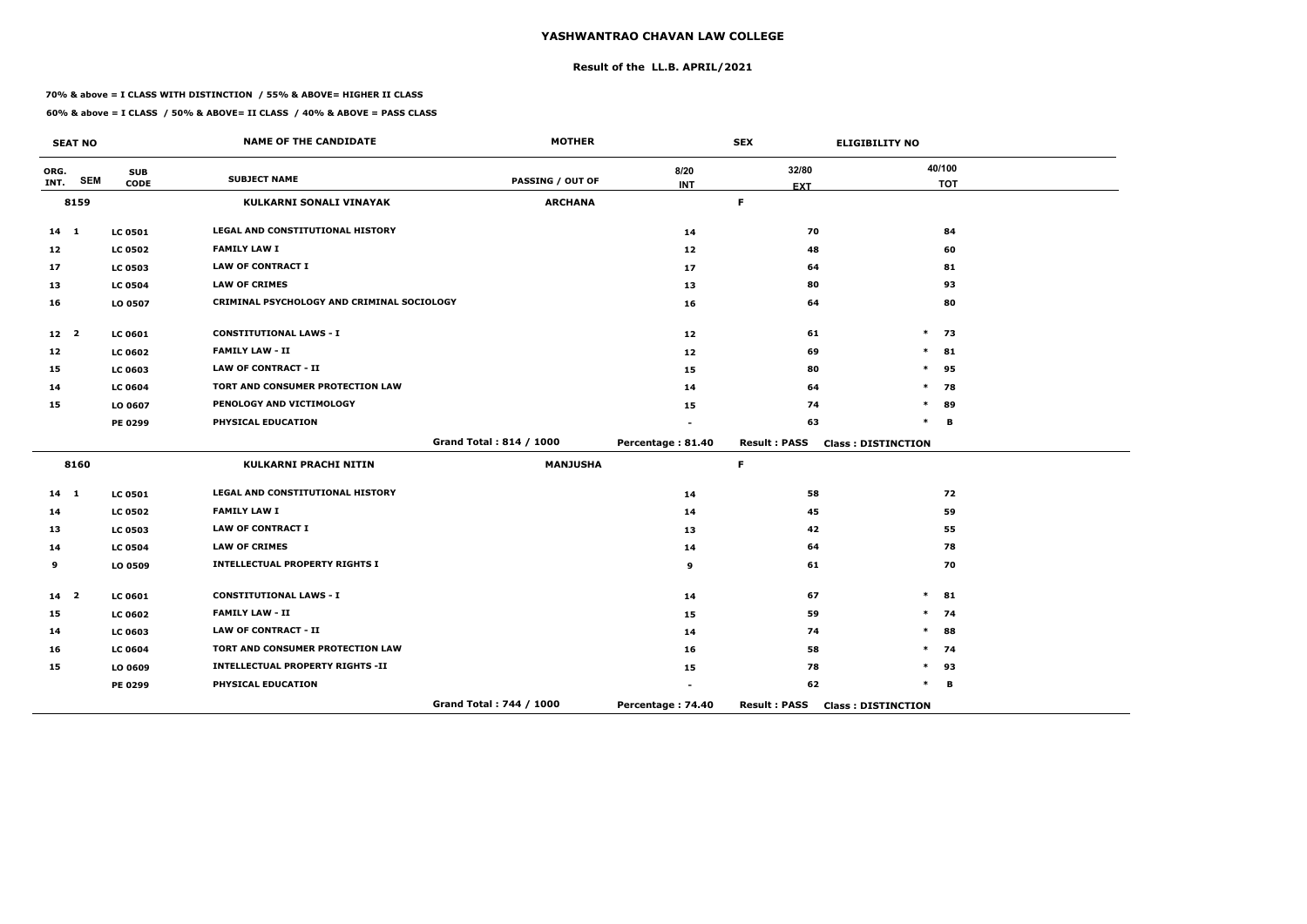## **Result of the LL.B. APRIL/2021**

#### **70% & above = I CLASS WITH DISTINCTION / 55% & ABOVE= HIGHER II CLASS**

**60% & above = I CLASS / 50% & ABOVE= II CLASS / 40% & ABOVE = PASS CLASS**

 $\overline{\phantom{a}}$ 

|                   | <b>SEAT NO</b> |                | <b>NAME OF THE CANDIDATE</b>            | <b>MOTHER</b>           |                   | <b>SEX</b>          | <b>ELIGIBILITY NO</b>     |
|-------------------|----------------|----------------|-----------------------------------------|-------------------------|-------------------|---------------------|---------------------------|
| ORG.              | <b>SEM</b>     | <b>SUB</b>     | <b>SUBJECT NAME</b>                     | <b>PASSING / OUT OF</b> | 8/20              | 32/80               | 40/100                    |
| INT.              |                | <b>CODE</b>    |                                         |                         | <b>INT</b>        | <b>EXT</b>          | <b>TOT</b>                |
|                   | 8161           |                | KULKARNI RAJESHWARI PRAKASH             | <b>GEETANJALI</b>       |                   | $\mathsf F$         |                           |
| 16 <sub>1</sub>   |                | <b>LC 0501</b> | LEGAL AND CONSTITUTIONAL HISTORY        |                         | 16                | 67                  | 83                        |
| 16                |                | <b>LC 0502</b> | <b>FAMILY LAW I</b>                     |                         | 16                | 64                  | 80                        |
| 12                |                | <b>LC 0503</b> | <b>LAW OF CONTRACT I</b>                |                         | 12                | 64                  | 76                        |
| 12                |                | <b>LC 0504</b> | <b>LAW OF CRIMES</b>                    |                         | 12                | 54                  | 66                        |
| 11                |                | LO 0509        | <b>INTELLECTUAL PROPERTY RIGHTS I</b>   |                         | 11                | 72                  | 83                        |
| 12 <sub>2</sub>   |                | <b>LC 0601</b> | <b>CONSTITUTIONAL LAWS - I</b>          |                         | 12                | 65                  | $\ast$<br>77              |
| 13                |                | <b>LC 0602</b> | <b>FAMILY LAW - II</b>                  |                         | 13                | 62                  | $\ast$<br>75              |
| 14                |                | LC 0603        | <b>LAW OF CONTRACT - II</b>             |                         | 14                | 80                  | $\ast$<br>94              |
| 13                |                | <b>LC 0604</b> | TORT AND CONSUMER PROTECTION LAW        |                         | 13                | 64                  | $\ast$<br>77              |
| 12                |                | LO 0609        | <b>INTELLECTUAL PROPERTY RIGHTS -II</b> |                         | 12                | 62                  | $\ast$<br>74              |
|                   |                | <b>PE 0299</b> | PHYSICAL EDUCATION                      |                         |                   | 65                  | $\ast$<br>B               |
|                   |                |                |                                         | Grand Total: 785 / 1000 | Percentage: 78.50 | <b>Result: PASS</b> | <b>Class: DISTINCTION</b> |
|                   | 8162           |                | <b>LANDE PRATIK NAVNATH</b>             | <b>SAVITA</b>           |                   | М                   |                           |
| $15 \quad 1$      |                | <b>LC 0501</b> | LEGAL AND CONSTITUTIONAL HISTORY        |                         | 15                | 75                  | 90                        |
| 16                |                | <b>LC 0502</b> | <b>FAMILY LAW I</b>                     |                         | 16                | 54                  | 70                        |
| 13                |                | <b>LC 0503</b> | <b>LAW OF CONTRACT I</b>                |                         | 13                | 54                  | 67                        |
| $12 \overline{ }$ |                | <b>LC 0504</b> | <b>LAW OF CRIMES</b>                    |                         | 12                | 70                  | 82                        |
| 14                |                | LO 0506        | <b>EQUITY AND TRUST LAW</b>             |                         | 14                | 80                  | 94                        |
| $12 \quad 2$      |                | <b>LC 0601</b> | <b>CONSTITUTIONAL LAWS - I</b>          |                         | 12                | 72                  | $\ast$<br>84              |
| 16                |                | <b>LC 0602</b> | <b>FAMILY LAW - II</b>                  |                         | 16                | 54                  | 70<br>$\ast$              |
| 12                |                | LC 0603        | <b>LAW OF CONTRACT - II</b>             |                         | 12                | 80                  | $\ast$<br>92              |
| 13                |                | <b>LC 0604</b> | TORT AND CONSUMER PROTECTION LAW        |                         | 13                | 67                  | 80<br>$\ast$              |
| 15                |                | LO 0606        | <b>BANKING AND INSURANCE LAW</b>        |                         | 15                | 70                  | $\ast$<br>85              |
|                   |                | <b>PE 0299</b> | PHYSICAL EDUCATION                      |                         |                   | 65                  | $\ast$<br>B               |
|                   |                |                |                                         | Grand Total: 815 / 1000 | Percentage: 81.50 | <b>Result: PASS</b> | <b>Class: DISTINCTION</b> |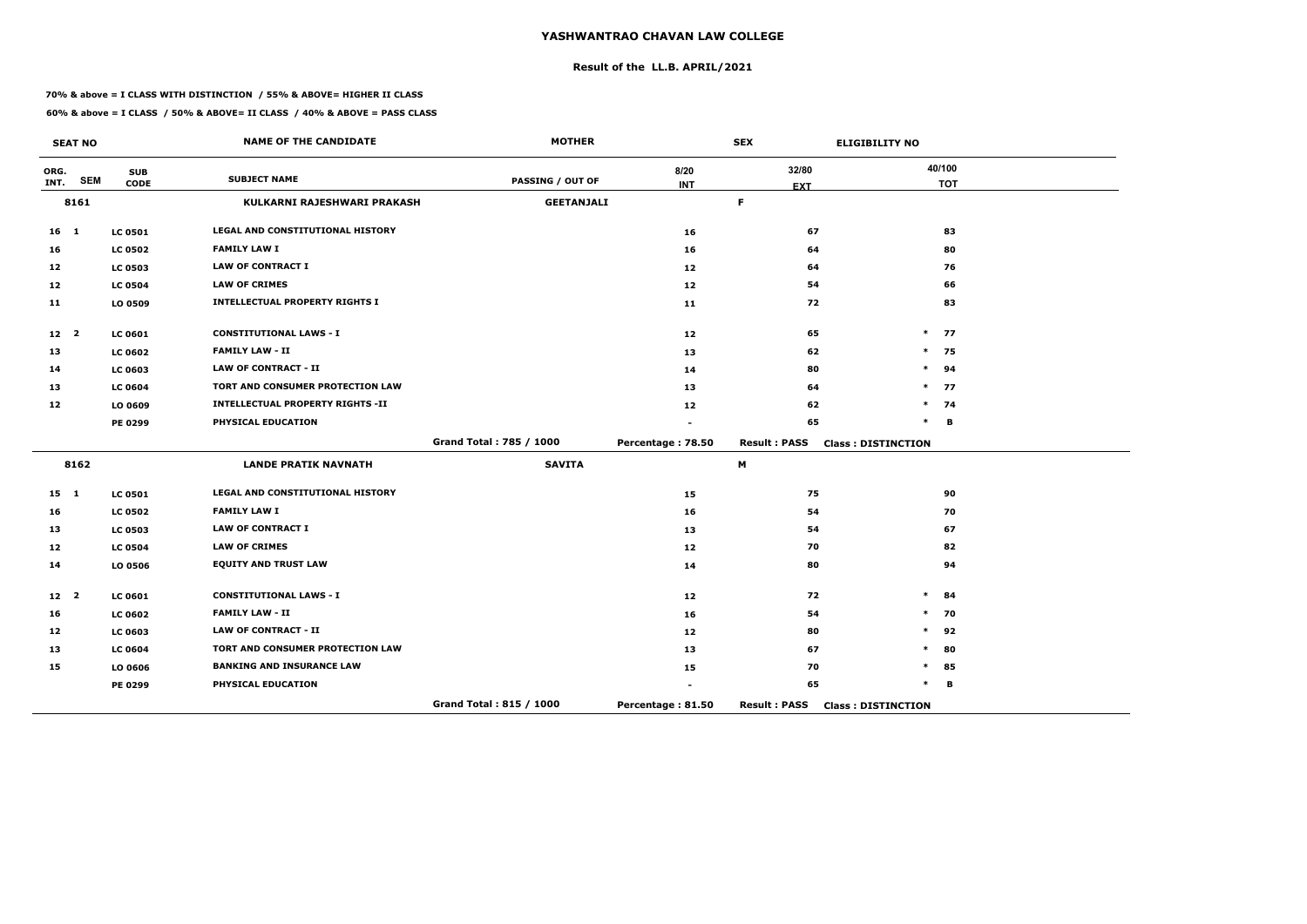## **Result of the LL.B. APRIL/2021**

#### **70% & above = I CLASS WITH DISTINCTION / 55% & ABOVE= HIGHER II CLASS**

|                 | <b>SEAT NO</b> |                           | <b>NAME OF THE CANDIDATE</b>               | <b>MOTHER</b>           |                    | <b>SEX</b>          | <b>ELIGIBILITY NO</b>     |
|-----------------|----------------|---------------------------|--------------------------------------------|-------------------------|--------------------|---------------------|---------------------------|
| ORG.<br>INT.    | <b>SEM</b>     | <b>SUB</b><br><b>CODE</b> | <b>SUBJECT NAME</b>                        | <b>PASSING / OUT OF</b> | 8/20<br><b>INT</b> | 32/80<br><b>EXT</b> | 40/100<br><b>TOT</b>      |
|                 | 8164           |                           | <b>LATE AMOL POPAT</b>                     | <b>MIRA</b>             |                    | M                   |                           |
| $15 \quad 1$    |                | <b>LC 0501</b>            | <b>LEGAL AND CONSTITUTIONAL HISTORY</b>    |                         | 15                 | 80                  | 95                        |
| 15              |                | <b>LC 0502</b>            | <b>FAMILY LAW I</b>                        |                         | 15                 | 78                  | 93                        |
| 14              |                | <b>LC 0503</b>            | <b>LAW OF CONTRACT I</b>                   |                         | 14                 | 70                  | 84                        |
| 14              |                | <b>LC 0504</b>            | <b>LAW OF CRIMES</b>                       |                         | 14                 | 72                  | 86                        |
| 16              |                | LO 0507                   | CRIMINAL PSYCHOLOGY AND CRIMINAL SOCIOLOGY |                         | 16                 | 80                  | 96                        |
| 13 2            |                | <b>LC 0601</b>            | <b>CONSTITUTIONAL LAWS - I</b>             |                         | 13                 | 75                  | $\ast$<br>88              |
| 14              |                | <b>LC 0602</b>            | <b>FAMILY LAW - II</b>                     |                         | 14                 | 67                  | $\ast$<br>81              |
| 14              |                | <b>LC 0603</b>            | <b>LAW OF CONTRACT - II</b>                |                         | 14                 | 80                  | $\ast$<br>94              |
| 13              |                | <b>LC 0604</b>            | TORT AND CONSUMER PROTECTION LAW           |                         | 13                 | 70                  | 83<br>*                   |
| 16              |                | LO 0607                   | PENOLOGY AND VICTIMOLOGY                   |                         | 16                 | 80                  | $\ast$<br>96              |
|                 |                | PE 0299                   | PHYSICAL EDUCATION                         |                         |                    | 69                  | $\ast$<br>в               |
|                 |                |                           |                                            | Grand Total: 896 / 1000 | Percentage: 89.60  | <b>Result: PASS</b> | <b>Class: DISTINCTION</b> |
|                 | 8165           |                           | <b>LAVATE MARUTI PANDHARINATH</b>          | <b>LAXMIBAI</b>         |                    | M                   |                           |
| $14 \quad 1$    |                | <b>LC 0501</b>            | LEGAL AND CONSTITUTIONAL HISTORY           |                         | 14                 | 67                  | 81                        |
| 15              |                | <b>LC 0502</b>            | <b>FAMILY LAW I</b>                        |                         | 15                 | 59                  | 74                        |
| 15              |                | <b>LC 0503</b>            | <b>LAW OF CONTRACT I</b>                   |                         | 15                 | 72                  | 87                        |
| 12              |                | <b>LC 0504</b>            | <b>LAW OF CRIMES</b>                       |                         | 12                 | 75                  | 87                        |
| 15              |                | LO 0508                   | <b>AGRICULTURAL MARKETING LAW</b>          |                         | 15                 | 75                  | 90                        |
| 13 <sup>2</sup> |                | <b>LC 0601</b>            | <b>CONSTITUTIONAL LAWS - I</b>             |                         | 13                 | 69                  | $\ast$<br>82              |
| 16              |                | <b>LC 0602</b>            | <b>FAMILY LAW - II</b>                     |                         | 16                 | 62                  | $\ast$<br>78              |
| 14              |                | <b>LC 0603</b>            | <b>LAW OF CONTRACT - II</b>                |                         | 14                 | 80                  | $\ast$<br>94              |
| 16              |                | <b>LC 0604</b>            | TORT AND CONSUMER PROTECTION LAW           |                         | 16                 | 67                  | $\ast$<br>83              |
| 14              |                | LO 0608                   | <b>LAND ACQUISITION LAW</b>                |                         | 14                 | 78                  | $\ast$<br>92              |
|                 |                | PE 0299                   | PHYSICAL EDUCATION                         |                         |                    | 69                  | $\ast$<br>в               |
|                 |                |                           |                                            | Grand Total: 848 / 1000 | Percentage: 84.80  | <b>Result: PASS</b> | <b>Class: DISTINCTION</b> |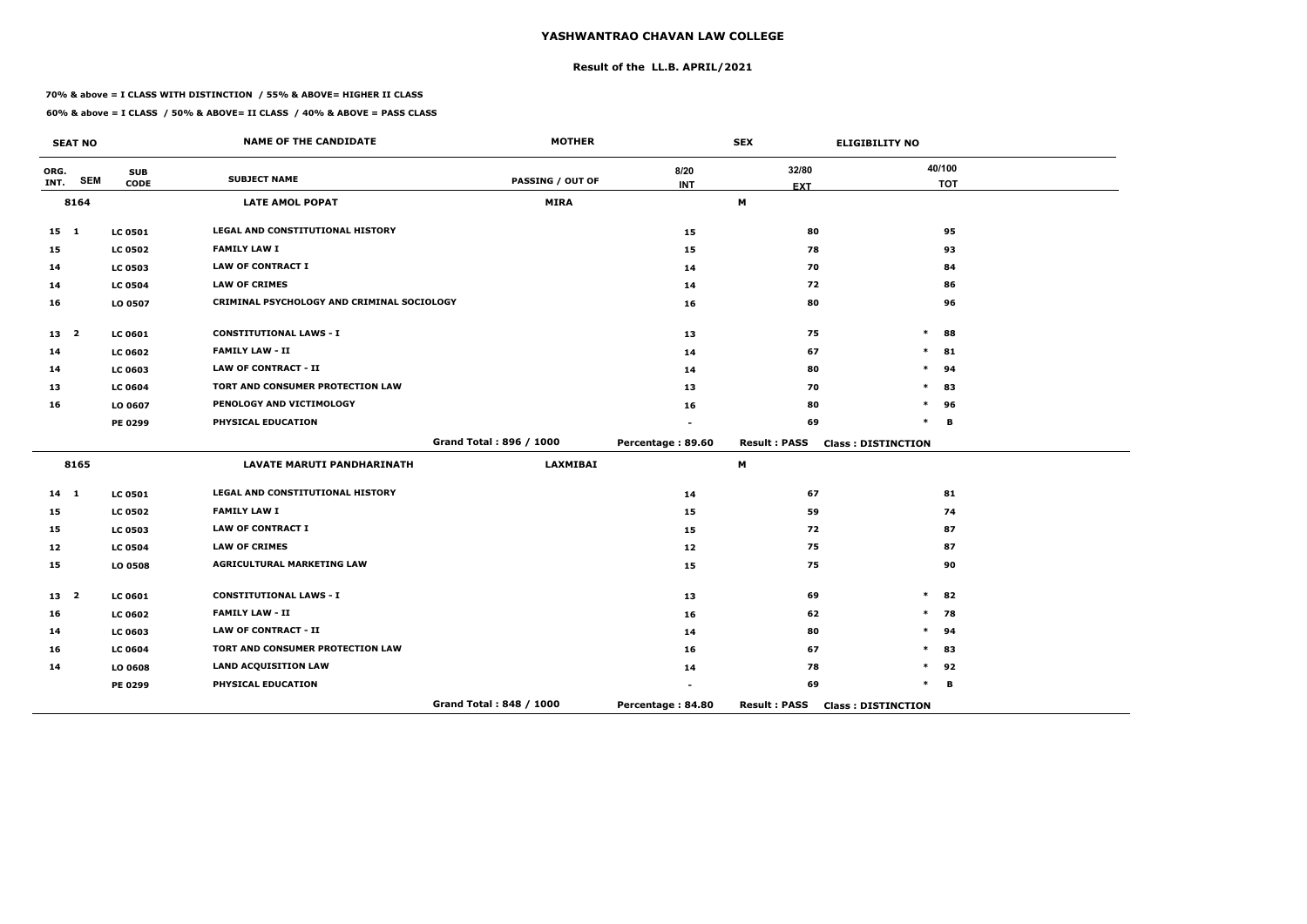## **Result of the LL.B. APRIL/2021**

#### **70% & above = I CLASS WITH DISTINCTION / 55% & ABOVE= HIGHER II CLASS**

|                 | <b>SEAT NO</b> |                           | <b>NAME OF THE CANDIDATE</b>               | <b>MOTHER</b>           |                      | <b>SEX</b>             | <b>ELIGIBILITY NO</b>     |
|-----------------|----------------|---------------------------|--------------------------------------------|-------------------------|----------------------|------------------------|---------------------------|
| ORG.<br>INT.    | <b>SEM</b>     | <b>SUB</b><br><b>CODE</b> | <b>SUBJECT NAME</b>                        | <b>PASSING / OUT OF</b> | 8/20<br><b>INT</b>   | 32/80<br><b>EXT</b>    | 40/100<br><b>TOT</b>      |
|                 | 8166           |                           | <b>MAHALE AJINKYA KIRAN</b>                | <b>VAISHALI</b>         |                      | M                      |                           |
| $15$ 1          |                | <b>LC 0501</b>            | LEGAL AND CONSTITUTIONAL HISTORY           |                         | 15                   | 69                     | 84                        |
| 14              |                | <b>LC 0502</b>            | <b>FAMILY LAW I</b>                        |                         | 14                   | 66                     | 80                        |
| 12              |                | <b>LC 0503</b>            | <b>LAW OF CONTRACT I</b>                   |                         | 12                   | 74                     | 86                        |
| 12              |                | <b>LC 0504</b>            | <b>LAW OF CRIMES</b>                       |                         | 12                   | 80                     | 92                        |
| 11              |                | LO 0509                   | <b>INTELLECTUAL PROPERTY RIGHTS I</b>      |                         | 11                   | 80                     | 91                        |
| 10 <sub>2</sub> |                | <b>LC 0601</b>            | <b>CONSTITUTIONAL LAWS - I</b>             |                         | 10                   | 74                     | $\ast$<br>84              |
| 13              |                | <b>LC 0602</b>            | <b>FAMILY LAW - II</b>                     |                         | 13                   | 67                     | 80<br>$\ast$              |
| 14              |                | <b>LC 0603</b>            | <b>LAW OF CONTRACT - II</b>                |                         | 14                   | 80                     | $\ast$<br>94              |
| 13              |                | <b>LC 0604</b>            | TORT AND CONSUMER PROTECTION LAW           |                         | 13                   | 74                     | 87<br>*                   |
| 10              |                | LO 0609                   | <b>INTELLECTUAL PROPERTY RIGHTS -II</b>    |                         | 10                   | 72                     | $\ast$<br>82              |
|                 |                | PE 0299                   | PHYSICAL EDUCATION                         |                         |                      | 64                     | $\ast$<br>B               |
|                 |                |                           |                                            | Grand Total: 860 / 1000 | Percentage: 86.00    | <b>Result: PASS</b>    | <b>Class: DISTINCTION</b> |
|                 | 8167           |                           | MAHAMULKAR DIGVIJAY ANAND                  | <b>ARCHANA</b>          |                      | M                      |                           |
| $14 \quad 1$    |                | <b>LC 0501</b>            | <b>LEGAL AND CONSTITUTIONAL HISTORY</b>    |                         | 14                   | 61                     | 75                        |
| 13              |                | <b>LC 0502</b>            | <b>FAMILY LAW I</b>                        |                         | 13                   | 62                     | 75                        |
| 14              |                | <b>LC 0503</b>            | <b>LAW OF CONTRACT I</b>                   |                         | 14                   | 58                     | 72                        |
| 12              |                | <b>LC 0504</b>            | <b>LAW OF CRIMES</b>                       |                         | 12                   | 51                     | 63                        |
| 14              |                | LO 0507                   | CRIMINAL PSYCHOLOGY AND CRIMINAL SOCIOLOGY |                         | 14                   | 75                     | 89                        |
| 13 <sup>2</sup> |                | <b>LC 0601</b>            | <b>CONSTITUTIONAL LAWS - I</b>             |                         | 13                   | 62                     | $\ast$<br>75              |
| 14              |                | <b>LC 0602</b>            | <b>FAMILY LAW - II</b>                     |                         | 14                   | 45                     | $\ast$<br>59              |
| 15              |                | <b>LC 0603</b>            | <b>LAW OF CONTRACT - II</b>                |                         | 15                   | AB                     | $\ast$<br>15 F            |
| AB              |                | <b>LC 0604</b>            | TORT AND CONSUMER PROTECTION LAW           |                         | AB                   | AB                     | 0 F<br>$\ast$             |
| AB              |                | LO 0607                   | PENOLOGY AND VICTIMOLOGY                   |                         | AB                   | AB                     | 0 F                       |
|                 |                | PE 0299                   | PHYSICAL EDUCATION                         |                         |                      | AB                     | $F - F$<br>$\ast$         |
|                 |                |                           |                                            | Grand Total: 523 / 1000 | <b>Percentage: -</b> | Result: FATKT Class: - |                           |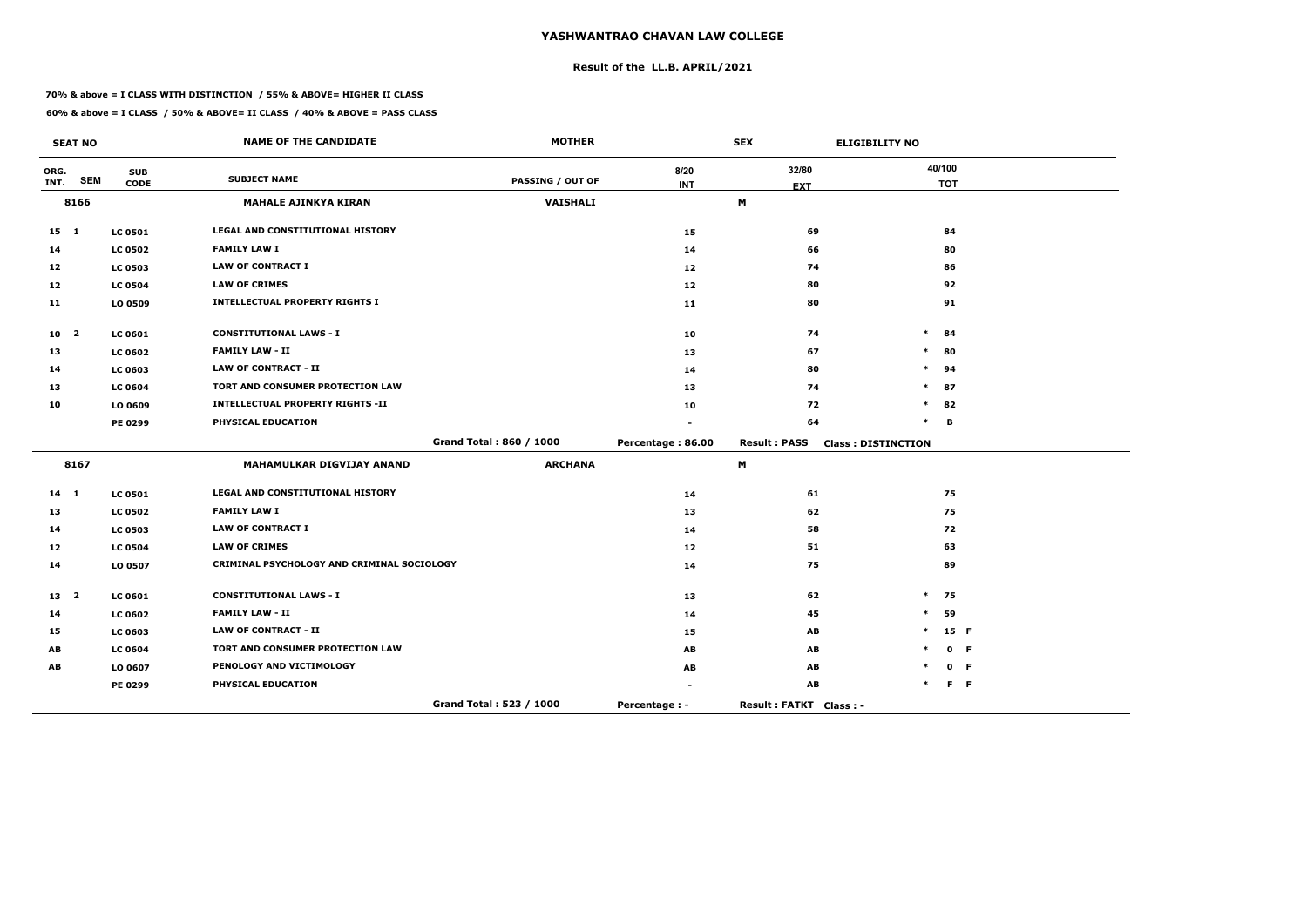## **Result of the LL.B. APRIL/2021**

#### **70% & above = I CLASS WITH DISTINCTION / 55% & ABOVE= HIGHER II CLASS**

 $\overline{\phantom{a}}$ 

|                 | <b>SEAT NO</b>          |                | <b>NAME OF THE CANDIDATE</b>               | <b>MOTHER</b>           |                   | <b>SEX</b>          | <b>ELIGIBILITY NO</b>     |
|-----------------|-------------------------|----------------|--------------------------------------------|-------------------------|-------------------|---------------------|---------------------------|
| ORG.            | <b>SEM</b>              | <b>SUB</b>     | <b>SUBJECT NAME</b>                        | <b>PASSING / OUT OF</b> | 8/20              | 32/80               | 40/100                    |
| INT.            |                         | <b>CODE</b>    |                                            |                         | <b>INT</b>        | <b>EXT</b>          | <b>TOT</b>                |
|                 | 8168                    |                | <b>MAKANDAR SABAA KALANDAR</b>             | <b>NAZIRA</b>           |                   | $\mathsf F$         |                           |
| $16$ 1          |                         | <b>LC 0501</b> | LEGAL AND CONSTITUTIONAL HISTORY           |                         | 16                | 69                  | 85                        |
| 14              |                         | <b>LC 0502</b> | <b>FAMILY LAW I</b>                        |                         | 14                | 75                  | 89                        |
| 15              |                         | <b>LC 0503</b> | <b>LAW OF CONTRACT I</b>                   |                         | 15                | 64                  | 79                        |
| 13              |                         | <b>LC 0504</b> | <b>LAW OF CRIMES</b>                       |                         | 13                | 72                  | 85                        |
| 17              |                         | LO 0507        | CRIMINAL PSYCHOLOGY AND CRIMINAL SOCIOLOGY |                         | 17                | 69                  | 86                        |
| 15 <sub>2</sub> |                         | <b>LC 0601</b> | <b>CONSTITUTIONAL LAWS - I</b>             |                         | 15                | 80                  | $\ast$<br>95              |
| 16              |                         | <b>LC 0602</b> | <b>FAMILY LAW - II</b>                     |                         | 16                | 78                  | 94<br>$\ast$              |
| 16              |                         | LC 0603        | <b>LAW OF CONTRACT - II</b>                |                         | 16                | 80                  | 96<br>$\ast$              |
| 15              |                         | <b>LC 0604</b> | TORT AND CONSUMER PROTECTION LAW           |                         | 15                | 77                  | 92<br>$\ast$              |
| 17              |                         | LO 0607        | PENOLOGY AND VICTIMOLOGY                   |                         | 17                | 75                  | $\ast$<br>92              |
|                 |                         | <b>PE 0299</b> | PHYSICAL EDUCATION                         |                         |                   | 67                  | $\ast$<br>B               |
|                 |                         |                |                                            | Grand Total: 893 / 1000 | Percentage: 89.30 | <b>Result: PASS</b> | <b>Class: DISTINCTION</b> |
|                 | 8169                    |                | <b>MAKHARE CHITRA AMOL</b>                 | <b>SADHANA</b>          |                   | $\mathsf F$         |                           |
| $15 \quad 1$    |                         | <b>LC 0501</b> | LEGAL AND CONSTITUTIONAL HISTORY           |                         | 15                | 61                  | 76                        |
| 13              |                         | <b>LC 0502</b> | <b>FAMILY LAW I</b>                        |                         | 13                | 50                  | 63                        |
| $15^{\wedge}$   |                         | <b>LC 0503</b> | <b>LAW OF CONTRACT I</b>                   |                         | 15                | 46                  | 61                        |
| 11              |                         | <b>LC 0504</b> | <b>LAW OF CRIMES</b>                       |                         | 11                | 43                  | 54                        |
| 14              |                         | LO 0507        | CRIMINAL PSYCHOLOGY AND CRIMINAL SOCIOLOGY |                         | 14                | 51                  | 65                        |
| 10              | $\overline{\mathbf{2}}$ | <b>LC 0601</b> | <b>CONSTITUTIONAL LAWS - I</b>             |                         | 10                | 53                  | 63<br>$\ast$              |
| 10              |                         | <b>LC 0602</b> | <b>FAMILY LAW - II</b>                     |                         | 10                | 45                  | 55<br>$\ast$              |
| 10              |                         | <b>LC 0603</b> | <b>LAW OF CONTRACT - II</b>                |                         | 10                | 67                  | $\ast$<br>77              |
| 10              |                         | <b>LC 0604</b> | TORT AND CONSUMER PROTECTION LAW           |                         | 10                | 42                  | 52<br>$\ast$              |
| 12              |                         | LO 0607        | PENOLOGY AND VICTIMOLOGY                   |                         | 12                | 54                  | $\ast$<br>66              |
|                 |                         | <b>PE 0299</b> | PHYSICAL EDUCATION                         |                         |                   | 59                  | $\ast$<br>$\mathbf c$     |
|                 |                         |                |                                            | Grand Total: 632 / 1000 | Percentage: 63.20 | <b>Result: PASS</b> | <b>Class: FIRST CLASS</b> |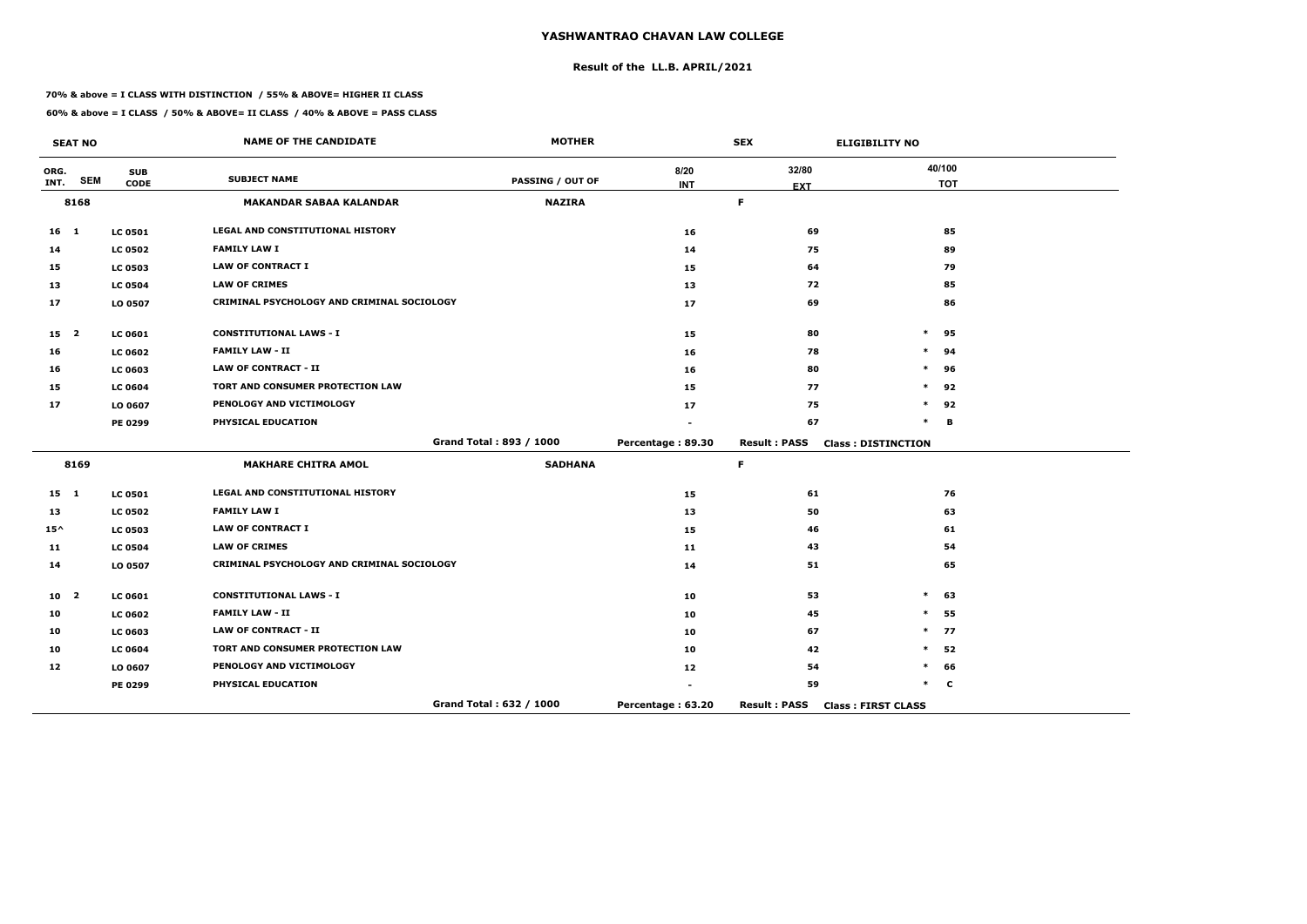## **Result of the LL.B. APRIL/2021**

#### **70% & above = I CLASS WITH DISTINCTION / 55% & ABOVE= HIGHER II CLASS**

|                 | <b>SEAT NO</b>          |                           | <b>NAME OF THE CANDIDATE</b>            | <b>MOTHER</b>           |                              | <b>SEX</b>                                | <b>ELIGIBILITY NO</b> |
|-----------------|-------------------------|---------------------------|-----------------------------------------|-------------------------|------------------------------|-------------------------------------------|-----------------------|
| ORG.<br>INT.    | <b>SEM</b>              | <b>SUB</b><br><b>CODE</b> | <b>SUBJECT NAME</b>                     | <b>PASSING / OUT OF</b> | 8/20                         | 32/80                                     | 40/100                |
|                 | 8170                    |                           | <b>MALI PALLAVI ASHOK</b>               | <b>GEETA</b>            | <b>INT</b>                   | <b>EXT</b><br>F.                          | <b>TOT</b>            |
|                 |                         |                           |                                         |                         |                              |                                           |                       |
| $14 \quad 1$    |                         | <b>LC 0501</b>            | LEGAL AND CONSTITUTIONAL HISTORY        |                         | 14                           | 58                                        | $\ast$<br>72          |
| 11              |                         | <b>LC 0502</b>            | <b>FAMILY LAW I</b>                     |                         | 11                           | 48                                        | 59                    |
| 8               |                         | <b>LC 0503</b>            | <b>LAW OF CONTRACT I</b>                |                         | 8                            | 50                                        | 58                    |
| 8               |                         | <b>LC 0504</b>            | <b>LAW OF CRIMES</b>                    |                         | 8                            | 58                                        | 66                    |
| 8               |                         | LO 0509                   | <b>INTELLECTUAL PROPERTY RIGHTS I</b>   |                         | 8                            | 66                                        | 74                    |
| 8               | $\overline{\mathbf{2}}$ | <b>LC 0601</b>            | <b>CONSTITUTIONAL LAWS - I</b>          |                         | 08                           | 54                                        | $\ast$<br>62          |
| 8               |                         | <b>LC 0602</b>            | <b>FAMILY LAW - II</b>                  |                         | 08                           | 42                                        | $\ast$<br>50          |
| AВ              |                         | <b>LC 0603</b>            | <b>LAW OF CONTRACT - II</b>             |                         | AB                           | 59                                        | $\ast$<br>59 F        |
| 10              |                         | <b>LC 0604</b>            | TORT AND CONSUMER PROTECTION LAW        |                         | 10                           | 51                                        | $\ast$<br>61          |
| AB              |                         | LO 0609                   | <b>INTELLECTUAL PROPERTY RIGHTS -II</b> |                         | AB                           | 72                                        | $\ast$<br>72 F        |
|                 |                         | PE 0299                   | PHYSICAL EDUCATION                      |                         |                              | 67                                        | $\ast$<br>В           |
|                 |                         |                           |                                         | Grand Total: 633 / 1000 | Percentage : -               | <b>Result: FAIL</b><br>$Class: -$         |                       |
|                 | 8171                    |                           | <b>MALVANKAR PUSHKAR MAHENDRA</b>       |                         | <b>CHITRA MAHENDRA MALVA</b> | М                                         |                       |
| $14 \quad 1$    |                         | <b>LC 0501</b>            | LEGAL AND CONSTITUTIONAL HISTORY        |                         | 14                           | 62                                        | 76                    |
| 14              |                         | <b>LC 0502</b>            | <b>FAMILY LAW I</b>                     |                         | 14                           | 66                                        | 80                    |
| 15              |                         | <b>LC 0503</b>            | <b>LAW OF CONTRACT I</b>                |                         | 15                           | 56                                        | 71                    |
| 12              |                         | <b>LC 0504</b>            | <b>LAW OF CRIMES</b>                    |                         | 12                           | 64                                        | 76                    |
| 16              |                         | LO 0508                   | <b>AGRICULTURAL MARKETING LAW</b>       |                         | 16                           | 64                                        | 80                    |
| 10 <sub>2</sub> |                         | <b>LC 0601</b>            | <b>CONSTITUTIONAL LAWS - I</b>          |                         | 10                           | 70                                        | $\ast$<br>80          |
| 13              |                         | <b>LC 0602</b>            | <b>FAMILY LAW - II</b>                  |                         | 13                           | 62                                        | $\ast$<br>75          |
| 13              |                         | <b>LC 0603</b>            | <b>LAW OF CONTRACT - II</b>             |                         | 13                           | 75                                        | $\ast$<br>88          |
| 14              |                         | <b>LC 0604</b>            | TORT AND CONSUMER PROTECTION LAW        |                         | 14                           | 56                                        | $\ast$<br>70          |
| 9               |                         | LO 0608                   | <b>LAND ACQUISITION LAW</b>             |                         | 09                           | 62                                        | 71<br>$\ast$          |
|                 |                         | PE 0299                   | PHYSICAL EDUCATION                      |                         |                              | 06                                        | $F - F$<br>$\ast$     |
|                 |                         |                           |                                         | Grand Total: 767 / 1000 | Percentage: 76.70            | <b>Result: PASS</b><br><b>Class: FAIL</b> |                       |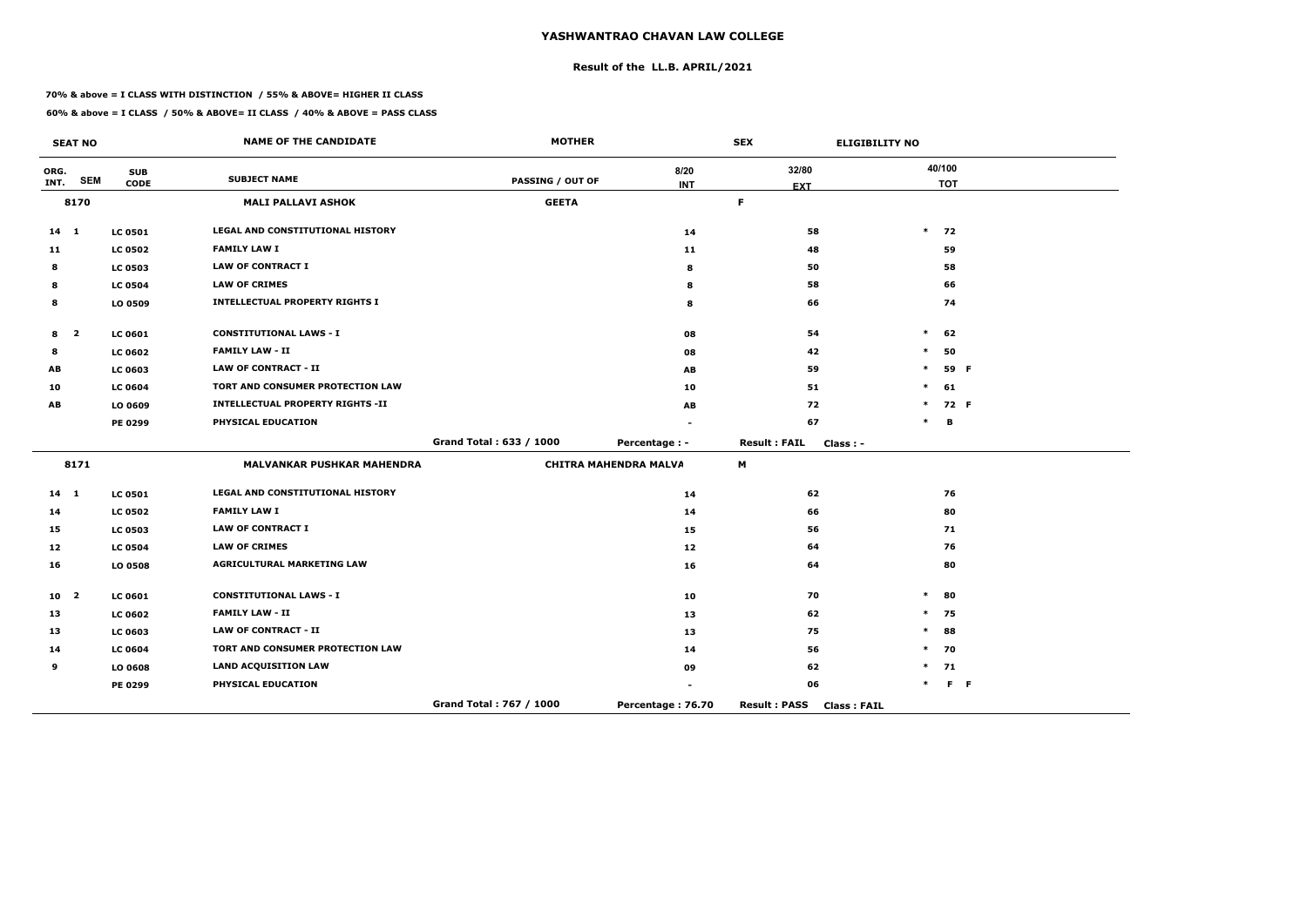## **Result of the LL.B. APRIL/2021**

#### **70% & above = I CLASS WITH DISTINCTION / 55% & ABOVE= HIGHER II CLASS**

|                 | <b>SEAT NO</b> |                           | <b>NAME OF THE CANDIDATE</b>            | <b>MOTHER</b>           |                    | <b>SEX</b>          | <b>ELIGIBILITY NO</b>     |
|-----------------|----------------|---------------------------|-----------------------------------------|-------------------------|--------------------|---------------------|---------------------------|
| ORG.<br>INT.    | <b>SEM</b>     | <b>SUB</b><br><b>CODE</b> | <b>SUBJECT NAME</b>                     | <b>PASSING / OUT OF</b> | 8/20<br><b>INT</b> | 32/80<br><b>EXT</b> | 40/100<br><b>TOT</b>      |
|                 | 8172           |                           | <b>MANDLIK SUDARSHAN ASHOK</b>          | <b>SUNITA</b>           |                    | M                   |                           |
| $12 \quad 1$    |                | <b>LC 0501</b>            | LEGAL AND CONSTITUTIONAL HISTORY        |                         | 12                 | 62                  | 74                        |
| 13              |                | <b>LC 0502</b>            | <b>FAMILY LAW I</b>                     |                         | 13                 | 56                  | 69<br>$\ast$              |
| $14^{\wedge}$   |                | <b>LC 0503</b>            | <b>LAW OF CONTRACT I</b>                |                         | 13                 | 40                  | 53<br>$\ast$              |
| 10              |                | <b>LC 0504</b>            | <b>LAW OF CRIMES</b>                    |                         | 10                 | 62                  | $\ast$<br>72              |
| 13              |                | LO 0506                   | <b>EQUITY AND TRUST LAW</b>             |                         | 13                 | 62                  | $*$ 75                    |
| 12 <sub>2</sub> |                | <b>LC 0601</b>            | <b>CONSTITUTIONAL LAWS - I</b>          |                         | 12                 | 70                  | $\ast$<br>82              |
| 13              |                | <b>LC 0602</b>            | <b>FAMILY LAW - II</b>                  |                         | 13                 | 64                  | 77<br>$\ast$              |
| 14              |                | LC 0603                   | <b>LAW OF CONTRACT - II</b>             |                         | 14                 | 64                  | $\ast$<br>78              |
| 14              |                | <b>LC 0604</b>            | TORT AND CONSUMER PROTECTION LAW        |                         | 14                 | 51                  | $\ast$<br>65              |
| 13              |                | LO 0606                   | <b>BANKING AND INSURANCE LAW</b>        |                         | 13                 | 67                  | 80<br>$\ast$              |
|                 |                | PE 0299                   | PHYSICAL EDUCATION                      |                         |                    | 62                  | $\ast$<br>B               |
|                 |                |                           |                                         | Grand Total: 727 / 1000 | Percentage: 72.70  | <b>Result: PASS</b> | <b>Class: DISTINCTION</b> |
|                 | 8173           |                           | <b>MANDURKE ARTI RAM</b>                | <b>SUNITA</b>           |                    | F.                  |                           |
| $15 \quad 1$    |                | <b>LC 0501</b>            | LEGAL AND CONSTITUTIONAL HISTORY        |                         | 15                 | 70                  | 85                        |
| 13              |                | <b>LC 0502</b>            | <b>FAMILY LAW I</b>                     |                         | 13                 | 67                  | 80                        |
| 13              |                | <b>LC 0503</b>            | <b>LAW OF CONTRACT I</b>                |                         | 13                 | 64                  | 77                        |
| 9               |                | <b>LC 0504</b>            | <b>LAW OF CRIMES</b>                    |                         | 9                  | 80                  | 89                        |
| 9               |                | LO 0509                   | <b>INTELLECTUAL PROPERTY RIGHTS I</b>   |                         | 9                  | 80                  | 89                        |
| $11 \quad 2$    |                | <b>LC 0601</b>            | <b>CONSTITUTIONAL LAWS - I</b>          |                         | 11                 | 69                  | 80<br>$\ast$              |
| 14              |                | <b>LC 0602</b>            | <b>FAMILY LAW - II</b>                  |                         | 14                 | 69                  | $\ast$<br>83              |
| 12              |                | LC 0603                   | <b>LAW OF CONTRACT - II</b>             |                         | 12                 | 80                  | 92<br>$\ast$              |
| 11              |                | <b>LC 0604</b>            | TORT AND CONSUMER PROTECTION LAW        |                         | 11                 | 70                  | $\ast$<br>81              |
| 10              |                | LO 0609                   | <b>INTELLECTUAL PROPERTY RIGHTS -II</b> |                         | 10                 | 80                  | $\ast$<br>90              |
|                 |                | PE 0299                   | PHYSICAL EDUCATION                      |                         |                    | 65                  | $\ast$<br>B               |
|                 |                |                           |                                         | Grand Total: 846 / 1000 | Percentage: 84.60  | <b>Result: PASS</b> | <b>Class: DISTINCTION</b> |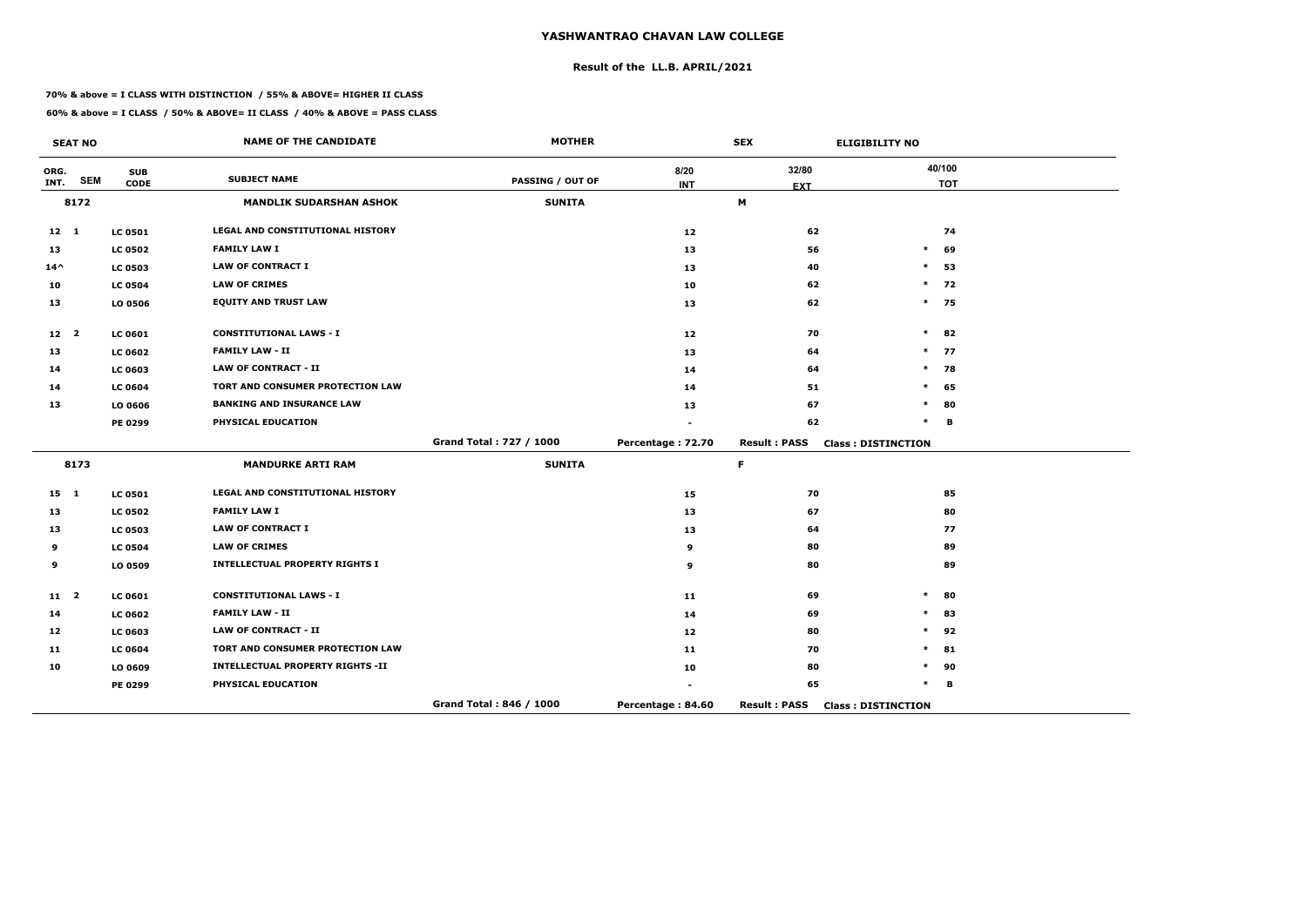## **Result of the LL.B. APRIL/2021**

#### **70% & above = I CLASS WITH DISTINCTION / 55% & ABOVE= HIGHER II CLASS**

 $\overline{\phantom{a}}$ 

|                 | <b>SEAT NO</b>          |                | <b>NAME OF THE CANDIDATE</b>               | <b>MOTHER</b>           |                   | <b>SEX</b>             | <b>ELIGIBILITY NO</b>     |             |  |
|-----------------|-------------------------|----------------|--------------------------------------------|-------------------------|-------------------|------------------------|---------------------------|-------------|--|
| ORG.            | <b>SEM</b>              | <b>SUB</b>     | <b>SUBJECT NAME</b>                        | PASSING / OUT OF        | 8/20              | 32/80                  |                           | 40/100      |  |
| INT.            |                         | <b>CODE</b>    |                                            |                         | <b>INT</b>        | <b>EXT</b>             |                           | <b>TOT</b>  |  |
|                 | 8174                    |                | <b>MARKAD SAGAR SURESH</b>                 | <b>JANABAI</b>          |                   | M                      |                           |             |  |
| $14$ 1          |                         | <b>LC 0501</b> | LEGAL AND CONSTITUTIONAL HISTORY           |                         | 14                | 66                     |                           | 80          |  |
| 13              |                         | <b>LC 0502</b> | <b>FAMILY LAW I</b>                        |                         | 13                | 58                     |                           | 71          |  |
| 14              |                         | <b>LC 0503</b> | <b>LAW OF CONTRACT I</b>                   |                         | 14                | 46                     |                           | 60          |  |
| 11              |                         | <b>LC 0504</b> | <b>LAW OF CRIMES</b>                       |                         | 11                | 59                     |                           | 70          |  |
| 15              |                         | LO 0507        | CRIMINAL PSYCHOLOGY AND CRIMINAL SOCIOLOGY |                         | 15                | 72                     |                           | 87          |  |
| 14 <sub>2</sub> |                         | LC 0601        | <b>CONSTITUTIONAL LAWS - I</b>             |                         | 14                | 69                     | $\ast$                    | 83          |  |
| 16              |                         | <b>LC 0602</b> | <b>FAMILY LAW - II</b>                     |                         | 16                | 59                     | $\ast$                    | 75          |  |
| 14              |                         | <b>LC 0603</b> | <b>LAW OF CONTRACT - II</b>                |                         | 14                | 78                     | $\ast$                    | 92          |  |
| 14              |                         | <b>LC 0604</b> | TORT AND CONSUMER PROTECTION LAW           |                         | 14                | 51                     | $\ast$                    | 65          |  |
| 14              |                         | LO 0607        | PENOLOGY AND VICTIMOLOGY                   |                         | 14                | 80                     | $\ast$                    | 94          |  |
|                 |                         | PE 0299        | PHYSICAL EDUCATION                         |                         |                   | 62                     | $\ast$                    | B           |  |
|                 |                         |                |                                            | Grand Total: 777 / 1000 | Percentage: 77.70 | <b>Result: PASS</b>    | <b>Class: DISTINCTION</b> |             |  |
|                 | 8175                    |                | <b>MAYRANE MADHUMATI MANMATHPPA</b>        | <b>DHONDABAI</b>        |                   | $\mathsf F$            |                           |             |  |
| $13 \quad 1$    |                         | <b>LC 0501</b> | LEGAL AND CONSTITUTIONAL HISTORY           |                         | 13                | 51                     |                           | 64          |  |
| 13              |                         | <b>LC 0502</b> | <b>FAMILY LAW I</b>                        |                         | 13                | 54                     |                           | 67          |  |
| AB              |                         | <b>LC 0503</b> | <b>LAW OF CONTRACT I</b>                   |                         | AB                | 48                     |                           | 48 F        |  |
| 8               |                         | <b>LC 0504</b> | <b>LAW OF CRIMES</b>                       |                         | 8                 | 66                     |                           | 74          |  |
| AB              |                         | LO 0507        | CRIMINAL PSYCHOLOGY AND CRIMINAL SOCIOLOGY |                         | AB                | 51                     |                           | 51 F        |  |
| 14              | $\overline{\mathbf{2}}$ | <b>LC 0601</b> | <b>CONSTITUTIONAL LAWS - I</b>             |                         | 14                | 64                     | $\ast$                    | 78          |  |
| $13^{\wedge}$   |                         | <b>LC 0602</b> | <b>FAMILY LAW - II</b>                     |                         | 13                | 40                     | $\ast$                    | 53          |  |
| 13              |                         | <b>LC 0603</b> | <b>LAW OF CONTRACT - II</b>                |                         | 13                | 62                     | $\ast$                    | 75          |  |
| $15^{\wedge}$   |                         | <b>LC 0604</b> | TORT AND CONSUMER PROTECTION LAW           |                         | 13                | 38                     | $\ast$                    | 51          |  |
| 14              |                         | LO 0606        | <b>BANKING AND INSURANCE LAW</b>           |                         | 14                | <b>AB</b>              |                           | 14 F        |  |
|                 |                         | PE 0299        | PHYSICAL EDUCATION                         |                         |                   | 52                     | $\ast$                    | $\mathbf c$ |  |
|                 |                         |                |                                            | Grand Total: 575 / 1000 | Percentage : -    | Result: FATKT Class: - |                           |             |  |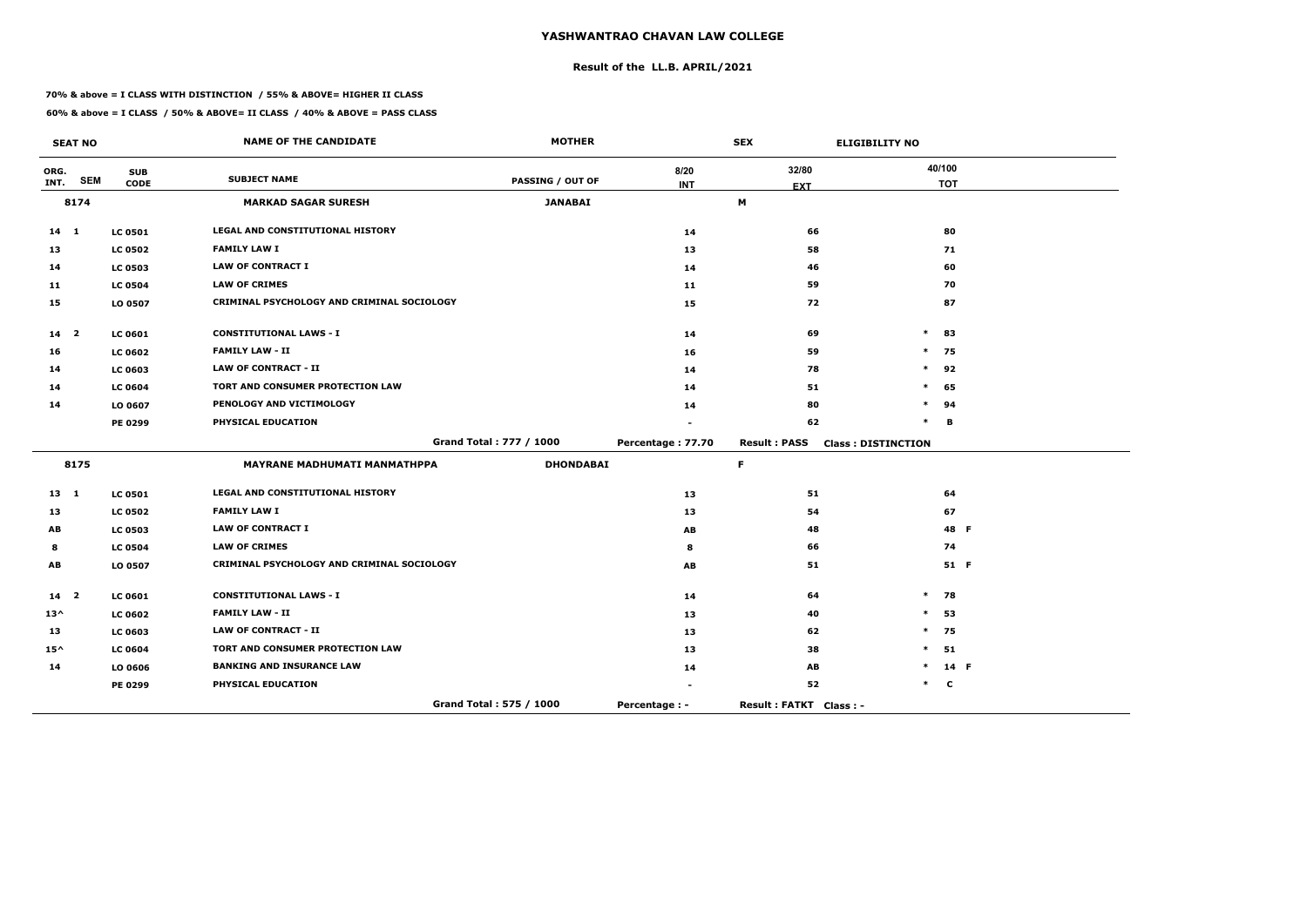## **Result of the LL.B. APRIL/2021**

#### **70% & above = I CLASS WITH DISTINCTION / 55% & ABOVE= HIGHER II CLASS**

|                 | <b>SEAT NO</b>          |                           | <b>NAME OF THE CANDIDATE</b>               | <b>MOTHER</b>           |                    | <b>SEX</b>             | <b>ELIGIBILITY NO</b>     |                      |         |
|-----------------|-------------------------|---------------------------|--------------------------------------------|-------------------------|--------------------|------------------------|---------------------------|----------------------|---------|
| ORG.<br>INT.    | <b>SEM</b>              | <b>SUB</b><br><b>CODE</b> | <b>SUBJECT NAME</b>                        | <b>PASSING / OUT OF</b> | 8/20<br><b>INT</b> | 32/80<br><b>EXT</b>    |                           | 40/100<br><b>TOT</b> |         |
|                 | 8176                    |                           | <b>MEDHE SWAPNIL SAWATA</b>                | <b>SUMAN</b>            |                    | M                      |                           |                      |         |
| $14 \quad 1$    |                         | <b>LC 0501</b>            | LEGAL AND CONSTITUTIONAL HISTORY           |                         | 14                 | 69                     | $\ast$                    | 83                   |         |
| 13              |                         | <b>LC 0502</b>            | <b>FAMILY LAW I</b>                        |                         | 13                 | 66                     | $\ast$                    | 79                   |         |
| 14              |                         | <b>LC 0503</b>            | <b>LAW OF CONTRACT I</b>                   |                         | 14                 | 64                     | $\ast$                    | 78                   |         |
| 10              |                         | <b>LC 0504</b>            | <b>LAW OF CRIMES</b>                       |                         | 10                 | 58                     | $\ast$                    | 68                   |         |
| 10              |                         | LO 0507                   | CRIMINAL PSYCHOLOGY AND CRIMINAL SOCIOLOGY |                         | 10                 | 77                     | $\ast$                    | 87                   |         |
| AB              | $\overline{\mathbf{2}}$ | <b>LC 0601</b>            | <b>CONSTITUTIONAL LAWS - I</b>             |                         | AB                 | 56                     | $\ast$                    |                      | 56 F    |
| AB              |                         | <b>LC 0602</b>            | <b>FAMILY LAW - II</b>                     |                         | AB                 | 45                     | $\ast$                    |                      | 45 F    |
| AB              |                         | <b>LC 0603</b>            | <b>LAW OF CONTRACT - II</b>                |                         | AB                 | 70                     | $\ast$                    |                      | 70 F    |
| AB              |                         | <b>LC 0604</b>            | TORT AND CONSUMER PROTECTION LAW           |                         | AB                 | 48                     | $\ast$                    |                      | 48 F    |
| AB              |                         | LO 0607                   | PENOLOGY AND VICTIMOLOGY                   |                         | AB                 | 56                     | ∗                         |                      | 56 F    |
|                 |                         | PE 0299                   | PHYSICAL EDUCATION                         |                         |                    | AB                     | $\ast$                    |                      | $F - F$ |
|                 |                         |                           |                                            | Grand Total: 673 / 1000 | Percentage : -     | Result: FATKT Class: - |                           |                      |         |
|                 | 8178                    |                           | <b>MISAL MAYURI RAJESH</b>                 | <b>AASHA</b>            |                    | F.                     |                           |                      |         |
| $15 \quad 1$    |                         | <b>LC 0501</b>            | LEGAL AND CONSTITUTIONAL HISTORY           |                         | 15                 | 74                     |                           | 89                   |         |
| 15              |                         | <b>LC 0502</b>            | <b>FAMILY LAW I</b>                        |                         | 15                 | 74                     |                           | 89                   |         |
| 14              |                         | <b>LC 0503</b>            | <b>LAW OF CONTRACT I</b>                   |                         | 14                 | 67                     |                           | 81                   |         |
| 13              |                         | <b>LC 0504</b>            | <b>LAW OF CRIMES</b>                       |                         | 13                 | 74                     |                           | 87                   |         |
| 17              |                         | LO 0507                   | CRIMINAL PSYCHOLOGY AND CRIMINAL SOCIOLOGY |                         | 17                 | 74                     |                           | 91                   |         |
| 12 <sup>2</sup> |                         | <b>LC 0601</b>            | <b>CONSTITUTIONAL LAWS - I</b>             |                         | 12                 | 66                     | $\ast$                    | 78                   |         |
| 14              |                         | <b>LC 0602</b>            | <b>FAMILY LAW - II</b>                     |                         | 14                 | 50                     | $\ast$                    | 64                   |         |
| 15              |                         | <b>LC 0603</b>            | <b>LAW OF CONTRACT - II</b>                |                         | 15                 | 80                     | $\ast$                    | 95                   |         |
| 15              |                         | <b>LC 0604</b>            | TORT AND CONSUMER PROTECTION LAW           |                         | 15                 | 74                     | $\ast$                    | 89                   |         |
| 17              |                         | LO 0607                   | PENOLOGY AND VICTIMOLOGY                   |                         | 17                 | 77                     | $\ast$                    | 94                   |         |
|                 |                         | PE 0299                   | PHYSICAL EDUCATION                         |                         |                    | 65                     | $\ast$                    | в                    |         |
|                 |                         |                           |                                            | Grand Total: 857 / 1000 | Percentage: 85.70  | <b>Result: PASS</b>    | <b>Class: DISTINCTION</b> |                      |         |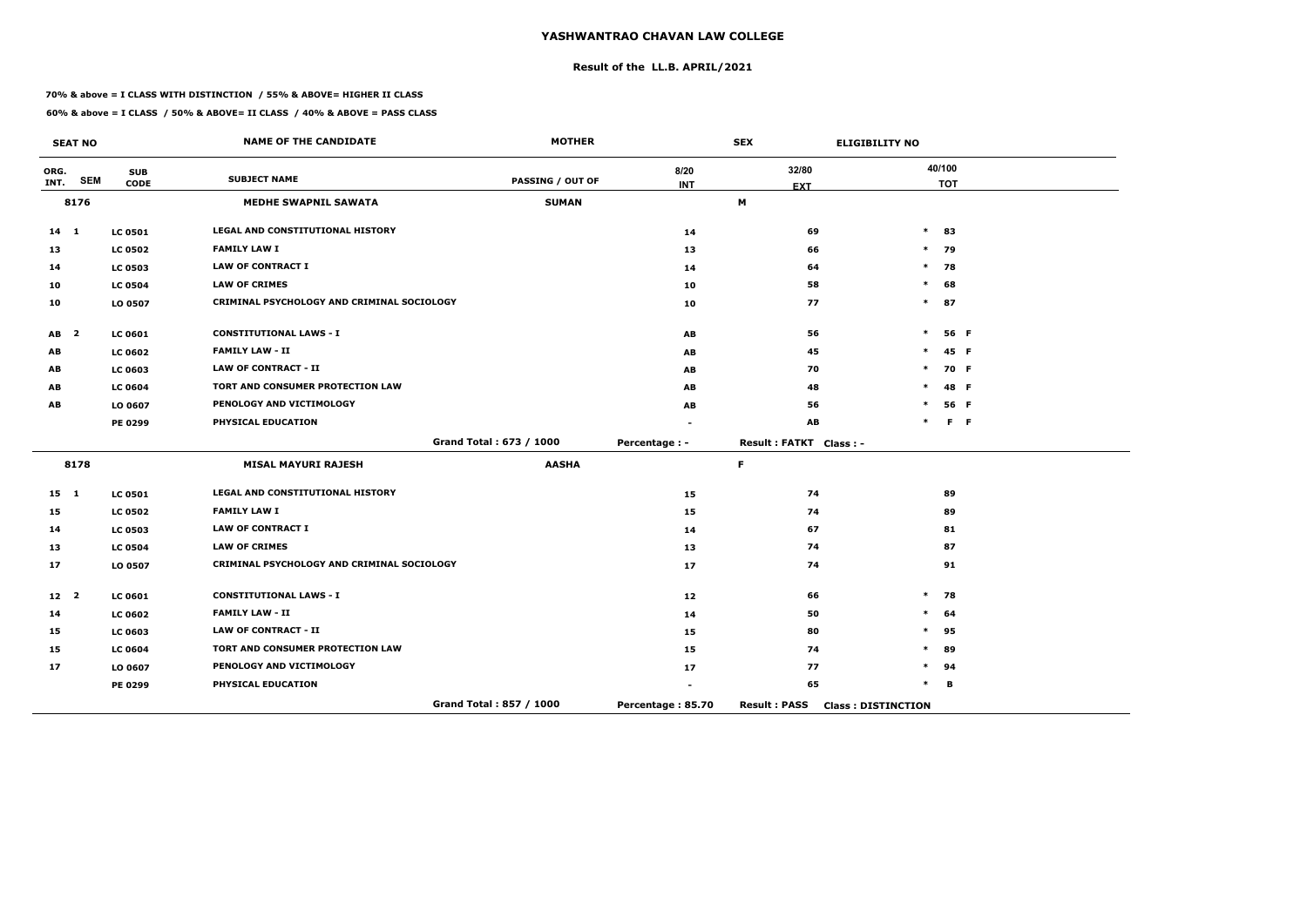## **Result of the LL.B. APRIL/2021**

#### **70% & above = I CLASS WITH DISTINCTION / 55% & ABOVE= HIGHER II CLASS**

|                 | <b>SEAT NO</b>          |                           | <b>NAME OF THE CANDIDATE</b>               | <b>MOTHER</b>           |                    | <b>SEX</b>          | <b>ELIGIBILITY NO</b>     |
|-----------------|-------------------------|---------------------------|--------------------------------------------|-------------------------|--------------------|---------------------|---------------------------|
| ORG.<br>INT.    | <b>SEM</b>              | <b>SUB</b><br><b>CODE</b> | <b>SUBJECT NAME</b>                        | <b>PASSING / OUT OF</b> | 8/20<br><b>INT</b> | 32/80<br><b>EXT</b> | 40/100<br><b>TOT</b>      |
|                 | 8179                    |                           | <b>MITHBHAKARE PRATIK YUVRAJ</b>           | <b>NEETA</b>            |                    | M                   |                           |
| $15$ 1          |                         | <b>LC 0501</b>            | LEGAL AND CONSTITUTIONAL HISTORY           |                         | 15                 | 51                  | 66                        |
| 14              |                         | <b>LC 0502</b>            | <b>FAMILY LAW I</b>                        |                         | 14                 | 64                  | 78                        |
| 12              |                         | <b>LC 0503</b>            | <b>LAW OF CONTRACT I</b>                   |                         | 12                 | 72                  | 84                        |
| 12              |                         | <b>LC 0504</b>            | <b>LAW OF CRIMES</b>                       |                         | 12                 | 77                  | 89                        |
| 16              |                         | LO 0507                   | CRIMINAL PSYCHOLOGY AND CRIMINAL SOCIOLOGY |                         | 16                 | 72                  | 88                        |
| 12 <sub>2</sub> |                         | LC 0601                   | <b>CONSTITUTIONAL LAWS - I</b>             |                         | 12                 | 74                  | $\ast$<br>86              |
| 13              |                         | <b>LC 0602</b>            | <b>FAMILY LAW - II</b>                     |                         | 13                 | 66                  | $\ast$<br>79              |
| 13              |                         | LC 0603                   | <b>LAW OF CONTRACT - II</b>                |                         | 13                 | 80                  | $\ast$<br>93              |
| 12              |                         | <b>LC 0604</b>            | TORT AND CONSUMER PROTECTION LAW           |                         | 12                 | 70                  | 82<br>$\ast$              |
| 15              |                         | LO 0607                   | PENOLOGY AND VICTIMOLOGY                   |                         | 15                 | 75                  | $\ast$<br>90              |
|                 |                         | PE 0299                   | PHYSICAL EDUCATION                         |                         |                    | 64                  | $\ast$<br>B               |
|                 |                         |                           |                                            | Grand Total: 835 / 1000 | Percentage: 83.50  | <b>Result: PASS</b> | <b>Class: DISTINCTION</b> |
|                 | 8180                    |                           | <b>MORAMPALLE MAHESH DNYANOBA</b>          | <b>PUSHPA</b>           |                    | M                   |                           |
| $14 \quad 1$    |                         | <b>LC 0501</b>            | <b>LEGAL AND CONSTITUTIONAL HISTORY</b>    |                         | 14                 | 54                  | 68                        |
| 13              |                         | <b>LC 0502</b>            | <b>FAMILY LAW I</b>                        |                         | 13                 | 69                  | 82                        |
| 14              |                         | <b>LC 0503</b>            | <b>LAW OF CONTRACT I</b>                   |                         | 14                 | 66                  | 80                        |
| 12              |                         | <b>LC 0504</b>            | <b>LAW OF CRIMES</b>                       |                         | 12                 | 67                  | 79                        |
| 10              |                         | LO 0509                   | <b>INTELLECTUAL PROPERTY RIGHTS I</b>      |                         | 10                 | 64                  | 74                        |
| 10              | $\overline{\mathbf{2}}$ | <b>LC 0601</b>            | <b>CONSTITUTIONAL LAWS - I</b>             |                         | 10                 | 66                  | $\ast$<br>76              |
| 14              |                         | <b>LC 0602</b>            | <b>FAMILY LAW - II</b>                     |                         | 14                 | 66                  | 80<br>$\ast$              |
| 13              |                         | LC 0603                   | <b>LAW OF CONTRACT - II</b>                |                         | 13                 | 80                  | 93<br>$\ast$              |
| 13              |                         | <b>LC 0604</b>            | TORT AND CONSUMER PROTECTION LAW           |                         | 13                 | 74                  | $\ast$<br>87              |
| 10              |                         | LO 0609                   | <b>INTELLECTUAL PROPERTY RIGHTS -II</b>    |                         | 10                 | 80                  | *<br>90                   |
|                 |                         | PE 0299                   | PHYSICAL EDUCATION                         |                         |                    | 63                  | $\ast$<br>В               |
|                 |                         |                           |                                            | Grand Total: 809 / 1000 | Percentage: 80.90  | <b>Result: PASS</b> | <b>Class: DISTINCTION</b> |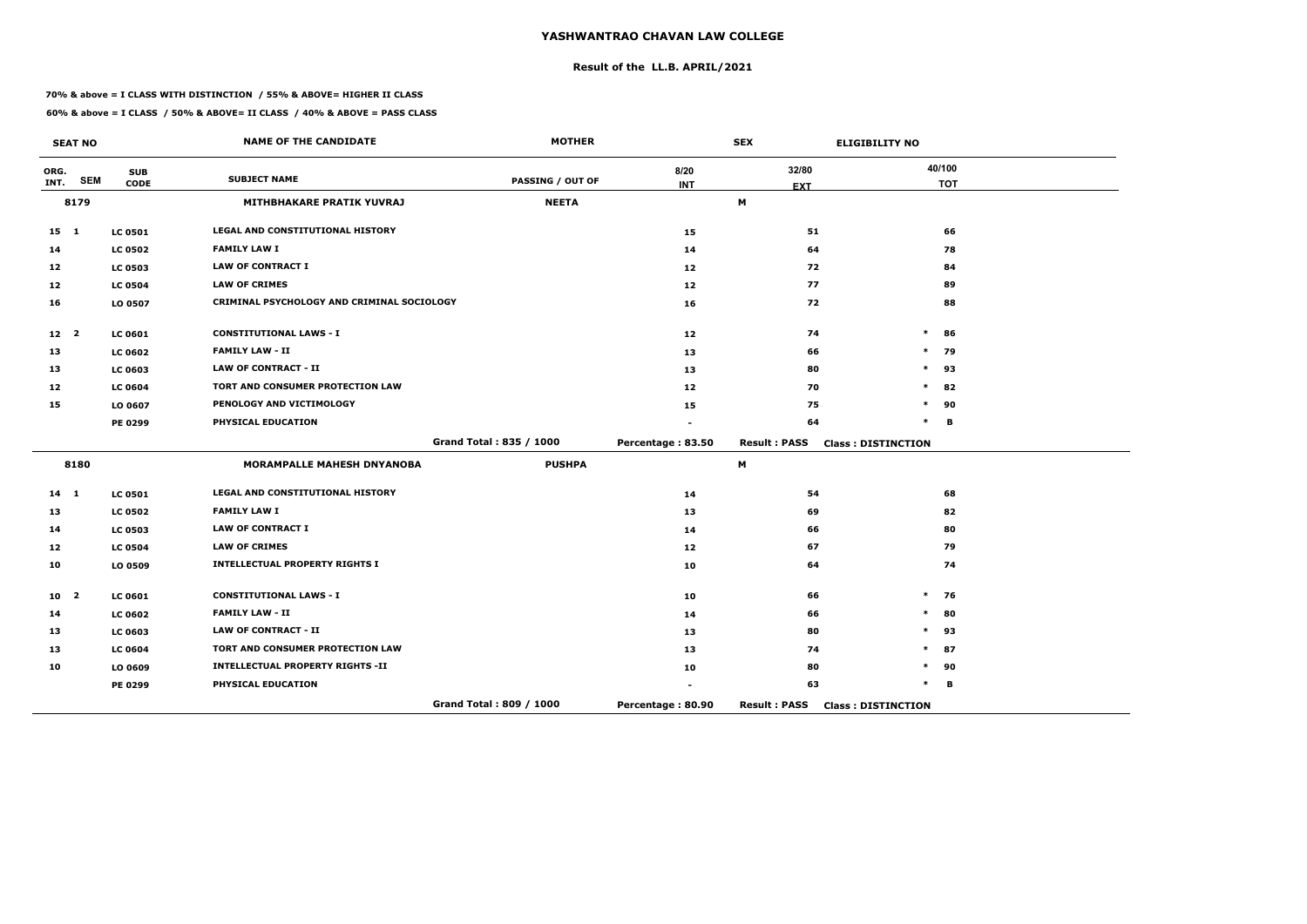## **Result of the LL.B. APRIL/2021**

#### **70% & above = I CLASS WITH DISTINCTION / 55% & ABOVE= HIGHER II CLASS**

|              | <b>SEAT NO</b> |                           | <b>NAME OF THE CANDIDATE</b>               | <b>MOTHER</b>           |                    | <b>SEX</b>          | <b>ELIGIBILITY NO</b>     |
|--------------|----------------|---------------------------|--------------------------------------------|-------------------------|--------------------|---------------------|---------------------------|
| ORG.<br>INT. | <b>SEM</b>     | <b>SUB</b><br><b>CODE</b> | <b>SUBJECT NAME</b>                        | <b>PASSING / OUT OF</b> | 8/20<br><b>INT</b> | 32/80<br><b>EXT</b> | 40/100<br><b>TOT</b>      |
|              | 8182           |                           | MOTALE AARTI LAXMIKANT                     | <b>JYOTI</b>            |                    | $\mathsf F$         |                           |
|              |                |                           |                                            |                         |                    |                     |                           |
| $15 \quad 1$ |                | <b>LC 0501</b>            | <b>LEGAL AND CONSTITUTIONAL HISTORY</b>    |                         | 15                 | 74                  | 89                        |
| 12           |                | <b>LC 0502</b>            | <b>FAMILY LAW I</b>                        |                         | 12                 | 70                  | 82                        |
| 15           |                | <b>LC 0503</b>            | <b>LAW OF CONTRACT I</b>                   |                         | 15                 | 62                  | 77                        |
| 8            |                | <b>LC 0504</b>            | <b>LAW OF CRIMES</b>                       |                         | 8                  | 80                  | 88                        |
| 11           |                | LO 0509                   | <b>INTELLECTUAL PROPERTY RIGHTS I</b>      |                         | 11                 | 77                  | 88                        |
| $11 \quad 2$ |                | <b>LC 0601</b>            | <b>CONSTITUTIONAL LAWS - I</b>             |                         | 11                 | 67                  | $\ast$<br>78              |
| 13           |                | <b>LC 0602</b>            | <b>FAMILY LAW - II</b>                     |                         | 13                 | 51                  | $\ast$<br>64              |
| 12           |                | <b>LC 0603</b>            | <b>LAW OF CONTRACT - II</b>                |                         | 12                 | 80                  | $\ast$<br>92              |
| 12           |                | <b>LC 0604</b>            | TORT AND CONSUMER PROTECTION LAW           |                         | 12                 | 78                  | 90<br>*                   |
| 10           |                | LO 0609                   | <b>INTELLECTUAL PROPERTY RIGHTS -II</b>    |                         | 10                 | 70                  | $\ast$<br>80              |
|              |                | PE 0299                   | PHYSICAL EDUCATION                         |                         |                    | 62                  | $\ast$<br>в               |
|              |                |                           |                                            | Grand Total: 828 / 1000 | Percentage: 82.80  | <b>Result: PASS</b> | <b>Class: DISTINCTION</b> |
|              | 8183           |                           | <b>MULANI FARUKH SHAHAJAHAN</b>            | <b>RUKASANA</b>         |                    | M                   |                           |
| $14 \quad 1$ |                | <b>LC 0501</b>            | LEGAL AND CONSTITUTIONAL HISTORY           |                         | 14                 | 72                  | 86                        |
| 13           |                | <b>LC 0502</b>            | <b>FAMILY LAW I</b>                        |                         | 13                 | 67                  | 80                        |
| 13           |                | <b>LC 0503</b>            | <b>LAW OF CONTRACT I</b>                   |                         | 13                 | 80                  | 93                        |
| 8            |                | <b>LC 0504</b>            | <b>LAW OF CRIMES</b>                       |                         | 8                  | 80                  | 88                        |
| 14           |                | LO 0507                   | CRIMINAL PSYCHOLOGY AND CRIMINAL SOCIOLOGY |                         | 14                 | 69                  | 83                        |
| $11 \quad 2$ |                | <b>LC 0601</b>            | <b>CONSTITUTIONAL LAWS - I</b>             |                         | 11                 | 67                  | $\ast$<br>78              |
| 13           |                | <b>LC 0602</b>            | <b>FAMILY LAW - II</b>                     |                         | 13                 | 61                  | 74<br>$\ast$              |
| 13           |                | <b>LC 0603</b>            | <b>LAW OF CONTRACT - II</b>                |                         | 13                 | 80                  | $\ast$<br>93              |
| 15           |                | <b>LC 0604</b>            | TORT AND CONSUMER PROTECTION LAW           |                         | 15                 | 64                  | $\ast$<br>79              |
| 15           |                | LO 0608                   | <b>LAND ACQUISITION LAW</b>                |                         | 15                 | 72                  | $\ast$<br>87              |
|              |                | PE 0299                   | PHYSICAL EDUCATION                         |                         |                    | 64                  | $\ast$<br>в               |
|              |                |                           |                                            | Grand Total: 841 / 1000 | Percentage: 84.10  | <b>Result: PASS</b> | <b>Class: DISTINCTION</b> |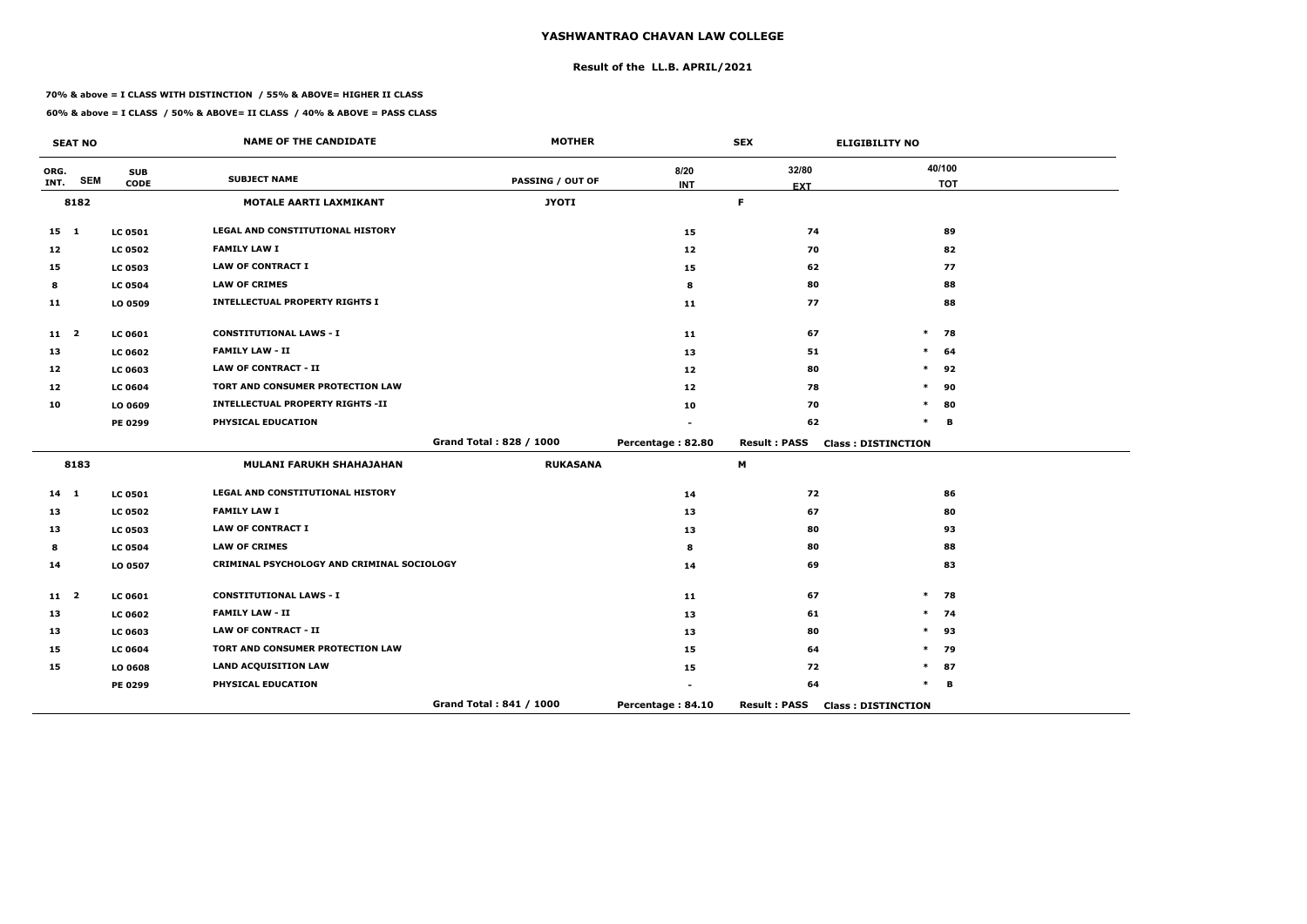## **Result of the LL.B. APRIL/2021**

#### **70% & above = I CLASS WITH DISTINCTION / 55% & ABOVE= HIGHER II CLASS**

 $\sim$ 

|                  | <b>SEAT NO</b> |                           | <b>NAME OF THE CANDIDATE</b>            | <b>MOTHER</b>           |                             | <b>SEX</b>          | <b>ELIGIBILITY NO</b>     |
|------------------|----------------|---------------------------|-----------------------------------------|-------------------------|-----------------------------|---------------------|---------------------------|
| ORG.<br>INT.     | <b>SEM</b>     | <b>SUB</b><br><b>CODE</b> | <b>SUBJECT NAME</b>                     | <b>PASSING / OUT OF</b> | 8/20                        | 32/80               | 40/100                    |
|                  |                |                           |                                         |                         | <b>INT</b>                  | <b>EXT</b>          | <b>TOT</b>                |
|                  | 8184           |                           | <b>MUNDHE PALLAVI VISHNU</b>            | <b>SHEELA</b>           |                             | F.                  |                           |
| $13 \quad 1$     |                | <b>LC 0501</b>            | LEGAL AND CONSTITUTIONAL HISTORY        |                         | 13                          | 45                  | 58                        |
| 13               |                | <b>LC 0502</b>            | <b>FAMILY LAW I</b>                     |                         | 13                          | 43                  | $\ast$<br>56              |
| 12 <sup>12</sup> |                | <b>LC 0503</b>            | <b>LAW OF CONTRACT I</b>                |                         | 12                          | 66                  | 78                        |
| 9                |                | <b>LC 0504</b>            | <b>LAW OF CRIMES</b>                    |                         | 9                           | 61                  | 70                        |
| 8                |                | LO 0509                   | <b>INTELLECTUAL PROPERTY RIGHTS I</b>   |                         | 08                          | 70                  | $\ast$<br>78              |
| 8                | $\overline{2}$ | LC 0601                   | <b>CONSTITUTIONAL LAWS - I</b>          |                         | 08                          | 69                  | 77<br>$\ast$              |
| 12               |                | <b>LC 0602</b>            | <b>FAMILY LAW - II</b>                  |                         | 12                          | 56                  | 68<br>$\ast$              |
| 12               |                | <b>LC 0603</b>            | <b>LAW OF CONTRACT - II</b>             |                         | 12                          | 77                  | 89<br>$\ast$              |
| 12               |                | <b>LC 0604</b>            | TORT AND CONSUMER PROTECTION LAW        |                         | 12 <sub>1</sub>             | 67                  | $\ast$<br>79              |
| 10               |                | LO 0609                   | <b>INTELLECTUAL PROPERTY RIGHTS -II</b> |                         | 10                          | 67                  | 77<br>$\ast$              |
|                  |                | <b>PE 0299</b>            | PHYSICAL EDUCATION                      |                         |                             | 62                  | $\ast$<br>в               |
|                  |                |                           |                                         | Grand Total: 733 / 1000 | Percentage: 73.30           | <b>Result: PASS</b> | <b>Class: DISTINCTION</b> |
|                  | 8185           |                           | <b>MUNGRE TUSHAR DIGAMBAR</b>           |                         | <b>BHAGYASHREE DIGAMBAR</b> | M                   |                           |
| $12 \quad 1$     |                | <b>LC 0501</b>            | LEGAL AND CONSTITUTIONAL HISTORY        |                         | 12                          | 56                  | 68                        |
| 12               |                | <b>LC 0502</b>            | <b>FAMILY LAW I</b>                     |                         | 12                          | 40                  | 52                        |
| 13               |                | <b>LC 0503</b>            | <b>LAW OF CONTRACT I</b>                |                         | 13                          | 53                  | 66                        |
| 11               |                | <b>LC 0504</b>            | <b>LAW OF CRIMES</b>                    |                         | 11                          | 51                  | 62                        |
| 10               |                | LO 0509                   | <b>INTELLECTUAL PROPERTY RIGHTS I</b>   |                         | 10                          | 69                  | 79                        |
| 10 <sub>2</sub>  |                | <b>LC 0601</b>            | <b>CONSTITUTIONAL LAWS - I</b>          |                         | 10                          | 66                  | 76<br>$\ast$              |
| 12               |                | <b>LC 0602</b>            | <b>FAMILY LAW - II</b>                  |                         | 12                          | 56                  | $\ast$<br>68              |
| 12               |                | <b>LC 0603</b>            | <b>LAW OF CONTRACT - II</b>             |                         | 12                          | 61                  | $\ast$<br>73              |
| 14               |                | <b>LC 0604</b>            | TORT AND CONSUMER PROTECTION LAW        |                         | 14                          | 62                  | 76<br>∗                   |
| 10               |                | LO 0609                   | <b>INTELLECTUAL PROPERTY RIGHTS -II</b> |                         | 10                          | 69                  | $\ast$<br>79              |
|                  |                | PE 0299                   | PHYSICAL EDUCATION                      |                         |                             | 65                  | $\ast$<br>в               |
|                  |                |                           |                                         | Grand Total: 702 / 1000 | Percentage: 70.20           | <b>Result: PASS</b> | <b>Class: DISTINCTION</b> |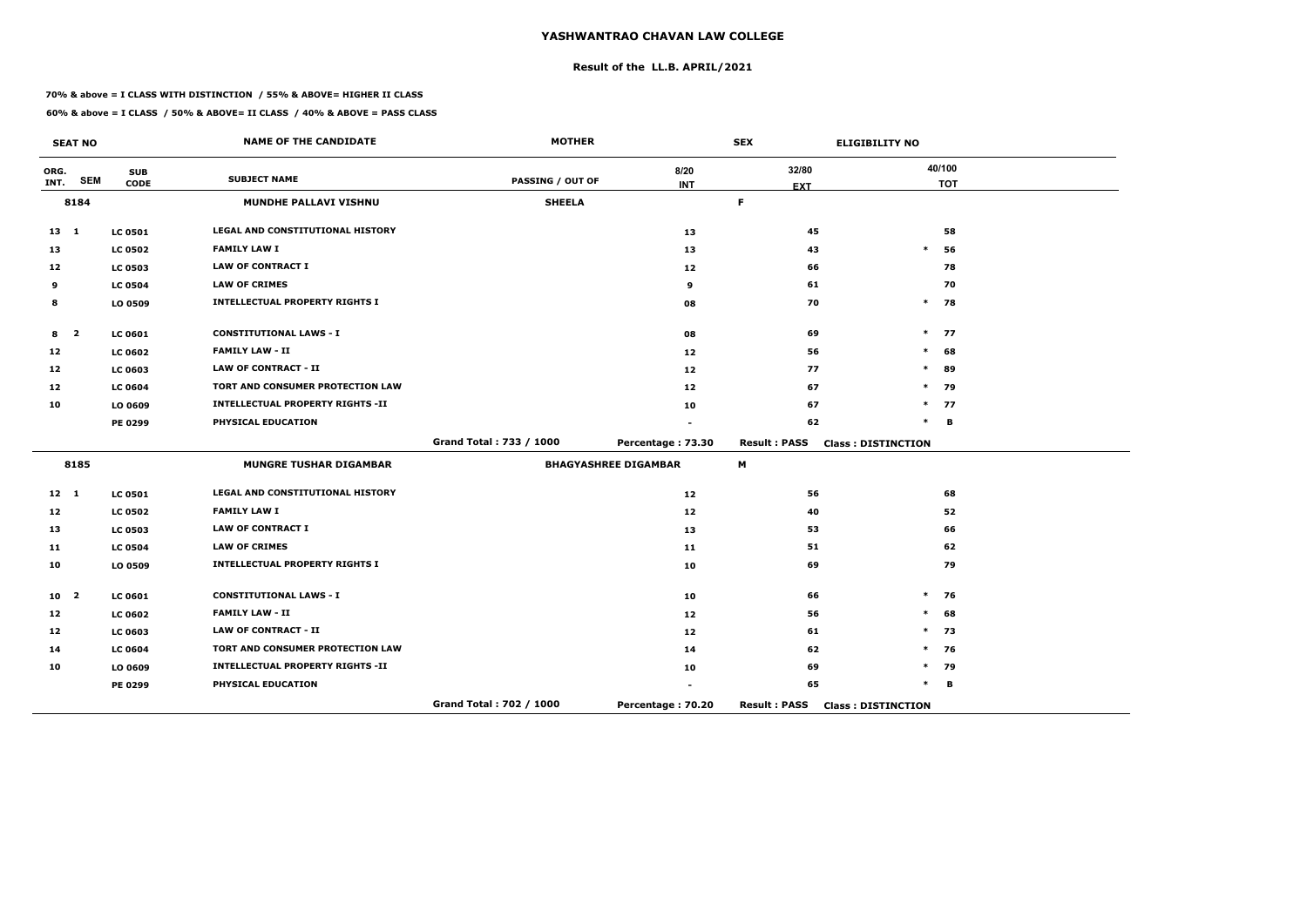## **Result of the LL.B. APRIL/2021**

#### **70% & above = I CLASS WITH DISTINCTION / 55% & ABOVE= HIGHER II CLASS**

**60% & above = I CLASS / 50% & ABOVE= II CLASS / 40% & ABOVE = PASS CLASS**

 $\overline{\phantom{a}}$ 

|                 | <b>SEAT NO</b>          |                | <b>NAME OF THE CANDIDATE</b>               | <b>MOTHER</b>           |                              | <b>SEX</b>                                | <b>ELIGIBILITY NO</b>     |
|-----------------|-------------------------|----------------|--------------------------------------------|-------------------------|------------------------------|-------------------------------------------|---------------------------|
| ORG.            |                         | <b>SUB</b>     | <b>SUBJECT NAME</b>                        |                         | 8/20                         | 32/80                                     | 40/100                    |
| INT.            | <b>SEM</b>              | <b>CODE</b>    |                                            | <b>PASSING / OUT OF</b> | <b>INT</b>                   | <b>EXT</b>                                | <b>TOT</b>                |
|                 | 8186                    |                | <b>MUNOT SWAPNIL MULCHAND</b>              |                         | <b>SHANTABAI MULCHAND ML</b> | M                                         |                           |
| $14 \quad 1$    |                         | <b>LC 0501</b> | LEGAL AND CONSTITUTIONAL HISTORY           |                         | 14                           | 75                                        | 89                        |
| 16              |                         | <b>LC 0502</b> | <b>FAMILY LAW I</b>                        |                         | 16                           | 54                                        | 70                        |
| 13              |                         | <b>LC 0503</b> | <b>LAW OF CONTRACT I</b>                   |                         | 13                           | 80                                        | 93                        |
| 12              |                         | <b>LC 0504</b> | <b>LAW OF CRIMES</b>                       |                         | 12                           | 80                                        | 92                        |
| 15              |                         | LO 0507        | CRIMINAL PSYCHOLOGY AND CRIMINAL SOCIOLOGY |                         | 15                           | 66                                        | 81                        |
| 12 <sub>2</sub> |                         | <b>LC 0601</b> | <b>CONSTITUTIONAL LAWS - I</b>             |                         | 12                           | 70                                        | $\ast$<br>82              |
| 15              |                         | <b>LC 0602</b> | <b>FAMILY LAW - II</b>                     |                         | 15                           | 77                                        | 92<br>$\ast$              |
| 13              |                         | <b>LC 0603</b> | <b>LAW OF CONTRACT - II</b>                |                         | 13                           | 80                                        | 93<br>$\ast$              |
| 15              |                         | <b>LC 0604</b> | TORT AND CONSUMER PROTECTION LAW           |                         | 15                           | 72                                        | $\ast$<br>87              |
| 16              |                         | LO 0606        | <b>BANKING AND INSURANCE LAW</b>           |                         | 16                           | 80                                        | 96<br>$\ast$              |
|                 |                         | PE 0299        | PHYSICAL EDUCATION                         |                         |                              | AB                                        | $F - F$                   |
|                 |                         |                |                                            | Grand Total: 875 / 1000 | Percentage: 87.50            | <b>Result: PASS</b><br><b>Class: FAIL</b> |                           |
|                 | 8187                    |                | <b>MUNTODE NILESH NAMDEO</b>               | <b>SUREKHA</b>          |                              | M                                         |                           |
| $10 \quad 1$    |                         | <b>LC 0501</b> | <b>LEGAL AND CONSTITUTIONAL HISTORY</b>    |                         | 10                           | 38                                        | 48                        |
| 10              |                         | <b>LC 0502</b> | <b>FAMILY LAW I</b>                        |                         | 10                           | 53                                        | 63                        |
| 8               |                         | <b>LC 0503</b> | <b>LAW OF CONTRACT I</b>                   |                         | 8                            | 62                                        | 70                        |
| 8               |                         | <b>LC 0504</b> | <b>LAW OF CRIMES</b>                       |                         | 8                            | 54                                        | 62                        |
| 9               |                         | LO 0507        | CRIMINAL PSYCHOLOGY AND CRIMINAL SOCIOLOGY |                         | 9                            | 72                                        | 81                        |
| 8               | $\overline{\mathbf{2}}$ | <b>LC 0601</b> | <b>CONSTITUTIONAL LAWS - I</b>             |                         | 08                           | 66                                        | $\ast$<br>74              |
| 8               |                         | <b>LC 0602</b> | <b>FAMILY LAW - II</b>                     |                         | 08                           | 46                                        | $\ast$<br>54              |
| 8               |                         | <b>LC 0603</b> | <b>LAW OF CONTRACT - II</b>                |                         | 08                           | 77                                        | $\ast$<br>85              |
| 8               |                         | <b>LC 0604</b> | TORT AND CONSUMER PROTECTION LAW           |                         | 08                           | 64                                        | 72<br>$\ast$              |
| 10              |                         | LO 0607        | PENOLOGY AND VICTIMOLOGY                   |                         | 10                           | 70                                        | 80<br>$\ast$              |
|                 |                         | PE 0299        | PHYSICAL EDUCATION                         |                         |                              | 68                                        | $\ast$<br>в               |
|                 |                         |                |                                            | Grand Total: 689 / 1000 | Percentage: 68.90            | <b>Result: PASS</b>                       | <b>Class: DISTINCTION</b> |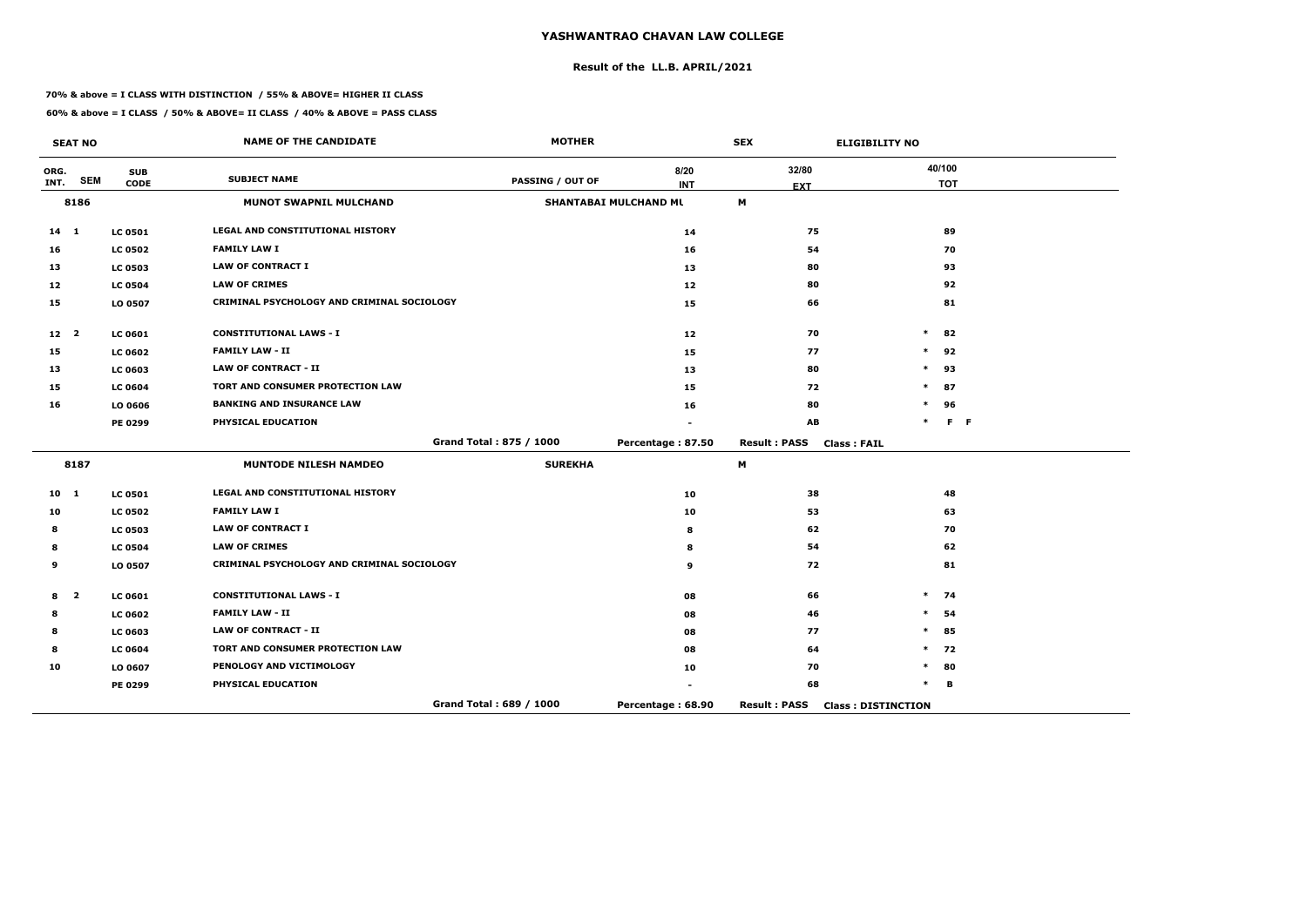# **Result of the LL.B. APRIL/2021**

#### **70% & above = I CLASS WITH DISTINCTION / 55% & ABOVE= HIGHER II CLASS**

 $\overline{\phantom{a}}$ 

|                 | <b>SEAT NO</b>          |                           | <b>NAME OF THE CANDIDATE</b>               | <b>MOTHER</b>           |                    | <b>SEX</b>          | <b>ELIGIBILITY NO</b>     |
|-----------------|-------------------------|---------------------------|--------------------------------------------|-------------------------|--------------------|---------------------|---------------------------|
| ORG.<br>INT.    | <b>SEM</b>              | <b>SUB</b><br><b>CODE</b> | <b>SUBJECT NAME</b>                        | <b>PASSING / OUT OF</b> | 8/20<br><b>INT</b> | 32/80<br><b>EXT</b> | 40/100<br><b>TOT</b>      |
|                 | 8188                    |                           | <b>MUSALE NIKHIL GORAKH</b>                | <b>NILEEMA</b>          |                    | M                   |                           |
| $15 \quad 1$    |                         | <b>LC 0501</b>            | <b>LEGAL AND CONSTITUTIONAL HISTORY</b>    |                         | 15                 | 66                  | 81                        |
| 13              |                         | <b>LC 0502</b>            | <b>FAMILY LAW I</b>                        |                         | 13                 | 66                  | 79                        |
| 15              |                         | <b>LC 0503</b>            | <b>LAW OF CONTRACT I</b>                   |                         | 15                 | 58                  | 73                        |
| 11              |                         | <b>LC 0504</b>            | <b>LAW OF CRIMES</b>                       |                         | 11                 | 69                  | 80                        |
| 15              |                         | LO 0507                   | CRIMINAL PSYCHOLOGY AND CRIMINAL SOCIOLOGY |                         | 15                 | 69                  | 84                        |
| 9               | $\overline{\mathbf{2}}$ | <b>LC 0601</b>            | <b>CONSTITUTIONAL LAWS - I</b>             |                         | 09                 | 70                  | $\ast$<br>79              |
| 13              |                         | <b>LC 0602</b>            | <b>FAMILY LAW - II</b>                     |                         | 13                 | 69                  | 82<br>$\ast$              |
| 14              |                         | <b>LC 0603</b>            | <b>LAW OF CONTRACT - II</b>                |                         | 14                 | 80                  | $\ast$<br>94              |
| 14              |                         | <b>LC 0604</b>            | TORT AND CONSUMER PROTECTION LAW           |                         | 14                 | 67                  | $\ast$<br>81              |
| 15              |                         | LO 0607                   | PENOLOGY AND VICTIMOLOGY                   |                         | 15                 | 78                  | 93<br>$\ast$              |
|                 |                         | <b>PE 0299</b>            | PHYSICAL EDUCATION                         |                         |                    | 72                  | $\ast$<br>A               |
|                 |                         |                           |                                            | Grand Total: 826 / 1000 | Percentage: 82.60  | <b>Result: PASS</b> | <b>Class: DISTINCTION</b> |
|                 | 8189                    |                           | <b>NADHE VISHAL NANDHU</b>                 | <b>MANDA</b>            |                    | M                   |                           |
| $14 \quad 1$    |                         | <b>LC 0501</b>            | <b>LEGAL AND CONSTITUTIONAL HISTORY</b>    |                         | 14                 | 62                  | 76                        |
| 13              |                         | <b>LC 0502</b>            | <b>FAMILY LAW I</b>                        |                         | 13                 | 66                  | 79                        |
| 14              |                         | <b>LC 0503</b>            | <b>LAW OF CONTRACT I</b>                   |                         | 14                 | 58                  | 72                        |
| 12              |                         | <b>LC 0504</b>            | <b>LAW OF CRIMES</b>                       |                         | 12 <sub>1</sub>    | 64                  | 76                        |
| 11              |                         | LO 0509                   | <b>INTELLECTUAL PROPERTY RIGHTS I</b>      |                         | 11                 | 66                  | 77                        |
| 12 <sup>2</sup> |                         | <b>LC 0601</b>            | <b>CONSTITUTIONAL LAWS - I</b>             |                         | 12                 | 61                  | 73<br>$\ast$              |
| 12              |                         | <b>LC 0602</b>            | <b>FAMILY LAW - II</b>                     |                         | 12                 | 58                  | 70<br>$\ast$              |
| 11              |                         | <b>LC 0603</b>            | <b>LAW OF CONTRACT - II</b>                |                         | 11                 | 78                  | 89<br>$\ast$              |
| 13              |                         | <b>LC 0604</b>            | TORT AND CONSUMER PROTECTION LAW           |                         | 13                 | 61                  | 74<br>$\ast$              |
| 10              |                         | LO 0609                   | <b>INTELLECTUAL PROPERTY RIGHTS -II</b>    |                         | 10                 | 72                  | 82<br>$\ast$              |
|                 |                         | <b>PE 0299</b>            | PHYSICAL EDUCATION                         |                         |                    | 65                  | $\ast$<br>B               |
|                 |                         |                           |                                            | Grand Total: 769 / 1000 | Percentage: 76.90  | <b>Result: PASS</b> | <b>Class: DISTINCTION</b> |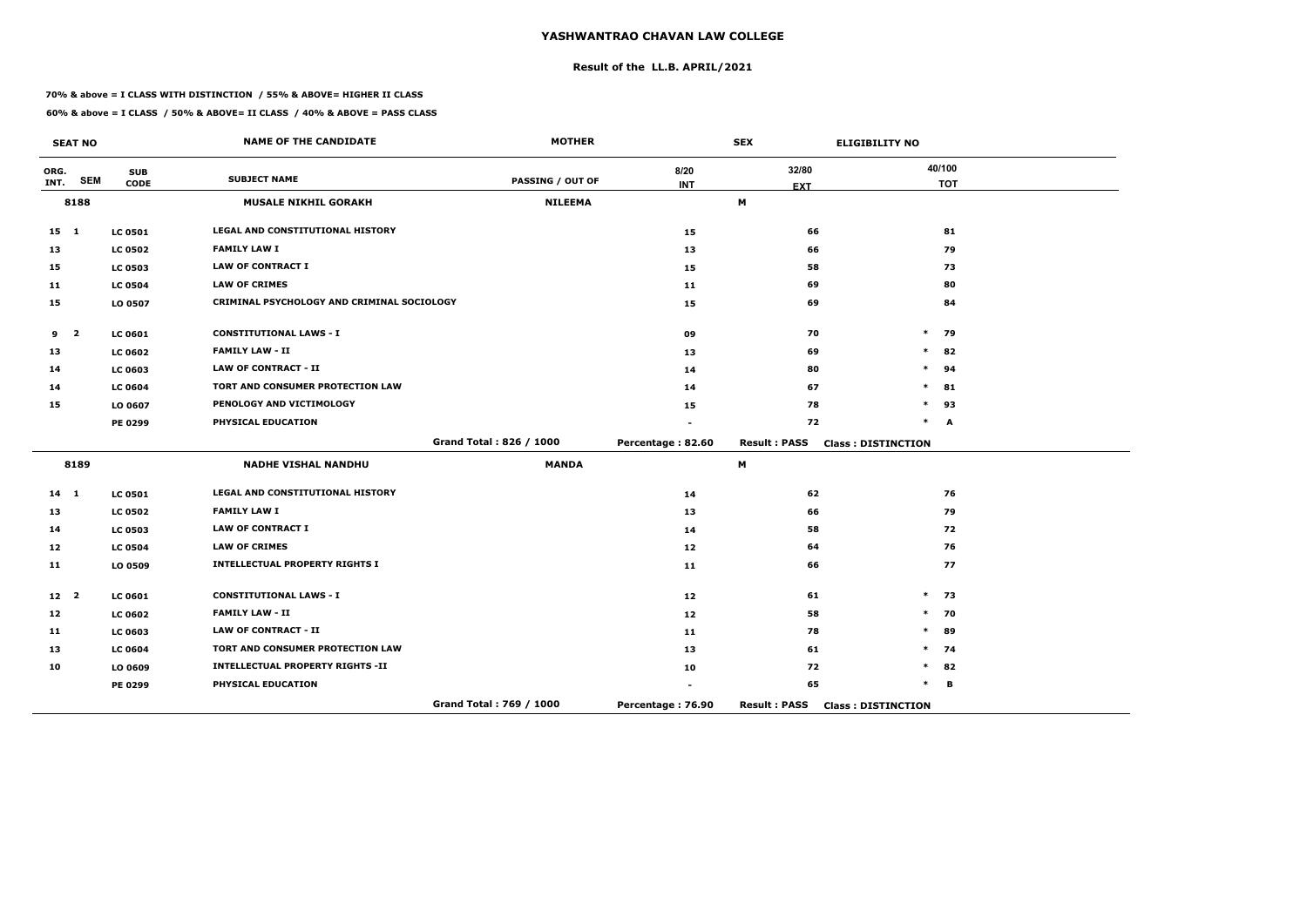# **Result of the LL.B. APRIL/2021**

#### **70% & above = I CLASS WITH DISTINCTION / 55% & ABOVE= HIGHER II CLASS**

 $\overline{\phantom{a}}$ 

|                 | <b>SEAT NO</b> |                | <b>NAME OF THE CANDIDATE</b>               | <b>MOTHER</b>           |                   | <b>SEX</b>                       | <b>ELIGIBILITY NO</b>     |
|-----------------|----------------|----------------|--------------------------------------------|-------------------------|-------------------|----------------------------------|---------------------------|
| ORG.            |                | <b>SUB</b>     | <b>SUBJECT NAME</b>                        |                         | 8/20              | 32/80                            | 40/100                    |
| INT.            | <b>SEM</b>     | <b>CODE</b>    |                                            | <b>PASSING / OUT OF</b> | <b>INT</b>        | <b>EXT</b>                       | <b>TOT</b>                |
|                 | 8190           |                | <b>NARE VAISHNAVEE RAVINDRA</b>            | <b>SHOBHA</b>           |                   | $\mathsf F$                      |                           |
| $15 \quad 1$    |                | <b>LC 0501</b> | LEGAL AND CONSTITUTIONAL HISTORY           |                         | 15                | 62                               | 77                        |
| 16              |                | <b>LC 0502</b> | <b>FAMILY LAW I</b>                        |                         | 16                | 59                               | 75                        |
| 16              |                | <b>LC 0503</b> | <b>LAW OF CONTRACT I</b>                   |                         | 16                | 59                               | 75                        |
| 12              |                | <b>LC 0504</b> | <b>LAW OF CRIMES</b>                       |                         | 12                | 66                               | 78                        |
| 16              |                | LO 0507        | CRIMINAL PSYCHOLOGY AND CRIMINAL SOCIOLOGY |                         | 16                | 62                               | 78                        |
| $11 \quad 2$    |                | <b>LC 0601</b> | <b>CONSTITUTIONAL LAWS - I</b>             |                         | 11                | 48                               | $\ast$<br>59              |
| 13              |                | <b>LC 0602</b> | <b>FAMILY LAW - II</b>                     |                         | 13                | 59                               | $\ast$<br>72              |
| 14              |                | <b>LC 0603</b> | <b>LAW OF CONTRACT - II</b>                |                         | 14                | 69                               | 83<br>$\ast$              |
| AB              |                | <b>LC 0604</b> | TORT AND CONSUMER PROTECTION LAW           |                         | AB                | 67                               | 67 F<br>$\ast$            |
| 15              |                | LO 0607        | PENOLOGY AND VICTIMOLOGY                   |                         | 15                | 62                               | $\ast$<br>77              |
|                 |                | PE 0299        | PHYSICAL EDUCATION                         |                         |                   | 72                               | $\ast$<br>A               |
|                 |                |                |                                            | Grand Total: 741 / 1000 | Percentage : -    | <b>Result: FAIL</b><br>Class : - |                           |
|                 | 8191           |                | <b>NARKE TEJSHRI DNYANESHWAR</b>           | <b>CHHAYA</b>           |                   | $\mathsf F$                      |                           |
| $15 \quad 1$    |                | <b>LC 0501</b> | LEGAL AND CONSTITUTIONAL HISTORY           |                         | 15                | 59                               | 74                        |
| $15^{\wedge}$   |                | <b>LC 0502</b> | <b>FAMILY LAW I</b>                        |                         | 14                | 45                               | 59                        |
| 16              |                | <b>LC 0503</b> | <b>LAW OF CONTRACT I</b>                   |                         | 16                | 59                               | 75                        |
| 13              |                | <b>LC 0504</b> | <b>LAW OF CRIMES</b>                       |                         | 13                | 61                               | 74                        |
| 15              |                | LO 0507        | CRIMINAL PSYCHOLOGY AND CRIMINAL SOCIOLOGY |                         | 15                | 70                               | 85                        |
| 12 <sup>2</sup> |                | <b>LC 0601</b> | <b>CONSTITUTIONAL LAWS - I</b>             |                         | 12                | 64                               | 76<br>$\ast$              |
| 13              |                | <b>LC 0602</b> | <b>FAMILY LAW - II</b>                     |                         | 13                | 56                               | 69<br>$\ast$              |
| 14              |                | <b>LC 0603</b> | <b>LAW OF CONTRACT - II</b>                |                         | 14                | 66                               | $\ast$<br>80              |
| 15              |                | <b>LC 0604</b> | TORT AND CONSUMER PROTECTION LAW           |                         | 15                | 70                               | 85<br>$\ast$              |
| 16              |                | LO 0607        | PENOLOGY AND VICTIMOLOGY                   |                         | 16                | 72                               | 88<br>$\ast$              |
|                 |                | PE 0299        | PHYSICAL EDUCATION                         |                         |                   | 63                               | $\ast$<br>B               |
|                 |                |                |                                            | Grand Total: 767 / 1000 | Percentage: 76.70 | <b>Result: PASS</b>              | <b>Class: DISTINCTION</b> |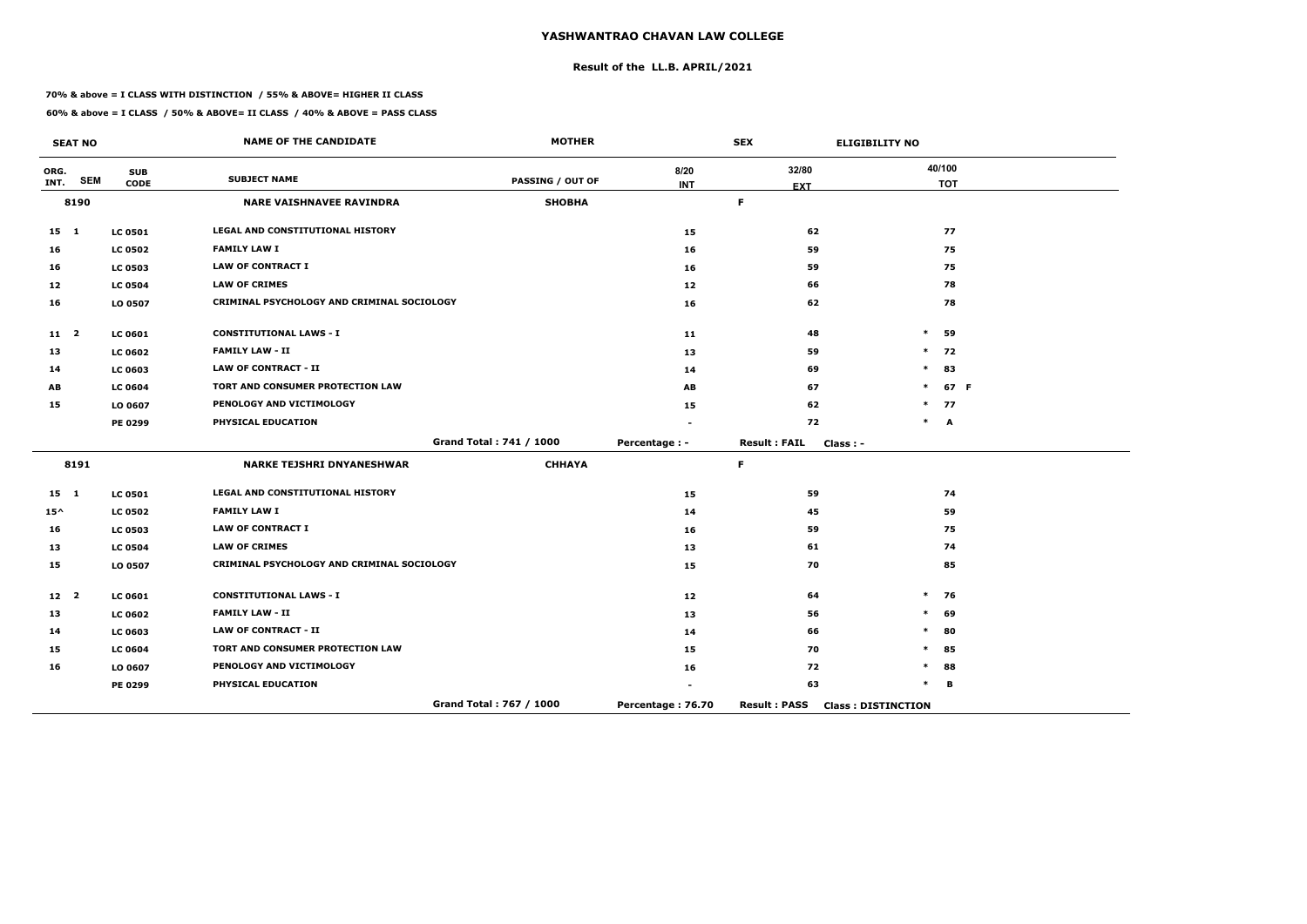# **Result of the LL.B. APRIL/2021**

#### **70% & above = I CLASS WITH DISTINCTION / 55% & ABOVE= HIGHER II CLASS**

|                 | <b>SEAT NO</b>          |                           | <b>NAME OF THE CANDIDATE</b>               | <b>MOTHER</b>           |                    | <b>SEX</b>          | <b>ELIGIBILITY NO</b>     |
|-----------------|-------------------------|---------------------------|--------------------------------------------|-------------------------|--------------------|---------------------|---------------------------|
| ORG.<br>INT.    | <b>SEM</b>              | <b>SUB</b><br><b>CODE</b> | <b>SUBJECT NAME</b>                        | PASSING / OUT OF        | 8/20<br><b>INT</b> | 32/80<br><b>EXT</b> | 40/100<br><b>TOT</b>      |
|                 | 8194                    |                           | <b>NIKAM CHETAN JIBHAU</b>                 | <b>RANJANA</b>          |                    | M                   |                           |
| $15 \quad 1$    |                         | <b>LC 0501</b>            | LEGAL AND CONSTITUTIONAL HISTORY           |                         | 15                 | 61                  | 76                        |
| 14              |                         | <b>LC 0502</b>            | <b>FAMILY LAW I</b>                        |                         | 14                 | 61                  | 75                        |
| 16              |                         | <b>LC 0503</b>            | <b>LAW OF CONTRACT I</b>                   |                         | 16                 | 61                  | 77                        |
| 11              |                         | <b>LC 0504</b>            | <b>LAW OF CRIMES</b>                       |                         | 11                 | 59                  | 70                        |
| 16              |                         | LO 0507                   | CRIMINAL PSYCHOLOGY AND CRIMINAL SOCIOLOGY |                         | 16                 | 75                  | 91                        |
| 9               | $\overline{\mathbf{2}}$ | LC 0601                   | <b>CONSTITUTIONAL LAWS - I</b>             |                         | 09                 | 77                  | $\ast$<br>86              |
| 14              |                         | <b>LC 0602</b>            | <b>FAMILY LAW - II</b>                     |                         | 14                 | 69                  | $\ast$<br>83              |
| 13              |                         | <b>LC 0603</b>            | <b>LAW OF CONTRACT - II</b>                |                         | 13                 | 80                  | $\ast$<br>93              |
| 15              |                         | <b>LC 0604</b>            | TORT AND CONSUMER PROTECTION LAW           |                         | 15                 | 70                  | 85<br>$\ast$              |
| 14              |                         | LO 0607                   | PENOLOGY AND VICTIMOLOGY                   |                         | 14                 | 59                  | $\ast$<br>73              |
|                 |                         | PE 0299                   | PHYSICAL EDUCATION                         |                         |                    | 65                  | $\ast$<br>B               |
|                 |                         |                           |                                            | Grand Total: 809 / 1000 | Percentage: 80.90  | <b>Result: PASS</b> | <b>Class: DISTINCTION</b> |
|                 | 8195                    |                           | <b>NIKAM KIRTI DILIP</b>                   | <b>SUNITA</b>           |                    | $\mathsf F$         |                           |
| $16 \quad 1$    |                         | <b>LC 0501</b>            | <b>LEGAL AND CONSTITUTIONAL HISTORY</b>    |                         | 16                 | 54                  | 70                        |
| 15              |                         | <b>LC 0502</b>            | <b>FAMILY LAW I</b>                        |                         | 15                 | 62                  | 77                        |
| 16              |                         | <b>LC 0503</b>            | <b>LAW OF CONTRACT I</b>                   |                         | 16                 | 72                  | 88                        |
| 11              |                         | <b>LC 0504</b>            | <b>LAW OF CRIMES</b>                       |                         | 11                 | 59                  | 70                        |
| 15              |                         | LO 0507                   | CRIMINAL PSYCHOLOGY AND CRIMINAL SOCIOLOGY |                         | 15                 | 64                  | 79                        |
| 12 <sup>2</sup> |                         | LC 0601                   | <b>CONSTITUTIONAL LAWS - I</b>             |                         | 12                 | 77                  | $\ast$<br>89              |
| 14              |                         | <b>LC 0602</b>            | <b>FAMILY LAW - II</b>                     |                         | 14                 | 61                  | 75<br>$\ast$              |
| 13              |                         | LC 0603                   | <b>LAW OF CONTRACT - II</b>                |                         | 13                 | 75                  | $\ast$<br>88              |
| 15              |                         | <b>LC 0604</b>            | TORT AND CONSUMER PROTECTION LAW           |                         | 15                 | 61                  | $\ast$<br>76              |
| 16              |                         | LO 0607                   | PENOLOGY AND VICTIMOLOGY                   |                         | 16                 | 75                  | 91<br>$\ast$              |
|                 |                         | PE 0299                   | PHYSICAL EDUCATION                         |                         |                    | 65                  | $\ast$<br>B               |
|                 |                         |                           |                                            | Grand Total: 803 / 1000 | Percentage: 80.30  | <b>Result: PASS</b> | <b>Class: DISTINCTION</b> |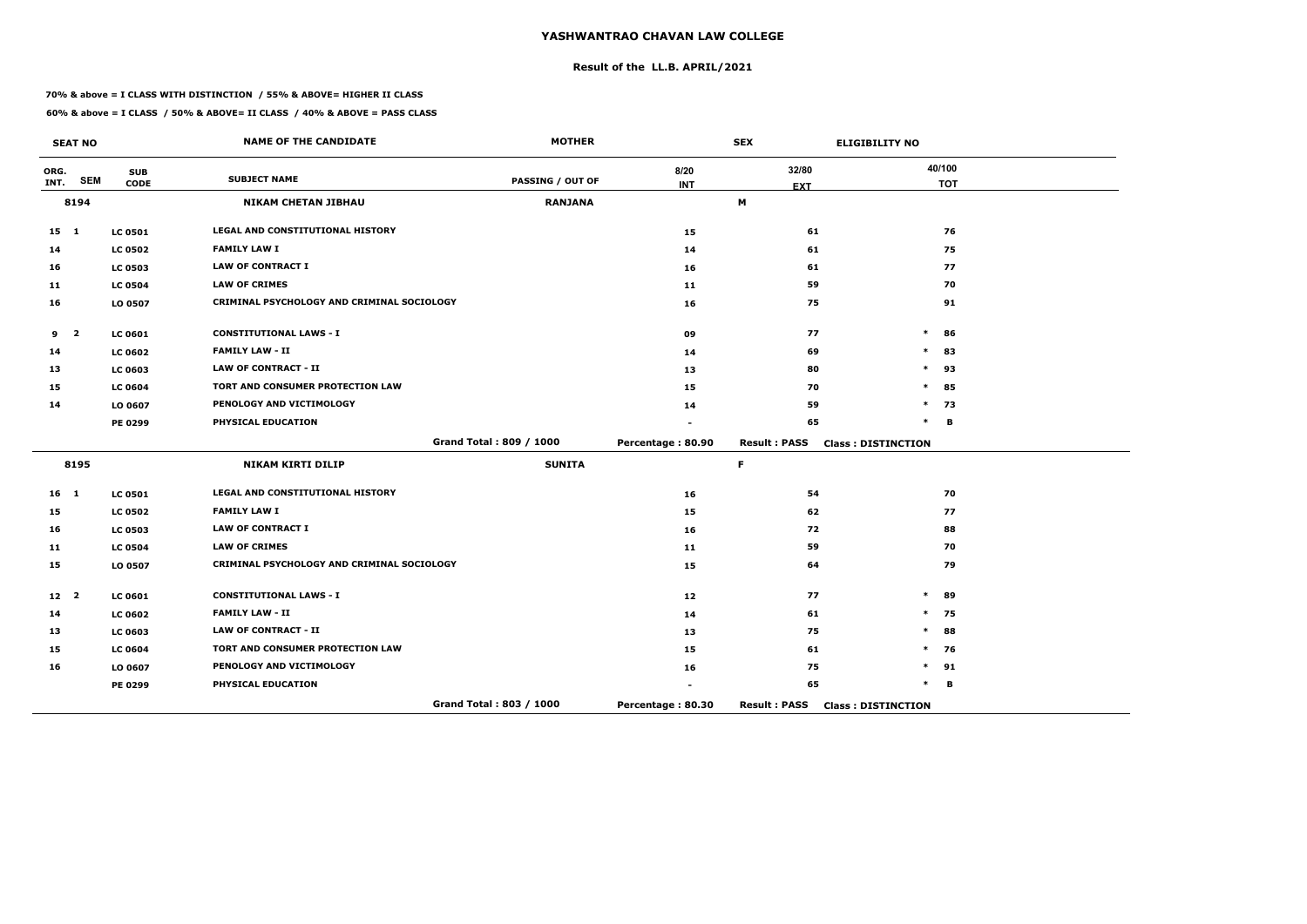# **Result of the LL.B. APRIL/2021**

#### **70% & above = I CLASS WITH DISTINCTION / 55% & ABOVE= HIGHER II CLASS**

|                 | <b>SEAT NO</b>          |                           | <b>NAME OF THE CANDIDATE</b>               | <b>MOTHER</b>           |                    | <b>SEX</b>          | <b>ELIGIBILITY NO</b>     |
|-----------------|-------------------------|---------------------------|--------------------------------------------|-------------------------|--------------------|---------------------|---------------------------|
| ORG.<br>INT.    | <b>SEM</b>              | <b>SUB</b><br><b>CODE</b> | <b>SUBJECT NAME</b>                        | <b>PASSING / OUT OF</b> | 8/20<br><b>INT</b> | 32/80               | 40/100<br><b>TOT</b>      |
|                 | 8196                    |                           | <b>NIKAM POONAM SUNIL</b>                  | <b>MANDAKINI</b>        |                    | <b>EXT</b><br>F.    |                           |
|                 |                         |                           |                                            |                         |                    |                     |                           |
| 15 1            |                         | <b>LC 0501</b>            | LEGAL AND CONSTITUTIONAL HISTORY           |                         | 15                 | 56                  | 71                        |
| $15^{\wedge}$   |                         | <b>LC 0502</b>            | <b>FAMILY LAW I</b>                        |                         | 14                 | 42                  | 56                        |
| 13              |                         | <b>LC 0503</b>            | <b>LAW OF CONTRACT I</b>                   |                         | 13                 | 50                  | 63                        |
| 12              |                         | <b>LC 0504</b>            | <b>LAW OF CRIMES</b>                       |                         | 12                 | 53                  | 65                        |
| 15              |                         | LO 0507                   | CRIMINAL PSYCHOLOGY AND CRIMINAL SOCIOLOGY |                         | 15                 | 51                  | 66                        |
| 12 <sub>2</sub> |                         | <b>LC 0601</b>            | <b>CONSTITUTIONAL LAWS - I</b>             |                         | 12                 | 59                  | $\ast$<br>71              |
| 14              |                         | <b>LC 0602</b>            | <b>FAMILY LAW - II</b>                     |                         | 14                 | 56                  | $\ast$<br>70              |
| 13              |                         | LC 0603                   | <b>LAW OF CONTRACT - II</b>                |                         | 13                 | 75                  | 88<br>$\ast$              |
| 15              |                         | <b>LC 0604</b>            | TORT AND CONSUMER PROTECTION LAW           |                         | 15                 | 64                  | 79<br>$\ast$              |
| 16              |                         | LO 0607                   | PENOLOGY AND VICTIMOLOGY                   |                         | 16                 | 69                  | $\ast$<br>85              |
|                 |                         | PE 0299                   | PHYSICAL EDUCATION                         |                         |                    | 70                  | $\ast$<br>B               |
|                 |                         |                           |                                            | Grand Total: 715 / 1000 | Percentage: 71.50  | <b>Result: PASS</b> | <b>Class: DISTINCTION</b> |
|                 | 8197                    |                           | <b>NIKAM TUSHAR RAMESH</b>                 | <b>VIJAYA NIKAM</b>     |                    | M                   |                           |
| $14$ 1          |                         | <b>LC 0501</b>            | LEGAL AND CONSTITUTIONAL HISTORY           |                         | 14                 | 66                  | 80                        |
| 12              |                         | <b>LC 0502</b>            | <b>FAMILY LAW I</b>                        |                         | 12                 | 75                  | 87                        |
| 14              |                         | <b>LC 0503</b>            | <b>LAW OF CONTRACT I</b>                   |                         | 14                 | 61                  | 75                        |
| 9               |                         | <b>LC 0504</b>            | <b>LAW OF CRIMES</b>                       |                         | 9                  | 70                  | 79                        |
| 8               |                         | LO 0509                   | <b>INTELLECTUAL PROPERTY RIGHTS I</b>      |                         | 8                  | 72                  | 80                        |
| 10              | $\overline{\mathbf{2}}$ | LC 0601                   | <b>CONSTITUTIONAL LAWS - I</b>             |                         | 10                 | 66                  | 76<br>$\ast$              |
| 12              |                         | <b>LC 0602</b>            | <b>FAMILY LAW - II</b>                     |                         | 12                 | 67                  | 79<br>$\ast$              |
| 13              |                         | LC 0603                   | <b>LAW OF CONTRACT - II</b>                |                         | 13                 | 80                  | $\ast$<br>93              |
| 14              |                         | <b>LC 0604</b>            | TORT AND CONSUMER PROTECTION LAW           |                         | 14                 | 66                  | 80<br>$\ast$              |
| 13              |                         | LO 0607                   | PENOLOGY AND VICTIMOLOGY                   |                         | 13                 | 80                  | $\ast$<br>93              |
|                 |                         | PE 0299                   | PHYSICAL EDUCATION                         |                         |                    | 65                  | $\ast$<br>B               |
|                 |                         |                           |                                            | Grand Total: 822 / 1000 | Percentage: 82.20  | <b>Result: PASS</b> | <b>Class: DISTINCTION</b> |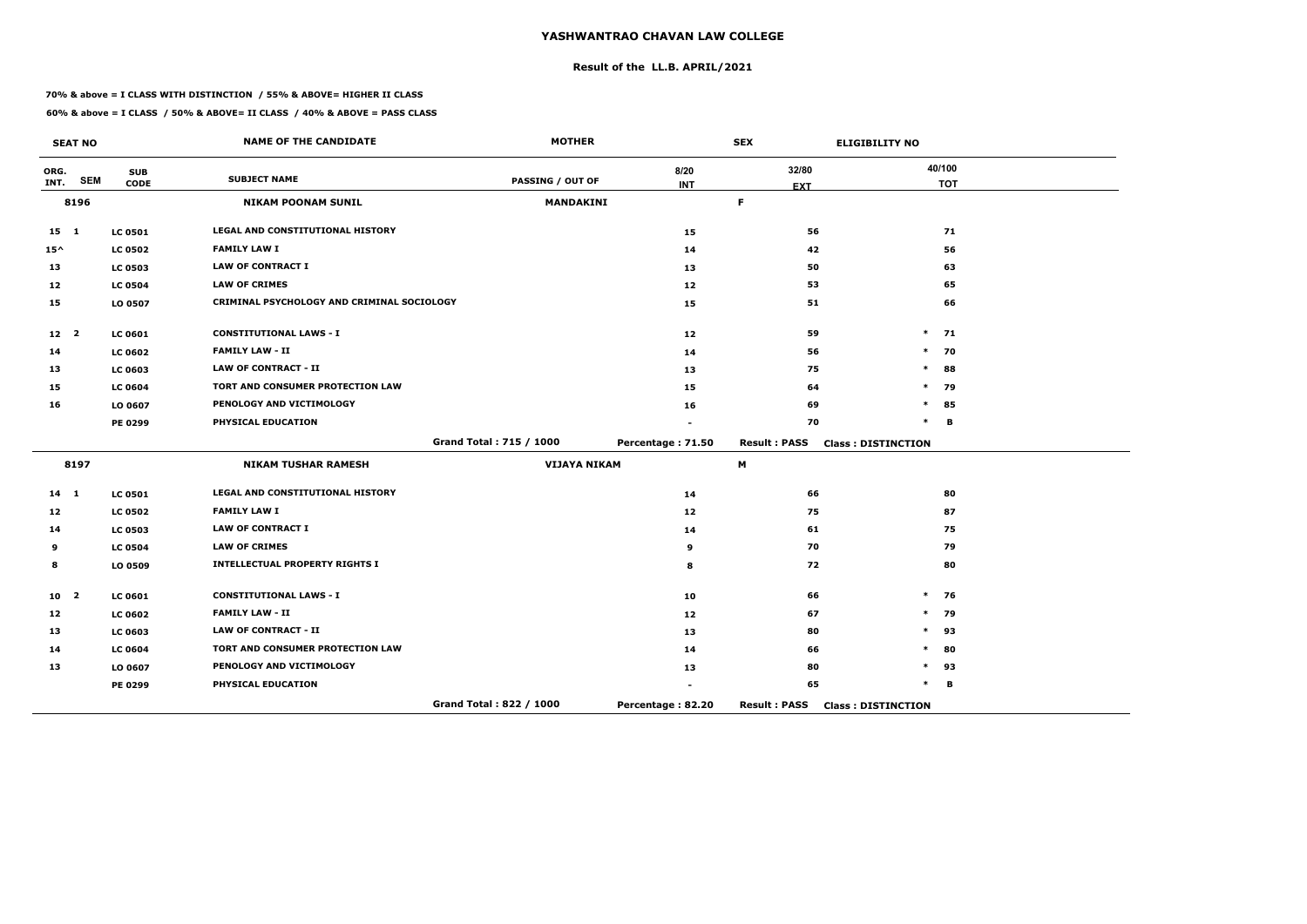# **Result of the LL.B. APRIL/2021**

#### **70% & above = I CLASS WITH DISTINCTION / 55% & ABOVE= HIGHER II CLASS**

 $\overline{\phantom{a}}$ 

|              | <b>SEAT NO</b>          |                | <b>NAME OF THE CANDIDATE</b>               | <b>MOTHER</b>           |                   | <b>SEX</b>          | <b>ELIGIBILITY NO</b>     |
|--------------|-------------------------|----------------|--------------------------------------------|-------------------------|-------------------|---------------------|---------------------------|
| ORG.         | <b>SEM</b>              | <b>SUB</b>     | <b>SUBJECT NAME</b>                        | <b>PASSING / OUT OF</b> | 8/20              | 32/80               | 40/100                    |
| INT.         |                         | <b>CODE</b>    |                                            |                         | <b>INT</b>        | <b>EXT</b>          | <b>TOT</b>                |
|              | 8198                    |                | <b>OSWAL SHRUSHTI VIJAY</b>                | <b>SANGEETA</b>         |                   | $\mathsf F$         |                           |
| $15 \quad 1$ |                         | <b>LC 0501</b> | <b>LEGAL AND CONSTITUTIONAL HISTORY</b>    |                         | 15                | 62                  | 77                        |
| 13           |                         | <b>LC 0502</b> | <b>FAMILY LAW I</b>                        |                         | 13                | 51                  | 64                        |
| 15           |                         | <b>LC 0503</b> | <b>LAW OF CONTRACT I</b>                   |                         | 15                | 75                  | 90                        |
| 12           |                         | <b>LC 0504</b> | <b>LAW OF CRIMES</b>                       |                         | 12                | 77                  | 89                        |
| 14           |                         | LO 0507        | CRIMINAL PSYCHOLOGY AND CRIMINAL SOCIOLOGY |                         | 14                | 66                  | 80                        |
| $11 \quad 2$ |                         | <b>LC 0601</b> | <b>CONSTITUTIONAL LAWS - I</b>             |                         | 11                | 77                  | 88<br>$\ast$              |
| 14           |                         | <b>LC 0602</b> | <b>FAMILY LAW - II</b>                     |                         | 14                | 74                  | 88<br>$\ast$              |
| 15           |                         | <b>LC 0603</b> | <b>LAW OF CONTRACT - II</b>                |                         | 15                | 80                  | 95<br>$\ast$              |
| 14           |                         | <b>LC 0604</b> | TORT AND CONSUMER PROTECTION LAW           |                         | 14                | 77                  | 91<br>$\ast$              |
| 13           |                         | LO 0606        | <b>BANKING AND INSURANCE LAW</b>           |                         | 13                | 78                  | 91<br>$\ast$              |
|              |                         | PE 0299        | PHYSICAL EDUCATION                         |                         |                   | 61                  | $\ast$<br>B               |
|              |                         |                |                                            | Grand Total: 853 / 1000 | Percentage: 85.30 | <b>Result: PASS</b> | <b>Class: DISTINCTION</b> |
|              | 8199                    |                | <b>PALWE SHVETA VIJAY</b>                  | <b>JAYA</b>             |                   | $\mathsf F$         |                           |
| $16 \quad 1$ |                         | <b>LC 0501</b> | LEGAL AND CONSTITUTIONAL HISTORY           |                         | 16                | 59                  | 75                        |
| 14           |                         | <b>LC 0502</b> | <b>FAMILY LAW I</b>                        |                         | 14                | 74                  | 88                        |
| 12           |                         | <b>LC 0503</b> | <b>LAW OF CONTRACT I</b>                   |                         | 12                | 58                  | 70                        |
| 12           |                         | <b>LC 0504</b> | <b>LAW OF CRIMES</b>                       |                         | 12                | 70                  | 82                        |
| 17           |                         | LO 0507        | CRIMINAL PSYCHOLOGY AND CRIMINAL SOCIOLOGY |                         | 17                | 70                  | 87                        |
| 10           | $\overline{\mathbf{2}}$ | <b>LC 0601</b> | <b>CONSTITUTIONAL LAWS - I</b>             |                         | 10                | 72                  | $\ast$<br>82              |
| 14           |                         | <b>LC 0602</b> | <b>FAMILY LAW - II</b>                     |                         | 14                | 61                  | $\ast$<br>75              |
| 12           |                         | <b>LC 0603</b> | <b>LAW OF CONTRACT - II</b>                |                         | 12                | 77                  | $\ast$<br>89              |
| 13           |                         | <b>LC 0604</b> | TORT AND CONSUMER PROTECTION LAW           |                         | 13                | 59                  | $\ast$<br>72              |
| 15           |                         | LO 0607        | PENOLOGY AND VICTIMOLOGY                   |                         | 15                | 69                  | 84<br>$\ast$              |
|              |                         | PE 0299        | PHYSICAL EDUCATION                         |                         |                   | 61                  | *<br>B                    |
|              |                         |                |                                            | Grand Total: 804 / 1000 | Percentage: 80.40 | <b>Result: PASS</b> | <b>Class: DISTINCTION</b> |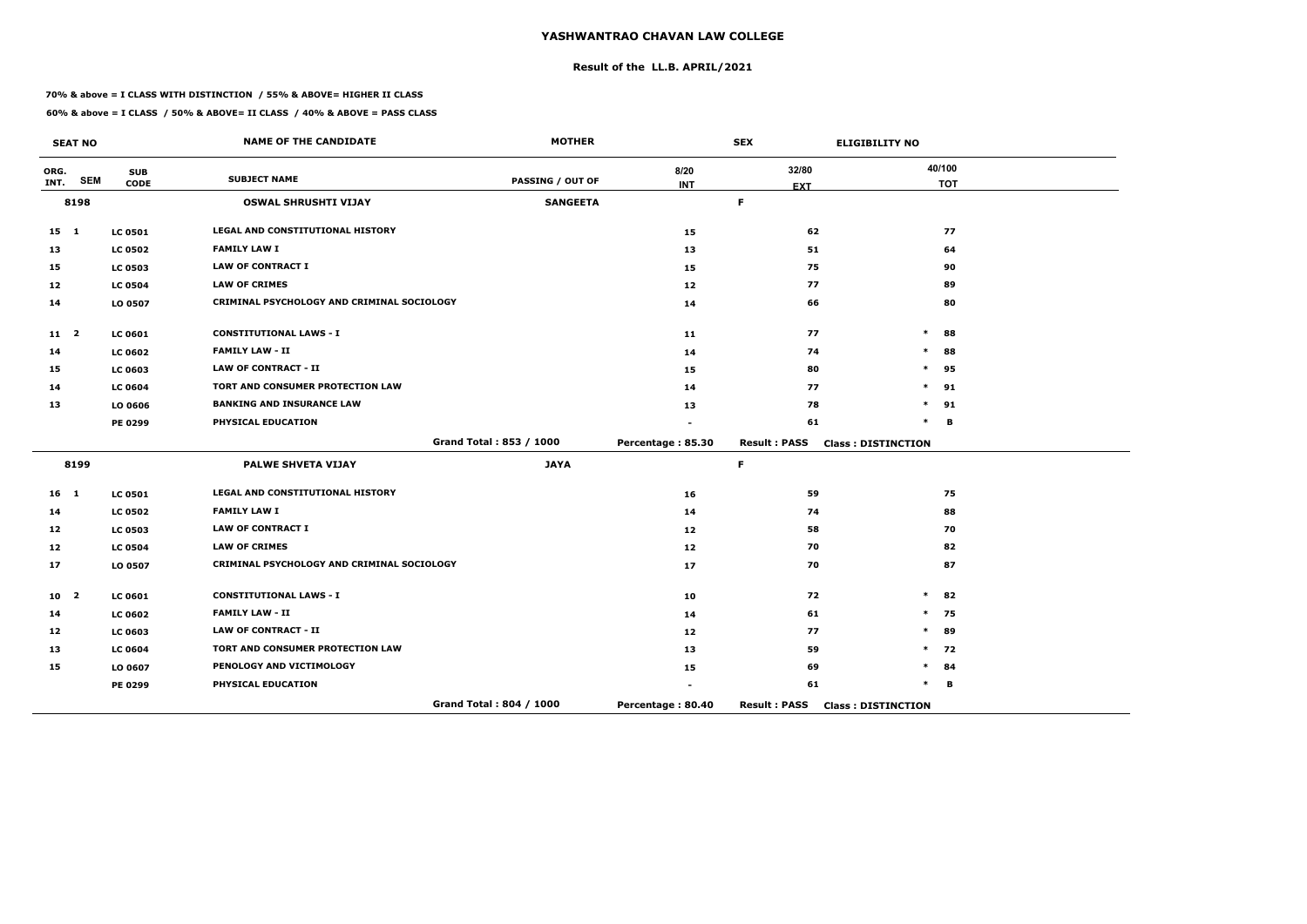# **Result of the LL.B. APRIL/2021**

#### **70% & above = I CLASS WITH DISTINCTION / 55% & ABOVE= HIGHER II CLASS**

**60% & above = I CLASS / 50% & ABOVE= II CLASS / 40% & ABOVE = PASS CLASS**

 $\overline{\phantom{a}}$ 

|                 | <b>SEAT NO</b> |                | <b>NAME OF THE CANDIDATE</b>               | <b>MOTHER</b>           |                   | <b>SEX</b>                       | <b>ELIGIBILITY NO</b>     |            |
|-----------------|----------------|----------------|--------------------------------------------|-------------------------|-------------------|----------------------------------|---------------------------|------------|
| ORG.            |                | <b>SUB</b>     | <b>SUBJECT NAME</b>                        |                         | 8/20              | 32/80                            | 40/100                    |            |
| INT.            | <b>SEM</b>     | <b>CODE</b>    |                                            | <b>PASSING / OUT OF</b> | <b>INT</b>        | <b>EXT</b>                       |                           | <b>TOT</b> |
|                 | 8200           |                | PANICKER BINU THULASIDHARAN                | <b>SHREELATHA</b>       |                   | M                                |                           |            |
| 16 <sub>1</sub> |                | <b>LC 0501</b> | LEGAL AND CONSTITUTIONAL HISTORY           |                         | 16                | 67                               |                           | 83         |
| 16              |                | <b>LC 0502</b> | <b>FAMILY LAW I</b>                        |                         | 16                | 74                               |                           | 90         |
| $15^{\wedge}$   |                | <b>LC 0503</b> | <b>LAW OF CONTRACT I</b>                   |                         | 14                | 43                               |                           | 57         |
| 11              |                | <b>LC 0504</b> | <b>LAW OF CRIMES</b>                       |                         | 11                | 80                               |                           | 91         |
| 14              |                | LO 0507        | CRIMINAL PSYCHOLOGY AND CRIMINAL SOCIOLOGY |                         | 14                | 59                               |                           | 73         |
| 12 <sub>2</sub> |                | <b>LC 0601</b> | <b>CONSTITUTIONAL LAWS - I</b>             |                         | 12                | 72                               | $\ast$                    | 84         |
| $15^{\wedge}$   |                | <b>LC 0602</b> | <b>FAMILY LAW - II</b>                     |                         | 12                | 34                               | $\ast$                    | 46         |
| 14              |                | <b>LC 0603</b> | <b>LAW OF CONTRACT - II</b>                |                         | 14                | 80                               | $\ast$                    | 94         |
| 16              |                | <b>LC 0604</b> | TORT AND CONSUMER PROTECTION LAW           |                         | 16                | 54                               | $\ast$                    | 70         |
| 16              |                | LO 0607        | PENOLOGY AND VICTIMOLOGY                   |                         | 16                | 74                               | $\ast$                    | 90         |
|                 |                | PE 0299        | PHYSICAL EDUCATION                         |                         |                   | 63                               | $\ast$                    | В          |
|                 |                |                |                                            | Grand Total: 779 / 1000 | Percentage: 77.90 | <b>Result: PASS</b>              | <b>Class: DISTINCTION</b> |            |
|                 | 8202           |                | PARDESHI ABHISHEK ASHOK                    | <b>MEENA</b>            |                   | M                                |                           |            |
| 15 1            |                | <b>LC 0501</b> | LEGAL AND CONSTITUTIONAL HISTORY           |                         | 15                | 59                               |                           | 74         |
| $15^{\wedge}$   |                | <b>LC 0502</b> | <b>FAMILY LAW I</b>                        |                         | 14                | 43                               |                           | 57         |
| 13              |                | <b>LC 0503</b> | <b>LAW OF CONTRACT I</b>                   |                         | 13                | 61                               |                           | 74         |
| 11              |                | <b>LC 0504</b> | <b>LAW OF CRIMES</b>                       |                         | 11                | 78                               |                           | 89         |
| 14              |                | LO 0506        | <b>EQUITY AND TRUST LAW</b>                |                         | 14                | 80                               |                           | 94         |
| 12 <sup>2</sup> |                | <b>LC 0601</b> | <b>CONSTITUTIONAL LAWS - I</b>             |                         | 12                | AB                               |                           | 12 F       |
| $13^{\wedge}$   |                | <b>LC 0602</b> | <b>FAMILY LAW - II</b>                     |                         | 10                | 27                               | $\ast$                    | 37 F       |
| 13              |                | <b>LC 0603</b> | <b>LAW OF CONTRACT - II</b>                |                         | 13                | 77                               |                           | 90         |
| 13              |                | <b>LC 0604</b> | TORT AND CONSUMER PROTECTION LAW           |                         | 13                | 67                               |                           | 80         |
| 14              |                | LO 0606        | <b>BANKING AND INSURANCE LAW</b>           |                         | 14                | 80                               |                           | 94         |
|                 |                | <b>PE 0299</b> | PHYSICAL EDUCATION                         |                         | $\blacksquare$    | 66                               |                           | в          |
|                 |                |                |                                            | Grand Total: 701 / 1000 | Percentage : -    | <b>Result: FAIL</b><br>Class : - |                           |            |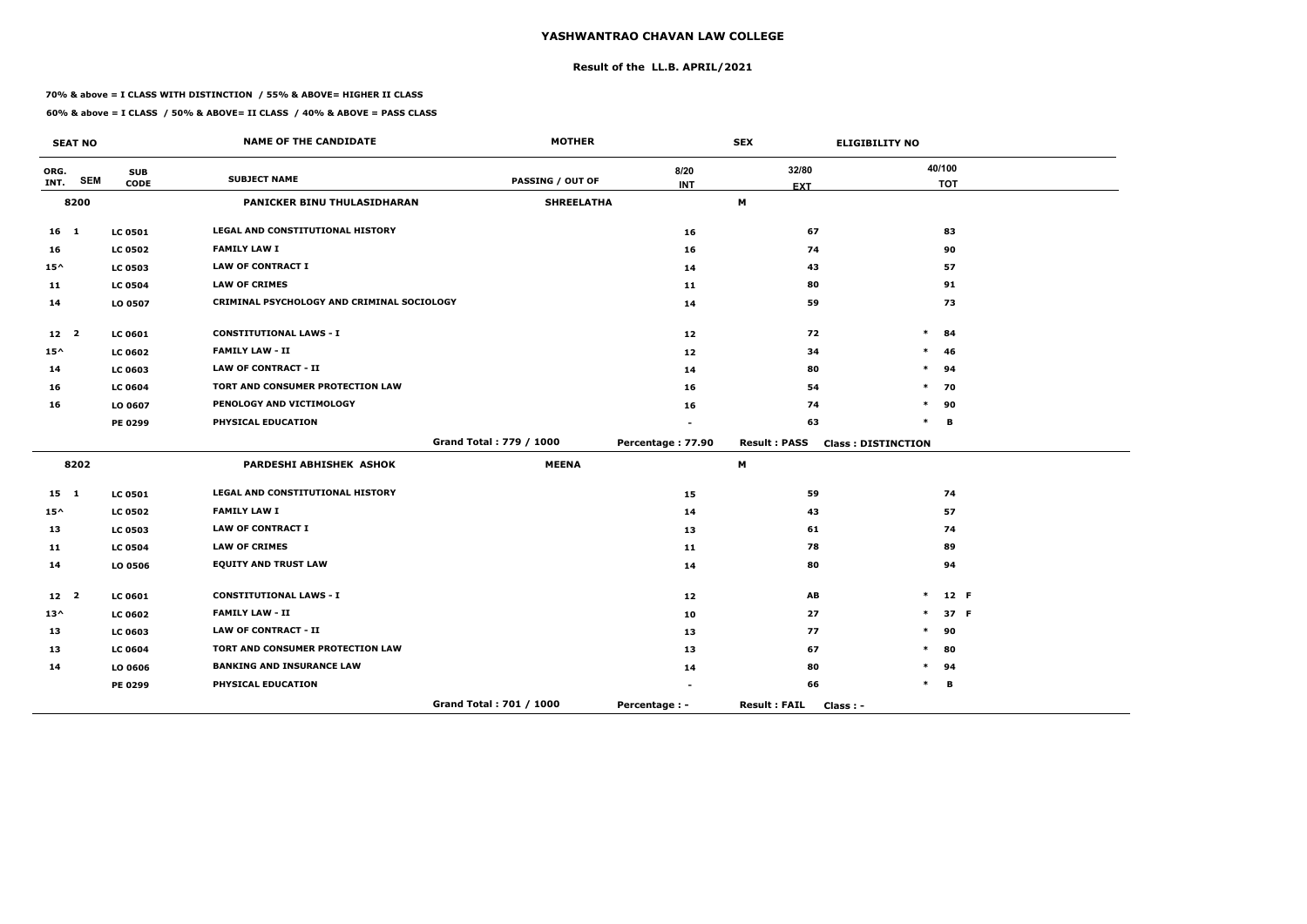# **Result of the LL.B. APRIL/2021**

#### **70% & above = I CLASS WITH DISTINCTION / 55% & ABOVE= HIGHER II CLASS**

|                 | <b>SEAT NO</b> |                           | <b>NAME OF THE CANDIDATE</b>            | <b>MOTHER</b>           |                    | <b>SEX</b>          | <b>ELIGIBILITY NO</b>     |
|-----------------|----------------|---------------------------|-----------------------------------------|-------------------------|--------------------|---------------------|---------------------------|
| ORG.<br>INT.    | <b>SEM</b>     | <b>SUB</b><br><b>CODE</b> | <b>SUBJECT NAME</b>                     | <b>PASSING / OUT OF</b> | 8/20<br><b>INT</b> | 32/80               | 40/100<br><b>TOT</b>      |
|                 | 8203           |                           | PAREKH DAMINI BHAVIK                    | <b>VARSHA SHAH</b>      |                    | <b>EXT</b><br>F.    |                           |
|                 |                |                           |                                         |                         |                    |                     |                           |
| $15 \quad 1$    |                | <b>LC 0501</b>            | <b>LEGAL AND CONSTITUTIONAL HISTORY</b> |                         | 15                 | 61                  | 76                        |
| $15^{\wedge}$   |                | <b>LC 0502</b>            | <b>FAMILY LAW I</b>                     |                         | 12                 | 35                  | 47                        |
| 15              |                | <b>LC 0503</b>            | <b>LAW OF CONTRACT I</b>                |                         | 15                 | 59                  | 74                        |
| 14              |                | <b>LC 0504</b>            | <b>LAW OF CRIMES</b>                    |                         | 14                 | 62                  | 76                        |
| $12^{\wedge}$   |                | LO 0509                   | <b>INTELLECTUAL PROPERTY RIGHTS I</b>   |                         | 11                 | 32                  | 43                        |
| 12 <sub>2</sub> |                | <b>LC 0601</b>            | <b>CONSTITUTIONAL LAWS - I</b>          |                         | 12                 | 56                  | $\ast$<br>68              |
| 14              |                | <b>LC 0602</b>            | <b>FAMILY LAW - II</b>                  |                         | 14                 | 74                  | $\ast$<br>88              |
| 15              |                | LC 0603                   | <b>LAW OF CONTRACT - II</b>             |                         | 15                 | 78                  | $\ast$<br>93              |
| 15              |                | <b>LC 0604</b>            | TORT AND CONSUMER PROTECTION LAW        |                         | 15                 | 66                  | $\ast$<br>81              |
| 10              |                | LO 0609                   | <b>INTELLECTUAL PROPERTY RIGHTS -II</b> |                         | 10                 | 58                  | *<br>68                   |
|                 |                | PE 0299                   | PHYSICAL EDUCATION                      |                         |                    | 65                  | $\ast$<br>В               |
|                 |                |                           |                                         | Grand Total: 720 / 1000 | Percentage: 72.00  | <b>Result: PASS</b> | <b>Class: DISTINCTION</b> |
|                 | 8205           |                           | PATEL DIPESH PURUSHOTTAM                | <b>JYOTI</b>            |                    | М                   |                           |
| $16 \quad 1$    |                | <b>LC 0501</b>            | LEGAL AND CONSTITUTIONAL HISTORY        |                         | 16                 | 59                  | 75                        |
| 13              |                | <b>LC 0502</b>            | <b>FAMILY LAW I</b>                     |                         | 13                 | 70                  | 83                        |
| 16              |                | <b>LC 0503</b>            | <b>LAW OF CONTRACT I</b>                |                         | 16                 | 67                  | 83                        |
| 12              |                | <b>LC 0504</b>            | <b>LAW OF CRIMES</b>                    |                         | 12                 | 74                  | 86                        |
| 13              |                | LO 0506                   | <b>EQUITY AND TRUST LAW</b>             |                         | 13                 | 80                  | 93                        |
| 12 <sup>2</sup> |                | LC 0601                   | <b>CONSTITUTIONAL LAWS - I</b>          |                         | 12                 | 64                  | $\ast$<br>76              |
| 13              |                | <b>LC 0602</b>            | <b>FAMILY LAW - II</b>                  |                         | 13                 | 67                  | 80<br>$\ast$              |
| 14              |                | LC 0603                   | <b>LAW OF CONTRACT - II</b>             |                         | 14                 | 80                  | 94<br>*                   |
| 15              |                | <b>LC 0604</b>            | TORT AND CONSUMER PROTECTION LAW        |                         | 15                 | 66                  | $\ast$<br>81              |
| 14              |                | LO 0606                   | <b>BANKING AND INSURANCE LAW</b>        |                         | 14                 | 77                  | *<br>91                   |
|                 |                | PE 0299                   | PHYSICAL EDUCATION                      |                         |                    | 62                  | $\ast$<br>В               |
|                 |                |                           |                                         | Grand Total: 842 / 1000 | Percentage: 84.20  | <b>Result: PASS</b> | <b>Class: DISTINCTION</b> |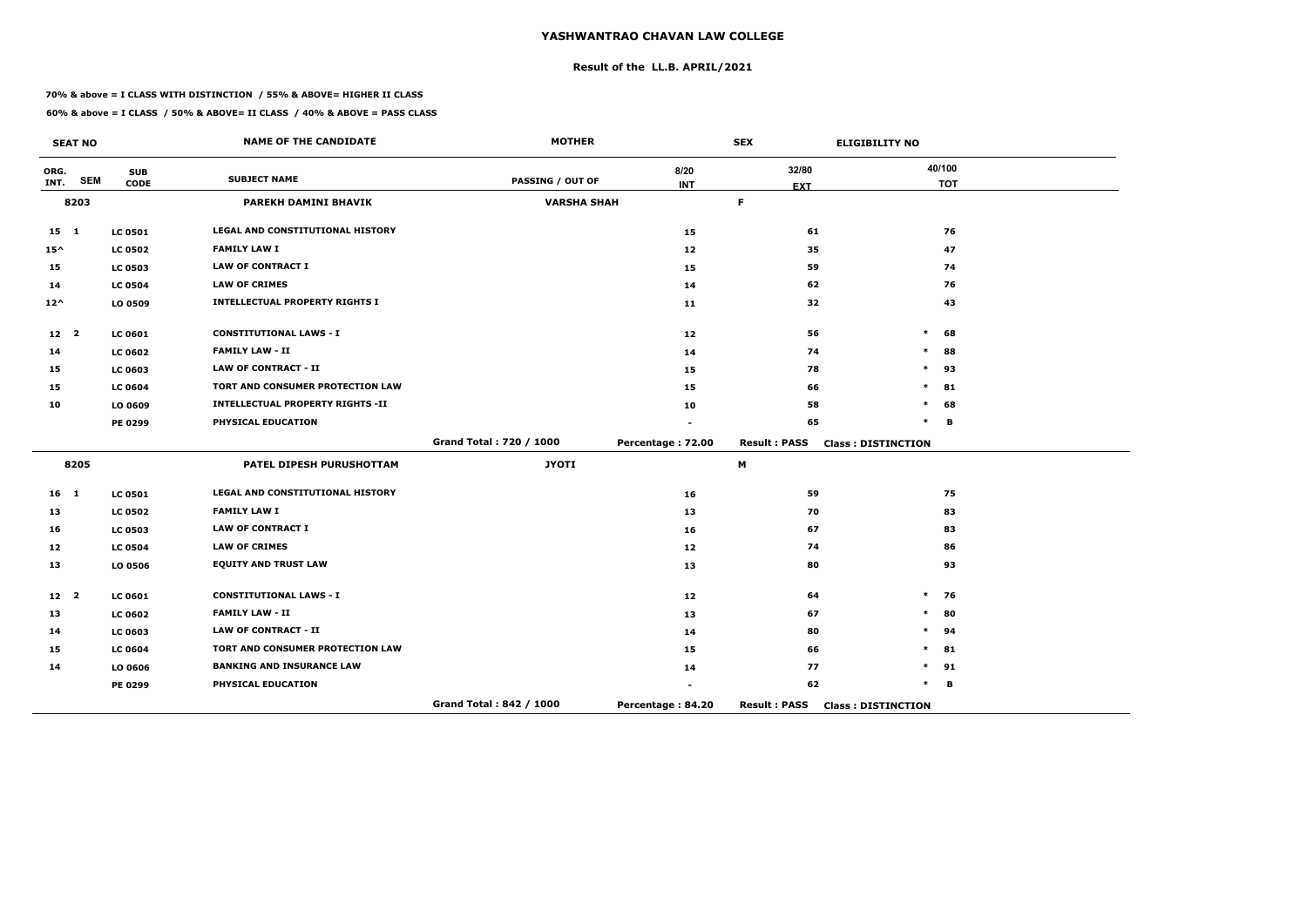# **Result of the LL.B. APRIL/2021**

#### **70% & above = I CLASS WITH DISTINCTION / 55% & ABOVE= HIGHER II CLASS**

|                 | <b>SEAT NO</b> |                           | <b>NAME OF THE CANDIDATE</b>               | <b>MOTHER</b>           |                    | <b>SEX</b>          | <b>ELIGIBILITY NO</b>     |
|-----------------|----------------|---------------------------|--------------------------------------------|-------------------------|--------------------|---------------------|---------------------------|
| ORG.<br>INT.    | <b>SEM</b>     | <b>SUB</b><br><b>CODE</b> | <b>SUBJECT NAME</b>                        | PASSING / OUT OF        | 8/20<br><b>INT</b> | 32/80               | 40/100<br><b>TOT</b>      |
|                 | 8207           |                           | <b>PATIL SATYAJIT ANIL</b>                 | <b>JAYASHREE</b>        |                    | <b>EXT</b><br>M     |                           |
|                 |                |                           |                                            |                         |                    |                     |                           |
| $15$ 1          |                | <b>LC 0501</b>            | LEGAL AND CONSTITUTIONAL HISTORY           |                         | 15                 | 80                  | 95                        |
| 14              |                | <b>LC 0502</b>            | <b>FAMILY LAW I</b>                        |                         | 14                 | 77                  | 91                        |
| $16^{\wedge}$   |                | <b>LC 0503</b>            | <b>LAW OF CONTRACT I</b>                   |                         | 16                 | 51                  | 67                        |
| 12              |                | <b>LC 0504</b>            | <b>LAW OF CRIMES</b>                       |                         | 12                 | 74                  | 86                        |
| 14              |                | LO 0507                   | CRIMINAL PSYCHOLOGY AND CRIMINAL SOCIOLOGY |                         | 14                 | 74                  | 88                        |
| 12 <sub>2</sub> |                | <b>LC 0601</b>            | <b>CONSTITUTIONAL LAWS - I</b>             |                         | 12                 | 54                  | $\ast$<br>66              |
| 13              |                | <b>LC 0602</b>            | <b>FAMILY LAW - II</b>                     |                         | 13                 | 67                  | $\ast$<br>80              |
| 14              |                | <b>LC 0603</b>            | <b>LAW OF CONTRACT - II</b>                |                         | 14                 | 69                  | 83<br>$\ast$              |
| 13              |                | <b>LC 0604</b>            | TORT AND CONSUMER PROTECTION LAW           |                         | 13                 | 66                  | 79<br>$\ast$              |
| 16              |                | LO 0607                   | PENOLOGY AND VICTIMOLOGY                   |                         | 16                 | 69                  | $\ast$<br>85              |
|                 |                | PE 0299                   | PHYSICAL EDUCATION                         |                         |                    | 72                  | $\ast$<br>A               |
|                 |                |                           |                                            | Grand Total: 820 / 1000 | Percentage: 82.00  | <b>Result: PASS</b> | <b>Class: DISTINCTION</b> |
|                 | 8208           |                           | <b>PATIL YOGESH BALASAHEB</b>              | <b>SUSHILA</b>          |                    | M                   |                           |
| $15 \quad 1$    |                | <b>LC 0501</b>            | LEGAL AND CONSTITUTIONAL HISTORY           |                         | 15                 | 61                  | 76                        |
| 13              |                | <b>LC 0502</b>            | <b>FAMILY LAW I</b>                        |                         | 13                 | 51                  | 64                        |
| $14^{\wedge}$   |                | <b>LC 0503</b>            | <b>LAW OF CONTRACT I</b>                   |                         | 13                 | 38                  | 51                        |
| 12              |                | <b>LC 0504</b>            | <b>LAW OF CRIMES</b>                       |                         | 12 <sub>1</sub>    | 58                  | 70                        |
| 14              |                | LO 0507                   | CRIMINAL PSYCHOLOGY AND CRIMINAL SOCIOLOGY |                         | 14                 | 61                  | 75                        |
| $11$ 2          |                | LC 0601                   | <b>CONSTITUTIONAL LAWS - I</b>             |                         | 11                 | 62                  | $\ast$<br>73              |
| 14              |                | <b>LC 0602</b>            | <b>FAMILY LAW - II</b>                     |                         | 14                 | 51                  | 65<br>$\ast$              |
| 14              |                | <b>LC 0603</b>            | <b>LAW OF CONTRACT - II</b>                |                         | 14                 | 75                  | $\ast$<br>89              |
| 14              |                | <b>LC 0604</b>            | TORT AND CONSUMER PROTECTION LAW           |                         | 14                 | 50                  | $\ast$<br>64              |
| 14              |                | LO 0607                   | PENOLOGY AND VICTIMOLOGY                   |                         | 14                 | 64                  | $\ast$<br>78              |
|                 |                | PE 0299                   | PHYSICAL EDUCATION                         |                         |                    | 64                  | $\ast$<br>B               |
|                 |                |                           |                                            | Grand Total: 705 / 1000 | Percentage: 70.50  | <b>Result: PASS</b> | <b>Class: DISTINCTION</b> |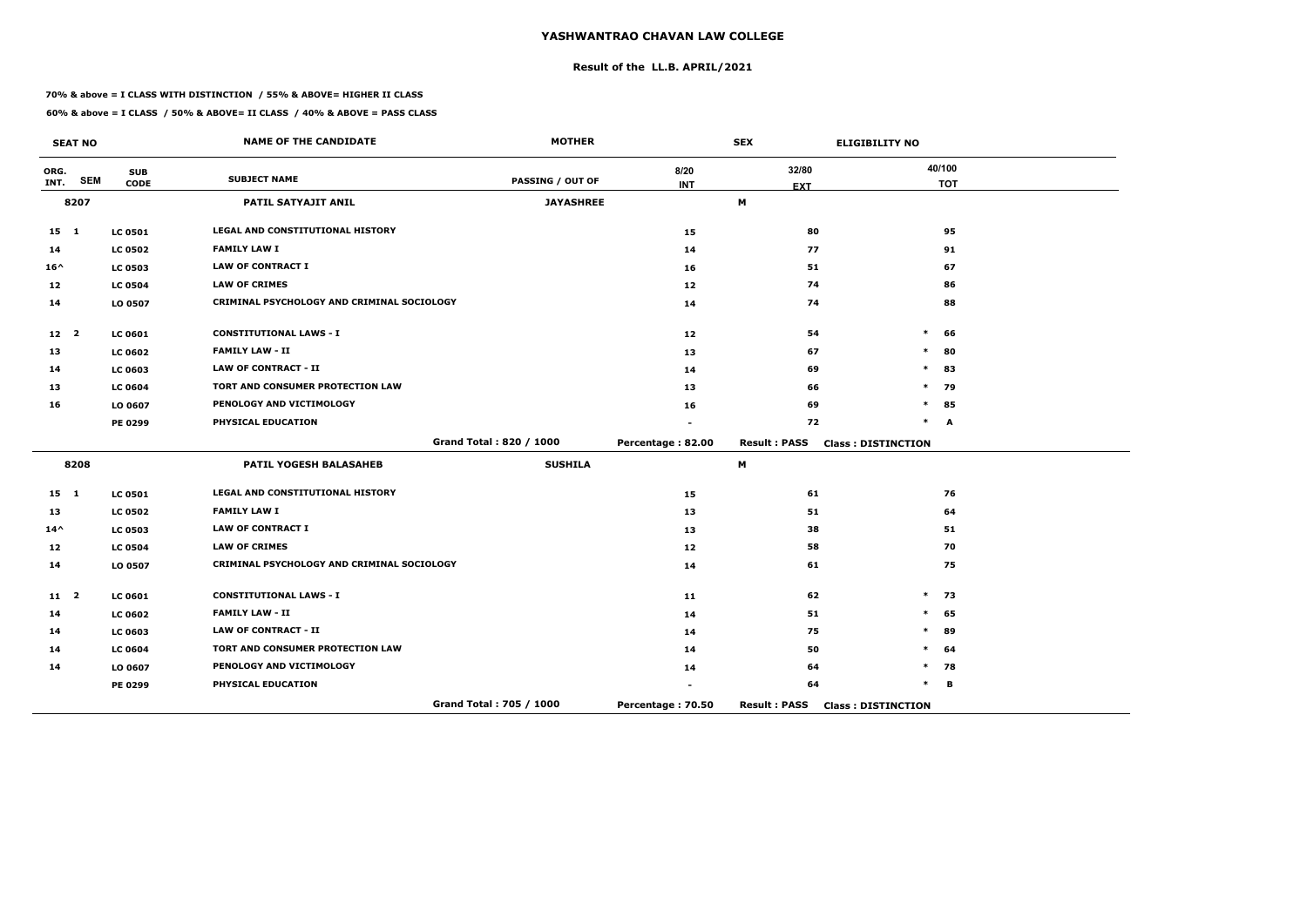# **Result of the LL.B. APRIL/2021**

#### **70% & above = I CLASS WITH DISTINCTION / 55% & ABOVE= HIGHER II CLASS**

|                 | <b>SEAT NO</b> |                           | <b>NAME OF THE CANDIDATE</b>            | <b>MOTHER</b>           |                    | <b>SEX</b>          | <b>ELIGIBILITY NO</b>     |
|-----------------|----------------|---------------------------|-----------------------------------------|-------------------------|--------------------|---------------------|---------------------------|
| ORG.<br>INT.    | <b>SEM</b>     | <b>SUB</b><br><b>CODE</b> | <b>SUBJECT NAME</b>                     | <b>PASSING / OUT OF</b> | 8/20<br><b>INT</b> | 32/80<br><b>EXT</b> | 40/100<br><b>TOT</b>      |
|                 | 8209           |                           | <b>PATIL PRATIK VIVEK</b>               | <b>BHARATI</b>          |                    | M                   |                           |
| $14 \quad 1$    |                | <b>LC 0501</b>            | LEGAL AND CONSTITUTIONAL HISTORY        |                         | 14                 | 70                  | 84                        |
| 12              |                | <b>LC 0502</b>            | <b>FAMILY LAW I</b>                     |                         | 12                 | 70                  | 82                        |
| 11              |                | <b>LC 0503</b>            | <b>LAW OF CONTRACT I</b>                |                         | 11                 | 75                  | 86                        |
| 8               |                | <b>LC 0504</b>            | <b>LAW OF CRIMES</b>                    |                         | 8                  | 72                  | 80                        |
| 12              |                | LO 0509                   | <b>INTELLECTUAL PROPERTY RIGHTS I</b>   |                         | 12                 | 69                  | 81                        |
| 10 <sub>2</sub> |                | <b>LC 0601</b>            | <b>CONSTITUTIONAL LAWS - I</b>          |                         | 10                 | 67                  | $\ast$<br>77              |
| 14              |                | <b>LC 0602</b>            | <b>FAMILY LAW - II</b>                  |                         | 14                 | 67                  | $\ast$<br>81              |
| 15              |                | <b>LC 0603</b>            | <b>LAW OF CONTRACT - II</b>             |                         | 15                 | 80                  | $\ast$<br>95              |
| 13              |                | <b>LC 0604</b>            | TORT AND CONSUMER PROTECTION LAW        |                         | 13                 | 62                  | $\ast$<br>75              |
| 12              |                | LO 0609                   | <b>INTELLECTUAL PROPERTY RIGHTS -II</b> |                         | 12                 | 62                  | $\ast$<br>74              |
|                 |                | PE 0299                   | PHYSICAL EDUCATION                      |                         |                    | 59                  | $\ast$<br>$\mathbf c$     |
|                 |                |                           |                                         | Grand Total: 815 / 1000 | Percentage: 81.50  | <b>Result: PASS</b> | <b>Class: DISTINCTION</b> |
|                 | 8211           |                           | <b>PATIL RUTUJA KISHORE</b>             | <b>ROHINI</b>           |                    | F.                  |                           |
| $14 \quad 1$    |                | <b>LC 0501</b>            | LEGAL AND CONSTITUTIONAL HISTORY        |                         | 14                 | 56                  | 70                        |
| 11              |                | <b>LC 0502</b>            | <b>FAMILY LAW I</b>                     |                         | 11                 | 53                  | 64                        |
| 14              |                | <b>LC 0503</b>            | <b>LAW OF CONTRACT I</b>                |                         | 14                 | 77                  | 91                        |
| 12              |                | <b>LC 0504</b>            | <b>LAW OF CRIMES</b>                    |                         | 12                 | 67                  | 79                        |
| 11              |                | LO 0509                   | <b>INTELLECTUAL PROPERTY RIGHTS I</b>   |                         | 11                 | 74                  | 85                        |
| 12 <sup>2</sup> |                | <b>LC 0601</b>            | <b>CONSTITUTIONAL LAWS - I</b>          |                         | 12                 | 67                  | $\ast$<br>79              |
| 15              |                | <b>LC 0602</b>            | <b>FAMILY LAW - II</b>                  |                         | 15                 | 64                  | $\ast$<br>79              |
| 13              |                | <b>LC 0603</b>            | <b>LAW OF CONTRACT - II</b>             |                         | 13                 | 78                  | $\ast$<br>91              |
| 15              |                | <b>LC 0604</b>            | TORT AND CONSUMER PROTECTION LAW        |                         | 15                 | 70                  | $\ast$<br>85              |
| 11              |                | LO 0609                   | <b>INTELLECTUAL PROPERTY RIGHTS -II</b> |                         | 11                 | 72                  | $\ast$<br>83              |
|                 |                | PE 0299                   | PHYSICAL EDUCATION                      |                         |                    | 62                  | $\ast$<br>В               |
|                 |                |                           |                                         | Grand Total: 806 / 1000 | Percentage: 80.60  | <b>Result: PASS</b> | <b>Class: DISTINCTION</b> |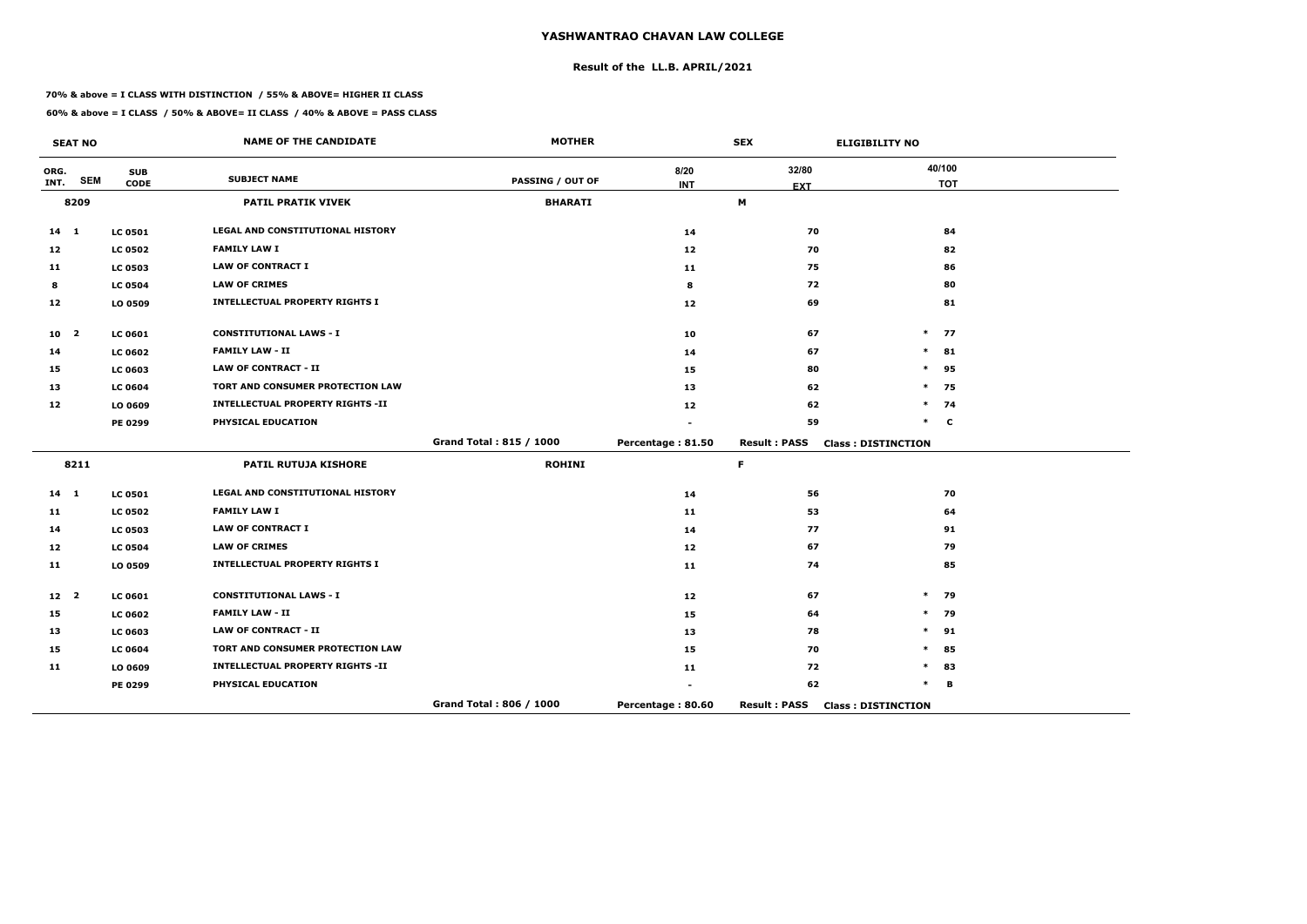# **Result of the LL.B. APRIL/2021**

#### **70% & above = I CLASS WITH DISTINCTION / 55% & ABOVE= HIGHER II CLASS**

 $\overline{\phantom{a}}$ 

|                 | <b>SEAT NO</b> |                | <b>NAME OF THE CANDIDATE</b>                      | <b>MOTHER</b>           |                                     | <b>SEX</b><br><b>ELIGIBILITY NO</b>       |        |            |         |
|-----------------|----------------|----------------|---------------------------------------------------|-------------------------|-------------------------------------|-------------------------------------------|--------|------------|---------|
| ORG.            |                | <b>SUB</b>     | <b>SUBJECT NAME</b>                               |                         | 8/20                                | 32/80                                     |        | 40/100     |         |
| INT.            | <b>SEM</b>     | <b>CODE</b>    |                                                   | <b>PASSING / OUT OF</b> | <b>INT</b>                          | <b>EXT</b>                                |        | <b>TOT</b> |         |
|                 | 8212           |                | PATIL NASIR SALIM                                 | <b>RUKSANA</b>          |                                     | M                                         |        |            |         |
| $14 \quad 1$    |                | <b>LC 0501</b> | LEGAL AND CONSTITUTIONAL HISTORY                  |                         | 14                                  | 74                                        |        | 88         |         |
| 14              |                | <b>LC 0502</b> | <b>FAMILY LAW I</b>                               |                         | 14                                  | 58                                        |        | 72         |         |
| 12              |                | <b>LC 0503</b> | <b>LAW OF CONTRACT I</b>                          |                         | 12                                  | 51                                        |        | 63         |         |
| 12              |                | <b>LC 0504</b> | <b>LAW OF CRIMES</b>                              |                         | 12                                  | 43                                        |        | 55         |         |
| 15              |                | LO 0507        | <b>CRIMINAL PSYCHOLOGY AND CRIMINAL SOCIOLOGY</b> |                         | 15                                  | 62                                        |        | 77         |         |
| 10 <sub>2</sub> |                | <b>LC 0601</b> | <b>CONSTITUTIONAL LAWS - I</b>                    |                         | 10                                  | 56                                        | $\ast$ | 66         |         |
| 12              |                | <b>LC 0602</b> | <b>FAMILY LAW - II</b>                            |                         | 12                                  | 48                                        | $\ast$ | 60         |         |
| 12              |                | <b>LC 0603</b> | <b>LAW OF CONTRACT - II</b>                       |                         | 12                                  | 75                                        |        | $*$ 87     |         |
| 12              |                | <b>LC 0604</b> | TORT AND CONSUMER PROTECTION LAW                  |                         | 12                                  | 62                                        |        | $*$ 74     |         |
| 15              |                | LO 0607        | PENOLOGY AND VICTIMOLOGY                          |                         | 15                                  | 70                                        | $\ast$ | 85         |         |
|                 |                | PE 0299        | PHYSICAL EDUCATION                                |                         |                                     | AB                                        | $\ast$ |            | $F - F$ |
|                 |                |                |                                                   | Grand Total: 727 / 1000 | Percentage: 72.70                   | <b>Result: PASS</b><br><b>Class: FAIL</b> |        |            |         |
|                 | 8214           |                | PATIL MANAV MURLIDHAR                             | <b>PUSHPA</b>           |                                     | $\boldsymbol{\mathsf{M}}$                 |        |            |         |
| $14 \quad 1$    |                | <b>LC 0501</b> | LEGAL AND CONSTITUTIONAL HISTORY                  |                         | 14                                  | 51                                        |        | 65         |         |
| 14              |                | <b>LC 0502</b> | <b>FAMILY LAW I</b>                               |                         | 14                                  | 58                                        |        | 72         |         |
| 12              |                | <b>LC 0503</b> | <b>LAW OF CONTRACT I</b>                          |                         | 12                                  | 56                                        |        | 68         |         |
| 12              |                | <b>LC 0504</b> | <b>LAW OF CRIMES</b>                              |                         | 12                                  | AB                                        | $\ast$ |            | 12 F    |
| 11              |                | LO 0509        | <b>INTELLECTUAL PROPERTY RIGHTS I</b>             |                         | 11                                  | 75                                        |        | 86         |         |
| AB <sub>2</sub> |                | <b>LC 0601</b> | <b>CONSTITUTIONAL LAWS - I</b>                    |                         | AB                                  | AB                                        |        |            | 0 F     |
| AB              |                | <b>LC 0602</b> | <b>FAMILY LAW - II</b>                            |                         | AB                                  | AB                                        |        |            | 0 F     |
| AB              |                | <b>LC 0603</b> | <b>LAW OF CONTRACT - II</b>                       |                         | AB                                  | AB                                        |        |            | 0 F     |
| AB              |                | <b>LC 0604</b> | TORT AND CONSUMER PROTECTION LAW                  |                         | $\boldsymbol{\mathsf{A}\mathsf{B}}$ | AB                                        |        |            | 0 F     |
| AB              |                | LO 0609        | <b>INTELLECTUAL PROPERTY RIGHTS -II</b>           |                         | AB                                  | AB                                        |        |            | 0 F     |
|                 |                | <b>PE 0299</b> | PHYSICAL EDUCATION                                |                         | $\blacksquare$                      | AB                                        |        |            | $F - F$ |
|                 |                |                |                                                   | Grand Total: 303 / 1000 | Percentage : -                      | Result: FATKT Class: -                    |        |            |         |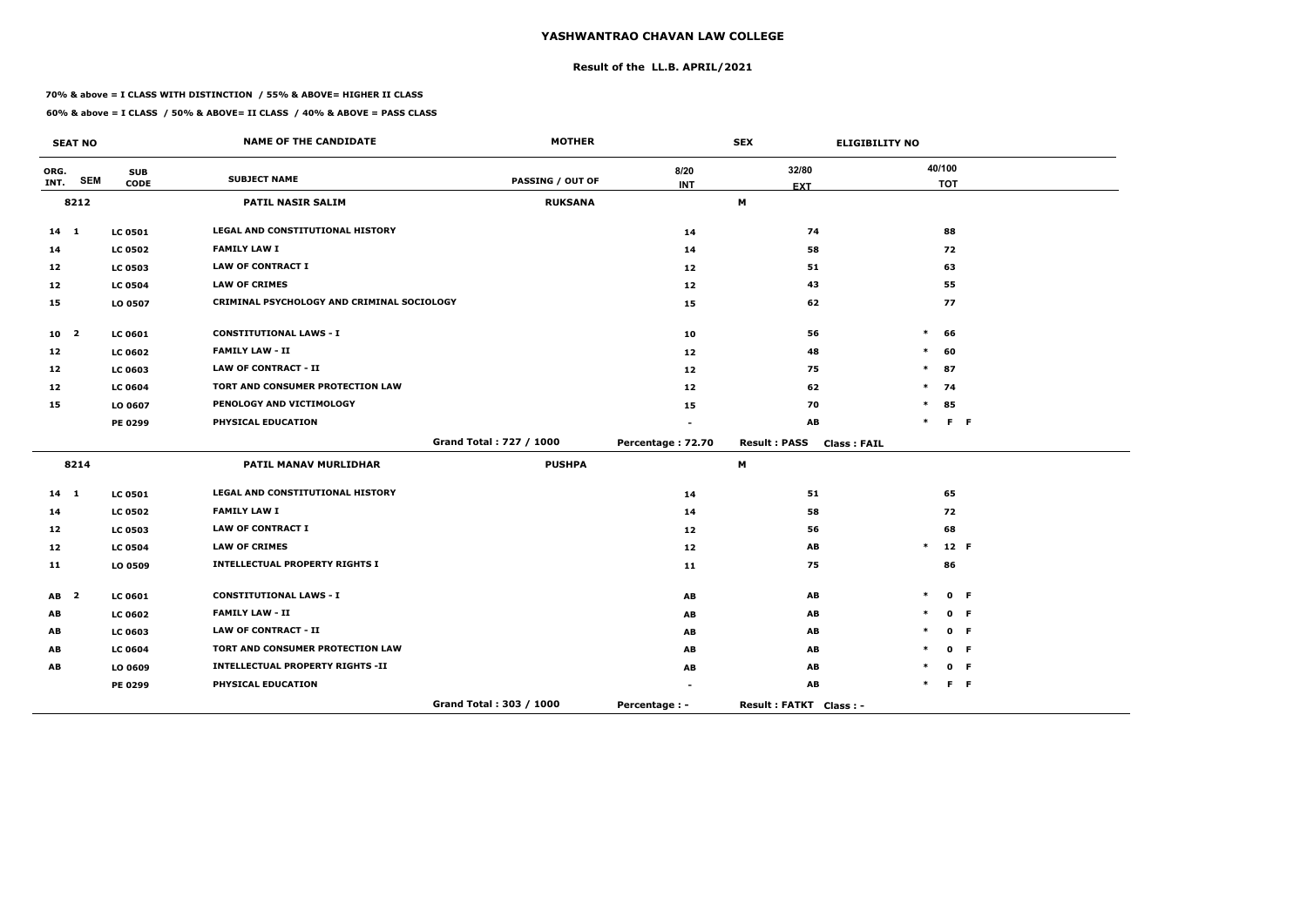# **Result of the LL.B. APRIL/2021**

#### **70% & above = I CLASS WITH DISTINCTION / 55% & ABOVE= HIGHER II CLASS**

|                 | <b>SEAT NO</b> |                           | <b>NAME OF THE CANDIDATE</b>               | <b>MOTHER</b>           |                    | <b>SEX</b>          | <b>ELIGIBILITY NO</b>     |
|-----------------|----------------|---------------------------|--------------------------------------------|-------------------------|--------------------|---------------------|---------------------------|
| ORG.<br>INT.    | <b>SEM</b>     | <b>SUB</b><br><b>CODE</b> | <b>SUBJECT NAME</b>                        | PASSING / OUT OF        | 8/20<br><b>INT</b> | 32/80               | 40/100<br><b>TOT</b>      |
|                 | 8215           |                           | PATIL SWATI DHARMA                         | <b>DWARKA</b>           |                    | <b>EXT</b><br>F     |                           |
|                 |                |                           |                                            |                         |                    |                     |                           |
| $14 \quad 1$    |                | <b>LC 0501</b>            | LEGAL AND CONSTITUTIONAL HISTORY           |                         | 14                 | 74                  | 88                        |
| 13              |                | <b>LC 0502</b>            | <b>FAMILY LAW I</b>                        |                         | 13                 | 54                  | 67                        |
| 14              |                | <b>LC 0503</b>            | <b>LAW OF CONTRACT I</b>                   |                         | 14                 | 45                  | 59                        |
| 12              |                | <b>LC 0504</b>            | <b>LAW OF CRIMES</b>                       |                         | 12                 | 61                  | 73                        |
| 15              |                | LO 0507                   | CRIMINAL PSYCHOLOGY AND CRIMINAL SOCIOLOGY |                         | 15                 | 61                  | 76                        |
| 12 <sub>2</sub> |                | LC 0601                   | <b>CONSTITUTIONAL LAWS - I</b>             |                         | 12                 | 56                  | $\ast$<br>68              |
| 13              |                | <b>LC 0602</b>            | <b>FAMILY LAW - II</b>                     |                         | 13                 | 48                  | 61<br>$\ast$              |
| 13              |                | <b>LC 0603</b>            | <b>LAW OF CONTRACT - II</b>                |                         | 13                 | 72                  | $\ast$<br>85              |
| 14              |                | <b>LC 0604</b>            | TORT AND CONSUMER PROTECTION LAW           |                         | 14                 | 59                  | $\ast$<br>73              |
| 15              |                | LO 0607                   | PENOLOGY AND VICTIMOLOGY                   |                         | 15                 | 59                  | $\ast$<br>74              |
|                 |                | PE 0299                   | PHYSICAL EDUCATION                         |                         |                    | 63                  | $\ast$<br>В               |
|                 |                |                           |                                            | Grand Total: 727 / 1000 | Percentage: 72.70  | <b>Result: PASS</b> | <b>Class: DISTINCTION</b> |
|                 | 8216           |                           | PATIL SHAILESH NANA                        | <b>LATABAI</b>          |                    | M                   |                           |
| $14 \quad 1$    |                | <b>LC 0501</b>            | LEGAL AND CONSTITUTIONAL HISTORY           |                         | 14                 | 62                  | $\ast$<br>76              |
| 8               |                | <b>LC 0502</b>            | <b>FAMILY LAW I</b>                        |                         | 08                 | 54                  | $\ast$<br>62              |
| 14              |                | <b>LC 0503</b>            | <b>LAW OF CONTRACT I</b>                   |                         | 14                 | 54                  | $\ast$<br>68              |
| 8               |                | <b>LC 0504</b>            | <b>LAW OF CRIMES</b>                       |                         | 08                 | 54                  | $\ast$<br>62              |
| 12              |                | LO 0507                   | CRIMINAL PSYCHOLOGY AND CRIMINAL SOCIOLOGY |                         | 12                 | 61                  | $*$ 73                    |
| $11 \quad 2$    |                | <b>LC 0601</b>            | <b>CONSTITUTIONAL LAWS - I</b>             |                         | 11                 | 37                  | $\ast$<br>48              |
| 8               |                | <b>LC 0602</b>            | <b>FAMILY LAW - II</b>                     |                         | 08                 | 66                  | $\ast$<br>74              |
| 12              |                | <b>LC 0603</b>            | <b>LAW OF CONTRACT - II</b>                |                         | 12                 | 80                  | $\ast$<br>92              |
| 13              |                | <b>LC 0604</b>            | TORT AND CONSUMER PROTECTION LAW           |                         | 13                 | 74                  | ∗<br>87                   |
| 12              |                | LO 0607                   | PENOLOGY AND VICTIMOLOGY                   |                         | 12                 | 75                  | $\ast$<br>87              |
|                 |                | <b>PE 0299</b>            | PHYSICAL EDUCATION                         |                         | ۰                  | 70                  | $\ast$<br>В               |
|                 |                |                           |                                            | Grand Total: 732 / 1000 | Percentage: 73.20  | <b>Result: PASS</b> | <b>Class: DISTINCTION</b> |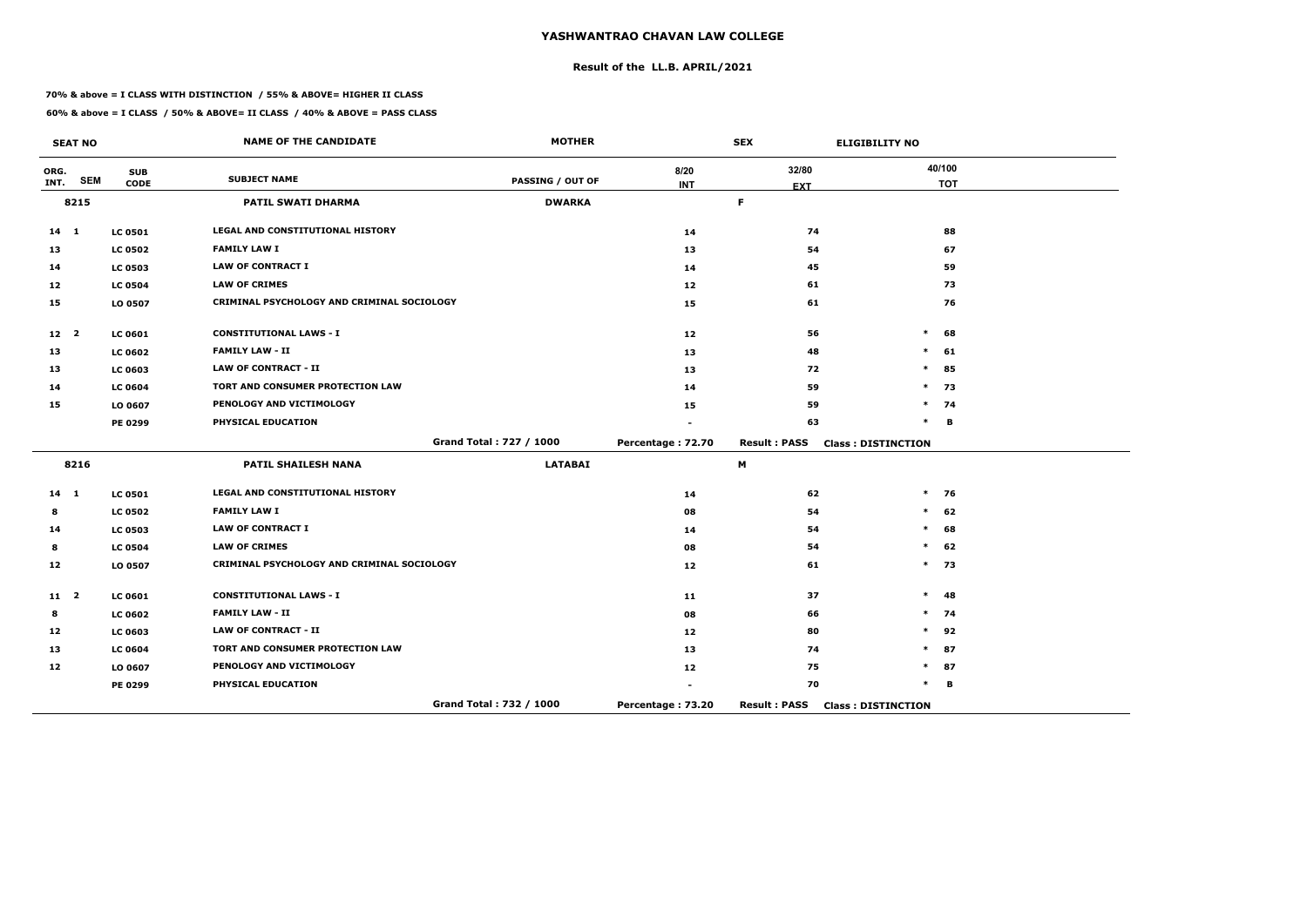# **Result of the LL.B. APRIL/2021**

#### **70% & above = I CLASS WITH DISTINCTION / 55% & ABOVE= HIGHER II CLASS**

 $\overline{\phantom{a}}$ 

|                 | <b>SEAT NO</b> |                           | <b>NAME OF THE CANDIDATE</b>               | <b>MOTHER</b>           |                    | <b>SEX</b>          | <b>ELIGIBILITY NO</b>     |
|-----------------|----------------|---------------------------|--------------------------------------------|-------------------------|--------------------|---------------------|---------------------------|
| ORG.<br>INT.    | <b>SEM</b>     | <b>SUB</b><br><b>CODE</b> | <b>SUBJECT NAME</b>                        | <b>PASSING / OUT OF</b> | 8/20<br><b>INT</b> | 32/80               | 40/100<br><b>TOT</b>      |
|                 | 8218           |                           | <b>PAWAR UTTAM BABAN</b>                   | <b>RAKHAMABAI</b>       |                    | <b>EXT</b><br>M     |                           |
| $14 \quad 1$    |                | <b>LC 0501</b>            | <b>LEGAL AND CONSTITUTIONAL HISTORY</b>    |                         | 14                 | 66                  | 80                        |
| 13              |                | <b>LC 0502</b>            | <b>FAMILY LAW I</b>                        |                         | 13                 | 69                  | 82                        |
| 14              |                | <b>LC 0503</b>            | <b>LAW OF CONTRACT I</b>                   |                         | 14                 | 58                  | 72                        |
| 12              |                | <b>LC 0504</b>            | <b>LAW OF CRIMES</b>                       |                         | 12 <sub>1</sub>    | 51                  | 63                        |
| 15              |                | LO 0507                   | CRIMINAL PSYCHOLOGY AND CRIMINAL SOCIOLOGY |                         | 15                 | 69                  | 84                        |
| 13 <sub>2</sub> |                | LC 0601                   | <b>CONSTITUTIONAL LAWS - I</b>             |                         | 13                 | 66                  | $\ast$<br>79              |
| 16              |                | <b>LC 0602</b>            | <b>FAMILY LAW - II</b>                     |                         | 16                 | 59                  | 75<br>$\ast$              |
| 15              |                | <b>LC 0603</b>            | <b>LAW OF CONTRACT - II</b>                |                         | 15                 | 77                  | $\ast$<br>92              |
| 11              |                | <b>LC 0604</b>            | TORT AND CONSUMER PROTECTION LAW           |                         | 11                 | 67                  | 78<br>$\ast$              |
| 16              |                | LO 0607                   | PENOLOGY AND VICTIMOLOGY                   |                         | 16                 | 74                  | 90<br>$\ast$              |
|                 |                | <b>PE 0299</b>            | PHYSICAL EDUCATION                         |                         |                    | 75                  | $\ast$<br>A               |
|                 |                |                           |                                            | Grand Total: 795 / 1000 | Percentage: 79.50  | <b>Result: PASS</b> | <b>Class: DISTINCTION</b> |
|                 | 8219           |                           | <b>PAWAR PARSHURAM SHAHU</b>               | <b>AVIDA</b>            |                    | M                   |                           |
| $15^{\wedge} 1$ |                | <b>LC 0501</b>            | <b>LEGAL AND CONSTITUTIONAL HISTORY</b>    |                         | 12                 | 37                  | 49                        |
| $16^{\wedge}$   |                | <b>LC 0502</b>            | <b>FAMILY LAW I</b>                        |                         | 15                 | 48                  | 63                        |
| $16^{\wedge}$   |                | <b>LC 0503</b>            | <b>LAW OF CONTRACT I</b>                   |                         | 16                 | 51                  | 67                        |
| $12^{\wedge}$   |                | <b>LC 0504</b>            | <b>LAW OF CRIMES</b>                       |                         | 12 <sub>1</sub>    | 36                  | 48                        |
| $15^{\wedge}$   |                | LO 0507                   | CRIMINAL PSYCHOLOGY AND CRIMINAL SOCIOLOGY |                         | 14                 | 45                  | 59                        |
| 11 <sub>2</sub> |                | LC 0601                   | <b>CONSTITUTIONAL LAWS - I</b>             |                         | 11                 | 59                  | 70<br>$\ast$              |
| 14              |                | <b>LC 0602</b>            | <b>FAMILY LAW - II</b>                     |                         | 14                 | 53                  | 67<br>$\ast$              |
| 13              |                | <b>LC 0603</b>            | <b>LAW OF CONTRACT - II</b>                |                         | 13                 | 80                  | 93<br>$\ast$              |
| 13              |                | <b>LC 0604</b>            | TORT AND CONSUMER PROTECTION LAW           |                         | 13                 | 50                  | 63<br>$\ast$              |
| 16              |                | LO 0607                   | PENOLOGY AND VICTIMOLOGY                   |                         | 16                 | 59                  | $\ast$<br>75              |
|                 |                | <b>PE 0299</b>            | PHYSICAL EDUCATION                         |                         |                    | 62                  | $\ast$<br>B               |
|                 |                |                           |                                            | Grand Total: 655 / 1000 | Percentage: 65.50  | <b>Result: PASS</b> | <b>Class: DISTINCTION</b> |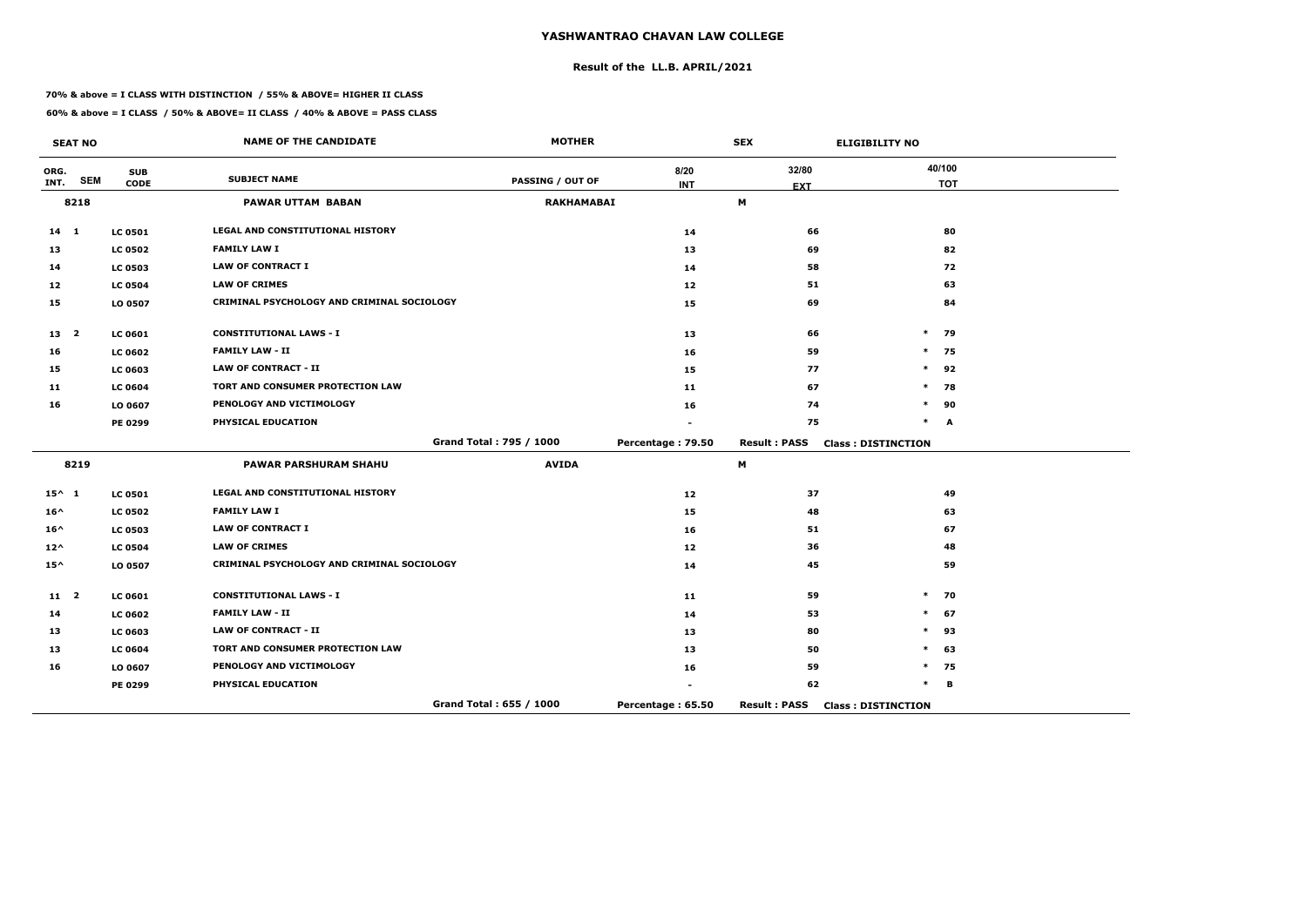# **Result of the LL.B. APRIL/2021**

#### **70% & above = I CLASS WITH DISTINCTION / 55% & ABOVE= HIGHER II CLASS**

| <b>SEAT NO</b>  |            |                | <b>NAME OF THE CANDIDATE</b>     | <b>MOTHER</b>           |                             | <b>SEX</b>                        | <b>ELIGIBILITY NO</b>     |  |
|-----------------|------------|----------------|----------------------------------|-------------------------|-----------------------------|-----------------------------------|---------------------------|--|
| ORG.<br>INT.    | <b>SEM</b> | <b>SUB</b>     | <b>SUBJECT NAME</b>              | PASSING / OUT OF        | 8/20                        | 32/80                             | 40/100                    |  |
|                 |            | <b>CODE</b>    |                                  |                         | <b>INT</b>                  | <b>EXT</b>                        | <b>TOT</b>                |  |
|                 | 8220       |                | <b>PAWAR KIRAN PANDURANG</b>     |                         | <b>MALAN PANDURANG PAWA</b> | M                                 |                           |  |
| $15 \quad 1$    |            | <b>LC 0501</b> | LEGAL AND CONSTITUTIONAL HISTORY |                         | 15                          | 78                                | 93                        |  |
| 13              |            | <b>LC 0502</b> | <b>FAMILY LAW I</b>              |                         | 13                          | 62                                | 75                        |  |
| 12              |            | <b>LC 0503</b> | <b>LAW OF CONTRACT I</b>         |                         | 12                          | 53                                | 65                        |  |
| 12              |            | <b>LC 0504</b> | <b>LAW OF CRIMES</b>             |                         | 12                          | 67                                | 79                        |  |
| 13              |            | LO 0506        | <b>EQUITY AND TRUST LAW</b>      |                         | 13                          | 77                                | 90                        |  |
| 10 <sub>2</sub> |            | <b>LC 0601</b> | <b>CONSTITUTIONAL LAWS - I</b>   |                         | 10                          | 66                                | $\ast$<br>76              |  |
| 10              |            | <b>LC 0602</b> | <b>FAMILY LAW - II</b>           |                         | 10                          | 66                                | $\ast$<br>76              |  |
| 8               |            | <b>LC 0603</b> | <b>LAW OF CONTRACT - II</b>      |                         | 08                          | 80                                | $\ast$<br>88              |  |
| 8               |            | <b>LC 0604</b> | TORT AND CONSUMER PROTECTION LAW |                         | 08                          | 77                                | *<br>85                   |  |
| 14              |            | LO 0606        | <b>BANKING AND INSURANCE LAW</b> |                         | 14                          | 74                                | *<br>88                   |  |
|                 |            | PE 0299        | PHYSICAL EDUCATION               |                         |                             | 61                                | $\ast$<br>в               |  |
|                 |            |                |                                  | Grand Total: 815 / 1000 | Percentage: 81.50           | <b>Result: PASS</b>               | <b>Class: DISTINCTION</b> |  |
|                 | 8221       |                | <b>PAWAR NILESH SAHEBRAO</b>     | <b>VIMAL</b>            |                             | M                                 |                           |  |
| 16 1            |            | <b>LC 0501</b> | LEGAL AND CONSTITUTIONAL HISTORY |                         | 16                          | 80                                | 96                        |  |
| 16              |            | <b>LC 0502</b> | <b>FAMILY LAW I</b>              |                         | 16                          | 69                                | 85                        |  |
| 13              |            | <b>LC 0503</b> | <b>LAW OF CONTRACT I</b>         |                         | 13                          | 66                                | 79                        |  |
| 12              |            | <b>LC 0504</b> | <b>LAW OF CRIMES</b>             |                         | 12                          | 70                                | 82                        |  |
| 13              |            | LO 0506        | <b>EQUITY AND TRUST LAW</b>      |                         | 13                          | 80                                | 93                        |  |
| AB <sub>2</sub> |            | <b>LC 0601</b> | <b>CONSTITUTIONAL LAWS - I</b>   |                         | AB                          | 67                                | $\ast$<br>67 F            |  |
| 14              |            | <b>LC 0602</b> | <b>FAMILY LAW - II</b>           |                         | 14                          | 58                                | $\ast$<br>72              |  |
| 13              |            | <b>LC 0603</b> | <b>LAW OF CONTRACT - II</b>      |                         | 13                          | 80                                | $\ast$<br>93              |  |
| 12              |            | <b>LC 0604</b> | TORT AND CONSUMER PROTECTION LAW |                         | 12                          | 66                                | 78<br>$\ast$              |  |
| 14              |            | LO 0608        | <b>LAND ACQUISITION LAW</b>      |                         | 14                          | 62                                | $\ast$<br>76              |  |
|                 |            | PE 0299        | PHYSICAL EDUCATION               |                         |                             | 65                                | B<br>$\ast$               |  |
|                 |            |                |                                  | Grand Total: 821 / 1000 | Percentage : -              | <b>Result: FAIL</b><br>$Class: -$ |                           |  |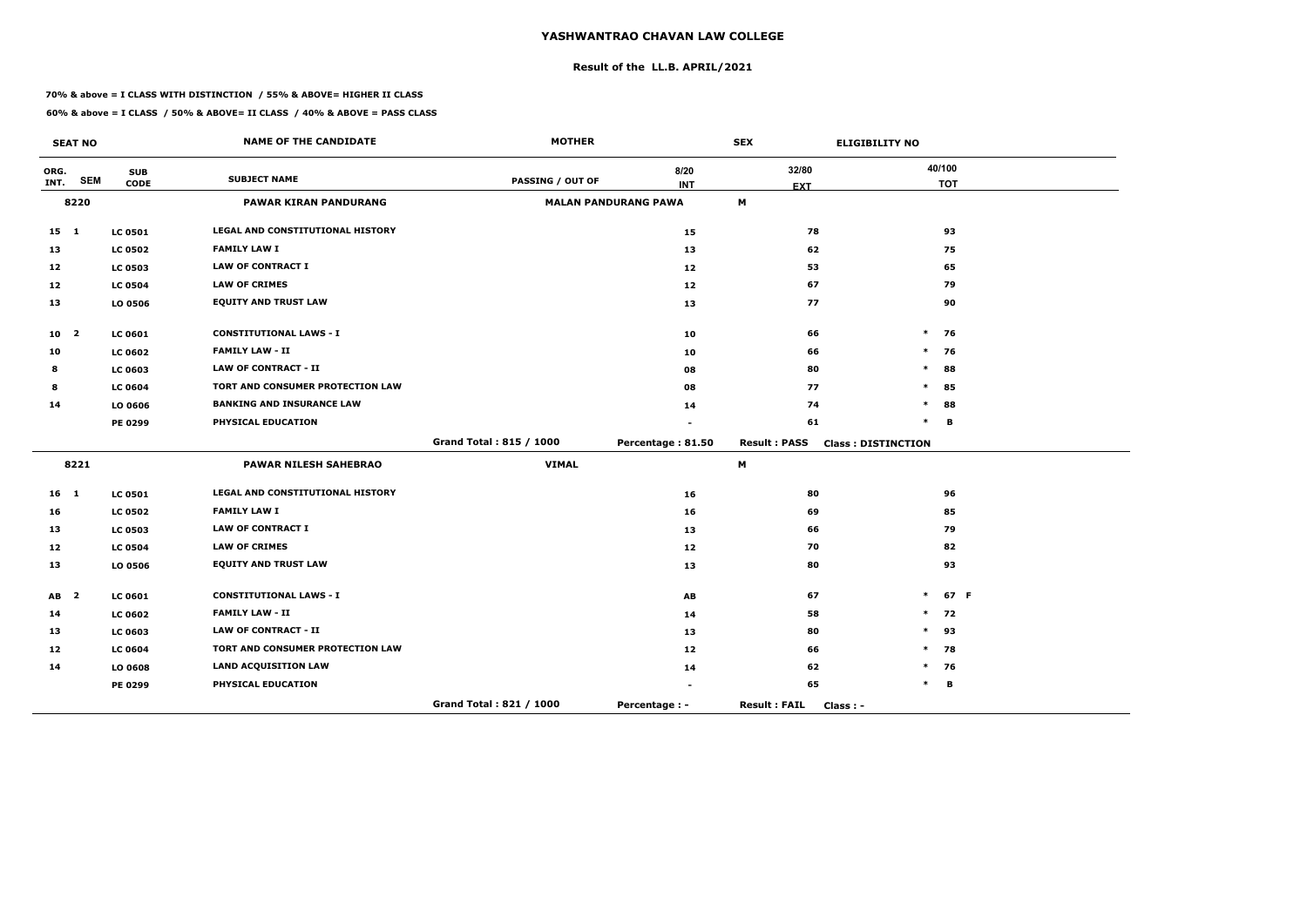# **Result of the LL.B. APRIL/2021**

#### **70% & above = I CLASS WITH DISTINCTION / 55% & ABOVE= HIGHER II CLASS**

|                 | <b>SEAT NO</b> |                           | <b>NAME OF THE CANDIDATE</b>               | <b>MOTHER</b>           |                   | <b>SEX</b>          | <b>ELIGIBILITY NO</b>     |
|-----------------|----------------|---------------------------|--------------------------------------------|-------------------------|-------------------|---------------------|---------------------------|
| ORG.<br>INT.    | <b>SEM</b>     | <b>SUB</b><br><b>CODE</b> | <b>SUBJECT NAME</b>                        | <b>PASSING / OUT OF</b> | 8/20              | 32/80               | 40/100<br><b>TOT</b>      |
|                 | 8222           |                           | <b>PAWAR NITIN SURESH</b>                  | <b>KAUSHALYA</b>        | <b>INT</b>        | <b>EXT</b><br>M     |                           |
|                 |                |                           |                                            |                         |                   |                     |                           |
| $16$ 1          |                | <b>LC 0501</b>            | <b>LEGAL AND CONSTITUTIONAL HISTORY</b>    |                         | 16                | 62                  | 78                        |
| 18              |                | <b>LC 0502</b>            | <b>FAMILY LAW I</b>                        |                         | 18                | 64                  | 82                        |
| 16              |                | <b>LC 0503</b>            | <b>LAW OF CONTRACT I</b>                   |                         | 16                | 70                  | 86                        |
| 14              |                | <b>LC 0504</b>            | <b>LAW OF CRIMES</b>                       |                         | 14                | 69                  | 83                        |
| 17              |                | LO 0507                   | CRIMINAL PSYCHOLOGY AND CRIMINAL SOCIOLOGY |                         | 17                | 59                  | 76                        |
| 15 <sub>2</sub> |                | <b>LC 0601</b>            | <b>CONSTITUTIONAL LAWS - I</b>             |                         | 15                | 61                  | $\ast$<br>76              |
| 16              |                | <b>LC 0602</b>            | <b>FAMILY LAW - II</b>                     |                         | 16                | 54                  | 70<br>$\ast$              |
| 15              |                | <b>LC 0603</b>            | <b>LAW OF CONTRACT - II</b>                |                         | 15                | 78                  | $\ast$<br>93              |
| 16              |                | <b>LC 0604</b>            | TORT AND CONSUMER PROTECTION LAW           |                         | 16                | 78                  | $\ast$<br>94              |
| 17              |                | LO 0607                   | PENOLOGY AND VICTIMOLOGY                   |                         | 17                | 78                  | $\ast$<br>95              |
|                 |                | PE 0299                   | PHYSICAL EDUCATION                         |                         |                   | 69                  | $\ast$<br>В               |
|                 |                |                           |                                            | Grand Total: 834 / 1000 | Percentage: 83.40 | <b>Result: PASS</b> | <b>Class: DISTINCTION</b> |
|                 | 8223           |                           | <b>PAWAR SAGAR SURESH</b>                  | <b>KAUSHALYA</b>        |                   | M                   |                           |
| $17^{\wedge} 1$ |                | <b>LC 0501</b>            | LEGAL AND CONSTITUTIONAL HISTORY           |                         | 14                | 45                  | 59                        |
| 15              |                | <b>LC 0502</b>            | <b>FAMILY LAW I</b>                        |                         | 15                | 54                  | $\ast$<br>69              |
| 13              |                | <b>LC 0503</b>            | <b>LAW OF CONTRACT I</b>                   |                         | 13                | 43                  | 56                        |
| $12^{\wedge}$   |                | <b>LC 0504</b>            | <b>LAW OF CRIMES</b>                       |                         | 11                | 32                  | 43                        |
| $16^{\wedge}$   |                | LO 0507                   | CRIMINAL PSYCHOLOGY AND CRIMINAL SOCIOLOGY |                         | 14                | 45                  | 59                        |
| $15^{\wedge}$ 2 |                | <b>LC 0601</b>            | <b>CONSTITUTIONAL LAWS - I</b>             |                         | 12                | 34                  | $\ast$<br>46              |
| 14              |                | <b>LC 0602</b>            | <b>FAMILY LAW - II</b>                     |                         | 14                | 46                  | $\ast$<br>60              |
| 15              |                | <b>LC 0603</b>            | <b>LAW OF CONTRACT - II</b>                |                         | 15                | 59                  | 74<br>$\ast$              |
| 14              |                | <b>LC 0604</b>            | TORT AND CONSUMER PROTECTION LAW           |                         | 14                | 56                  | 70<br>$\ast$              |
| $16^{\wedge}$   |                | LO 0607                   | PENOLOGY AND VICTIMOLOGY                   |                         | 13                | 38                  | $\ast$<br>51              |
|                 |                | PE 0299                   | PHYSICAL EDUCATION                         |                         |                   | 64                  | $\ast$<br>B               |
|                 |                |                           |                                            | Grand Total: 590 / 1000 | Percentage: 59.00 | <b>Result: PASS</b> | <b>Class: FIRST CLASS</b> |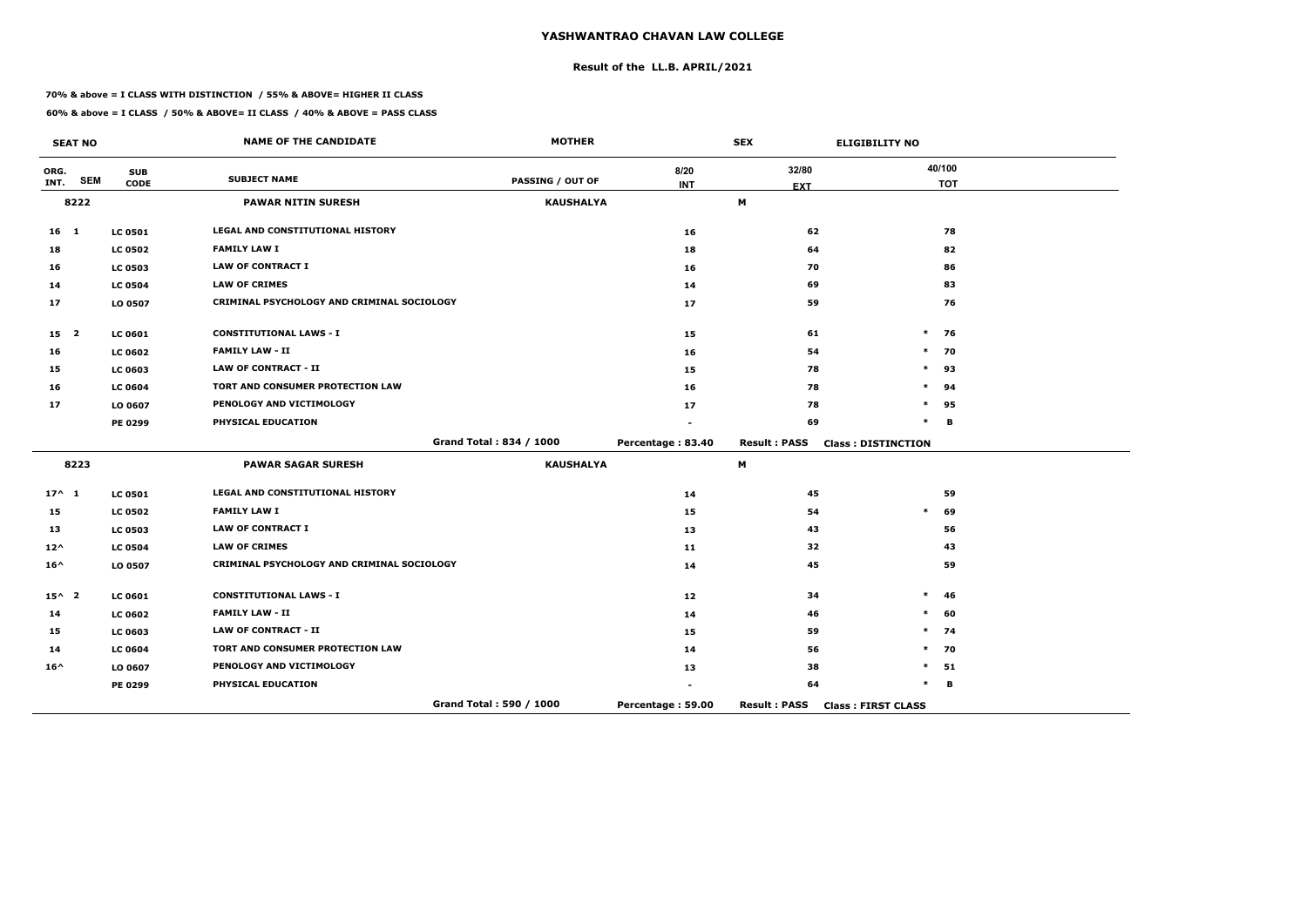# **Result of the LL.B. APRIL/2021**

#### **70% & above = I CLASS WITH DISTINCTION / 55% & ABOVE= HIGHER II CLASS**

|                 | <b>SEAT NO</b>          |                           | <b>NAME OF THE CANDIDATE</b>            | <b>MOTHER</b>           |                      | <b>SEX</b>                        | <b>ELIGIBILITY NO</b>     |
|-----------------|-------------------------|---------------------------|-----------------------------------------|-------------------------|----------------------|-----------------------------------|---------------------------|
| ORG.<br>INT.    | <b>SEM</b>              | <b>SUB</b><br><b>CODE</b> | <b>SUBJECT NAME</b>                     | <b>PASSING / OUT OF</b> | 8/20<br><b>INT</b>   | 32/80                             | 40/100<br><b>TOT</b>      |
|                 | 8224                    |                           | <b>PAWAR ATUL NARSING</b>               | <b>BHAGYASHRI</b>       |                      | <b>EXT</b><br>M                   |                           |
|                 |                         |                           |                                         |                         |                      |                                   |                           |
| $15$ 1          |                         | <b>LC 0501</b>            | LEGAL AND CONSTITUTIONAL HISTORY        |                         | 15                   | 69                                | 84                        |
| 12              |                         | <b>LC 0502</b>            | <b>FAMILY LAW I</b>                     |                         | 12                   | 45                                | 57                        |
| 13              |                         | <b>LC 0503</b>            | <b>LAW OF CONTRACT I</b>                |                         | 13                   | 61                                | 74                        |
| 11              |                         | <b>LC 0504</b>            | <b>LAW OF CRIMES</b>                    |                         | 11                   | 77                                | 88                        |
| 16              |                         | LO 0506                   | <b>EQUITY AND TRUST LAW</b>             |                         | 16                   | 80                                | 96                        |
| 14 <sub>2</sub> |                         | <b>LC 0601</b>            | <b>CONSTITUTIONAL LAWS - I</b>          |                         | 14                   | 70                                | $\ast$<br>84              |
| 14              |                         | <b>LC 0602</b>            | <b>FAMILY LAW - II</b>                  |                         | 14                   | 61                                | $\ast$<br>75              |
| 13              |                         | <b>LC 0603</b>            | <b>LAW OF CONTRACT - II</b>             |                         | 13                   | 80                                | $\ast$<br>93              |
| 13              |                         | <b>LC 0604</b>            | TORT AND CONSUMER PROTECTION LAW        |                         | 13                   | 69                                | 82<br>$\ast$              |
| 14              |                         | LO 0606                   | <b>BANKING AND INSURANCE LAW</b>        |                         | 14                   | 77                                | $\ast$<br>91              |
|                 |                         | PE 0299                   | PHYSICAL EDUCATION                      |                         |                      | 64                                | $\ast$<br>B               |
|                 |                         |                           |                                         | Grand Total: 824 / 1000 | Percentage: 82.40    | <b>Result: PASS</b>               | <b>Class: DISTINCTION</b> |
|                 | 8225                    |                           | <b>PAWAR ASHITOSH GURUDAS</b>           | <b>UJWALA</b>           |                      | M                                 |                           |
| $14 \quad 1$    |                         | <b>LC 0501</b>            | <b>LEGAL AND CONSTITUTIONAL HISTORY</b> |                         | 14                   | 56                                | 70                        |
| 13              |                         | <b>LC 0502</b>            | <b>FAMILY LAW I</b>                     |                         | 13                   | 54                                | 67                        |
| 12              |                         | <b>LC 0503</b>            | <b>LAW OF CONTRACT I</b>                |                         | 12                   | 69                                | 81                        |
| 8               |                         | <b>LC 0504</b>            | <b>LAW OF CRIMES</b>                    |                         | 8                    | 50                                | 58                        |
| 9               |                         | LO 0509                   | <b>INTELLECTUAL PROPERTY RIGHTS I</b>   |                         | 9                    | 80                                | 89                        |
| AB              | $\overline{\mathbf{2}}$ | <b>LC 0601</b>            | <b>CONSTITUTIONAL LAWS - I</b>          |                         | AB                   | 67                                | $\ast$<br>67 F            |
| 13              |                         | <b>LC 0602</b>            | <b>FAMILY LAW - II</b>                  |                         | 13                   | 45                                | $\ast$<br>58              |
| 14              |                         | <b>LC 0603</b>            | <b>LAW OF CONTRACT - II</b>             |                         | 14                   | 77                                | $\ast$<br>91              |
| 13              |                         | <b>LC 0604</b>            | TORT AND CONSUMER PROTECTION LAW        |                         | 13                   | 61                                | 74<br>$\ast$              |
| AB              |                         | LO 0609                   | <b>INTELLECTUAL PROPERTY RIGHTS -II</b> |                         | AB                   | 62                                | 62 F<br>*                 |
|                 |                         | PE 0299                   | PHYSICAL EDUCATION                      |                         |                      | 63                                | В<br>$\ast$               |
|                 |                         |                           |                                         | Grand Total: 717 / 1000 | <b>Percentage: -</b> | <b>Result: FAIL</b><br>$Class: -$ |                           |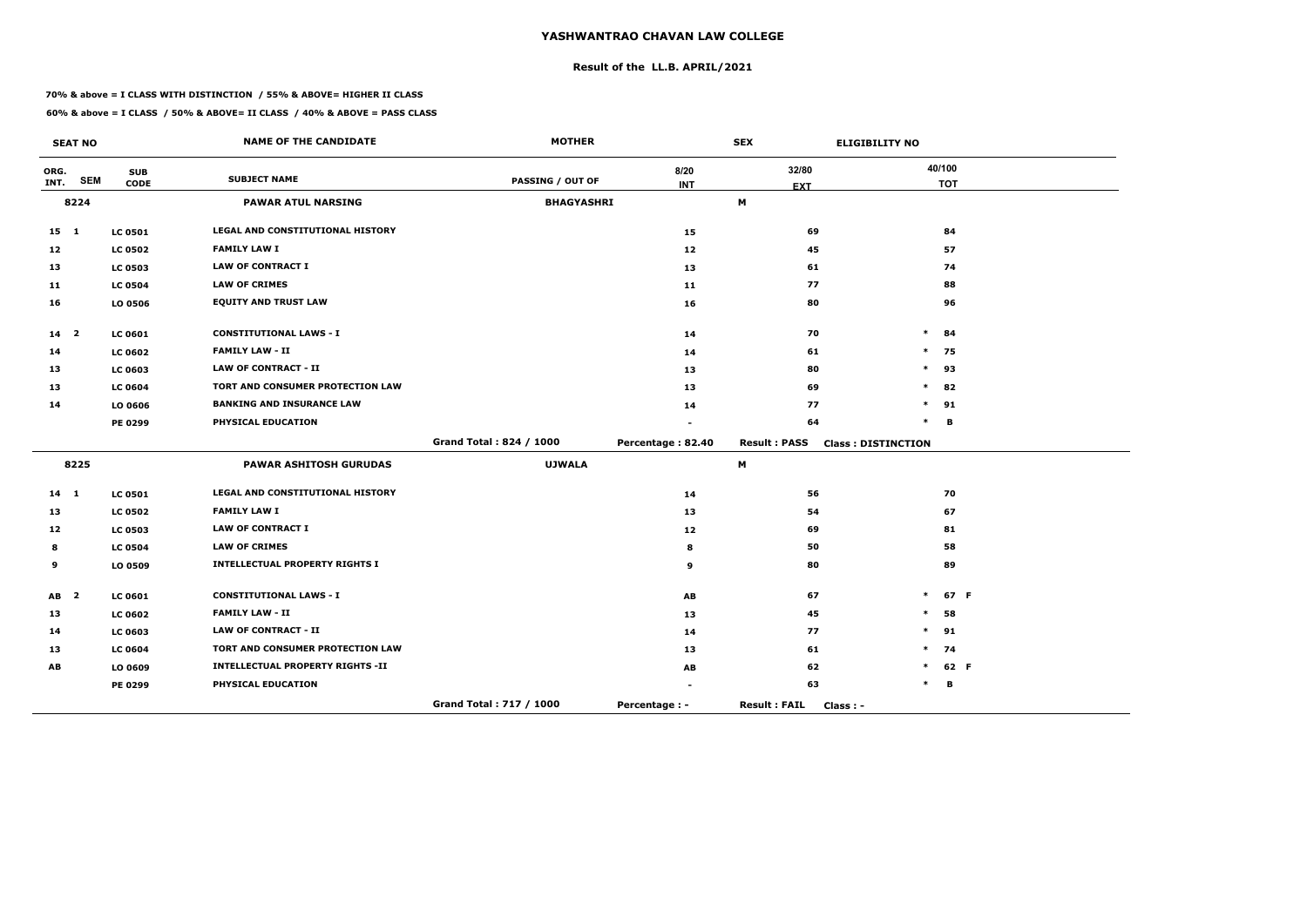# **Result of the LL.B. APRIL/2021**

#### **70% & above = I CLASS WITH DISTINCTION / 55% & ABOVE= HIGHER II CLASS**

|                 | <b>SEAT NO</b> |                           | <b>NAME OF THE CANDIDATE</b>               | <b>MOTHER</b>           |                    | <b>SEX</b>                | <b>ELIGIBILITY NO</b>     |
|-----------------|----------------|---------------------------|--------------------------------------------|-------------------------|--------------------|---------------------------|---------------------------|
| ORG.<br>INT.    | <b>SEM</b>     | <b>SUB</b><br><b>CODE</b> | <b>SUBJECT NAME</b>                        | <b>PASSING / OUT OF</b> | 8/20<br><b>INT</b> | 32/80<br><b>EXT</b>       | 40/100<br><b>TOT</b>      |
|                 | 8226           |                           | <b>PAWAR SACHIN VIJAY</b>                  | <b>ASHA</b>             |                    | $\boldsymbol{\mathsf{M}}$ |                           |
| 8               | $\mathbf{1}$   | <b>LC 0501</b>            | <b>LEGAL AND CONSTITUTIONAL HISTORY</b>    |                         | 08                 | 70                        | $*$ 78                    |
| 8               |                | <b>LC 0502</b>            | <b>FAMILY LAW I</b>                        |                         | 08                 | 69                        | $\ast$<br>77              |
| 8               |                | <b>LC 0503</b>            | <b>LAW OF CONTRACT I</b>                   |                         | 08                 | 64                        | $\ast$<br>72              |
| 10              |                | <b>LC 0504</b>            | <b>LAW OF CRIMES</b>                       |                         | 10                 | 74                        | $\ast$<br>84              |
| 12              |                | LO 0507                   | CRIMINAL PSYCHOLOGY AND CRIMINAL SOCIOLOGY |                         | 12                 | 69                        | $\ast$<br>81              |
| 10 <sub>2</sub> |                | <b>LC 0601</b>            | <b>CONSTITUTIONAL LAWS - I</b>             |                         | 10                 | 62                        | $\ast$<br>72              |
| 8               |                | <b>LC 0602</b>            | <b>FAMILY LAW - II</b>                     |                         | 08                 | 50                        | $\ast$<br>58              |
| 10              |                | LC 0603                   | <b>LAW OF CONTRACT - II</b>                |                         | 10                 | 80                        | $\ast$<br>90              |
| 10              |                | <b>LC 0604</b>            | TORT AND CONSUMER PROTECTION LAW           |                         | 10                 | 56                        | $\ast$<br>66              |
| 14              |                | LO 0607                   | PENOLOGY AND VICTIMOLOGY                   |                         | 14                 | 66                        | *<br>80                   |
|                 |                | PE 0299                   | PHYSICAL EDUCATION                         |                         |                    | 62                        | $\ast$<br>B               |
|                 |                |                           |                                            | Grand Total: 758 / 1000 | Percentage: 75.80  | <b>Result: PASS</b>       | <b>Class: DISTINCTION</b> |
|                 | 8228           |                           | <b>PHADTARE SURAJ PRAKASH</b>              | <b>VANDANA</b>          |                    | M                         |                           |
| $14 \quad 1$    |                | <b>LC 0501</b>            | LEGAL AND CONSTITUTIONAL HISTORY           |                         | 14                 | 53                        | 67                        |
| 13              |                | <b>LC 0502</b>            | <b>FAMILY LAW I</b>                        |                         | 13                 | 45                        | 58                        |
| 14              |                | <b>LC 0503</b>            | <b>LAW OF CONTRACT I</b>                   |                         | 14                 | 58                        | 72                        |
| 11              |                | <b>LC 0504</b>            | <b>LAW OF CRIMES</b>                       |                         | 11                 | 75                        | 86                        |
| 14              |                | LO 0506                   | <b>EQUITY AND TRUST LAW</b>                |                         | 14                 | 78                        | 92                        |
| 15 <sub>2</sub> |                | LC 0601                   | <b>CONSTITUTIONAL LAWS - I</b>             |                         | 15                 | 72                        | $\ast$<br>87              |
| 16              |                | <b>LC 0602</b>            | <b>FAMILY LAW - II</b>                     |                         | 16                 | 59                        | $\ast$<br>75              |
| 14              |                | LC 0603                   | <b>LAW OF CONTRACT - II</b>                |                         | 14                 | 59                        | $\ast$<br>73              |
| 16              |                | <b>LC 0604</b>            | TORT AND CONSUMER PROTECTION LAW           |                         | 16                 | 58                        | $\ast$<br>74              |
| 11              |                | LO 0609                   | <b>INTELLECTUAL PROPERTY RIGHTS -II</b>    |                         | 11                 | 58                        | *<br>69                   |
|                 |                | PE 0299                   | PHYSICAL EDUCATION                         |                         |                    | 59                        | $\ast$<br>C               |
|                 |                |                           |                                            | Grand Total: 755 / 1000 | Percentage: 75.50  | <b>Result: PASS</b>       | <b>Class: DISTINCTION</b> |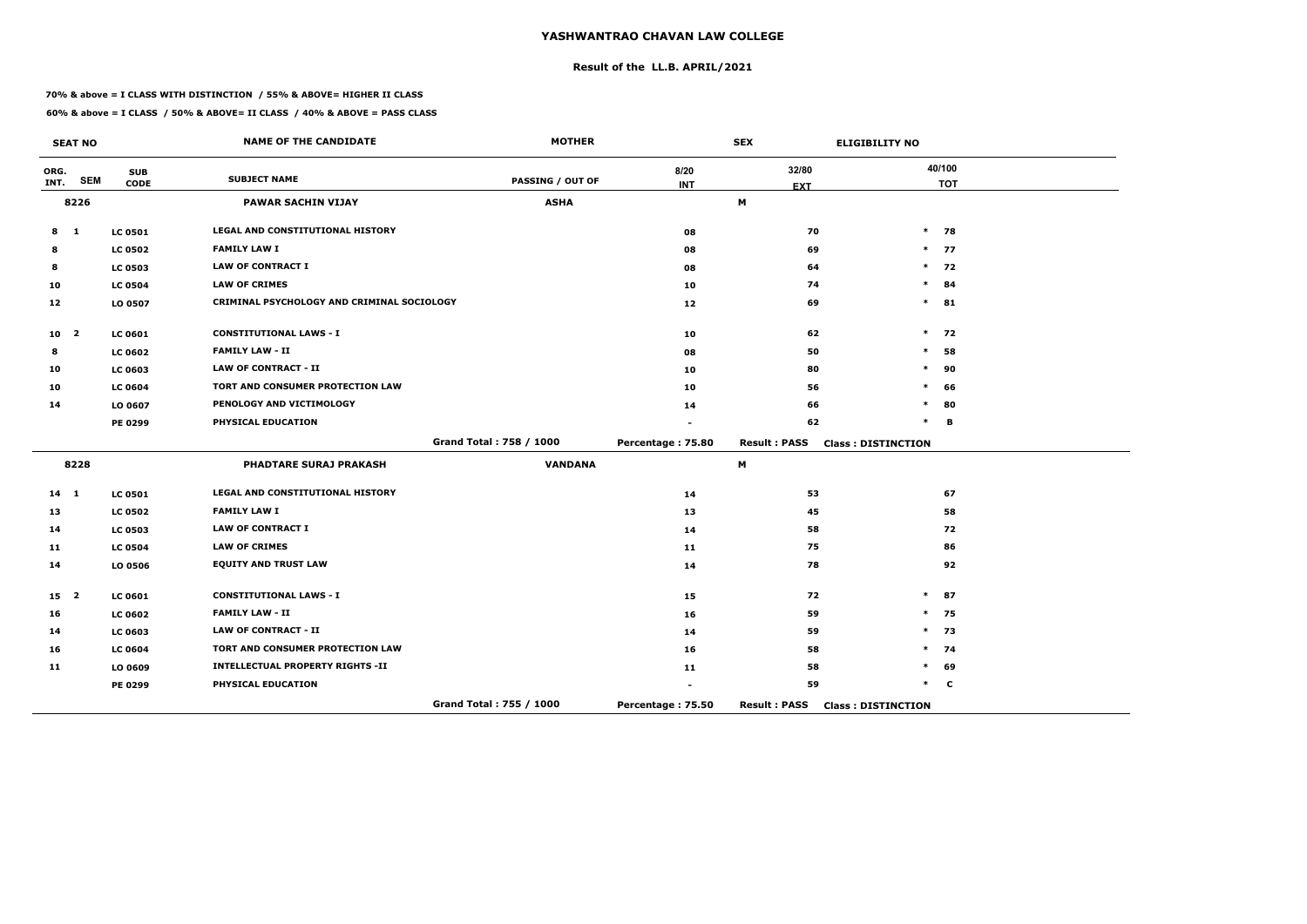# **Result of the LL.B. APRIL/2021**

#### **70% & above = I CLASS WITH DISTINCTION / 55% & ABOVE= HIGHER II CLASS**

|                 | <b>SEAT NO</b> |                           | <b>NAME OF THE CANDIDATE</b>               | <b>MOTHER</b>           |                    | <b>SEX</b>          | <b>ELIGIBILITY NO</b>     |
|-----------------|----------------|---------------------------|--------------------------------------------|-------------------------|--------------------|---------------------|---------------------------|
| ORG.<br>INT.    | <b>SEM</b>     | <b>SUB</b><br><b>CODE</b> | <b>SUBJECT NAME</b>                        | PASSING / OUT OF        | 8/20<br><b>INT</b> | 32/80               | 40/100<br><b>TOT</b>      |
|                 | 8229           |                           | <b>PHAPAL ARUN SHANKARRAO</b>              | <b>KANTABAI</b>         |                    | <b>EXT</b><br>M     |                           |
|                 |                |                           |                                            |                         |                    |                     |                           |
| $15 \quad 1$    |                | <b>LC 0501</b>            | LEGAL AND CONSTITUTIONAL HISTORY           |                         | 15                 | 77                  | 92                        |
| 13              |                | <b>LC 0502</b>            | <b>FAMILY LAW I</b>                        |                         | 13                 | 62                  | 75                        |
| 13              |                | <b>LC 0503</b>            | <b>LAW OF CONTRACT I</b>                   |                         | 13                 | 67                  | 80                        |
| 8               |                | <b>LC 0504</b>            | <b>LAW OF CRIMES</b>                       |                         | 8                  | 58                  | 66                        |
| 14              |                | LO 0507                   | CRIMINAL PSYCHOLOGY AND CRIMINAL SOCIOLOGY |                         | 14                 | 58                  | 72                        |
| 10 <sub>2</sub> |                | <b>LC 0601</b>            | <b>CONSTITUTIONAL LAWS - I</b>             |                         | 10                 | 48                  | $\ast$<br>58              |
| 16              |                | <b>LC 0602</b>            | <b>FAMILY LAW - II</b>                     |                         | 16                 | 69                  | $\ast$<br>85              |
| 15              |                | LC 0603                   | <b>LAW OF CONTRACT - II</b>                |                         | 15                 | 80                  | 95<br>$\ast$              |
| 15              |                | <b>LC 0604</b>            | TORT AND CONSUMER PROTECTION LAW           |                         | 15                 | 70                  | 85<br>$\ast$              |
| 16              |                | LO 0606                   | <b>BANKING AND INSURANCE LAW</b>           |                         | 16                 | 72                  | $\ast$<br>88              |
|                 |                | PE 0299                   | PHYSICAL EDUCATION                         |                         |                    | 70                  | $\ast$<br>B               |
|                 |                |                           |                                            | Grand Total: 796 / 1000 | Percentage: 79.60  | <b>Result: PASS</b> | <b>Class: DISTINCTION</b> |
|                 | 8231           |                           | <b>PHUGE MEERA KIRAN</b>                   | <b>SONAL CHAUHAN</b>    |                    | $\mathsf F$         |                           |
| 16 <sub>1</sub> |                | <b>LC 0501</b>            | LEGAL AND CONSTITUTIONAL HISTORY           |                         | 16                 | 80                  | 96                        |
| 14              |                | <b>LC 0502</b>            | <b>FAMILY LAW I</b>                        |                         | 14                 | 75                  | 89                        |
| 16              |                | <b>LC 0503</b>            | <b>LAW OF CONTRACT I</b>                   |                         | 16                 | 80                  | 96                        |
| 12              |                | <b>LC 0504</b>            | <b>LAW OF CRIMES</b>                       |                         | 12 <sub>1</sub>    | 80                  | 92                        |
| 17              |                | LO 0506                   | <b>EQUITY AND TRUST LAW</b>                |                         | 17                 | 80                  | 97                        |
| 12 <sup>2</sup> |                | LC 0601                   | <b>CONSTITUTIONAL LAWS - I</b>             |                         | 12                 | 74                  | $\ast$<br>86              |
| 15              |                | <b>LC 0602</b>            | <b>FAMILY LAW - II</b>                     |                         | 15                 | 78                  | 93<br>$\ast$              |
| 14              |                | LC 0603                   | <b>LAW OF CONTRACT - II</b>                |                         | 14                 | 80                  | $\ast$<br>94              |
| 13              |                | <b>LC 0604</b>            | TORT AND CONSUMER PROTECTION LAW           |                         | 13                 | 80                  | $\ast$<br>93              |
| 14              |                | LO 0606                   | <b>BANKING AND INSURANCE LAW</b>           |                         | 14                 | 74                  | 88<br>$\ast$              |
|                 |                | PE 0299                   | PHYSICAL EDUCATION                         |                         |                    | 62                  | $\ast$<br>B               |
|                 |                |                           |                                            | Grand Total: 924 / 1000 | Percentage: 92.40  | <b>Result: PASS</b> | <b>Class: DISTINCTION</b> |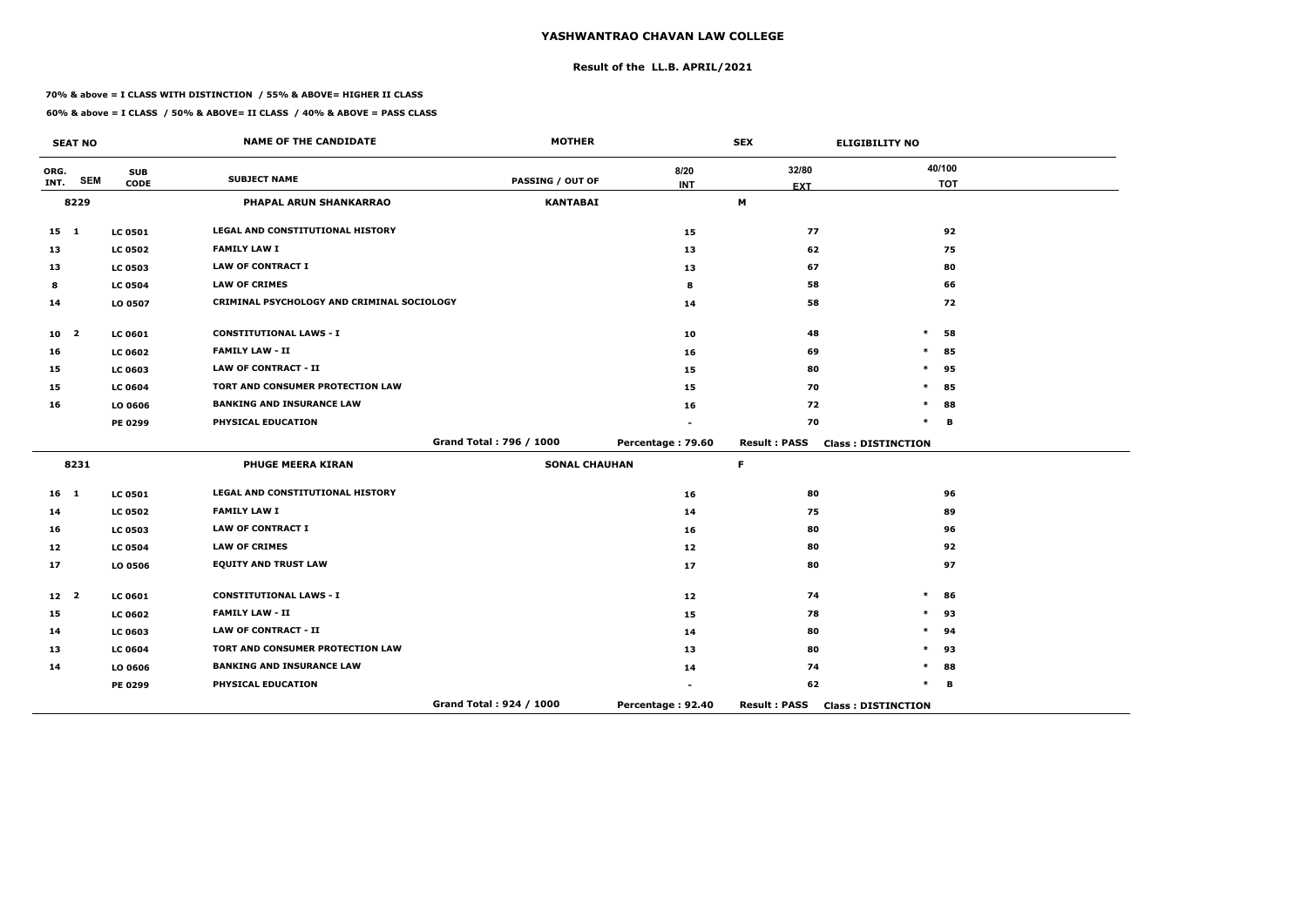# **Result of the LL.B. APRIL/2021**

#### **70% & above = I CLASS WITH DISTINCTION / 55% & ABOVE= HIGHER II CLASS**

|              | <b>SEAT NO</b>          |                           | <b>NAME OF THE CANDIDATE</b>            | <b>MOTHER</b>           |                   | <b>SEX</b>                |                           | <b>ELIGIBILITY NO</b> |  |
|--------------|-------------------------|---------------------------|-----------------------------------------|-------------------------|-------------------|---------------------------|---------------------------|-----------------------|--|
| ORG.<br>INT. | <b>SEM</b>              | <b>SUB</b><br><b>CODE</b> | <b>SUBJECT NAME</b>                     | <b>PASSING / OUT OF</b> | 8/20              | 32/80                     |                           | 40/100<br><b>TOT</b>  |  |
|              | 8233                    |                           | PIMPLE BHAGYASHREE RAJENDRA             | <b>CHARULATA</b>        | <b>INT</b>        | <b>EXT</b><br>$\mathsf F$ |                           |                       |  |
|              |                         |                           |                                         |                         |                   |                           |                           |                       |  |
| $16$ 1       |                         | <b>LC 0501</b>            | LEGAL AND CONSTITUTIONAL HISTORY        |                         | 16                | 62                        |                           | 78                    |  |
| 14           |                         | <b>LC 0502</b>            | <b>FAMILY LAW I</b>                     |                         | 14                | 80                        |                           | 94                    |  |
| 16           |                         | <b>LC 0503</b>            | <b>LAW OF CONTRACT I</b>                |                         | 16                | 67                        |                           | 83                    |  |
| 12           |                         | <b>LC 0504</b>            | <b>LAW OF CRIMES</b>                    |                         | 12 <sub>1</sub>   | 69                        |                           | 81                    |  |
| 14           |                         | LO 0506                   | <b>EQUITY AND TRUST LAW</b>             |                         | 14                | 80                        |                           | 94                    |  |
| 13 2         |                         | LC 0601                   | <b>CONSTITUTIONAL LAWS - I</b>          |                         | 13                | 75                        | $\ast$                    | 88                    |  |
| 15           |                         | <b>LC 0602</b>            | <b>FAMILY LAW - II</b>                  |                         | 15                | 72                        | $\ast$                    | 87                    |  |
| 15           |                         | <b>LC 0603</b>            | <b>LAW OF CONTRACT - II</b>             |                         | 15                | 80                        | $\ast$                    | 95                    |  |
| 16           |                         | <b>LC 0604</b>            | TORT AND CONSUMER PROTECTION LAW        |                         | 16                | 80                        | $\ast$                    | 96                    |  |
| 15           |                         | LO 0606                   | <b>BANKING AND INSURANCE LAW</b>        |                         | 15                | 80                        | $\ast$                    | 95                    |  |
|              |                         | PE 0299                   | PHYSICAL EDUCATION                      |                         |                   | 63                        | $\ast$                    | B                     |  |
|              |                         |                           |                                         | Grand Total: 891 / 1000 | Percentage: 89.10 | <b>Result: PASS</b>       | <b>Class: DISTINCTION</b> |                       |  |
|              | 8234                    |                           | POKHARNA ASHRAY AJITKUMAR               | <b>SUREKHA</b>          |                   | M                         |                           |                       |  |
| $11 \quad 1$ |                         | <b>LC 0501</b>            | LEGAL AND CONSTITUTIONAL HISTORY        |                         | 11                | 67                        |                           | 78                    |  |
| 8            |                         | <b>LC 0502</b>            | <b>FAMILY LAW I</b>                     |                         | 08                | 42                        | $\ast$                    | 50                    |  |
| 14           |                         | <b>LC 0503</b>            | <b>LAW OF CONTRACT I</b>                |                         | 14                | 58                        | $\ast$                    | 72                    |  |
| 10           |                         | <b>LC 0504</b>            | <b>LAW OF CRIMES</b>                    |                         | 10                | 51                        | $\ast$                    | 61                    |  |
| 8            |                         | LO 0509                   | <b>INTELLECTUAL PROPERTY RIGHTS I</b>   |                         | 08                | 62                        | $\ast$                    | 70                    |  |
| 10           | $\overline{\mathbf{2}}$ | <b>LC 0601</b>            | <b>CONSTITUTIONAL LAWS - I</b>          |                         | 10                | 48                        | $\ast$                    | 58                    |  |
| 8            |                         | <b>LC 0602</b>            | <b>FAMILY LAW - II</b>                  |                         | 08                | 54                        | $\ast$                    | 62                    |  |
| 13           |                         | <b>LC 0603</b>            | <b>LAW OF CONTRACT - II</b>             |                         | 13                | 78                        | $\ast$                    | 91                    |  |
| 13           |                         | <b>LC 0604</b>            | TORT AND CONSUMER PROTECTION LAW        |                         | 13                | 59                        | $\ast$                    | 72                    |  |
| 10           |                         | LO 0609                   | <b>INTELLECTUAL PROPERTY RIGHTS -II</b> |                         | 10                | 59                        | $\ast$                    | 69                    |  |
|              |                         | PE 0299                   | PHYSICAL EDUCATION                      |                         |                   | 65                        | $\ast$                    | B                     |  |
|              |                         |                           |                                         | Grand Total: 686 / 1000 | Percentage: 68.60 | <b>Result: PASS</b>       | <b>Class: DISTINCTION</b> |                       |  |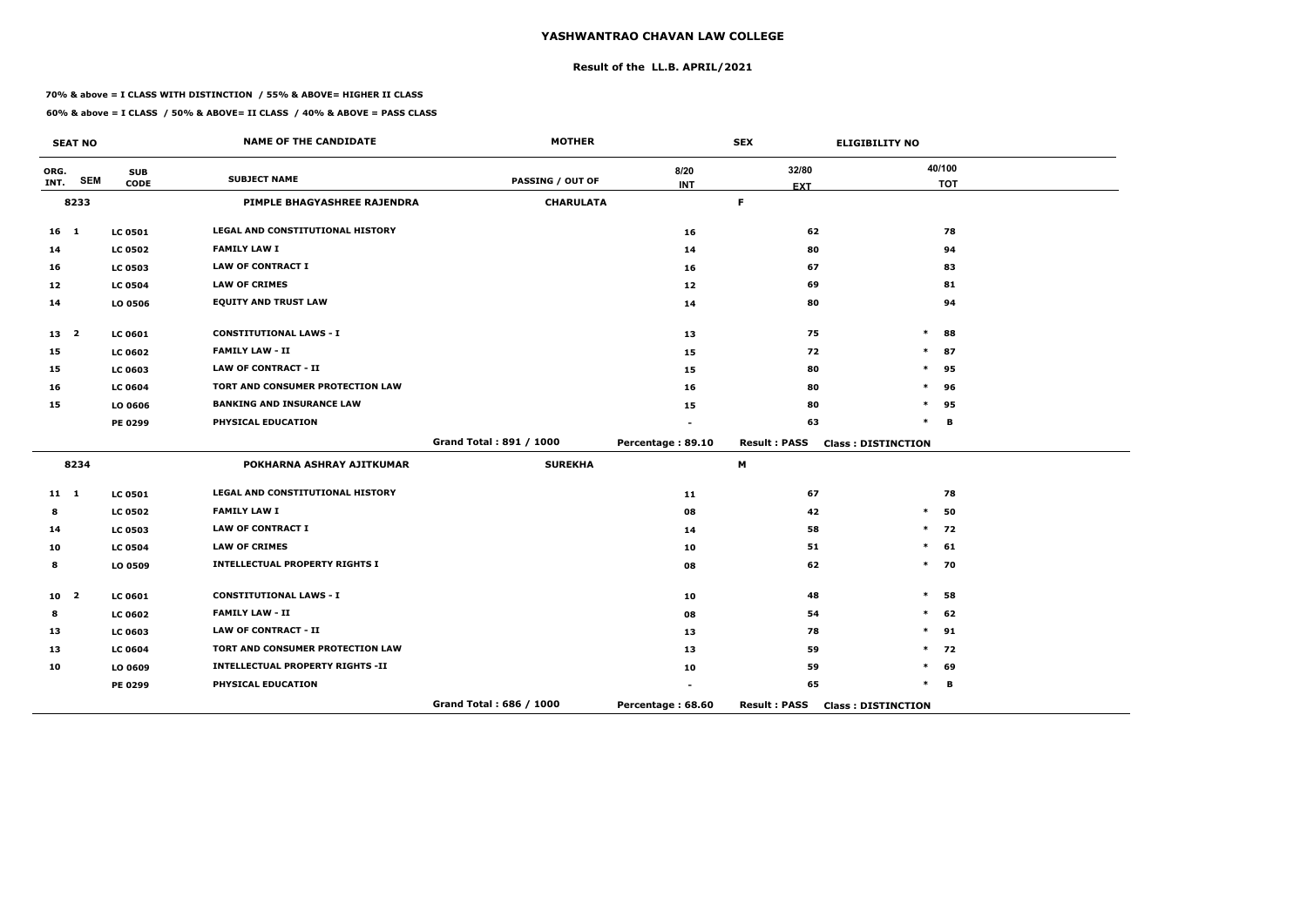# **Result of the LL.B. APRIL/2021**

#### **70% & above = I CLASS WITH DISTINCTION / 55% & ABOVE= HIGHER II CLASS**

|              | <b>SEAT NO</b> |                           | <b>NAME OF THE CANDIDATE</b>               | <b>MOTHER</b>           |                             | <b>SEX</b>          | <b>ELIGIBILITY NO</b>     |
|--------------|----------------|---------------------------|--------------------------------------------|-------------------------|-----------------------------|---------------------|---------------------------|
| ORG.<br>INT. | <b>SEM</b>     | <b>SUB</b><br><b>CODE</b> | <b>SUBJECT NAME</b>                        | <b>PASSING / OUT OF</b> | 8/20<br><b>INT</b>          | 32/80<br><b>EXT</b> | 40/100<br><b>TOT</b>      |
|              | 8235           |                           | POTE VIVEK KACHADEO                        | <b>SUMAN</b>            |                             | M                   |                           |
| $16$ 1       |                | <b>LC 0501</b>            | <b>LEGAL AND CONSTITUTIONAL HISTORY</b>    |                         | 16                          | 80                  | 96                        |
| 15           |                | <b>LC 0502</b>            | <b>FAMILY LAW I</b>                        |                         | 15                          | 59                  | 74                        |
| 17           |                | <b>LC 0503</b>            | <b>LAW OF CONTRACT I</b>                   |                         | 17                          | 59                  | 76                        |
| 13           |                | <b>LC 0504</b>            | <b>LAW OF CRIMES</b>                       |                         | 13                          | 58                  | 71                        |
| 16           |                | LO 0507                   | CRIMINAL PSYCHOLOGY AND CRIMINAL SOCIOLOGY |                         | 16                          | 75                  | 91                        |
| 13 2         |                | <b>LC 0601</b>            | <b>CONSTITUTIONAL LAWS - I</b>             |                         | 13                          | 70                  | $\ast$<br>83              |
| 16           |                | <b>LC 0602</b>            | <b>FAMILY LAW - II</b>                     |                         | 16                          | 64                  | 80<br>$\ast$              |
| 16           |                | <b>LC 0603</b>            | <b>LAW OF CONTRACT - II</b>                |                         | 16                          | 80                  | $\ast$<br>96              |
| 16           |                | <b>LC 0604</b>            | TORT AND CONSUMER PROTECTION LAW           |                         | 16                          | 70                  | *<br>86                   |
| 16           |                | LO 0607                   | PENOLOGY AND VICTIMOLOGY                   |                         | 16                          | 80                  | $\ast$<br>96              |
|              |                | PE 0299                   | PHYSICAL EDUCATION                         |                         |                             | 59                  | $\ast$<br>C               |
|              |                |                           |                                            | Grand Total: 849 / 1000 | Percentage: 84.90           | <b>Result: PASS</b> | <b>Class: DISTINCTION</b> |
|              | 8237           |                           | PRADHAN SADASHIV SHARADCHANDRA             |                         | <b>SHITAL SHARADCHANDRA</b> | M                   |                           |
| $14 \quad 1$ |                | <b>LC 0501</b>            | <b>LEGAL AND CONSTITUTIONAL HISTORY</b>    |                         | 14                          | 80                  | 94                        |
| 15           |                | <b>LC 0502</b>            | <b>FAMILY LAW I</b>                        |                         | 15                          | 56                  | 71                        |
| 13           |                | <b>LC 0503</b>            | <b>LAW OF CONTRACT I</b>                   |                         | 13                          | 80                  | 93                        |
| 11           |                | <b>LC 0504</b>            | <b>LAW OF CRIMES</b>                       |                         | 11                          | 80                  | 91                        |
| 15           |                | LO 0507                   | CRIMINAL PSYCHOLOGY AND CRIMINAL SOCIOLOGY |                         | 15                          | 80                  | 95                        |
| $11 \quad 2$ |                | <b>LC 0601</b>            | <b>CONSTITUTIONAL LAWS - I</b>             |                         | 11                          | 75                  | $\ast$<br>86              |
| 14           |                | <b>LC 0602</b>            | <b>FAMILY LAW - II</b>                     |                         | 14                          | 75                  | $\ast$<br>89              |
| 12           |                | <b>LC 0603</b>            | <b>LAW OF CONTRACT - II</b>                |                         | 12                          | 80                  | 92<br>$\ast$              |
| 13           |                | <b>LC 0604</b>            | TORT AND CONSUMER PROTECTION LAW           |                         | 13                          | 78                  | $\ast$<br>91              |
| 15           |                | LO 0605                   | <b>MEDIA AND LAW</b>                       |                         | 15                          | 77                  | $\ast$<br>92              |
|              |                | PE 0299                   | PHYSICAL EDUCATION                         |                         |                             | 67                  | $\ast$<br>В               |
|              |                |                           |                                            | Grand Total: 894 / 1000 | Percentage: 89.40           | <b>Result: PASS</b> | <b>Class: DISTINCTION</b> |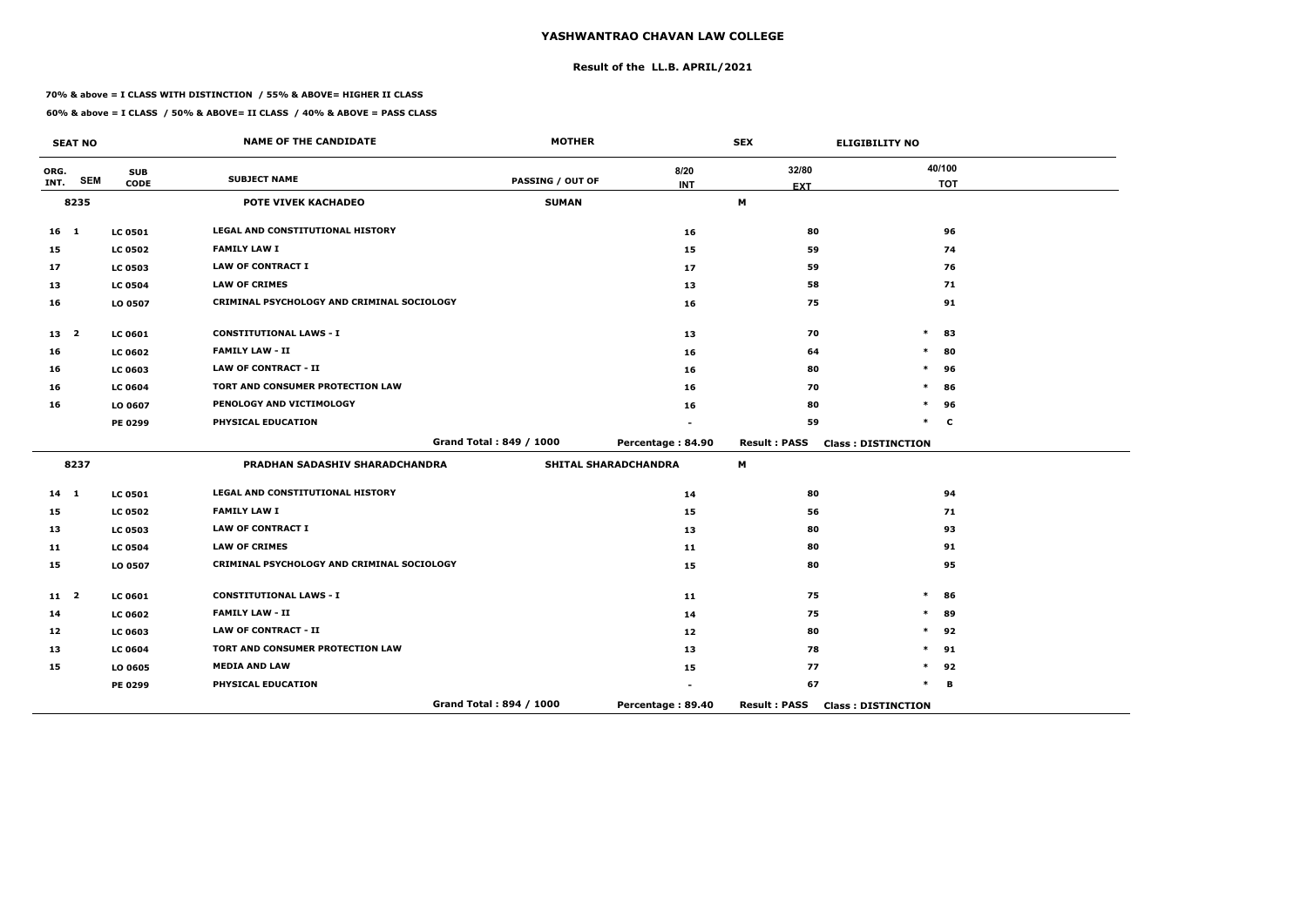# **Result of the LL.B. APRIL/2021**

#### **70% & above = I CLASS WITH DISTINCTION / 55% & ABOVE= HIGHER II CLASS**

|                 | <b>SEAT NO</b> |                           | <b>NAME OF THE CANDIDATE</b>            | <b>MOTHER</b>           |                    | <b>SEX</b>          | <b>ELIGIBILITY NO</b>     |
|-----------------|----------------|---------------------------|-----------------------------------------|-------------------------|--------------------|---------------------|---------------------------|
| ORG.<br>INT.    | <b>SEM</b>     | <b>SUB</b><br><b>CODE</b> | <b>SUBJECT NAME</b>                     | <b>PASSING / OUT OF</b> | 8/20<br><b>INT</b> | 32/80<br><b>EXT</b> | 40/100<br><b>TOT</b>      |
|                 | 8238           |                           | <b>JARALI PRASHANT MARUTI</b>           | <b>MANJULA</b>          |                    | M                   |                           |
| $15$ 1          |                | <b>LC 0501</b>            | LEGAL AND CONSTITUTIONAL HISTORY        |                         | 15                 | 74                  | 89                        |
| 13              |                | <b>LC 0502</b>            | <b>FAMILY LAW I</b>                     |                         | 13                 | 64                  | 77                        |
| 17              |                | <b>LC 0503</b>            | <b>LAW OF CONTRACT I</b>                |                         | 17                 | 78                  | 95                        |
| 11              |                | <b>LC 0504</b>            | <b>LAW OF CRIMES</b>                    |                         | 11                 | 77                  | 88                        |
| 11              |                | LO 0509                   | <b>INTELLECTUAL PROPERTY RIGHTS I</b>   |                         | 11                 | 77                  | 88                        |
| 10 <sub>2</sub> |                | <b>LC 0601</b>            | <b>CONSTITUTIONAL LAWS - I</b>          |                         | 10                 | 64                  | $\ast$<br>74              |
| 13              |                | <b>LC 0602</b>            | <b>FAMILY LAW - II</b>                  |                         | 13                 | 64                  | $\ast$<br>77              |
| 13              |                | <b>LC 0603</b>            | <b>LAW OF CONTRACT - II</b>             |                         | 13                 | 80                  | $\ast$<br>93              |
| 15              |                | <b>LC 0604</b>            | TORT AND CONSUMER PROTECTION LAW        |                         | 15                 | 70                  | 85<br>$\ast$              |
| 8               |                | LO 0609                   | <b>INTELLECTUAL PROPERTY RIGHTS -II</b> |                         | 08                 | 78                  | $\ast$<br>86              |
|                 |                | PE 0299                   | PHYSICAL EDUCATION                      |                         |                    | 65                  | $\ast$<br>B               |
|                 |                |                           |                                         | Grand Total: 852 / 1000 | Percentage: 85.20  | <b>Result: PASS</b> | <b>Class: DISTINCTION</b> |
|                 | 8239           |                           | <b>SWAIN PREMSAGAR HIMANSHU</b>         | <b>SANTILATA SWAIN</b>  |                    | М                   |                           |
| $14 \quad 1$    |                | <b>LC 0501</b>            | <b>LEGAL AND CONSTITUTIONAL HISTORY</b> |                         | 14                 | 51                  | 65                        |
| 15              |                | <b>LC 0502</b>            | <b>FAMILY LAW I</b>                     |                         | 15                 | 59                  | 74                        |
| 14              |                | <b>LC 0503</b>            | <b>LAW OF CONTRACT I</b>                |                         | 14                 | 46                  | 60                        |
| 8               |                | <b>LC 0504</b>            | <b>LAW OF CRIMES</b>                    |                         | 8                  | 53                  | 61                        |
| 8               |                | LO 0509                   | <b>INTELLECTUAL PROPERTY RIGHTS I</b>   |                         | 8                  | 72                  | 80                        |
| 12 <sup>2</sup> |                | <b>LC 0601</b>            | <b>CONSTITUTIONAL LAWS - I</b>          |                         | 12                 | 62                  | $\ast$<br>74              |
| 15              |                | <b>LC 0602</b>            | <b>FAMILY LAW - II</b>                  |                         | 15                 | 64                  | 79<br>$\ast$              |
| 14              |                | LC 0603                   | <b>LAW OF CONTRACT - II</b>             |                         | 14                 | 72                  | 86<br>$\ast$              |
| 16              |                | <b>LC 0604</b>            | TORT AND CONSUMER PROTECTION LAW        |                         | 16                 | 59                  | $\ast$<br>75              |
| 12              |                | LO 0609                   | <b>INTELLECTUAL PROPERTY RIGHTS -II</b> |                         | 12                 | 72                  | *<br>84                   |
|                 |                | PE 0299                   | PHYSICAL EDUCATION                      |                         |                    | 62                  | $\ast$<br>В               |
|                 |                |                           |                                         | Grand Total: 738 / 1000 | Percentage: 73.80  | <b>Result: PASS</b> | <b>Class: DISTINCTION</b> |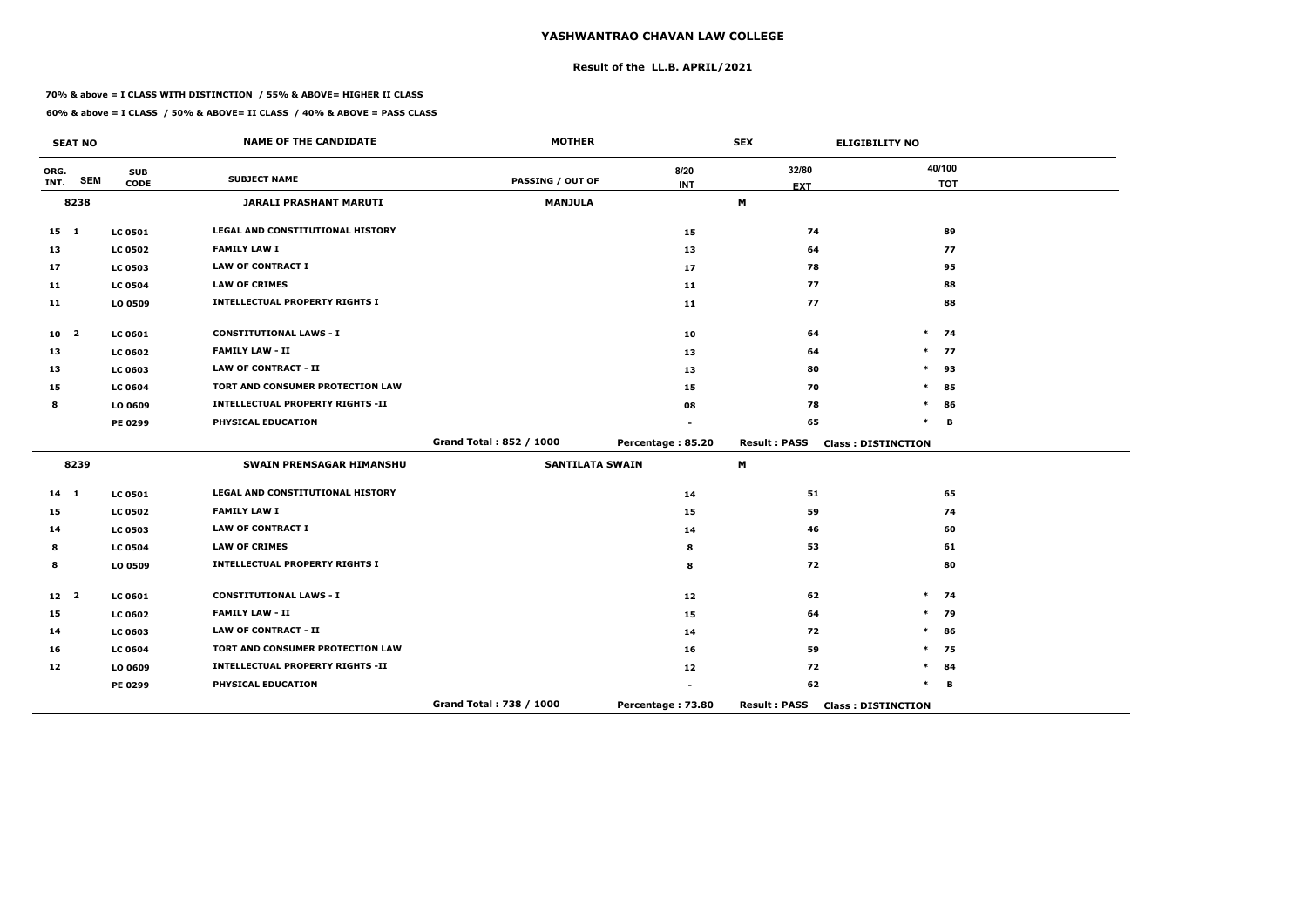# **Result of the LL.B. APRIL/2021**

#### **70% & above = I CLASS WITH DISTINCTION / 55% & ABOVE= HIGHER II CLASS**

**60% & above = I CLASS / 50% & ABOVE= II CLASS / 40% & ABOVE = PASS CLASS**

 $\overline{\phantom{a}}$ 

|                 | <b>SEAT NO</b>          |                | <b>NAME OF THE CANDIDATE</b>            | <b>MOTHER</b>           |                     | <b>SEX</b>                | <b>ELIGIBILITY NO</b>     |
|-----------------|-------------------------|----------------|-----------------------------------------|-------------------------|---------------------|---------------------------|---------------------------|
| ORG.            | <b>SEM</b>              | <b>SUB</b>     | <b>SUBJECT NAME</b>                     | <b>PASSING / OUT OF</b> | 8/20                | 32/80                     | 40/100                    |
| INT.            |                         | <b>CODE</b>    |                                         |                         | <b>INT</b>          | <b>EXT</b><br>$\mathsf F$ | <b>TOT</b>                |
|                 | 8240                    |                | <b>MISHRA PRIYANKA SANTOSH</b>          |                         | <b>MANJU MISHRA</b> |                           |                           |
| $16$ 1          |                         | <b>LC 0501</b> | <b>LEGAL AND CONSTITUTIONAL HISTORY</b> |                         | 16                  | 54                        | 70                        |
| 13              |                         | <b>LC 0502</b> | <b>FAMILY LAW I</b>                     |                         | 13                  | 53                        | 66                        |
| $16^{\wedge}$   |                         | <b>LC 0503</b> | <b>LAW OF CONTRACT I</b>                |                         | 16                  | 51                        | 67                        |
| 13              |                         | <b>LC 0504</b> | <b>LAW OF CRIMES</b>                    |                         | 13                  | 56                        | 69                        |
| 12              |                         | LO 0509        | <b>INTELLECTUAL PROPERTY RIGHTS I</b>   |                         | 12                  | 58                        | 70                        |
| 12 <sub>2</sub> |                         | <b>LC 0601</b> | <b>CONSTITUTIONAL LAWS - I</b>          |                         | 12                  | 43                        | $\ast$<br>55              |
| $13^{\wedge}$   |                         | <b>LC 0602</b> | <b>FAMILY LAW - II</b>                  |                         | 13                  | 38                        | $\ast$<br>51              |
| 13              |                         | LC 0603        | <b>LAW OF CONTRACT - II</b>             |                         | 13                  | 74                        | 87<br>$\ast$              |
| 14              |                         | <b>LC 0604</b> | TORT AND CONSUMER PROTECTION LAW        |                         | 14                  | 59                        | $\ast$<br>73              |
| 10              |                         | LO 0609        | <b>INTELLECTUAL PROPERTY RIGHTS -II</b> |                         | 10                  | 74                        | $\ast$<br>84              |
|                 |                         | <b>PE 0299</b> | PHYSICAL EDUCATION                      |                         |                     | 66                        | $\ast$<br>B               |
|                 |                         |                |                                         | Grand Total: 692 / 1000 | Percentage: 69.20   | <b>Result: PASS</b>       | <b>Class: DISTINCTION</b> |
|                 | 8241                    |                | PULEKAR CHAITANYA ARUNKUMAR             | <b>ANKITA</b>           |                     | $\mathsf F$               |                           |
| $15 \quad 1$    |                         | <b>LC 0501</b> | LEGAL AND CONSTITUTIONAL HISTORY        |                         | 15                  | 72                        | 87                        |
| 14              |                         | <b>LC 0502</b> | <b>FAMILY LAW I</b>                     |                         | 14                  | 75                        | 89                        |
| 16              |                         | <b>LC 0503</b> | <b>LAW OF CONTRACT I</b>                |                         | 16                  | 61                        | 77                        |
| 11              |                         | <b>LC 0504</b> | <b>LAW OF CRIMES</b>                    |                         | 11                  | 80                        | 91                        |
| 12              |                         | LO 0509        | <b>INTELLECTUAL PROPERTY RIGHTS I</b>   |                         | 12                  | 80                        | 92                        |
| 10              | $\overline{\mathbf{2}}$ | <b>LC 0601</b> | <b>CONSTITUTIONAL LAWS - I</b>          |                         | 10                  | 80                        | 90<br>$\ast$              |
| 14              |                         | <b>LC 0602</b> | <b>FAMILY LAW - II</b>                  |                         | 14                  | 58                        | 72<br>$\ast$              |
| 14              |                         | LC 0603        | <b>LAW OF CONTRACT - II</b>             |                         | 14                  | 80                        | 94<br>$\ast$              |
| 13              |                         | <b>LC 0604</b> | TORT AND CONSUMER PROTECTION LAW        |                         | 13                  | 80                        | 93<br>$\ast$              |
| 10              |                         | LO 0609        | <b>INTELLECTUAL PROPERTY RIGHTS -II</b> |                         | 10                  | 78                        | 88<br>$\ast$              |
|                 |                         | <b>PE 0299</b> | PHYSICAL EDUCATION                      |                         |                     | 75                        | $\ast$<br>A               |
|                 |                         |                |                                         | Grand Total: 873 / 1000 | Percentage: 87.30   | <b>Result: PASS</b>       | <b>Class: DISTINCTION</b> |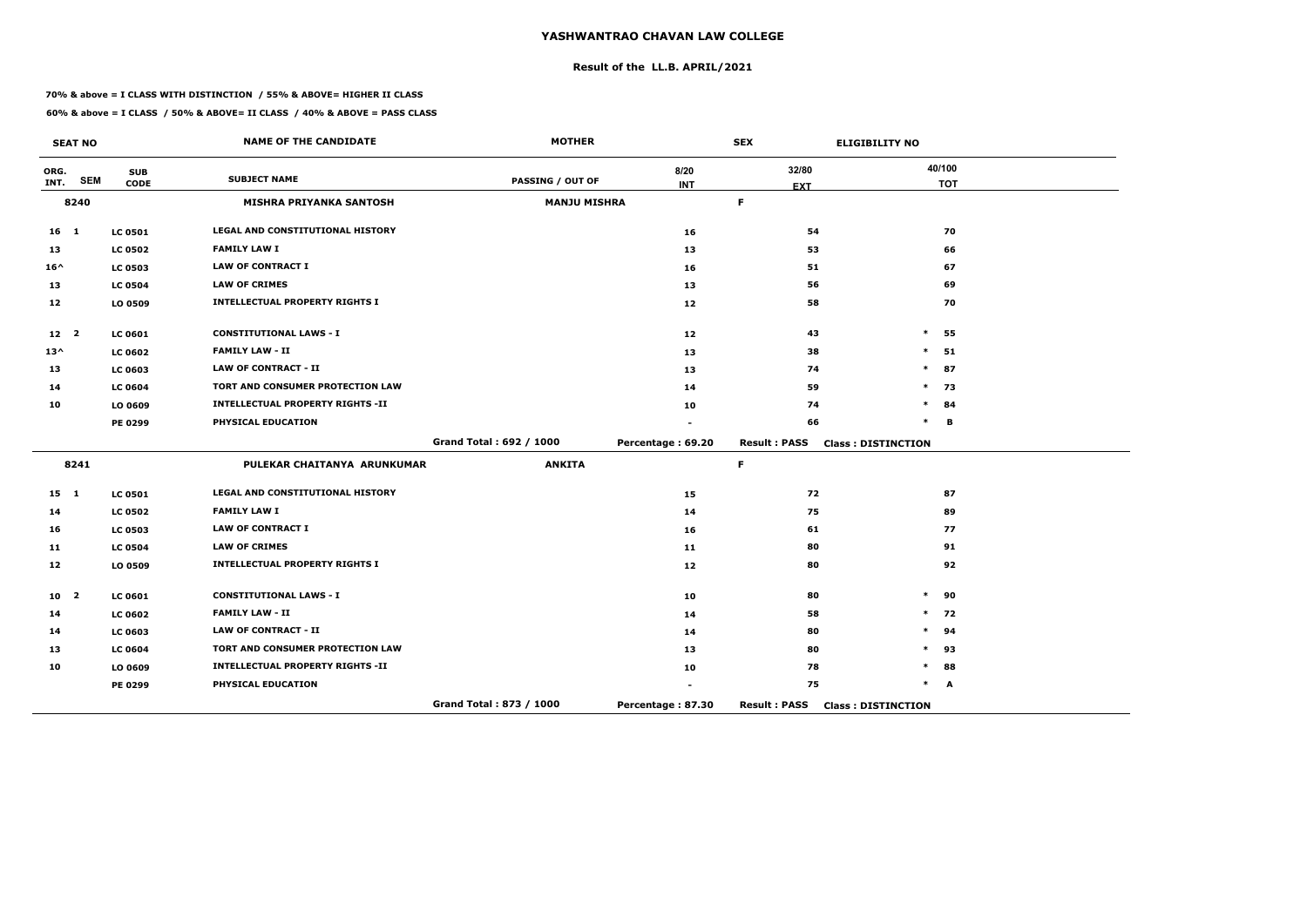# **Result of the LL.B. APRIL/2021**

#### **70% & above = I CLASS WITH DISTINCTION / 55% & ABOVE= HIGHER II CLASS**

|                 | <b>SEAT NO</b> |                           | <b>NAME OF THE CANDIDATE</b>               | <b>MOTHER</b>           |                   | <b>SEX</b>          | <b>ELIGIBILITY NO</b>     |
|-----------------|----------------|---------------------------|--------------------------------------------|-------------------------|-------------------|---------------------|---------------------------|
| ORG.<br>INT.    | <b>SEM</b>     | <b>SUB</b><br><b>CODE</b> | <b>SUBJECT NAME</b>                        | <b>PASSING / OUT OF</b> | 8/20              | 32/80               | 40/100<br><b>TOT</b>      |
|                 | 8242           |                           | <b>RAJGURU SACHIN MANIK</b>                | <b>KALAWATI</b>         | <b>INT</b>        | <b>EXT</b><br>M     |                           |
|                 |                |                           |                                            |                         |                   |                     |                           |
| $14 \quad 1$    |                | <b>LC 0501</b>            | LEGAL AND CONSTITUTIONAL HISTORY           |                         | 14                | 59                  | 73                        |
| 14              |                | <b>LC 0502</b>            | <b>FAMILY LAW I</b>                        |                         | 14                | 64                  | 78                        |
| 15              |                | <b>LC 0503</b>            | <b>LAW OF CONTRACT I</b>                   |                         | 15                | 54                  | 69                        |
| 11              |                | <b>LC 0504</b>            | <b>LAW OF CRIMES</b>                       |                         | 11                | 70                  | 81                        |
| 12              |                | LO 0509                   | <b>INTELLECTUAL PROPERTY RIGHTS I</b>      |                         | 12                | 70                  | 82                        |
| 11 <sub>2</sub> |                | <b>LC 0601</b>            | <b>CONSTITUTIONAL LAWS - I</b>             |                         | 11                | 67                  | $*$ 78                    |
| 13              |                | <b>LC 0602</b>            | <b>FAMILY LAW - II</b>                     |                         | 13                | 56                  | $\ast$<br>69              |
| 14              |                | LC 0603                   | <b>LAW OF CONTRACT - II</b>                |                         | 14                | 77                  | $\ast$<br>91              |
| 14              |                | <b>LC 0604</b>            | TORT AND CONSUMER PROTECTION LAW           |                         | 14                | 61                  | $\ast$<br>75              |
| 12              |                | LO 0609                   | <b>INTELLECTUAL PROPERTY RIGHTS -II</b>    |                         | 12                | 69                  | $\ast$<br>81              |
|                 |                | PE 0299                   | PHYSICAL EDUCATION                         |                         |                   | 67                  | $\ast$<br>в               |
|                 |                |                           |                                            | Grand Total: 779 / 1000 | Percentage: 77.90 | <b>Result: PASS</b> | <b>Class: DISTINCTION</b> |
|                 | 8244           |                           | RAJPUROHIT SUNIL GOVERDHANSINGH            | <b>RUPA</b>             |                   | M                   |                           |
| $14 \quad 1$    |                | <b>LC 0501</b>            | LEGAL AND CONSTITUTIONAL HISTORY           |                         | 14                | 64                  | 78                        |
| 16              |                | <b>LC 0502</b>            | <b>FAMILY LAW I</b>                        |                         | 16                | 61                  | 77                        |
| 13              |                | <b>LC 0503</b>            | <b>LAW OF CONTRACT I</b>                   |                         | 13                | 75                  | 88                        |
| 13              |                | <b>LC 0504</b>            | <b>LAW OF CRIMES</b>                       |                         | 13                | 80                  | 93                        |
| 15              |                | LO 0507                   | CRIMINAL PSYCHOLOGY AND CRIMINAL SOCIOLOGY |                         | 15                | 70                  | 85                        |
| 12 <sup>2</sup> |                | <b>LC 0601</b>            | <b>CONSTITUTIONAL LAWS - I</b>             |                         | 12                | 78                  | $\ast$<br>90              |
| 13              |                | <b>LC 0602</b>            | <b>FAMILY LAW - II</b>                     |                         | 13                | 80                  | 93<br>$\ast$              |
| 13              |                | <b>LC 0603</b>            | LAW OF CONTRACT - II                       |                         | 13                | 80                  | $\ast$<br>93              |
| 11              |                | <b>LC 0604</b>            | TORT AND CONSUMER PROTECTION LAW           |                         | 11                | 75                  | $\ast$<br>86              |
| 15              |                | LO 0606                   | <b>BANKING AND INSURANCE LAW</b>           |                         | 15                | 77                  | $\ast$<br>92              |
|                 |                | <b>PE 0299</b>            | PHYSICAL EDUCATION                         |                         | ۰                 | 65                  | $\ast$<br>В               |
|                 |                |                           |                                            | Grand Total: 875 / 1000 | Percentage: 87.50 | <b>Result: PASS</b> | <b>Class: DISTINCTION</b> |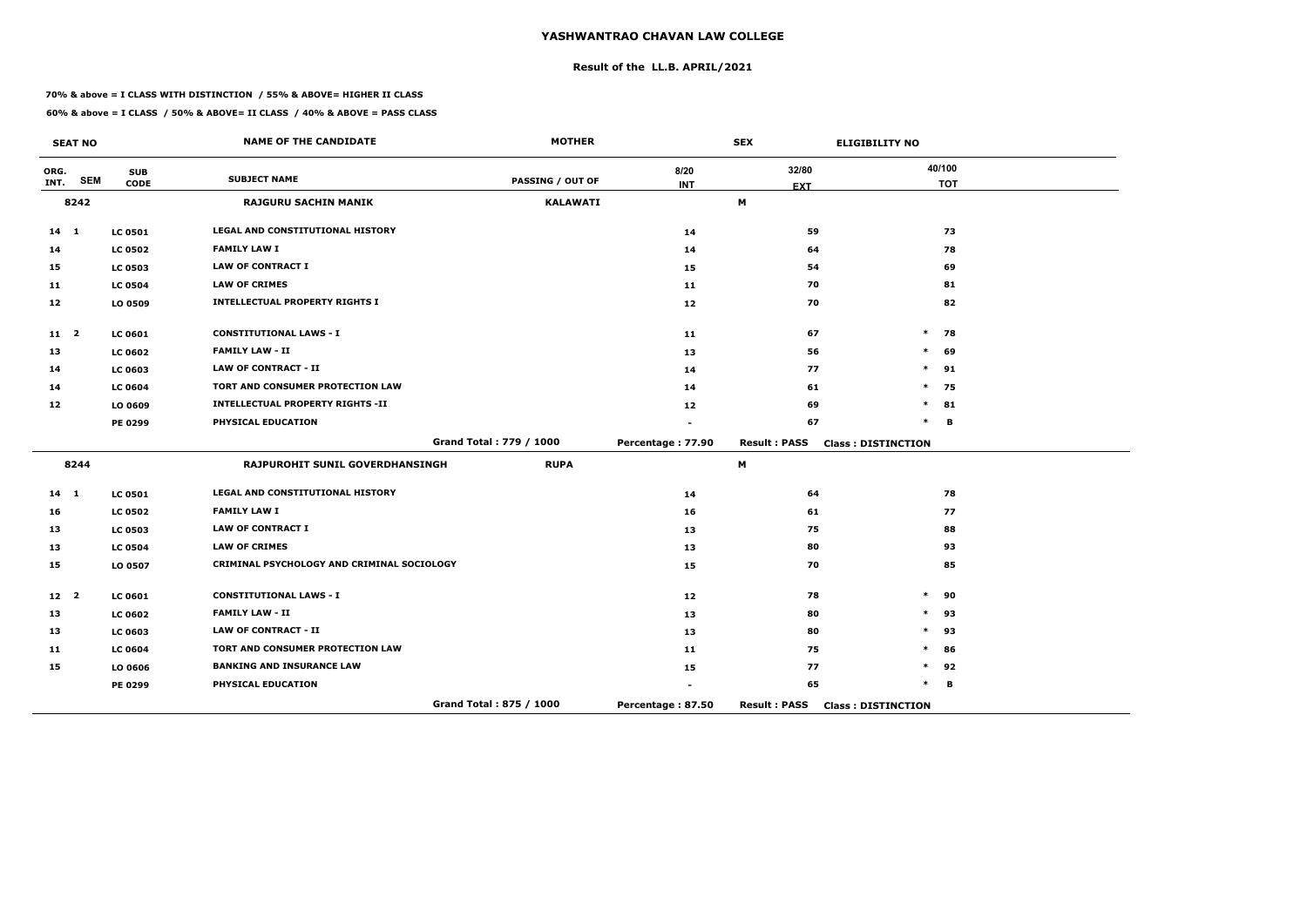# **Result of the LL.B. APRIL/2021**

#### **70% & above = I CLASS WITH DISTINCTION / 55% & ABOVE= HIGHER II CLASS**

 $\overline{\phantom{a}}$ 

|                 | <b>SEAT NO</b>          |                | <b>NAME OF THE CANDIDATE</b>               | <b>MOTHER</b>           |                   | <b>SEX</b>             | <b>ELIGIBILITY NO</b>     |      |
|-----------------|-------------------------|----------------|--------------------------------------------|-------------------------|-------------------|------------------------|---------------------------|------|
| ORG.            |                         | <b>SUB</b>     | <b>SUBJECT NAME</b>                        |                         | 8/20              | 32/80                  | 40/100                    |      |
| INT.            | <b>SEM</b>              | <b>CODE</b>    |                                            | <b>PASSING / OUT OF</b> | <b>INT</b>        | <b>EXT</b>             | <b>TOT</b>                |      |
| 8245            |                         |                | <b>RANDIVE CHETAN BAPU</b>                 | <b>SIMA</b>             |                   | M                      |                           |      |
| 16 <sub>1</sub> |                         | <b>LC 0501</b> | <b>LEGAL AND CONSTITUTIONAL HISTORY</b>    |                         | 16                | 64                     | 80                        |      |
| 13              |                         | <b>LC 0502</b> | <b>FAMILY LAW I</b>                        |                         | 13                | 54                     | 67                        |      |
| 14              |                         | <b>LC 0503</b> | <b>LAW OF CONTRACT I</b>                   |                         | 14                | 64                     |                           | 78   |
| 10              |                         | <b>LC 0504</b> | <b>LAW OF CRIMES</b>                       |                         | 10                | 64                     |                           | 74   |
| 11              |                         | LO 0509        | <b>INTELLECTUAL PROPERTY RIGHTS I</b>      |                         | 11                | 67                     |                           | 78   |
| 8               | $\overline{\mathbf{2}}$ | <b>LC 0601</b> | <b>CONSTITUTIONAL LAWS - I</b>             |                         | 08                | 58                     | $\ast$<br>66              |      |
| 14              |                         | <b>LC 0602</b> | <b>FAMILY LAW - II</b>                     |                         | 14                | 58                     | $\ast$<br>72              |      |
| 12              |                         | <b>LC 0603</b> | <b>LAW OF CONTRACT - II</b>                |                         | 12 <sub>1</sub>   | 80                     | 92<br>$\ast$              |      |
| 12 <sub>1</sub> |                         | <b>LC 0604</b> | TORT AND CONSUMER PROTECTION LAW           |                         | 12 <sub>1</sub>   | 58                     | 70<br>$\ast$              |      |
| 13              |                         | LO 0606        | <b>BANKING AND INSURANCE LAW</b>           |                         | 13                | 64                     | $\ast$<br>77              |      |
|                 |                         | PE 0299        | PHYSICAL EDUCATION                         |                         |                   | 62                     | $\ast$<br>B               |      |
|                 |                         |                |                                            | Grand Total: 755 / 1000 | Percentage: 75.50 | <b>Result: PASS</b>    | <b>Class: DISTINCTION</b> |      |
|                 | 8246                    |                | <b>RATHOD YOGESH VISHWANATH</b>            | <b>SUMAN</b>            |                   | M                      |                           |      |
| $16^{\wedge}$ 1 |                         | <b>LC 0501</b> | <b>LEGAL AND CONSTITUTIONAL HISTORY</b>    |                         | 14                | 45                     |                           | 59   |
| 16              |                         | <b>LC 0502</b> | <b>FAMILY LAW I</b>                        |                         | 16                | 61                     |                           | 77   |
| $15^{\wedge}$   |                         | <b>LC 0503</b> | <b>LAW OF CONTRACT I</b>                   |                         | 15                | 48                     | 63                        |      |
| 12              |                         | <b>LC 0504</b> | <b>LAW OF CRIMES</b>                       |                         | 12                | 51                     |                           | 63   |
| 17              |                         | LO 0507        | CRIMINAL PSYCHOLOGY AND CRIMINAL SOCIOLOGY |                         | 17                | 58                     |                           | 75   |
| <b>AB</b>       | $\overline{\mathbf{2}}$ | <b>LC 0601</b> | <b>CONSTITUTIONAL LAWS - I</b>             |                         | AB                | 53                     | $\ast$                    | 53 F |
| AB              |                         | <b>LC 0602</b> | <b>FAMILY LAW - II</b>                     |                         | AB                | 40                     |                           | 40 F |
| AB              |                         | <b>LC 0603</b> | <b>LAW OF CONTRACT - II</b>                |                         | AB                | 58                     | *                         | 58 F |
| AB              |                         | <b>LC 0604</b> | TORT AND CONSUMER PROTECTION LAW           |                         | AB                | 58                     |                           | 58 F |
| AB              |                         | LO 0606        | <b>BANKING AND INSURANCE LAW</b>           |                         | AB                | 58                     |                           | 58 F |
|                 |                         | PE 0299        | PHYSICAL EDUCATION                         |                         |                   | 68                     |                           | В    |
|                 |                         |                |                                            | Grand Total: 604 / 1000 | Percentage : -    | Result: FATKT Class: - |                           |      |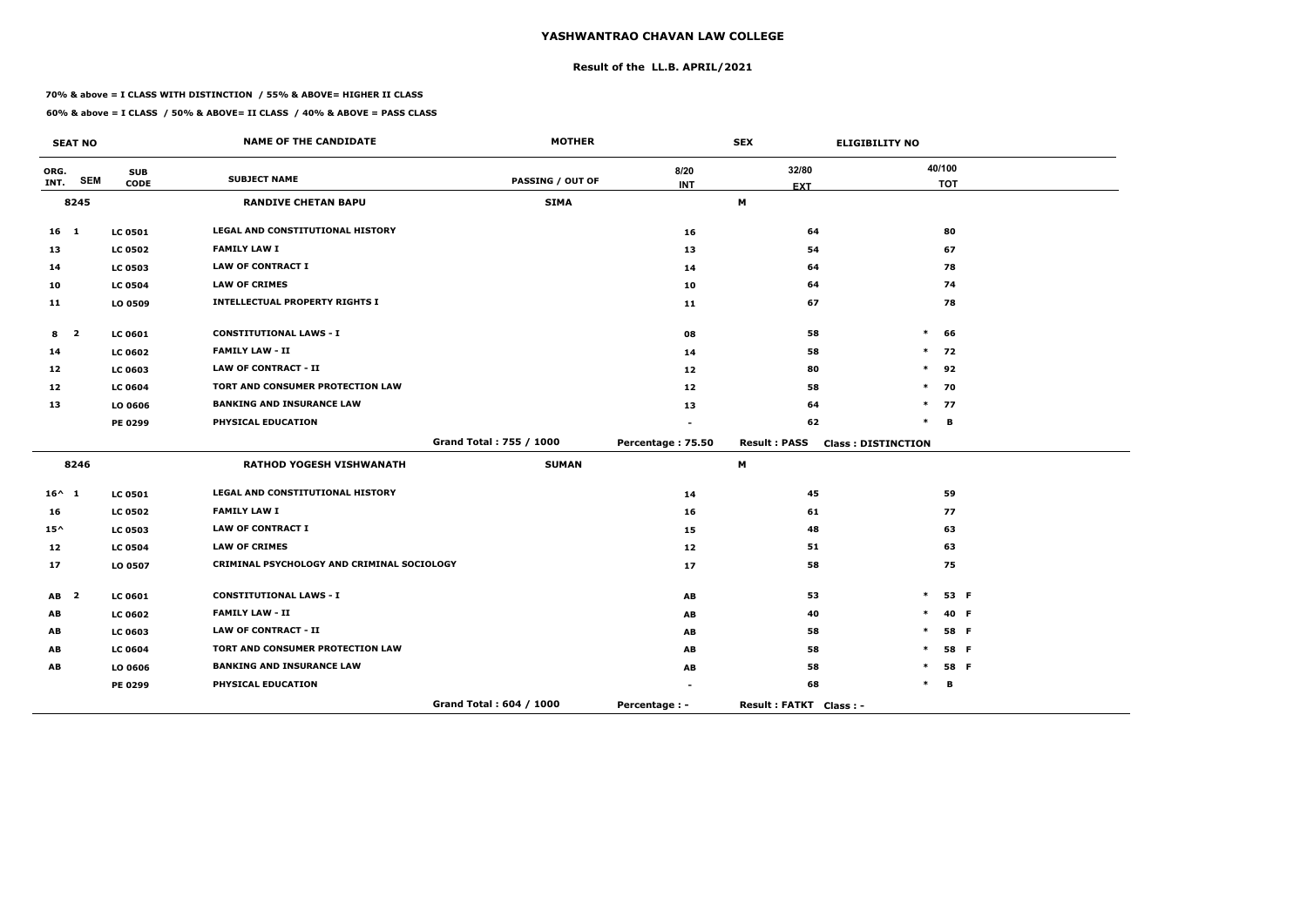# **Result of the LL.B. APRIL/2021**

#### **70% & above = I CLASS WITH DISTINCTION / 55% & ABOVE= HIGHER II CLASS**

**60% & above = I CLASS / 50% & ABOVE= II CLASS / 40% & ABOVE = PASS CLASS**

 $\overline{\phantom{a}}$ 

|                 | <b>SEAT NO</b> |                | <b>NAME OF THE CANDIDATE</b>          | <b>MOTHER</b>           |                             | <b>SEX</b>          | <b>ELIGIBILITY NO</b>     |  |
|-----------------|----------------|----------------|---------------------------------------|-------------------------|-----------------------------|---------------------|---------------------------|--|
| ORG.            | <b>SEM</b>     | <b>SUB</b>     | <b>SUBJECT NAME</b>                   |                         | 8/20                        | 32/80               | 40/100                    |  |
| INT.            |                | <b>CODE</b>    |                                       | <b>PASSING / OUT OF</b> | <b>INT</b>                  | <b>EXT</b>          | <b>TOT</b>                |  |
|                 | 8247           |                | <b>RAUT MUGDHA VIKRANT</b>            |                         | <b>ARCHANA VIKRANT RAUT</b> | F                   |                           |  |
| $13 \quad 1$    |                | <b>LC 0501</b> | LEGAL AND CONSTITUTIONAL HISTORY      |                         | 13                          | 74                  | 87                        |  |
| 14              |                | <b>LC 0502</b> | <b>FAMILY LAW I</b>                   |                         | 14                          | 78                  | 92                        |  |
| 16              |                | <b>LC 0503</b> | <b>LAW OF CONTRACT I</b>              |                         | 16                          | 56                  | 72                        |  |
| 13              |                | <b>LC 0504</b> | <b>LAW OF CRIMES</b>                  |                         | 13                          | 67                  | 80                        |  |
| 12              |                | LO 0509        | <b>INTELLECTUAL PROPERTY RIGHTS I</b> |                         | 12                          | 72                  | 84                        |  |
| 12 <sub>2</sub> |                | <b>LC 0601</b> | <b>CONSTITUTIONAL LAWS - I</b>        |                         | 12 <sub>1</sub>             | 67                  | $\ast$<br>79              |  |
| 14              |                | <b>LC 0602</b> | <b>FAMILY LAW - II</b>                |                         | 14                          | 67                  | $\ast$<br>81              |  |
| 15              |                | <b>LC 0603</b> | <b>LAW OF CONTRACT - II</b>           |                         | 15                          | 77                  | 92<br>$\ast$              |  |
| 16              |                | <b>LC 0604</b> | TORT AND CONSUMER PROTECTION LAW      |                         | 16                          | 66                  | $\ast$<br>82              |  |
| 16              |                | LO 0606        | <b>BANKING AND INSURANCE LAW</b>      |                         | 16                          | 75                  | $\ast$<br>91              |  |
|                 |                | PE 0299        | PHYSICAL EDUCATION                    |                         |                             | 69                  | $\ast$<br>B               |  |
|                 |                |                |                                       | Grand Total: 840 / 1000 | Percentage: 84.00           | <b>Result: PASS</b> | <b>Class: DISTINCTION</b> |  |
|                 | 8249           |                | RAWLANI LATIKA DHARAMPAL              | <b>DEEPA</b>            |                             | F                   |                           |  |
| 16 <sub>1</sub> |                | <b>LC 0501</b> | LEGAL AND CONSTITUTIONAL HISTORY      |                         | 16                          | 80                  | 96                        |  |
| 16              |                | <b>LC 0502</b> | <b>FAMILY LAW I</b>                   |                         | 16                          | 80                  | 96                        |  |
| 16              |                | <b>LC 0503</b> | <b>LAW OF CONTRACT I</b>              |                         | 16                          | 80                  | 96                        |  |
| 12              |                | <b>LC 0504</b> | <b>LAW OF CRIMES</b>                  |                         | 12                          | 80                  | 92                        |  |
| 14              |                | LO 0506        | <b>EQUITY AND TRUST LAW</b>           |                         | 14                          | 80                  | 94                        |  |
| 15 <sub>2</sub> |                | <b>LC 0601</b> | <b>CONSTITUTIONAL LAWS - I</b>        |                         | 15                          | 80                  | $\ast$<br>95              |  |
| 12              |                | <b>LC 0602</b> | <b>FAMILY LAW - II</b>                |                         | 12                          | 80                  | 92<br>$\ast$              |  |
| 15              |                | <b>LC 0603</b> | <b>LAW OF CONTRACT - II</b>           |                         | 15                          | 80                  | $\ast$<br>95              |  |
| 13              |                | <b>LC 0604</b> | TORT AND CONSUMER PROTECTION LAW      |                         | 13                          | 80                  | 93<br>$\ast$              |  |
| 14              |                | LO 0606        | <b>BANKING AND INSURANCE LAW</b>      |                         | 14                          | 80                  | $\ast$<br>94              |  |
|                 |                | PE 0299        | PHYSICAL EDUCATION                    |                         |                             | 68                  | $\ast$<br>B               |  |
|                 |                |                |                                       | Grand Total: 943 / 1000 | Percentage: 94.30           | <b>Result: PASS</b> | <b>Class: DISTINCTION</b> |  |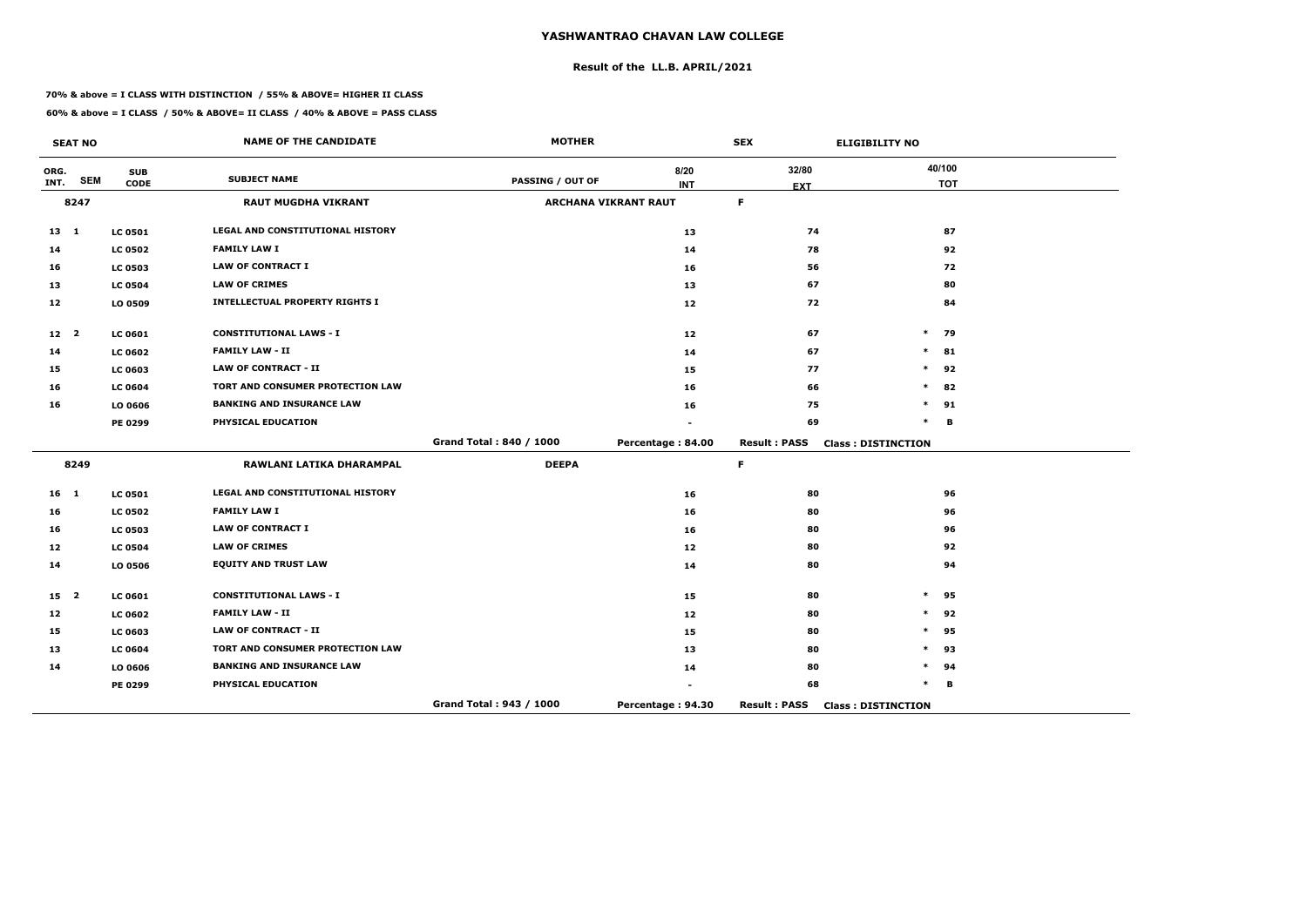# **Result of the LL.B. APRIL/2021**

#### **70% & above = I CLASS WITH DISTINCTION / 55% & ABOVE= HIGHER II CLASS**

### **60% & above = I CLASS / 50% & ABOVE= II CLASS / 40% & ABOVE = PASS CLASS**

 $\overline{\phantom{a}}$ 

|                 | <b>SEAT NO</b> |                           | <b>NAME OF THE CANDIDATE</b>            | <b>MOTHER</b>           |                              | <b>SEX</b>          | <b>ELIGIBILITY NO</b>     |
|-----------------|----------------|---------------------------|-----------------------------------------|-------------------------|------------------------------|---------------------|---------------------------|
| ORG.<br>INT.    | <b>SEM</b>     | <b>SUB</b><br><b>CODE</b> | <b>SUBJECT NAME</b>                     | <b>PASSING / OUT OF</b> | 8/20                         | 32/80               | 40/100                    |
|                 |                |                           |                                         |                         | <b>INT</b>                   | <b>EXT</b>          | <b>TOT</b>                |
|                 | 8251           |                           | SALUNKHE NITIN RAJARAM                  |                         | <b>USHA RAJARAM SALUNKHE</b> | M                   |                           |
| $14 \quad 1$    |                | <b>LC 0501</b>            | LEGAL AND CONSTITUTIONAL HISTORY        |                         | 14                           | 61                  | 75                        |
| $15^{\wedge}$   |                | <b>LC 0502</b>            | <b>FAMILY LAW I</b>                     |                         | 14                           | 45                  | 59                        |
| $17^{\wedge}$   |                | <b>LC 0503</b>            | <b>LAW OF CONTRACT I</b>                |                         | 14                           | 45                  | 59                        |
| 12              |                | <b>LC 0504</b>            | <b>LAW OF CRIMES</b>                    |                         | 12                           | 54                  | 66                        |
| 13              |                | LO 0506                   | <b>EQUITY AND TRUST LAW</b>             |                         | 13                           | 58                  | 71                        |
| 11 <sub>2</sub> |                | <b>LC 0601</b>            | <b>CONSTITUTIONAL LAWS - I</b>          |                         | 11                           | 46                  | $\ast$<br>57              |
| 12              |                | <b>LC 0602</b>            | <b>FAMILY LAW - II</b>                  |                         | 12                           | 45                  | $\ast$<br>57              |
| 13              |                | <b>LC 0603</b>            | <b>LAW OF CONTRACT - II</b>             |                         | 13                           | 74                  | 87<br>$\ast$              |
| 13              |                | <b>LC 0604</b>            | <b>TORT AND CONSUMER PROTECTION LAW</b> |                         | 13                           | 51                  | 64<br>$\ast$              |
| 14              |                | LO 0606                   | <b>BANKING AND INSURANCE LAW</b>        |                         | 14                           | 69                  | $\ast$<br>83              |
|                 |                | PE 0299                   | PHYSICAL EDUCATION                      |                         |                              | 64                  | $\ast$<br>B               |
|                 |                |                           |                                         | Grand Total: 678 / 1000 | Percentage: 67.80            | <b>Result: PASS</b> | <b>Class: FIRST CLASS</b> |
|                 | 8253           |                           | <b>PANDEY SANDHYA BIPIN</b>             | <b>PRITI PANDEY</b>     |                              | F                   |                           |
| $16^{\wedge} 1$ |                | <b>LC 0501</b>            | LEGAL AND CONSTITUTIONAL HISTORY        |                         | 12                           | 37                  | 49                        |
| 15              |                | <b>LC 0502</b>            | <b>FAMILY LAW I</b>                     |                         | 15                           | 80                  | 95                        |
| 16              |                | <b>LC 0503</b>            | <b>LAW OF CONTRACT I</b>                |                         | 16                           | 75                  | 91                        |
| 13              |                | <b>LC 0504</b>            | <b>LAW OF CRIMES</b>                    |                         | 13                           | 80                  | 93                        |
| 13              |                | LO 0509                   | <b>INTELLECTUAL PROPERTY RIGHTS I</b>   |                         | 13                           | 80                  | 93                        |
| 13 <sup>2</sup> |                | <b>LC 0601</b>            | <b>CONSTITUTIONAL LAWS - I</b>          |                         | 13                           | 78                  | $\ast$<br>91              |
| 15              |                | <b>LC 0602</b>            | <b>FAMILY LAW - II</b>                  |                         | 15                           | 77                  | 92<br>$\ast$              |
| 15              |                | LC 0603                   | <b>LAW OF CONTRACT - II</b>             |                         | 15                           | 80                  | $\ast$<br>95              |
| 14              |                | <b>LC 0604</b>            | TORT AND CONSUMER PROTECTION LAW        |                         | 14                           | 75                  | 89<br>∗                   |
| 13              |                | LO 0609                   | <b>INTELLECTUAL PROPERTY RIGHTS -II</b> |                         | 13                           | 80                  | $\ast$<br>93              |
|                 |                | PE 0299                   | PHYSICAL EDUCATION                      |                         |                              | 66                  | $\ast$<br>в               |
|                 |                |                           |                                         | Grand Total: 881 / 1000 | Percentage: 88.10            | <b>Result: PASS</b> | <b>Class: DISTINCTION</b> |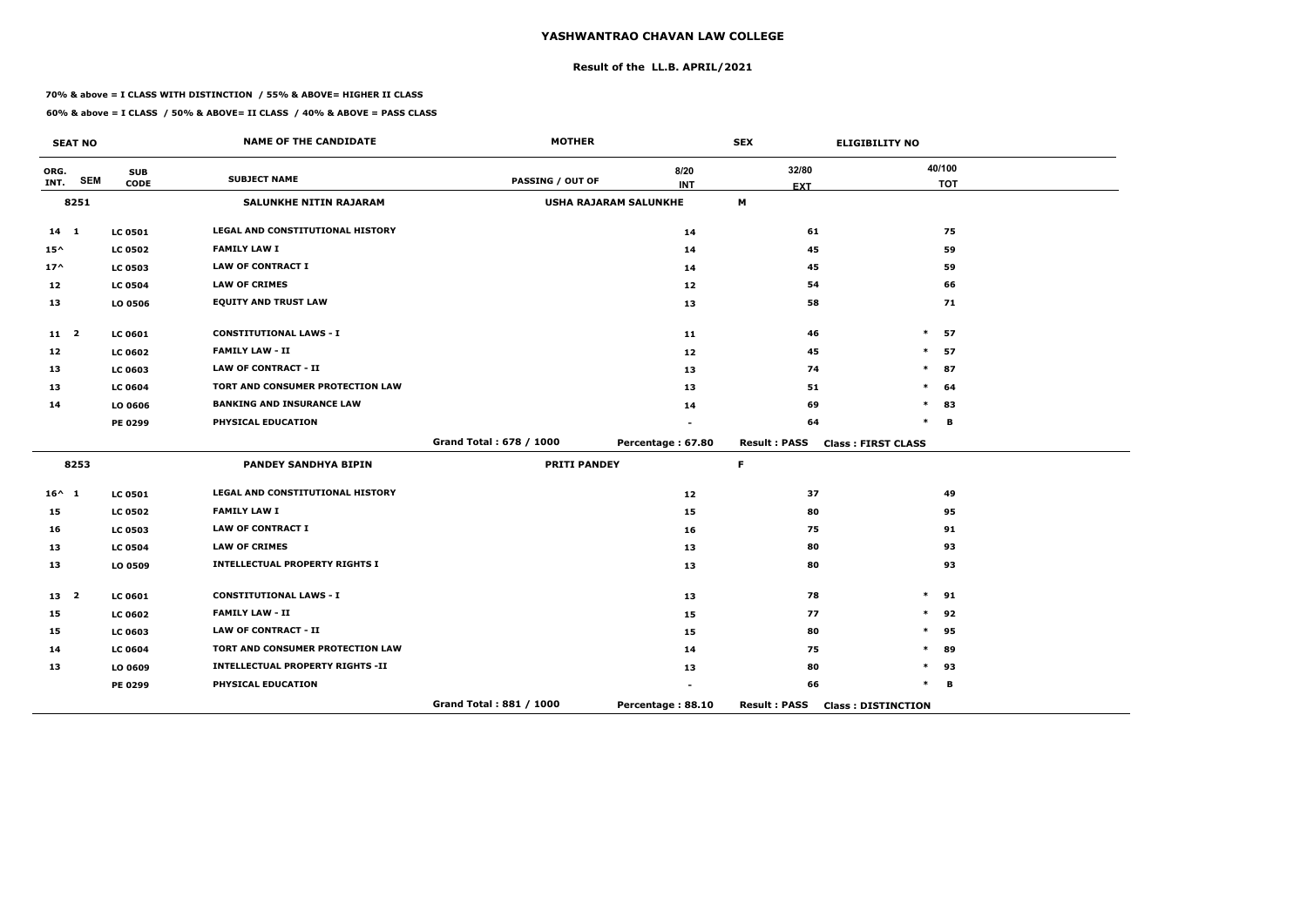# **Result of the LL.B. APRIL/2021**

#### **70% & above = I CLASS WITH DISTINCTION / 55% & ABOVE= HIGHER II CLASS**

|                 | <b>SEAT NO</b> |                           | <b>NAME OF THE CANDIDATE</b>               | <b>MOTHER</b>           |                    | <b>SEX</b>          | <b>ELIGIBILITY NO</b>     |
|-----------------|----------------|---------------------------|--------------------------------------------|-------------------------|--------------------|---------------------|---------------------------|
| ORG.<br>INT.    | <b>SEM</b>     | <b>SUB</b><br><b>CODE</b> | <b>SUBJECT NAME</b>                        | <b>PASSING / OUT OF</b> | 8/20<br><b>INT</b> | 32/80               | 40/100<br><b>TOT</b>      |
|                 | 8254           |                           | <b>SUMAN SANDHYA.</b>                      | <b>GEETA DEVI</b>       |                    | <b>EXT</b><br>F.    |                           |
|                 |                |                           |                                            |                         |                    |                     |                           |
| $15^{\wedge} 1$ |                | <b>LC 0501</b>            | <b>LEGAL AND CONSTITUTIONAL HISTORY</b>    |                         | 14                 | 45                  | 59                        |
| 15              |                | <b>LC 0502</b>            | <b>FAMILY LAW I</b>                        |                         | 15                 | 53                  | 68                        |
| 17              |                | <b>LC 0503</b>            | <b>LAW OF CONTRACT I</b>                   |                         | 17                 | 67                  | 84                        |
| 11              |                | <b>LC 0504</b>            | <b>LAW OF CRIMES</b>                       |                         | 11                 | 61                  | 72                        |
| 11              |                | LO 0509                   | <b>INTELLECTUAL PROPERTY RIGHTS I</b>      |                         | 11                 | 62                  | 73                        |
| 12 <sub>2</sub> |                | LC 0601                   | <b>CONSTITUTIONAL LAWS - I</b>             |                         | 12                 | 66                  | $\ast$<br>78              |
| 14              |                | <b>LC 0602</b>            | <b>FAMILY LAW - II</b>                     |                         | 14                 | 50                  | $\ast$<br>64              |
| 14              |                | LC 0603                   | <b>LAW OF CONTRACT - II</b>                |                         | 14                 | 80                  | $\ast$<br>94              |
| 14              |                | <b>LC 0604</b>            | TORT AND CONSUMER PROTECTION LAW           |                         | 14                 | 53                  | $\ast$<br>67              |
| 12              |                | LO 0609                   | <b>INTELLECTUAL PROPERTY RIGHTS -II</b>    |                         | 12                 | 70                  | $\ast$<br>82              |
|                 |                | PE 0299                   | PHYSICAL EDUCATION                         |                         |                    | 69                  | $\ast$<br>B               |
|                 |                |                           |                                            | Grand Total: 741 / 1000 | Percentage: 74.10  | <b>Result: PASS</b> | <b>Class: DISTINCTION</b> |
|                 | 8257           |                           | <b>SARAF AKASH BHANUDAS</b>                | <b>VANDANA</b>          |                    | M                   |                           |
| $15 \quad 1$    |                | <b>LC 0501</b>            | <b>LEGAL AND CONSTITUTIONAL HISTORY</b>    |                         | 15                 | 74                  | 89                        |
| 12              |                | <b>LC 0502</b>            | <b>FAMILY LAW I</b>                        |                         | 12                 | 50                  | 62                        |
| 16              |                | <b>LC 0503</b>            | <b>LAW OF CONTRACT I</b>                   |                         | 16                 | 54                  | 70                        |
| 13              |                | <b>LC 0504</b>            | <b>LAW OF CRIMES</b>                       |                         | 13                 | 74                  | 87                        |
| 16              |                | LO 0507                   | CRIMINAL PSYCHOLOGY AND CRIMINAL SOCIOLOGY |                         | 16                 | 72                  | 88                        |
| 13 <sup>2</sup> |                | LC 0601                   | <b>CONSTITUTIONAL LAWS - I</b>             |                         | 13                 | 75                  | $\ast$<br>88              |
| $16^{\wedge}$   |                | <b>LC 0602</b>            | <b>FAMILY LAW - II</b>                     |                         | 11                 | 32                  | $\ast$<br>43              |
| 14              |                | LC 0603                   | <b>LAW OF CONTRACT - II</b>                |                         | 14                 | 80                  | $\ast$<br>94              |
| 14              |                | <b>LC 0604</b>            | TORT AND CONSUMER PROTECTION LAW           |                         | 14                 | 61                  | $\ast$<br>75              |
| 16              |                | LO 0607                   | PENOLOGY AND VICTIMOLOGY                   |                         | 16                 | 75                  | $\ast$<br>91              |
|                 |                | PE 0299                   | PHYSICAL EDUCATION                         |                         |                    | 66                  | $\ast$<br>В               |
|                 |                |                           |                                            | Grand Total: 787 / 1000 | Percentage: 78.70  | <b>Result: PASS</b> | <b>Class: DISTINCTION</b> |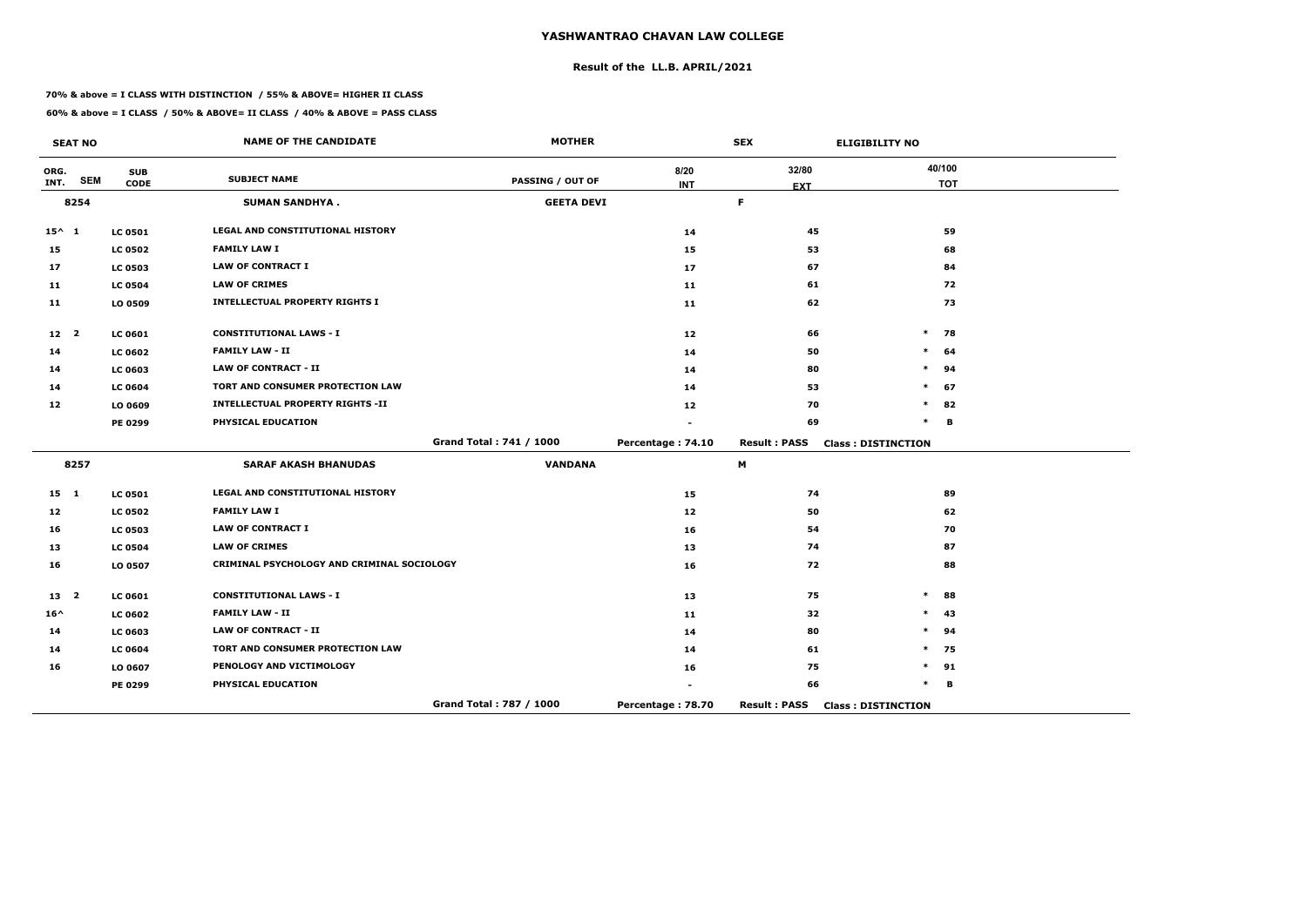# **Result of the LL.B. APRIL/2021**

#### **70% & above = I CLASS WITH DISTINCTION / 55% & ABOVE= HIGHER II CLASS**

|                 | <b>SEAT NO</b> |                           | <b>NAME OF THE CANDIDATE</b>               | <b>MOTHER</b>           |                    | <b>SEX</b>          | <b>ELIGIBILITY NO</b>     |
|-----------------|----------------|---------------------------|--------------------------------------------|-------------------------|--------------------|---------------------|---------------------------|
| ORG.<br>INT.    | <b>SEM</b>     | <b>SUB</b><br><b>CODE</b> | <b>SUBJECT NAME</b>                        | <b>PASSING / OUT OF</b> | 8/20<br><b>INT</b> | 32/80<br><b>EXT</b> | 40/100<br><b>TOT</b>      |
|                 | 8258           |                           | <b>SARBHUKAN DHIRAJ ARUN</b>               | <b>NANDA</b>            |                    | М                   |                           |
| $14$ 1          |                | <b>LC 0501</b>            | LEGAL AND CONSTITUTIONAL HISTORY           |                         | 14                 | 61                  | 75                        |
| $15^{\wedge}$   |                | <b>LC 0502</b>            | <b>FAMILY LAW I</b>                        |                         | 13                 | 40                  | 53                        |
| 15              |                | <b>LC 0503</b>            | <b>LAW OF CONTRACT I</b>                   |                         | 15                 | 66                  | 81                        |
| 13              |                | <b>LC 0504</b>            | <b>LAW OF CRIMES</b>                       |                         | 13                 | 66                  | 79                        |
| 15              |                | LO 0507                   | CRIMINAL PSYCHOLOGY AND CRIMINAL SOCIOLOGY |                         | 15                 | 59                  | 74                        |
| 12 <sup>2</sup> |                | <b>LC 0601</b>            | <b>CONSTITUTIONAL LAWS - I</b>             |                         | 12                 | 56                  | $\ast$<br>68              |
| 13              |                | <b>LC 0602</b>            | <b>FAMILY LAW - II</b>                     |                         | 13                 | 43                  | $\ast$<br>56              |
| 14              |                | <b>LC 0603</b>            | <b>LAW OF CONTRACT - II</b>                |                         | 14                 | 80                  | 94                        |
| 14              |                | <b>LC 0604</b>            | TORT AND CONSUMER PROTECTION LAW           |                         | 14                 | 72                  | $\ast$<br>86              |
| 13              |                | LO 0606                   | <b>BANKING AND INSURANCE LAW</b>           |                         | 13                 | 74                  | 87<br>$\ast$              |
|                 |                | <b>PE 0299</b>            | PHYSICAL EDUCATION                         |                         |                    | 64                  | $\ast$<br>в               |
|                 |                |                           |                                            | Grand Total: 756 / 1000 | Percentage: 75.60  | <b>Result: PASS</b> | <b>Class: DISTINCTION</b> |
|                 | 8259           |                           | <b>SAWANT KAJAL RAMAKANT</b>               | <b>RASHMI</b>           |                    | F                   |                           |
| $15 \quad 1$    |                | <b>LC 0501</b>            | LEGAL AND CONSTITUTIONAL HISTORY           |                         | 15                 | 56                  | 71                        |
| 15              |                | <b>LC 0502</b>            | <b>FAMILY LAW I</b>                        |                         | 15                 | 74                  | 89                        |
| 17              |                | <b>LC 0503</b>            | <b>LAW OF CONTRACT I</b>                   |                         | 17                 | 58                  | 75                        |
| 14              |                | <b>LC 0504</b>            | <b>LAW OF CRIMES</b>                       |                         | 14                 | 75                  | 89                        |
| 17              |                | LO 0507                   | CRIMINAL PSYCHOLOGY AND CRIMINAL SOCIOLOGY |                         | 17                 | 64                  | 81                        |
| 10 <sub>2</sub> |                | <b>LC 0601</b>            | <b>CONSTITUTIONAL LAWS - I</b>             |                         | 10                 | 77                  | 87<br>$\ast$              |
| 13              |                | <b>LC 0602</b>            | <b>FAMILY LAW - II</b>                     |                         | 13                 | 45                  | $\ast$<br>58              |
| 12              |                | <b>LC 0603</b>            | <b>LAW OF CONTRACT - II</b>                |                         | 12                 | 77                  | $\ast$<br>89              |
| 12              |                | <b>LC 0604</b>            | TORT AND CONSUMER PROTECTION LAW           |                         | 12                 | 54                  | $\ast$<br>66              |
| 14              |                | LO 0607                   | PENOLOGY AND VICTIMOLOGY                   |                         | 14                 | 66                  | $\ast$<br>80              |
|                 |                | <b>PE 0299</b>            | PHYSICAL EDUCATION                         |                         |                    | 66                  | $\ast$<br>в               |
|                 |                |                           |                                            | Grand Total: 785 / 1000 | Percentage: 78.50  | <b>Result: PASS</b> | <b>Class: DISTINCTION</b> |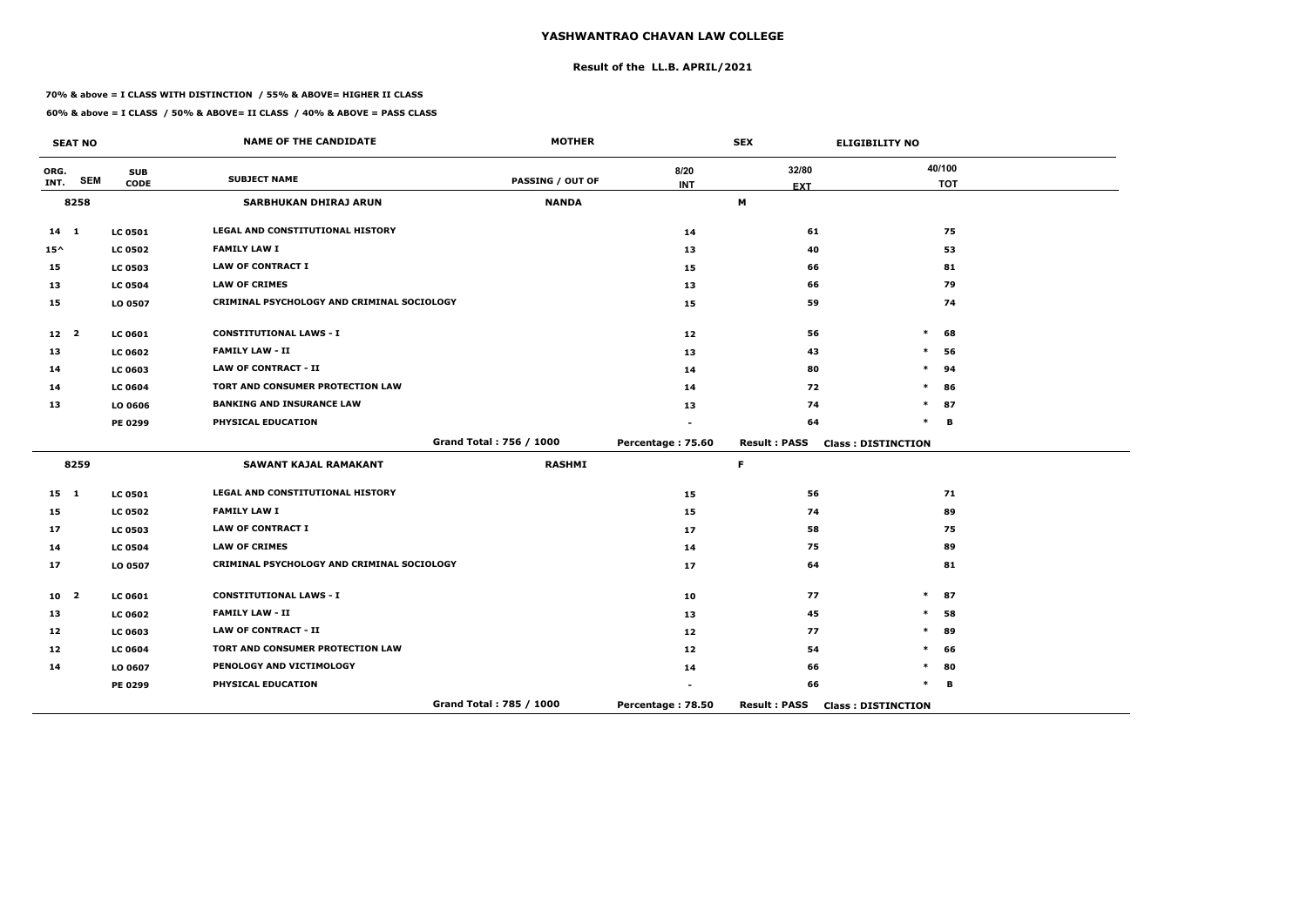# **Result of the LL.B. APRIL/2021**

#### **70% & above = I CLASS WITH DISTINCTION / 55% & ABOVE= HIGHER II CLASS**

|                 | <b>SEAT NO</b> |                           | <b>NAME OF THE CANDIDATE</b>            | <b>MOTHER</b>           |                    | <b>SEX</b>          | <b>ELIGIBILITY NO</b>     |
|-----------------|----------------|---------------------------|-----------------------------------------|-------------------------|--------------------|---------------------|---------------------------|
| ORG.<br>INT.    | <b>SEM</b>     | <b>SUB</b><br><b>CODE</b> | <b>SUBJECT NAME</b>                     | <b>PASSING / OUT OF</b> | 8/20<br><b>INT</b> | 32/80               | 40/100<br><b>TOT</b>      |
|                 | 8261           |                           | SAYYAD NISAR MOHAMMADALEE               | <b>SHAMSHAD</b>         |                    | <b>EXT</b><br>M     |                           |
|                 |                |                           |                                         |                         |                    |                     |                           |
| $15^{\wedge} 1$ |                | <b>LC 0501</b>            | <b>LEGAL AND CONSTITUTIONAL HISTORY</b> |                         | 15                 | 48                  | 63                        |
| 13              |                | <b>LC 0502</b>            | <b>FAMILY LAW I</b>                     |                         | 13                 | 48                  | 61                        |
| 13              |                | <b>LC 0503</b>            | <b>LAW OF CONTRACT I</b>                |                         | 13                 | 46                  | 59                        |
| 11              |                | <b>LC 0504</b>            | <b>LAW OF CRIMES</b>                    |                         | 11                 | 40                  | 51                        |
| 8               |                | LO 0509                   | <b>INTELLECTUAL PROPERTY RIGHTS I</b>   |                         | 8                  | 48                  | 56                        |
| 10 <sub>2</sub> |                | <b>LC 0601</b>            | <b>CONSTITUTIONAL LAWS - I</b>          |                         | 10                 | 42                  | $\ast$<br>52              |
| 12              |                | <b>LC 0602</b>            | <b>FAMILY LAW - II</b>                  |                         | 12 <sub>1</sub>    | 40                  | $\ast$<br>52              |
| 8               |                | <b>LC 0603</b>            | <b>LAW OF CONTRACT - II</b>             |                         | 08                 | 58                  | $\ast$<br>66              |
| 14              |                | <b>LC 0604</b>            | TORT AND CONSUMER PROTECTION LAW        |                         | 14                 | 53                  | $\ast$<br>67              |
| 10              |                | LO 0609                   | <b>INTELLECTUAL PROPERTY RIGHTS -II</b> |                         | 10                 | 58                  | $\ast$<br>68              |
|                 |                | PE 0299                   | PHYSICAL EDUCATION                      |                         |                    | 58                  | $\ast$<br>$\mathbf c$     |
|                 |                |                           |                                         | Grand Total: 598 / 1000 | Percentage: 59.80  | <b>Result: PASS</b> | <b>Class: FIRST CLASS</b> |
|                 | 8262           |                           | <b>SHAH SACHI NIKHIL</b>                | <b>TEJAL</b>            |                    | $\mathsf F$         |                           |
| $15 \quad 1$    |                | <b>LC 0501</b>            | LEGAL AND CONSTITUTIONAL HISTORY        |                         | 15                 | 69                  | 84                        |
| 15              |                | <b>LC 0502</b>            | <b>FAMILY LAW I</b>                     |                         | 15                 | 70                  | 85                        |
| 16              |                | <b>LC 0503</b>            | <b>LAW OF CONTRACT I</b>                |                         | 16                 | 80                  | 96                        |
| 12              |                | <b>LC 0504</b>            | <b>LAW OF CRIMES</b>                    |                         | 12                 | 67                  | 79                        |
| 12              |                | LO 0506                   | <b>EQUITY AND TRUST LAW</b>             |                         | 12                 | 80                  | 92                        |
| 13 <sup>2</sup> |                | <b>LC 0601</b>            | <b>CONSTITUTIONAL LAWS - I</b>          |                         | 13                 | 70                  | $\ast$<br>83              |
| 14              |                | <b>LC 0602</b>            | <b>FAMILY LAW - II</b>                  |                         | 14                 | 69                  | $\ast$<br>83              |
| 13              |                | <b>LC 0603</b>            | <b>LAW OF CONTRACT - II</b>             |                         | 13                 | 78                  | $\ast$<br>91              |
| 12              |                | <b>LC 0604</b>            | TORT AND CONSUMER PROTECTION LAW        |                         | 12                 | 64                  | $\ast$<br>76              |
| 12              |                | LO 0609                   | <b>INTELLECTUAL PROPERTY RIGHTS -II</b> |                         | 12                 | 69                  | 81<br>$\ast$              |
|                 |                | PE 0299                   | PHYSICAL EDUCATION                      |                         |                    | 75                  | $\ast$<br>A               |
|                 |                |                           |                                         | Grand Total: 850 / 1000 | Percentage: 85.00  | <b>Result: PASS</b> | <b>Class: DISTINCTION</b> |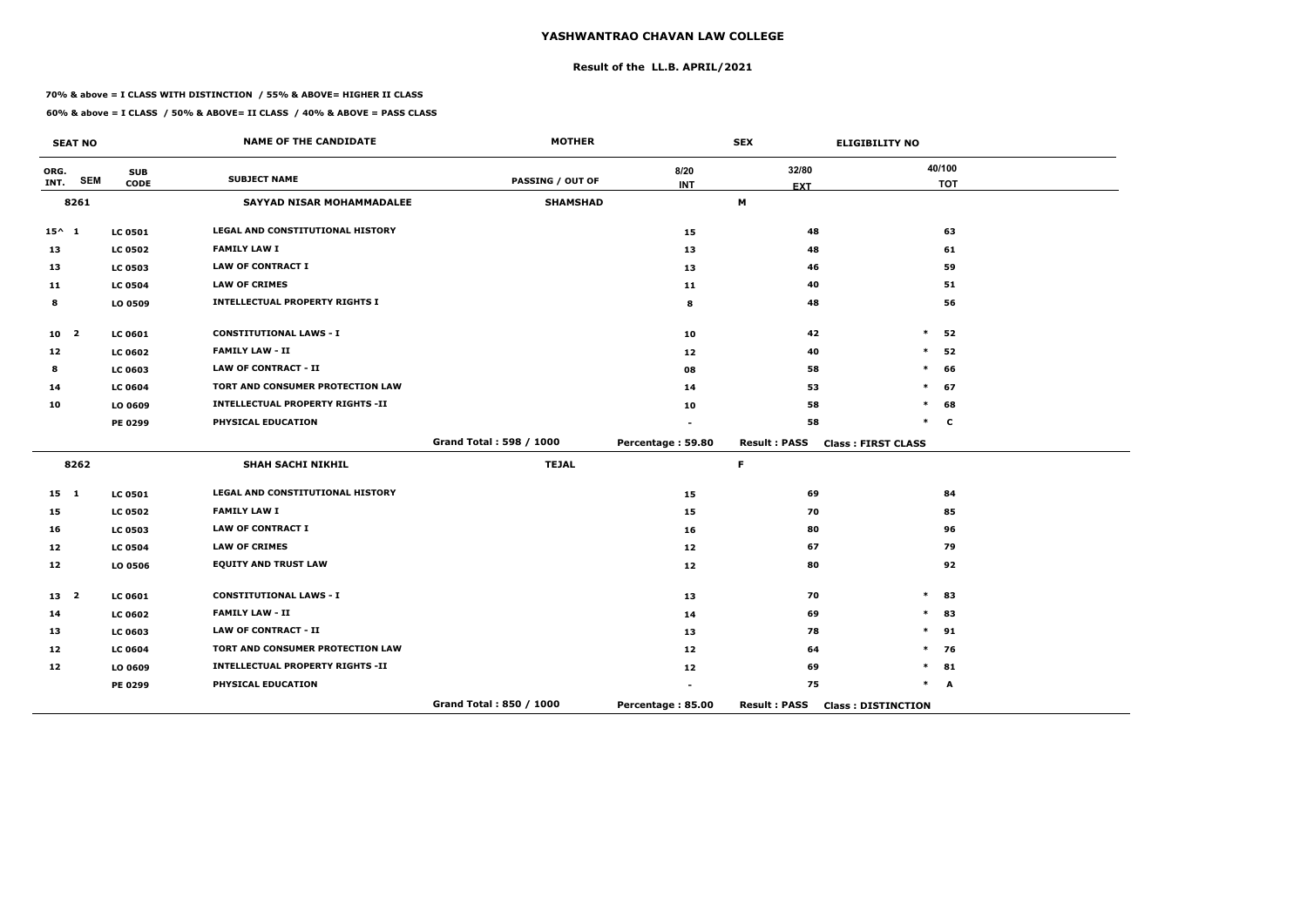# **Result of the LL.B. APRIL/2021**

#### **70% & above = I CLASS WITH DISTINCTION / 55% & ABOVE= HIGHER II CLASS**

|                 | <b>SEAT NO</b> |                | <b>NAME OF THE CANDIDATE</b>     | <b>MOTHER</b>           |                   | <b>SEX</b>          | <b>ELIGIBILITY NO</b>     |
|-----------------|----------------|----------------|----------------------------------|-------------------------|-------------------|---------------------|---------------------------|
| ORG.            |                | <b>SUB</b>     | <b>SUBJECT NAME</b>              |                         | 8/20              | 32/80               | 40/100                    |
| INT.            | <b>SEM</b>     | <b>CODE</b>    |                                  | <b>PASSING / OUT OF</b> | <b>INT</b>        | <b>EXT</b>          | <b>TOT</b>                |
|                 | 8265           |                | <b>SHARDUL DEVADATT GAJANAN</b>  | <b>USHA</b>             |                   | M                   |                           |
| $16$ 1          |                | <b>LC 0501</b> | LEGAL AND CONSTITUTIONAL HISTORY |                         | 16                | 80                  | 96                        |
| 15              |                | <b>LC 0502</b> | <b>FAMILY LAW I</b>              |                         | 15                | 61                  | 76                        |
| 16              |                | <b>LC 0503</b> | <b>LAW OF CONTRACT I</b>         |                         | 16                | 77                  | 93                        |
| 8               |                | <b>LC 0504</b> | <b>LAW OF CRIMES</b>             |                         | 8                 | 80                  | 88                        |
| 14              |                | LO 0506        | <b>EQUITY AND TRUST LAW</b>      |                         | 14                | 80                  | 94                        |
| 10 <sub>2</sub> |                | <b>LC 0601</b> | <b>CONSTITUTIONAL LAWS - I</b>   |                         | 10                | 67                  | $\ast$<br>77              |
| 16              |                | <b>LC 0602</b> | <b>FAMILY LAW - II</b>           |                         | 16                | 70                  | $\ast$<br>86              |
| 14              |                | <b>LC 0603</b> | <b>LAW OF CONTRACT - II</b>      |                         | 14                | 80                  | $\ast$<br>94              |
| 15              |                | <b>LC 0604</b> | TORT AND CONSUMER PROTECTION LAW |                         | 15                | 78                  | $\ast$<br>93              |
| 16              |                | LO 0606        | <b>BANKING AND INSURANCE LAW</b> |                         | 16                | 77                  | $\ast$<br>93              |
|                 |                | <b>PE 0299</b> | PHYSICAL EDUCATION               |                         |                   | 62                  | $\ast$<br>в               |
|                 |                |                |                                  | Grand Total: 890 / 1000 | Percentage: 89.00 | <b>Result: PASS</b> | <b>Class: DISTINCTION</b> |
|                 | 8266           |                | <b>SHARMA SACHIN OMPRAKASH</b>   | <b>DROPADI</b>          |                   | M                   |                           |
| $14 \quad 1$    |                | <b>LC 0501</b> | LEGAL AND CONSTITUTIONAL HISTORY |                         | 14                | 56                  | 70                        |
| 12              |                | <b>LC 0502</b> | <b>FAMILY LAW I</b>              |                         | 12                | 58                  | 70                        |
| 13              |                | <b>LC 0503</b> | <b>LAW OF CONTRACT I</b>         |                         | 13                | 66                  | 79                        |
| 11              |                | <b>LC 0504</b> | <b>LAW OF CRIMES</b>             |                         | 11                | 75                  | 86                        |
| 14              |                | LO 0506        | <b>EQUITY AND TRUST LAW</b>      |                         | 14                | 80                  | 94                        |
| 10 <sub>2</sub> |                | <b>LC 0601</b> | <b>CONSTITUTIONAL LAWS - I</b>   |                         | 10                | 54                  | $\ast$<br>64              |
| 12              |                | <b>LC 0602</b> | <b>FAMILY LAW - II</b>           |                         | 12                | 66                  | $\ast$<br>78              |
| 13              |                | <b>LC 0603</b> | <b>LAW OF CONTRACT - II</b>      |                         | 13                | 77                  | $\ast$<br>90              |
| 13              |                | <b>LC 0604</b> | TORT AND CONSUMER PROTECTION LAW |                         | 13                | 64                  | $\ast$<br>77              |
| 14              |                | LO 0606        | <b>BANKING AND INSURANCE LAW</b> |                         | 14                | 77                  | 91<br>$\ast$              |
|                 |                | <b>PE 0299</b> | PHYSICAL EDUCATION               |                         |                   | 62                  | $\ast$<br>в               |
|                 |                |                |                                  | Grand Total: 799 / 1000 | Percentage: 79.90 | <b>Result: PASS</b> | <b>Class: DISTINCTION</b> |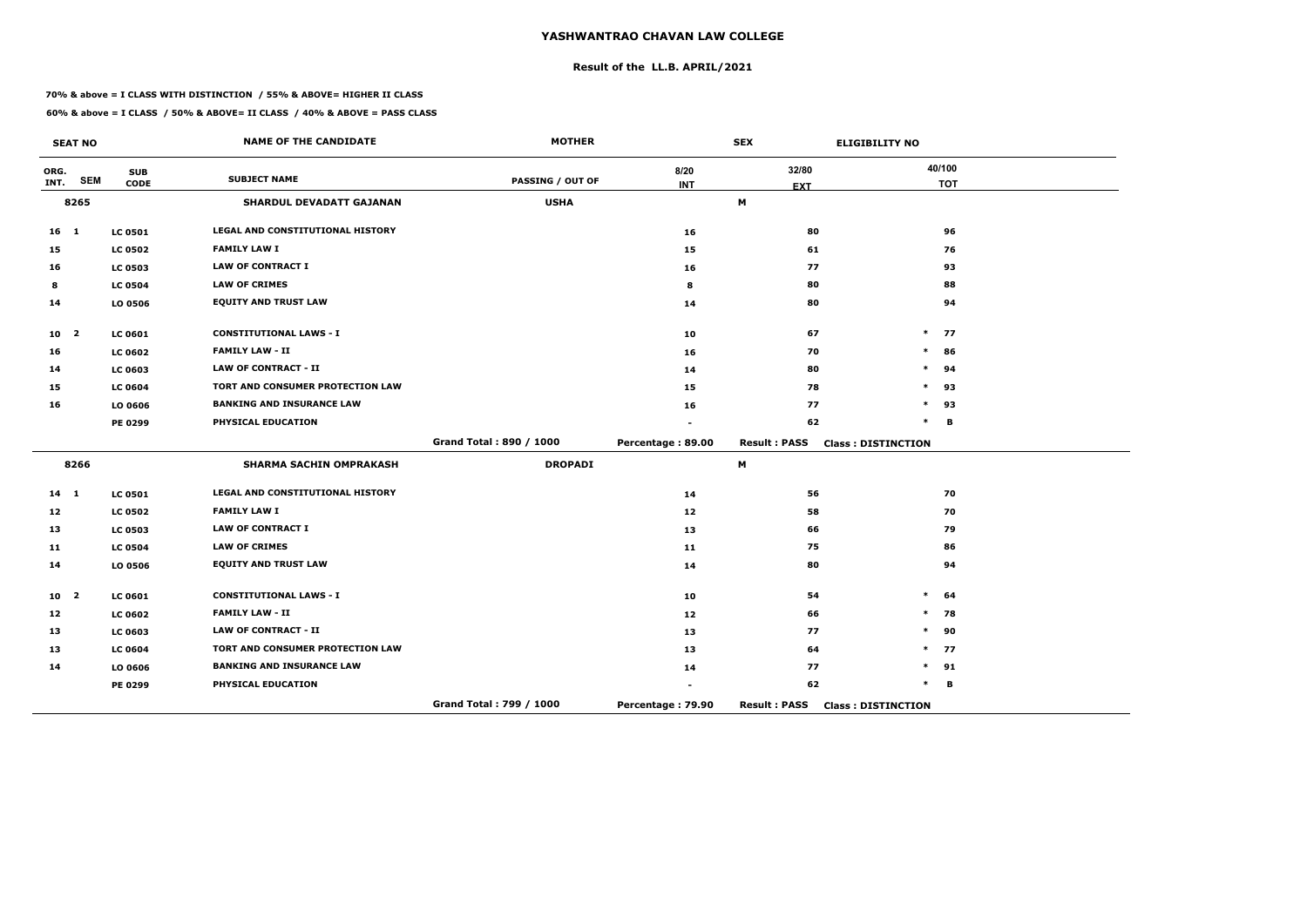# **Result of the LL.B. APRIL/2021**

#### **70% & above = I CLASS WITH DISTINCTION / 55% & ABOVE= HIGHER II CLASS**

|                 | <b>SEAT NO</b> |                           | <b>NAME OF THE CANDIDATE</b>               | <b>MOTHER</b>           |                    | <b>SEX</b>             | <b>ELIGIBILITY NO</b>     |
|-----------------|----------------|---------------------------|--------------------------------------------|-------------------------|--------------------|------------------------|---------------------------|
| ORG.<br>INT.    | <b>SEM</b>     | <b>SUB</b><br><b>CODE</b> | <b>SUBJECT NAME</b>                        | <b>PASSING / OUT OF</b> | 8/20<br><b>INT</b> | 32/80<br><b>EXT</b>    | 40/100<br><b>TOT</b>      |
|                 | 8267           |                           | SHELAR PIYUSHA SUNIL                       | <b>SANDHYA</b>          |                    | F                      |                           |
| $11 \quad 1$    |                | <b>LC 0501</b>            | LEGAL AND CONSTITUTIONAL HISTORY           |                         | 11                 | 54                     | $\ast$<br>65              |
| 14              |                | <b>LC 0502</b>            | <b>FAMILY LAW I</b>                        |                         | 14                 | 53                     | 67                        |
| 9               |                | <b>LC 0503</b>            | <b>LAW OF CONTRACT I</b>                   |                         | 09                 | 43                     | $\ast$<br>52              |
| 9               |                | <b>LC 0504</b>            | <b>LAW OF CRIMES</b>                       |                         | 09                 | 45                     | 54<br>$\ast$              |
| AB              |                | LO 0507                   | CRIMINAL PSYCHOLOGY AND CRIMINAL SOCIOLOGY |                         | AB                 | 26                     | $\ast$<br>26 F            |
| AB <sub>2</sub> |                | LC 0601                   | <b>CONSTITUTIONAL LAWS - I</b>             |                         | AB                 | 53                     | $\ast$<br>53 F            |
| AB              |                | <b>LC 0602</b>            | <b>FAMILY LAW - II</b>                     |                         | AB                 | 34                     | 34 F<br>$\ast$            |
| AB              |                | LC 0603                   | <b>LAW OF CONTRACT - II</b>                |                         | AB                 | 61                     | 61 F<br>$\ast$            |
| AB              |                | <b>LC 0604</b>            | TORT AND CONSUMER PROTECTION LAW           |                         | AB                 | 37                     | 37 F<br>$\ast$            |
| AB              |                | LO 0607                   | PENOLOGY AND VICTIMOLOGY                   |                         | AB                 | 27                     | 27 F<br>$\ast$            |
|                 |                | PE 0299                   | PHYSICAL EDUCATION                         |                         |                    | AB                     | $*$ F F                   |
|                 |                |                           |                                            | Grand Total: 476 / 1000 | Percentage : -     | Result: FATKT Class: - |                           |
|                 | 8268           |                           | <b>SHELAKE AMRUTA KARNODAY</b>             | <b>GOURI</b>            |                    | F                      |                           |
| $15^{\wedge} 1$ |                | <b>LC 0501</b>            | LEGAL AND CONSTITUTIONAL HISTORY           |                         | 11                 | 32                     | 43                        |
| 13              |                | <b>LC 0502</b>            | <b>FAMILY LAW I</b>                        |                         | 13                 | 62                     | 75<br>$\ast$              |
| 15              |                | <b>LC 0503</b>            | <b>LAW OF CONTRACT I</b>                   |                         | 15                 | 53                     | $\ast$<br>68              |
| 8               |                | <b>LC 0504</b>            | <b>LAW OF CRIMES</b>                       |                         | 8                  | 37                     | 45                        |
| $16^{\wedge}$   |                | LO 0507                   | CRIMINAL PSYCHOLOGY AND CRIMINAL SOCIOLOGY |                         | 15                 | 46                     | 61                        |
| 12 2            |                | <b>LC 0601</b>            | <b>CONSTITUTIONAL LAWS - I</b>             |                         | 12                 | 50                     | $\ast$<br>62              |
| 13              |                | <b>LC 0602</b>            | <b>FAMILY LAW - II</b>                     |                         | 13                 | 51                     | $\ast$<br>64              |
| 15              |                | <b>LC 0603</b>            | LAW OF CONTRACT - II                       |                         | 15                 | 69                     | $\ast$<br>84              |
| $16^{\wedge}$   |                | <b>LC 0604</b>            | TORT AND CONSUMER PROTECTION LAW           |                         | 14                 | 42                     | 56                        |
| 16              |                | LO 0607                   | PENOLOGY AND VICTIMOLOGY                   |                         | 16                 | 59                     | $*$ 75                    |
|                 |                | PE 0299                   | PHYSICAL EDUCATION                         |                         | $\blacksquare$     | 65                     | B<br>$\ast$               |
|                 |                |                           |                                            | Grand Total: 636 / 1000 | Percentage: 63.60  | <b>Result: PASS</b>    | <b>Class: FIRST CLASS</b> |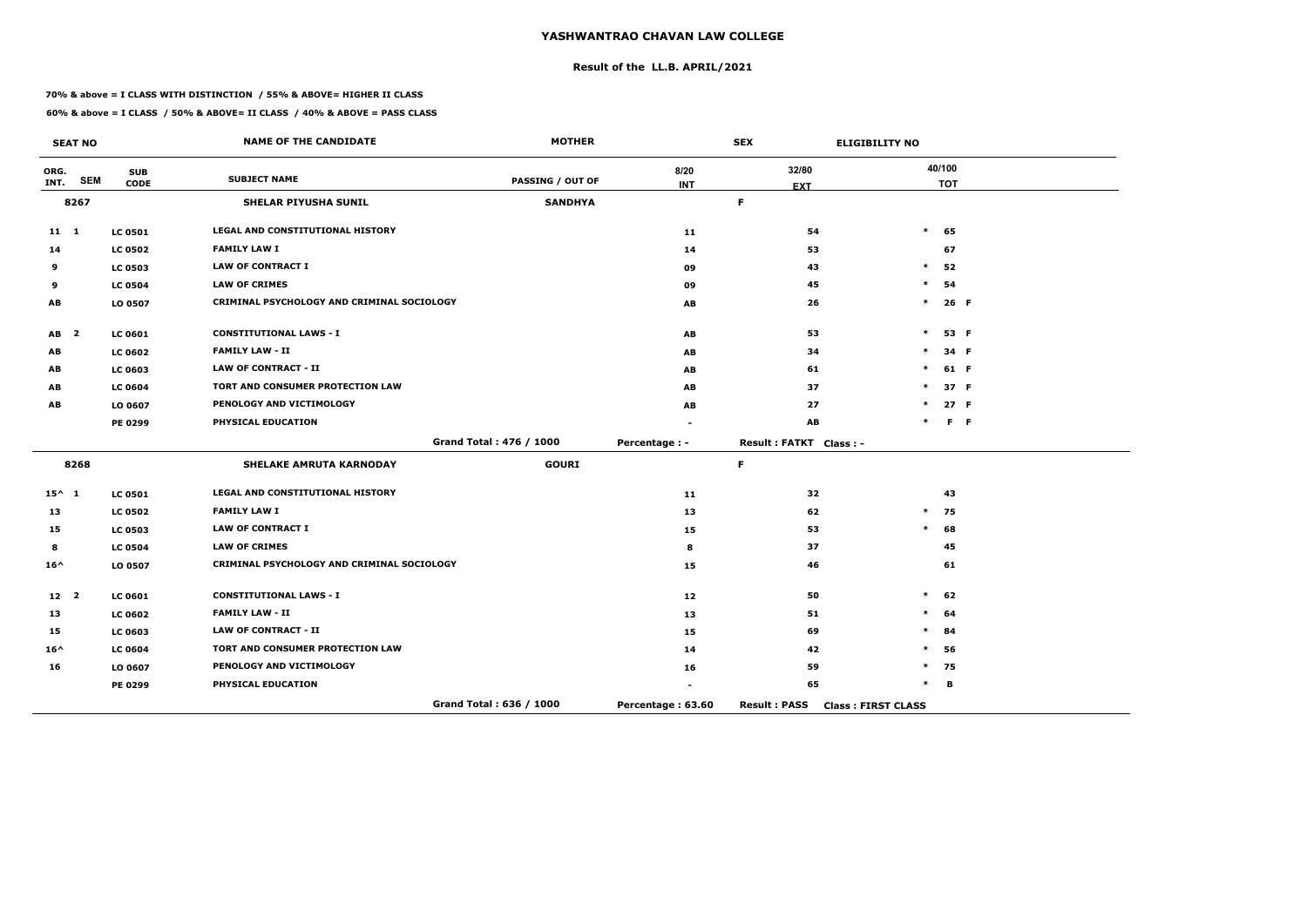# **Result of the LL.B. APRIL/2021**

#### **70% & above = I CLASS WITH DISTINCTION / 55% & ABOVE= HIGHER II CLASS**

|                 | <b>SEAT NO</b> |                           | <b>NAME OF THE CANDIDATE</b>               | <b>MOTHER</b>           |                    | <b>SEX</b>          | <b>ELIGIBILITY NO</b>     |
|-----------------|----------------|---------------------------|--------------------------------------------|-------------------------|--------------------|---------------------|---------------------------|
| ORG.<br>INT.    | <b>SEM</b>     | <b>SUB</b><br><b>CODE</b> | <b>SUBJECT NAME</b>                        | <b>PASSING / OUT OF</b> | 8/20<br><b>INT</b> | 32/80               | 40/100<br><b>TOT</b>      |
|                 | 8269           |                           | <b>SHINDE MAHADEV MOTIRAM</b>              | <b>SUMANBAI</b>         |                    | <b>EXT</b><br>M     |                           |
|                 |                |                           |                                            |                         |                    |                     |                           |
| $15$ 1          |                | <b>LC 0501</b>            | LEGAL AND CONSTITUTIONAL HISTORY           |                         | 15                 | 59                  | 74                        |
| 13              |                | <b>LC 0502</b>            | <b>FAMILY LAW I</b>                        |                         | 13                 | 43                  | 56                        |
| 12              |                | <b>LC 0503</b>            | <b>LAW OF CONTRACT I</b>                   |                         | 12                 | 40                  | 52                        |
| 14              |                | <b>LC 0504</b>            | <b>LAW OF CRIMES</b>                       |                         | 14                 | 69                  | 83                        |
| $16^{\wedge}$   |                | LO 0507                   | CRIMINAL PSYCHOLOGY AND CRIMINAL SOCIOLOGY |                         | 15                 | 46                  | 61                        |
| 15 <sub>2</sub> |                | <b>LC 0601</b>            | <b>CONSTITUTIONAL LAWS - I</b>             |                         | 15                 | 62                  | $\ast$<br>77              |
| 17              |                | <b>LC 0602</b>            | <b>FAMILY LAW - II</b>                     |                         | 17                 | 66                  | $\ast$<br>83              |
| 16              |                | <b>LC 0603</b>            | <b>LAW OF CONTRACT - II</b>                |                         | 16                 | 78                  | $\ast$<br>94              |
| 17              |                | <b>LC 0604</b>            | TORT AND CONSUMER PROTECTION LAW           |                         | 17                 | 62                  | 79<br>$\ast$              |
| 16              |                | LO 0607                   | PENOLOGY AND VICTIMOLOGY                   |                         | 16                 | 66                  | $\ast$<br>82              |
|                 |                | PE 0299                   | PHYSICAL EDUCATION                         |                         |                    | 66                  | $\ast$<br>B               |
|                 |                |                           |                                            | Grand Total: 741 / 1000 | Percentage: 74.10  | <b>Result: PASS</b> | <b>Class: DISTINCTION</b> |
|                 | 8271           |                           | <b>SOLANKI AMIT SANTOSH</b>                | <b>JAYA</b>             |                    | M                   |                           |
| $16^{\wedge} 1$ |                | <b>LC 0501</b>            | <b>LEGAL AND CONSTITUTIONAL HISTORY</b>    |                         | 15                 | 48                  | 63                        |
| 16              |                | <b>LC 0502</b>            | <b>FAMILY LAW I</b>                        |                         | 16                 | 72                  | 88                        |
| 16              |                | <b>LC 0503</b>            | <b>LAW OF CONTRACT I</b>                   |                         | 16                 | 62                  | 78                        |
| 11              |                | <b>LC 0504</b>            | <b>LAW OF CRIMES</b>                       |                         | 11                 | 67                  | 78                        |
| 12              |                | LO 0509                   | <b>INTELLECTUAL PROPERTY RIGHTS I</b>      |                         | 12                 | 77                  | 89                        |
| 10              | $\mathbf{2}$   | <b>LC 0601</b>            | <b>CONSTITUTIONAL LAWS - I</b>             |                         | 10                 | 58                  | $\ast$<br>68              |
| $16^{\wedge}$   |                | <b>LC 0602</b>            | <b>FAMILY LAW - II</b>                     |                         | 15                 | 46                  | 61<br>$\ast$              |
| 14              |                | <b>LC 0603</b>            | <b>LAW OF CONTRACT - II</b>                |                         | 14                 | 70                  | 84<br>$\ast$              |
| 14              |                | <b>LC 0604</b>            | TORT AND CONSUMER PROTECTION LAW           |                         | 14                 | 59                  | $\ast$<br>73              |
| 12              |                | LO 0609                   | <b>INTELLECTUAL PROPERTY RIGHTS -II</b>    |                         | 12                 | 70                  | 82<br>$\ast$              |
|                 |                | PE 0299                   | PHYSICAL EDUCATION                         |                         |                    | 68                  | $\ast$<br>B               |
|                 |                |                           |                                            | Grand Total: 767 / 1000 | Percentage: 76.70  | <b>Result: PASS</b> | <b>Class: DISTINCTION</b> |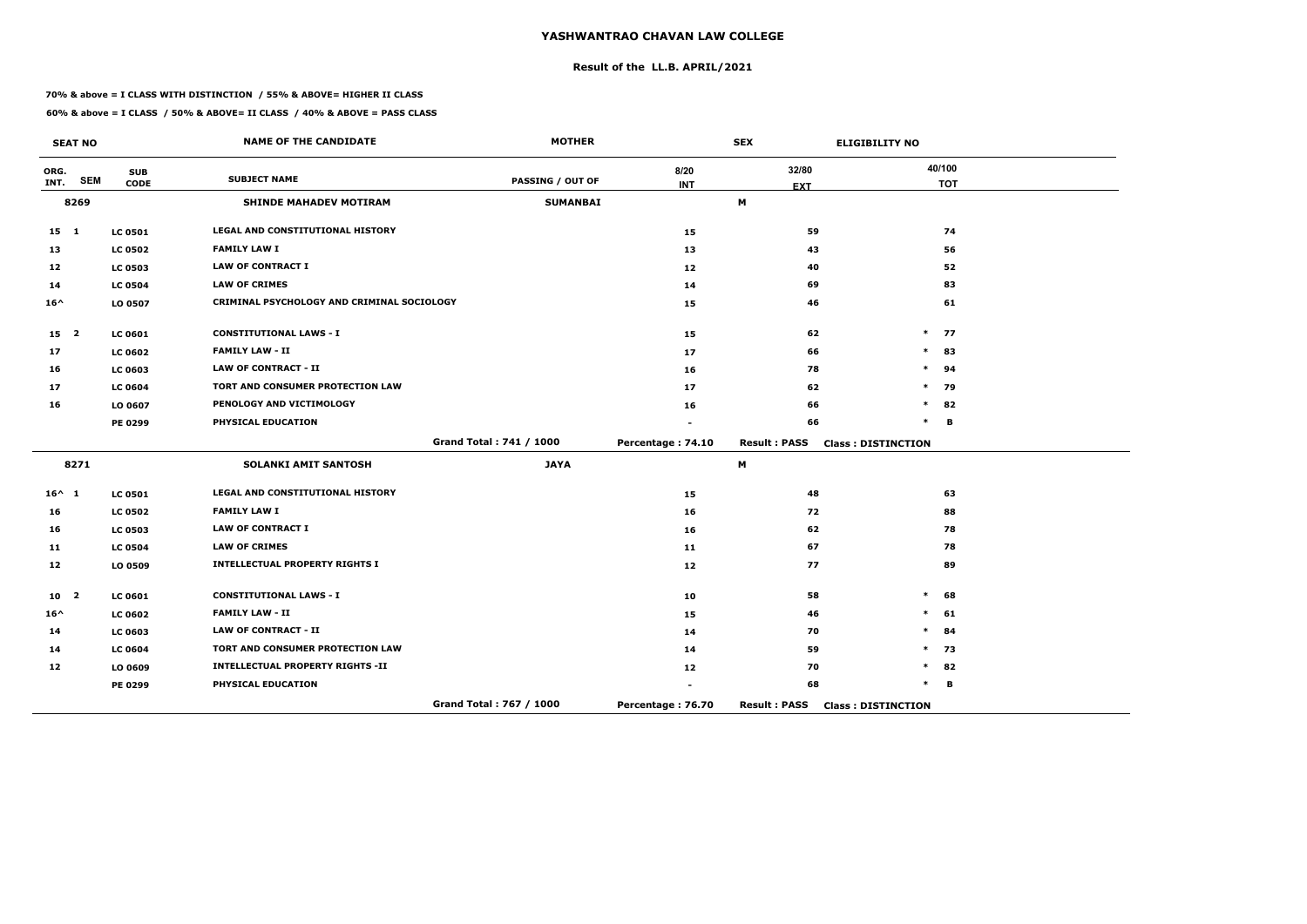# **Result of the LL.B. APRIL/2021**

#### **70% & above = I CLASS WITH DISTINCTION / 55% & ABOVE= HIGHER II CLASS**

 $\overline{\phantom{a}}$ 

|                | <b>SEAT NO</b> |                | <b>NAME OF THE CANDIDATE</b>               | <b>MOTHER</b>           |                   | <b>SEX</b>                      | <b>ELIGIBILITY NO</b>     |            |
|----------------|----------------|----------------|--------------------------------------------|-------------------------|-------------------|---------------------------------|---------------------------|------------|
| ORG.           | <b>SEM</b>     | <b>SUB</b>     | <b>SUBJECT NAME</b>                        | PASSING / OUT OF        | 8/20              | 32/80                           |                           | 40/100     |
| INT.           |                | <b>CODE</b>    |                                            |                         | <b>INT</b>        | <b>EXT</b>                      |                           | <b>TOT</b> |
|                | 8272           |                | <b>DUTTA SOMA AJAY</b>                     | <b>DEEPALI DUTTA</b>    |                   | F                               |                           |            |
| 15 1           |                | <b>LC 0501</b> | <b>LEGAL AND CONSTITUTIONAL HISTORY</b>    |                         | 15                | 59                              |                           | 74         |
| 13             |                | <b>LC 0502</b> | <b>FAMILY LAW I</b>                        |                         | 13                | 64                              |                           | 77         |
| 14             |                | <b>LC 0503</b> | <b>LAW OF CONTRACT I</b>                   |                         | 14                | 62                              |                           | 76         |
| 11             |                | <b>LC 0504</b> | <b>LAW OF CRIMES</b>                       |                         | 11                | 70                              |                           | 81         |
| 11             |                | LO 0509        | <b>INTELLECTUAL PROPERTY RIGHTS I</b>      |                         | 11                | 77                              |                           | 88         |
| $10 \quad 2$   |                | <b>LC 0601</b> | <b>CONSTITUTIONAL LAWS - I</b>             |                         | 10                | 64                              | $*$ 74                    |            |
| 13             |                | <b>LC 0602</b> | <b>FAMILY LAW - II</b>                     |                         | 13                | 54                              | $\ast$                    | 67         |
| 12             |                | <b>LC 0603</b> | <b>LAW OF CONTRACT - II</b>                |                         | 12                | 80                              | $*$ 92                    |            |
| 15             |                | <b>LC 0604</b> | TORT AND CONSUMER PROTECTION LAW           |                         | 15                | 67                              | $\ast$                    | 82         |
| 10             |                | LO 0609        | <b>INTELLECTUAL PROPERTY RIGHTS -II</b>    |                         | 10                | 77                              | $\ast$                    | 87         |
|                |                | PE 0299        | PHYSICAL EDUCATION                         |                         |                   | 68                              | $\ast$                    | в          |
|                |                |                |                                            | Grand Total: 798 / 1000 | Percentage: 79.80 | <b>Result: PASS</b>             | <b>Class: DISTINCTION</b> |            |
|                | 8273           |                | <b>SONAWANE JITENDRA PRAKASH</b>           | <b>LAXMI</b>            |                   | M                               |                           |            |
| $14 \quad 1$   |                | <b>LC 0501</b> | <b>LEGAL AND CONSTITUTIONAL HISTORY</b>    |                         | 14                | 62                              | $*$ 76                    |            |
| AB             |                | <b>LC 0502</b> | <b>FAMILY LAW I</b>                        |                         | AB                | 43                              | $\ast$                    | 43 F       |
| 13             |                | <b>LC 0503</b> | <b>LAW OF CONTRACT I</b>                   |                         | 13                | 42                              | $\ast$                    | 55         |
| 12             |                | <b>LC 0504</b> | <b>LAW OF CRIMES</b>                       |                         | 12                | 48                              | $\ast$                    | 60         |
| $14^{\wedge}$  |                | LO 0507        | CRIMINAL PSYCHOLOGY AND CRIMINAL SOCIOLOGY |                         | 12                | 35                              | $*$ 47                    |            |
| 9 <sub>2</sub> |                | <b>LC 0601</b> | <b>CONSTITUTIONAL LAWS - I</b>             |                         | 09                | 51                              | $\ast$                    | -60        |
| 13             |                | <b>LC 0602</b> | <b>FAMILY LAW - II</b>                     |                         | 13                | 48                              | $\ast$                    | 61         |
| 14             |                | <b>LC 0603</b> | LAW OF CONTRACT - II                       |                         | 14                | 54                              |                           | 68         |
| 13             |                | <b>LC 0604</b> | TORT AND CONSUMER PROTECTION LAW           |                         | 13                | 54                              | *                         | 67         |
| 14             |                | LO 0607        | PENOLOGY AND VICTIMOLOGY                   |                         | 14                | 51                              | $\ast$                    | 65         |
|                |                | <b>PE 0299</b> | PHYSICAL EDUCATION                         |                         | $\sim$            | 62                              |                           | в          |
|                |                |                |                                            | Grand Total: 605 / 1000 | Percentage : -    | <b>Result: FAIL</b><br>Class: - |                           |            |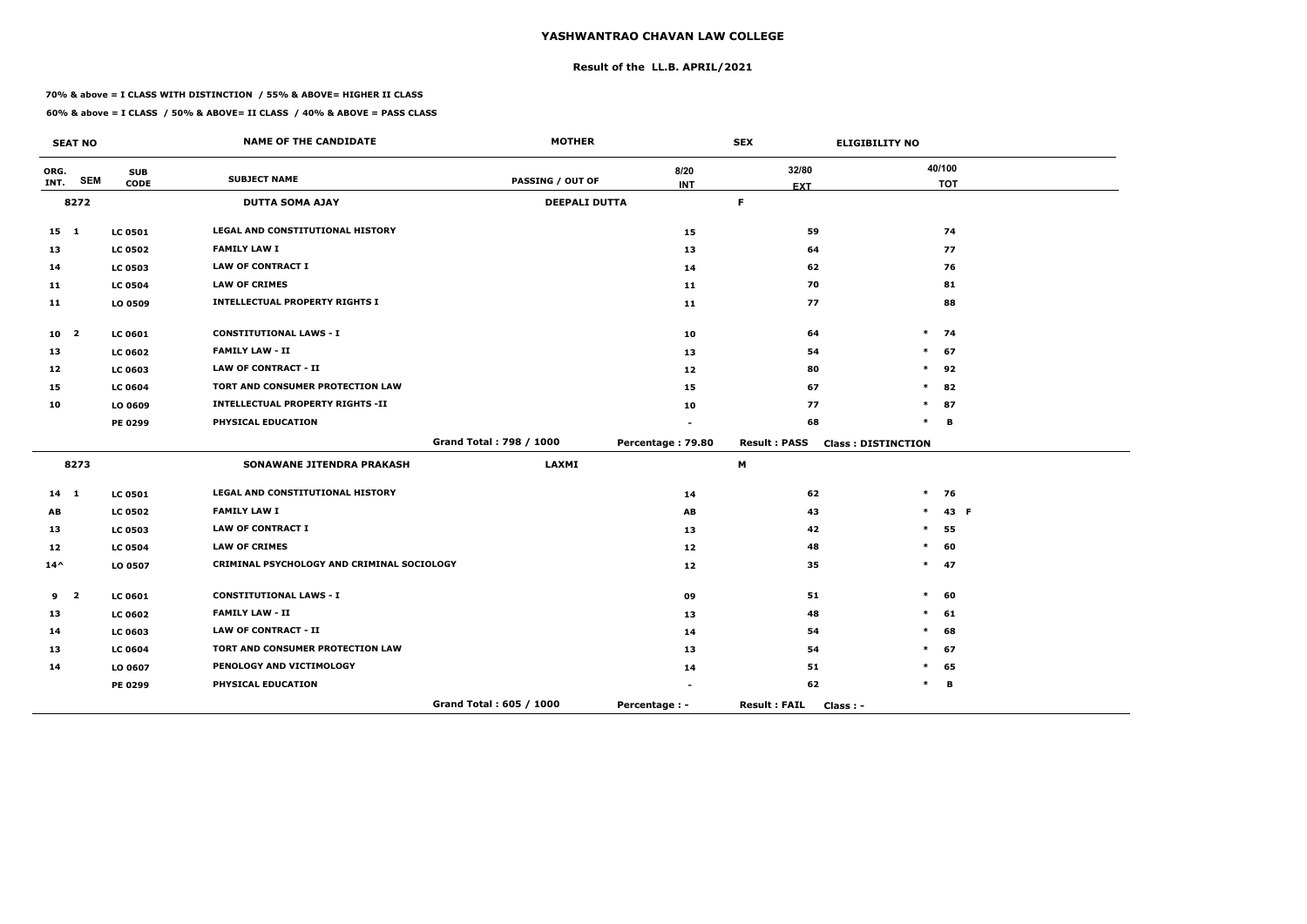# **Result of the LL.B. APRIL/2021**

#### **70% & above = I CLASS WITH DISTINCTION / 55% & ABOVE= HIGHER II CLASS**

|                 | <b>SEAT NO</b>          |                           | <b>NAME OF THE CANDIDATE</b>            | <b>MOTHER</b>           |                    | <b>SEX</b>                       | <b>ELIGIBILITY NO</b>     |
|-----------------|-------------------------|---------------------------|-----------------------------------------|-------------------------|--------------------|----------------------------------|---------------------------|
| ORG.<br>INT.    | <b>SEM</b>              | <b>SUB</b><br><b>CODE</b> | <b>SUBJECT NAME</b>                     | PASSING / OUT OF        | 8/20<br><b>INT</b> | 32/80<br><b>EXT</b>              | 40/100<br><b>TOT</b>      |
|                 | 8274                    |                           | <b>SONAWANE MAHESH SANJAY</b>           | <b>SARALA</b>           |                    | M                                |                           |
| $14$ 1          |                         | <b>LC 0501</b>            | LEGAL AND CONSTITUTIONAL HISTORY        |                         | 14                 | 53                               | 67                        |
| $14^{\wedge}$   |                         | <b>LC 0502</b>            | <b>FAMILY LAW I</b>                     |                         | 14                 | 42                               | 56                        |
| 17              |                         | <b>LC 0503</b>            | <b>LAW OF CONTRACT I</b>                |                         | 17                 | 62                               | 79                        |
| 12              |                         | <b>LC 0504</b>            | <b>LAW OF CRIMES</b>                    |                         | 12                 | 53                               | 65                        |
| 13              |                         | LO 0509                   | <b>INTELLECTUAL PROPERTY RIGHTS I</b>   |                         | 13                 | 69                               | 82                        |
| $11 \quad 2$    |                         | <b>LC 0601</b>            | <b>CONSTITUTIONAL LAWS - I</b>          |                         | 11                 | 67                               | $\ast$<br>78              |
| 12              |                         | <b>LC 0602</b>            | <b>FAMILY LAW - II</b>                  |                         | $12$               | 62                               | 74<br>$\ast$              |
| 14              |                         | <b>LC 0603</b>            | <b>LAW OF CONTRACT - II</b>             |                         | 14                 | 80                               | 94<br>$\ast$              |
| 15              |                         | <b>LC 0604</b>            | TORT AND CONSUMER PROTECTION LAW        |                         | 15                 | 66                               | $\ast$<br>81              |
| 12              |                         | LO 0609                   | <b>INTELLECTUAL PROPERTY RIGHTS -II</b> |                         | 12                 | 72                               | $\ast$<br>84              |
|                 |                         | PE 0299                   | PHYSICAL EDUCATION                      |                         |                    | 62                               | $\ast$<br>в               |
|                 |                         |                           |                                         | Grand Total: 760 / 1000 | Percentage: 76.00  | <b>Result: PASS</b>              | <b>Class: DISTINCTION</b> |
|                 | 8275                    |                           | <b>SONAWANE NARENDRA KISAN</b>          | <b>CHANDRABHAGA</b>     |                    | M                                |                           |
| $15^{\wedge} 1$ |                         | <b>LC 0501</b>            | LEGAL AND CONSTITUTIONAL HISTORY        |                         | 14                 | 45                               | 59                        |
| $13^{\wedge}$   |                         | <b>LC 0502</b>            | <b>FAMILY LAW I</b>                     |                         | 12                 | 35                               | 47                        |
| 12              |                         | <b>LC 0503</b>            | <b>LAW OF CONTRACT I</b>                |                         | 12                 | 67                               | 79                        |
| 12              |                         | <b>LC 0504</b>            | <b>LAW OF CRIMES</b>                    |                         | 12                 | 56                               | 68                        |
| 14              |                         | LO 0506                   | <b>EQUITY AND TRUST LAW</b>             |                         | 14                 | 78                               | 92                        |
| 10              | $\overline{\mathbf{2}}$ | <b>LC 0601</b>            | <b>CONSTITUTIONAL LAWS - I</b>          |                         | 10                 | 72                               | $\ast$<br>82              |
| 13              |                         | <b>LC 0602</b>            | <b>FAMILY LAW - II</b>                  |                         | 13                 | 58                               | $\ast$<br>71              |
| AB              |                         | <b>LC 0603</b>            | <b>LAW OF CONTRACT - II</b>             |                         | AB                 | 80                               | $\ast$<br>80 F            |
| AB              |                         | <b>LC 0604</b>            | TORT AND CONSUMER PROTECTION LAW        |                         | AB                 | 61                               | $\ast$<br>61 F            |
| 13              |                         | LO 0606                   | <b>BANKING AND INSURANCE LAW</b>        |                         | 13                 | 80                               | 93                        |
|                 |                         | PE 0299                   | PHYSICAL EDUCATION                      |                         |                    | AB                               | $F - F$                   |
|                 |                         |                           |                                         | Grand Total: 732 / 1000 | Percentage : -     | <b>Result: FAIL</b><br>Class : - |                           |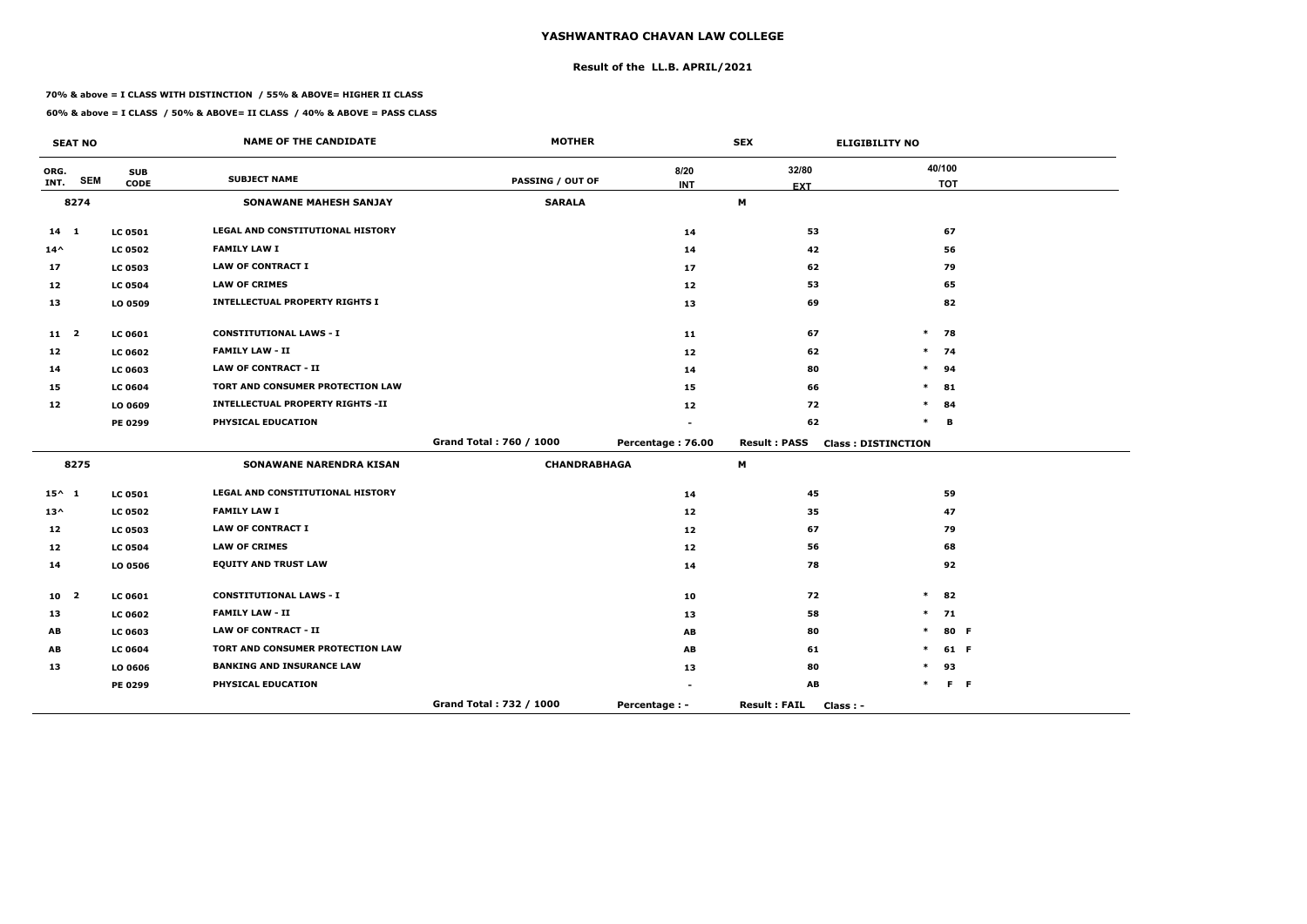# **Result of the LL.B. APRIL/2021**

#### **70% & above = I CLASS WITH DISTINCTION / 55% & ABOVE= HIGHER II CLASS**

 $\overline{\phantom{a}}$ 

|                 | <b>SEAT NO</b>          |                | <b>NAME OF THE CANDIDATE</b>               | <b>MOTHER</b>           |                   | <b>SEX</b>                | <b>ELIGIBILITY NO</b>     |
|-----------------|-------------------------|----------------|--------------------------------------------|-------------------------|-------------------|---------------------------|---------------------------|
| ORG.<br>INT.    | <b>SEM</b>              | <b>SUB</b>     | <b>SUBJECT NAME</b>                        | <b>PASSING / OUT OF</b> | 8/20              | 32/80                     | 40/100                    |
|                 | 8276                    | <b>CODE</b>    | <b>SONTAKKE TRUPTI MANIK</b>               | <b>MEENA</b>            | <b>INT</b>        | <b>EXT</b><br>$\mathsf F$ | <b>TOT</b>                |
|                 |                         |                |                                            |                         |                   |                           |                           |
| $14 \quad 1$    |                         | <b>LC 0501</b> | <b>LEGAL AND CONSTITUTIONAL HISTORY</b>    |                         | 14                | 61                        | 75                        |
| 15              |                         | <b>LC 0502</b> | <b>FAMILY LAW I</b>                        |                         | 15                | 70                        | 85                        |
| 15              |                         | <b>LC 0503</b> | <b>LAW OF CONTRACT I</b>                   |                         | 15                | 56                        | 71                        |
| 14              |                         | <b>LC 0504</b> | <b>LAW OF CRIMES</b>                       |                         | 14                | 70                        | 84                        |
| 17              |                         | LO 0507        | CRIMINAL PSYCHOLOGY AND CRIMINAL SOCIOLOGY |                         | 17                | 70                        | 87                        |
| 13 <sub>2</sub> |                         | <b>LC 0601</b> | <b>CONSTITUTIONAL LAWS - I</b>             |                         | 13                | 45                        | $\ast$<br>58              |
| 13              |                         | <b>LC 0602</b> | <b>FAMILY LAW - II</b>                     |                         | 13                | 45                        | $\ast$<br>58              |
| 15              |                         | LC 0603        | <b>LAW OF CONTRACT - II</b>                |                         | 15                | 74                        | 89<br>$\ast$              |
| $16^{\wedge}$   |                         | <b>LC 0604</b> | TORT AND CONSUMER PROTECTION LAW           |                         | 15                | 48                        | 63<br>$\ast$              |
| 16              |                         | LO 0607        | PENOLOGY AND VICTIMOLOGY                   |                         | 16                | 74                        | $\ast$<br>90              |
|                 |                         | <b>PE 0299</b> | PHYSICAL EDUCATION                         |                         |                   | 68                        | $\ast$<br>в               |
|                 |                         |                |                                            | Grand Total: 760 / 1000 | Percentage: 76.00 | <b>Result: PASS</b>       | <b>Class: DISTINCTION</b> |
|                 | 8277                    |                | <b>SONULE SHUKRANTI DILIP</b>              | <b>PRAMILA</b>          |                   | $\mathsf F$               |                           |
| $14 \quad 1$    |                         | <b>LC 0501</b> | LEGAL AND CONSTITUTIONAL HISTORY           |                         | 14                | 61                        | 75                        |
| 16              |                         | <b>LC 0502</b> | <b>FAMILY LAW I</b>                        |                         | 16                | 69                        | 85                        |
| 15              |                         | <b>LC 0503</b> | <b>LAW OF CONTRACT I</b>                   |                         | 15                | 54                        | 69                        |
| 12              |                         | <b>LC 0504</b> | <b>LAW OF CRIMES</b>                       |                         | 12 <sub>1</sub>   | 62                        | 74                        |
| 15              |                         | LO 0507        | CRIMINAL PSYCHOLOGY AND CRIMINAL SOCIOLOGY |                         | 15                | 74                        | 89                        |
| 14              | $\overline{\mathbf{2}}$ | <b>LC 0601</b> | <b>CONSTITUTIONAL LAWS - I</b>             |                         | 14                | 69                        | 83<br>$\ast$              |
| $16^{\wedge}$   |                         | <b>LC 0602</b> | <b>FAMILY LAW - II</b>                     |                         | 16                | 50                        | 66                        |
| 14              |                         | <b>LC 0603</b> | <b>LAW OF CONTRACT - II</b>                |                         | 14                | 80                        | $\ast$<br>94              |
| 13              |                         | <b>LC 0604</b> | TORT AND CONSUMER PROTECTION LAW           |                         | 13                | 72                        | 85                        |
| 15              |                         | LO 0607        | PENOLOGY AND VICTIMOLOGY                   |                         | 15                | 69                        | $\ast$<br>84              |
|                 |                         | <b>PE 0299</b> | PHYSICAL EDUCATION                         |                         |                   | 72                        | $\ast$<br>A               |
|                 |                         |                |                                            | Grand Total: 804 / 1000 | Percentage: 80.40 | <b>Result: PASS</b>       | <b>Class: DISTINCTION</b> |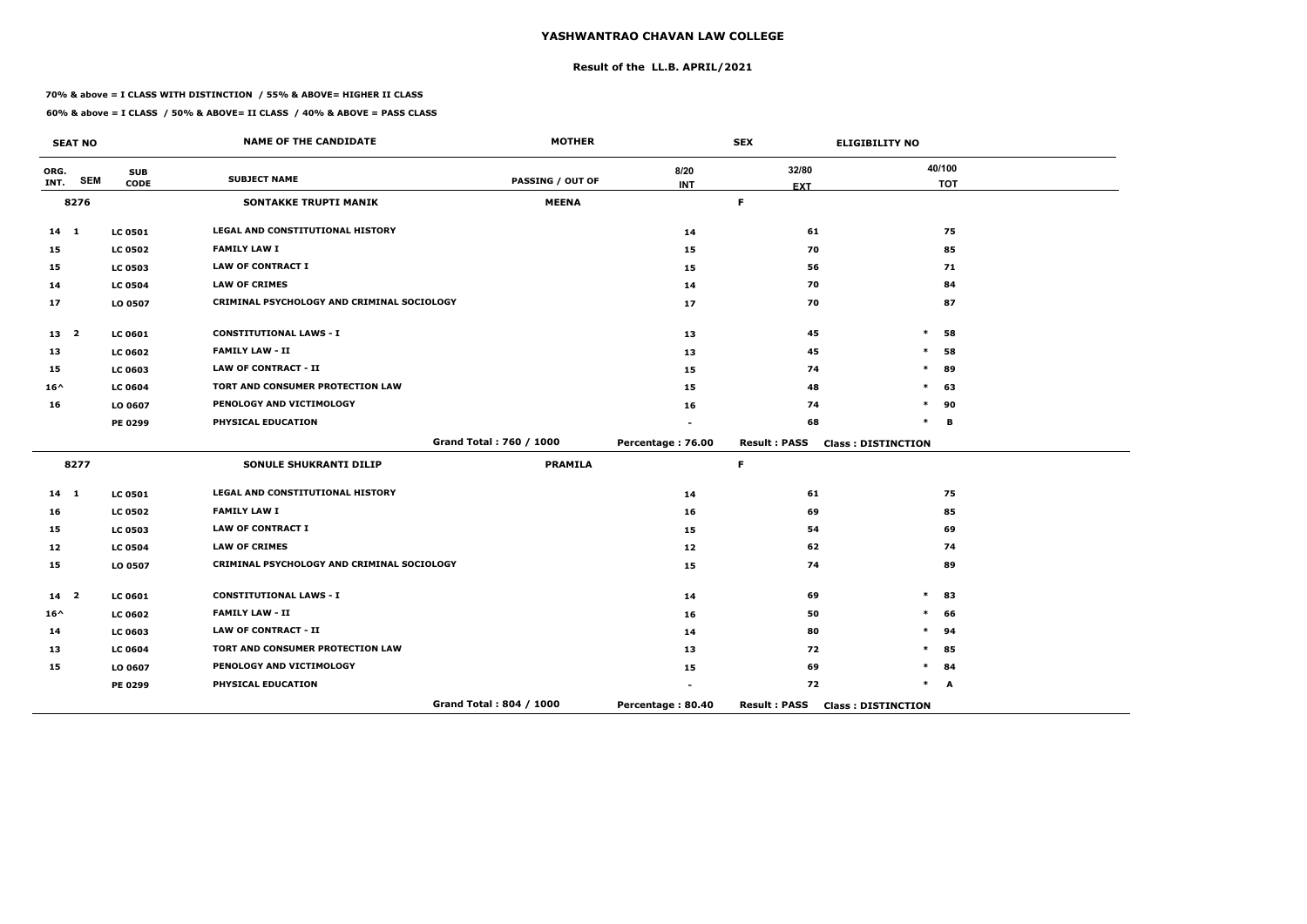# **Result of the LL.B. APRIL/2021**

#### **70% & above = I CLASS WITH DISTINCTION / 55% & ABOVE= HIGHER II CLASS**

|                 | <b>SEAT NO</b>          |                           | <b>NAME OF THE CANDIDATE</b>               | <b>MOTHER</b>           |                    | <b>SEX</b>                        | <b>ELIGIBILITY NO</b>     |
|-----------------|-------------------------|---------------------------|--------------------------------------------|-------------------------|--------------------|-----------------------------------|---------------------------|
| ORG.<br>INT.    | <b>SEM</b>              | <b>SUB</b><br><b>CODE</b> | <b>SUBJECT NAME</b>                        | <b>PASSING / OUT OF</b> | 8/20<br><b>INT</b> | 32/80                             | 40/100<br><b>TOT</b>      |
|                 | 8278                    |                           | <b>SORAL RISHABH.</b>                      | <b>NISHI</b>            |                    | <b>EXT</b><br>M                   |                           |
|                 |                         |                           |                                            |                         |                    |                                   |                           |
| 9               | $\mathbf{1}$            | <b>LC 0501</b>            | LEGAL AND CONSTITUTIONAL HISTORY           |                         | 09                 | 37                                | $\ast$<br>46              |
| 8               |                         | <b>LC 0502</b>            | <b>FAMILY LAW I</b>                        |                         | 08                 | 34                                | $\ast$<br>42              |
| 8               |                         | <b>LC 0503</b>            | <b>LAW OF CONTRACT I</b>                   |                         | 08                 | 37                                | 45<br>$\ast$              |
| 8               |                         | <b>LC 0504</b>            | <b>LAW OF CRIMES</b>                       |                         | 08                 | 35                                | 43<br>$\ast$              |
| 10              |                         | LO 0507                   | CRIMINAL PSYCHOLOGY AND CRIMINAL SOCIOLOGY |                         | 10                 | 32                                | $\ast$<br>42              |
| 8               | $\overline{\mathbf{2}}$ | <b>LC 0601</b>            | <b>CONSTITUTIONAL LAWS - I</b>             |                         | 08                 | 40                                | $\ast$<br>48              |
| 8               |                         | <b>LC 0602</b>            | <b>FAMILY LAW - II</b>                     |                         | 08                 | 32                                | 40<br>$\ast$              |
| 10              |                         | <b>LC 0603</b>            | <b>LAW OF CONTRACT - II</b>                |                         | 10                 | 51                                | $\ast$<br>61              |
| 11              |                         | <b>LC 0604</b>            | TORT AND CONSUMER PROTECTION LAW           |                         | 11                 | 34                                | 45<br>$\ast$              |
| $10^{\wedge}$   |                         | LO 0607                   | PENOLOGY AND VICTIMOLOGY                   |                         | 07                 | 14                                | 21 F<br>$\ast$            |
|                 |                         | <b>PE 0299</b>            | PHYSICAL EDUCATION                         |                         |                    | 66                                | $\ast$<br>в               |
|                 |                         |                           |                                            | Grand Total: 433 / 1000 | Percentage : -     | <b>Result: FAIL</b><br>$Class: -$ |                           |
|                 | 8279                    |                           | <b>SUPE ANIL VITTHAL</b>                   | <b>SUMAN</b>            |                    | M                                 |                           |
| $14^{\wedge} 1$ |                         | <b>LC 0501</b>            | LEGAL AND CONSTITUTIONAL HISTORY           |                         | 14                 | 42                                | 56                        |
| 13              |                         | <b>LC 0502</b>            | <b>FAMILY LAW I</b>                        |                         | 13                 | 59                                | 72                        |
| 13              |                         | <b>LC 0503</b>            | <b>LAW OF CONTRACT I</b>                   |                         | 13                 | 58                                | 71                        |
| 11              |                         | <b>LC 0504</b>            | <b>LAW OF CRIMES</b>                       |                         | 11                 | 51                                | 62                        |
| 13              |                         | LO 0506                   | <b>EQUITY AND TRUST LAW</b>                |                         | 13                 | 72                                | 85                        |
| 10              | $\overline{\mathbf{2}}$ | <b>LC 0601</b>            | <b>CONSTITUTIONAL LAWS - I</b>             |                         | 10                 | 46                                | $\ast$<br>56              |
| 14              |                         | <b>LC 0602</b>            | <b>FAMILY LAW - II</b>                     |                         | 14                 | 45                                | 59<br>$\ast$              |
| 15              |                         | <b>LC 0603</b>            | <b>LAW OF CONTRACT - II</b>                |                         | 15                 | 66                                | $\ast$<br>81              |
| $16^{\wedge}$   |                         | <b>LC 0604</b>            | TORT AND CONSUMER PROTECTION LAW           |                         | 12                 | 35                                | $\ast$<br>47              |
| 12              |                         | LO 0609                   | <b>INTELLECTUAL PROPERTY RIGHTS -II</b>    |                         | 12                 | 62                                | $\ast$<br>74              |
|                 |                         | PE 0299                   | PHYSICAL EDUCATION                         |                         |                    | 68                                | $\ast$<br>В               |
|                 |                         |                           |                                            | Grand Total: 663 / 1000 | Percentage: 66.30  | <b>Result: PASS</b>               | <b>Class: FIRST CLASS</b> |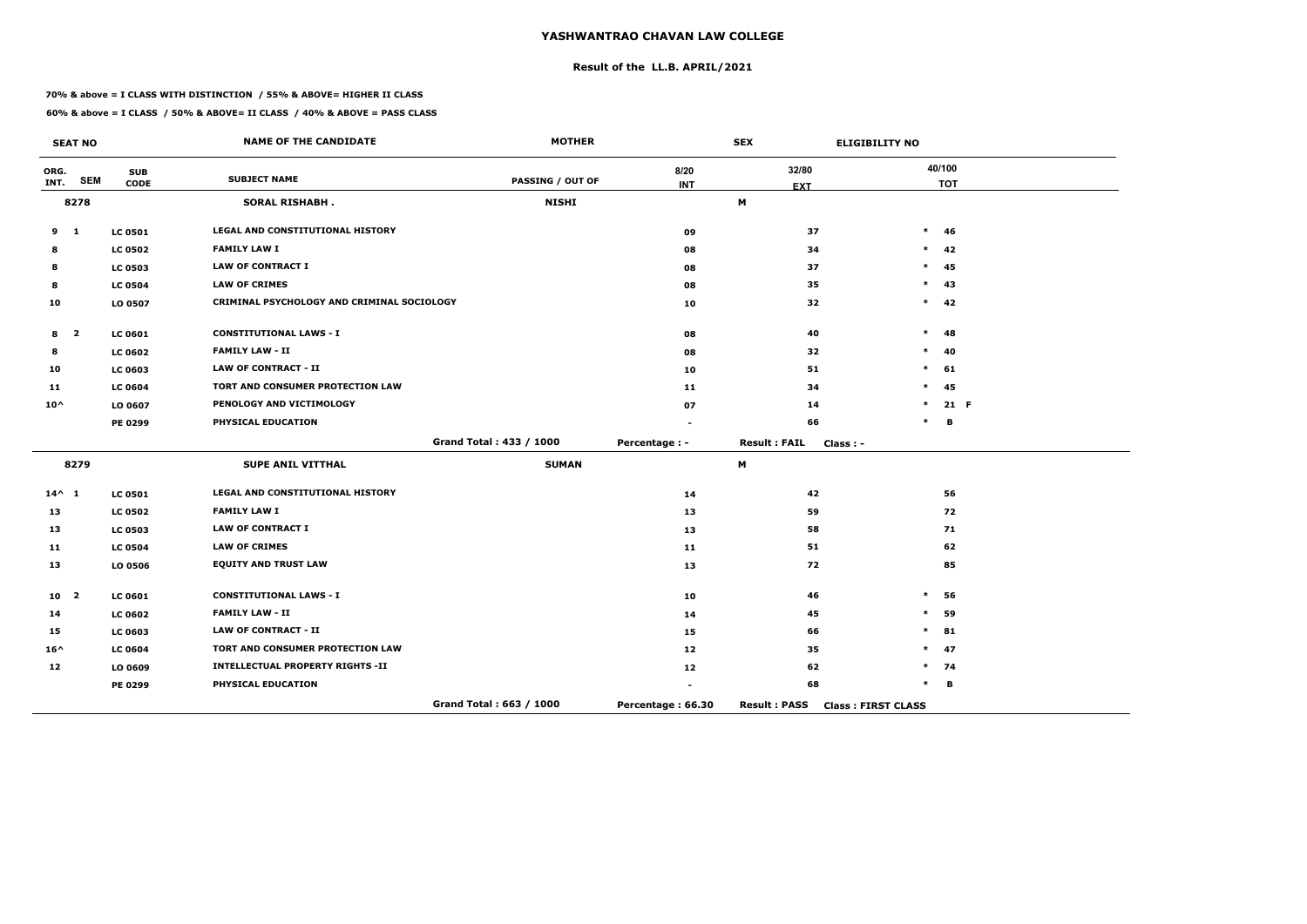# **Result of the LL.B. APRIL/2021**

#### **70% & above = I CLASS WITH DISTINCTION / 55% & ABOVE= HIGHER II CLASS**

|                 | <b>SEAT NO</b> |                           | <b>NAME OF THE CANDIDATE</b>               | <b>MOTHER</b>           |                    | <b>SEX</b>          | <b>ELIGIBILITY NO</b>     |
|-----------------|----------------|---------------------------|--------------------------------------------|-------------------------|--------------------|---------------------|---------------------------|
| ORG.<br>INT.    | <b>SEM</b>     | <b>SUB</b><br><b>CODE</b> | <b>SUBJECT NAME</b>                        | <b>PASSING / OUT OF</b> | 8/20<br><b>INT</b> | 32/80<br><b>EXT</b> | 40/100<br><b>TOT</b>      |
|                 | 8280           |                           | <b>SUPEKAR ROHIT POPAT</b>                 | <b>RANI</b>             |                    | M                   |                           |
| $15^{\wedge} 1$ |                | <b>LC 0501</b>            | <b>LEGAL AND CONSTITUTIONAL HISTORY</b>    |                         | 15                 | 46                  | 61                        |
| $15^{\wedge}$   |                | <b>LC 0502</b>            | <b>FAMILY LAW I</b>                        |                         | 15                 | 48                  | 63                        |
| 15              |                | <b>LC 0503</b>            | <b>LAW OF CONTRACT I</b>                   |                         | 15                 | 70                  | 85                        |
| 12              |                | <b>LC 0504</b>            | <b>LAW OF CRIMES</b>                       |                         | 12                 | 80                  | 92                        |
| 15              |                | LO 0507                   | CRIMINAL PSYCHOLOGY AND CRIMINAL SOCIOLOGY |                         | 15                 | 59                  | 74                        |
| 13 2            |                | <b>LC 0601</b>            | <b>CONSTITUTIONAL LAWS - I</b>             |                         | 13                 | 72                  | $\ast$<br>85              |
| 13              |                | <b>LC 0602</b>            | <b>FAMILY LAW - II</b>                     |                         | 13                 | 72                  | 85<br>$\ast$              |
| 16              |                | <b>LC 0603</b>            | <b>LAW OF CONTRACT - II</b>                |                         | 16                 | 80                  | $\ast$<br>96              |
| 16              |                | <b>LC 0604</b>            | TORT AND CONSUMER PROTECTION LAW           |                         | 16                 | 70                  | *<br>86                   |
| 16              |                | LO 0607                   | PENOLOGY AND VICTIMOLOGY                   |                         | 16                 | 70                  | $\ast$<br>86              |
|                 |                | PE 0299                   | PHYSICAL EDUCATION                         |                         |                    | 61                  | $\ast$<br>B               |
|                 |                |                           |                                            | Grand Total: 813 / 1000 | Percentage: 81.30  | <b>Result: PASS</b> | <b>Class: DISTINCTION</b> |
|                 | 8281           |                           | <b>BISHNOI SURESH RAMCHANDRA</b>           | <b>SAMDI DEVI</b>       |                    | M                   |                           |
| 16 <sub>1</sub> |                | <b>LC 0501</b>            | <b>LEGAL AND CONSTITUTIONAL HISTORY</b>    |                         | 16                 | 67                  | 83                        |
| 13              |                | <b>LC 0502</b>            | <b>FAMILY LAW I</b>                        |                         | 13                 | 58                  | 71                        |
| 12              |                | <b>LC 0503</b>            | <b>LAW OF CONTRACT I</b>                   |                         | 12                 | 72                  | 84                        |
| 12              |                | <b>LC 0504</b>            | <b>LAW OF CRIMES</b>                       |                         | 12                 | 69                  | 81                        |
| 14              |                | LO 0506                   | <b>EQUITY AND TRUST LAW</b>                |                         | 14                 | 80                  | 94                        |
| 12 <sup>2</sup> |                | <b>LC 0601</b>            | <b>CONSTITUTIONAL LAWS - I</b>             |                         | 12                 | 59                  | $\ast$<br>71              |
| 14              |                | <b>LC 0602</b>            | <b>FAMILY LAW - II</b>                     |                         | 14                 | 53                  | 67<br>$\ast$              |
| 13              |                | <b>LC 0603</b>            | <b>LAW OF CONTRACT - II</b>                |                         | 13                 | 80                  | $\ast$<br>93              |
| 14              |                | <b>LC 0604</b>            | TORT AND CONSUMER PROTECTION LAW           |                         | 14                 | 74                  | 88<br>$\ast$              |
| 14              |                | LO 0606                   | <b>BANKING AND INSURANCE LAW</b>           |                         | 14                 | 80                  | 94<br>$\ast$              |
|                 |                | PE 0299                   | PHYSICAL EDUCATION                         |                         |                    | 71                  | $\ast$<br>A               |
|                 |                |                           |                                            | Grand Total: 826 / 1000 | Percentage: 82.60  | <b>Result: PASS</b> | <b>Class: DISTINCTION</b> |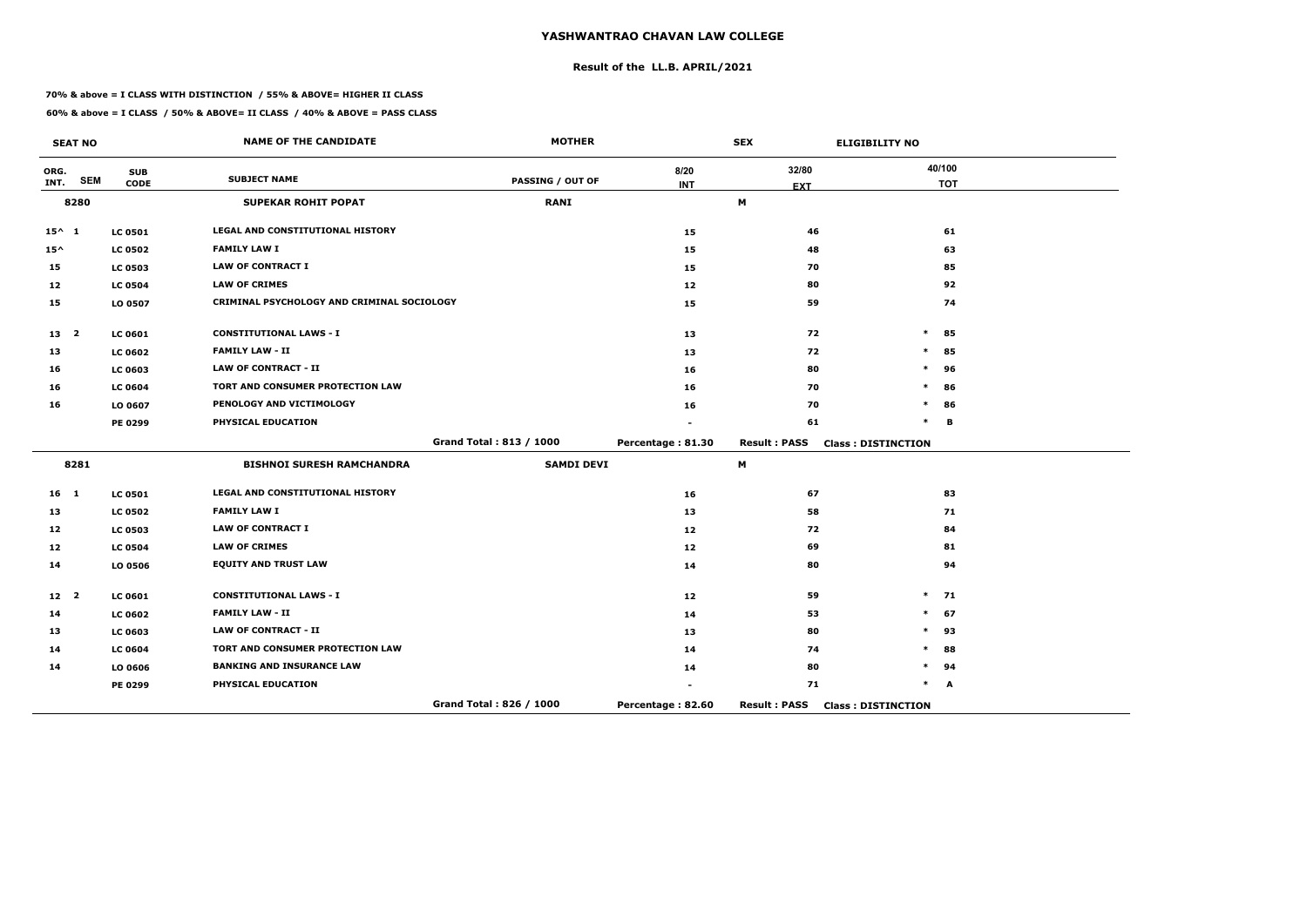## **Result of the LL.B. APRIL/2021**

#### **70% & above = I CLASS WITH DISTINCTION / 55% & ABOVE= HIGHER II CLASS**

 $\overline{\phantom{a}}$ 

|                 | <b>SEAT NO</b>          |                           | <b>NAME OF THE CANDIDATE</b>               | <b>MOTHER</b>           |                   | <b>SEX</b>          | <b>ELIGIBILITY NO</b>     |
|-----------------|-------------------------|---------------------------|--------------------------------------------|-------------------------|-------------------|---------------------|---------------------------|
| ORG.<br>INT.    | <b>SEM</b>              | <b>SUB</b><br><b>CODE</b> | <b>SUBJECT NAME</b>                        | <b>PASSING / OUT OF</b> | 8/20              | 32/80               | 40/100<br><b>TOT</b>      |
|                 | 8283                    |                           | SURYAWANSHI SHRADDHA MILIND                | <b>VIDYA</b>            | <b>INT</b>        | <b>EXT</b><br>F.    |                           |
| $16$ 1          |                         | <b>LC 0501</b>            | <b>LEGAL AND CONSTITUTIONAL HISTORY</b>    |                         | 16                | 80                  | 96                        |
| 14              |                         | <b>LC 0502</b>            | <b>FAMILY LAW I</b>                        |                         | 14                | 80                  | 94                        |
| 16              |                         | <b>LC 0503</b>            | <b>LAW OF CONTRACT I</b>                   |                         | 16                | 80                  | 96                        |
| 12 <sub>1</sub> |                         | <b>LC 0504</b>            | <b>LAW OF CRIMES</b>                       |                         | 12 <sub>1</sub>   | 80                  | 92                        |
| 16              |                         | LO 0507                   | CRIMINAL PSYCHOLOGY AND CRIMINAL SOCIOLOGY |                         | 16                | 80                  | 96                        |
| 12 <sub>2</sub> |                         | <b>LC 0601</b>            | <b>CONSTITUTIONAL LAWS - I</b>             |                         | 12                | 77                  | $\ast$<br>89              |
| 13              |                         | <b>LC 0602</b>            | <b>FAMILY LAW - II</b>                     |                         | 13                | 80                  | $\ast$<br>93              |
| 14              |                         | LC 0603                   | <b>LAW OF CONTRACT - II</b>                |                         | 14                | 80                  | 94                        |
| 16              |                         | <b>LC 0604</b>            | TORT AND CONSUMER PROTECTION LAW           |                         | 16                | 80                  | 96<br>∗                   |
| 16              |                         | LO 0607                   | PENOLOGY AND VICTIMOLOGY                   |                         | 16                | 80                  | $\ast$<br>96              |
|                 |                         | <b>PE 0299</b>            | PHYSICAL EDUCATION                         |                         |                   | 61                  | B<br>$\ast$               |
|                 |                         |                           |                                            | Grand Total: 942 / 1000 | Percentage: 94.20 | <b>Result: PASS</b> | <b>Class: DISTINCTION</b> |
|                 | 8284                    |                           | <b>SUTAR SAYALI DILIP</b>                  | <b>SAVITA</b>           |                   | $\mathsf F$         |                           |
| $13 \quad 1$    |                         | <b>LC 0501</b>            | <b>LEGAL AND CONSTITUTIONAL HISTORY</b>    |                         | 13                | 67                  | 80                        |
| $15^{\wedge}$   |                         | <b>LC 0502</b>            | <b>FAMILY LAW I</b>                        |                         | 15                | 48                  | 63                        |
| $15^{\wedge}$   |                         | <b>LC 0503</b>            | <b>LAW OF CONTRACT I</b>                   |                         | 13                | 38                  | 51                        |
| 13              |                         | <b>LC 0504</b>            | <b>LAW OF CRIMES</b>                       |                         | 13                | 67                  | 80                        |
| 15              |                         | LO 0506                   | <b>EQUITY AND TRUST LAW</b>                |                         | 15                | 66                  | 81                        |
| 14              | $\overline{\mathbf{2}}$ | LC 0601                   | <b>CONSTITUTIONAL LAWS - I</b>             |                         | 14                | 70                  | $\ast$<br>84              |
| $14^{\wedge}$   |                         | <b>LC 0602</b>            | <b>FAMILY LAW - II</b>                     |                         | 12                | 34                  | 46                        |
| 15              |                         | LC 0603                   | <b>LAW OF CONTRACT - II</b>                |                         | 15                | 77                  | $\ast$<br>92              |
| $16^{\wedge}$   |                         | <b>LC 0604</b>            | TORT AND CONSUMER PROTECTION LAW           |                         | 14                | 45                  | 59<br>$\ast$              |
| 16              |                         | LO 0606                   | <b>BANKING AND INSURANCE LAW</b>           |                         | 16                | 67                  | 83<br>$\ast$              |
|                 |                         | <b>PE 0299</b>            | PHYSICAL EDUCATION                         |                         |                   | 62                  | *<br>B                    |
|                 |                         |                           |                                            | Grand Total: 719 / 1000 | Percentage: 71.90 | <b>Result: PASS</b> | <b>Class: DISTINCTION</b> |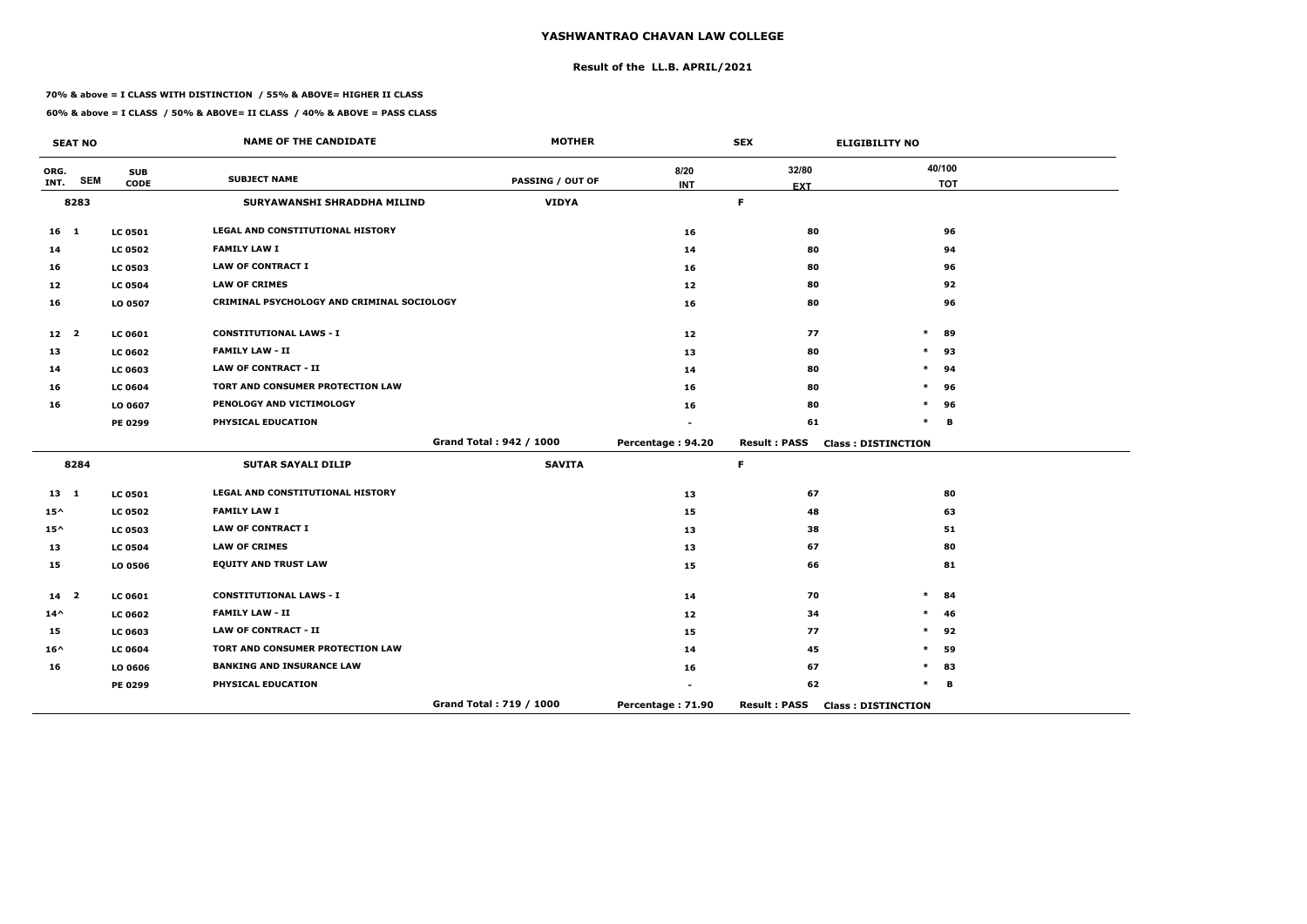## **Result of the LL.B. APRIL/2021**

#### **70% & above = I CLASS WITH DISTINCTION / 55% & ABOVE= HIGHER II CLASS**

|                 | <b>SEAT NO</b>          |                           | <b>NAME OF THE CANDIDATE</b>            | <b>MOTHER</b>           |                      | <b>SEX</b>             | <b>ELIGIBILITY NO</b>     |         |
|-----------------|-------------------------|---------------------------|-----------------------------------------|-------------------------|----------------------|------------------------|---------------------------|---------|
| ORG.<br>INT.    | <b>SEM</b>              | <b>SUB</b><br><b>CODE</b> | <b>SUBJECT NAME</b>                     | <b>PASSING / OUT OF</b> | 8/20<br><b>INT</b>   | 32/80                  | 40/100<br><b>TOT</b>      |         |
|                 | 8285                    |                           | <b>TAKALKAR SONALI MACHINDRA</b>        | <b>SUREKHA</b>          |                      | <b>EXT</b><br>F.       |                           |         |
| $16 \quad 1$    |                         | <b>LC 0501</b>            | LEGAL AND CONSTITUTIONAL HISTORY        |                         | 16                   | 70                     | 86                        |         |
| 14              |                         | <b>LC 0502</b>            | <b>FAMILY LAW I</b>                     |                         | 14                   | 56                     | 70                        |         |
| 14              |                         | <b>LC 0503</b>            | <b>LAW OF CONTRACT I</b>                |                         | 14                   | 54                     | 68                        |         |
| 11              |                         | <b>LC 0504</b>            | <b>LAW OF CRIMES</b>                    |                         | 11                   | 62                     | 73                        |         |
| 11              |                         | LO 0509                   | <b>INTELLECTUAL PROPERTY RIGHTS I</b>   |                         | 11                   | 74                     | 85                        |         |
| 12 <sub>2</sub> |                         | <b>LC 0601</b>            | <b>CONSTITUTIONAL LAWS - I</b>          |                         | 12                   | 70                     | $\ast$<br>82              |         |
| 13              |                         | <b>LC 0602</b>            | <b>FAMILY LAW - II</b>                  |                         | 13                   | 75                     | $\ast$<br>88              |         |
| 14              |                         | <b>LC 0603</b>            | <b>LAW OF CONTRACT - II</b>             |                         | 14                   | 80                     | $\ast$<br>94              |         |
| 13              |                         | <b>LC 0604</b>            | <b>TORT AND CONSUMER PROTECTION LAW</b> |                         | 13                   | 66                     | $\ast$<br>79              |         |
| 15              |                         | LO 0606                   | <b>BANKING AND INSURANCE LAW</b>        |                         | 15                   | 77                     | $\ast$<br>92              |         |
|                 |                         | PE 0299                   | PHYSICAL EDUCATION                      |                         |                      | 53                     | $\ast$<br>$\mathbf c$     |         |
|                 |                         |                           |                                         | Grand Total: 817 / 1000 | Percentage: 81.70    | <b>Result: PASS</b>    | <b>Class: DISTINCTION</b> |         |
|                 | 8287                    |                           | <b>TAPADIYA SHRIKANT VISHNUDAS</b>      | <b>HEMA</b>             |                      | М                      |                           |         |
| AB 1            |                         | <b>LC 0501</b>            | LEGAL AND CONSTITUTIONAL HISTORY        |                         | AB                   | 43                     | $\ast$                    | 43 F    |
| AB              |                         | <b>LC 0502</b>            | <b>FAMILY LAW I</b>                     |                         | AB                   | 51                     | $\ast$                    | 51 F    |
| AB              |                         | <b>LC 0503</b>            | <b>LAW OF CONTRACT I</b>                |                         | AB                   | 42                     | $\ast$                    | 42 F    |
| AB              |                         | <b>LC 0504</b>            | <b>LAW OF CRIMES</b>                    |                         | AB                   | 37                     | $\ast$                    | 37 F    |
| AB              |                         | LO 0506                   | <b>EQUITY AND TRUST LAW</b>             |                         | AB                   | 45                     | $\ast$                    | 45 F    |
| AB              | $\overline{\mathbf{2}}$ | <b>LC 0601</b>            | <b>CONSTITUTIONAL LAWS - I</b>          |                         | AB                   | 48                     | $\ast$                    | 48 F    |
| AB              |                         | <b>LC 0602</b>            | <b>FAMILY LAW - II</b>                  |                         | AB                   | 48                     | $\ast$                    | 48 F    |
| AB              |                         | <b>LC 0603</b>            | <b>LAW OF CONTRACT - II</b>             |                         | AB                   | 69                     | $\ast$                    | 69 F    |
| AB              |                         | <b>LC 0604</b>            | TORT AND CONSUMER PROTECTION LAW        |                         | AB                   | 58                     | $\ast$                    | 58 F    |
| AB              |                         | LO 0606                   | <b>BANKING AND INSURANCE LAW</b>        |                         | AB                   | 67                     | *                         | 67 F    |
|                 |                         | PE 0299                   | PHYSICAL EDUCATION                      |                         |                      | AB                     | $\ast$                    | $F - F$ |
|                 |                         |                           |                                         | Grand Total: 508 / 1000 | <b>Percentage: -</b> | Result: FATKT Class: - |                           |         |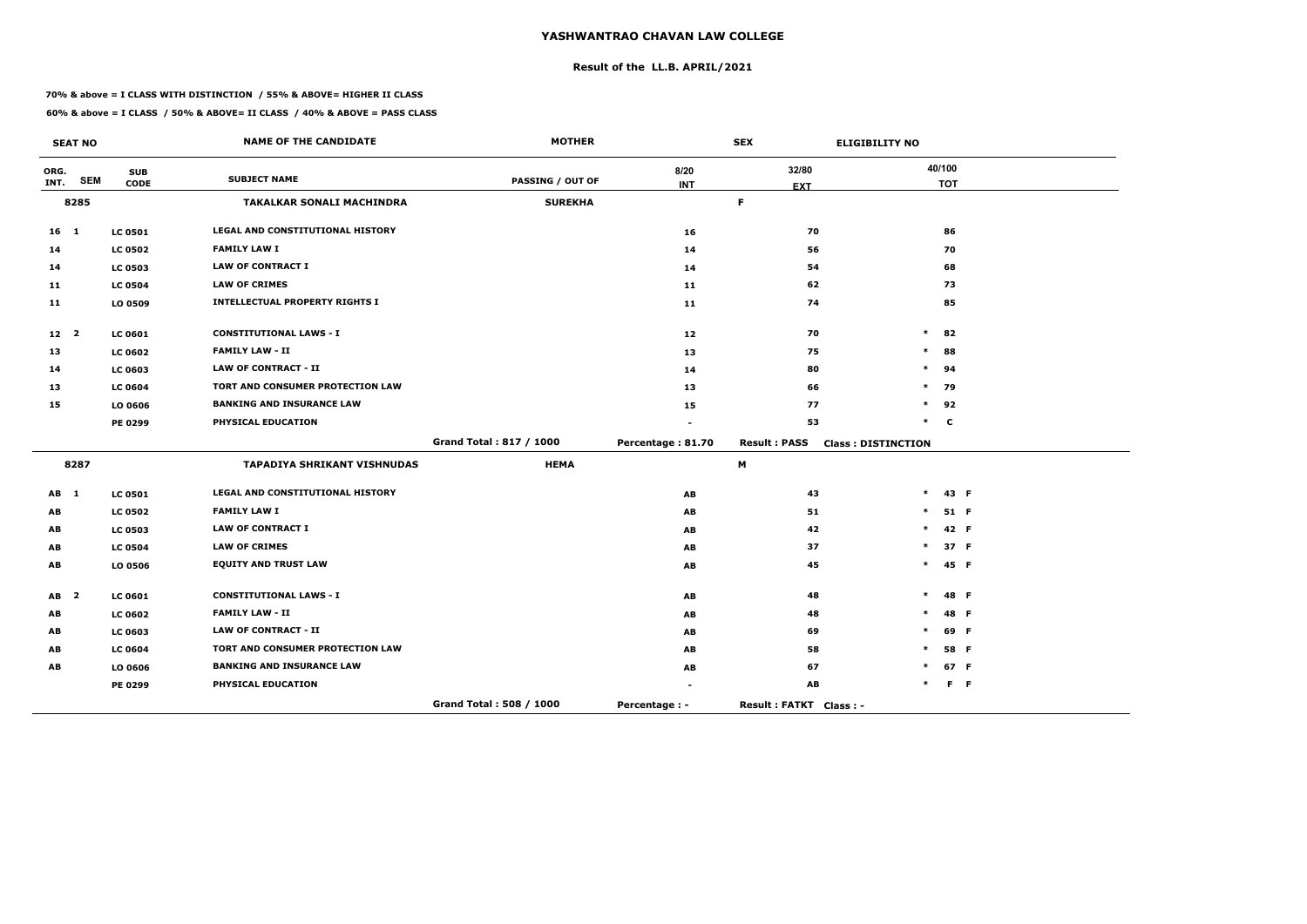## **Result of the LL.B. APRIL/2021**

#### **70% & above = I CLASS WITH DISTINCTION / 55% & ABOVE= HIGHER II CLASS**

|               | <b>SEAT NO</b>          |                           | <b>NAME OF THE CANDIDATE</b>            | <b>MOTHER</b>           |                      | <b>SEX</b>                        | <b>ELIGIBILITY NO</b>     |
|---------------|-------------------------|---------------------------|-----------------------------------------|-------------------------|----------------------|-----------------------------------|---------------------------|
| ORG.<br>INT.  | <b>SEM</b>              | <b>SUB</b><br><b>CODE</b> | <b>SUBJECT NAME</b>                     | <b>PASSING / OUT OF</b> | 8/20<br><b>INT</b>   | 32/80<br><b>EXT</b>               | 40/100<br><b>TOT</b>      |
|               | 8290                    |                           | <b>THAKARE RAM DNYANESHWAR</b>          | <b>VANDANA</b>          |                      | $\boldsymbol{\mathsf{M}}$         |                           |
| $14 \quad 1$  |                         | <b>LC 0501</b>            | <b>LEGAL AND CONSTITUTIONAL HISTORY</b> |                         | 14                   | 80                                | 94                        |
| $15^{\wedge}$ |                         | <b>LC 0502</b>            | <b>FAMILY LAW I</b>                     |                         | 11                   | 32                                | 43                        |
| 17            |                         | <b>LC 0503</b>            | <b>LAW OF CONTRACT I</b>                |                         | 17                   | 66                                | 83                        |
| 12            |                         | <b>LC 0504</b>            | <b>LAW OF CRIMES</b>                    |                         | 12                   | 78                                | 90                        |
| 13            |                         | LO 0506                   | <b>EQUITY AND TRUST LAW</b>             |                         | 13                   | 80                                | 93                        |
| $11 \quad 2$  |                         | <b>LC 0601</b>            | <b>CONSTITUTIONAL LAWS - I</b>          |                         | 11                   | 66                                | 77<br>$\ast$              |
| 13            |                         | <b>LC 0602</b>            | <b>FAMILY LAW - II</b>                  |                         | 13                   | 56                                | $\ast$<br>69              |
| 15            |                         | LC 0603                   | <b>LAW OF CONTRACT - II</b>             |                         | 15                   | 80                                | $\ast$<br>95              |
| 16            |                         | <b>LC 0604</b>            | TORT AND CONSUMER PROTECTION LAW        |                         | 16                   | 75                                | $\ast$<br>91              |
| 15            |                         | LO 0607                   | PENOLOGY AND VICTIMOLOGY                |                         | 15                   | 80                                | $\ast$<br>95              |
|               |                         | PE 0299                   | PHYSICAL EDUCATION                      |                         |                      | 71                                | $\ast$<br>A               |
|               |                         |                           |                                         | Grand Total: 832 / 1000 | Percentage: 83.20    | <b>Result: PASS</b>               | <b>Class: DISTINCTION</b> |
|               | 8291                    |                           | THORAT DHANANJAY MADHAVRAO              | <b>NANDA</b>            |                      | М                                 |                           |
| $13 \quad 1$  |                         | <b>LC 0501</b>            | LEGAL AND CONSTITUTIONAL HISTORY        |                         | 13                   | 69                                | 82                        |
| 14            |                         | <b>LC 0502</b>            | <b>FAMILY LAW I</b>                     |                         | 14                   | 66                                | 80                        |
| 11            |                         | <b>LC 0503</b>            | <b>LAW OF CONTRACT I</b>                |                         | 11                   | 66                                | 77                        |
| 11            |                         | <b>LC 0504</b>            | <b>LAW OF CRIMES</b>                    |                         | 11                   | 74                                | 85                        |
| 10            |                         | LO 0509                   | <b>INTELLECTUAL PROPERTY RIGHTS I</b>   |                         | 10                   | 74                                | 84                        |
| 9             | $\overline{\mathbf{2}}$ | LC 0601                   | <b>CONSTITUTIONAL LAWS - I</b>          |                         | 09                   | 75                                | $\ast$<br>84              |
| 12            |                         | <b>LC 0602</b>            | <b>FAMILY LAW - II</b>                  |                         | 12                   | 67                                | 79<br>$\ast$              |
| 9             |                         | LC 0603                   | <b>LAW OF CONTRACT - II</b>             |                         | 09                   | 75                                | 84<br>$\ast$              |
| 11            |                         | <b>LC 0604</b>            | TORT AND CONSUMER PROTECTION LAW        |                         | 11                   | 72                                | $\ast$<br>83              |
| AB            |                         | LO 0609                   | <b>INTELLECTUAL PROPERTY RIGHTS -II</b> |                         | AB                   | 78                                | 78 F<br>$\ast$            |
|               |                         | PE 0299                   | PHYSICAL EDUCATION                      |                         |                      | 62                                | В<br>$\ast$               |
|               |                         |                           |                                         | Grand Total: 816 / 1000 | <b>Percentage: -</b> | <b>Result: FAIL</b><br>$Class: -$ |                           |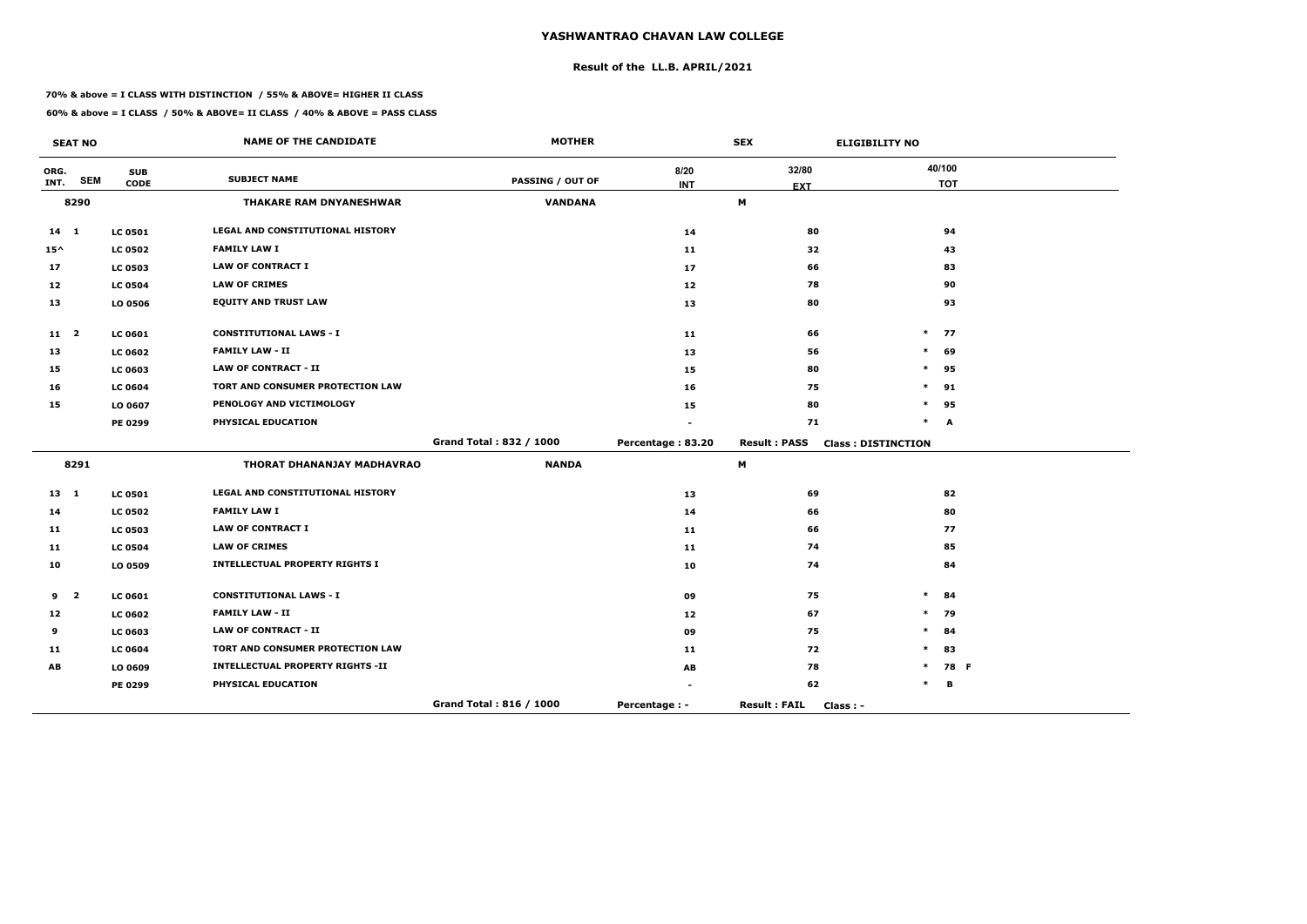## **Result of the LL.B. APRIL/2021**

#### **70% & above = I CLASS WITH DISTINCTION / 55% & ABOVE= HIGHER II CLASS**

 $\overline{\phantom{a}}$ 

|                 | <b>SEAT NO</b>          |                | <b>NAME OF THE CANDIDATE</b>               | <b>MOTHER</b>           |                   | <b>SEX</b>          | <b>ELIGIBILITY NO</b>     |
|-----------------|-------------------------|----------------|--------------------------------------------|-------------------------|-------------------|---------------------|---------------------------|
| ORG.            | <b>SEM</b>              | <b>SUB</b>     | <b>SUBJECT NAME</b>                        | <b>PASSING / OUT OF</b> | 8/20              | 32/80               | 40/100                    |
| INT.            |                         | <b>CODE</b>    |                                            |                         | <b>INT</b>        | <b>EXT</b>          | <b>TOT</b>                |
|                 | 8293                    |                | THOSARE RAVINDRA RAMBHAU                   | <b>SAVITA</b>           |                   | M                   |                           |
| $15 \quad 1$    |                         | <b>LC 0501</b> | <b>LEGAL AND CONSTITUTIONAL HISTORY</b>    |                         | 15                | 74                  | 89                        |
| 14              |                         | <b>LC 0502</b> | <b>FAMILY LAW I</b>                        |                         | 14                | 46                  | 60                        |
| 13              |                         | <b>LC 0503</b> | <b>LAW OF CONTRACT I</b>                   |                         | 13                | 56                  | 69                        |
| 12              |                         | <b>LC 0504</b> | <b>LAW OF CRIMES</b>                       |                         | 12                | 56                  | 68                        |
| 16              |                         | LO 0507        | CRIMINAL PSYCHOLOGY AND CRIMINAL SOCIOLOGY |                         | 16                | 75                  | 91                        |
| 13 <sub>2</sub> |                         | <b>LC 0601</b> | <b>CONSTITUTIONAL LAWS - I</b>             |                         | 13                | 66                  | $\ast$<br>79              |
| 14              |                         | <b>LC 0602</b> | <b>FAMILY LAW - II</b>                     |                         | 14                | 70                  | $\ast$<br>84              |
| 12              |                         | LC 0603        | <b>LAW OF CONTRACT - II</b>                |                         | 12                | 80                  | $\ast$<br>92              |
| 13              |                         | <b>LC 0604</b> | TORT AND CONSUMER PROTECTION LAW           |                         | 13                | 62                  | 75<br>$\ast$              |
| 15              |                         | LO 0607        | PENOLOGY AND VICTIMOLOGY                   |                         | 15                | 74                  | $\ast$<br>89              |
|                 |                         | <b>PE 0299</b> | PHYSICAL EDUCATION                         |                         |                   | 68                  | $\ast$<br>B               |
|                 |                         |                |                                            | Grand Total: 796 / 1000 | Percentage: 79.60 | <b>Result: PASS</b> | <b>Class: DISTINCTION</b> |
|                 | 8294                    |                | TIWARI AMIT SHASHIKANT                     | <b>ANJALI</b>           |                   | M                   |                           |
| $16^{\wedge} 1$ |                         | <b>LC 0501</b> | LEGAL AND CONSTITUTIONAL HISTORY           |                         | 16                | 51                  | 67                        |
| 13              |                         | <b>LC 0502</b> | <b>FAMILY LAW I</b>                        |                         | 13                | 61                  | 74                        |
| 14              |                         | <b>LC 0503</b> | <b>LAW OF CONTRACT I</b>                   |                         | 14                | 51                  | 65                        |
| 14              |                         | <b>LC 0504</b> | <b>LAW OF CRIMES</b>                       |                         | 14                | 70                  | 84                        |
| 15              |                         | LO 0507        | CRIMINAL PSYCHOLOGY AND CRIMINAL SOCIOLOGY |                         | 15                | 64                  | 79                        |
| 13              | $\overline{\mathbf{2}}$ | <b>LC 0601</b> | <b>CONSTITUTIONAL LAWS - I</b>             |                         | 13                | 72                  | 85<br>$\ast$              |
| 12              |                         | <b>LC 0602</b> | <b>FAMILY LAW - II</b>                     |                         | 12                | 69                  | 81<br>*                   |
| 14              |                         | <b>LC 0603</b> | <b>LAW OF CONTRACT - II</b>                |                         | 14                | 80                  | 94<br>$\ast$              |
| 15              |                         | <b>LC 0604</b> | TORT AND CONSUMER PROTECTION LAW           |                         | 15                | 75                  | 90<br>$\ast$              |
| 14              |                         | LO 0607        | PENOLOGY AND VICTIMOLOGY                   |                         | 14                | 75                  | 89<br>$\ast$              |
|                 |                         | <b>PE 0299</b> | PHYSICAL EDUCATION                         |                         |                   | 65                  | $\ast$<br>B               |
|                 |                         |                |                                            | Grand Total: 808 / 1000 | Percentage: 80.80 | <b>Result: PASS</b> | <b>Class: DISTINCTION</b> |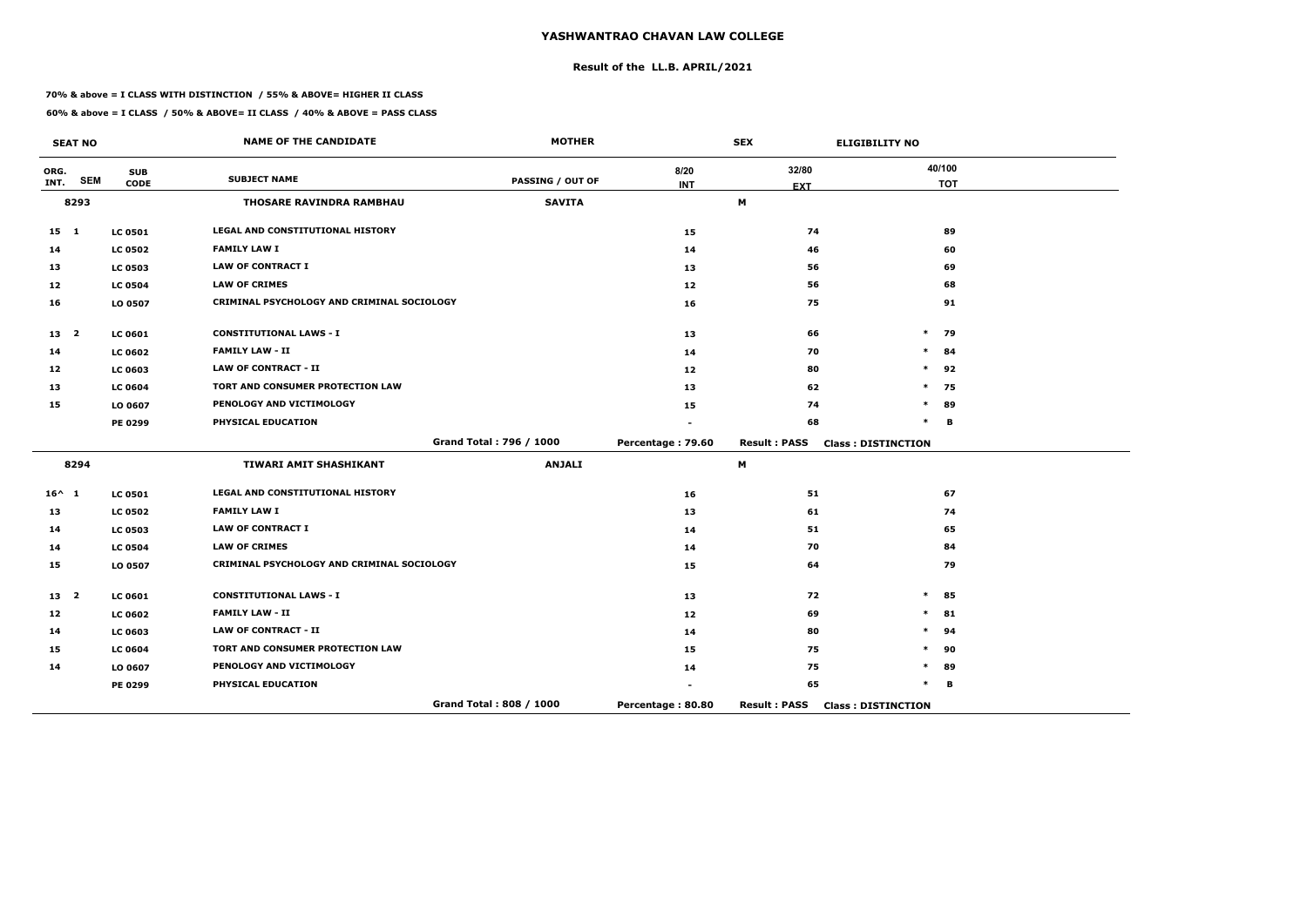## **Result of the LL.B. APRIL/2021**

#### **70% & above = I CLASS WITH DISTINCTION / 55% & ABOVE= HIGHER II CLASS**

|                 | <b>SEAT NO</b> |                           | <b>NAME OF THE CANDIDATE</b>            | <b>MOTHER</b>           |                    | <b>SEX</b>                        | <b>ELIGIBILITY NO</b>     |
|-----------------|----------------|---------------------------|-----------------------------------------|-------------------------|--------------------|-----------------------------------|---------------------------|
| ORG.<br>INT.    | <b>SEM</b>     | <b>SUB</b><br><b>CODE</b> | <b>SUBJECT NAME</b>                     | <b>PASSING / OUT OF</b> | 8/20<br><b>INT</b> | 32/80<br><b>EXT</b>               | 40/100<br><b>TOT</b>      |
|                 | 8295           |                           | <b>TONPE ABOLI VIJAY</b>                | <b>APARNA</b>           |                    | F.                                |                           |
| $13^{\wedge} 1$ |                | <b>LC 0501</b>            | LEGAL AND CONSTITUTIONAL HISTORY        |                         | 12                 | 37                                | 49                        |
| $15^{\wedge}$   |                | <b>LC 0502</b>            | <b>FAMILY LAW I</b>                     |                         | 15                 | 46                                | 61                        |
| 11              |                | <b>LC 0503</b>            | <b>LAW OF CONTRACT I</b>                |                         | 11                 | AB                                | $\ast$<br>11 F            |
| 11              |                | <b>LC 0504</b>            | <b>LAW OF CRIMES</b>                    |                         | 11                 | 61                                | 72                        |
| 14              |                | LO 0509                   | <b>INTELLECTUAL PROPERTY RIGHTS I</b>   |                         | 14                 | 46                                | $\pmb{\ast}$<br>60        |
| 11 <sub>2</sub> |                | <b>LC 0601</b>            | <b>CONSTITUTIONAL LAWS - I</b>          |                         | 11                 | 45                                | $\ast$<br>56              |
| $14^{\wedge}$   |                | <b>LC 0602</b>            | <b>FAMILY LAW - II</b>                  |                         | 12                 | 37                                | 49<br>$\ast$              |
| AB              |                | <b>LC 0603</b>            | <b>LAW OF CONTRACT - II</b>             |                         | AB                 | 61                                | 61 F<br>$\ast$            |
| $14^{\wedge}$   |                | <b>LC 0604</b>            | TORT AND CONSUMER PROTECTION LAW        |                         | 11                 | 32                                | 43<br>$\ast$              |
| 11              |                | LO 0609                   | <b>INTELLECTUAL PROPERTY RIGHTS -II</b> |                         | 11                 | 45                                | 56<br>$\ast$              |
|                 |                | <b>PE 0299</b>            | PHYSICAL EDUCATION                      |                         |                    | 55                                | $*$ C                     |
|                 |                |                           |                                         | Grand Total: 518 / 1000 | Percentage : -     | <b>Result: FAIL</b><br>$Class: -$ |                           |
|                 | 8296           |                           | <b>TUDME GAJANAN BHIMRAO</b>            | <b>JAYSHRI</b>          |                    | M                                 |                           |
| $12 \quad 1$    |                | <b>LC 0501</b>            | LEGAL AND CONSTITUTIONAL HISTORY        |                         | 12                 | 70                                | 82                        |
| 14              |                | <b>LC 0502</b>            | <b>FAMILY LAW I</b>                     |                         | 14                 | 77                                | 91                        |
| 15              |                | <b>LC 0503</b>            | <b>LAW OF CONTRACT I</b>                |                         | 15                 | 74                                | 89                        |
| 9               |                | <b>LC 0504</b>            | <b>LAW OF CRIMES</b>                    |                         | 9                  | 75                                | 84                        |
| 11              |                | LO 0509                   | <b>INTELLECTUAL PROPERTY RIGHTS I</b>   |                         | 11                 | 80                                | 91                        |
| $11 \quad 2$    |                | LC 0601                   | <b>CONSTITUTIONAL LAWS - I</b>          |                         | 11                 | 78                                | $\ast$<br>89              |
| 13              |                | <b>LC 0602</b>            | <b>FAMILY LAW - II</b>                  |                         | 13                 | 70                                | 83<br>$\ast$              |
| 13              |                | <b>LC 0603</b>            | <b>LAW OF CONTRACT - II</b>             |                         | 13                 | 80                                | 93<br>$\ast$              |
| 15              |                | <b>LC 0604</b>            | TORT AND CONSUMER PROTECTION LAW        |                         | 15                 | 70                                | $\ast$<br>85              |
| 8               |                | LO 0609                   | <b>INTELLECTUAL PROPERTY RIGHTS -II</b> |                         | 08                 | 80                                | $\ast$<br>88              |
|                 |                | PE 0299                   | PHYSICAL EDUCATION                      |                         |                    | 62                                | $\ast$<br>В               |
|                 |                |                           |                                         | Grand Total: 875 / 1000 | Percentage: 87.50  | <b>Result: PASS</b>               | <b>Class: DISTINCTION</b> |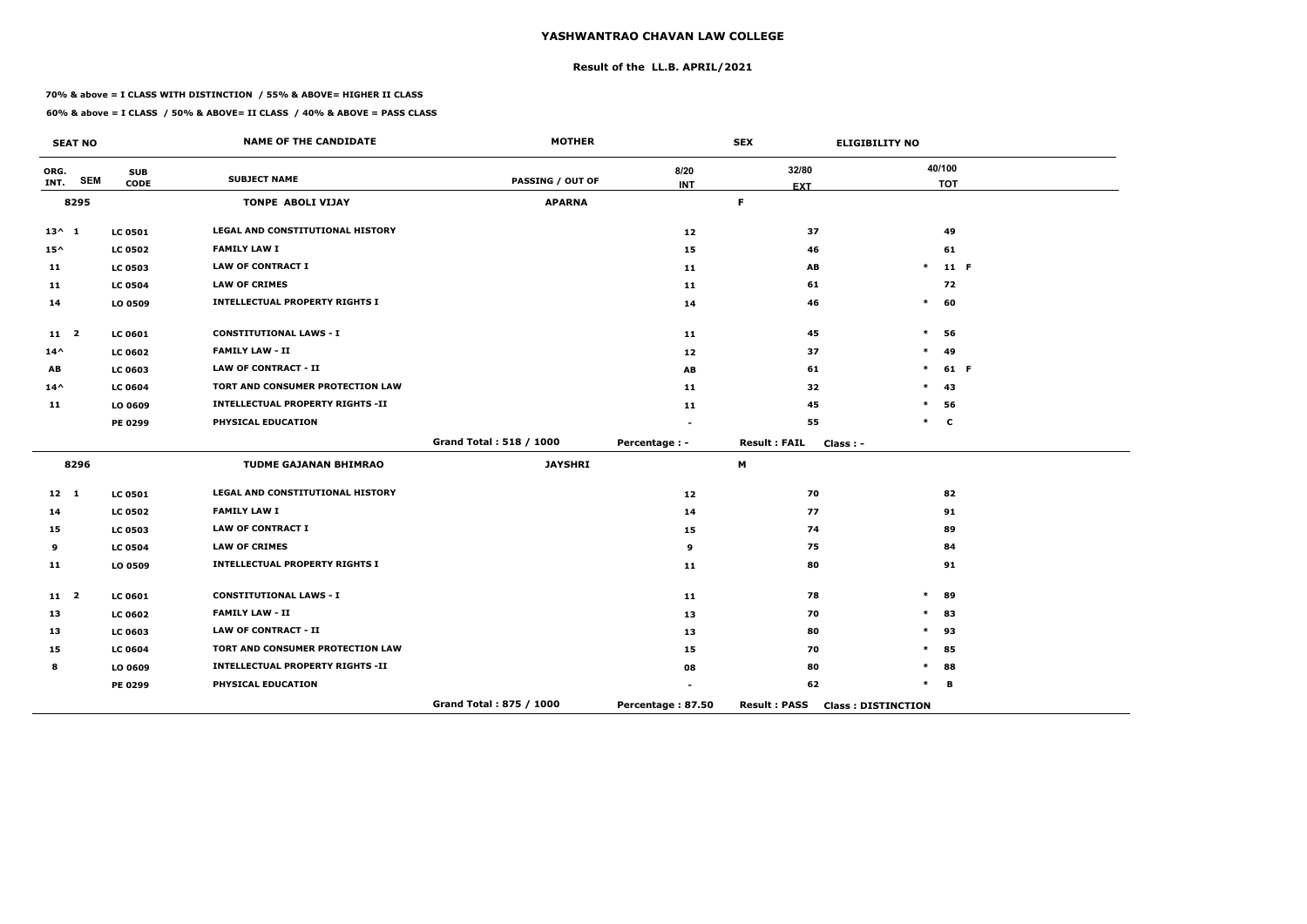## **Result of the LL.B. APRIL/2021**

#### **70% & above = I CLASS WITH DISTINCTION / 55% & ABOVE= HIGHER II CLASS**

|                 | <b>SEAT NO</b> |                           | <b>NAME OF THE CANDIDATE</b>               | <b>MOTHER</b>           |                    | <b>SEX</b>          | <b>ELIGIBILITY NO</b>     |
|-----------------|----------------|---------------------------|--------------------------------------------|-------------------------|--------------------|---------------------|---------------------------|
| ORG.<br>INT.    | <b>SEM</b>     | <b>SUB</b><br><b>CODE</b> | <b>SUBJECT NAME</b>                        | PASSING / OUT OF        | 8/20<br><b>INT</b> | 32/80<br><b>EXT</b> | 40/100<br><b>TOT</b>      |
|                 | 8297           |                           | <b>UDASEEN NITIN HEMANT</b>                | <b>BHARATI</b>          |                    | M                   |                           |
| $15$ 1          |                | <b>LC 0501</b>            | LEGAL AND CONSTITUTIONAL HISTORY           |                         | 15                 | 75                  | 90                        |
| 14              |                | <b>LC 0502</b>            | <b>FAMILY LAW I</b>                        |                         | 14                 | 69                  | 83                        |
| 15              |                | <b>LC 0503</b>            | <b>LAW OF CONTRACT I</b>                   |                         | 15                 | 66                  | 81                        |
| 12              |                | <b>LC 0504</b>            | <b>LAW OF CRIMES</b>                       |                         | 12                 | 74                  | 86                        |
| 14              |                | LO 0507                   | CRIMINAL PSYCHOLOGY AND CRIMINAL SOCIOLOGY |                         | 14                 | 80                  | 94                        |
| 12 <sub>2</sub> |                | <b>LC 0601</b>            | <b>CONSTITUTIONAL LAWS - I</b>             |                         | 12                 | 67                  | $\ast$<br>79              |
| 13              |                | <b>LC 0602</b>            | <b>FAMILY LAW - II</b>                     |                         | 13                 | 69                  | $\ast$<br>82              |
| 13              |                | LC 0603                   | <b>LAW OF CONTRACT - II</b>                |                         | 13                 | 80                  | $\ast$<br>93              |
| 14              |                | <b>LC 0604</b>            | TORT AND CONSUMER PROTECTION LAW           |                         | 14                 | 75                  | $\ast$<br>89              |
| 14              |                | LO 0607                   | PENOLOGY AND VICTIMOLOGY                   |                         | 14                 | 80                  | $\ast$<br>94              |
|                 |                | PE 0299                   | PHYSICAL EDUCATION                         |                         |                    | 69                  | $\ast$<br>B               |
|                 |                |                           |                                            | Grand Total: 871 / 1000 | Percentage: 87.10  | <b>Result: PASS</b> | <b>Class: DISTINCTION</b> |
|                 | 8298           |                           | <b>UJAGARE VARSHA SUNIL</b>                | <b>SANGEETA</b>         |                    | $\mathsf F$         |                           |
| 16 <sub>1</sub> |                | <b>LC 0501</b>            | LEGAL AND CONSTITUTIONAL HISTORY           |                         | 16                 | 69                  | 85                        |
| 15              |                | <b>LC 0502</b>            | <b>FAMILY LAW I</b>                        |                         | 15                 | 56                  | 71                        |
| $15^{\wedge}$   |                | <b>LC 0503</b>            | <b>LAW OF CONTRACT I</b>                   |                         | 15                 | 48                  | 63                        |
| 14              |                | <b>LC 0504</b>            | <b>LAW OF CRIMES</b>                       |                         | 14                 | 54                  | 68                        |
| 15              |                | LO 0506                   | <b>EQUITY AND TRUST LAW</b>                |                         | 15                 | 70                  | 85                        |
| 12 <sup>2</sup> |                | LC 0601                   | <b>CONSTITUTIONAL LAWS - I</b>             |                         | 12                 | 61                  | $\ast$<br>73              |
| 15              |                | <b>LC 0602</b>            | <b>FAMILY LAW - II</b>                     |                         | 15                 | 62                  | $\ast$<br>77              |
| 13              |                | LC 0603                   | <b>LAW OF CONTRACT - II</b>                |                         | 13                 | 74                  | $\ast$<br>87              |
| 15              |                | <b>LC 0604</b>            | TORT AND CONSUMER PROTECTION LAW           |                         | 15                 | 58                  | $\ast$<br>73              |
| 15              |                | LO 0606                   | <b>BANKING AND INSURANCE LAW</b>           |                         | 15                 | 74                  | 89<br>$\ast$              |
|                 |                | PE 0299                   | PHYSICAL EDUCATION                         |                         |                    | 64                  | $\ast$<br>B               |
|                 |                |                           |                                            | Grand Total: 771 / 1000 | Percentage: 77.10  | <b>Result: PASS</b> | <b>Class: DISTINCTION</b> |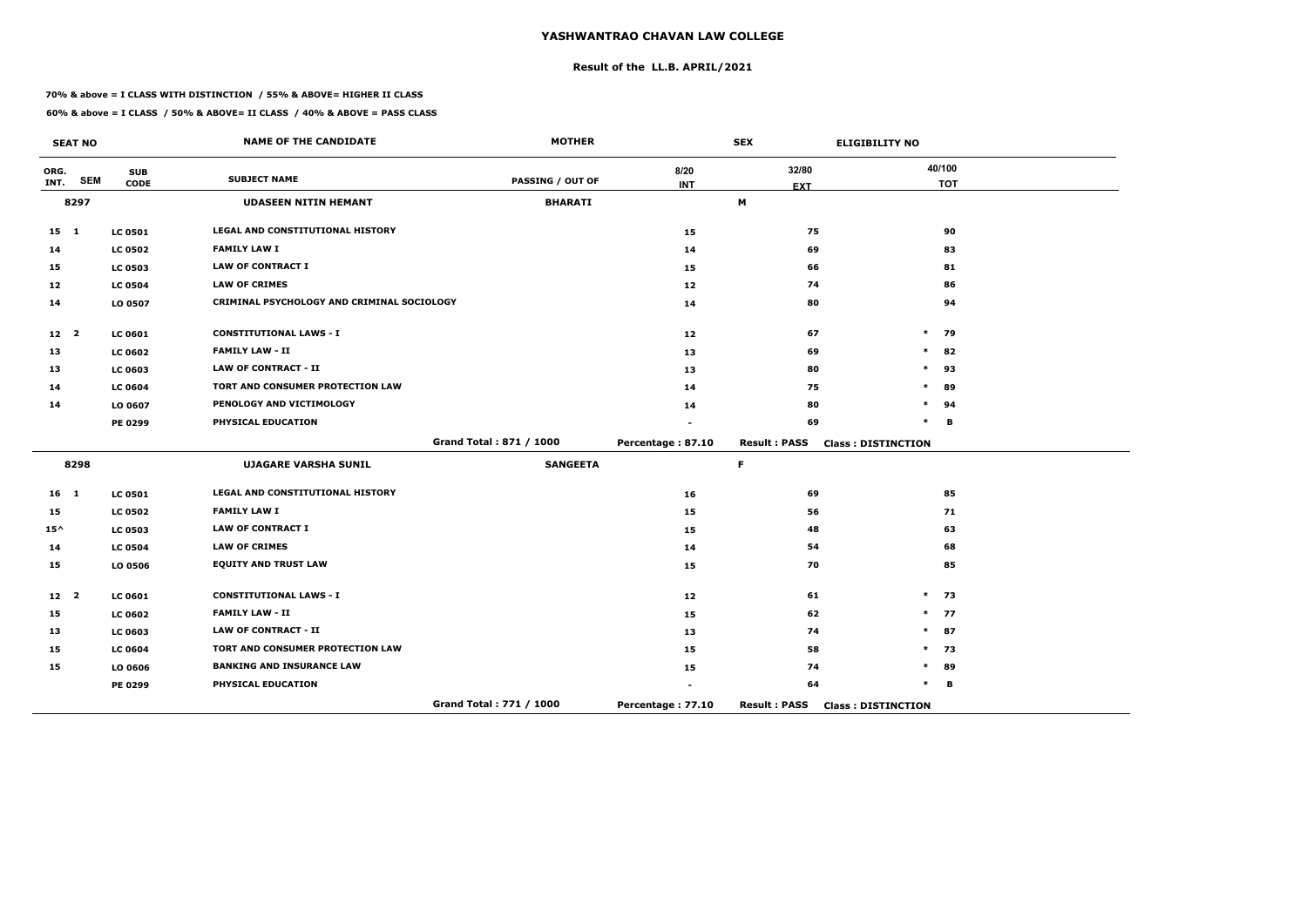## **Result of the LL.B. APRIL/2021**

#### **70% & above = I CLASS WITH DISTINCTION / 55% & ABOVE= HIGHER II CLASS**

|                 | <b>SEAT NO</b> |                           | <b>NAME OF THE CANDIDATE</b>            | <b>MOTHER</b>           |                    | <b>SEX</b>          | <b>ELIGIBILITY NO</b>     |
|-----------------|----------------|---------------------------|-----------------------------------------|-------------------------|--------------------|---------------------|---------------------------|
| ORG.<br>INT.    | <b>SEM</b>     | <b>SUB</b><br><b>CODE</b> | <b>SUBJECT NAME</b>                     | <b>PASSING / OUT OF</b> | 8/20<br><b>INT</b> | 32/80<br><b>EXT</b> | 40/100<br><b>TOT</b>      |
|                 | 8299           |                           | <b>UMAP KUNAL SUBHASH</b>               | <b>SUNANDA</b>          |                    | M                   |                           |
| $15 \quad 1$    |                | <b>LC 0501</b>            | LEGAL AND CONSTITUTIONAL HISTORY        |                         | 15                 | 51                  | 66                        |
| 15              |                | <b>LC 0502</b>            | <b>FAMILY LAW I</b>                     |                         | 15                 | 59                  | 74                        |
| $17^$           |                | <b>LC 0503</b>            | <b>LAW OF CONTRACT I</b>                |                         | 17                 | 56                  | 73                        |
| 11              |                | <b>LC 0504</b>            | <b>LAW OF CRIMES</b>                    |                         | 11                 | 62                  | 73                        |
| 15              |                | LO 0506                   | <b>EQUITY AND TRUST LAW</b>             |                         | 15                 | 80                  | 95                        |
| 12 <sub>2</sub> |                | <b>LC 0601</b>            | <b>CONSTITUTIONAL LAWS - I</b>          |                         | 12                 | 66                  | $\ast$<br>78              |
| 13              |                | <b>LC 0602</b>            | <b>FAMILY LAW - II</b>                  |                         | 13                 | 62                  | $\ast$<br>75              |
| 13              |                | <b>LC 0603</b>            | <b>LAW OF CONTRACT - II</b>             |                         | 13                 | 80                  | $\ast$<br>93              |
| 16              |                | <b>LC 0604</b>            | TORT AND CONSUMER PROTECTION LAW        |                         | 16                 | 66                  | 82<br>$\ast$              |
| 15              |                | LO 0606                   | <b>BANKING AND INSURANCE LAW</b>        |                         | 15                 | 74                  | $\ast$<br>89              |
|                 |                | PE 0299                   | PHYSICAL EDUCATION                      |                         |                    | 63                  | $\ast$<br>B               |
|                 |                |                           |                                         | Grand Total: 798 / 1000 | Percentage: 79.80  | <b>Result: PASS</b> | <b>Class: DISTINCTION</b> |
|                 | 8300           |                           | <b>UMAP AJINKYA SUBHASH</b>             | <b>SUNANDA</b>          |                    | M                   |                           |
| $15 \quad 1$    |                | <b>LC 0501</b>            | <b>LEGAL AND CONSTITUTIONAL HISTORY</b> |                         | 15                 | 53                  | 68                        |
| 13              |                | <b>LC 0502</b>            | <b>FAMILY LAW I</b>                     |                         | 13                 | 59                  | 72                        |
| 13              |                | <b>LC 0503</b>            | <b>LAW OF CONTRACT I</b>                |                         | 13                 | 50                  | 63                        |
| 11              |                | <b>LC 0504</b>            | <b>LAW OF CRIMES</b>                    |                         | 11                 | 50                  | 61                        |
| 14              |                | LO 0506                   | <b>EQUITY AND TRUST LAW</b>             |                         | 14                 | 77                  | 91                        |
| 13 <sup>2</sup> |                | LC 0601                   | <b>CONSTITUTIONAL LAWS - I</b>          |                         | 13                 | 69                  | $\ast$<br>82              |
| 13              |                | <b>LC 0602</b>            | <b>FAMILY LAW - II</b>                  |                         | 13                 | 56                  | 69<br>$\ast$              |
| 14              |                | <b>LC 0603</b>            | <b>LAW OF CONTRACT - II</b>             |                         | 14                 | 70                  | *<br>84                   |
| 16              |                | <b>LC 0604</b>            | TORT AND CONSUMER PROTECTION LAW        |                         | 16                 | 70                  | $\ast$<br>86              |
| 14              |                | LO 0606                   | <b>BANKING AND INSURANCE LAW</b>        |                         | 14                 | 70                  | *<br>84                   |
|                 |                | PE 0299                   | PHYSICAL EDUCATION                      |                         |                    | 61                  | $\ast$<br>В               |
|                 |                |                           |                                         | Grand Total: 762 / 1000 | Percentage: 76.20  | <b>Result: PASS</b> | <b>Class: DISTINCTION</b> |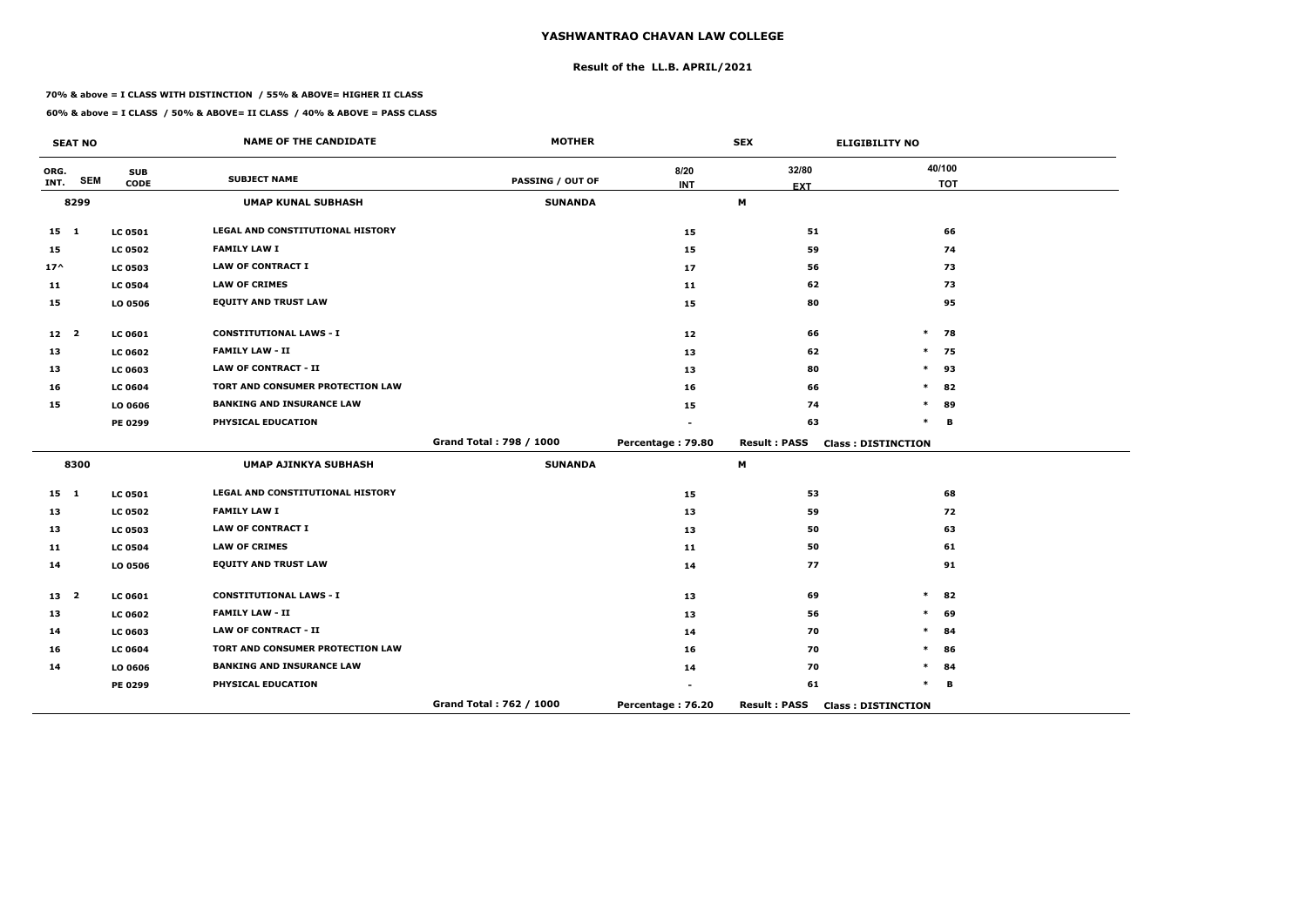## **Result of the LL.B. APRIL/2021**

#### **70% & above = I CLASS WITH DISTINCTION / 55% & ABOVE= HIGHER II CLASS**

|              | <b>SEAT NO</b>          |                           | <b>NAME OF THE CANDIDATE</b>               | <b>MOTHER</b>           |                | <b>SEX</b><br><b>ELIGIBILITY NO</b> |        |                      |         |
|--------------|-------------------------|---------------------------|--------------------------------------------|-------------------------|----------------|-------------------------------------|--------|----------------------|---------|
| ORG.<br>INT. | <b>SEM</b>              | <b>SUB</b><br><b>CODE</b> | <b>SUBJECT NAME</b>                        | <b>PASSING / OUT OF</b> | 8/20           | 32/80                               |        | 40/100<br><b>TOT</b> |         |
|              | 8301                    |                           | VAISHNAV SONALI RADHESHYAM                 | <b>CHHAYA</b>           | <b>INT</b>     | <b>EXT</b><br>F.                    |        |                      |         |
|              |                         |                           |                                            |                         |                |                                     |        |                      |         |
| $14$ 1       |                         | <b>LC 0501</b>            | LEGAL AND CONSTITUTIONAL HISTORY           |                         | 14             | 70                                  |        | 84                   |         |
| 13           |                         | <b>LC 0502</b>            | <b>FAMILY LAW I</b>                        |                         | 13             | 80                                  |        | 93                   |         |
| 12           |                         | <b>LC 0503</b>            | <b>LAW OF CONTRACT I</b>                   |                         | 12             | 69                                  |        | 81                   |         |
| 8            |                         | <b>LC 0504</b>            | <b>LAW OF CRIMES</b>                       |                         | 8              | 61                                  |        | 69                   |         |
| 12           |                         | LO 0507                   | CRIMINAL PSYCHOLOGY AND CRIMINAL SOCIOLOGY |                         | 12             | 80                                  |        | 92                   |         |
| AB           | $\overline{\mathbf{2}}$ | LC 0601                   | <b>CONSTITUTIONAL LAWS - I</b>             |                         | AB             | 70                                  | $\ast$ |                      | 70 F    |
| AB           |                         | <b>LC 0602</b>            | <b>FAMILY LAW - II</b>                     |                         | AB             | 45                                  | $\ast$ |                      | 45 F    |
| AB           |                         | <b>LC 0603</b>            | <b>LAW OF CONTRACT - II</b>                |                         | AB             | 78                                  | $\ast$ |                      | 78 F    |
| AB           |                         | <b>LC 0604</b>            | TORT AND CONSUMER PROTECTION LAW           |                         | AB             | 64                                  | $\ast$ |                      | 64 F    |
| AB           |                         | LO 0607                   | PENOLOGY AND VICTIMOLOGY                   |                         | AB             | 70                                  | $\ast$ |                      | 70 F    |
|              |                         | PE 0299                   | PHYSICAL EDUCATION                         |                         |                | AB                                  | $\ast$ |                      | $F - F$ |
|              |                         |                           |                                            | Grand Total: 746 / 1000 | Percentage : - | Result: FATKT Class: -              |        |                      |         |
|              | 8302                    |                           | <b>VAKHARIA CHAITANYA SUNIL</b>            | <b>SUSHMA</b>           |                | M                                   |        |                      |         |
| $14 \quad 1$ |                         | <b>LC 0501</b>            | LEGAL AND CONSTITUTIONAL HISTORY           |                         | 14             | 74                                  |        | 88                   |         |
| 12           |                         | <b>LC 0502</b>            | <b>FAMILY LAW I</b>                        |                         | 12             | 62                                  |        | 74                   |         |
| 14           |                         | <b>LC 0503</b>            | <b>LAW OF CONTRACT I</b>                   |                         | 14             | 69                                  |        | 83                   |         |
| 10           |                         | <b>LC 0504</b>            | <b>LAW OF CRIMES</b>                       |                         | 10             | 72                                  |        | 82                   |         |
| AB           |                         | LO 0506                   | <b>EQUITY AND TRUST LAW</b>                |                         | AB             | 80                                  |        |                      | 80 F    |
| 10           | $\overline{\mathbf{2}}$ | <b>LC 0601</b>            | <b>CONSTITUTIONAL LAWS - I</b>             |                         | 10             | 80                                  | $\ast$ | 90                   |         |
| 12           |                         | <b>LC 0602</b>            | <b>FAMILY LAW - II</b>                     |                         | 12             | 67                                  | $\ast$ | 79                   |         |
| 12           |                         | <b>LC 0603</b>            | <b>LAW OF CONTRACT - II</b>                |                         | 12             | 80                                  | $\ast$ | 92                   |         |
| 14           |                         | <b>LC 0604</b>            | TORT AND CONSUMER PROTECTION LAW           |                         | 14             | 80                                  | $\ast$ | 94                   |         |
| 13           |                         | LO 0606                   | <b>BANKING AND INSURANCE LAW</b>           |                         | 13             | 80                                  | $\ast$ | 93                   |         |
|              |                         | PE 0299                   | PHYSICAL EDUCATION                         |                         |                | 65                                  | $\ast$ | В                    |         |
|              |                         |                           |                                            | Grand Total: 855 / 1000 | Percentage : - | <b>Result: FAIL</b><br>Class : -    |        |                      |         |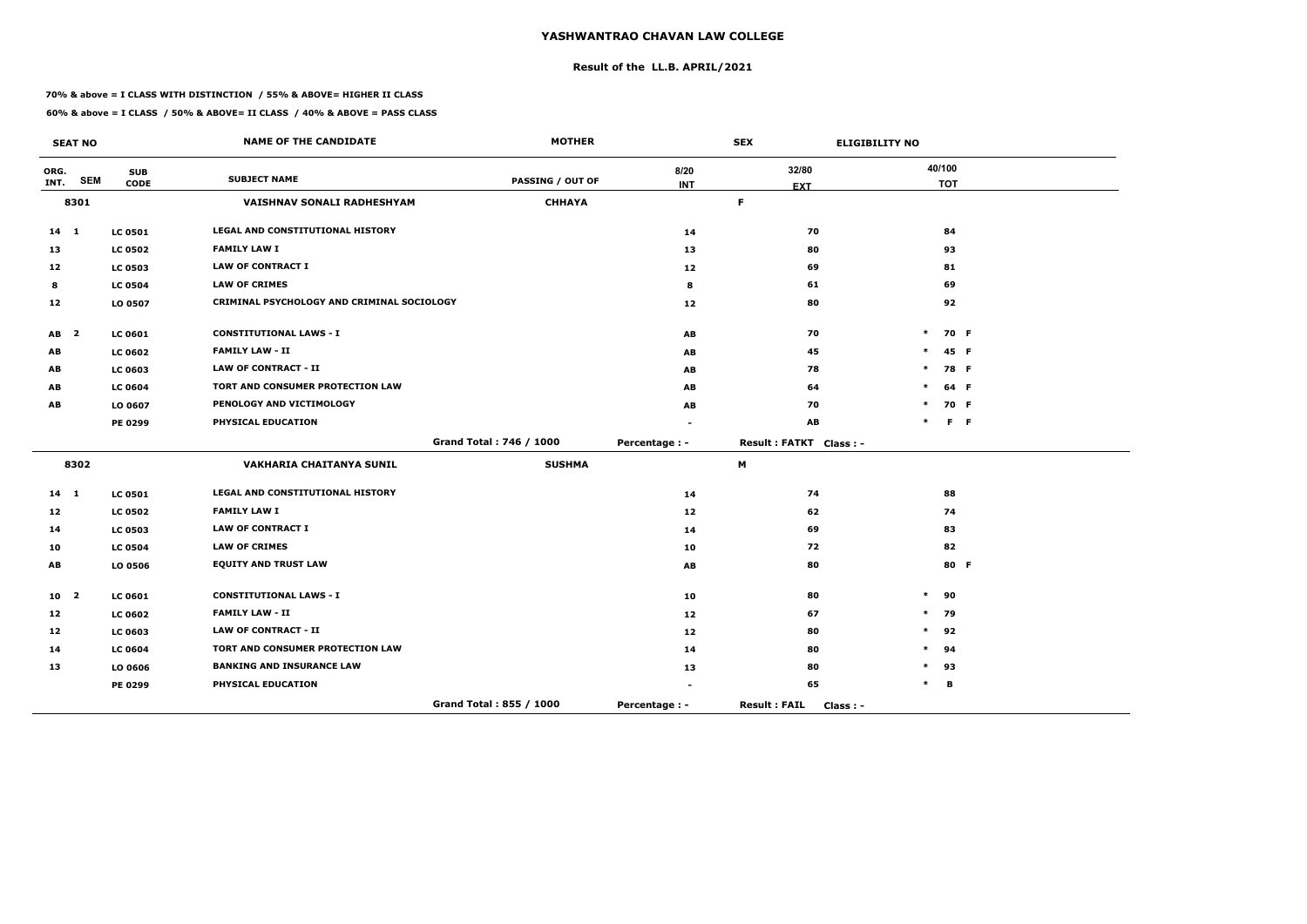## **Result of the LL.B. APRIL/2021**

#### **70% & above = I CLASS WITH DISTINCTION / 55% & ABOVE= HIGHER II CLASS**

|                 | <b>SEAT NO</b> |                           | <b>NAME OF THE CANDIDATE</b>               | <b>MOTHER</b>           |                    | <b>SEX</b>          | <b>ELIGIBILITY NO</b>     |
|-----------------|----------------|---------------------------|--------------------------------------------|-------------------------|--------------------|---------------------|---------------------------|
| ORG.<br>INT.    | <b>SEM</b>     | <b>SUB</b><br><b>CODE</b> | <b>SUBJECT NAME</b>                        | <b>PASSING / OUT OF</b> | 8/20<br><b>INT</b> | 32/80<br><b>EXT</b> | 40/100<br><b>TOT</b>      |
|                 | 8303           |                           | <b>VANDRE SUJIT SUDAM</b>                  | <b>SUDHA</b>            |                    | M                   |                           |
| $11 \quad 1$    |                | <b>LC 0501</b>            | LEGAL AND CONSTITUTIONAL HISTORY           |                         | 11                 | 59                  | $\ast$<br>70              |
| 13              |                | <b>LC 0502</b>            | <b>FAMILY LAW I</b>                        |                         | 13                 | 72                  | 85<br>$\ast$              |
| 13              |                | <b>LC 0503</b>            | <b>LAW OF CONTRACT I</b>                   |                         | 13                 | 53                  | 66<br>$\ast$              |
| 10              |                | <b>LC 0504</b>            | <b>LAW OF CRIMES</b>                       |                         | 10                 | 51                  | $\ast$<br>61              |
| 14              |                | LO 0507                   | CRIMINAL PSYCHOLOGY AND CRIMINAL SOCIOLOGY |                         | 14                 | 61                  | $\ast$<br>75              |
| 10 <sub>2</sub> |                | <b>LC 0601</b>            | <b>CONSTITUTIONAL LAWS - I</b>             |                         | 10                 | 62                  | $\ast$<br>72              |
| 10              |                | <b>LC 0602</b>            | <b>FAMILY LAW - II</b>                     |                         | 10                 | 53                  | $\ast$<br>63              |
| 12              |                | <b>LC 0603</b>            | <b>LAW OF CONTRACT - II</b>                |                         | 12                 | 70                  | $\ast$<br>82              |
| 14              |                | <b>LC 0604</b>            | TORT AND CONSUMER PROTECTION LAW           |                         | 14                 | 61                  | 75<br>$\ast$              |
| 14              |                | LO 0607                   | PENOLOGY AND VICTIMOLOGY                   |                         | 14                 | 58                  | $\ast$<br>72              |
|                 |                | PE 0299                   | PHYSICAL EDUCATION                         |                         |                    | 59                  | $\ast$<br>$\mathbf c$     |
|                 |                |                           |                                            | Grand Total: 722 / 1000 | Percentage: 72.20  | <b>Result: PASS</b> | <b>Class: DISTINCTION</b> |
|                 | 8306           |                           | VYAVAHARE PORNIMA DATTATRAY                | <b>SUNITA</b>           |                    | F.                  |                           |
| $14 \quad 1$    |                | <b>LC 0501</b>            | LEGAL AND CONSTITUTIONAL HISTORY           |                         | 14                 | 56                  | 70                        |
| 15              |                | <b>LC 0502</b>            | <b>FAMILY LAW I</b>                        |                         | 15                 | 62                  | 77                        |
| 16              |                | <b>LC 0503</b>            | <b>LAW OF CONTRACT I</b>                   |                         | 16                 | 66                  | 82                        |
| 13              |                | <b>LC 0504</b>            | <b>LAW OF CRIMES</b>                       |                         | 13                 | 66                  | 79                        |
| $17^$           |                | LO 0507                   | CRIMINAL PSYCHOLOGY AND CRIMINAL SOCIOLOGY |                         | 17                 | 56                  | 73                        |
| $11 \quad 2$    |                | <b>LC 0601</b>            | <b>CONSTITUTIONAL LAWS - I</b>             |                         | 11                 | 69                  | $\ast$<br>80              |
| 14              |                | <b>LC 0602</b>            | <b>FAMILY LAW - II</b>                     |                         | 14                 | 72                  | 86<br>$\ast$              |
| 14              |                | <b>LC 0603</b>            | <b>LAW OF CONTRACT - II</b>                |                         | 14                 | 74                  | 88<br>$\ast$              |
| 16              |                | <b>LC 0604</b>            | TORT AND CONSUMER PROTECTION LAW           |                         | 16                 | 62                  | $\ast$<br>78              |
| 14              |                | LO 0606                   | <b>BANKING AND INSURANCE LAW</b>           |                         | 14                 | 66                  | $\ast$<br>80              |
|                 |                | PE 0299                   | PHYSICAL EDUCATION                         |                         |                    | 68                  | $\ast$<br>B               |
|                 |                |                           |                                            | Grand Total: 793 / 1000 | Percentage: 79.30  | <b>Result: PASS</b> | <b>Class: DISTINCTION</b> |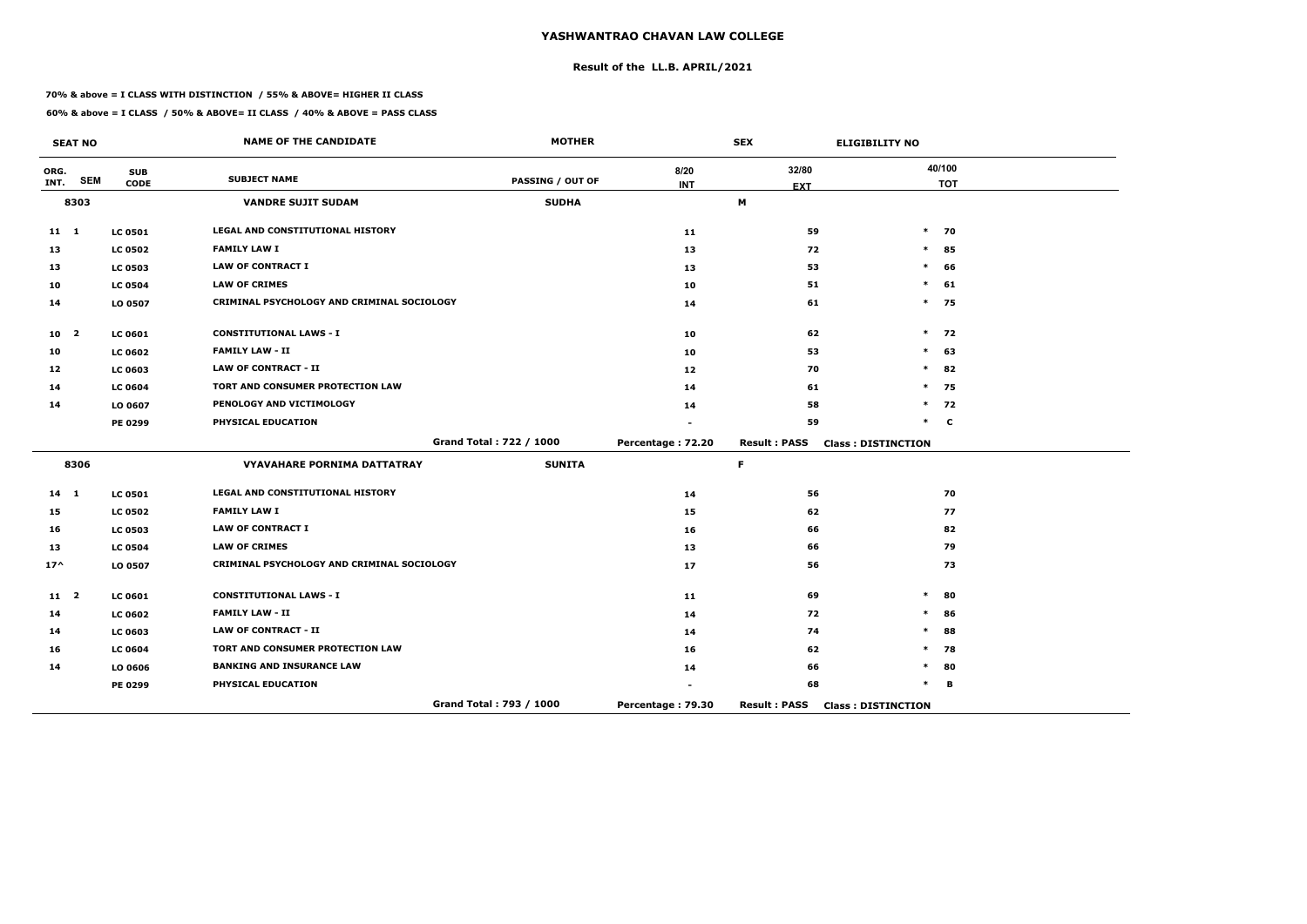## **Result of the LL.B. APRIL/2021**

#### **70% & above = I CLASS WITH DISTINCTION / 55% & ABOVE= HIGHER II CLASS**

 $\overline{\phantom{a}}$ 

|                 | <b>SEAT NO</b>          |                | <b>NAME OF THE CANDIDATE</b>            | <b>MOTHER</b>           |                   | <b>SEX</b>          | <b>ELIGIBILITY NO</b>     |
|-----------------|-------------------------|----------------|-----------------------------------------|-------------------------|-------------------|---------------------|---------------------------|
| ORG.            | <b>SEM</b>              | <b>SUB</b>     | <b>SUBJECT NAME</b>                     | <b>PASSING / OUT OF</b> | 8/20              | 32/80               | 40/100                    |
| INT.            |                         | <b>CODE</b>    |                                         |                         | <b>INT</b>        | <b>EXT</b>          | <b>TOT</b>                |
|                 | 8307                    |                | <b>WABLE AKSHADA CHANDRAKANT</b>        | <b>MANDAKINI</b>        |                   | $\mathsf F$         |                           |
| 16 <sub>1</sub> |                         | <b>LC 0501</b> | <b>LEGAL AND CONSTITUTIONAL HISTORY</b> |                         | 16                | 64                  | 80                        |
| $16^{\wedge}$   |                         | <b>LC 0502</b> | <b>FAMILY LAW I</b>                     |                         | 13                | 40                  | 53                        |
| 16              |                         | <b>LC 0503</b> | <b>LAW OF CONTRACT I</b>                |                         | 16                | 58                  | 74                        |
| $12^{\wedge}$   |                         | <b>LC 0504</b> | <b>LAW OF CRIMES</b>                    |                         | 11                | 32                  | 43                        |
| 10              |                         | LO 0509        | <b>INTELLECTUAL PROPERTY RIGHTS I</b>   |                         | 10                | 48                  | 58                        |
| 12 <sub>2</sub> |                         | <b>LC 0601</b> | <b>CONSTITUTIONAL LAWS - I</b>          |                         | 12 <sub>1</sub>   | 51                  | $\ast$<br>63              |
| 14              |                         | <b>LC 0602</b> | <b>FAMILY LAW - II</b>                  |                         | 14                | 64                  | $\ast$<br>78              |
| 14              |                         | LC 0603        | <b>LAW OF CONTRACT - II</b>             |                         | 14                | 80                  | $\ast$<br>94              |
| 16              |                         | <b>LC 0604</b> | TORT AND CONSUMER PROTECTION LAW        |                         | 16                | 61                  | $\ast$<br>77              |
| 16              |                         | LO 0607        | PENOLOGY AND VICTIMOLOGY                |                         | 16                | 66                  | $\ast$<br>82              |
|                 |                         | <b>PE 0299</b> | PHYSICAL EDUCATION                      |                         |                   | 68                  | $\ast$<br>B               |
|                 |                         |                |                                         | Grand Total: 702 / 1000 | Percentage: 70.20 | <b>Result: PASS</b> | <b>Class: DISTINCTION</b> |
|                 | 8308                    |                | <b>WADKAR HARSHADA BALU</b>             | <b>SANGITA</b>          |                   | $\mathsf F$         |                           |
| $15 \quad 1$    |                         | <b>LC 0501</b> | LEGAL AND CONSTITUTIONAL HISTORY        |                         | 15                | 59                  | 74                        |
| 15              |                         | <b>LC 0502</b> | <b>FAMILY LAW I</b>                     |                         | 15                | 64                  | 79                        |
| 16              |                         | <b>LC 0503</b> | <b>LAW OF CONTRACT I</b>                |                         | 16                | 74                  | 90                        |
| 11              |                         | <b>LC 0504</b> | <b>LAW OF CRIMES</b>                    |                         | 11                | 66                  | 77                        |
| 12              |                         | LO 0509        | <b>INTELLECTUAL PROPERTY RIGHTS I</b>   |                         | 12                | 74                  | 86                        |
| 13              | $\overline{\mathbf{2}}$ | <b>LC 0601</b> | <b>CONSTITUTIONAL LAWS - I</b>          |                         | 13                | 66                  | 79<br>$\ast$              |
| 16              |                         | <b>LC 0602</b> | <b>FAMILY LAW - II</b>                  |                         | 16                | 67                  | 83<br>$\ast$              |
| 15              |                         | LC 0603        | <b>LAW OF CONTRACT - II</b>             |                         | 15                | 80                  | 95<br>$\ast$              |
| 16              |                         | <b>LC 0604</b> | TORT AND CONSUMER PROTECTION LAW        |                         | 16                | 80                  | 96<br>$\ast$              |
| 11              |                         | LO 0609        | <b>INTELLECTUAL PROPERTY RIGHTS -II</b> |                         | 11                | 70                  | 81<br>$\ast$              |
|                 |                         | <b>PE 0299</b> | PHYSICAL EDUCATION                      |                         |                   | 68                  | $\ast$<br>B               |
|                 |                         |                |                                         | Grand Total: 840 / 1000 | Percentage: 84.00 | <b>Result: PASS</b> | <b>Class: DISTINCTION</b> |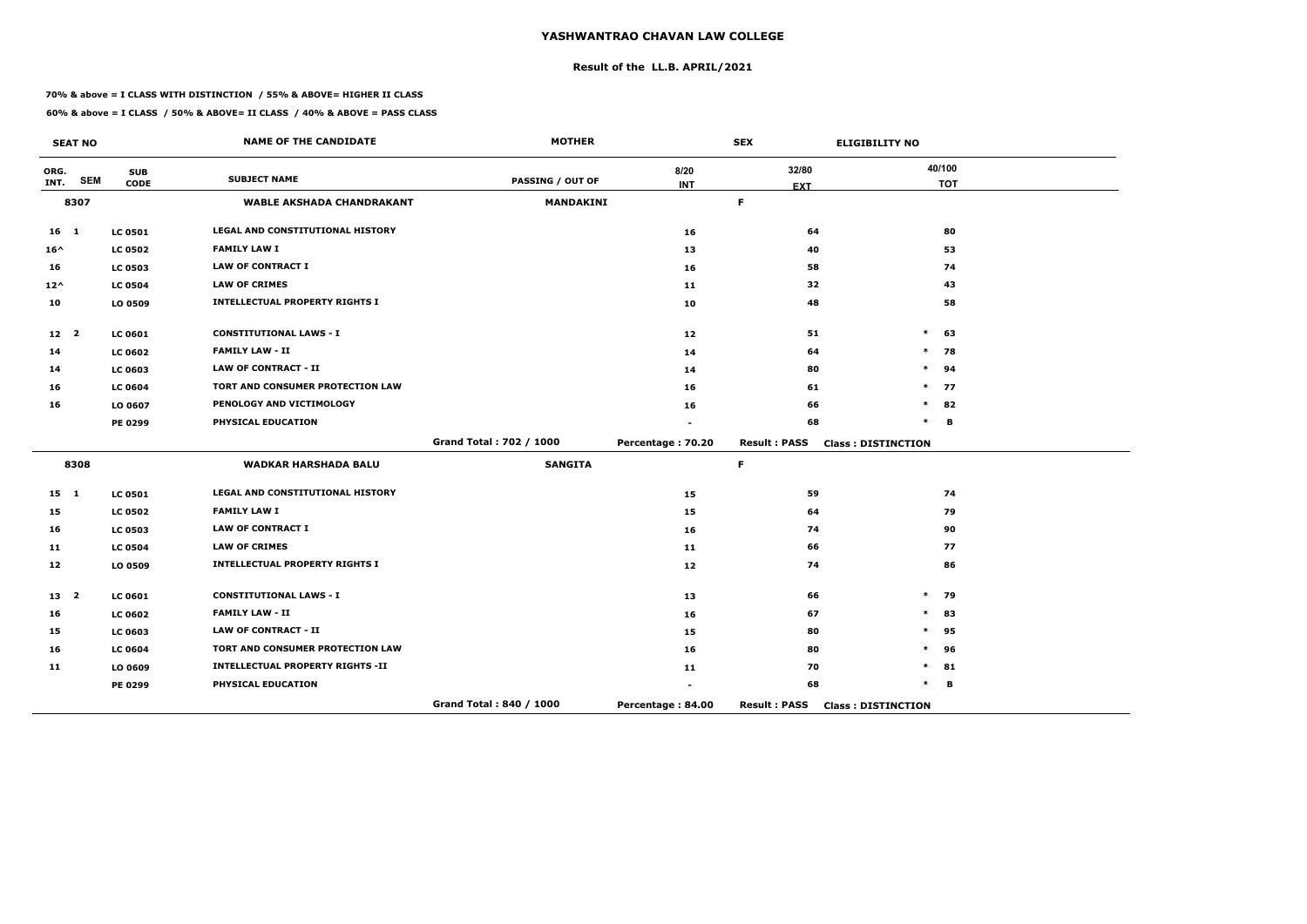## **Result of the LL.B. APRIL/2021**

#### **70% & above = I CLASS WITH DISTINCTION / 55% & ABOVE= HIGHER II CLASS**

### **60% & above = I CLASS / 50% & ABOVE= II CLASS / 40% & ABOVE = PASS CLASS**

 $\overline{\phantom{a}}$ 

|                | <b>SEAT NO</b>          |                | <b>NAME OF THE CANDIDATE</b>               | <b>MOTHER</b>           |                              | <b>SEX</b>                       | <b>ELIGIBILITY NO</b>     |
|----------------|-------------------------|----------------|--------------------------------------------|-------------------------|------------------------------|----------------------------------|---------------------------|
| ORG.           |                         | <b>SUB</b>     | <b>SUBJECT NAME</b>                        |                         | 8/20                         | 32/80                            | 40/100                    |
| INT.           | <b>SEM</b>              | <b>CODE</b>    |                                            | <b>PASSING / OUT OF</b> | <b>INT</b>                   | <b>EXT</b>                       | <b>TOT</b>                |
|                | 8310                    |                | <b>WAGHRULKAR MIHIR SHRIDHAR</b>           |                         | <b>SUNITA SHRIDHAR WAGHR</b> | M                                |                           |
| $17 \quad 1$   |                         | <b>LC 0501</b> | LEGAL AND CONSTITUTIONAL HISTORY           |                         | 17                           | 80                               | 97                        |
| 18             |                         | <b>LC 0502</b> | <b>FAMILY LAW I</b>                        |                         | 18                           | 67                               | 85                        |
| 16             |                         | <b>LC 0503</b> | <b>LAW OF CONTRACT I</b>                   |                         | 16                           | 74                               | 90                        |
| 15             |                         | <b>LC 0504</b> | <b>LAW OF CRIMES</b>                       |                         | 15                           | 75                               | 90                        |
| 13             |                         | LO 0509        | <b>INTELLECTUAL PROPERTY RIGHTS I</b>      |                         | 13                           | 67                               | 80                        |
| 14             | $\overline{\mathbf{2}}$ | <b>LC 0601</b> | <b>CONSTITUTIONAL LAWS - I</b>             |                         | 14                           | 58                               | $\ast$<br>72              |
| 17             |                         | <b>LC 0602</b> | <b>FAMILY LAW - II</b>                     |                         | 17                           | 80                               | 97<br>$\ast$              |
| 15             |                         | <b>LC 0603</b> | <b>LAW OF CONTRACT - II</b>                |                         | 15                           | 80                               | $\ast$<br>95              |
| 16             |                         | <b>LC 0604</b> | TORT AND CONSUMER PROTECTION LAW           |                         | 16                           | 77                               | $\ast$<br>93              |
| 12             |                         | LO 0609        | <b>INTELLECTUAL PROPERTY RIGHTS -II</b>    |                         | 12                           | 69                               | 81<br>$\ast$              |
|                |                         | PE 0299        | PHYSICAL EDUCATION                         |                         |                              | 68                               | $\ast$<br>B               |
|                |                         |                |                                            | Grand Total: 880 / 1000 | Percentage: 88.00            | <b>Result : PASS</b>             | <b>Class: DISTINCTION</b> |
|                | 8311                    |                | <b>WAKADE SWAPNIL MAGAN</b>                | <b>JAYASHREE</b>        |                              | М                                |                           |
| $14$ 1         |                         | <b>LC 0501</b> | LEGAL AND CONSTITUTIONAL HISTORY           |                         | 14                           | 59                               | $\ast$<br>73              |
| 14             |                         | <b>LC 0502</b> | <b>FAMILY LAW I</b>                        |                         | 14                           | 48                               | 62                        |
| 13             |                         | <b>LC 0503</b> | <b>LAW OF CONTRACT I</b>                   |                         | 13                           | 46                               | 59                        |
| 13             |                         | <b>LC 0504</b> | <b>LAW OF CRIMES</b>                       |                         | 13                           | 42                               | 55                        |
| 16             |                         | LO 0507        | CRIMINAL PSYCHOLOGY AND CRIMINAL SOCIOLOGY |                         | 16                           | 56                               | 72                        |
| $10^{\circ}$ 2 |                         | LC 0601        | <b>CONSTITUTIONAL LAWS - I</b>             |                         | 06                           | 10                               | $\ast$<br>16 F            |
| 12             |                         | <b>LC 0602</b> | <b>FAMILY LAW - II</b>                     |                         | 12                           | 56                               | $\ast$<br>68              |
| 12             |                         | LC 0603        | <b>LAW OF CONTRACT - II</b>                |                         | 12                           | 72                               | $\ast$<br>84              |
| 10             |                         | <b>LC 0604</b> | <b>TORT AND CONSUMER PROTECTION LAW</b>    |                         | 10                           | 38                               | 48<br>*                   |
| 13             |                         | LO 0607        | PENOLOGY AND VICTIMOLOGY                   |                         | 13                           | 58                               | $\ast$<br>71              |
|                |                         | PE 0299        | PHYSICAL EDUCATION                         |                         |                              | 59                               | $\ast$<br>$\mathbf c$     |
|                |                         |                |                                            | Grand Total: 608 / 1000 | Percentage : -               | <b>Result: FAIL</b><br>Class : - |                           |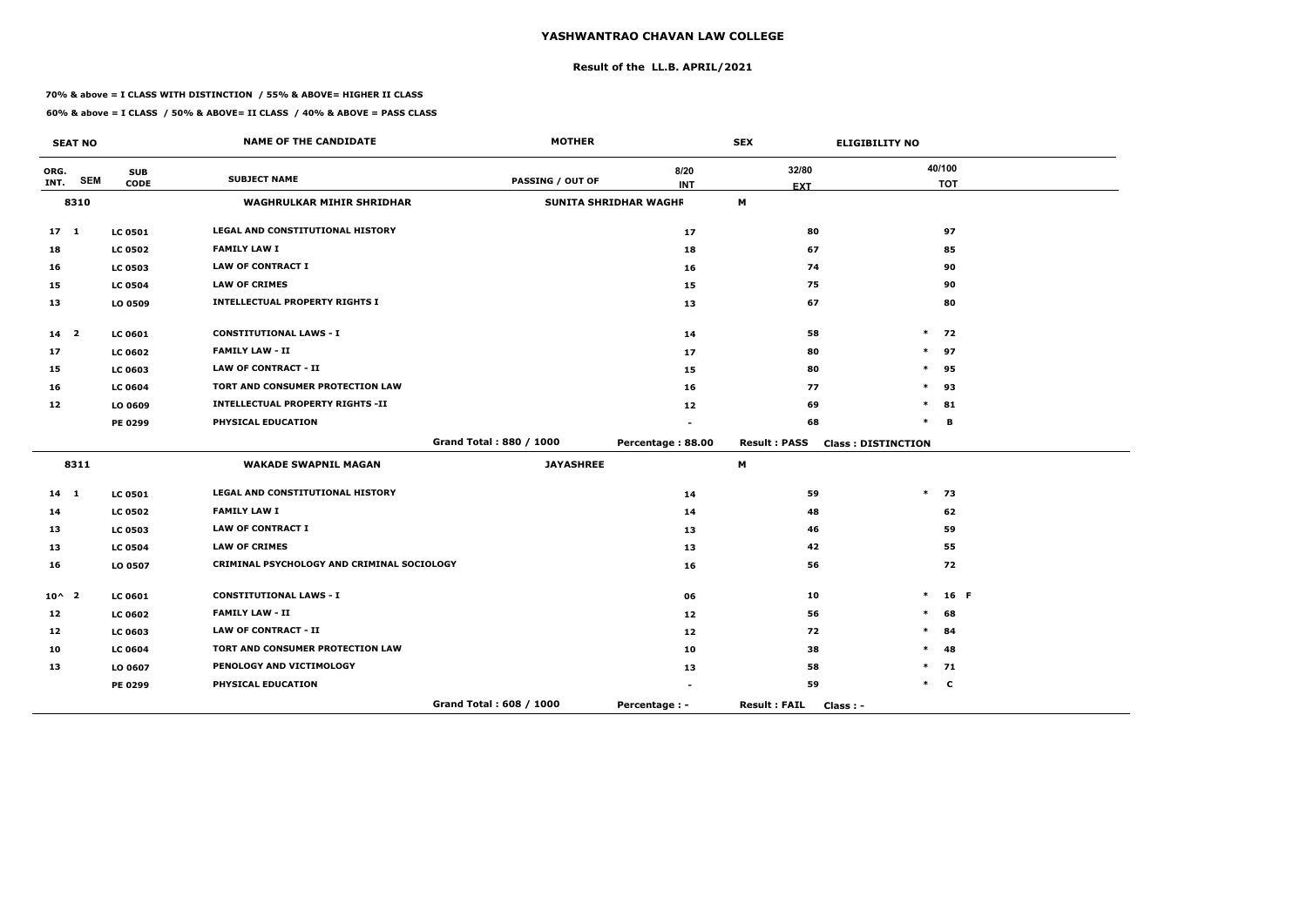## **Result of the LL.B. APRIL/2021**

#### **70% & above = I CLASS WITH DISTINCTION / 55% & ABOVE= HIGHER II CLASS**

|                 | <b>SEAT NO</b> |                           | <b>NAME OF THE CANDIDATE</b>               | <b>MOTHER</b>           |                    | <b>SEX</b>          | <b>ELIGIBILITY NO</b>     |
|-----------------|----------------|---------------------------|--------------------------------------------|-------------------------|--------------------|---------------------|---------------------------|
| ORG.<br>INT.    | <b>SEM</b>     | <b>SUB</b><br><b>CODE</b> | <b>SUBJECT NAME</b>                        | <b>PASSING / OUT OF</b> | 8/20<br><b>INT</b> | 32/80<br><b>EXT</b> | 40/100<br><b>TOT</b>      |
|                 | 8313           |                           | <b>WALE SUSHIL SHESHRAO</b>                | <b>LALITA</b>           |                    | M                   |                           |
| $14 \quad 1$    |                | <b>LC 0501</b>            | LEGAL AND CONSTITUTIONAL HISTORY           |                         | 14                 | 45                  | 59                        |
| 10              |                | <b>LC 0502</b>            | <b>FAMILY LAW I</b>                        |                         | 10                 | 45                  | 55<br>$\ast$              |
| $17^$           |                | <b>LC 0503</b>            | <b>LAW OF CONTRACT I</b>                   |                         | 17                 | 54                  | 71                        |
| $14^{\wedge}$   |                | <b>LC 0504</b>            | <b>LAW OF CRIMES</b>                       |                         | 12                 | 34                  | 46                        |
| 15              |                | LO 0507                   | CRIMINAL PSYCHOLOGY AND CRIMINAL SOCIOLOGY |                         | 15                 | 50                  | 65                        |
| 10 <sub>2</sub> |                | <b>LC 0601</b>            | <b>CONSTITUTIONAL LAWS - I</b>             |                         | 10                 | 54                  | $\ast$<br>64              |
| 12              |                | <b>LC 0602</b>            | <b>FAMILY LAW - II</b>                     |                         | 12                 | 50                  | $\ast$<br>62              |
| 15              |                | <b>LC 0603</b>            | <b>LAW OF CONTRACT - II</b>                |                         | 15                 | 61                  | $\ast$<br>76              |
| $15^{\wedge}$   |                | <b>LC 0604</b>            | TORT AND CONSUMER PROTECTION LAW           |                         | 14                 | 45                  | 59<br>*                   |
| 14              |                | LO 0607                   | PENOLOGY AND VICTIMOLOGY                   |                         | 14                 | 50                  | *<br>64                   |
|                 |                | PE 0299                   | PHYSICAL EDUCATION                         |                         |                    | 62                  | $\ast$<br>В               |
|                 |                |                           |                                            | Grand Total: 621 / 1000 | Percentage: 62.10  | <b>Result: PASS</b> | <b>Class: FIRST CLASS</b> |
|                 | 8315           |                           | YADAV SANDEEP HANUMANT                     | <b>MANGAL</b>           |                    | M                   |                           |
| 16 <sub>1</sub> |                | <b>LC 0501</b>            | <b>LEGAL AND CONSTITUTIONAL HISTORY</b>    |                         | 16                 | 54                  | 70                        |
| 14              |                | <b>LC 0502</b>            | <b>FAMILY LAW I</b>                        |                         | 14                 | 69                  | 83                        |
| 15              |                | <b>LC 0503</b>            | <b>LAW OF CONTRACT I</b>                   |                         | 15                 | 56                  | 71                        |
| 12              |                | <b>LC 0504</b>            | <b>LAW OF CRIMES</b>                       |                         | 12                 | 58                  | 70                        |
| 15              |                | LO 0507                   | CRIMINAL PSYCHOLOGY AND CRIMINAL SOCIOLOGY |                         | 15                 | 70                  | 85                        |
| 12 <sup>2</sup> |                | <b>LC 0601</b>            | <b>CONSTITUTIONAL LAWS - I</b>             |                         | 12                 | 66                  | $\ast$<br>78              |
| 14              |                | <b>LC 0602</b>            | <b>FAMILY LAW - II</b>                     |                         | 14                 | 67                  | 81<br>$\ast$              |
| 14              |                | <b>LC 0603</b>            | <b>LAW OF CONTRACT - II</b>                |                         | 14                 | 77                  | $\ast$<br>91              |
| 13              |                | <b>LC 0604</b>            | TORT AND CONSUMER PROTECTION LAW           |                         | 13                 | 58                  | $\ast$<br>71              |
| 13              |                | LO 0607                   | PENOLOGY AND VICTIMOLOGY                   |                         | 13                 | 64                  | 77<br>$\ast$              |
|                 |                | PE 0299                   | PHYSICAL EDUCATION                         |                         |                    | 59                  | $\ast$<br>$\mathbf c$     |
|                 |                |                           |                                            | Grand Total: 777 / 1000 | Percentage: 77.70  | <b>Result: PASS</b> | <b>Class: DISTINCTION</b> |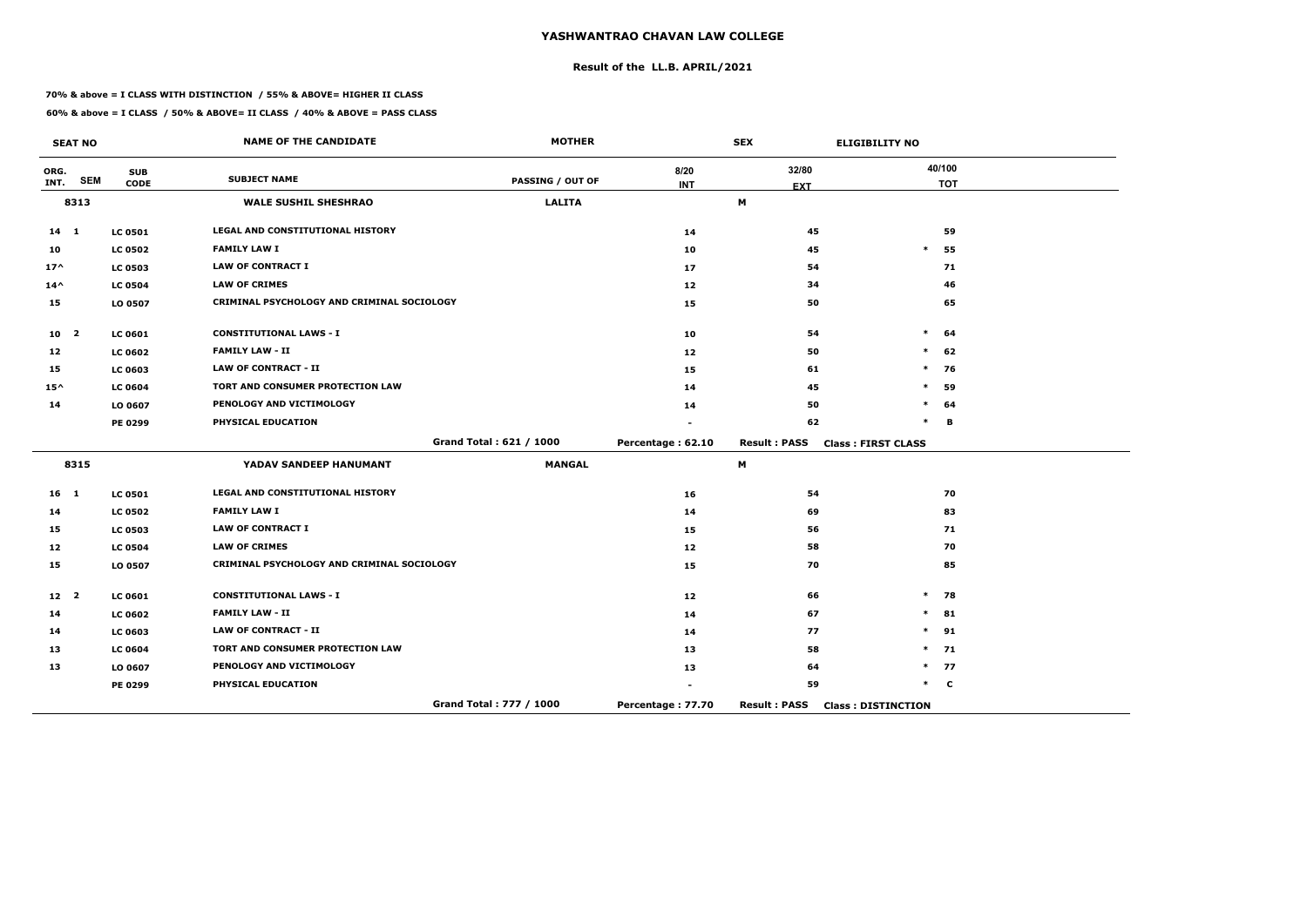## **Result of the LL.B. APRIL/2021**

#### **70% & above = I CLASS WITH DISTINCTION / 55% & ABOVE= HIGHER II CLASS**

|                 | <b>SEAT NO</b> |                           | <b>NAME OF THE CANDIDATE</b>               | <b>MOTHER</b>           |                   | <b>SEX</b>          | <b>ELIGIBILITY NO</b>     |             |      |
|-----------------|----------------|---------------------------|--------------------------------------------|-------------------------|-------------------|---------------------|---------------------------|-------------|------|
| ORG.<br>INT.    | <b>SEM</b>     | <b>SUB</b><br><b>CODE</b> | <b>SUBJECT NAME</b>                        | <b>PASSING / OUT OF</b> | 8/20              | 32/80               |                           | 40/100      |      |
|                 | 8317           |                           | YEOLEKAR TUSHAR MUKESH                     | <b>MADHURI</b>          | <b>INT</b>        | <b>EXT</b><br>M     |                           | <b>TOT</b>  |      |
|                 |                |                           |                                            |                         |                   |                     |                           |             |      |
| $14 \quad 1$    |                | <b>LC 0501</b>            | LEGAL AND CONSTITUTIONAL HISTORY           |                         | 14                | 67                  |                           | 81          |      |
| 15              |                | <b>LC 0502</b>            | <b>FAMILY LAW I</b>                        |                         | 15                | 75                  |                           | 90          |      |
| 13              |                | <b>LC 0503</b>            | <b>LAW OF CONTRACT I</b>                   |                         | 13                | 80                  |                           | 93          |      |
| 9               |                | <b>LC 0504</b>            | <b>LAW OF CRIMES</b>                       |                         | 9                 | 72                  |                           | 81          |      |
| 9               |                | LO 0509                   | <b>INTELLECTUAL PROPERTY RIGHTS I</b>      |                         | 9                 | 80                  |                           | 89          |      |
| 12 2            |                | LC 0601                   | <b>CONSTITUTIONAL LAWS - I</b>             |                         | 12                | 67                  |                           | $*$ 79      |      |
| 13              |                | <b>LC 0602</b>            | <b>FAMILY LAW - II</b>                     |                         | 13                | 69                  | $\ast$                    | 82          |      |
| AB              |                | LC 0603                   | <b>LAW OF CONTRACT - II</b>                |                         | AB                | 80                  | $\ast$                    |             | 80 F |
| AB              |                | <b>LC 0604</b>            | TORT AND CONSUMER PROTECTION LAW           |                         | AB                | 70                  | $\ast$                    |             | 70 F |
| 11              |                | LO 0609                   | <b>INTELLECTUAL PROPERTY RIGHTS -II</b>    |                         | 11                | 75                  | $\ast$                    | 86          |      |
|                 |                | PE 0299                   | PHYSICAL EDUCATION                         |                         |                   | 59                  | $\ast$                    | $\mathbf c$ |      |
|                 |                |                           |                                            | Grand Total: 831 / 1000 | Percentage : -    | <b>Result: FAIL</b> | Class: -                  |             |      |
|                 | 8319           |                           | YEWALE AJIT SHIVAJI                        | <b>SUKSHAMBAI</b>       |                   | M                   |                           |             |      |
| $16$ 1          |                | <b>LC 0501</b>            | LEGAL AND CONSTITUTIONAL HISTORY           |                         | 16                | 58                  |                           | 74          |      |
| 15              |                | <b>LC 0502</b>            | <b>FAMILY LAW I</b>                        |                         | 15                | 53                  |                           | 68          |      |
| 15              |                | <b>LC 0503</b>            | <b>LAW OF CONTRACT I</b>                   |                         | 15                | 53                  |                           | 68          |      |
| 14              |                | <b>LC 0504</b>            | <b>LAW OF CRIMES</b>                       |                         | 14                | 58                  |                           | 72          |      |
| 16              |                | LO 0507                   | CRIMINAL PSYCHOLOGY AND CRIMINAL SOCIOLOGY |                         | 16                | 72                  |                           | 88          |      |
| 12 <sup>2</sup> |                | <b>LC 0601</b>            | <b>CONSTITUTIONAL LAWS - I</b>             |                         | 12                | 62                  |                           | $*$ 74      |      |
| 14              |                | <b>LC 0602</b>            | <b>FAMILY LAW - II</b>                     |                         | 14                | 59                  |                           | $*$ 73      |      |
| 14              |                | <b>LC 0603</b>            | LAW OF CONTRACT - II                       |                         | 14                | 78                  | $\ast$                    | 92          |      |
| 15              |                | <b>LC 0604</b>            | TORT AND CONSUMER PROTECTION LAW           |                         | 15                | 61                  | $\ast$                    | 76          |      |
| 15              |                | LO 0607                   | PENOLOGY AND VICTIMOLOGY                   |                         | 15                | 70                  | $\ast$                    | 85          |      |
|                 |                | PE 0299                   | PHYSICAL EDUCATION                         |                         |                   | 64                  | $\ast$                    | B           |      |
|                 |                |                           |                                            | Grand Total: 770 / 1000 | Percentage: 77.00 | <b>Result: PASS</b> | <b>Class: DISTINCTION</b> |             |      |